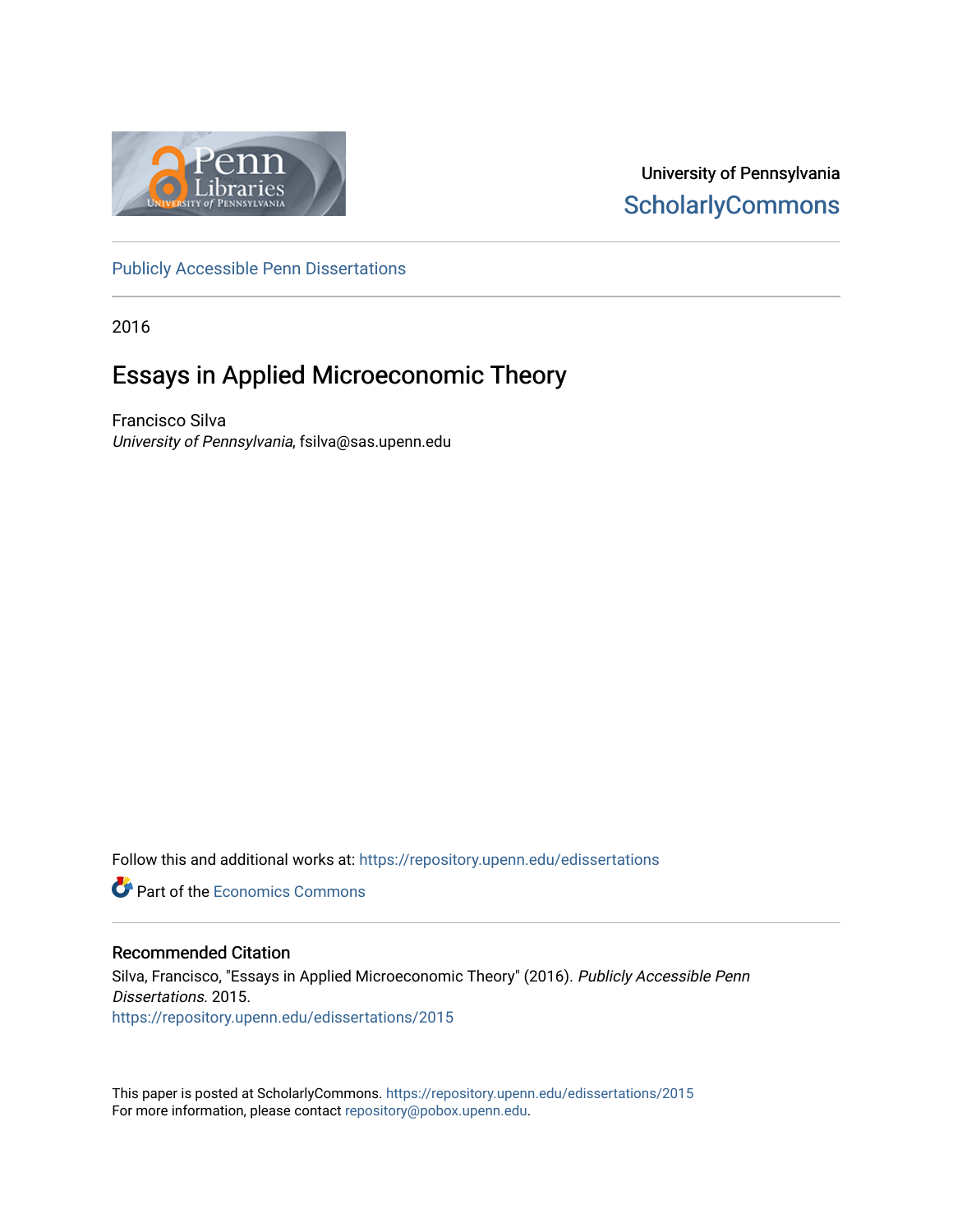## Essays in Applied Microeconomic Theory

## **Abstract**

This dissertation consists of three chapters that each study one applied microeconomic theory problem. In the first chapter, I consider the problem a social planner faces in constructing a criminal justice system which addresses two needs: to protect the innocent and to punish the guilty. I characterize the socially optimal criminal justice system under various assumptions with respect to the social planner's ability to commit. In the optimal system, before a criminal investigation is initiated, all members of the community are given the opportunity to confess to having committed the crime in exchange for a smaller than socially optimal punishment, which is independent of any future evidence that might be discovered. Agents who choose not to confess might be punished once the investigation is completed if the evidence gathered is sufficiently incriminatory. In this paper's framework, leniency for confessing agents is efficient not because it saves resources or reduces risk, but because there are informational externalities to each confession. When an agent credibly confesses to be guilty, he indirectly provides the social planner additional information about the other agents: the fact that they are likely to be innocent. \par

In the second chapter, I present a theory which shows how the influence of others may generate overconfidence. The argument is built on the idea that the more help an agent receives when performing a task, the less informative the score on that task will be relative to the agent's ability to perform it. Overconfident agents, who tend to benefit from more cooperation opportunities simply because they are perceived to be more skilled, will remain overconfident because the future signals they will observe will contain very little information regarding their ability. On the contrary, the scores on tasks that underconfident agents receive will be more informative, which will help them learn their true ability faster. \par

Finally, in the third chapter, I compare two different systems of provision of discrete public goods: a centralized system, ruled by a benevolent dictator who has no commitment power; and an anarchic system, based on voluntary contributions, where there is no ruler. If the public good is binary, then the public good provision problem is merely an informational one. In this environment, I show that the anarchic system can always replicate any outcome of the centralized system. However, as the number of alternatives available increases, the classical free riding problem described in Samuelson (1954) emerges. As the classical free riding problem becomes more important relative to the informational free riding problem, the centralized system becomes the preferred system of the two.

## Degree Type

Dissertation

Degree Name Doctor of Philosophy (PhD)

Graduate Group **Economics** 

First Advisor Andrew Postlewaite

Subject Categories Economics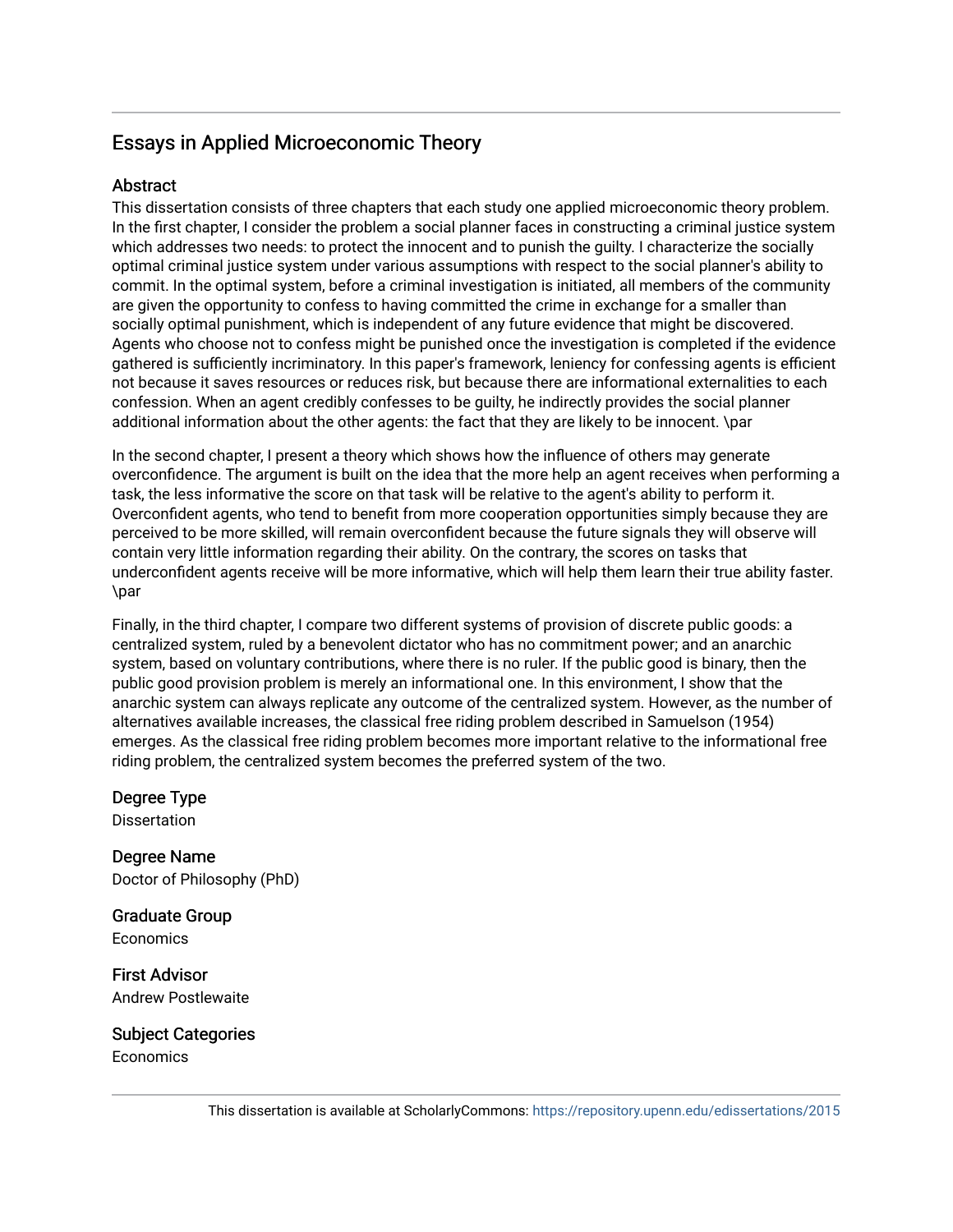### ESSAYS IN APPLIED MICROECONOMIC THEORY

Francisco Silva

### A DISSERTATION

in

Economics

Presented to the Faculties of the University of Pennsylvania

in

Partial Fulfillment of the Requirements for the

Degree of Doctor of Philosophy

2016

Supervisor of Dissertation

Andrew Postlewaite, Professor

Graduate Group Chairperson

Jesus Fernandez-Villaverde, Professor

Dissertation Committee

Andrew Postlewaite, Professor of Economics

Steven A. Matthews, Professor of Economics

Rakesh Vohra, Professor of Economics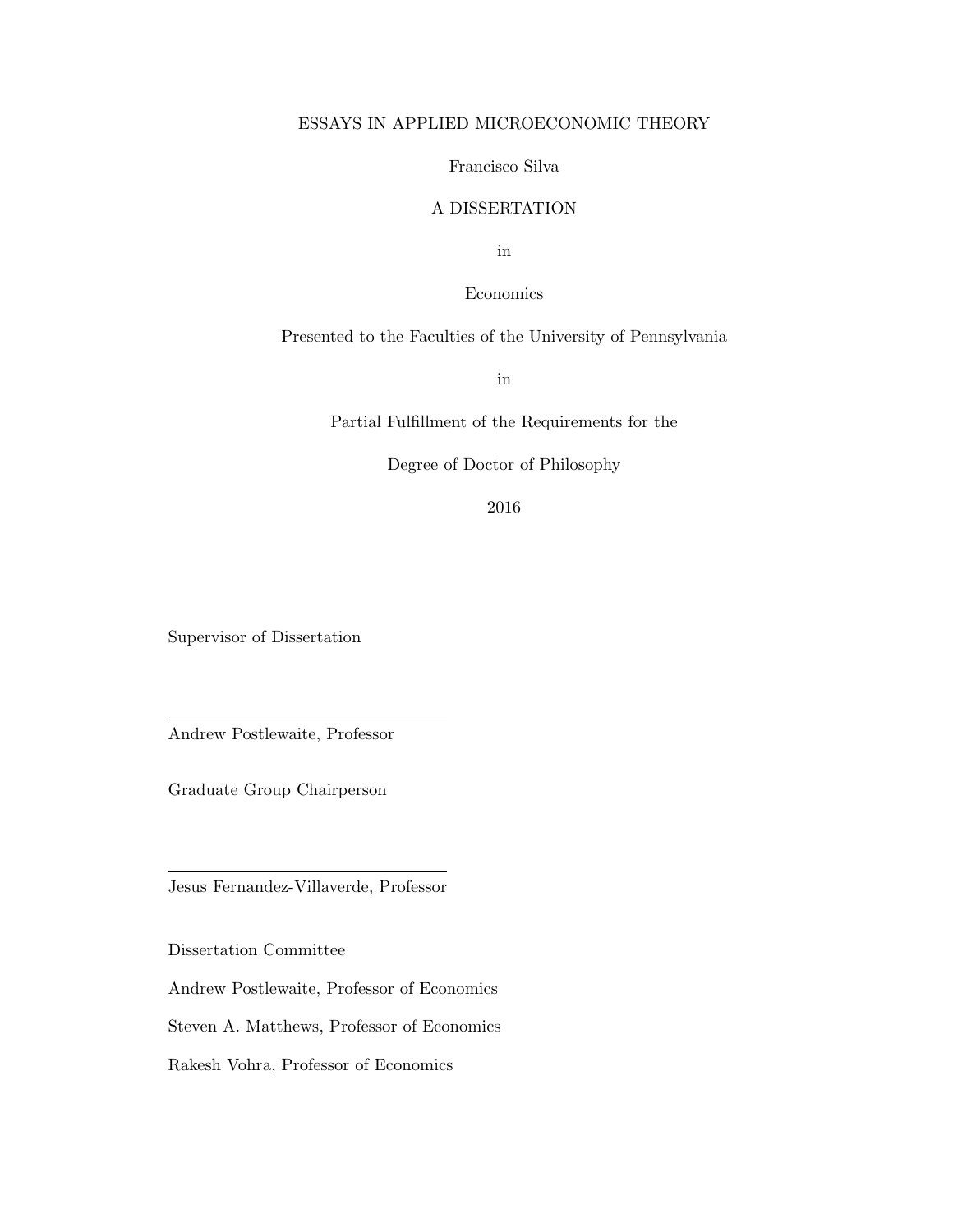### ACKNOWLEDGEMENTS

I would like to thank David Abrams, Diego Amador, Lorenzo Braccini, Mustafa Dogan, Selman Erol, Hanming Fang, Tzuo-Hann Law, Anqi Li, Sangmok Lee, Nicholas Janetos, George Mailath, Steven A. Matthews, Timofyi Mylovanov, Daniel Neuhann, Qiusha Peng, Andrew Postlewaite, Rakesh Vohra and Yanhao Wei as well as the UPenn's Micro Lunch seminar participants for their useful comments.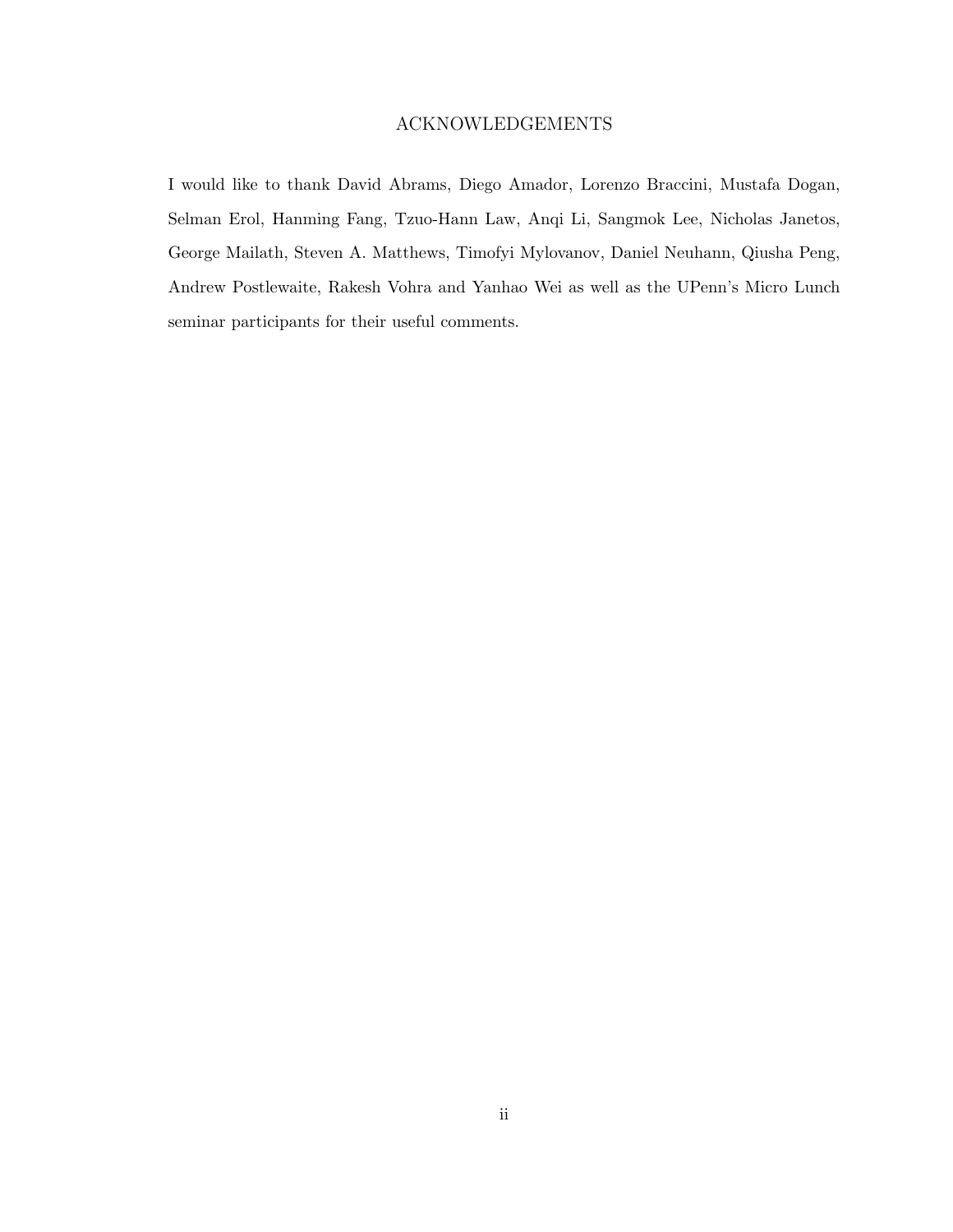### ABSTRACT

#### ESSAYS IN APPLIED MICROECONOMIC THEORY

Francisco Silva

#### Andrew Postlewaite

This dissertation consists of three chapters that each study one applied microeconomic theory problem. In the first chapter, I consider the problem a social planner faces in constructing a criminal justice system which addresses two needs: to protect the innocent and to punish the guilty. I characterize the socially optimal criminal justice system under various assumptions with respect to the social planner's ability to commit. In the optimal system, before a criminal investigation is initiated, all members of the community are given the opportunity to confess to having committed the crime in exchange for a smaller than socially optimal punishment, which is independent of any future evidence that might be discovered. Agents who choose not to confess might be punished once the investigation is completed if the evidence gathered is sufficiently incriminatory. In this paper's framework, leniency for confessing agents is efficient not because it saves resources or reduces risk, but because there are informational externalities to each confession. When an agent credibly confesses to be guilty, he indirectly provides the social planner additional information about the other agents: the fact that they are likely to be innocent.

In the second chapter, I present a theory which shows how the influence of others may generate overconfidence. The argument is built on the idea that the more help an agent receives when performing a task, the less informative the score on that task will be relative to the agent's ability to perform it. Overconfident agents, who tend to benefit from more cooperation opportunities simply because they are perceived to be more skilled, will remain overconfident because the future signals they will observe will contain very little information regarding their ability. On the contrary, the scores on tasks that underconfident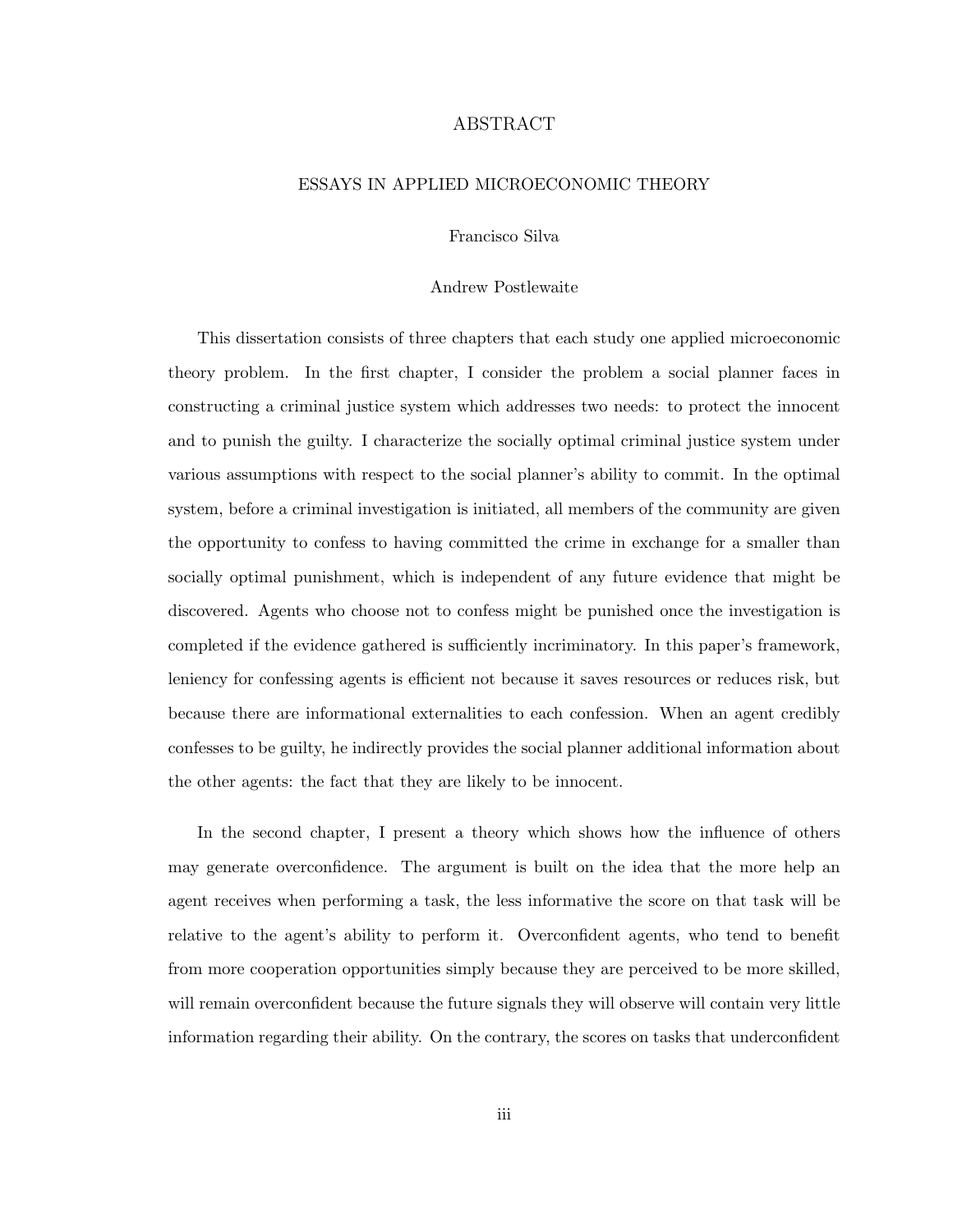agents receive will be more informative, which will help them learn their true ability faster.

Finally, in the third chapter, I compare two different systems of provision of discrete public goods: a centralized system, ruled by a benevolent dictator who has no commitment power; and an anarchic system, based on voluntary contributions, where there is no ruler. If the public good is binary, then the public good provision problem is merely an informational one. In this environment, I show that the anarchic system can always replicate any outcome of the centralized system. However, as the number of alternatives available increases, the classical free riding problem described in Samuelson (1954) emerges. As the classical free riding problem becomes more important relative to the informational free riding problem, the centralized system becomes the preferred system of the two.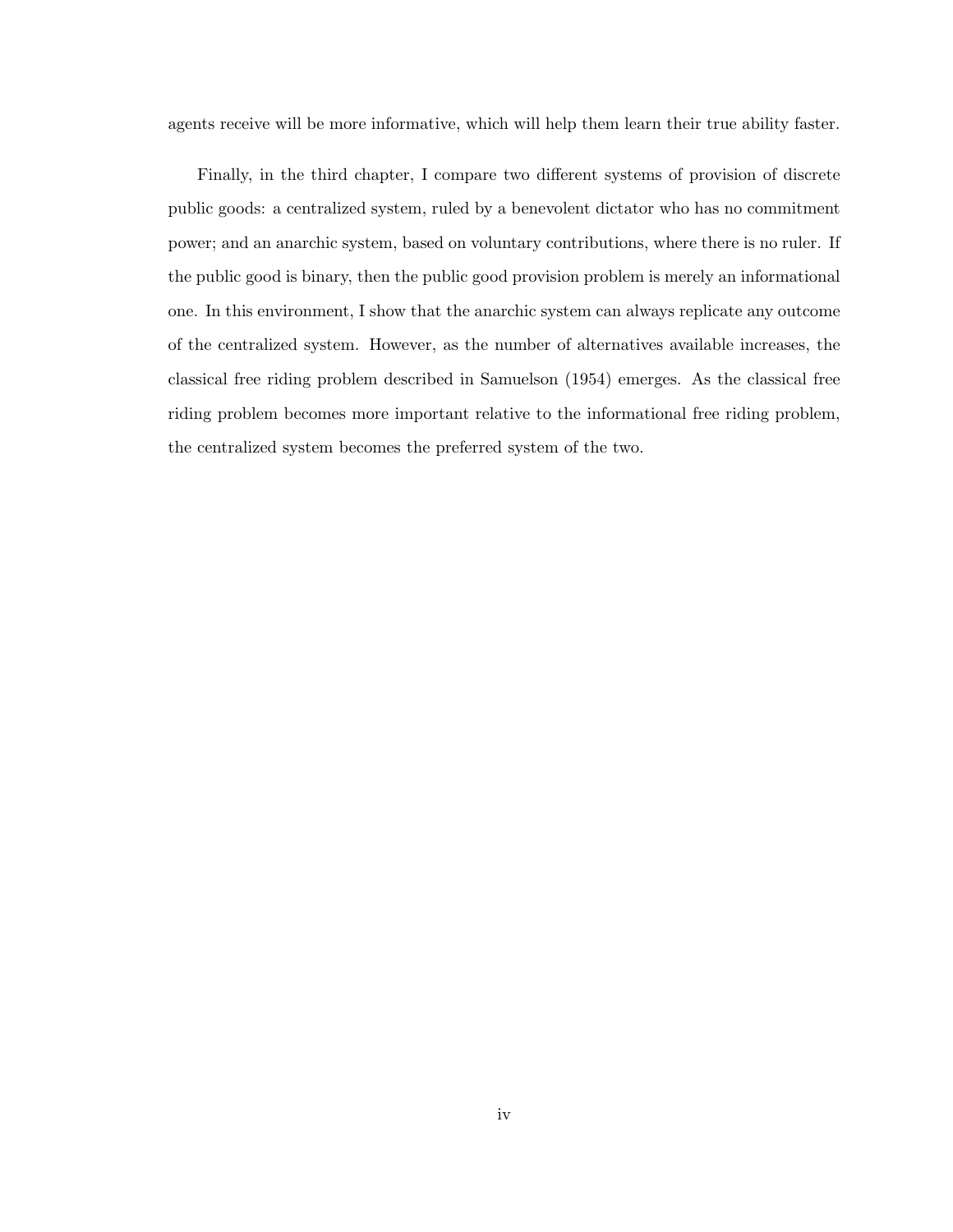## TABLE OF CONTENTS

|                   |                                                                                          | ii           |
|-------------------|------------------------------------------------------------------------------------------|--------------|
|                   |                                                                                          | iii          |
|                   |                                                                                          | vii          |
|                   |                                                                                          | viii         |
|                   |                                                                                          | 1            |
| 1.1               |                                                                                          | $\mathbf{1}$ |
| 1.2               |                                                                                          | 9            |
| 1.3               |                                                                                          | 12           |
| 1.4               |                                                                                          | 15           |
| 1.5               |                                                                                          | 16           |
| 1.6               |                                                                                          | 31           |
| 1.7               |                                                                                          | 41           |
| 1.8               |                                                                                          | 56           |
|                   |                                                                                          | 59           |
| 2.1               |                                                                                          | 59           |
| 2.2               |                                                                                          | 62           |
| 2.3               |                                                                                          | 63           |
| 2.4               | Why is help increasing? $\ldots \ldots \ldots \ldots \ldots \ldots \ldots \ldots \ldots$ | 67           |
| 2.5               | Conclusion                                                                               | 72           |
| <b>CHAPTER 3:</b> | Should the Government provide public goods if it cannot commit?                          | 73           |
| 3.1               |                                                                                          | 73           |
| $3.2\,$           |                                                                                          | 79           |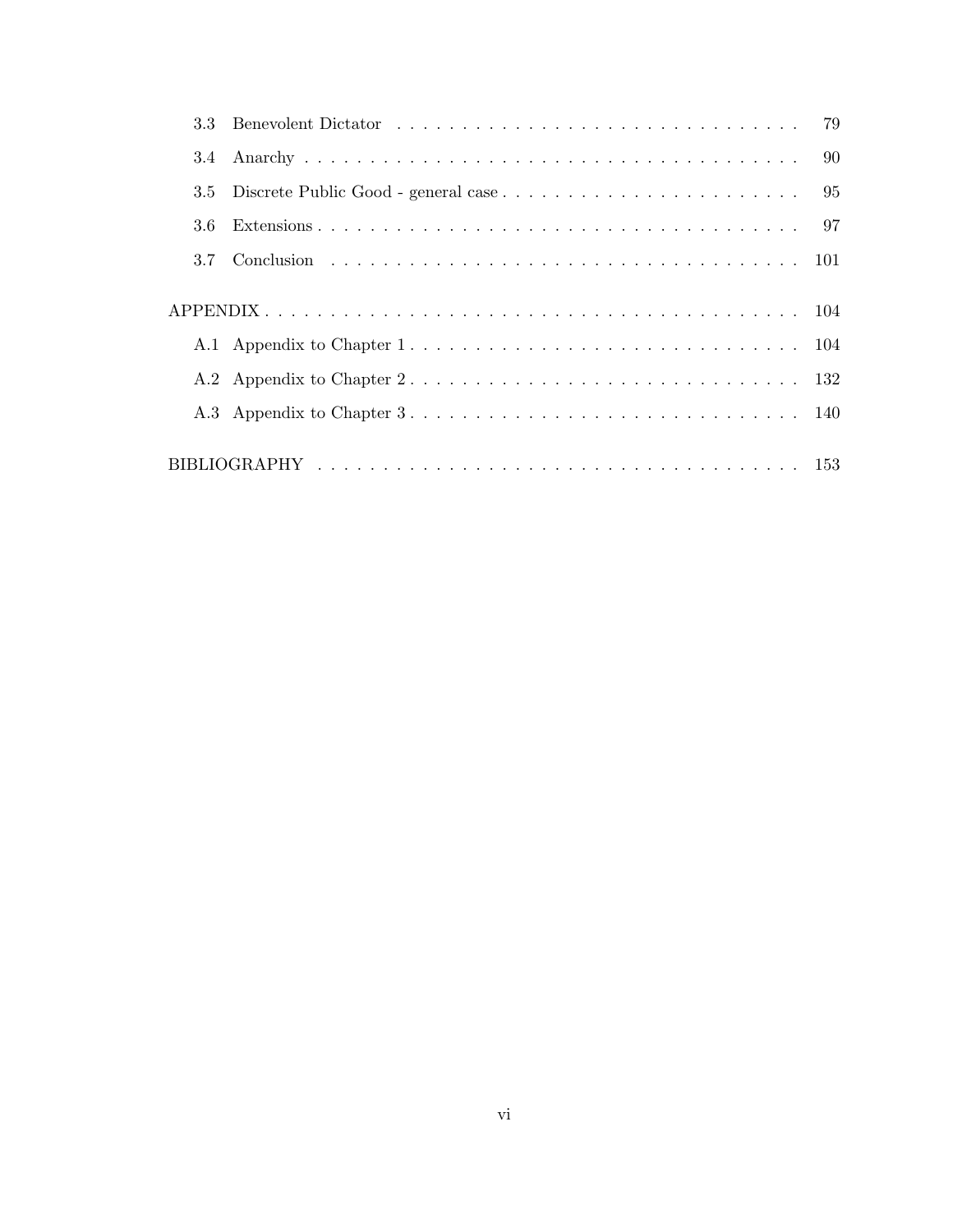## LIST OF TABLES

|--|--|--|--|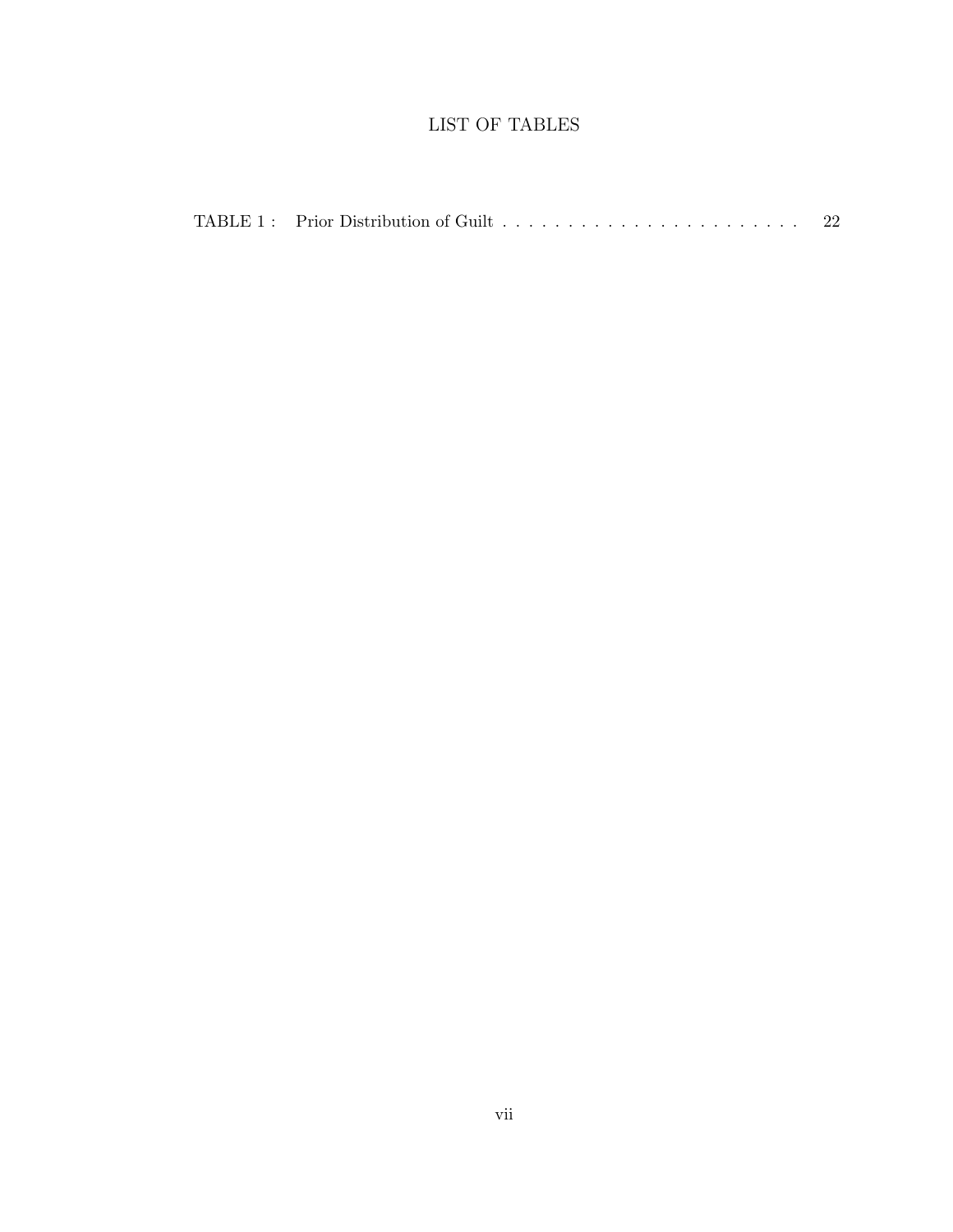## LIST OF ILLUSTRATIONS

| FIGURE 1 : | The trial system $\dots \dots \dots \dots \dots \dots \dots \dots \dots \dots \dots$ | $\overline{4}$  |
|------------|--------------------------------------------------------------------------------------|-----------------|
| FIGURE 2 : |                                                                                      | $5\overline{)}$ |
| FIGURE 3 : | The orange and blue curves represent $V_n^{Tr}$ and $V_n^{SB}$ respectively,         |                 |
|            |                                                                                      |                 |
| FIGURE 4 : | The green and red lines represent the expected punishment of a                       |                 |
|            | given agent when innocent and guilty respectively as a function of $\alpha$ . 26     |                 |
| FIGURE 5 : | Evolution of the agent's expected punishment as a function of $\phi$ .               |                 |
|            | The red and green curves represent the expected punishment when                      |                 |
|            | the agent is guilty and innocent respectively. $\dots \dots \dots \dots$             | 29              |
| FIGURE 6 : |                                                                                      | 36              |
| FIGURE 7 : | The orange, yellow and blue curves represent $V_n^{Tr}$ , $V_n^{RP}$ and $V_n^{SB}$  |                 |
|            |                                                                                      | 38              |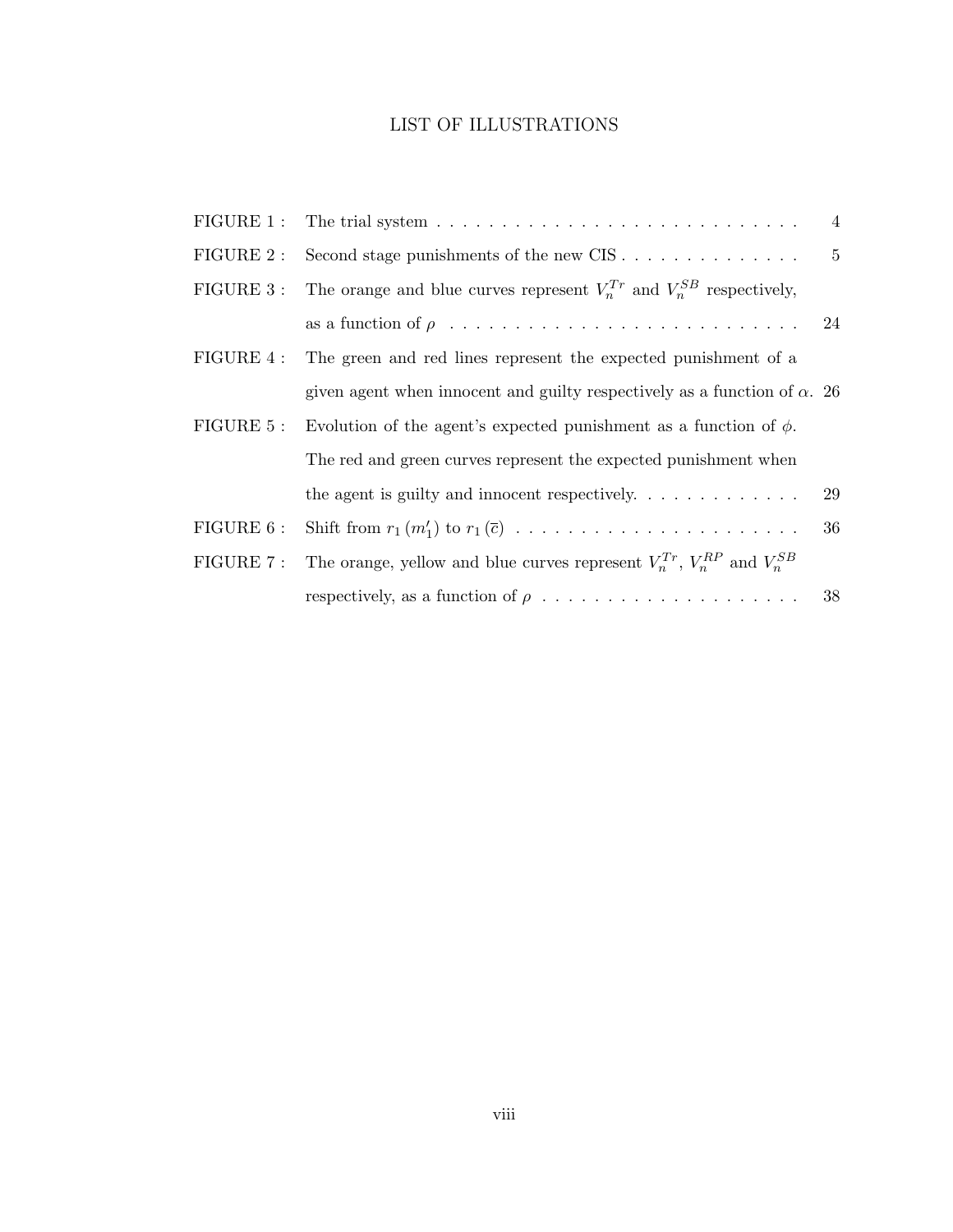### CHAPTER 1 : If we Confess our Sins

### 1.1. Introduction

In this paper, I study how to design a criminal justice system in order to most efficiently collect the necessary information to identify and appropriately punish those who are guilty of committing a crime. I consider a scenario where there is a community of N agents and a principal who is thought of as some kind of planner of benevolent decision maker. She is responsible for administering criminal justice, which means that, whenever there is a suspicion that a crime has been committed, it is her responsibility to select whom to punish and the extent of that punishment. In a perfect world, she would punish only agents who are guilty of committing the crime but, of course, the problem is that the principal does not know who is guilty and who is innocent. And, knowing that the principal is interested in punishing those agents who are guilty makes them reluctant to announce their guilt. I study the principal's problem of creating a mechanism that, to the extent that is possible, punishes those who are guilty while protecting the rights of the innocent.

The traditional solution for this problem is a "trial system". In a trial system, if the principal suspects the crime has been committed, she initiates an investigation aimed at obtaining evidence. Based on the evidence, the principal forms beliefs about the guilt of each agent and chooses punishments accordingly. Only agents whose evidence strongly indicates guilt are punished - agents are punished if they are found to be guilty beyond "reasonable doubt". The merit of this system is that the evidence is more likely to point to guilt if the agent is indeed guilty than if he is not.

In this paper, however, I argue that trial systems are not optimal. There are other systems which generate a larger social welfare, which will be understood as a weighted average between society's desire to punish those who are guilty and to protect those who are innocent. In particular, the optimal system will be a "confession inducing system" (CIS). A CIS has two stages. In the first stage, before the investigation begins, all agents are given the opportunity to confess the crime, in exchange for a guaranteed punishment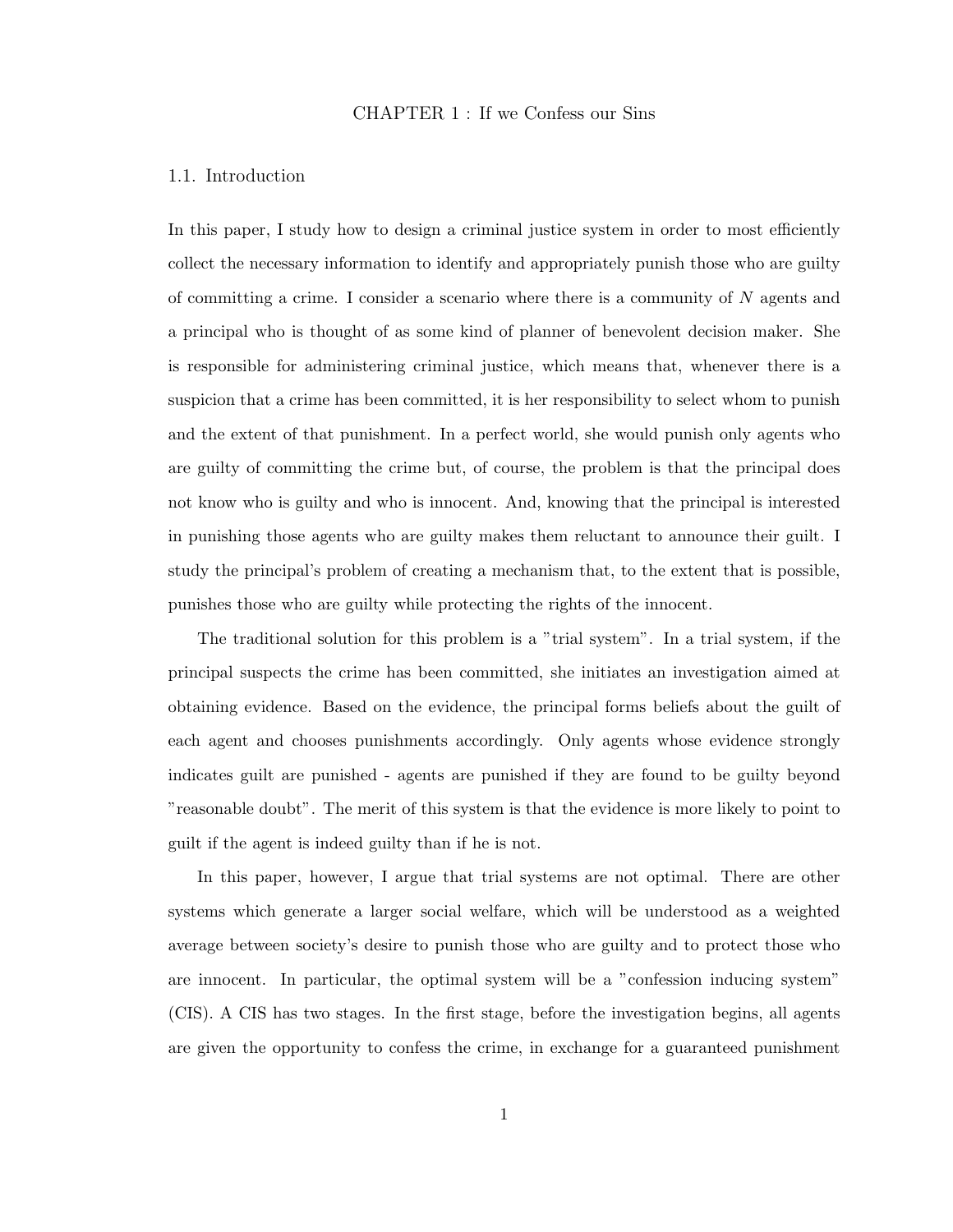independent of any evidence which might be gathered in the future. In the second stage, if necessary, the principal conducts an investigation, and, based on the information gathered, chooses the punishments, if any, to apply to agents who chose not to confess in the first stage. It essentially is a trial system preceded by a confession stage. Variants of this system exist already in American law. The closest system to the one this paper suggests is "self-reporting" in environment law. The idea behind self-reporting is that firms which infringe environmental regulations are able to contact the corresponding law enforcement authority and self-report this infringement in exchange for a smaller punishment than the one they would have received if they were later found guilty. Another similar system is plea bargaining in criminal law, where defendants are given the chance to confess to have committed the crime in exchange for a reduced sentence.

These type of systems have received quite a lot of attention in the literature on the economics of crime and law enforcement, which has highlighted some of its advantages.<sup>1</sup> This paper contributes to this literature in two ways. First, in its approach. Unlike most of the literature, which performs pairwise comparisons between the trial system and an alternative system (like plea bargaining or self-reporting), I use some of the techniques from mechanism design to find the optimal system.<sup>2</sup> I believe this is an important contribution in that it makes unnecessary the pursuit of a better system, at least in the context of my model. Second, I highlight advantages of these systems which have not been yet been accounted for. There are two main arguments in favor of CIS's that are prevalent in the literature. First, they require less resources - for example, with plea bargaining, which is how more than 97% of all criminal cases in the United States are resolved (Dervan and Edkins (2013)), it is not necessary to pay all the lawyers, judges and jurors one would have to pay otherwise.<sup>3</sup> And second, they reduce risk - for example the risk of seeing those who are guilty escape unpunished (Grossman and Katz (1983)). I argue that, even if there are no costs and even

<sup>&</sup>lt;sup>1</sup>See the related literature section for an overview.

<sup>&</sup>lt;sup>2</sup>In an independent work, Siegel and Strulovici (2015) follow a similar approach, which I discuss in more detail in the related literature section.

 $3$ The United States Supreme Court has explicitly encouraged this practice, for example, in Santobello v. New York (1971), precisely on these grounds.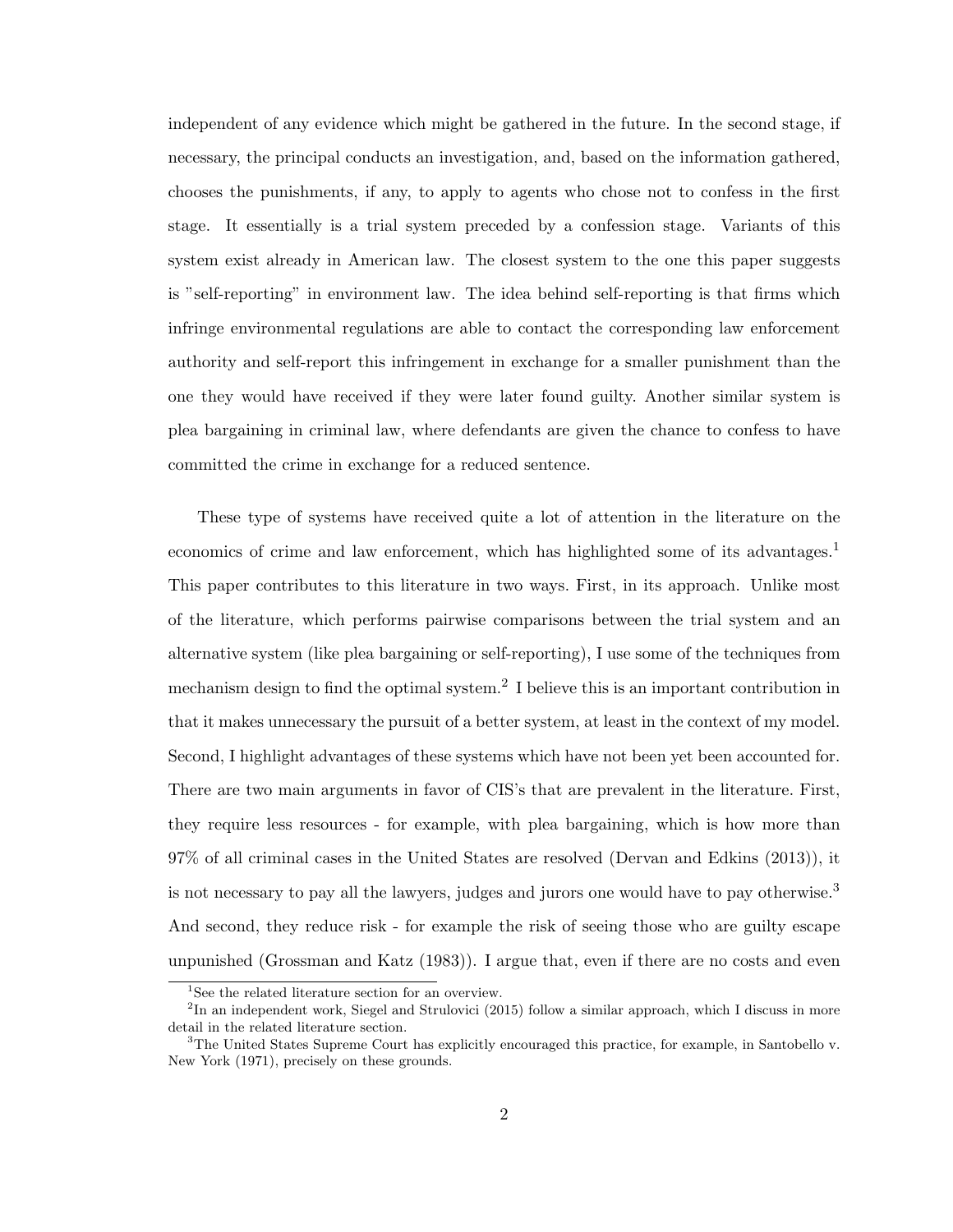if everyone is risk neutral, there are still two advantages to CIS's. First, in a CIS, the principal is able to threaten agents who refuse to confess with a harsher punishment than they would have received in a trial system in the event of a conviction. Second, and most importantly, CIS's explore the correlation between the agents' innocence in that, when an agent confesses to be guilty, he is also indirectly providing the principal with information relative to other agents. The following example illustrates these two advantages.

Imagine that, in a small town, there has been a fire which damaged a local forest. The principal suspects that it might not have been an accident. She has done some investigative work and has narrowed down her list of suspects to a single agent - agent 1. However, she remains unsure of whether the agent is indeed guilty, or if the fire was simply an accident. As a result, she requests that a modern device be sent to her from a different country, which will allow for the analysis of the residues collected from the forest and will shed light on what has happened.

Let the continuous random variable  $\theta_1 \in [0,1]$  represent the evidence collected from analyzing the residues and assume that larger values of  $\theta_1$  are relatively more likely if agent 1 is guilty. Formally, assume  $\frac{\pi(\theta_1|t_1=g)}{\pi(\theta_1|t_1=i)}$  is strictly increasing, where  $\pi(\theta_1|t_1)$  represents the probability density function of  $\theta_1$ , conditional on the agent being either guilty  $(t_1 = g)$  or innocent  $(t_1 = i)$ . This means that the larger  $\theta_1$  is, the more likely it is that the fire was not an accident and that the agent is guilty. For example, if the principal is able to identify agent 1's footprint from the collected residues, then  $\theta_1$  should be large.

In a trial system, the principal waits for the new device to arrive, collects and analyzes the residues (i.e. observes  $\theta_1$ ), forms beliefs about the guilt of the agent and then chooses whether to punish him. In particular, it seems natural to expect that, in such a system, the agent receives some normalized punishment of 1 if the principal is sufficiently convinced he is guilty, and is acquitted otherwise. Therefore, there is going to be a threshold  $\bar{\theta}_1$  such that the agent is convicted if and only if  $\theta_1 > \overline{\theta}_1$  - see Figure 1. This threshold  $\overline{\theta}_1$  is endogenous and represents the standard of proof the principal uses to make his decision. It depends very much on how concerned the principal is about wrongly punishing innocent agents.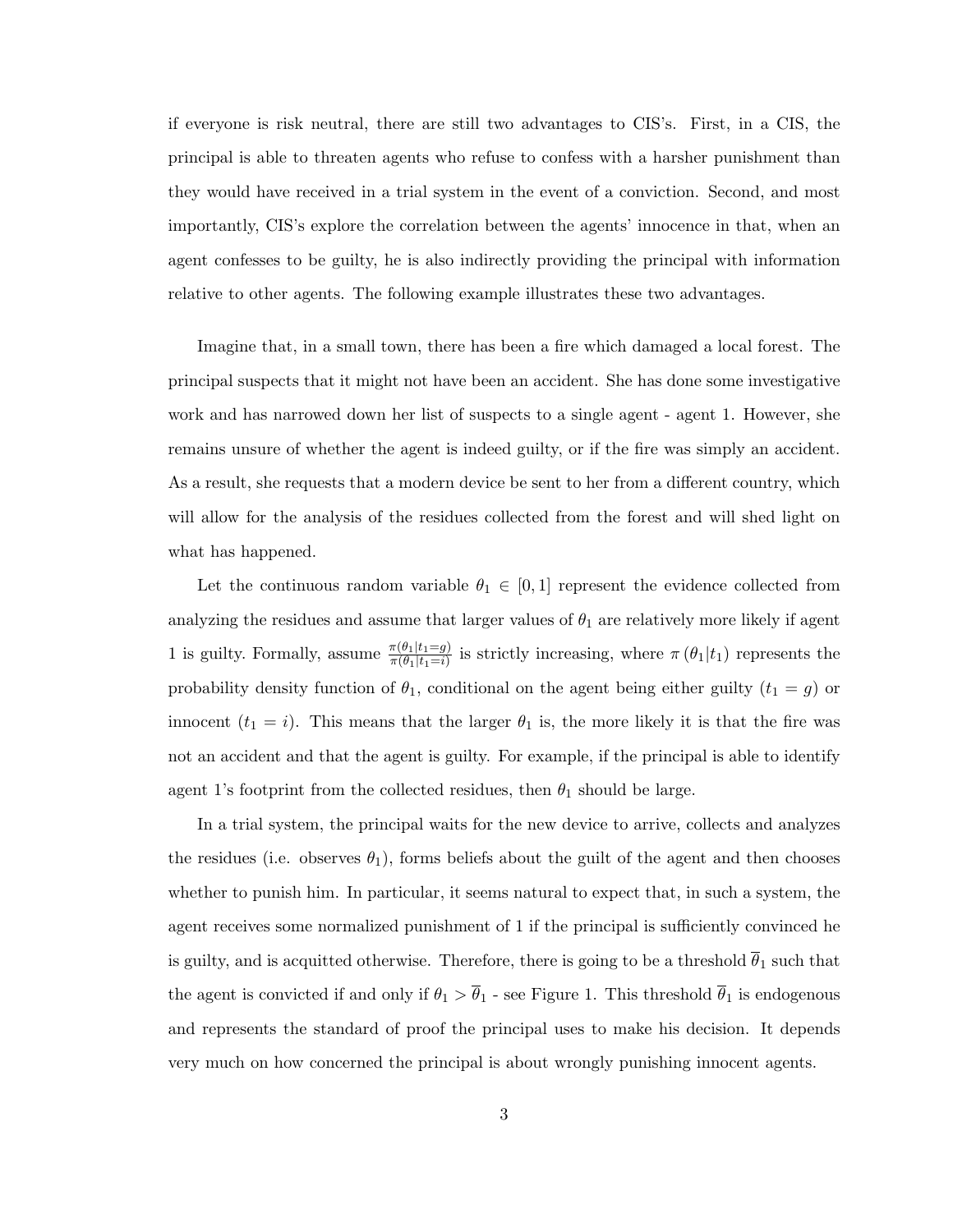

Figure 1: The trial system

For concreteness, assume that  $\pi \left( \theta_1 > \overline{\theta}_1 | t_1 = g \right) = \frac{3}{4}$  $\frac{3}{4}$  and  $\pi\left(\theta_1 > \overline{\theta}_1 | t_1 = i\right) = \frac{1}{2}$  $\frac{1}{2}$ , which implies that the expected punishment agent 1 receives, conditional on him being guilty (denoted by  $B_1^g$ )  $\binom{g}{1}$ , is equal to  $\frac{3}{4}$ , and, conditional on him being innocent (denoted by  $B_1^i$ ), is equal to  $\frac{1}{2}$ .

Now, assume that the agent is risk neutral and that the principal can commit to punishments, and consider the following alternative. Imagine that, before the new device arrives, the principal approaches the agent and gives him the opportunity to confess in exchange for a punishment of  $\frac{3}{4}$ . If the agent refuses, then everything is as before - the principal waits for the device to arrive and punishes the agent in 1 if and only  $\theta_1 > \overline{\theta}_1$ . The punishment of  $\frac{3}{4}$  is chosen exactly to make the agent indifferent when guilty, giving him just enough incentives to confess, while, if innocent he prefers not to. Therefore, in this alternative CIS, the agent's expected punishment is the same as in the trial system regardless of whether he is innocent or guilty. This equivalence is what led Kaplow and Shavell (1994) to argue for the superiority of CIS's with respect to trial systems on the grounds that the latter uses less resources - if the agent confesses the crime there is no need to collect evidence. In this paper, because I assume there are no costs of any nature, these two systems are considered equivalent.

I now show that it is further possible to create a new CIS which reduces the expected punishment of an innocent agent (reduces  $B_1^i$ ) while keeping the guilty agent's punishment constant  $(B_1^g = \frac{3}{4})$  $\frac{3}{4}$ ). I do this by increasing the standard of proof from  $\theta_1$  to  $\theta_1$ , where  $\theta_1$  is such that  $\pi\left(\theta_1 > \hat{\theta}_1 | t_1 = g\right) = \frac{1}{2}$  $\frac{1}{2}$  and  $\pi\left(\theta_1 > \hat{\theta}_1 | t_1 = i\right) = \frac{1}{4}$  $\frac{1}{4}$ , so that if the agent chooses not to confess, he is less likely to be punished. The problem with this change is that, when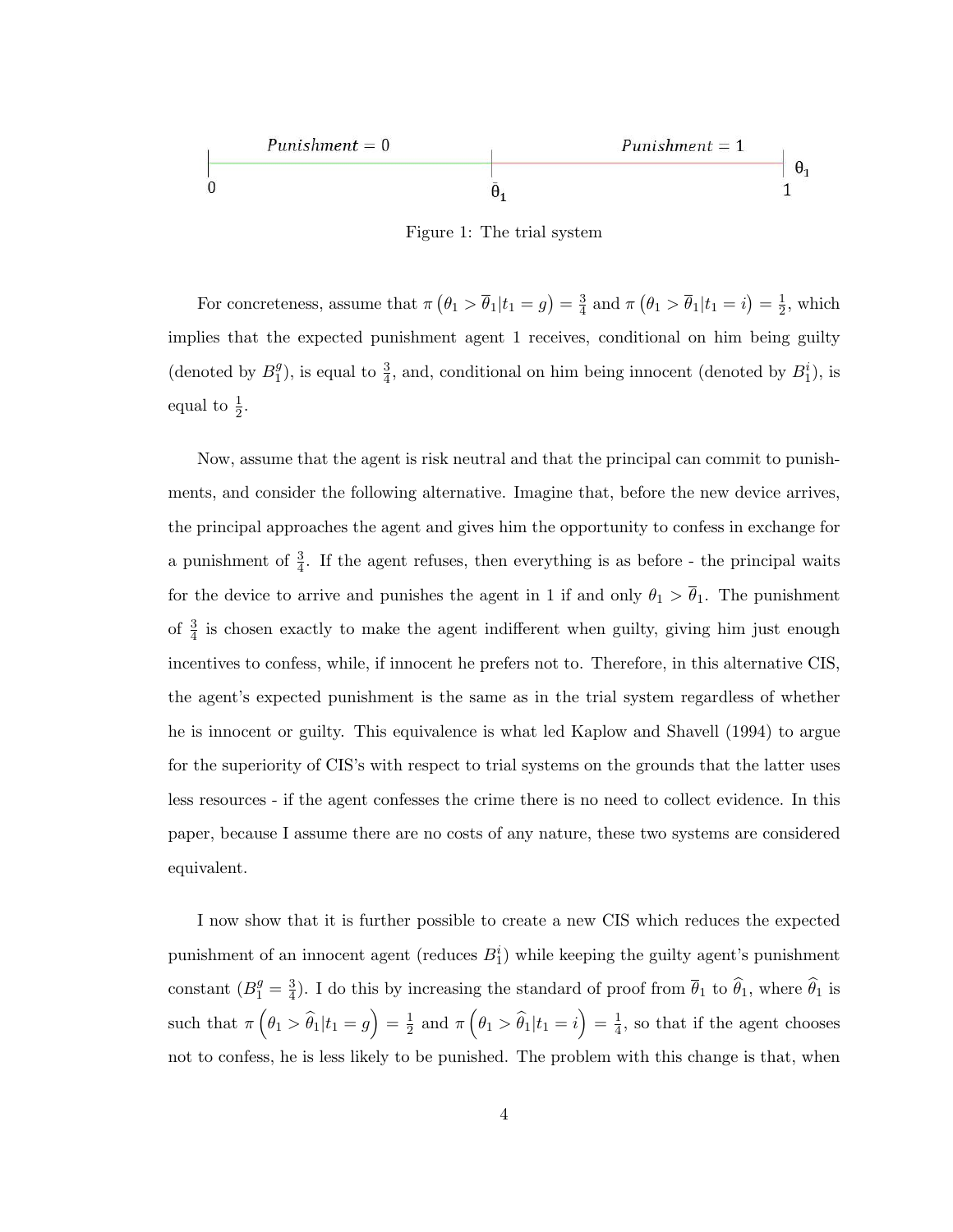the agent is guilty, he no longer prefers to confess. So, one must increase the second stage punishment, in order to provide him with just enough incentives to confess. It follows that, if  $\theta_1 > \hat{\theta}_1$ , the agent should receive a punishment of  $\frac{3}{2}$  (because  $\frac{3}{2} * \frac{1}{2} = \frac{3}{4}$  $\frac{3}{4}$ ) if he has not confessed in the first stage - see Figure 2.



Figure 2: Second stage punishments of the new CIS

In this new CIS,  $B_n^g = \frac{3}{4}$  $\frac{3}{4}$  because the agent is confessing the crime when guilty, but  $B_n^i = \frac{3}{8} < \frac{1}{2}$  $\frac{1}{2}$ , i.e. the agent is made better off only when innocent. This happens because of the monotone likelihood ratio property of  $\theta_1$ . When one increases the threshold from  $\overline{\theta}_1$  to  $\widehat{\theta}_1$ , the relative impact of this change is higher if the agent is innocent than if he is guilty. In particular, the probability of conviction if the agent is innocent is reduced by 50% (from 1  $\frac{1}{2}$  to  $\frac{1}{4}$ ), while if the agent is guilty it is only reduced by 33% (from  $\frac{3}{4}$  to  $\frac{1}{2}$ ). Therefore, when the second stage punishment is increased to make the agent indifferent when guilty, it is small enough for the agent to be made better off when innocent.

Notice that this method is only possible if the principal is allowed to "overpunish", i.e. to punish an agent in more than the maximum punishment administered in the trial system. However, it seems questionable to me whether it is desirable or even possible to construct a system which enforces arbitrarily large punishments. Take, as an example, the crime of arson. If the fire in question did not injure anyone and only caused material damage, it does not seem reasonable to me to expect that a system which inflicts a punishment of, say, 50 years of imprisonment or worse on the agent is going to be accepted by society. This is even more true for crimes of lesser importance, like minor theft. Suppose one does not allow the principal to overpunish and imposes an upper bound of 1 to all punishments. Is it still the case that there are CIS's that are strictly preferred to any trial system? In general, the answer is yes, provided there are at least two agents.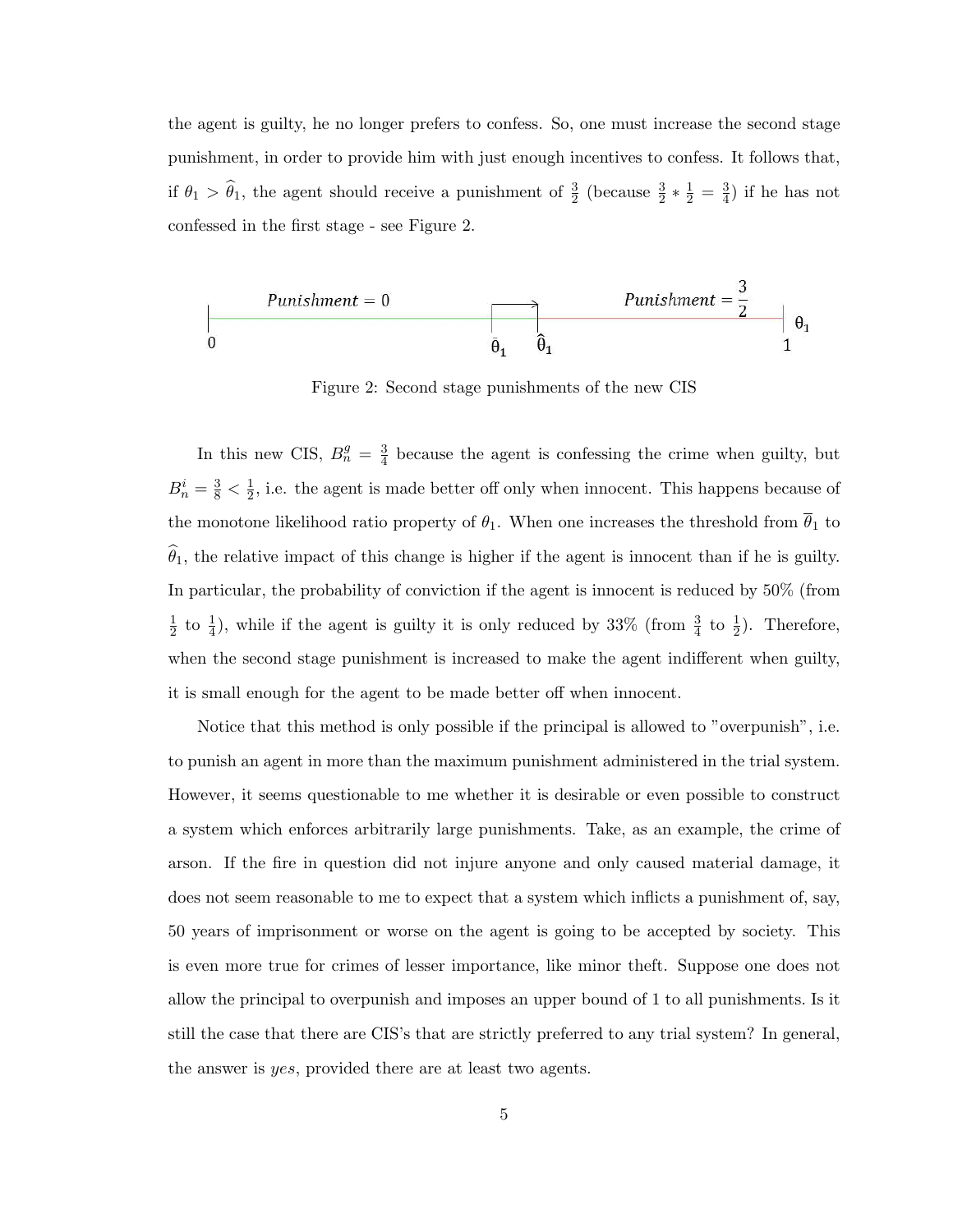Consider the same arson example, but at an earlier stage. In particular, imagine the principal has just witnessed the fire. At this moment, the principal cannot rule out anyone from the community as being guilty as she has yet to collect any evidence. She simply believes that there is some probability a crime has been committed and that each agent in the community might be guilty.

If the principal implements a trial system, she collects all the available evidence, and then chooses how to punish all agents. Consider the following alternative. Before initiating the investigation, the principal gives agent 1 the opportunity to confess in exchange for a constant punishment which, if guilty, leaves him indifferent between confessing and refusing to confess. After agent 1 has chosen to either confess or not, the principal initiates an investigation aimed at producing evidence, which is used to select the punishments of all other agents (as well as agent 1 if he has chosen not to confess). As described above, in this new mechanism, agent 1 only confesses when guilty, and his expected punishment is kept intact, regardless of whether he is guilty or not. But now consider what happens to the remaining agents. When judging each of the other agents, the principal will have collected the same evidence as under the trial system, but now, will also be informed of whether agent 1 is guilty or innocent - he is guilty if he chose to confess and innocent otherwise. Therefore, the decision the principal makes with respect to the other agents is more accurate, as she has more relevant information. For example, imagine that, by the nature of the crime, the principal believes that there is at most one guilty person. In this case, a confession by agent 1 leaves the principal very certain that the other agents are innocent, and so she is less likely to make the mistake of punishing them. In other words, there are informational externalities to an agent's confession. By reporting to be guilty an agent is not only making a statement regarding his own guilt, but he is also saying that the other agents are likely to be innocent. Even though this is not the optimal alternative - in the optimal CIS every agent is given the opportunity to confess - it illustrates the shortcomings of the trial system and highlights the informational benefits of allowing agents to confess to have committed the crime before an investigation has been initiated.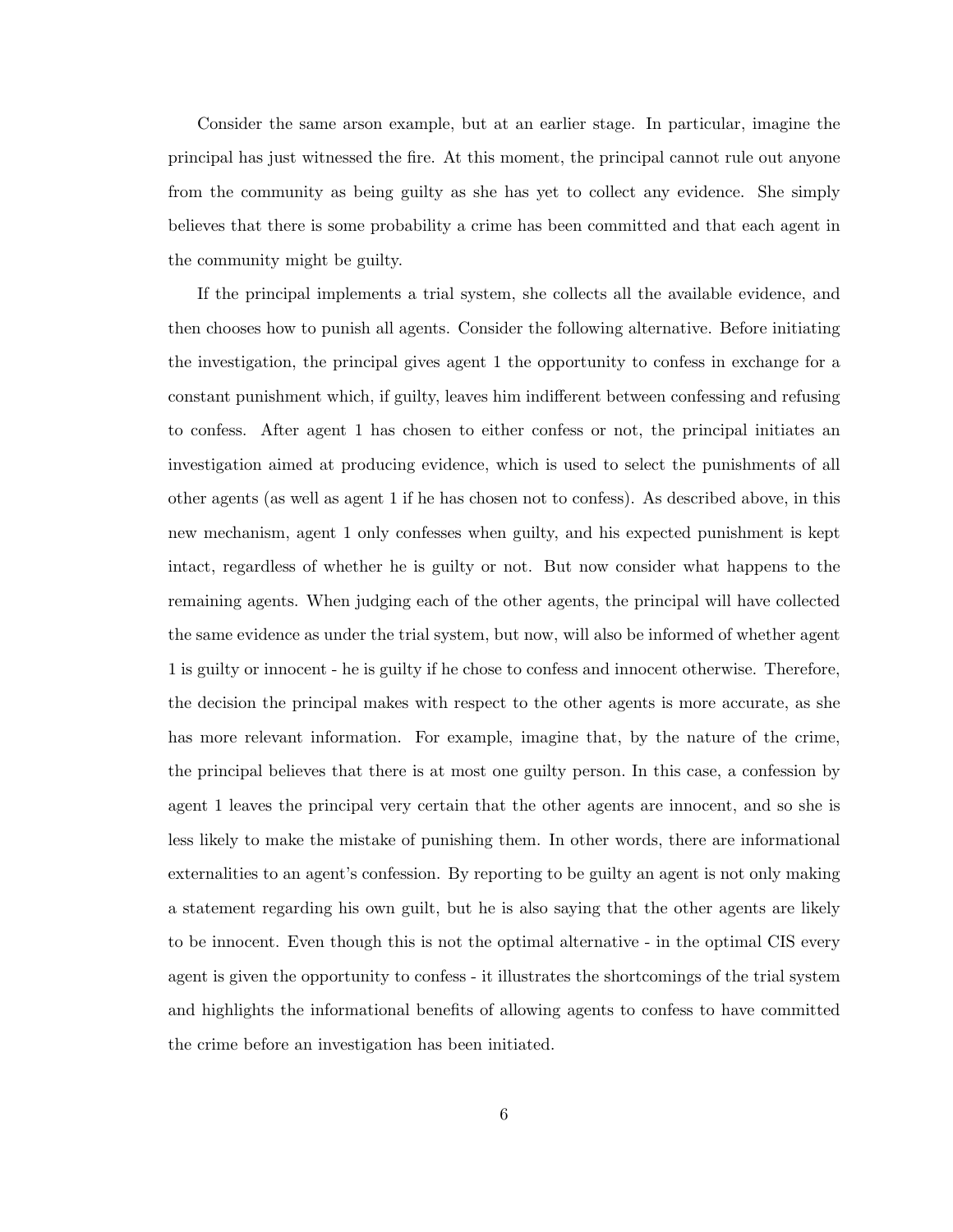Implicit in this argument is that the information each agent holds (whether they are innocent or guilty) is important in evaluating others' guilt - the agents' innocence is correlated. This assumption is usually well accepted for a certain set of crimes, which are likely to be committed by an organized group - for example, in anti-collusion legislation, because each cartel member is likely to have information about the other cartel members, it is often possible for them to confess their guilt in exchange for a smaller punishment. What the example illustrates is that the same argument can be used for the majority of the "normal" crimes, because, in each of these, the knowledge that a given agent is guilty is likely to be informative with respect to the innocence of others. While for most crimes the guilt of the agents is negatively correlated (so that, if the principal knows that one of the agents is guilty, she is more likely to believe that the other agents are innocent) it is also easy to think of crimes where there is positive correlation. For example, a firm's confession of having reported a smaller profit when filling out the previous year's tax returns, in order to pay less taxes, might inform the principal that other firms in the same sector might have followed a similar practice. Therefore, I believe this informational argument is quite broad and applies to most crimes. Notice also that, for such an argument to follow, it is necessary that there are multiple agents - multiple people who could have conceivably committed the crime. This is always going to be the case if the opportunity to confess is given early enough in the criminal process, when everyone is a suspect, which is something that a system like self-reporting accomplishes by granting the initiative to confess to the agents. By contrast, in plea bargaining, it is the prosecutor who, further along in the criminal process, approaches the generally single agent to seek a confession, which negates this informational advantage, as there cannot be information externalities if one is considering a single agent.

In the first part of the paper, I conduct my analysis under the assumption that the principal has commitment power. In the optimal CIS, the principal uses her commitment power to i) impose small punishments on knowingly guilty agents (the ones who confess), and ii) punish knowingly innocent agents (the ones who refuse to confess). Assumption ii) is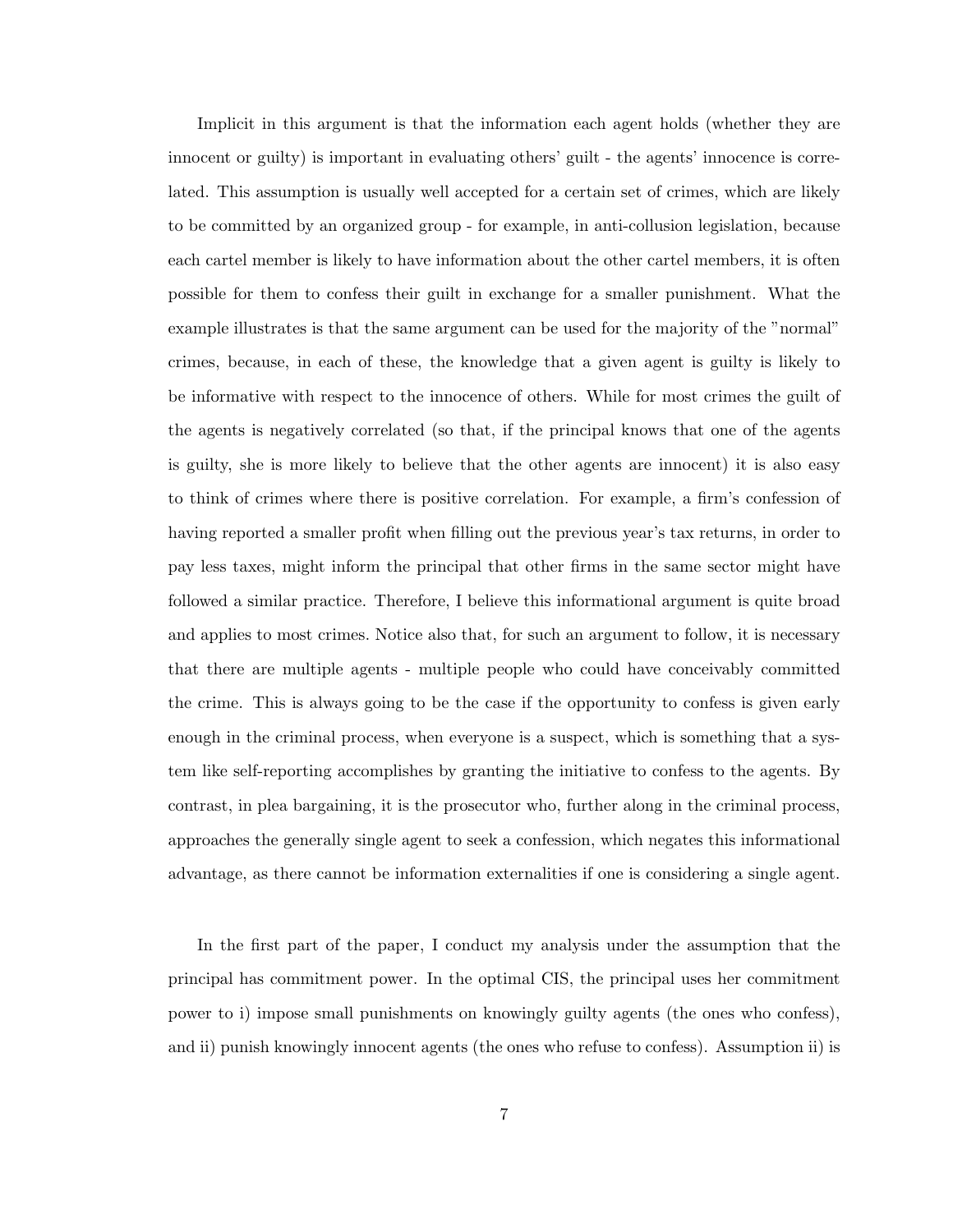particularly problematic to me in that it causes a disconnection between what the principal would prefer to do at the trial stage and what the mechanism asks her to do. In particular, simply by observing the agent has chosen not to confess, the principal is able to infer he is likely to be innocent. And yet, the mechanism requires the principal to ignore this belief and punish the agent if the evidence is sufficiently high. Because of this, in the second part of the paper, I consider the principal's problem when she has limited commitment power. I consider two cases.

First, I consider the class of renegotiation proof mechanisms, where only i) is permitted. I call these mechanisms renegotiation proof because if the principal is supposed to punish an agent she knows is innocent, both her and the agent would have an incentive to renegotiate such punishment, as they would both prefer a smaller one. In this setup, I show that CIS's are still optimal - they are preferred to any other renegotiation proof mechanism. However, this new CIS is markedly different than the one with commitment power in that it no longer completely separates guilty from innocent agents. If only innocent agents refused to confess, then the principal would know they were innocent and would choose to acquit them. But, in that case, there would be no reason for guilty agents to confess. Hence, the optimal renegotiation proof CIS will be semi-separating: a fraction of guilty agents refuses to confess so that it is possible that either innocent or guilty agents end up convicted at the second stage trial. Nevertheless, even though the principal has less commitment power, it is still the case that this CIS is strictly preferred to the trial system, which shows that the superiority of CIS's with respect to trial systems does not depend on assumption ii).

Second, I consider sequentially optimal mechanisms, where the principal has no commitment power and so neither i) nor ii) are permitted. In this setup, I show it is not possible to improve upon the trial system as confessions are no longer sustainable because an agent who is revealed to be guilty is shown no leniency.

The structure of the paper is as follows. In section 2, I analyze the related literature. In section 3, I present the model. In section 4, as a benchmark, I formalize the trial system. In section 5, I analyze the second best problem: I look for a Bayes-Nash incentive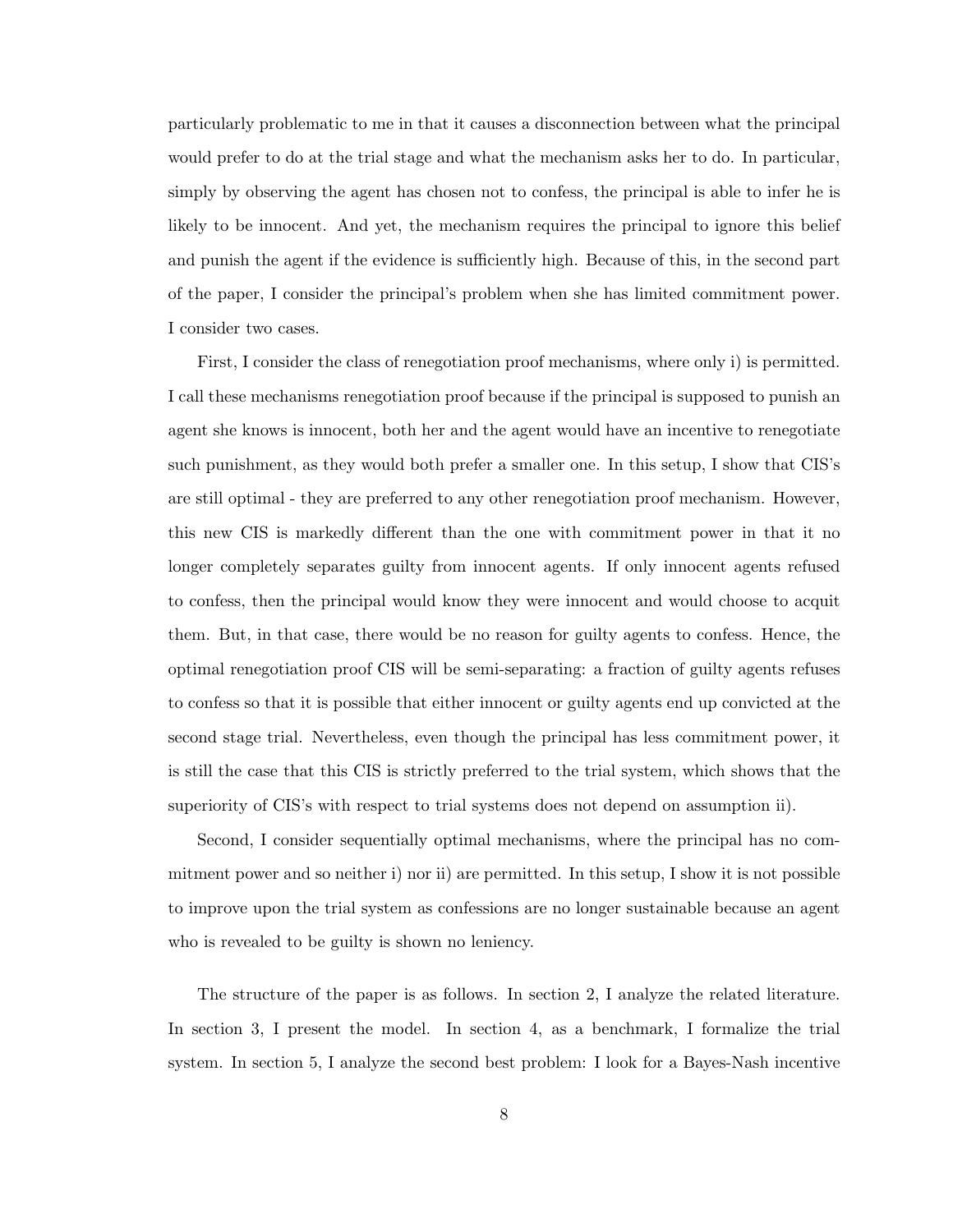compatible allocation which maximizes the principal's utility when the agents' innocence is private information and the principal has commitment power. In section 6, I restrict the set of possible allocations to the ones which can be implemented through a) a renegotiation proof mechanism and b) a sequentially optimal mechanism. In section 7, I consider four extensions to the model. In the first one, I allow for risk averse agents and show that CIS's are still optimal even when innocent agents are more risk averse than guilty agents. In the second extension, I allow for a richer information structure which takes into account the fact that guilty agents might be a part of a conspiracy. In the third extension, I allow for some additional privately observed heterogeneity among the agents. And, finally, in the fourth extension, I consider a change in the timing of the model and assume the principal is only able to propose a mechanism after gaining knowledge about the evidence. In section 8, I conclude.

### 1.2. Related Literature

There is a considerable amount of literature in economics that argues for the use of variants of CIS's in law enforcement. Kaplow and Shavell (1994) add a stage, where agents can confess to be guilty, to a standard model of negative externalities and argue that this improves the social welfare because it saves monitoring costs. By setting the punishment after a confession to be equal to the expected punishment of not confessing, the law enforcer is able to deter crime to the same extent as he was without the confession stage, but without having to monitor the confessing agents.

Grossman and Katz (1983) discuss the role of plea bargaining in reducing the amount of risk in the criminal justice system. The argument is that, by letting guilty agents confess and punishing them with the corresponding certainty equivalent punishment of going to trial, the principal reduces the risk of acquitting guilty agents.

In an independent work, Siegel and Strulovici (2015) consider a setting with a risk averse principal and a single risk averse agent and analyze alternatives to the traditional criminal trial procedure, where agents are either convicted or acquitted. The authors demonstrate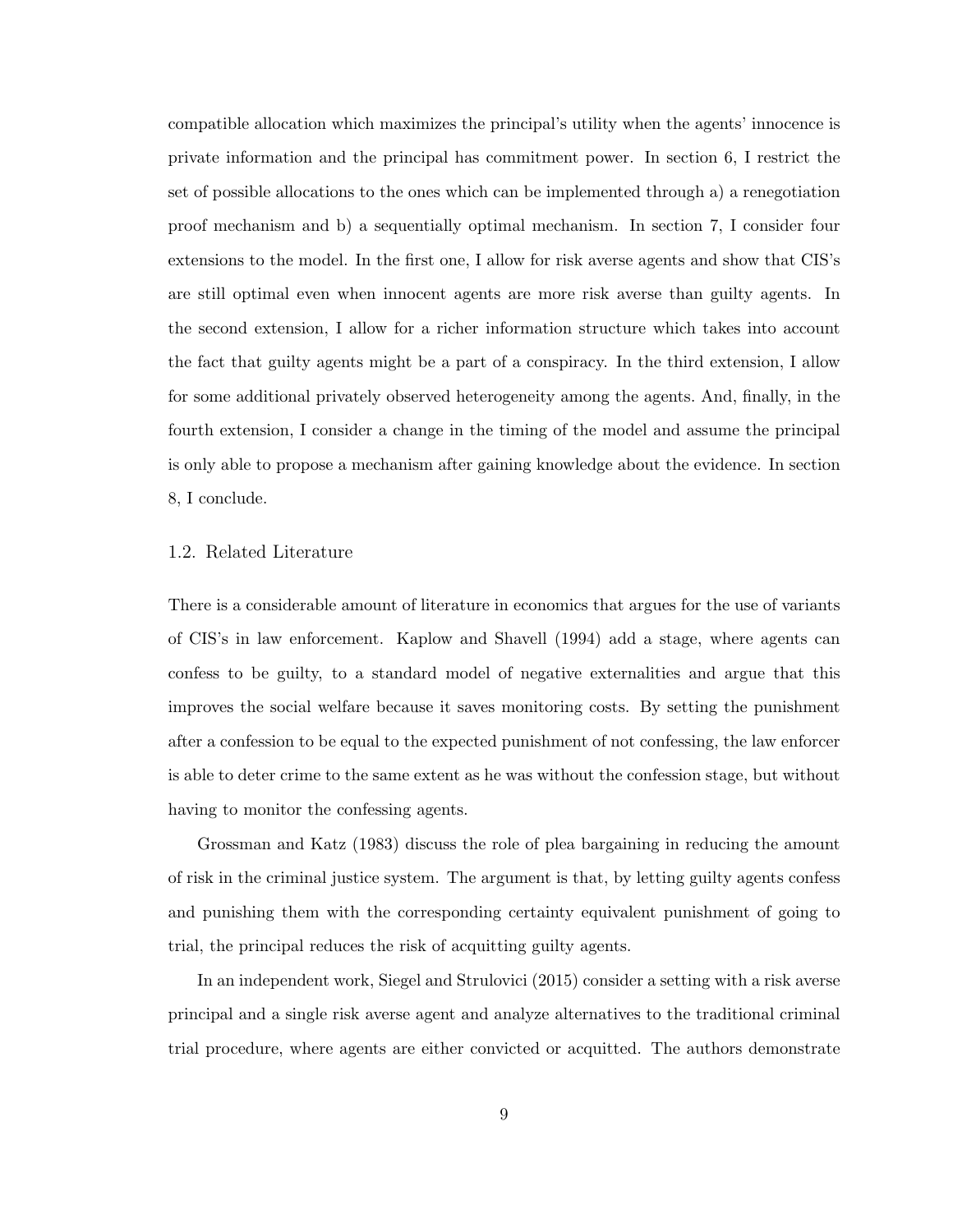that there is a welfare gain in increasing the number of verdicts an agent can receive: so, for example, a verdict of "not proven" in addition to the traditional verdicts of "guilty" and "not guilty". The paper also considers plea bargaining, interpreting a guilty plea as a special type of a third verdict that agents can choose, and show it is uniquely optimal in such a setup.

The main difference between these papers and mine is that the argument I make about the optimality of CIS's does not depend on the agents or the principal being risk averse (as, at least in main text, these are assumed to be risk neutral) nor on them being cheaper (as there are no costs in my paper), but, rather on the fact that CIS's a) explore the correlation between the agents' innocence and b) provide the opportunity for the principal to overpunish in order to induce confessions.<sup>4</sup>

A feature common to these papers is that they have assumed that the law enforcer has commitment power. There have been different articles, particularly in the plea bargaining literature, that have discussed the implications of limiting that commitment power. Baker and Mezzetti (2001) assume that the prosecutors are able to choose how much effort to put into gathering evidence about the crime, after having given the opportunity for the defendant to confess. Given that the prosecutors have no commitment power, in equilibrium, only some guilty agents will choose to confess, while the remaining ones (alongside the innocents) will not. This is because, if all guilty agents confessed, there would be no incentive for the prosecutor to exert any effort, which, in turn, would induce the guilty agents not to confess. This type of equilibrium is a common occurrence when limited commitment power is assumed - see for example Kim (2010), Franzoni (1999) or Bjerk (2007). In section 6, I consider the implications of reducing the principal's commitment power and find that the

<sup>4</sup>Grossman and Katz (1983) mention a related effect associated with plea bargaining that they call "screening effect" - given that only guilty agents plead guilty, the prosecutor is able to distinguish them from the innocent agents. However, such distinction ends up being irrelevant in their model as this effect has no welfare impact when there is only one agent (as I show in section 5). Even though the guilty agents are identified, they are still punished as harshly as they would have been if there was no interaction between them and the principal. The only welfare effect that exists in the environment of Grossman and Katz (1983) is due to the relation with risk that both the principal and the agents have.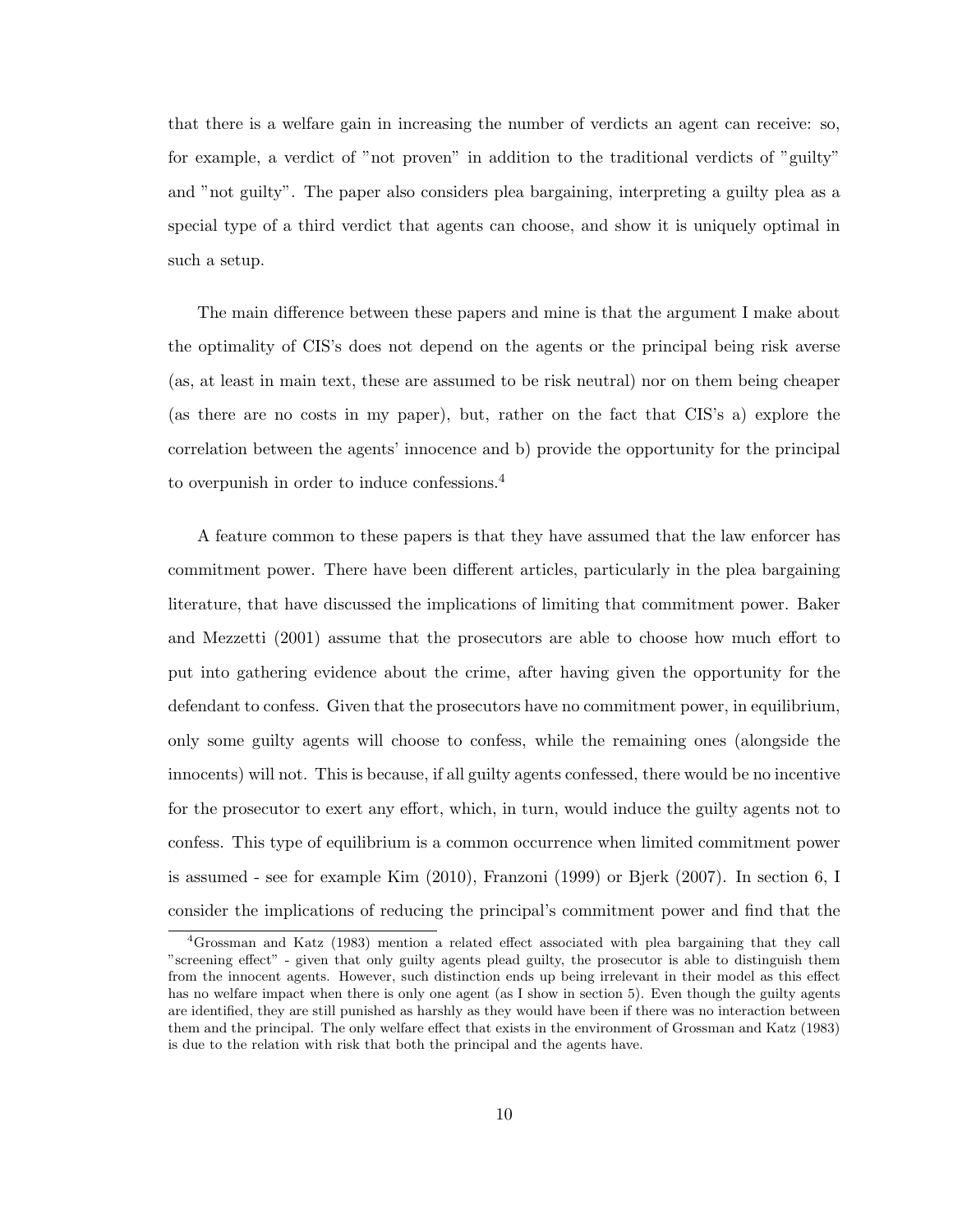optimal mechanism has this same feature: in equilibrium a fraction of guilty agents prefers not to confess.

A key aspect of my argument has to do with the fact that the principal deals with different agents whose types (their innocence) may not be independent. There are a few articles on law enforcement which have also considered multiple defendants, but the emphasis is not on distinguishing the innocent agents from the guilty ones, but rather to find the optimal strategy in order to achieve maximum punishment for the defendants, as they are all assumed to be guilty - for example Kim (2009), Bar-Gill and Ben Shahar (2009) and Kobayashi (1992). There is also a literature on industrial organization that considers the design of leniency programs in Antitrust law which also considers multiple agents - see Spagnolo (2006) for a literature review.

In terms of the methodology, the environment studied in this paper is characterized by the fact that there is a single type of good denominated "punishment". The allocation of that good has implications not only to the agents but also to the principal's expected utility. There is some literature on mechanism design which considers similar environments by assuming that the principal cannot rely on transfer payments. In these environments, because the principal is deprived of an important instrument in satisfying incentive compatibility, it is necessary to find other ways of screening the different types of agents. One such way is to create hurdles in the mechanism that only some types are willing to go through. For example, Banerjee (1997), in solving the government's problem of assigning a number of goods to a larger number of candidates with private valuations, argues that, if these candidates are wealth constrained, it is efficient to make them go trough "red tape", in order to guarantee that those who value the good the most end up getting it. In Lewis and Sappington (2000), the seller of a productive resource uses the share of the project it keeps in its possession as a tool to screen between high and low skilled operators which are wealth-constrained. Another approach is to assume the principal is able to verify the report provided by the agents. This is the case, for example, of Ben-Porath, Dekel and Lipman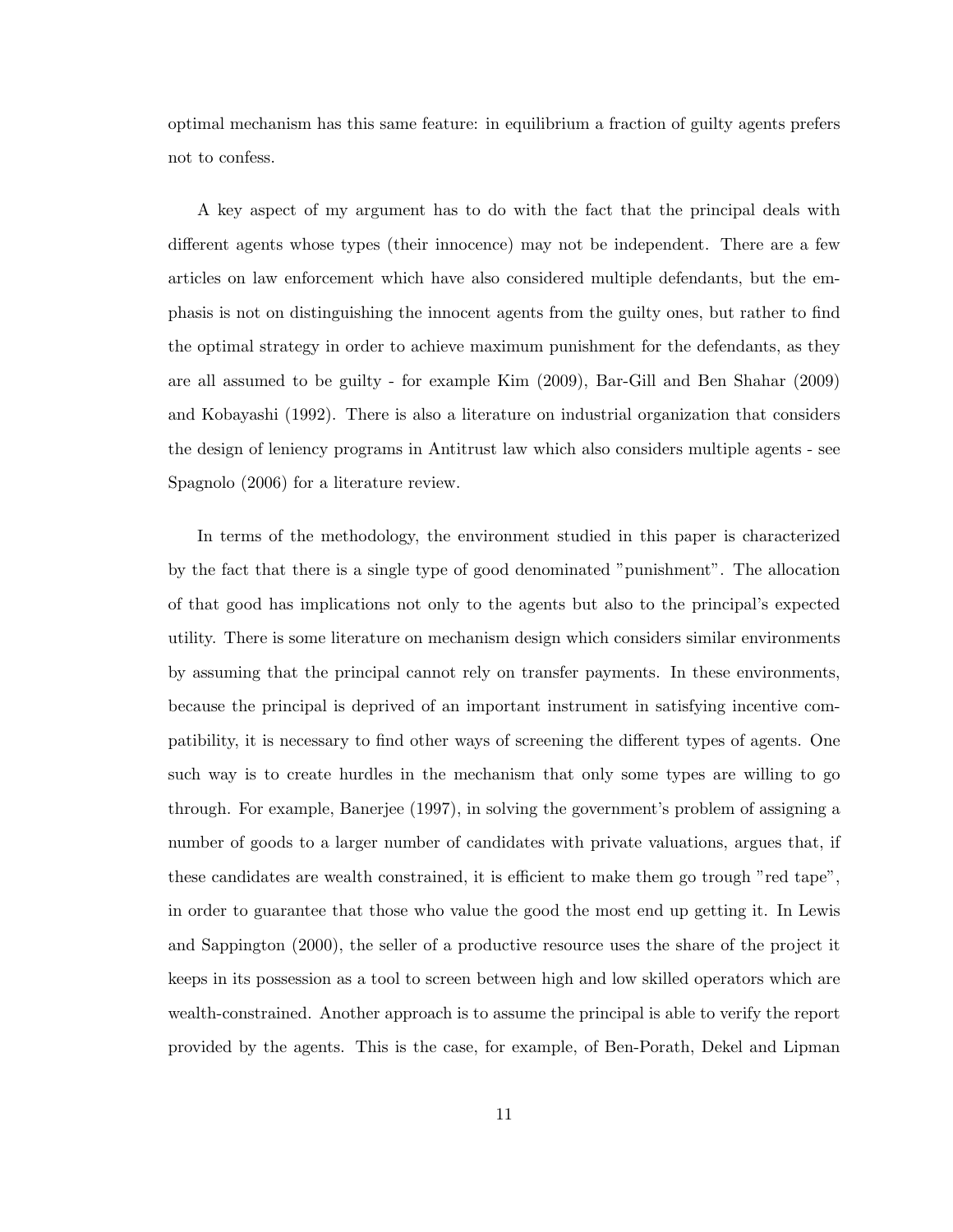(2014) and Mylovanov and Zapechelnyuk (2014), where it is assumed that this verification is costly but always accurate. This paper's approach is the latter. The principal is able to imperfectly and costlessly verify the agents' claims through evidence and by combining the reports from multiple agents.<sup>5</sup>

### 1.3. Model

There are N agents and a principal. Each agent n randomly draws a type  $t_n \in \{i, g\} \equiv$  $T_n$ , which is his private information - each agent n is either innocent (i) or guilty (g) of committing the crime. Let  $T = \{T_n\}_{n=1}^N$  be the set of all possible vectors of agents' types and  $T_{-n} = {T_j}_{j \neq n}$  be the set of all possible vectors of types of agents other than n, so that if  $t \in T$ , then  $t_{-n} = (t_1, ..., t_{n-1}, t_{n+1}, ..., t_N) \in T_{-n}$ . The ex-ante probability that vector t is realized is denoted by  $\pi(t) > 0$  for all  $t \in T$  and assumed to be common knowledge.

This description implicitly assumes that each agent knows only whether he is innocent or guilty, and has no other relevant information about other agents' innocence. Thus, it rules out crimes which are likely to have been committed by an organized group of agents (conspiracy crimes). For example, imagine that agents 1 and 2 rob a bank together. It would be very likely that agent 1 would know that both him and agent 2 are guilty of committing the crime. In section 7.2., I extend the model in order to consider this type of information structure and show that the same intuition carries through. In particular, the optimal system can be interpreted as an "extended" CIS, where each agent is given the opportunity to incriminate other agents when confessing.

After t has been drawn, each agent n is randomly assigned an evidence level  $\theta_n \in [0,1]$ . Let  $\Theta_n = [0,1]$  and  $\Theta = {\Theta_n}_{n=1}^N$  denote the set of all possible evidence vectors, while  $\Theta_{-n}$ denotes the set of all possible evidence vectors that exclude only agent n's evidence level.

<sup>&</sup>lt;sup>5</sup>Midjord (2013) also considers a setup without transfers where the principal is able to imperfectly and costlessly verify the agents' reports through evidence. The main theoretical difference to this paper is that the author does not investigate the optimal mechanism under the assumption that the principal has commitment power.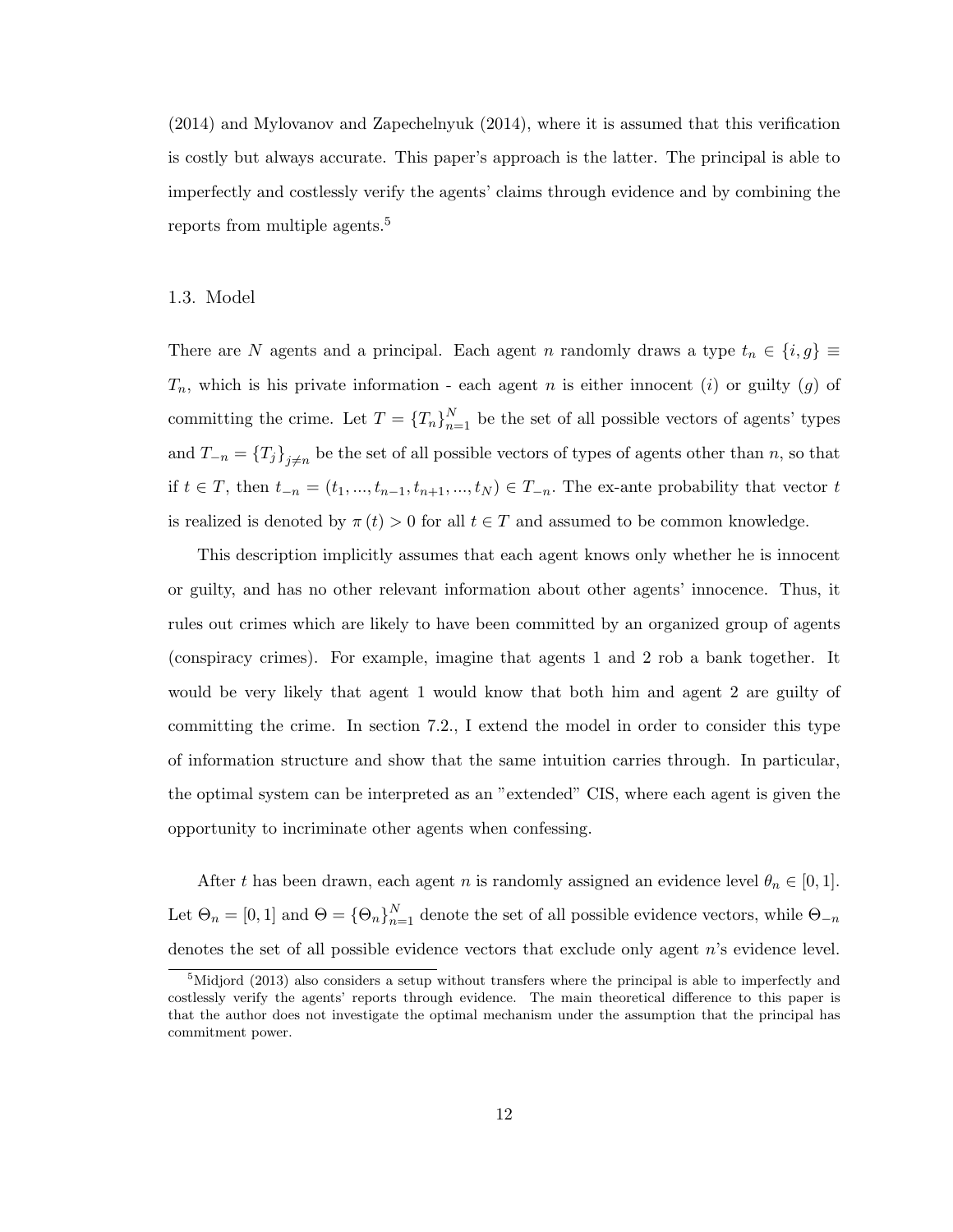The evidence vector  $\theta$  is made of exogenous signals correlated with the agents' guilt and is interpreted as the product of a criminal investigation.

I assume that each  $\theta_n$  only depends on agent n's innocence -  $\theta_n | t_n$  is independent of  $t_{-n}$  - and denote the conditional probability density function (pdf) of  $\theta_n$  by  $\pi(\theta_n|t_n)$ , while the joint conditional pdf of  $\theta$  given t is denoted by  $\pi(\theta|t) = \prod$ N  $n=1$  $\pi(\theta_n|t_n)$ . (For expositional purposes, I have abused notation by using  $\pi$  to represent probability measures over different spaces, but this will lead to no confusion).

Even though I have assumed that each agent n generates its own signal  $\theta_n$ , this does not mean that every agent in the community is personally investigated. For example, gathering evidence can be checking for fingerprints near the crime scene. Even if the fingerprints of agent n are not found, this information is still contained in  $\theta_n$ . Also, the assumption of conditional independence of  $\theta_n|t_n$  is mostly made out of expositional simplicity as no result depends on it. In particular, notice that it does not imply that  $\theta_n$  is independent of  $\theta_{-n}$ .

Let  $l(\theta_n) = \frac{\pi(\theta_n|t_n=j)}{\pi(\theta_n|t_n=i)}$  be the evidence likelihood ratio. I assume that l is differentiable and strictly increasing. This implies that the larger the realized  $\theta_n$  is, the more likely it is that agent *n* is guilty. I also assume that  $\lim_{\theta_n\to 0} l(\theta_n) = 0$  and  $\lim_{\theta_n\to 1} l(\theta_n) = \infty$ , which means that, as long as the principal is not completely certain of agent n's guilt, there is always some evidence level  $\theta_n$  that changes his mind - there is always some  $\theta_n$  such that the posterior probability of guilt can be made arbitrarily close to either 0 or 1.

I assume that each agent n's utility is given by  $u^a(x_n) = -x_n$ , where  $x_n \in \mathbb{R}_+$  represents the punishment agent n receives - it could be time in prison, community service time, physical punishment or a monetary fine. Each agent simply wants to minimize the punishments inflicted upon him. I make the assumption that agents are risk neutral in order to distinguish my argument from the one, for example, of Grossman and Katz (1983) (which I discuss in the related literature section), where the advantage of CIS's relative to trial systems comes from the fact that agents are risk averse. In one of the extensions, in section 7.1, I analyze the case where agents are allowed to be risk averse and show that CIS's are still optimal, even when innocent agents are more risk averse than guilty ones.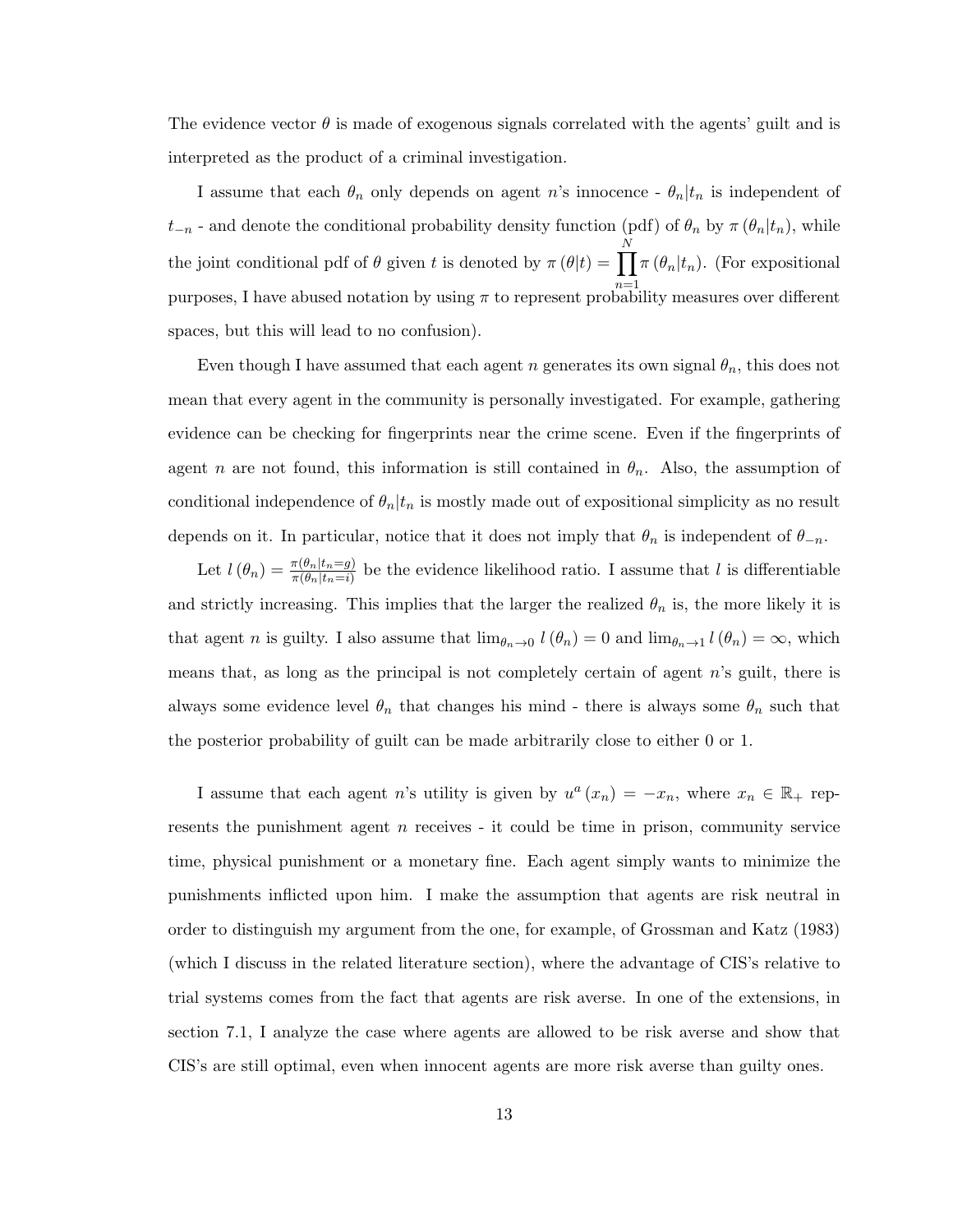As for the principal, she is thought of as a sort of social planner or benevolent decision maker and her preferences are supposed to represent society's preferences. Her utility depends not only on the punishment she inflicts but also on whether the agent who receives it is innocent or guilty. I assume that the principal's utility function is given by  $u^p(t,x) = \sum$ N  $n=1$  $u_n^p(t_n, x_n)$  for all  $t \in T$  and  $x = (x_1, ..., x_N) \in \mathbb{R}^N_+$ , where  $u_n^p(t_n, x_n) =$  $\sqrt{ }$  $\int$  $\overline{\mathcal{L}}$  $-\alpha x_n$  if  $t_n = i$  $- |1 - x_n|$  if  $t_n = g$ with  $\alpha > 0$ .

if an is guilty, the principal prefers to acquit him, while if he is guilty, the principal prefers to punish him to the extent of the crime, which I normalize to 1. In either case, deviations from the preferred punishment induce a linear cost to the principal.<sup>6</sup> This punishment of 1 that "fits the crime" is exogenous to the model and is likely to be influenced by the nature of the crime - the punishment that fits the crime of murder is larger than the punishment that fits the crime of minor theft. As it will be become clear in section 4, this will be the punishment imposed in the trial system when the agent is found guilty. The parameter  $\alpha$  captures the potentially different weights that these interests may have -  $\alpha$  is large if the principal is more concerned with wrongly punishing innocent agent and is small if she is more concerned with wrongly acquitting guilty agents.

Notice that, at first blush, it might appear as though the assumed principal's preferences are too restrictive, in that they apparently ignore one of the most important goals of any criminal justice system: to deter crime. In particular, if the goal of the principal was to deter crime, she should want to maximize  $\{B_n^g - B_n^i\}$  - the difference between the expected punishment when the agent is guilty and when he is innocent. In section 5, I address this observation in detail and argue that these deterring preferences can be thought of as a special case of the preferences I have assumed, by considering a particular  $\alpha$  which is chosen in an appropriate way.<sup>7</sup>

<sup>6</sup>Grossman and Katz (1983) also assume that there is a punishment that fits the crime. The only difference is that they assume a strictly concave cost upon deviations rather than a linear one. An alternative assumption would be to have the principal simply maximize the punishment imposed on guilty agents rather than having a bliss punishment, in which case my main results would still hold.

<sup>7</sup>See Figure 4 and the subsequent discussion.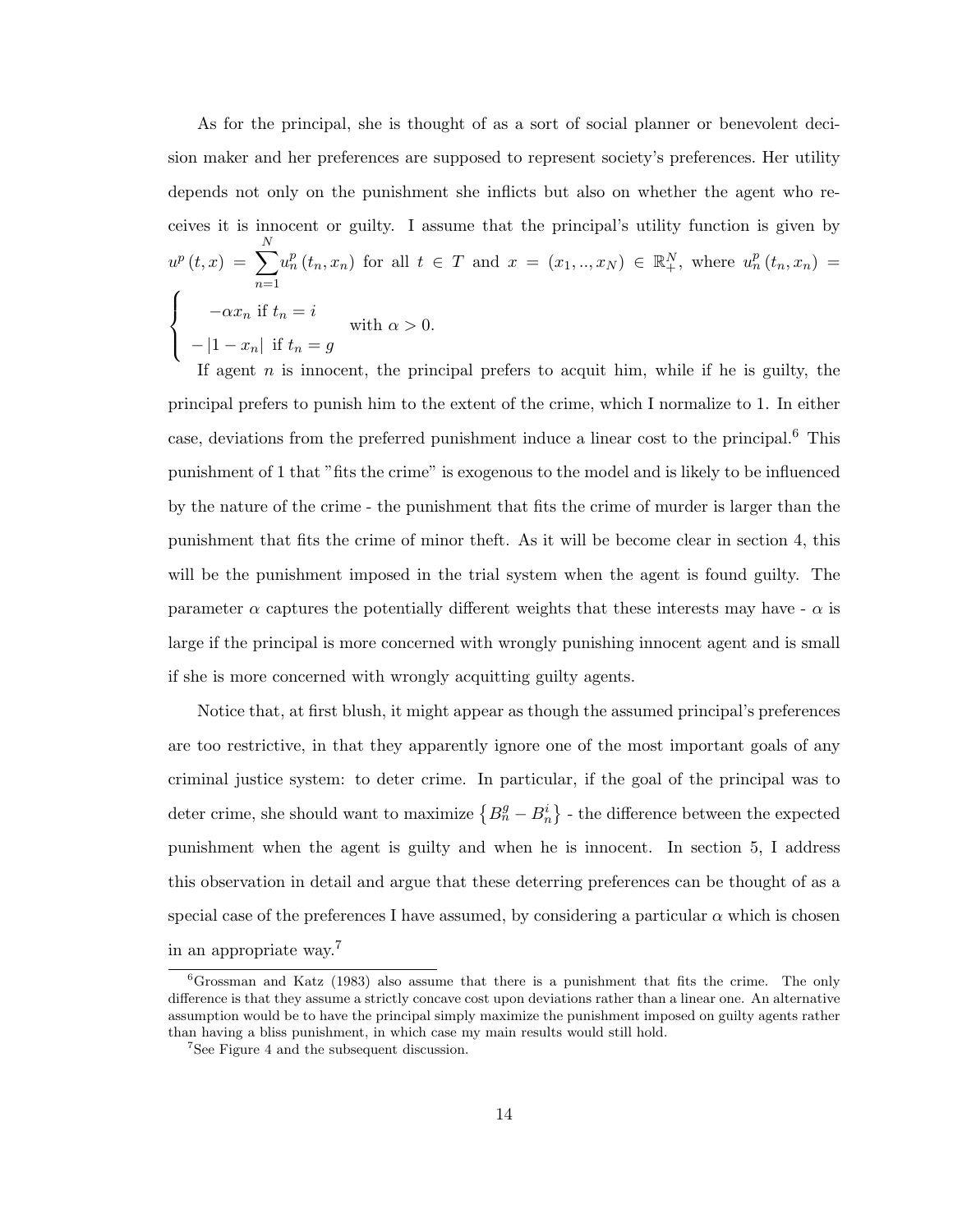Finally, notice that, under complete information and for any  $\alpha$ , the first best allocation  $x^{FB} = (x_1^{FB}, ..., x_N^{FB})$  is given by

$$
x_n^{FB} = \begin{cases} 1 \text{ if } t_n = g \\ 0 \text{ if } t_n = i \end{cases} \text{ for all } n
$$

### 1.4. Trial System

I define the trial system as a system where there is no communication between the principal and the agents. The principal simply makes punishment decisions after having collected all the evidence, and imposes those punishments upon the agents, who do not have any active role. Let  $X^{Tr} = \{x : \Theta \to \mathbb{R}^N_+\}$  be the set of all possible allocations which are implementable through a trial system. In the optimal trial system, the principal chooses an allocation from  $X^{Tr}$  in order to maximize her ex-ante expected utility, which is given by

$$
V(x) = \int_{\theta \in \Theta} \sum_{t \in T} \pi(t, \theta) u^{p}(t, x) d\theta
$$

where  $\pi(t, \theta) = \pi(\theta | t) \pi(t)$ . Notice that  $V(x) = \sum$ N  $n=1$  $V_n(x_n)$  where

$$
V_n(x_n) = \int\limits_{\theta \in \Theta} \sum_{t \in T} \pi(t, \theta) u_n^p(t_n, x_n) d\theta
$$

Therefore, it follows that the choice of the optimal  $x \in X^{Tr}$  consists of N independent choices of  $x_n$  that each maximize  $V_n(x_n)$ . Realizing that a punishment higher than 1 is not optimal and further simplifications allows for writing  $V_n(x_n)$  as

$$
\int_{\theta \in \Theta} \left( \pi \left( t_n = g | \theta \right) - \alpha \pi \left( t_n = i | \theta \right) \right) \pi \left( \theta \right) x_n \left( \theta \right) d\theta - k \tag{1.1}
$$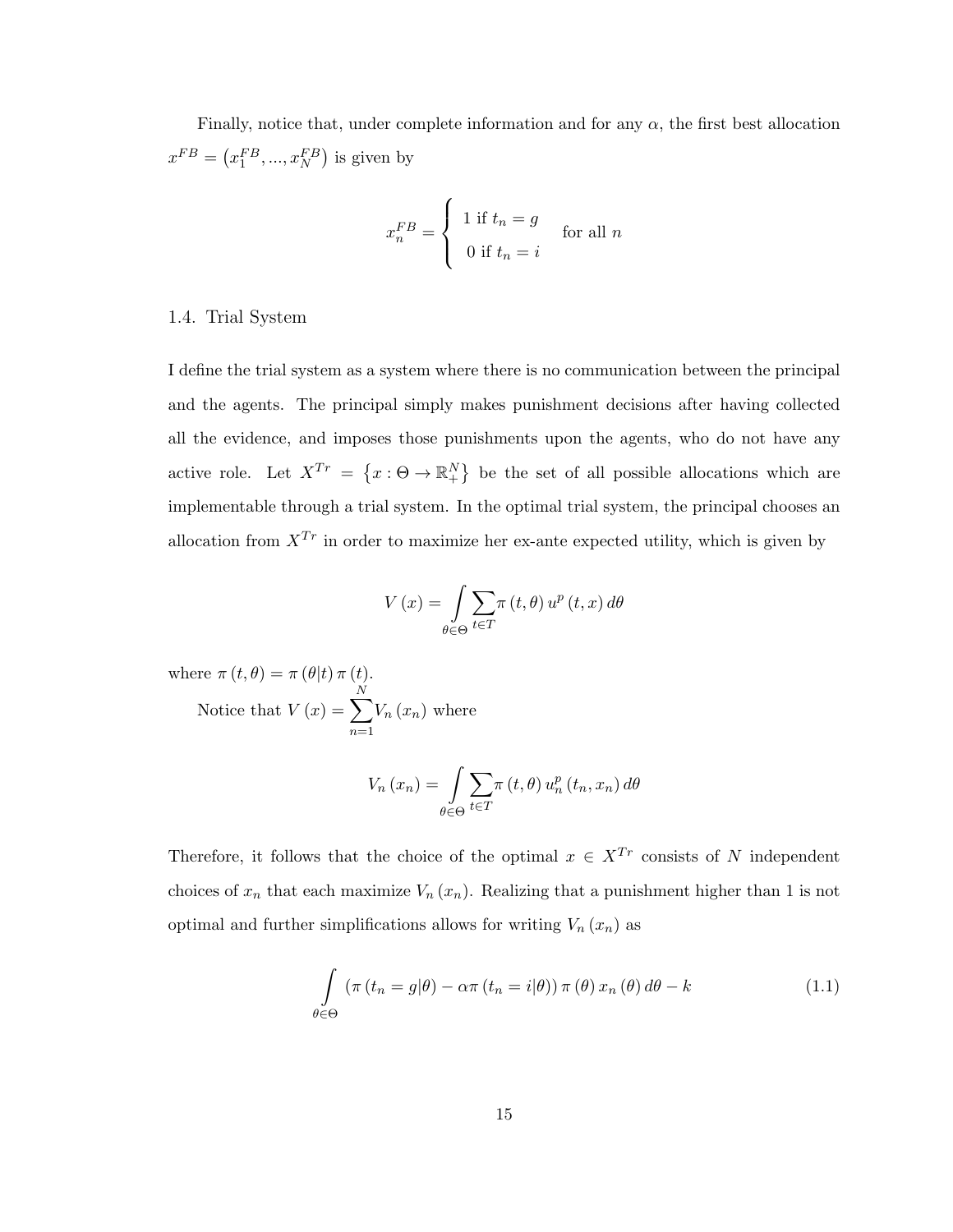where k is some constant, independent of  $x_n$ ,  $\pi(\theta) = \sum$ t∈T  $\pi(t, \theta)$  for all  $\theta \in \Theta$  and represents the marginal pdf of  $\theta$  and  $\pi(t_n|\theta)$  is the conditional probability of agent n being of type  $t_n$ given the realized evidence vector  $\theta$ .

Condition (1.1) displays the simple basis for the principal's decision in a trial system. If  $\pi(t_n = g|\theta) > \alpha \pi(t_n = i|\theta)$ , the principal is convinced enough that agent n is likely to be guilty, given the evidence presented, and will prefer to inflict a punishment of 1 upon him. If not, the principal believes agent  $n$  is likely to be innocent, and will acquit him. In this context, parameter  $\alpha$  is a measure of the standard of proof - if  $\alpha$  is large, the evidence must be largely indicative of guilt for the agent to be convicted.

Denote the optimal trial solution by  $x^{Tr}$ . Given the monotone likelihood ratio property assumed on the evidence, it is possible to describe  $x^{Tr}$  as

$$
x_n^{Tr}(\theta) = \begin{cases} 1 & \text{if } \theta_n > \theta_n^{Tr}(\theta_{-n}) \\ 0 & \text{otherwise} \end{cases}
$$
 for all  $n$ 

where  $\theta_n^{Tr}(\theta_{-n})$  is completely characterized in Proposition 1. The principal follows a threshold rule, where she convicts the agent if and only if his evidence level  $\theta_n$  is above such threshold.

**Proposition 1** 
$$
\theta_n^{Tr}(\theta_{-n}) = l^{-1} \left( \alpha \frac{\sum_{t=n \in T_{-n}} \pi(i, t_{-n}) \prod_{\widetilde{n} \neq n} \pi(\theta_{\widetilde{n}} | t_{\widetilde{n}})}{\sum_{t=n \in T_{-n}} \pi(g, t_{-n}) \prod_{\widetilde{n} \neq n} \pi(\theta_{\widetilde{n}} | t_{\widetilde{n}})} \right)
$$

**Proof.** See appendix. **I** 

The threshold  $\theta_n^{Tr}(\theta_{-n})$  depends on  $\theta_{-n}$  and so the decision about the conviction/acquittal of agent  $n$  is not independent of the evidence of other agents. This is because agents' types might be correlated and each agent's evidence level is informative of that agent's type.

### 1.5. Second Best Problem

In this section, I analyze the problem the principal faces of constructing an optimal system, under the assumption that she has commitment power. I assume that, before any evidence is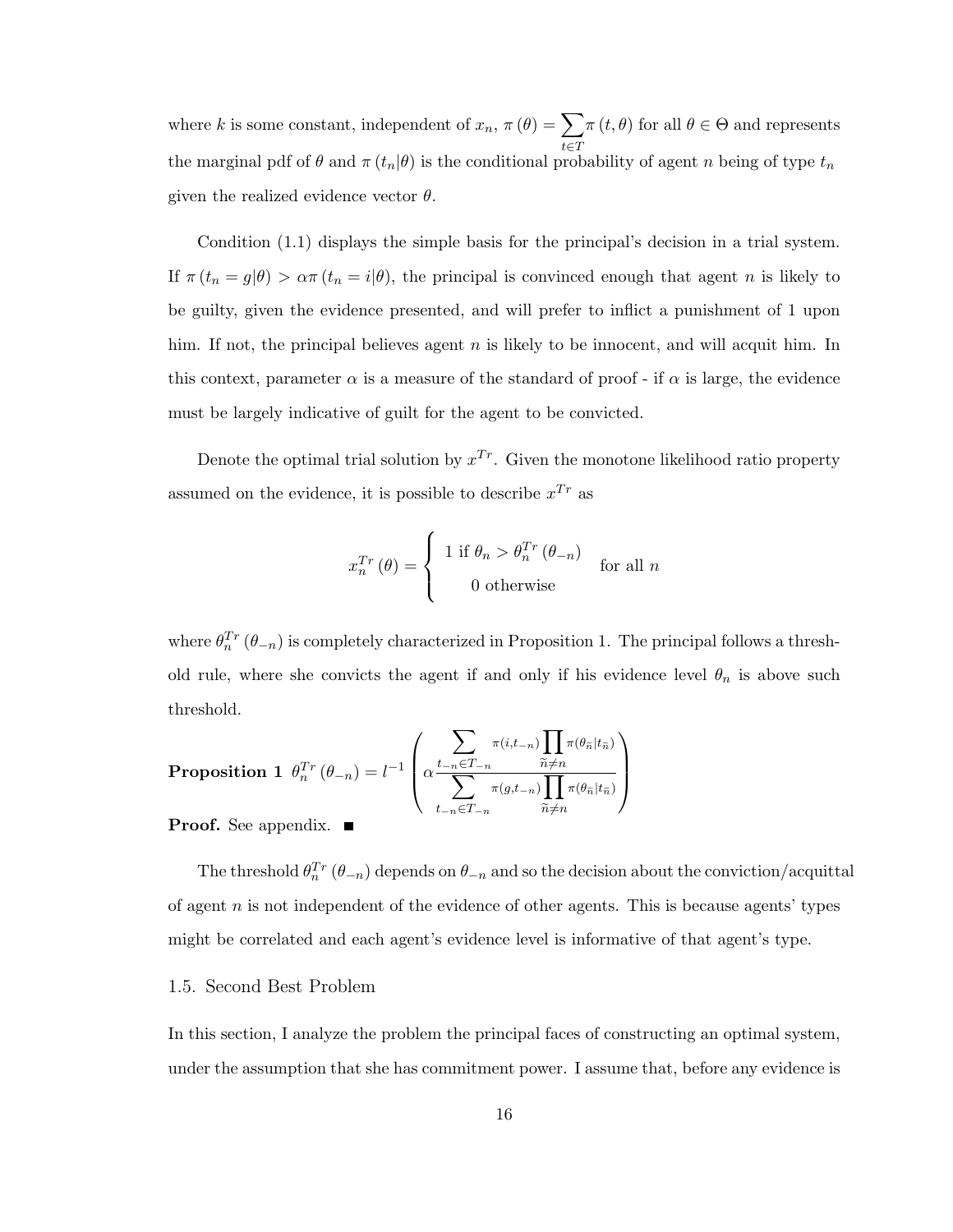generated, but after agents have gained knowledge of their own type, the principal proposes a mechanism. So, in terms of the example, I analyze the principal's problem when she first witnesses the fire, and has yet to gather any evidence.<sup>8</sup> From the revelation principle (see. for example, Myerson (1979)), it follows that it is enough to focus on revelation mechanisms that induce truthful reporting in order to maximize the principal's expected utility.

In this context, an allocation is a mapping from the agents' types and their evidence level to the punishments that each of them will be given. Let  $X^{SB} = \left\{ x : T \times \Theta \to \mathbb{R}^N_+ \right\}$  be the set of all such allocations. An allocation  $x \in X^{SB}$  is (Bayes-Nash) incentive compatible if and only if, for all  $t_n \in T_n$ , for all  $t_{-n} \in T_{-n}$  and for all n,

$$
-\int_{\theta \in \Theta} \sum_{t \in T} \pi(t, \theta | t_n) x_n(t_n, t_{-n}, \theta) d\theta \ge -\int_{\theta \in \Theta} \sum_{t \in T} \pi(t, \theta | t_n) x_n(t'_n, t_{-n}, \theta) d\theta \text{ for all } t'_n \in T_n
$$
\n(IC)

where  $\pi(t, \theta | t_n)$  represents the conditional joint pdf of  $(t, \theta)$ , given  $t_n$ .

The condition states that, prior to the discovery of the evidence and given allocation x, the expected utility of type  $t_n$  of agent n is higher if he reports truthfully than if he misreports, when all other agents are also reporting truthfully.

I impose an additional condition on the incentive compatible allocations: an upper bound of  $\phi \geq 1$  on each punishment, i.e.

$$
x_n(t, \theta) \le \phi \text{ for all } t, \theta \text{ and for all } n \tag{UB}
$$

This upper bound is meant to complement the principal's preferences stated above. What the condition means is that it is so undesirable for a society to punish agents too harshly that it just will not allow it. Imagine the crime that one is referring to is theft and that society finds that a one year of imprisonment is the appropriate punishment for guilty agents. It is not reasonable to expect that society will accept that any agent accused of theft ends up convicted by, say, ten years. In fact, an argument can be made that the

<sup>8</sup> In one of the extensions, in section 7.4, I consider a different time frame, where the principal only proposes the mechanism after privately observing the evidence.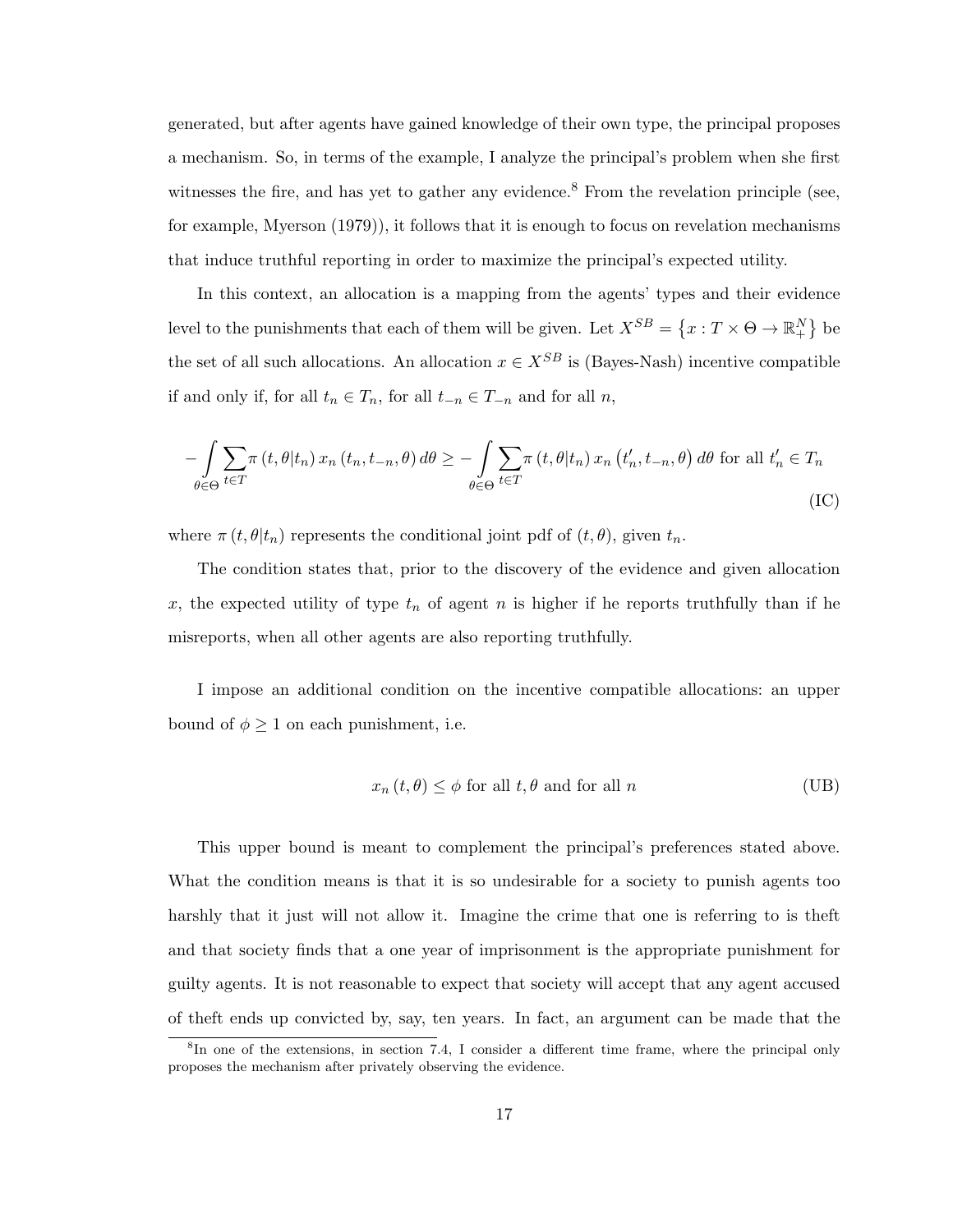highest punishment a society is willing to accept in such cases is exactly one year. With this last observation in mind, I give special attention to the case of  $\phi = 1$  below.

The problem I wish to solve is that of selecting an allocation from  $X^{SB}$  that maximizes V, subject to  $(IC)$  and  $(UB)$ . As in the previous section, because it is possible to write  $V(x) = \sum$  $n=1$  $V_n(x_n)$ , the problem of finding the optimal allocation can be made into N independent problems where, for each n,  $x_n$  is chosen to maximize  $V_n(x_n)$ , subject to agent n's incentive and upper bound constraints.

There are two earlier remarks that are important to characterize the optimal allocation. First, the innocent's incentive constraint does not bind and, therefore, can be disregarded. To see this, consider the problem where the innocent's incentive constraint is disregarded. The solution of that problem must still satisfy the disregarded incentive constraint for if it did not, the principal could set the punishments that follow an innocent report to equal those which follow a guilty report. This new allocation would be incentive compatible (as it would not depend on the agent's own report) and would strictly increase the expected utility of the principal (because it would strictly decrease the expected punishment of the innocent agent).

Second, punishments imposed on guilty agents never exceed 1. Increasing the punishments on guilty agents to more than 1 decreases the principal's expected utility and does not give more incentives for guilty agents to report truthfully, quite the opposite.

These two remarks allow  $V_n$  to be written as

$$
\pi(t_n = g) B_n^g - \alpha \pi(t_n = i) B_n^i - k \tag{1.2}
$$

where  $\pi(t_n) = \sum$  $t_{-n} \in T_{-n}$  $\pi(t_n, t_{-n})$  is the probability that agent n is of type  $t_n$  and  $B_n^{t_n}$ represents the expected punishment of agent  $n$ , when he is of type  $t_n$ .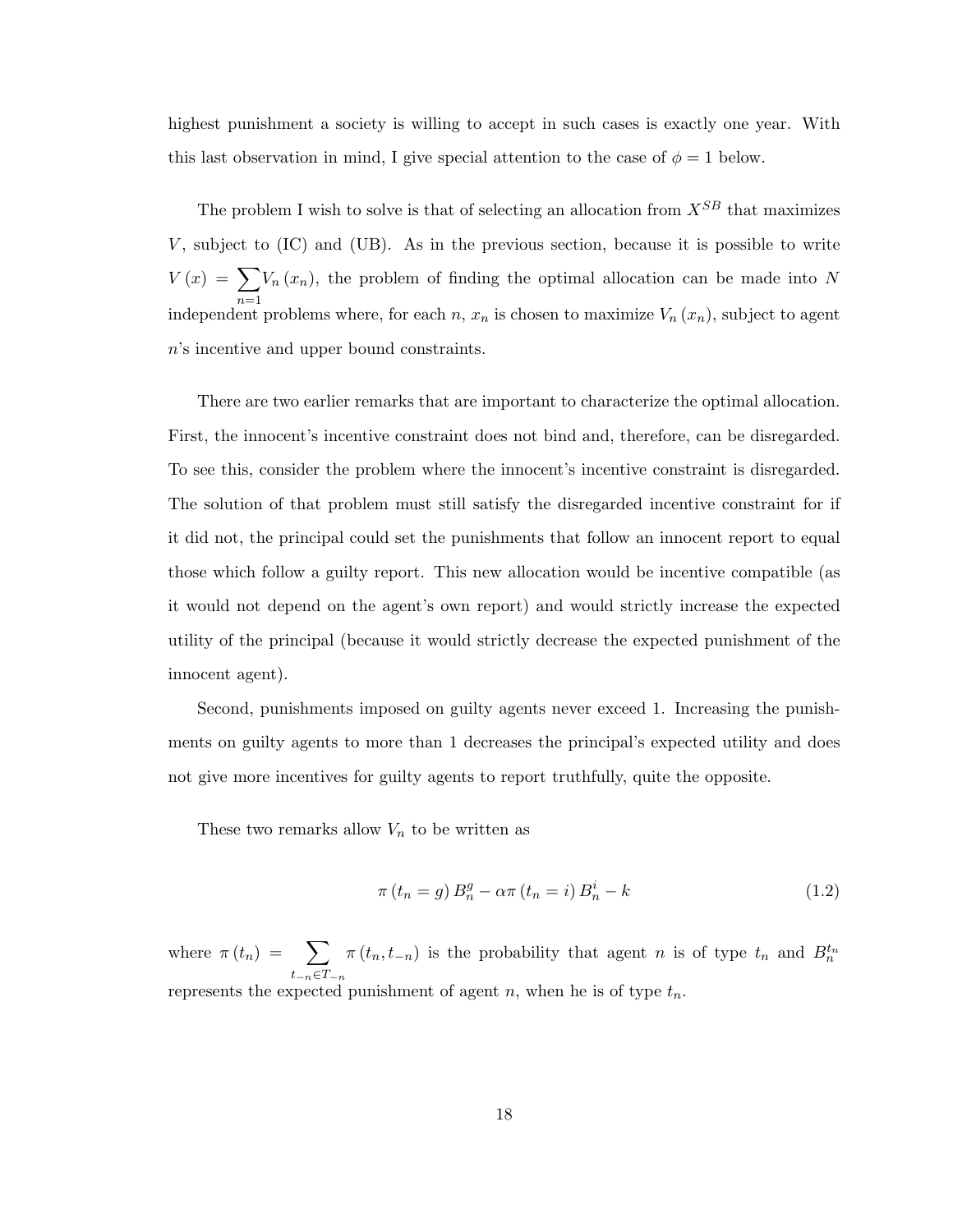The remaining incentive constraint can be written as

$$
B_n^g \le \int_{\theta \in \Theta} \sum_{t-n \in T_{-n}} \frac{\pi (g, t_{-n}, \theta)}{\pi (t_n = g)} x_n (i, t_{-n}, \theta) d\theta \qquad (1.3)
$$

From (1.2) and (1.3), it follows that it is optimal to set  $x_n(g, t_{-n}, \theta) = B_n^g$  for all  $t_{-n}$  ∈  $T_{-n}$  and  $\theta \in \Theta$  - if the agent is guilty, he is to receive a constant punishment. This is because both (1.2) and (1.3) only depend on  $B_n^g$  and not on how the guilty punishments are distributed.

There is one last remark that simplifies the problem. In any solution, the guilty agent is indifferent between reporting his guilt and lying and reporting to be innocent. The reason is that if he is not indifferent and strictly prefers to report truthfully, the principal could reduce the punishments imposed upon innocent reports and still have an incentive compatible allocation. Therefore, in an optimal solution, (1.3) must hold with equality. By plugging  $(1.3)$  into  $(1.2)$ , it is possible to write the new objective function of the principal solely as a function of the punishments to be imposed on the innocent type. In particular, the principal's *simplified nth* agent problem is to choose  $x_n$   $(i, t_{-n}, \theta) \in [0, \phi]$  for all  $t_{-n} \in T_{-n}$ and  $\theta \in \Theta$ , in order to maximize

$$
\int_{\theta \in \Theta} \sum_{t=n \in T_{-n}} \left( \pi \left( g, t_{-n}, \theta \right) - \pi \left( i, t_{-n}, \theta \right) \right) x_n \left( i, t_{-n}, \theta \right) d\theta - k \tag{1.4}
$$

subject to

$$
\int_{\theta \in \Theta} \sum_{t-n \in T_{-n}} \frac{\pi (g, t_{-n}, \theta)}{\pi (t_n = g)} x_n (i, t_{-n}, \theta) d\theta \le 1
$$
\n(1.5)

Condition (1.5) simply states that  $B_n^g$ , which is equal to the left hand side of (1.5) by (1.3), does not exceed 1, given that it is not optimal to overpunish guilty agents.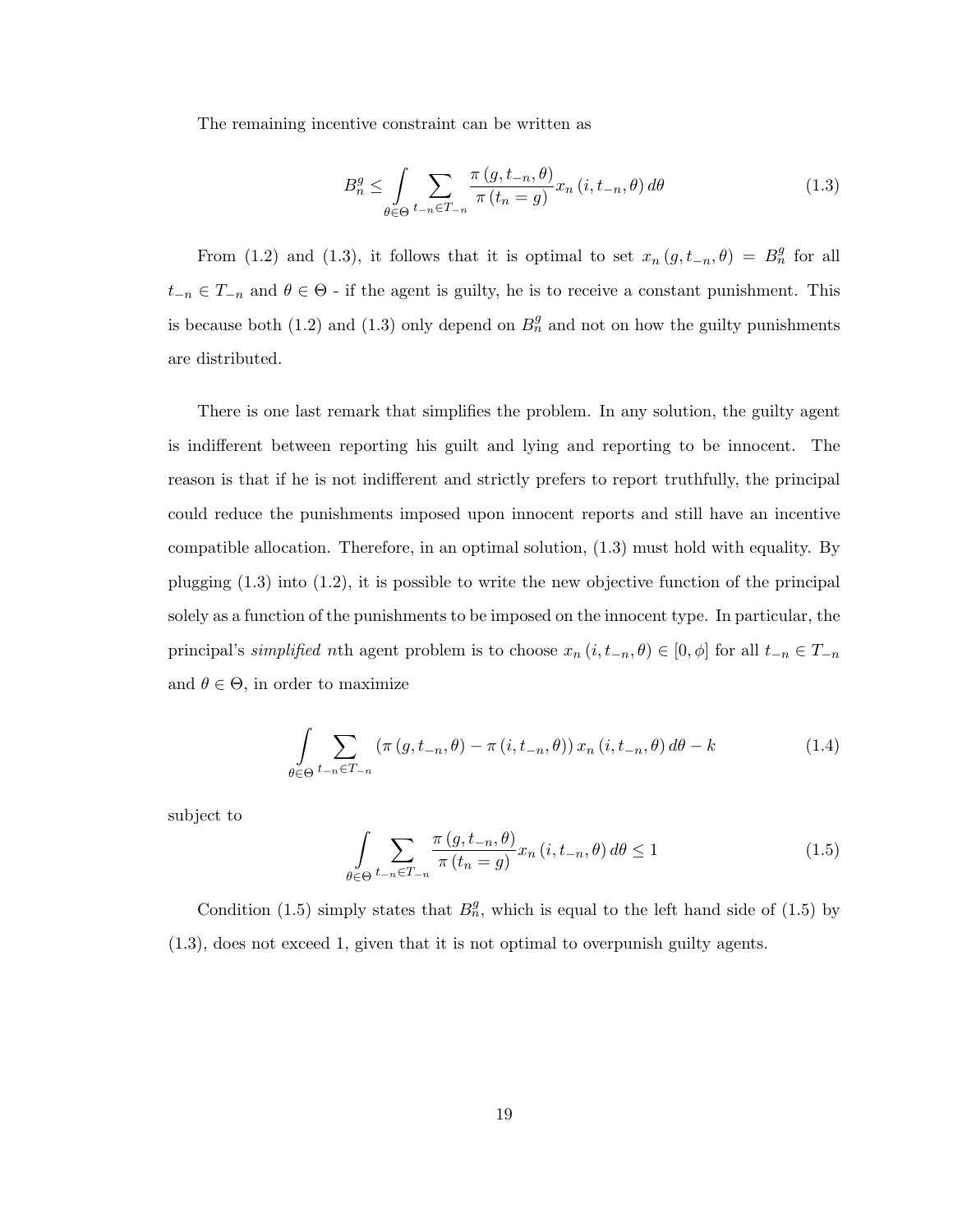#### The case of  $\phi = 1$

I believe the case of  $\phi = 1$  deserves special attention. If  $\phi > 1$ , this means that it is possible for the principal to impose punishments that are above what she would deem appropriate if she knew the agent was guilty. As I discuss in more detail below, the principal will be able to use this ability to overpunish in order to improve the quality of the allocation. However, it is highly debatable whether the principal is (or should be) able to impose such high punishments. This practice is reminiscent of alleged prosecutor strategies of inflating the severity of the accusations to persuade defendants to accept plea deals in criminal cases. Such a practice has been widely condemned (see White (1979) or Scott and Stuntz (1992)) precisely on the basis that punishments above what are deemed appropriate are not acceptable. This case is also interesting because, as I show below, when the principal has limited commitment power, she will no longer be able to impose punishments that are larger than 1.

If  $\phi = 1$ , constraint (1.5) does not bind. This is because, if all innocent punishments are bounded by 1, its weighted average must also be bounded by 1. Therefore, it follows directly from  $(1.4)$  that the optimal punishment to be inflicted upon an innocent agent is 1 if

$$
\pi(t_n = g|t_{-n}, \theta) > \alpha \pi(t_n = i|t_{-n}, \theta)
$$
\n(1.6)

and 0 otherwise, where, for simplicity, I assume ties are broken in favor of an acquittal.

As for the punishments to be imposed on guilty agents, the only condition necessary is that the expected punishment of a guilty agent leaves him indifferent to misreporting. If  $\phi = 1$ , there are several allocations that accomplish this. The particular allocation this paper is interested in is one where, if an agent reports to be guilty, he receives a constant punishment. This allocation is important because it can be implemented by a CIS as follows. In the first stage, all agents are simultaneously given the opportunity to confess. If agent *n* confesses, he is to receive a constant punishment of  $B_n^g \in [0,1]$ . If he refuses, he proceeds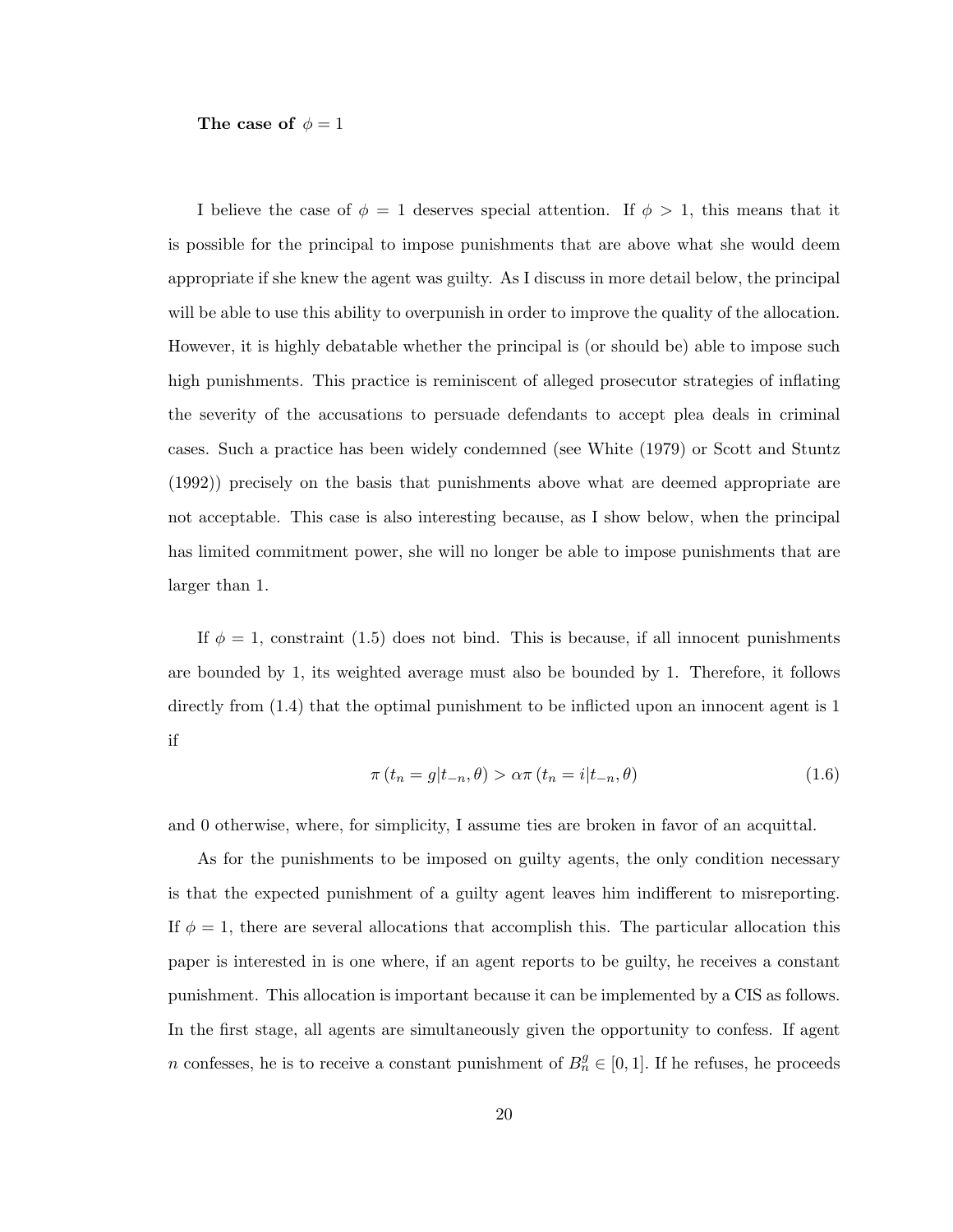to the second stage, where he is to be punished according to condition (1.6). The optimal allocation is implemented by having guilty agents confess and innocent agents refusing to.

## **Proposition 2** If  $\phi = 1$ , there is a CIS that implements a second best optimal allocation.

CIS's are appealing, within the set of optimal systems, for a number of reasons. First, they are simple. The only requirement is that each agent has the opportunity to confess the crime, which means that the majority of agents, who are likely to be innocent, have a passive role in the system. Second, they are cheaper. In a CIS, if an agent confesses, his punishment is independent of the evidence that might be collected, unlike in any other optimal system. This means that the costs of collecting and analyzing the evidence are reduced. And finally, variants of CIS's already exist under a variety of forms, like self-reporting regulation in environmental law and plea bargaining in criminal law.

Recall that, in a trial system, an agent has no other choice but to go to trial and be punished if  $\pi(t_n = g|\theta) > \alpha \pi(t_n = i|\theta)$ , i.e. if, given the evidence, the principal believes he is likely to be guilty. In a CIS, an agent may choose whether to go to (the second stage) trial or not. If he chooses to go to trial, he is punished if  $\pi(t_n = g|t_{-n}, \theta) > \alpha \pi(t_n = i|t_{-n}, \theta)$ . This means that the second stage trial that is a part of the CIS is more accurate than the trial system. While in the trial system the principal only uses the evidence gathered to evaluate the guilt of the agent, in a CIS, in addition to the evidence, the principal is informed of whether other agents are guilty. This information is, in general, relevant. For example, in a case where the principal is convinced that there is at most one guilty agent, observing a confession informs the principal that all other agents are very likely to be innocent. If all agents actually chose to go to the second stage trial in the CIS, this observation would be enough to find it strictly preferred to the trial system. But that is not the case as, in equilibrium, guilty agents choose to confess the crime. However, these guilty agents are made indifferent between confessing and refusing to. So their punishment is indirectly determined by those second stage trial punishments. In that sense, it is as if every agent's punishment is determined by the second stage trial, which leads to the conclusion that, in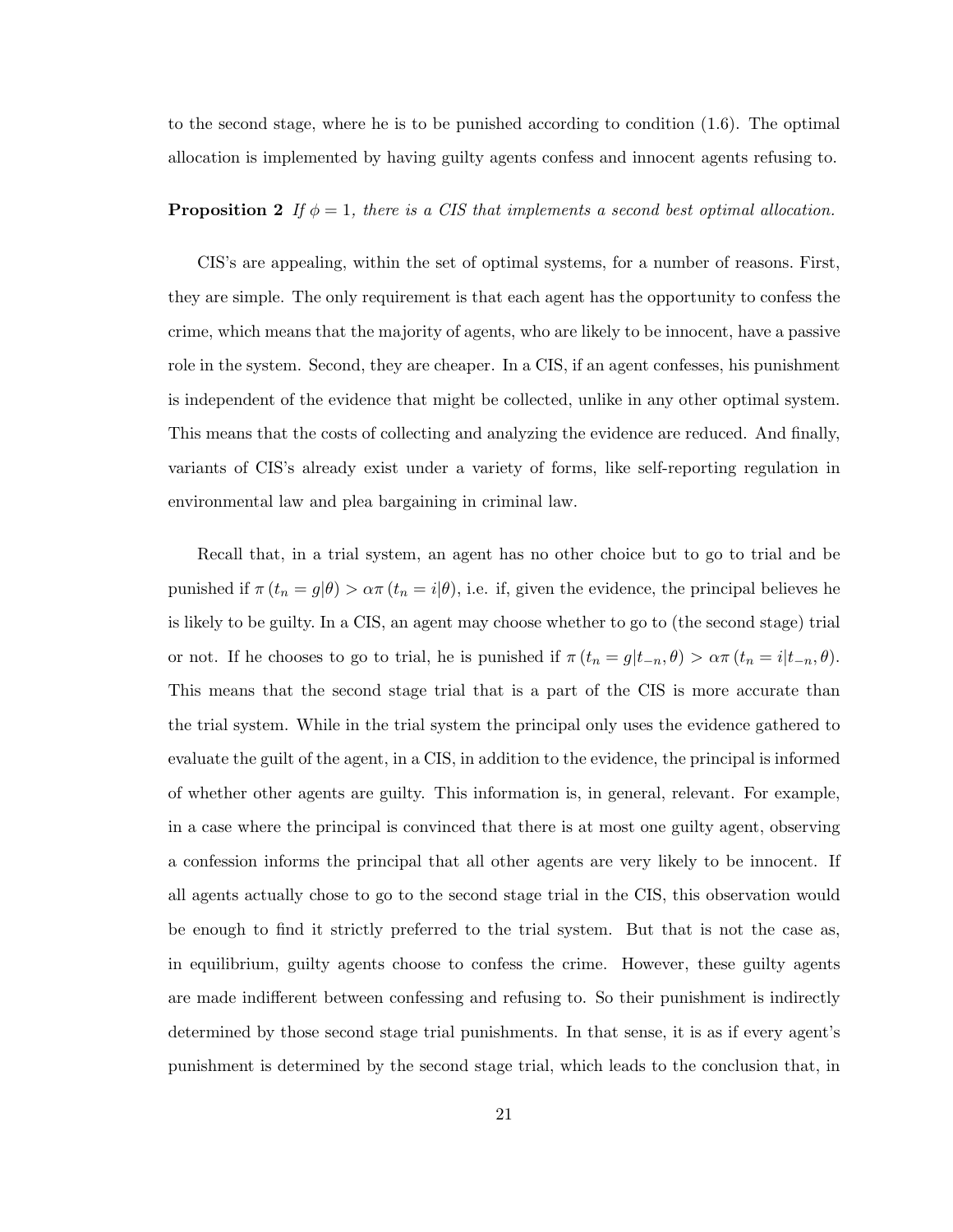general, the trial system is not optimal.

**Proposition 3** If  $\phi = 1$ , the trial system is second best optimal if and only if the agents' types are independent.

The following example illustrates the insufficiencies of the trial system when the agents' types are not independent.

**Example.** Suppose that  $N = 2$  and that the prior distribution of guilt is symmetric and given by the following table:

Table 1: Prior Distribution of Guilt

|              | $t_n = i$ | $=$ $\theta$ |
|--------------|-----------|--------------|
| $=$ .        |           |              |
| $=$ $\prime$ |           |              |

The parameter  $\rho \in [-1,1]$  determines whether there is negative or positive correlation between the agents' types. In particular, if  $\rho < 0$  then  $\pi(t_n = g|t_{-n} = i) > \pi(t_n = g|t_{-n} = g)$ and so there is negative correlation, while if  $\rho > 0$  the opposite happens and there is positive correlation.

Assume further that  $\pi(\theta_n|t_n=i) = 2(1-\theta_n)$ ,  $\pi(\theta_n|t_n=g) = 2\theta_n$  and  $\alpha=1$ .

In the optimal trial system, any given agent n is punished in 1 if  $\pi(t_n = g | \theta) > \frac{1}{2}$  $rac{1}{2}$  and is acquitted otherwise. It then follows that agent n is punished if and only if

$$
\theta_n > \theta_n^{Tr} (\theta_{-n}) \equiv \frac{1}{2} + \rho \left( \frac{1}{2} - \theta_{-n} \right)
$$

The impact that  $\theta_{-n}$  has on  $\theta_n^{Tr}$  depends very much on how correlated the agents' types are. Suppose that  $\theta_{-n}$  is large. This means that it is likely that  $t_{-n} = g$ . If there is negative correlation ( $\rho < 0$ ) it follows that agent n is likely to be innocent and so  $\theta_n^{Tr}$  is larger than 1  $\frac{1}{2}$ . If, on the contrary, there is positive correlation ( $\rho > 0$ ) then agent n is more likely to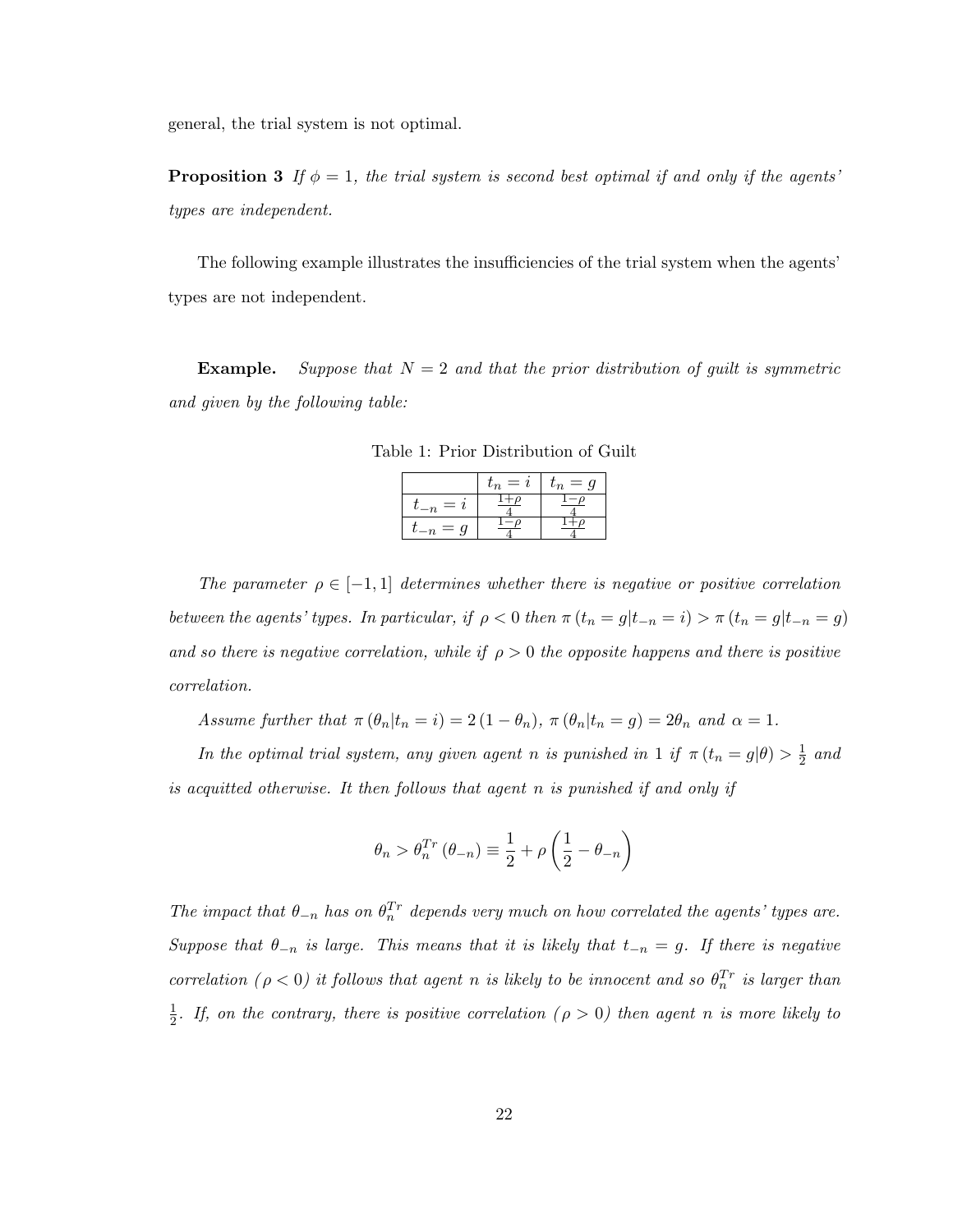be guilty and  $\theta_n^{Tr}$  is smaller than  $\frac{1}{2}$ . This implies that

$$
B_n^i = \frac{1}{4} - \frac{1}{12}\rho^2
$$

while

$$
B_n^g = \frac{1}{12}\rho^2 + \frac{3}{4}
$$

and so

$$
V_n^{Tr} = \frac{1}{12}\rho^2 - \frac{1}{4}
$$

The trial solution is better if there is more correlation because, in that case,  $\theta_{-n}$  is more informative and enables the principal to make more accurate decisions.

Now consider the optimal CIS. If agent n decides to go to trial, the standard of proof will depend on the decision of the other agent. In particular, it will be the case that, if the other agent chooses to go to trial, then agent n is punished if and only if

$$
\theta_n > \theta_n^{SB} \left( t_{-n} = i \right) \equiv \frac{1+\rho}{2}
$$

while, if the other agent confesses, then agent  $n$  is punished if and only if

$$
\theta_n > \theta_n^{SB} (t_{-n} = g) \equiv \frac{1 - \rho}{2}
$$

If the other agent is innocent and chooses to go to trial, then agent n is more likely to be guilty if there is negative correlation ( $\rho < 0$ ). As a result, the standard of proof is reduced. If, on the contrary, there is positive correlation  $(\rho > 0)$ , then the standard of proof is increased. The opposite happens when the other agent is guilty and chooses to confess. This implies that

$$
B_n^i=\frac{1}{4}-\frac{1}{4}\rho^2
$$

while

$$
B_n^g = \frac{3}{4} + \frac{1}{4}\rho^2
$$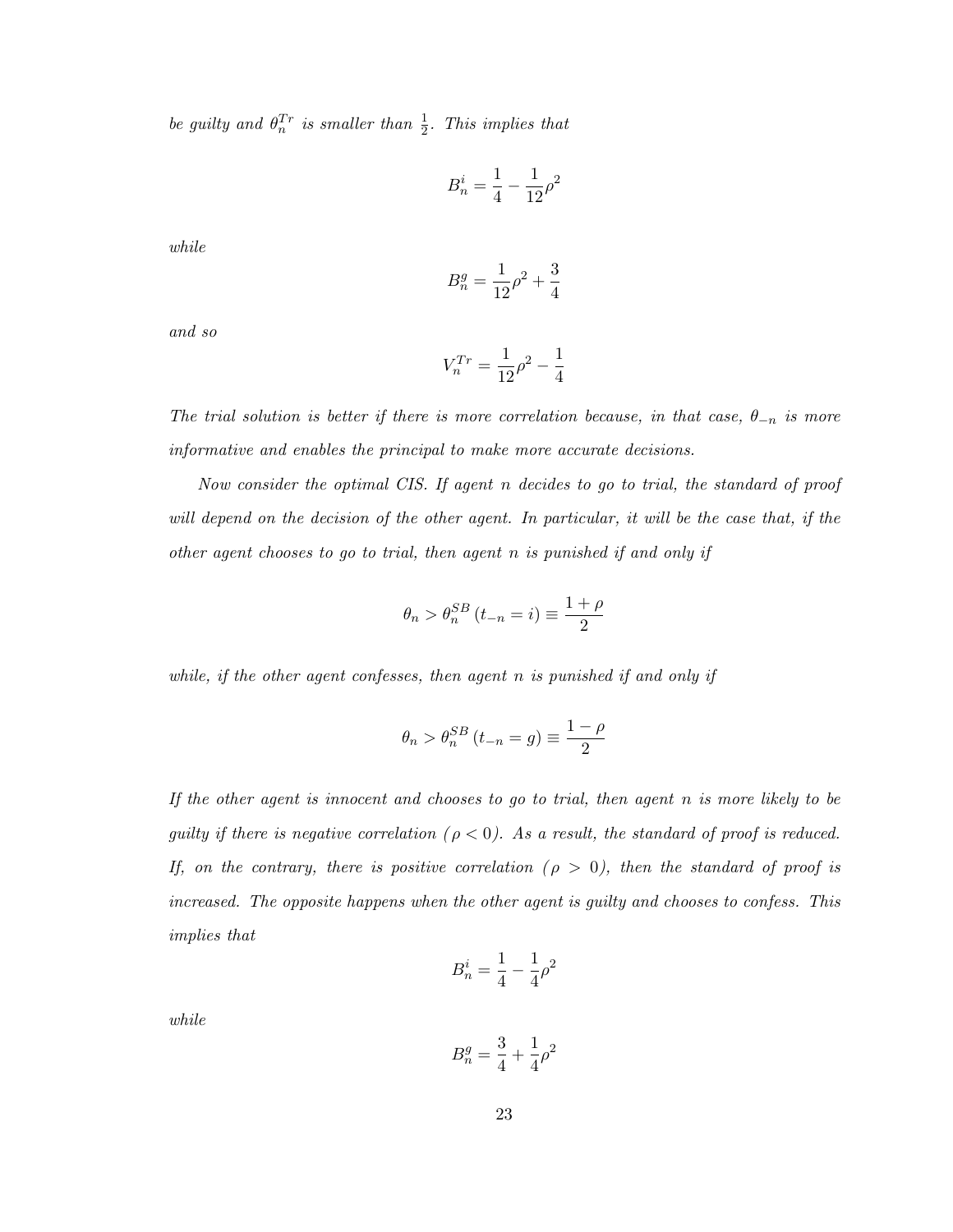and so

$$
V_n^{SB}=\frac{1}{4}\rho^2-\frac{1}{4}
$$

Just like in the trial system, more correlation is beneficial for the principal, because it allows her to select punishments that are more accurate. However, this benefit is magnified in the CIS, because it is more effective in using the information provided by the other agent. In a CIS, the second stage punishments are determined by the other agent's type, while, in the trial system, they are determined by the other agent's evidence level. In particular, notice that as  $\rho$  converges to either 1 or  $-1$  (as the correlation becomes perfect), the expected utility of the principal approaches the first best  $(V_n^{SB}$  converges to 0).

Figure 3 compares  $V_n^{Tr}$  and  $V_n^{SB}$  for different values of  $\rho$ .



Figure 3: The orange and blue curves represent  $V_n^{Tr}$  and  $V_n^{SB}$  respectively, as a function of ρ

There is one interesting property of any optimal allocation that I believe is worth emphasizing. Notice that condition  $(1.6)$  represents the optimal decision regarding agent n that the principal is able to make, given the information provided by all other agents and the evidence she is to collect. The principal obtains this information from the agents through the promise that a confession does not increase the agent's expected punishment. In other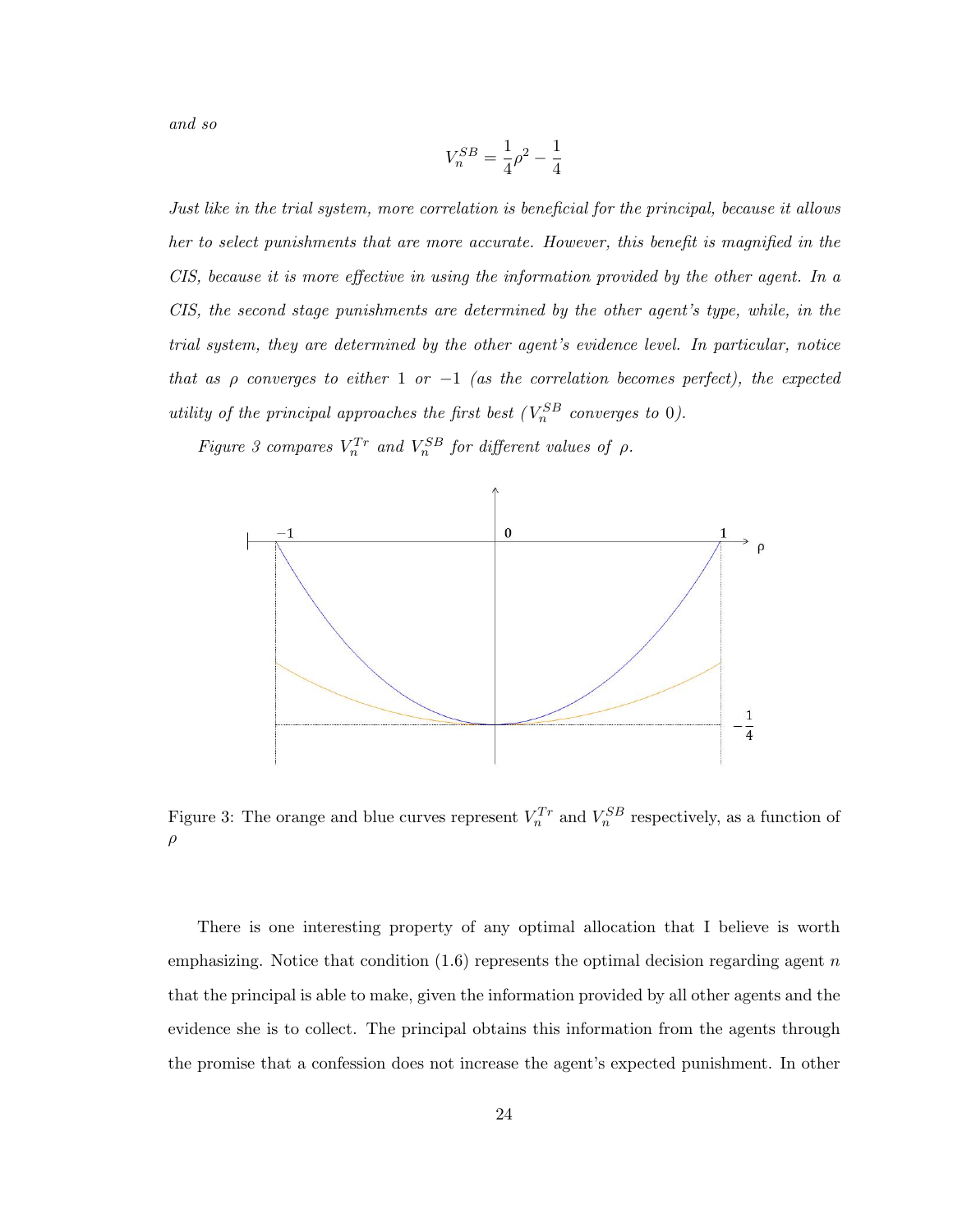words, a guilty agent chooses to confess because he knows that this piece of information he provides (the fact that he is guilty) will not be used against him when determining what punishment he is to receive. So, in a way, the optimal allocation is in contrast with the American criminal law practice of the *Miranda warnings*, or, at least, with the part where an agent is told that everything he says might be used against him in court. According to this analysis, the principal should be doing the exact opposite: she should be providing a guarantee that she will not use this information against the agent, which, ironically enough, in the current legislation, is actually achieved by purposefully not reading the Miranda warnings. This feature is even more important when agents have additional information about the crime, which I study in section 7.2.

For each  $\alpha$ , let  $x^{SB}(\alpha)$  denote the optimal second best allocation that is implemented by a CIS. In Figure 4, I display how the parameter  $\alpha$  influences the expected punishment of any given agent under  $x^{SB}$ . Recall that  $\alpha$  measures how important it is for the principal not to punish innocent agents, relative to her desire to punish guilty agents. If  $\alpha = 0$ , there is no concern with protecting innocent agents and, as a result, each agent is punished regardless of evidence. As  $\alpha$  becomes larger, the expected punishment of innocent agents becomes smaller, which necessarily implies that the the expected punishments of guilty agents must also become smaller, for, otherwise, they would prefer to misreport. If  $\alpha$  becomes large enough, the expected punishment of the agent converges to 0, regardless of whether he is innocent or guilty.

One of the differences from this paper to others in the Law and Economics literature is that I do not explicitly model the agents' decision of committing the crime.<sup>9</sup> In my analysis, I assume the crime has been committed already and the randomness of the agents' innocence (vector  $t$ ) simply reflects the fact that the principal does not know the identity of the criminals. This description might leave the reader with the impression that my analysis does not consider the deterrence role that a criminal justice system is supposed to have. In

<sup>&</sup>lt;sup>9</sup>See Garoupa (1997) for several of these examples.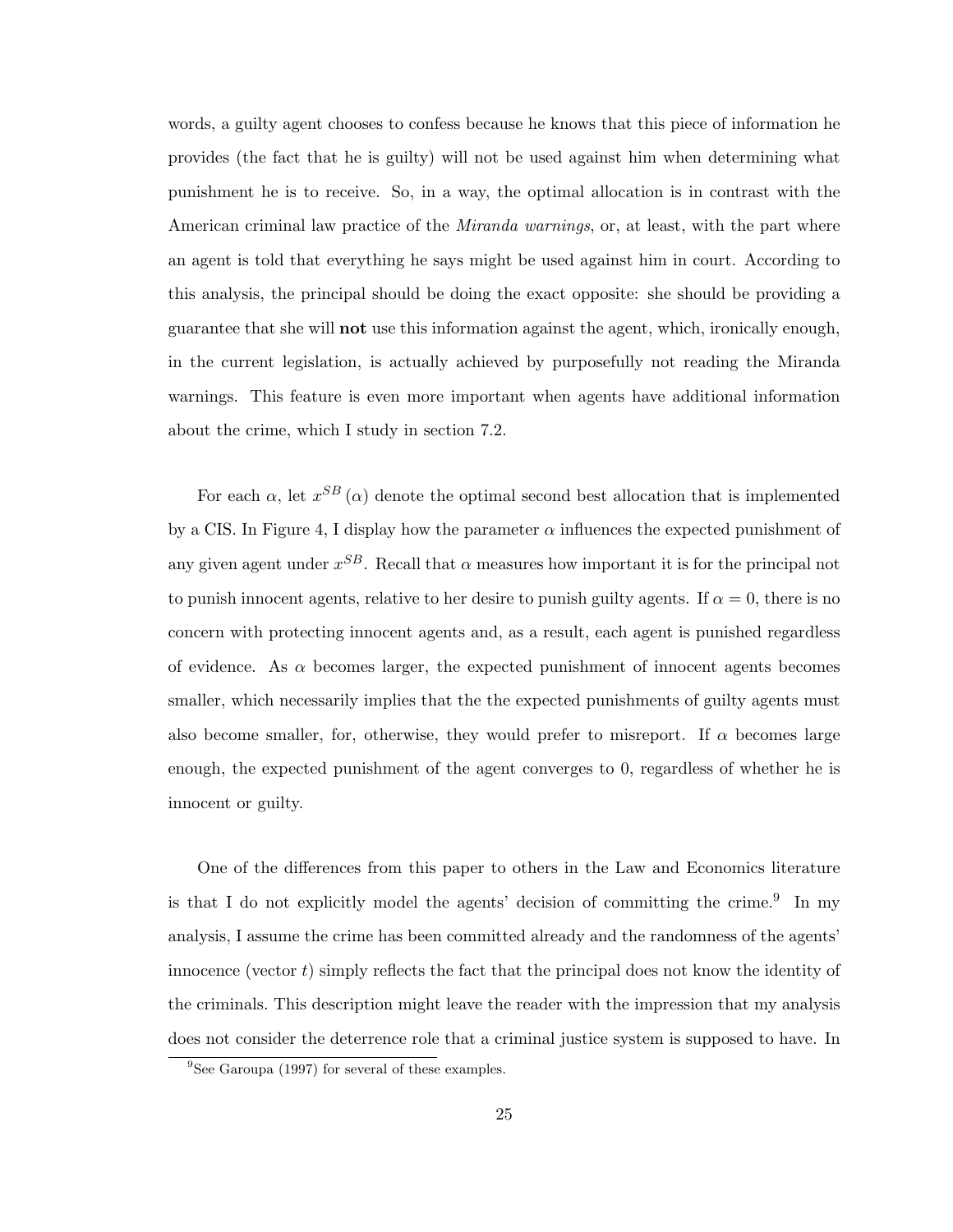

Figure 4: The green and red lines represent the expected punishment of a given agent when innocent and guilty respectively as a function of  $\alpha$ .

particular, the assumed utility function of the principal does not directly take into account the concern the principal should have of deterring crime. Figure 4 is particularly useful in that it allows me to address these concerns in a clear way.

Notice that Figure 4 identifies the set of "second-best efficient" points: for each expected punishment of the innocent agents  $(B<sup>i</sup>)$ , Figure 4 identifies the highest possible expected punishment the guilty agents might be given in any allocation  $(B<sup>g</sup>)$ . So, for example, if the principal's goal is to find an allocation that maximizes  $B<sup>g</sup>$  subject to  $B<sup>i</sup> \leq \widehat{B}$ <sup>*i*</sup>, the answer is  $x^{SB}(\hat{\alpha})$ , which results in  $B^g = \hat{B}^g$ . This is because, if there was some other allocation with a higher  $B<sup>g</sup>$  but the same  $B<sup>i</sup>$ , that would be the optimal allocation under the preferences that I have assumed in this paper, when  $\alpha = \hat{\alpha}$ . Therefore, all preferences of the sort "maximize"  $B<sup>g</sup>$  subject to  $B<sup>iv</sup>$  can be mapped into a given  $\alpha$  and fall under my analysis. But now consider what the best way of deterring crime would be. If the principal wants to decrease the incentives to commit a crime, she should maximize the difference between the expected punishment that a guilty agent is to receive and that of an innocent - it should maximize  $\{B^g - B^i\}$ . It then follows, from Figure 4, that the allocation that maximizes  $\{B^g - B^i\}$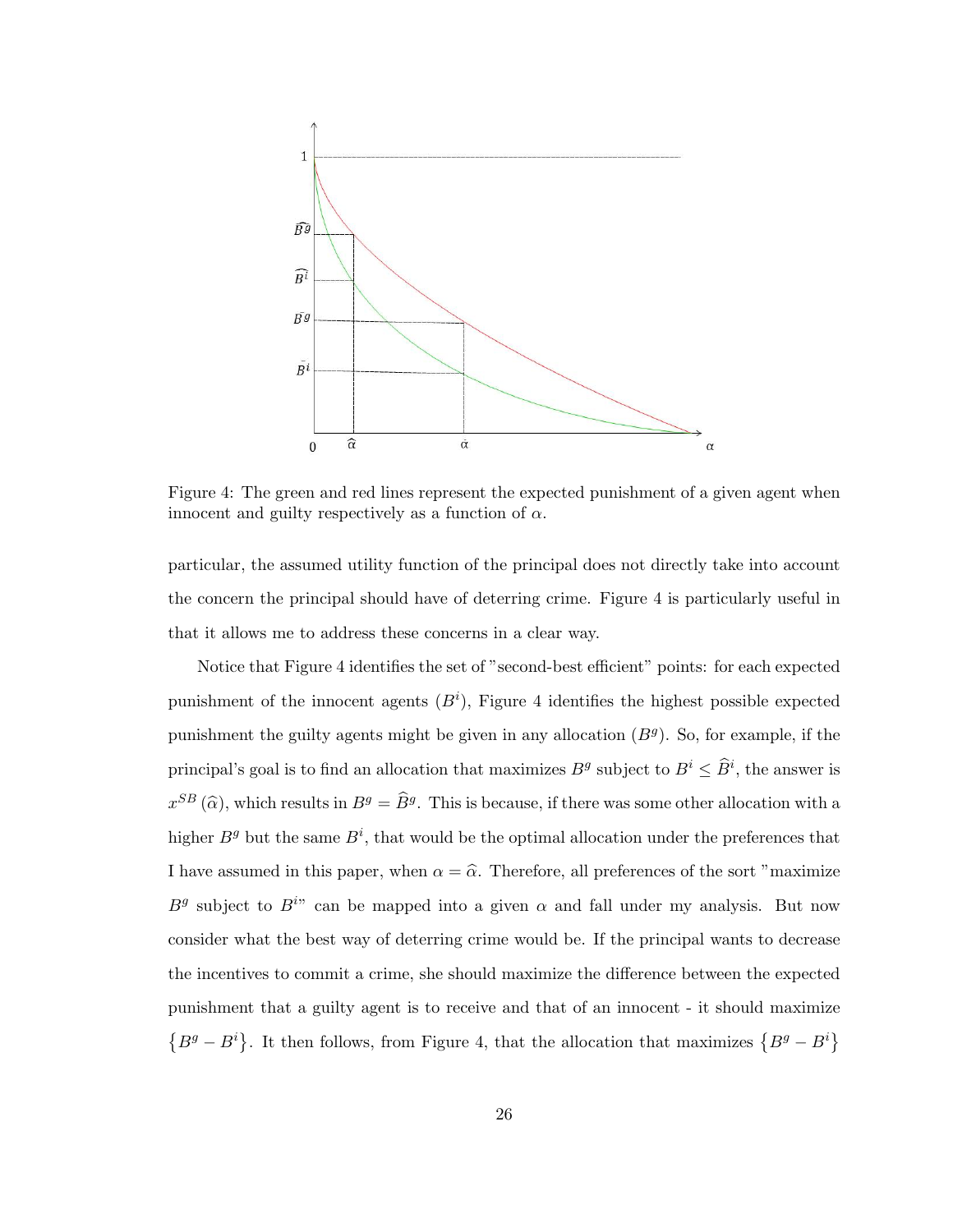is  $x^{SB}(\overline{\alpha})$ . Therefore, the case of a principal with deterrence concerns is a special case of my model, characterized by  $\alpha = \overline{\alpha}$ .<sup>10</sup>

# The role of  $\phi$

Recall that the optimal punishment the principal wishes to impose on a guilty agent is 1. Therefore, the parameter  $\phi$  can be interpreted as measuring the ability the principal has to "overpunish" the agent. It is easy to see that this ability increases the expected utility of the principal, as a larger  $\phi$  constrains the problem less.

Proposition 4 characterizes the optimal allocation  $x^{SB}$  for a general  $\phi$ .

**Proposition 4** For all n, for all  $t_{-n} \in T_{-n}$  and  $\theta \in \Theta$ ,

$$
\begin{cases}\nx_n^{SB}(i, t_{-n}, \theta) = \begin{cases}\n\phi & \text{if } \theta_n > \theta_n^{SB}(t_{-n}) \\
0 & \text{otherwise}\n\end{cases} \\
x_n^{SB}(g, t_{-n}, \theta) = \phi \sum_{t_{-n} \in T_{-n}} \frac{\pi(g, t_{-n})}{\pi(t_{n} = g)} \int_{\theta_n^{SB}(t_{-n})} \pi(\theta_n | t_n = g) d\theta_n\n\end{cases}
$$

where

$$
\theta_n^{SB}(t_{-n}) = l^{-1} \left( \frac{\alpha}{1 - \lambda_n} \frac{\pi(i, t_{-n})}{\pi(g, t_{-n})} \right)
$$

and the constant  $\lambda_n \in [0,1)$  is completely characterized in the proof.

#### **Proof.** See appendix.  $\blacksquare$

The type of solution is the same as with  $\phi = 1$ : all agents are given the opportunity to confess to have committed the crime in exchange for a constant punishment. Guilty agents

$$
\pi(t_n = g) B_n^g - \alpha \pi(t_n = i) B_n^i
$$

and so, if  $\alpha = \overline{\alpha}$ , where

$$
\overline{\alpha} = \frac{\pi (t_n = g)}{\pi (t_n = i)}
$$

it becomes proportional to  $\{B_n^g - B_n^i\}.$ 

Notice that it is possible that the value  $\alpha$  that maximizes deterrence is not the same for all agents. But, that is resolved if one assumes that, for each n, there is a potentially different  $\alpha_n$ . Given that the N problems are independent, all results are exactly the same.

<sup>&</sup>lt;sup>10</sup>Another way to see this is by realizing that, when  $\phi = 1$  and for each agent n, the objective function of the principal can be written as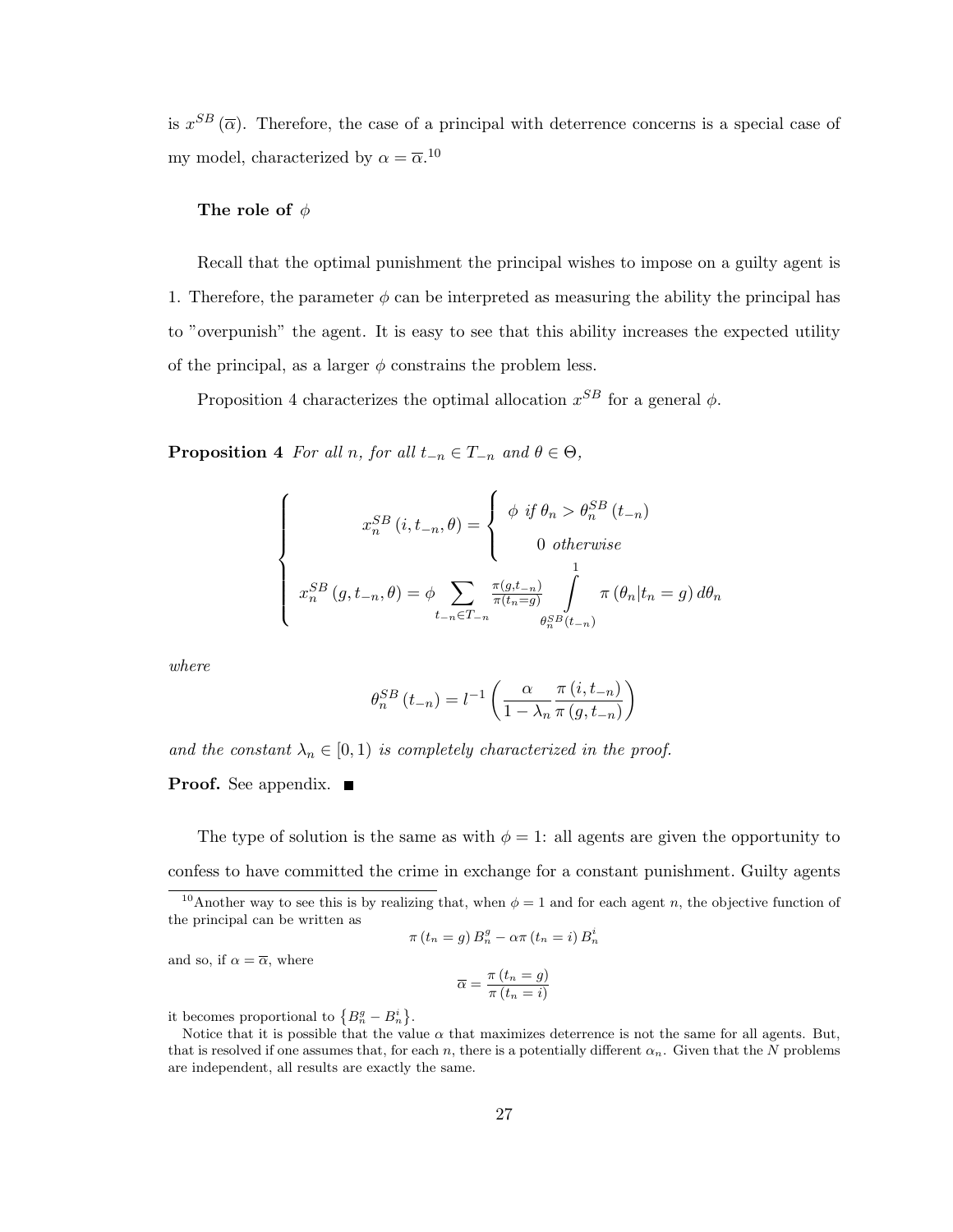choose to confess the crime, even though they are indifferent, while innocent agents prefer to proceed to the second stage, where they are to be punished if and only if the evidence level is sufficiently large.

There are three differences with respect to the case of  $\phi = 1$ . First, if an agent is punished at the second stage trial, he is to receive a punishment of  $\phi$  and not 1, i.e. he is to receive a punishment that is greater than the one that fits the crime. The intuition for this result is similar to that of the example of the Introduction. Because a guilty agent is relatively more affected by a reduction of the standard of proof than an innocent agent, it is always better to punish agents as harshly as possible at trial and then select the standard of proof (the threshold over the evidence level) as a function of the principal's preferences. The second difference has to with the threshold  $\theta_n^{SB}$ . The constant  $\lambda_n$  is proportional to the lagrange multiplier associated with condition (1.5). Hence, if  $\phi = 1$  then  $\lambda_n = 0$ . But if  $\phi$  is sufficiently large (bigger than  $\overline{\phi}_n > 1$ , which is characterized in the proof of Proposition 4), then  $\lambda_n$  becomes positive and the threshold  $\theta_n^{SB}$  becomes larger. Finally, the third difference is that if  $\phi \geq \overline{\phi}_n$  then allocation  $x^{SB}$  is uniquely optimal.<sup>11</sup>

Figure 5 depicts the evolution of the solution as  $\phi$  increases for some arbitrary agent.

If  $\phi$  is close to 1 - in Figure 5, if  $\phi \leq \phi_n$  - constraint (1.5) does not bind and  $\lambda_n = 0$ . Therefore, the standard of proof used at the second stage trial is equal to the one when  $\phi = 1$ . This means that increases of  $\phi$  do not impact the likelihood an agent is punished at trial but increase the punishment itself, in the event of a conviction. Hence, the innocent's expected punishment is increased, because he chooses to go to trial, and the guilty's expected punishment is also increased, because, even though he does not go to trial, he is made indifferent. As  $\phi$  increases, the expected punishment of the agent when guilty reaches 1, which happens at  $\phi = \phi_n$ . For  $\phi > \phi_n$ , the constraint begins to bind. Because the expected punishment of the agent must be 1 when he is guilty, and the punishment at trial is growing

 $11$ Recall that the simplified problem does not depend on guilty punishments. The only requirement is that the expected punishment for the guilty agent is equal to  $B_n^g$ . If it is optimal to set  $B_n^g = 1$ , the only way this happens is if all punishments are equal to 1, because it is not optimal to punish guilty agents in more than 1 in any event.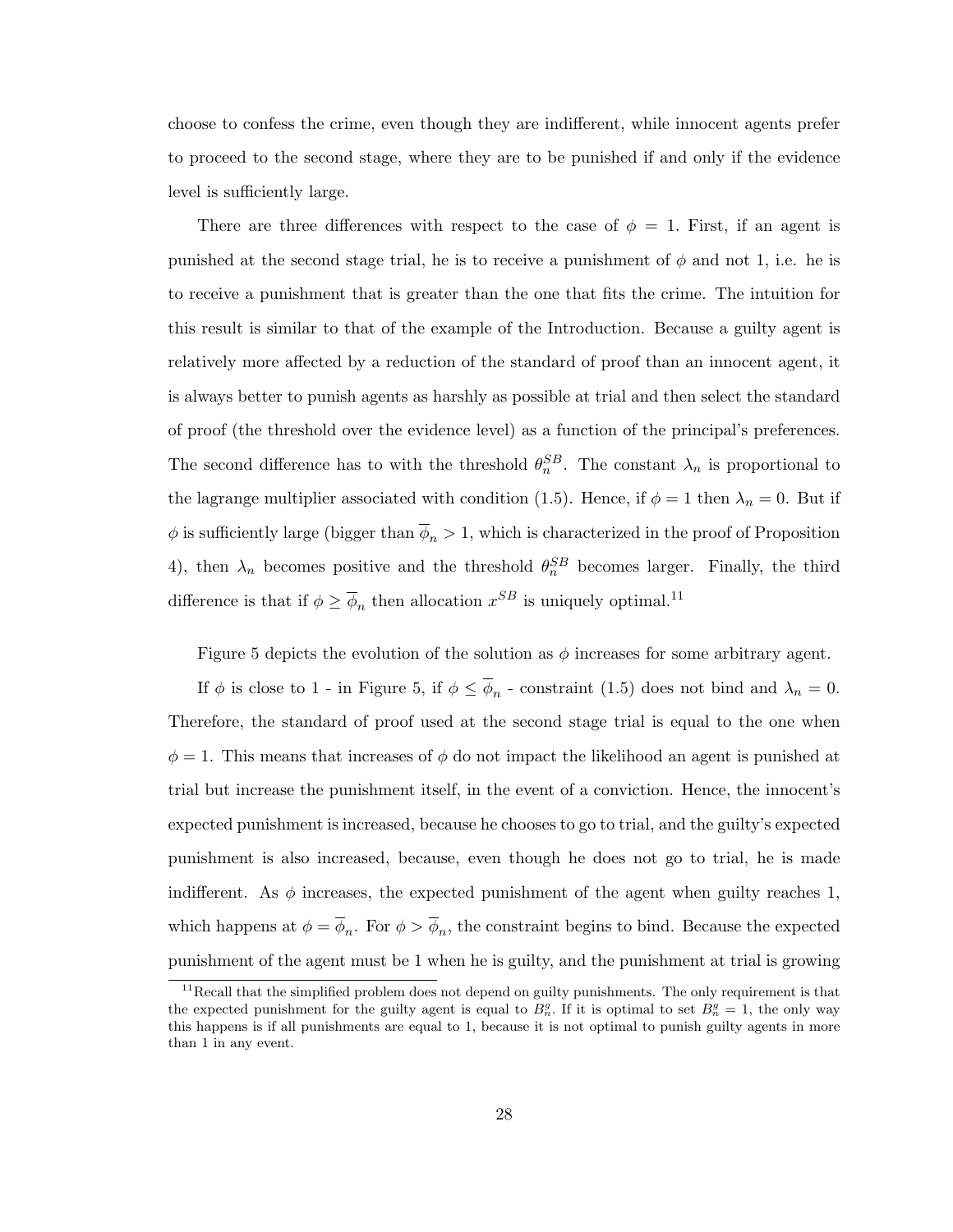

Figure 5: Evolution of the agent's expected punishment as a function of  $\phi$ . The red and green curves represent the expected punishment when the agent is guilty and innocent respectively.

with  $\phi$ , it must be that the probability of conviction at trial is becoming smaller - so  $\lambda_n$  is strictly increasing for all  $\phi \geq \overline{\phi}_n$ . So much so that the innocent's expected punishment is becoming smaller - recall the example in the Introduction where it was possible to decrease the expected punishment of the agent when innocent, while keeping it constant when guilty, by continuously increasing the second stage punishments. Proposition 5 shows that, for all n, this process of increasing  $\phi$  leads to the first best solution.

Let  $B_n^{t_n}(x_n^{SB})$  denote the expected punishment of agent n when his type is  $t_n$  under allocation  $x^{SB}$ .

**Proposition 5** For all n,  $\lim_{\phi \to \infty} (B_n^i(x^{SB}), B_n^g(x^{SB})) = (0, 1).$ **Proof.** See appendix.  $\blacksquare$ 

Proposition 5 states that, as long  $\phi$  is sufficiently large, it is possible to build an incentive compatible mechanism that approximates the first best allocation. This result is reminiscent of Cremer and McLean (1988), where it is shown that, if an agent's type affects his beliefs about other agent's types, then, under some conditions, it is possible to implement the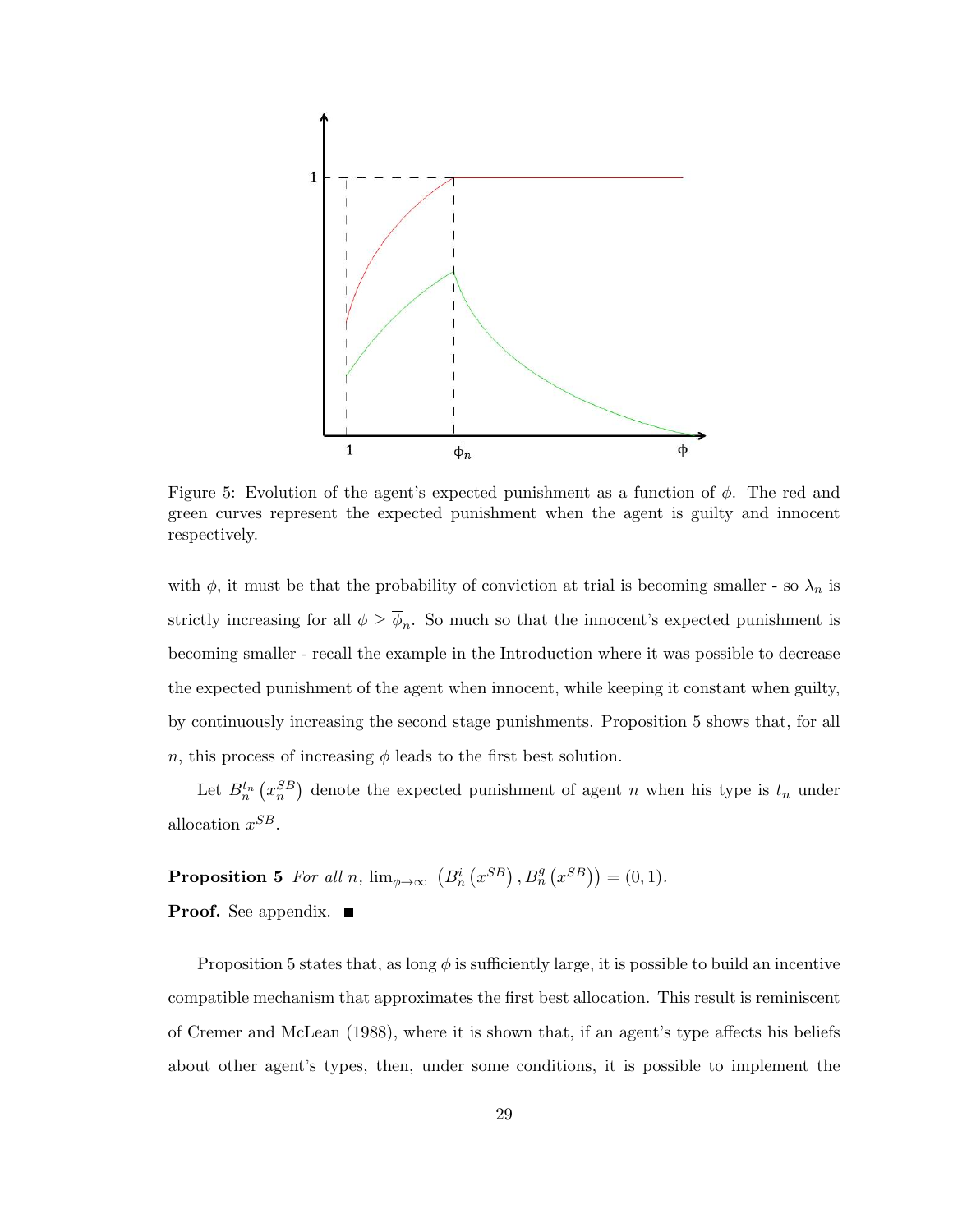principal's preferred outcome. In Cremer and McLean (1988), an agent's type affects his beliefs because agents' types are not independent. In this paper, however, even if agents' types are independent, Proposition 5 holds. The reason is that each agent's type is also correlated with the evidence. The idea is that the principal can simply punish in 1 all guilty reports, and set a sequence of punishments that simultaneously gives an expected punishment close to 0 to innocent agents that report truthfully and an expected punishment of 1 to guilty agents that choose to misreport. The principal is able to do this by setting a very high (close to 1) standard of proof at the trial stage, but imposing arbitrarily large punishments in the event of a conviction. The result follows because guilty agents are infinitely more likely than innocent agents to generate an evidence level that is close to 1.

#### The problem of excessive commitment power

The CIS which implements  $x^{SB}$  is based on the assumption that the principal is able to commit to a set of allocations, even after observing agents' reports and evidence. That assumption allows the principal i) not to punish guilty agents in 1 once they confess, and ii) to punish innocent agents even with the knowledge they are indeed innocent.

As for i), only guilty agents confess the crime in equilibrium. Hence, upon hearing a confession, the principal would prefer to renege his promise and punish the agent in 1. Of course, knowing this, a guilty agent would not confess. Is it reasonable to believe the principal can commit not to punish more harshly the confessing agents? Currently, there are several examples where the law protects agents that confess a crime in exchange for a softer punishment.<sup>12</sup> It seems that, by regulating these confession inducing contracts through law, the principal is able to credibly commit to leniency towards confessing agents, and breaches to these contracts by the principal are deemed unacceptable.

Implication ii) seems more unreasonable. In the mechanism described, all innocent agents choose not to confess to have committed the crime. However, the principal will still

<sup>&</sup>lt;sup>12</sup>See Kaplow and Shavell (1994) for a description of some of the regulations in environmental law like, for example, the Compreehensive Environmental Response, Compensation and Liability Act; and, with respect to plea bargaining, Rule 11 of the Federal Rules of Criminal Procedure regulates the process under which the prosecutor and the defendants reach a plea deal.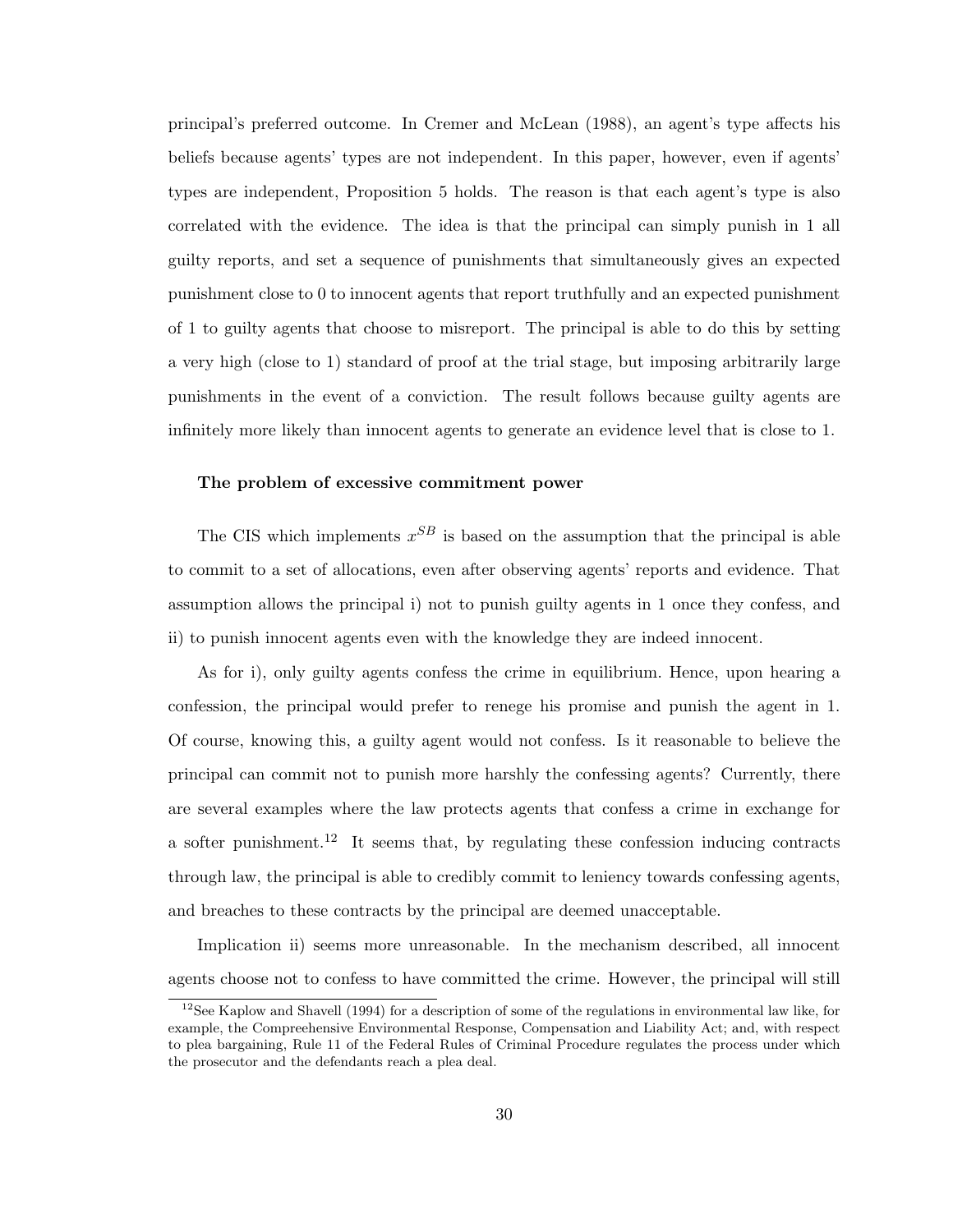punish some of them in some circumstances to deter guilty agents from misreporting. Hence, the principal must be able to commit to punish knowingly innocent agents. This is harder to accept as, not only does the principal prefer to go back on his promise of punishment, but also the agent prefers he does, i.e. both parties prefer to renegotiate the confession inducing contract, once an agent has not confessed. Knowing this, guilty agents would not confess, in the hopes that the promise of punishment would be reneged by the principal. Even if the principal employed such a system through law it is still unlikely that a society is willing to accept that knowingly innocent agents are to be punished, particularly given the human element that is present in the appreciation of the evidence.

In the next section, I address the same problem but assume the principal has limited commitment power. I analyze the problem of constructing an optimal criminal justice system under two different assumptions. First, I analyze renegotiation proof mechanisms: mechanisms that principal and agents do not wish to renegotiate, which eliminates implication ii). Second, I analyze sequentially optimal mechanisms, where the principal has no commitment power and is free to decide punishments without being restricted by any promise, which not only eliminates implication ii) but also implication i) - knowingly guilty agents are punished in no less than 1.

#### 1.6. Limited Commitment Power

In this section, I analyze the problem the principal faces in constructing a criminal justice system, when he has limited commitment power. I first analyze renegotiation proof mechanisms and then sequentially optimal mechanisms. In either case, the revelation principle no longer holds, which means that, in general, it is not enough to consider only revelation mechanisms.

The timing is as in the previous section. Before any evidence is generated, the principal selects a mechanism. Given the mechanism, each agent  $n$  simultaneously chooses to send a message  $m_n$  from the message set  $M_n$ , prior to knowing the evidence. Let  $M = M_1 \times ... \times M_N$ and refer to m as a generic element of M. I also give the usual interpretation to  $m_{-n}$  and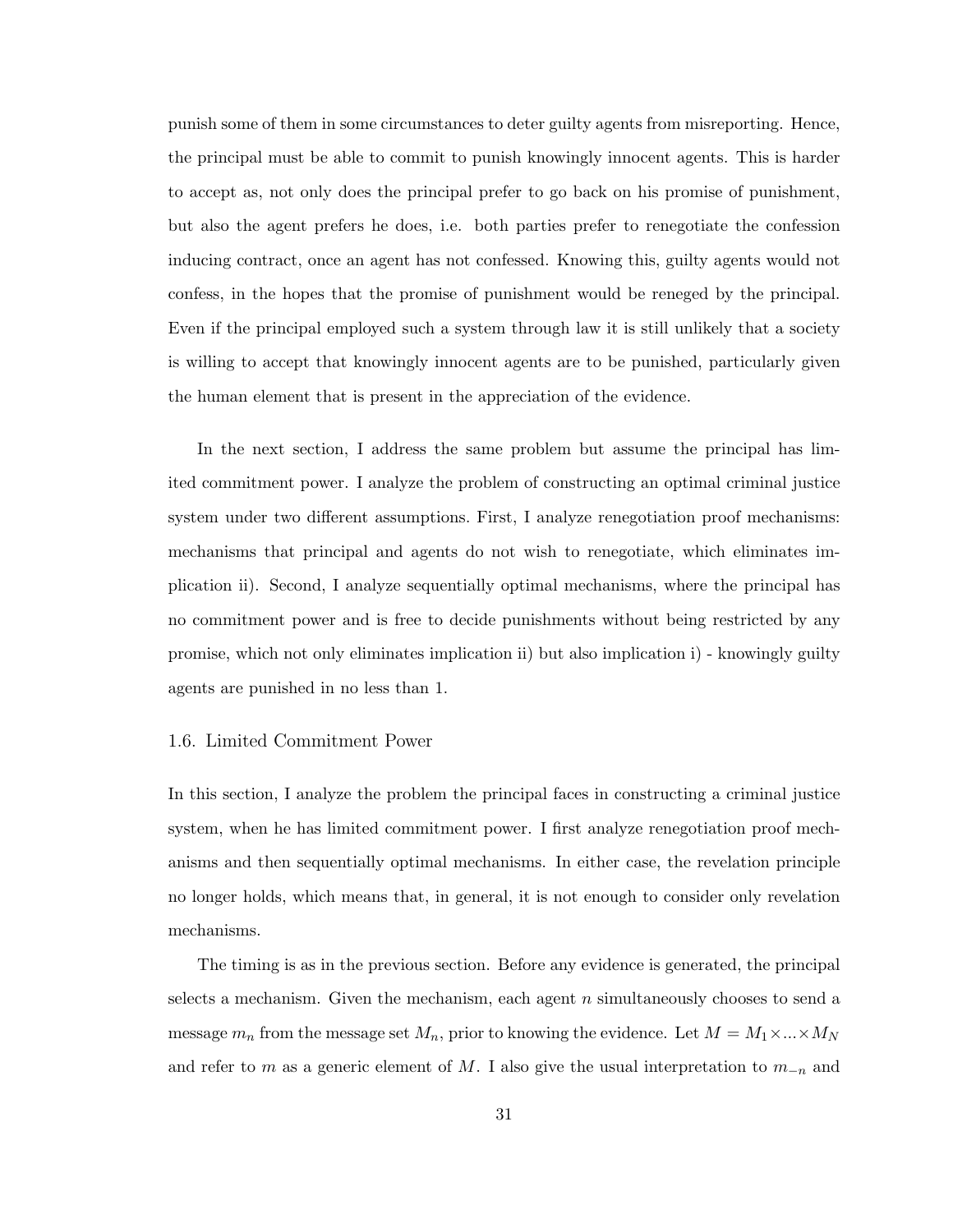$M_{-n}$ .

A mechanism  $x : M \times \Theta \to \mathbb{R}^N_+$  is a map from the agents' messages and from the evidence to punishments. Each agent's strategy is a probability distribution over his message space  $M_n$  for each type, which I denote by  $\sigma_n(t_n, \cdot)$  for  $t_n \in \{i, g\}$ . Vector  $\sigma = (\sigma_1, ..., \sigma_N)$ represents the strategy profile of the  $N$  agents, while the set of all of strategy profiles is denoted by Φ.

I call each profile  $(x, \sigma)$  a system and evaluate it according to the principal's expected utility. In particular, I denote by  $\hat{V}(x, \sigma)$  the principal's expected utility of pair  $(x, \sigma)$ , where

$$
\widehat{V}(x,\sigma) = \sum_{t \in T_{\theta \in \Theta}} \int_{\mathbf{m} \in M} \pi(t,\theta) \sigma(t,m) u^{p}(t,x) dm d\theta
$$

Strategy profile  $\sigma \in \Phi$  is a Bayes-Nash equilibrium of the game induced by mechanism x if and only if, for all n, whenever  $\sigma_n(t_n, m_n) > 0$  then

$$
-\int_{\theta \in \Theta_{m_{-n}} \in M_{-n}} \int_{\theta \in \Theta_{m_{-n}} \in M_{-n}} \pi^{\sigma} (m_{-n}, \theta | t_n) x_n (m_n, m_{-n}, \theta) dm_{-n} d\theta
$$
\n
$$
\geq -\int_{\theta \in \Theta_{m_{-n}} \in M_{-n}} \int_{\theta \in \Theta_{m_{-n}} \in M_{-n}} \pi^{\sigma} (m_{-n}, \theta | t_n) x_n (m'_n, m_{-n}, \theta) dm_{-n} d\theta \text{ for all } m'_n \in M_n
$$
\n
$$
(1.7)
$$

where  $\pi^{\sigma}(m_{-n},\theta|t_n)$  represents the conditional joint density of  $(m_{-n},\theta)$ , given agent n's type  $t_n$  and strategy profile  $\sigma$ . If condition (1.7) holds, I say that the system  $(x, \sigma)$  is incentive compatible.

It is also convenient to formally define a concept which I have used throughout, in light of the notation presented.

# **Definition 1** A CIS  $(x, \sigma)$  is such that, for all n,

i) In equilibrium, at most two messages are sent with positive probability by each agent: a confessing message c and a non-confessing message  $\bar{c}$ .

ii) If an agent confesses (sends message c) he receives a constant punishment:  $x_n(c, m_{-n}, \theta)$ is independent of all  $m_{-n} \in M_{-n}$  and  $\theta \in \Theta$ .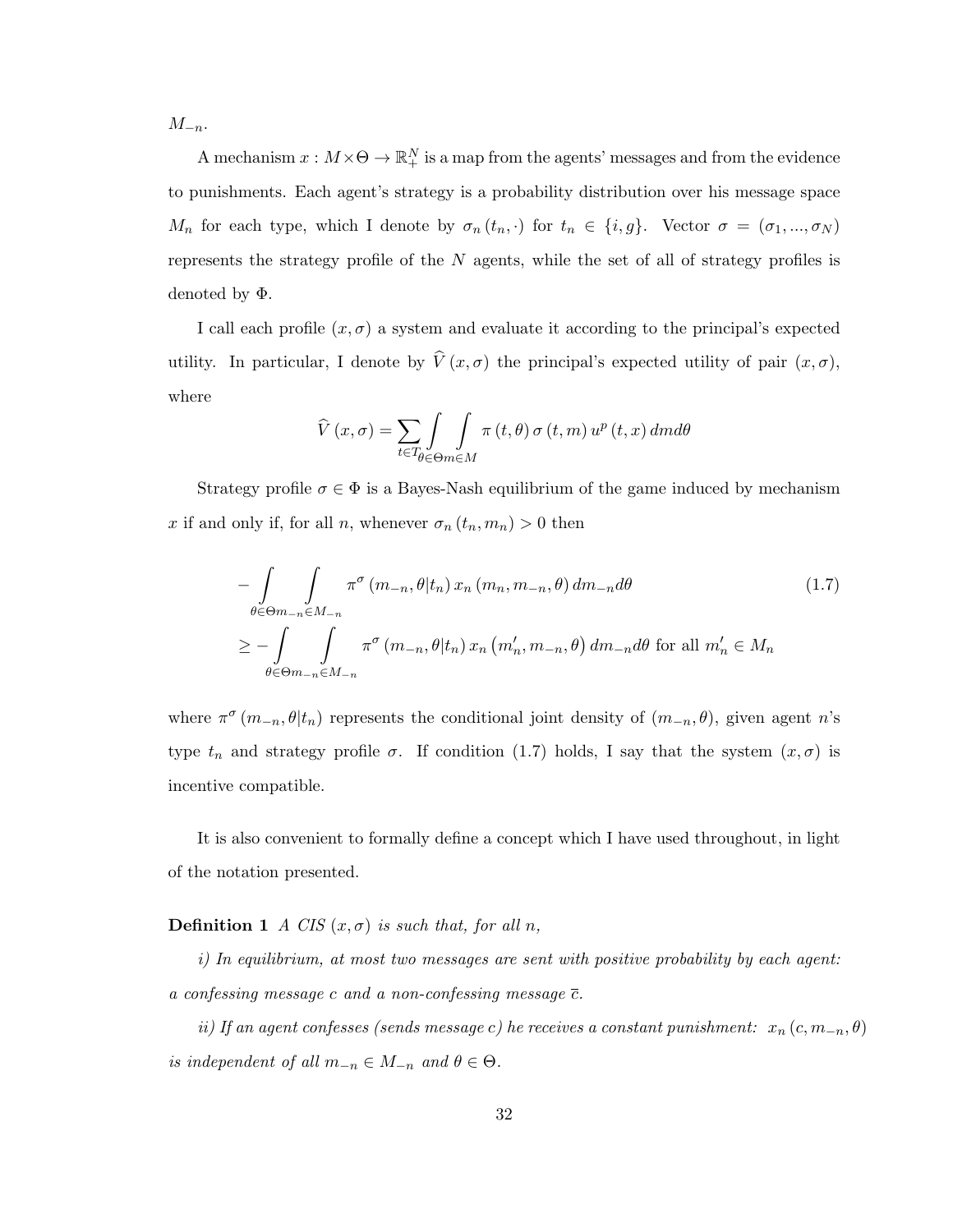Finally, if  $(x, \sigma)$  constitutes a CIS, I refer to x as a confession inducing mechanism.

#### 1.6.1. Renegotiation Proof Mechanisms

What defines a renegotiation proof mechanism is that, after observing any  $(m, \theta)$ , the principal is unable to reach an agreement with any agent to alter the promised punishment in a way that is mutually beneficial. Consider an arbitrary system  $(x, \sigma)$ . Given strategy profile  $\sigma$  and after observing  $(m, \theta)$ , the principal will form a belief about agent n's type, given by  $\pi^{\sigma}(t_n|m,\theta)$ . Let  $\gamma_n^{\sigma}(m,\theta)$  be the optimal punishment the principal would like to impose on agent *n*, given such beliefs, i.e.<sup>13</sup>

$$
\gamma_n^{\sigma}(m,\theta) = \begin{cases} 1 \text{ if } \pi^{\sigma}(t_n = g|m,\theta) > \alpha \pi^{\sigma}(t_n = i|m,\theta) \\ 0 \text{ otherwise} \end{cases}
$$

If  $x_n(m, \theta) > \gamma_n^{\sigma}(m, \theta)$  - if the punishment imposed on agent n is larger than the punishment the principal would rather impose  $\overline{\phantom{a}}$  both the principal and agent n have an incentive to reduce the punishment at least to  $\gamma_n^{\sigma}(m, \theta)$ . However, if  $x_n(m, \theta) \leq \gamma_n^{\sigma}(m, \theta)$ , the principal is no longer willing to accept a smaller punishment.

**Definition 2** The system  $(x, \sigma)$  is renegotiation proof if and only if, for all n, m and  $\theta$ ,

$$
x_n(m,\theta) \le \gamma_n^{\sigma}(m,\theta) \tag{1.8}
$$

If system  $(x, \sigma)$  is renegotiation proof, then I say that mechanism x is renegotiation proof.

The first thing to notice is that condition (1.8) effectively imposes an upper bound of 1 to all punishments, which prevents the principal from overpunishing. In particular, proposition 5 no longer holds as the characterization of the optimal system is independent of  $\phi$ , provided it is (weakly) larger than 1. Notice also that the CIS described in the previous

<sup>&</sup>lt;sup>13</sup>If there are multiple maximizers,  $\gamma_n^{\sigma}(m,\theta)$  is defined to be equal to the smallest one.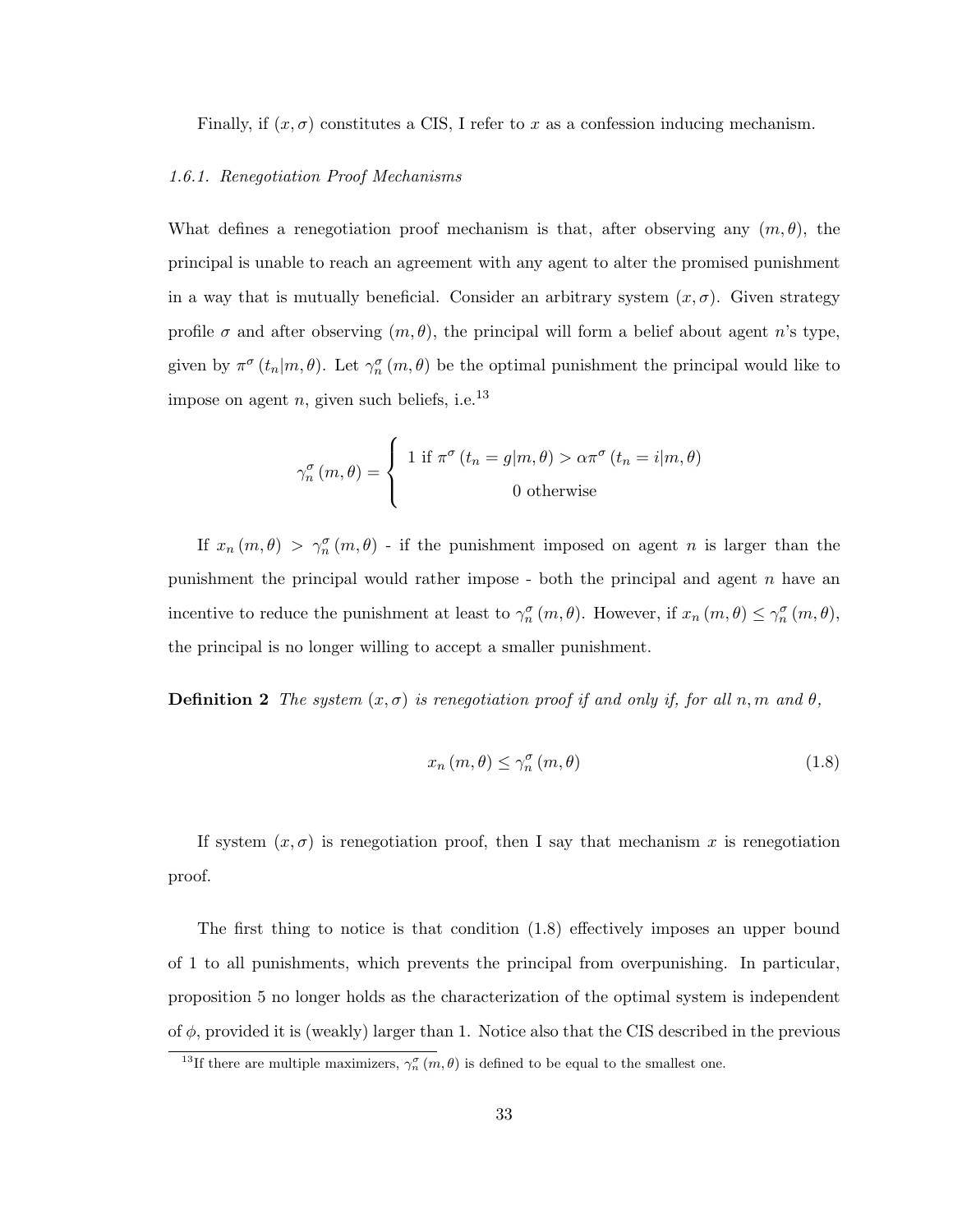section, which implements  $x^{SB}$ , is not renegotiation proof. The strategy profile considered involves agents reporting truthfully - all guilty agents confess while all innocent agents do not. This means that, upon observing that an agent has not confessed, the principal believes he is innocent, and so will not be willing to punish him.

I start the analysis of the optimal renegotiation proof system by stating Lemma 1, which delimits the message set of each agent.

**Lemma 1** Without loss of generality, it is possible to set  $M_n = \mathbb{R}_+ \cup \{c\}$  for all n. **Proof.** See appendix. ■

The meaning any message conveys is given by the belief the principal forms when she receives it. In Lemma 1, I show that any two given messages that generate the same posterior belief can be reduced to a single one. In particular, if, for any given agent  $n$ , there are two messages  $m'_n$  and  $m''_n$  such that  $r_n(m'_n) \equiv \frac{\sigma_n(g, m'_n)}{\sigma_n(i, m'_n)}$  $\frac{\sigma_n(g,m_n')}{\sigma_n(i,m_n')}=\frac{\sigma_n(g,m_n'')}{\sigma_n(i,m_n'')}$  $\frac{\sigma_n(g, m''_n)}{\sigma_n(i, m''_n)} \equiv r_n(m''_n)$ , then it is possible to construct an equivalent system with only one of those two messages. Hence,  $M_n$ only has to be large enough to accommodate all elements of the range of  $r_n(m_n)$ . Message  $c$  is interpreted as a confession and is only sent by guilty agents in any given incentive compatible system  $(x, \sigma)$ , and so  $r_n(c) = \infty$ .

I characterize the optimal renegotiation proof system  $(x^{RP}, \sigma^{RP})$  in two steps. First, in Lemma 2, for all  $\sigma$ , I characterize the optimal allocation  $x^{\sigma}$  so that  $\hat{V}(x^{\sigma}, \sigma) \ge \hat{V}(x, \sigma)$  for all x such that  $(x, \sigma)$  is incentive compatible and renegotiation proof. Then, in the second step, in Proposition 6, I show that  $(x^{\sigma^{RP}}, \sigma^{RP})$  constitutes a CIS.

Let  $m_n^{\sigma}$  denote the message after which the principal believes agent n is more likely to be innocent. More rigorously, let  $m_n^{\sigma}$  be such that, for all  $n$ ,

$$
r_n(m_n^{\sigma}) = \inf \{ r_n(m_n) \text{ for all } m_n \in \mathbb{R}_+ : \sigma_n(i, m_n) > 0 \}
$$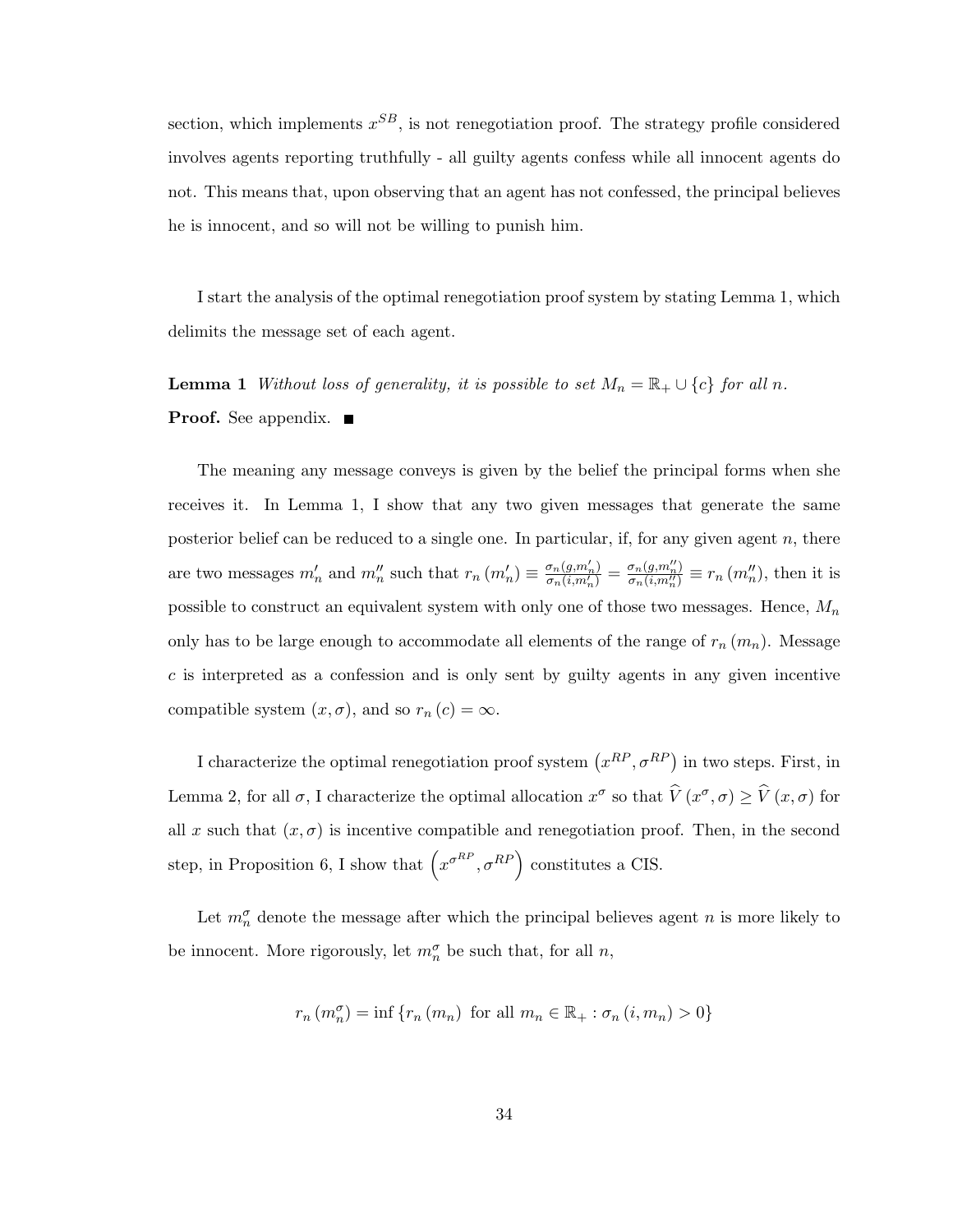**Lemma 2** For all  $n$ ,

$$
\begin{cases}\nx_n^{\sigma}(m_n, m_{-n}, \theta) = \gamma_n^{\sigma}(m_n^{\sigma}, m_{-n}, \theta) \text{ for all } m_{-n}, \theta \text{ and for all } m_n \in \mathbb{R}_+ \\
x_n^{\sigma}(c, m_{-n}, \theta) = \varphi_n \text{ for all } m_{-n}, \theta\n\end{cases}
$$

where

$$
\varphi_n = \int_{\theta \in \Theta m_{-n} \in M_{-n}} \int_{\theta \in \Theta m_{-n}} \pi^{\sigma} (m_{-n}, \theta | t_n = g) \gamma_n^{\sigma} (m_n^{\sigma}, m_{-n}, \theta) dm_{-n} d\theta
$$

**Proof.** See appendix.  $\blacksquare$ 

One can think of  $x^{\sigma}$  as a two stage mechanism, where, in the first stage, agents are given the opportunity to confess (send message  $c$ ) or not (and send one of the other messages). If agent n confesses, he receives a constant punishment of  $\varphi_n$ , which leaves him indifferent to sending any other message if he is guilty. If he does not confess, then his punishments are determined in the second stage. In that case, if the agent has sent message  $m_n^{\sigma}$ , the principal is supposed to choose her preferred punishment conditional on what she has learned in the first stage, and on the evidence, and so  $x_n^{\sigma}(m_n^{\sigma}, m_{-n}, \theta) = \gamma_n^{\sigma}(m_n^{\sigma}, m_{-n}, \theta)$ . If the principal was to do the same when the agent sends other messages, these punishments would be larger than those after  $m_n^{\sigma}$ , which would not be incentive compatible. Hence, for these messages, the principal chooses punishments that are as close to optimal as possible, which implies that  $x_n^{\sigma}(m_n, m_{-n}, \theta) = \gamma_n^{\sigma}(m_n^{\sigma}, m_{-n}, \theta)$  for all  $m_n \in \mathbb{R}_+$ .

Notice that a CIS is a simplified version of this mechanism in that there is only one non-confessing message sent by each agent.

**Proposition 6** A CIS is optimal within the set of incentive compatible and renegotiation proof systems.

**Proof.** See appendix.  $\blacksquare$ 

In proposition 6, I show that it is optimal for agents to send at most two messages: the confessing message c and a non confessing message  $\bar{c}$ . The argument is as follows. Take any strategy profile  $\sigma$  and label message  $m_n^{\sigma}$  as  $\bar{c}$ . Suppose that, without loss of generality, agent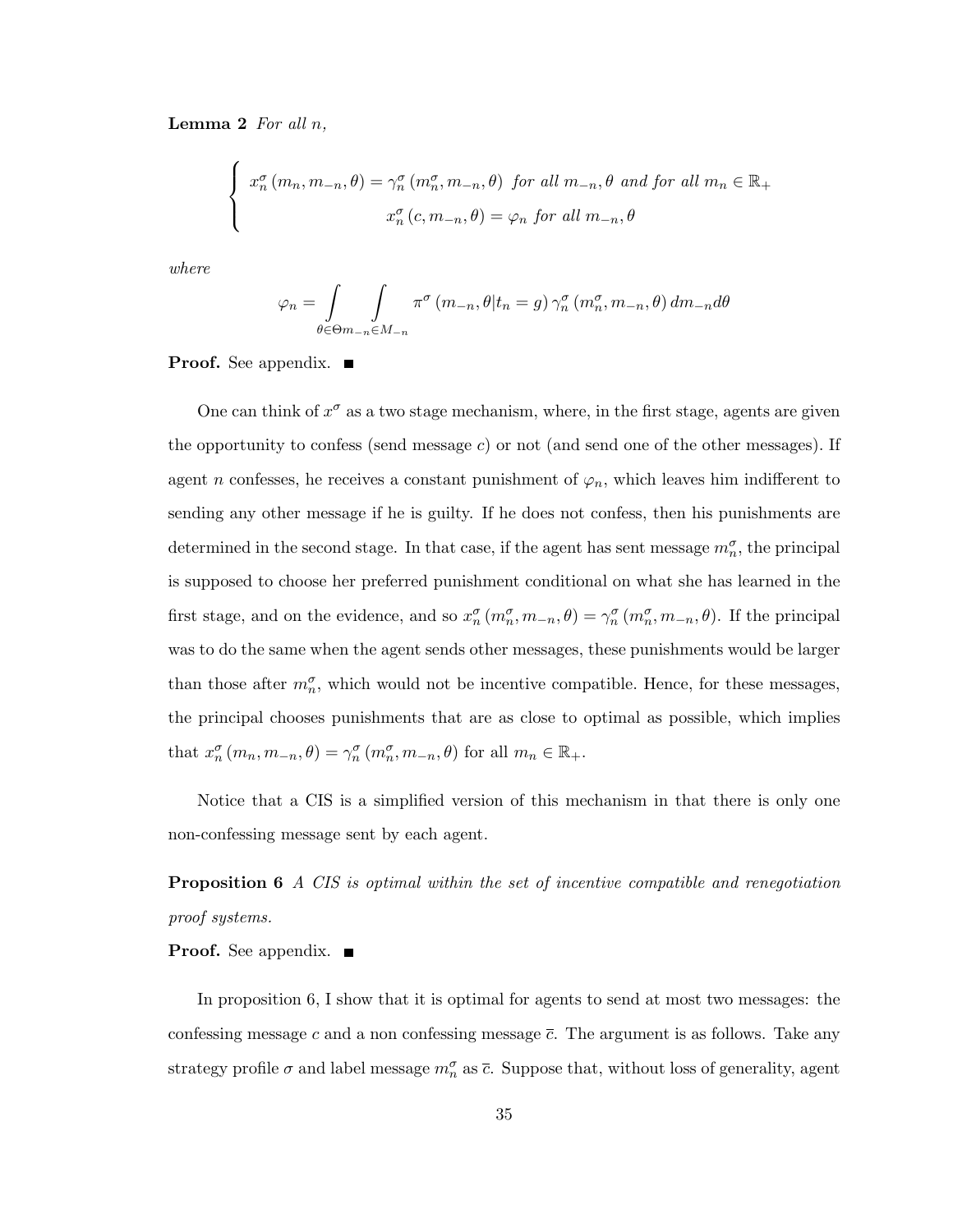1 is sending a second non-confessing message  $m'_1$  in addition to message  $\bar{c}$ . As mentioned above, each message  $m_1$  is identified by its "guiltiness" ratio  $\frac{\sigma_1(g,m_1)}{\sigma_1(i,m_1)} \equiv r_1(m_1)$ . Suppose that  $r_1(\bar{c}) < r_1(m_1') < \infty$ . The idea of Proposition 10 is that by shifting weight v from  $\sigma_1(g, m'_1)$  to  $\sigma_1(g, c)$  enough so that  $\frac{\sigma_1(g, m'_1) - v}{\sigma_1(i, m'_1)}$  $\frac{\Gamma(y,m_1)-\sigma}{\sigma_1(i,m_1')}$  =  $r_1(\bar{c})$ , it is possible to increase the expected utility of the principal (see Figure 6).



Figure 6: Shift from  $r_1(m'_1)$  to  $r_1(\overline{c})$ 

The expected punishment of agent 1 is unchanged regardless of whether he is innocent or guilty, because message  $\bar{c}$  is still available and the expected punishment of sending it remains the same (given that ratio  $r_1(\bar{c})$  is unchanged). The difference, though, is that the expected utility the principal is able to retrieve from any of the other agents is now increased. The logic is similar to the previous section. In the event that agent 1 is guilty, by confessing more often, he makes it more likely that the principal has more accurate information when choosing the other agents' punishments.

The conclusion of Proposition 6 is that a CIS is still optimal even when the principal has reduced commitment power. It is a different CIS than the one of the previous section, in that the second stage punishments are sequentially optimal. In the previous section, the second stage punishments were chosen regardless of the perceived guilt of the agent. In particular, when agents report truthfully and innocent agents refused to confess, the principal was still supposed to punish them in the second stage. She was only able do this because she was able to commit, which would mean having a set of laws and regulations for judges, lawyers and jurors to follow, which would not necessarily be designed to assess the agents' guilt. But under this new CIS this is no longer necessary. Implementing such a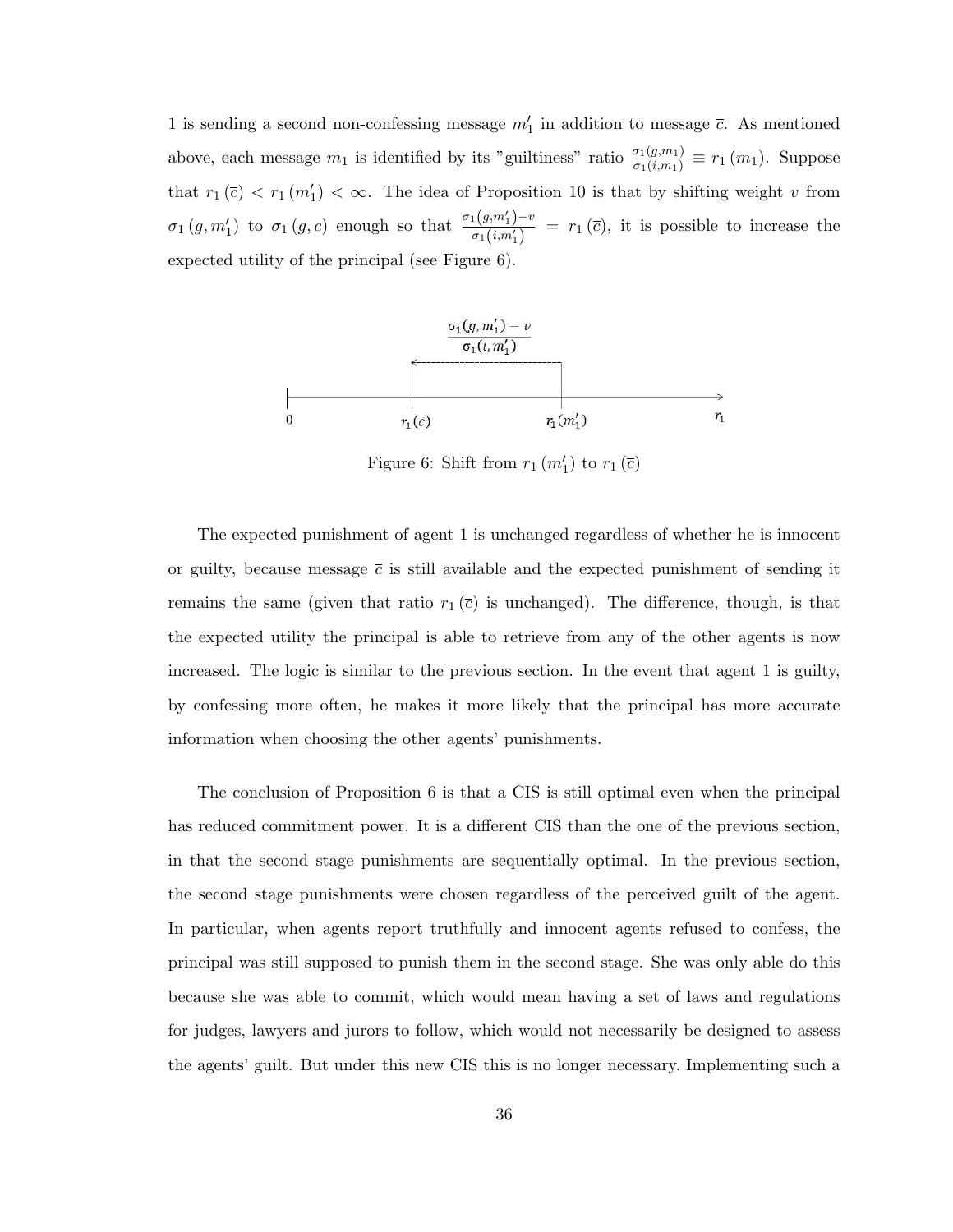CIS requires only the guarantee that the rights of confessing agents are protected.

Finally, notice that a trial system can be thought of as a CIS in which no agent chooses to confess. In Proposition 7, I show that such a system is not optimal.

**Proposition 7** The trial system is **not** an optimal renegotiation proof system, unless agents' have independent types.

**Proof.** See appendix. ■

Take a trial system and consider a marginal deviation from player 1 - suppose he confesses with a very small probability, if he is guilty. The direct impact of this change is that, when other agents are taken to trial and agent 1 is guilty, the principal is more likely to be aware of it (because it is more likely that agent 1 confesses) and so is able to choose more appropriate punishments. There is also an indirect impact in that the beliefs of the principal are now slightly altered in the event that agent 1 does not confess, which might decrease the expected utility the principal retrieves from agent 1. Proposition 7 shows that, if the probability of confession is sufficiently small, it is possible to guarantee that the direct impact dominates. I end this section by continuing the example of the previous one.

Example (continued) Assume now that the principal has limited commitment power and is no longer able to commit not to renegotiate. In the optimal CIS that implements  $x^{RP}$  innocent agents do not confess, while guilty agents confess with probability  $\tau_n \in [0,1]$ . Consider the punishments of agents that choose not to confess. If the other agent does not confess the crime (chooses to play  $\bar{c}$ ), agent n is punished if and only if

$$
\theta_n > \theta_n^{RP} (\bar{c}, \theta_{-n}) = \frac{(1 - \rho) (1 - \tau_{-n}) \theta_{-n} + (1 + \rho) (1 - \theta_{-n})}{\left[ (1 + \rho) (1 - \tau_n) (1 - \tau_{-n}) \theta_{-n} + (1 - \rho) (1 - \tau_n) (1 - \theta_{-n}) \right] + (1 - \rho) (1 - \tau_{-n}) \theta_{-n} + (1 + \rho) (1 - \theta_{-n})}
$$

while if the other agent chooses to confess (chooses to play  $c$ ), then agent n is punished if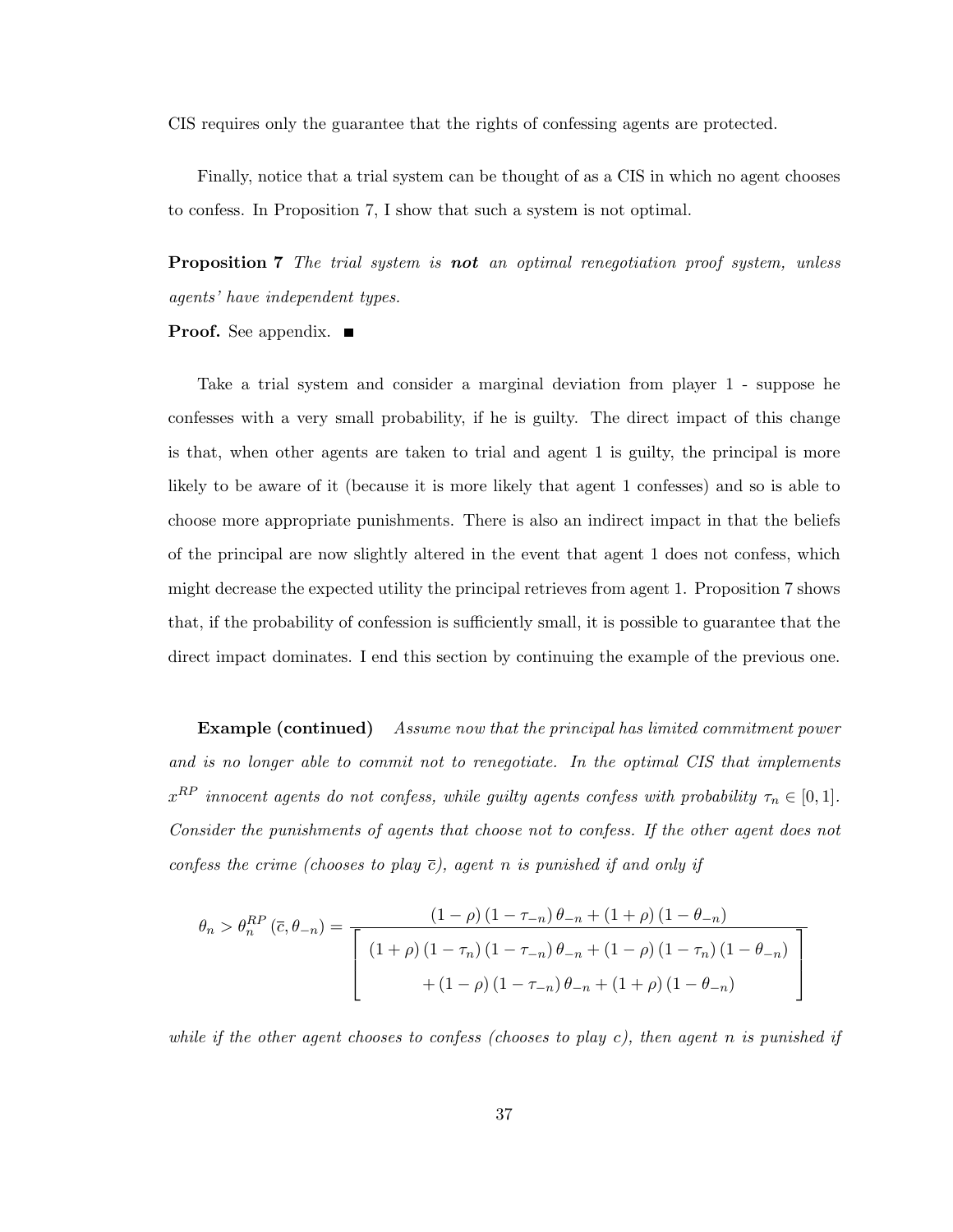and only if

$$
\theta_n > \theta_n^{RP} (c) \equiv \frac{1 - \rho}{(1 + \rho)(1 - \tau_n) + 1 - \rho}
$$

Notice that if  $\tau_1 = \tau_2 = 0$  this CIS becomes the trial system in that no agent confesses, and threshold  $\theta_n^{RP}(\bar{c},\theta_{-n})$  becomes equal to  $\theta_n^{Tr}(\theta_{-n})$ . As for the connection with the second best allocation, it follows that the first threshold is only equal to  $\theta_n^{SB}(t_{-n} = i)$  if  $\tau_n = 0$ and  $\tau_{-n} = 1$ . This means that either  $\theta_1^{RP}(\bar{c}, \theta_{-n}) \neq \theta_1^{SB}(t_{-n} = i)$  or  $\theta_2^{RP}(\bar{c}, \theta_{-n}) \neq$  $\theta_2^{SB}\left(t_{-n}=i\right)$  if  $\rho\neq 0$ . It then follows that, unless there is no correlation between the agents' types, the principal is strictly worse off by having reduced commitment power. Figure 7 adds the expected utility the principal gets from the optimal renegotiation proof allocation  $x^{RF}$ (denoted by  $V^{RP}$ ) to Figure 3.

Once again, more correlation between the agents' types, being it positive or negative,



Figure 7: The orange, yellow and blue curves represent  $V_n^{Tr}$ ,  $V_n^{RP}$  and  $V_n^{SB}$  respectively, as a function of  $\rho$ 

increases the expected utility of the principal because it makes the information each agent provides more important, which means that there are larger information externalities to each confession.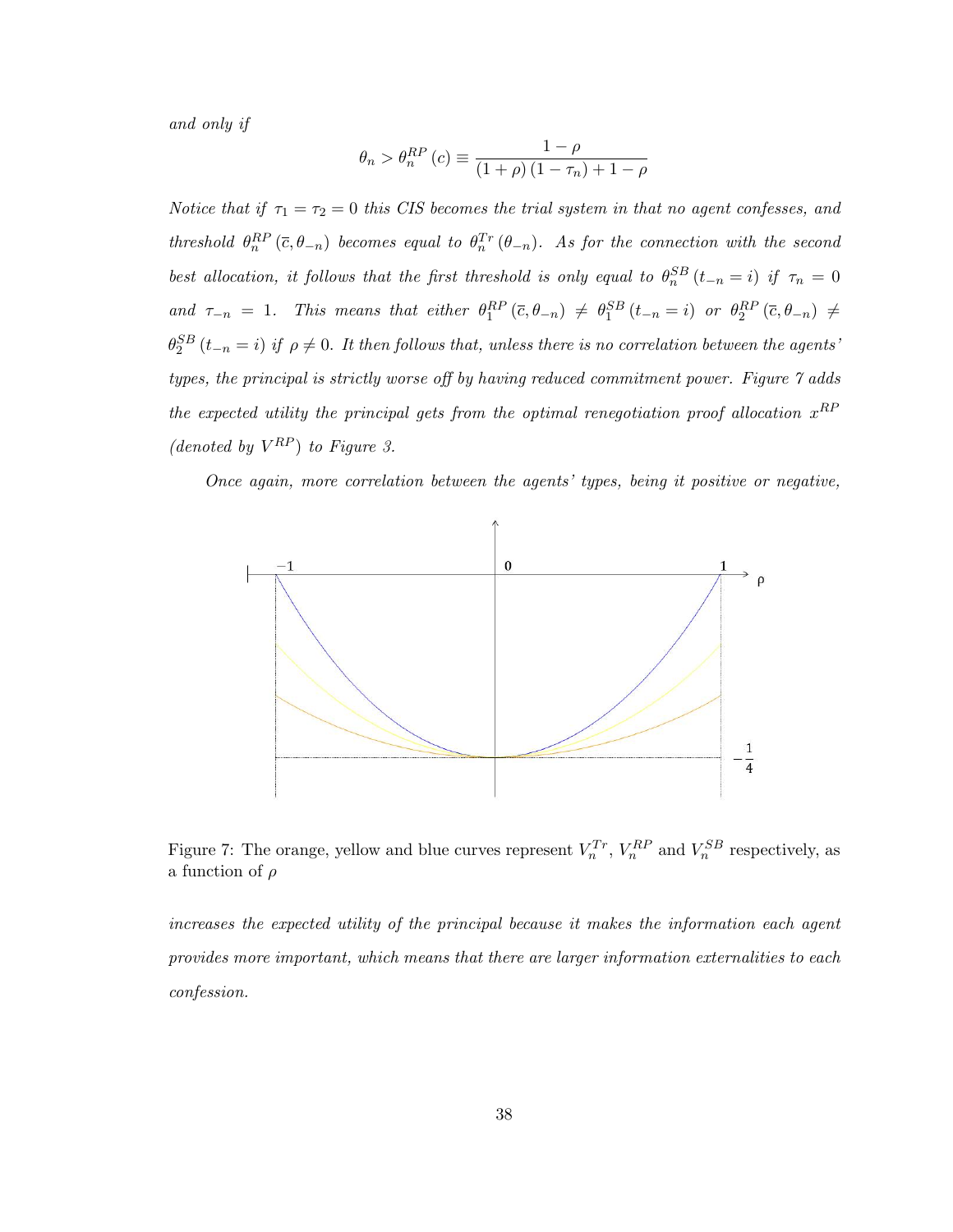#### 1.6.2. Sequentially Optimal Mechanisms

CIS's are based on the assumption that the principal is able to partially forgive a guilty agent who confesses, precisely in order for him to confess. However, knowing only guilty agents confess, it is not ex-post optimal for the principal to show leniency towards them. Hence, if the principal does not have commitment power, she will be unable to implement such confession inducing mechanisms. In this section, I analyze what mechanism should the principal implement if he has no commitment power.

Recall that  $\gamma_n^{\sigma}(m, \theta)$  denotes the optimal punishment the principal would like to impose on agent n, given strategy profile  $\sigma$ , and after observing message m and evidence  $\theta$ . If the principal has no commitment power, he must act optimally for every  $(m, \theta)$  he observes.

**Definition 3** The system  $(x, \sigma)$  is sequentially optimal if and only if, for all n, m and  $\theta$ ,

$$
x_{n}\left(m,\theta\right)=\gamma_{n}^{\sigma}\left(m,\theta\right)
$$

By eliminating the commitment power of the principal, one also eliminates her ability to collect any information from the agents. Imagine that agent  $n$  is sending two distinct messages  $a$  and  $b$ . For these messages to convey any information to the principal, it must be that they are sent with different probabilities by the innocent and the guilty types. Suppose a is more likely to have been sent by the innocent type than b. Knowing this, the principal has no choice but to be more lenient towards agents that have sent message a. But then, no agent would ever send message b. It follows that, if the principal is unable to recover any information from the agents, all we are left with is the trial system.

# **Proposition 8** If the principal has no commitment power, a trial system is optimal.

# 1.6.3. How much commitment power does the principal have?

This paper characterizes the principal's preferred mechanism under three different assumptions regarding her commitment power: full commitment power, no commitment power and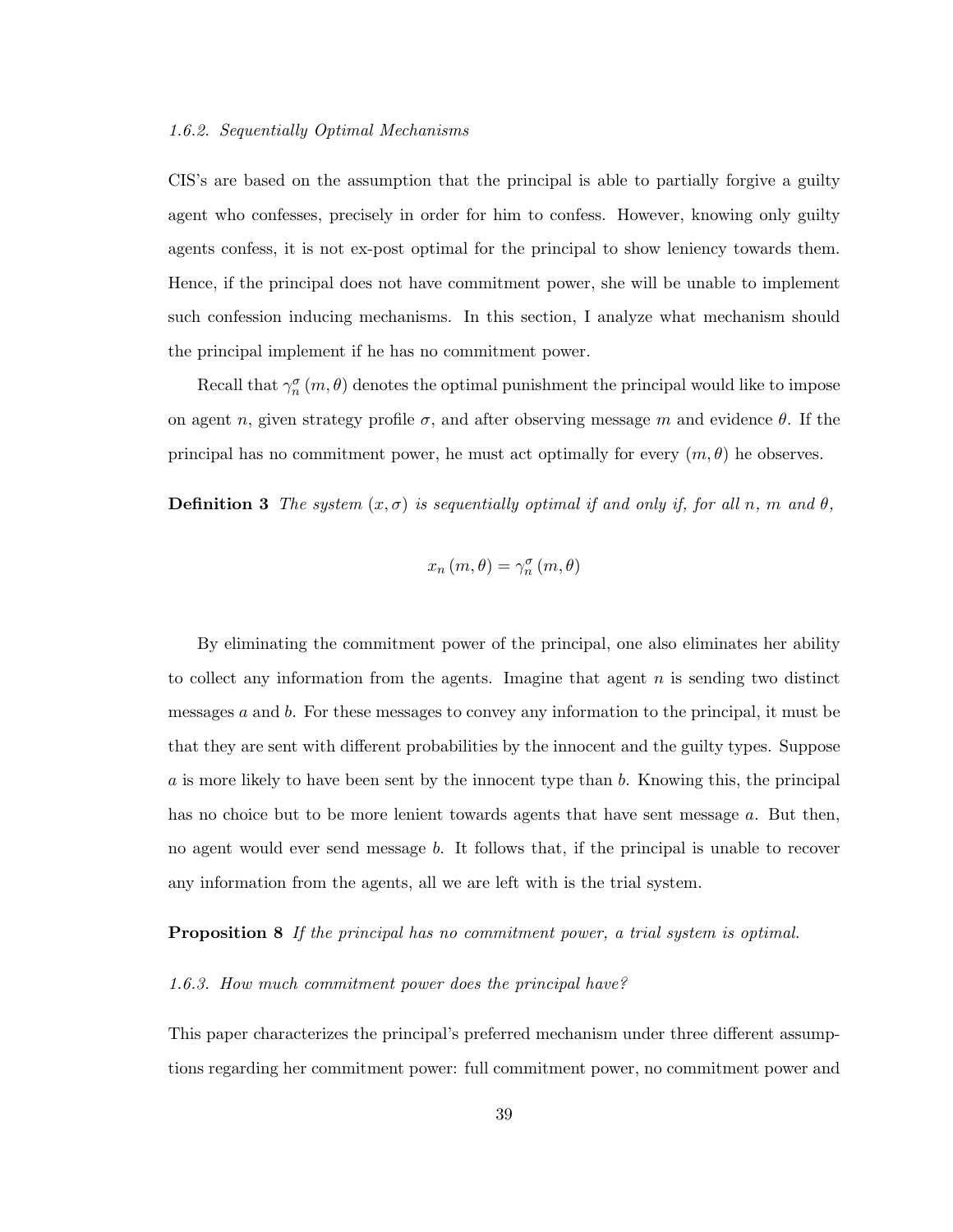an in-between assumption, where the principal is only unable to commit not to renegotiate. But which of three assumptions is more reasonable?

One way to approach the problem of analyzing what an optimal criminal justice system should look like is to imagine that society is ruled by a benevolent dictator who is granted the exclusive responsibility of administering criminal justice and make her the principal in the model. But if the benevolent dictator is the principal, she should be unable to commit. To have the ability to commit is to be able to write contracts that some exogenous entity will enforce. Parties follow the contract for, if not, that exogenous source of authority punishes them heavily. But if the benevolent dictator is one of the parties, then, by definition, there is no other source of authority that rules over her. So she is unable to write any contracts in the sense that there is no entity that enforces them. Hence, it would follow that the principal should not be able to commit and the trial system would be the only alternative.

However, looking at contemporaneous societies one can see that there are several examples where leniency is shown towards agents who confess to have committed a crime. The method modern societies seem to follow, in order to commit to such leniency, is to use law. For example, plea bargain deals are protected under Rule 11 of the Federal Rules of Criminal Procedure, which ensures the prosecutor cannot go back on his word once he has obtained the confession from the agent. But if societies can use law as a commitment device, one could argue that the relevant analysis should be the one that assumes full commitment power by the principal. The problem with this argument has to do with the human element that is present in judging an agent's guilt. Consider the optimal allocation under full commitment power. This allocation requires that innocent agents are to be punished if their evidence level is too low. By the nature of the mechanism that implements it, it is known that the agents are innocent and yet the law would require the law enforcement institutions to punish them. But these law enforcement institutions are the ones that collect (in the case of the police) and assess (in the case of the judge or jury) the evidence. If they know the agent is innocent (from observing he chose not to confess to have committed the crime), it seems reasonable to believe they would always claim the evidence level is low to avoid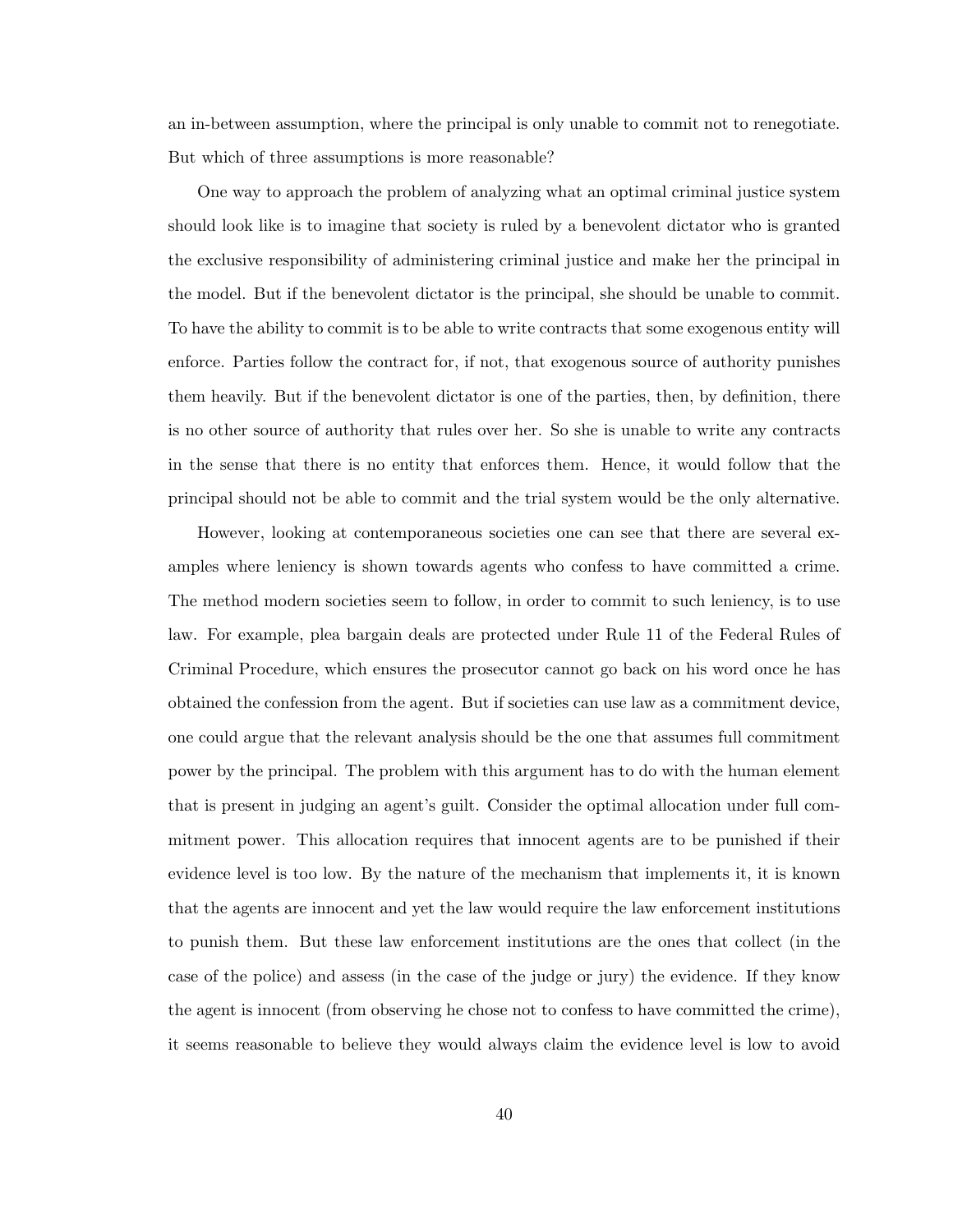convicting him.

In the American criminal justice system there are some examples of this phenomenon, where there seems to be an attempt to condition the way jurors appreciate the defendant's guilt. One such example is the inadmissibility of plea discussions in court, according to Rule 410 of the Federal Rules of Criminal Procedure. Another debated issue concerns the orders given to jurors at criminal trials by the judge to disregard some prosecutorial elements of the case - for example they are told they should not infer anything from the fact that the agent chose not to testify. As Laudan (2006) points out, this practice precludes important information from the trial and conditions how jury members assess the defendant's guilt. Whether these recommendations are indeed taken into account by the jurors is a matter of discussion: Laudan (2006) cites Posner (1999) on this matter: "Judges who want jurors to take seriously the principle that guilt should not be inferred from a refusal to waive the privilege against self-incrimination will have to come up with a credible explanation for why an innocent person might fear the consequences of testifying".

In my opinion, the proper assumption over the principal's commitment power depends very much on how one feels about these attempts at conditioning guilt assessment. If one believes that police, judges and jurors always follow the law and enforce punishments they know are unfair, then the relevant assumption should be of full commitment power and the optimal allocation given by  $x^{SB}$ . If not, then one accepts the principal has some limited commitment power and is only able to implement  $x^{RP}$ . Recall that both systems involve two stages: a first stage where agents may choose to confess and receive an immediate punishment, followed by a trial of the non-confessing agents. The key difference is precisely that the second stage trial veredict only reflects the jurors true assessment of guilt under  $x^{RP}$ .

## 1.7. Extensions

The main purpose of this paper is to highlight how CIS's are able to explore the correlation between the agents' innocence in order to provide a more efficient alternative to trial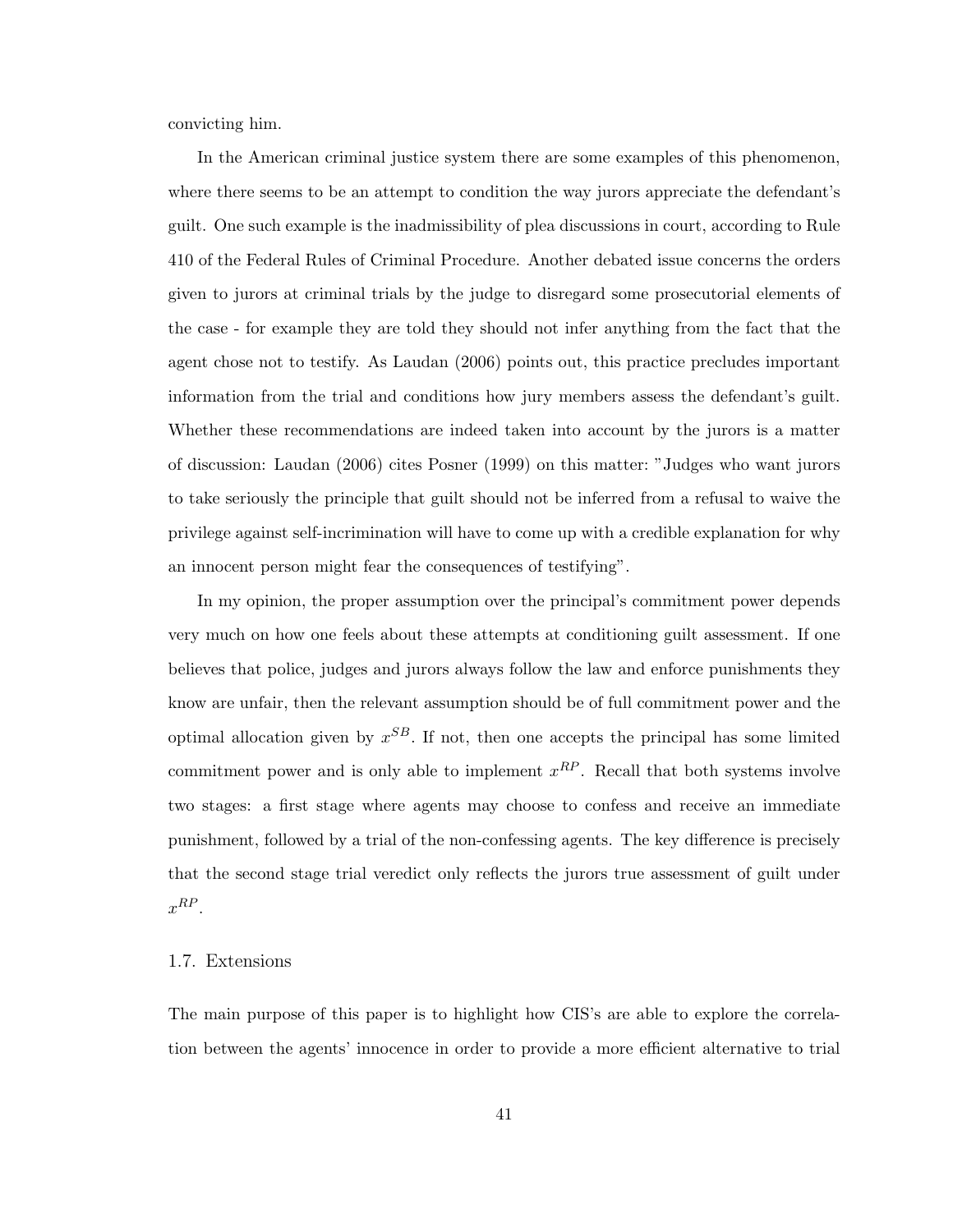systems. In the main text, I have presented the simplest possible model that made my argument clear. There were, however, several simplifications that might leave the reader wondering about the robustness of the results. In this section, I extend the original model and the analysis of section 5 on the second best problem in order to address some of these concerns.

I divide this section into four parts. In the first extension, I allow the agents and the principal to be risk averse. In this case, one might think that CIS's might no longer be appealing, because it might be the case that agents confess not because they are guilty but because they are risk averse. I show that this is not the case if the principal is aware of how risk averse the agents are.

In the second extension, I consider a more general information structure, where each agent might be a part of a conspiracy to commit the crime, and, consequently, be informed about the identity of the other conspirators. In this case, the correlation between agents' types is even more evident, which makes it more clear that the trial system is not optimal. I show that, in this framework, the optimal system is an *extended* CIS in which agents who confess are also requested to report what they know about the crime.

As discussed in section 5, one of the issues of the optimal CIS when the principal has commitment power is that there is a perfect separation between those who are guilty, who choose to confess, and those who are innocent, who choose not to. In section 6, by limiting the commitment power of the principal, I have shown that such feature disappears and that both guilty and innocent agents might refuse to confess. In the third extension, I argue that, even if one still assumes the principal has commitment power, in general, it is not the case that there is a perfect separation between those who are guilty and those who are innocent. In particular, I argue that if one allows for privately observed heterogeneity in the way agents perceive the evidence, it is either not possible or not desirable for the principal to design a CIS that guarantees that all guilty agents confess and that all innocent agents do not.

Finally, in the fourth extension, I consider a change in the timing of the mechanism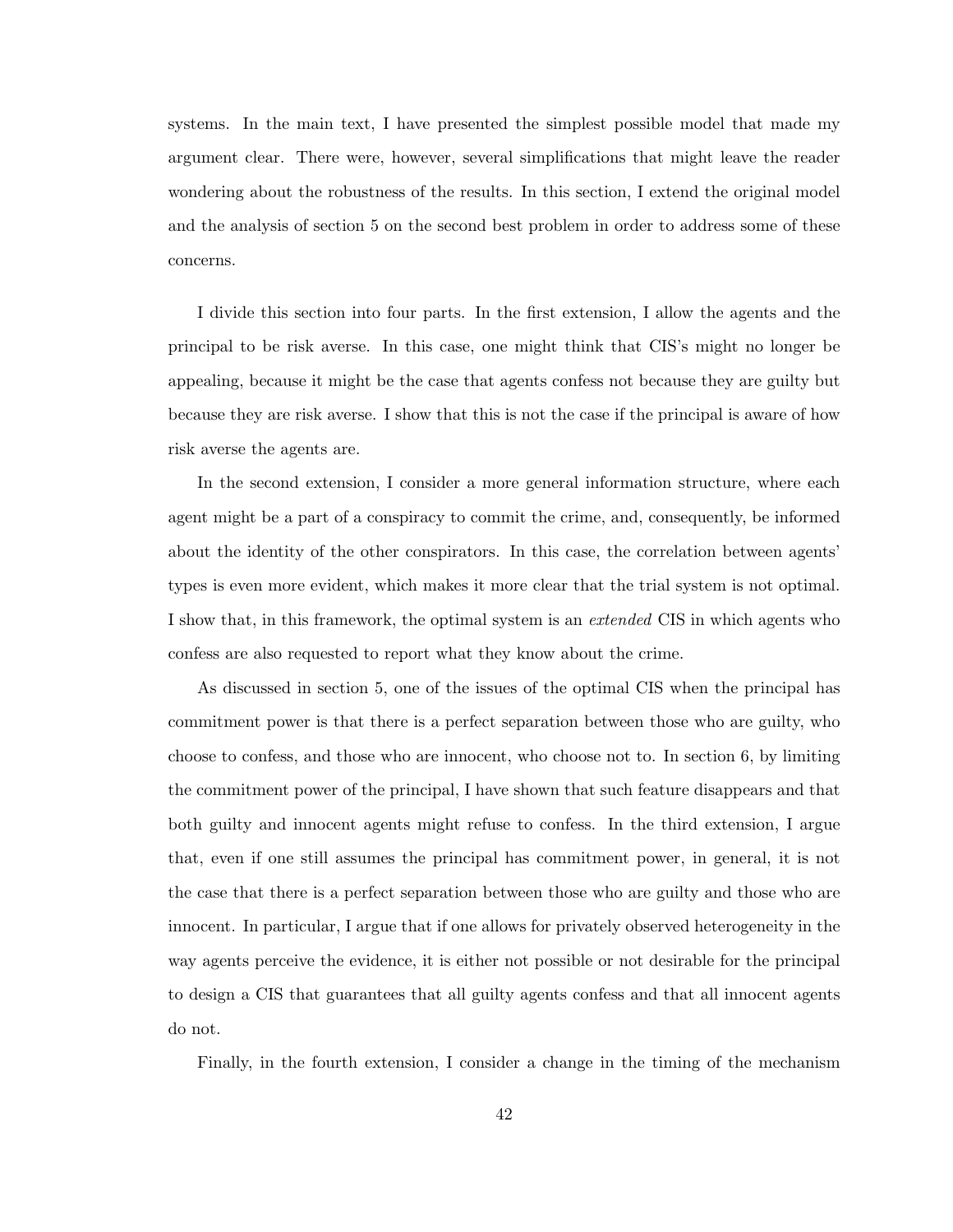selection by the principal. Rather than being able to select a mechanism before knowing the evidence, I consider the case where she can only do so after having observed it. This particular problem is usually referred to in the literature as an informed principal's  $problem<sup>14</sup>$ .

#### 1.7.1. Risk Averse Agents

One of the assumptions of this paper is that agents are risk neutral. This might lead the reader to inquire on whether CIS's would still be appealing if agents were risk averse. The concern might be that agents choose to confess because they are risk averse and not because they are guilty. In order to address this issue, in this section, I extend the analysis to consider arbitrary levels of risk aversion for the agents and for the principal in a setup close to that of the independent work of Siegel and Strulovici (2015). Proposition 9 corroborates that paper's result in arguing that enlarging the set of possible verdicts increases the expected utility of the principal, while Proposition 10 can be understood as a special case of their analysis where, given a specific functional form for the agents' utility function, I show that a CIS is still an optimal system.

Recall that  $u^i(\cdot), u^g(\cdot)$  denote the agent's utility if he is innocent and guilty respectively and  $u_n^p(t_n, \cdot)$  is the principal's utility when the agent is of type  $t_n$ . In this section, I assume that  $u^i(x_n) = -x_n^{\omega_i}$  and  $u^g(x_n) = -x_n^{\omega_g}$ , where  $\omega_i > 1$  and  $\omega_g > 1$ , so that each agent is risk averse. Furthermore, I assume that, for all  $n, u_n^p(i, \cdot)$  is strictly decreasing,  $u_n^p(g, \cdot)$  is single peaked around 1 and both are strictly concave and differentiable.

Let  $\tilde{x}^{Tr}$  denote the optimal allocation that can be implemented by a trial system.

**Proposition 9** For all n, if  $\frac{\partial u_n^p(i,0)}{\partial x}$  $\frac{d_n^L(i,0)}{\partial x_n} = 0$ , then  $\widetilde{x}_n^{Tr}(\theta)$  is continuous, strictly increasing with  $\theta_n$  and is such that, for all  $\theta_{-n}$ ,  $\lim_{\theta_n \to 0} \tilde{x}_n^{Tr}((\theta_n, \theta_{-n})) = 0$  and  $\lim_{\theta_n \to 1} \tilde{x}_n^{Tr}((\theta_n, \theta_{-n})) =$ 

<sup>1</sup>.

<sup>&</sup>lt;sup>14</sup>The classic references on the informed principal literature are Myerson (1983) and Maskin and Tirole (1990).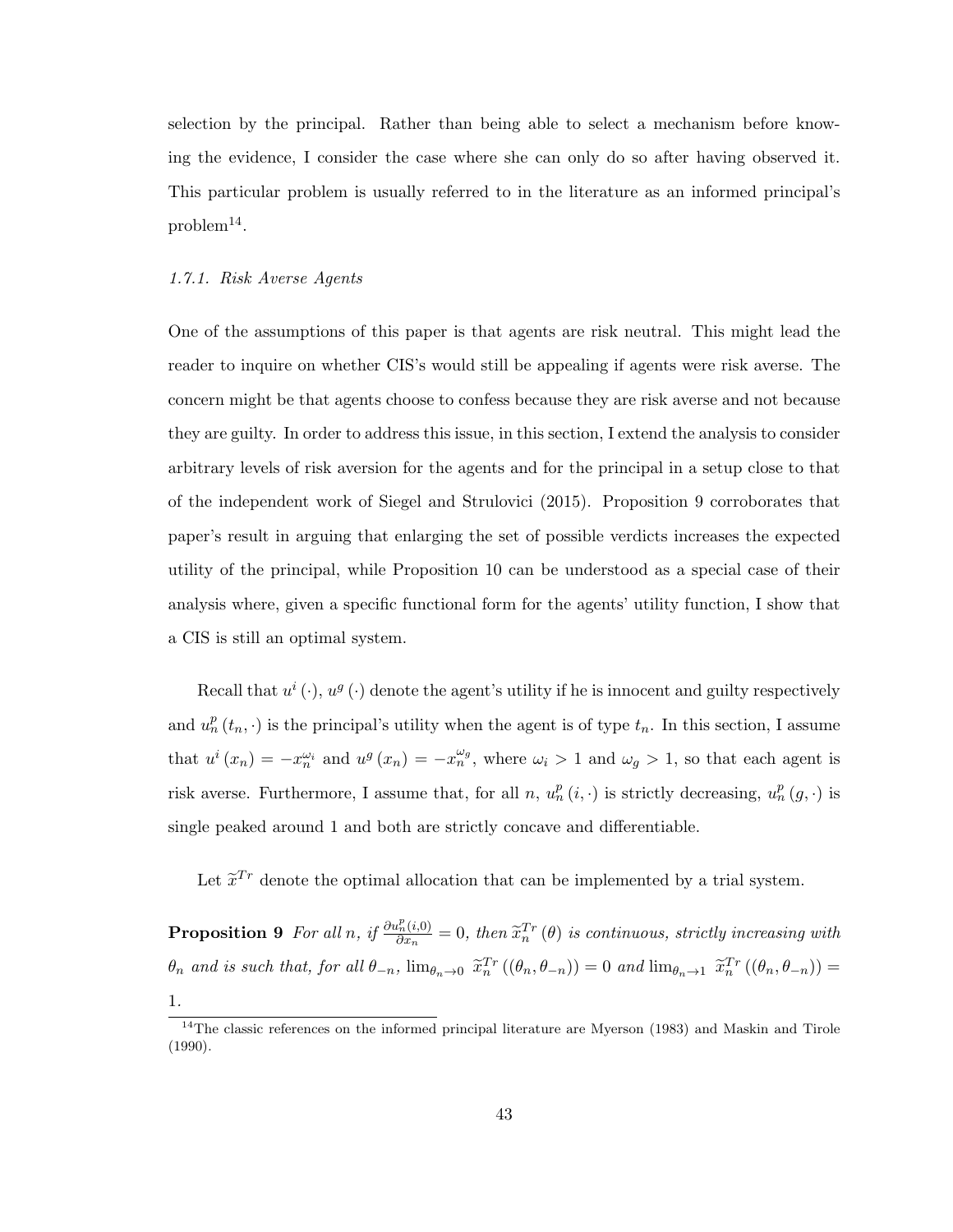#### **Proof.** See appendix. ■

In the trial system, punishments are determined only by the preferences of the principal. If the principal is risk averse, then she prefers to smooth punishments rather than adopt a "bang-bang" solution like in the main text. In particular, the punishment the principal imposes is strictly increasing with her belief about each agent's guilt.

Let  $\tilde{x}^{SB}$  denote the second best allocation.

**Proposition 10** For all n, if  $u_n^p(i, x_n) = \alpha u^i(x_n)$  for all  $x_n$  and for some  $\alpha > 0$ , then  $\widetilde{x}_n^{SB}\left(g,t_{-n},\theta\right)$  is independent of  $t_{-n}$  and  $\theta$  and equal to

$$
\sum_{t=n\in T_{-n}} \int \frac{\pi\left(g, t_{-n}, \theta\right)}{\pi\left(t_{n} = g\right)} u^{g} \left(\widetilde{x}_{n}^{SB}\left(i, t_{-n}, \theta\right)\right) d\theta
$$

**Proof.** See appendix.  $\blacksquare$ 

Recall that, in this paper, the principal is interpreted as being benevolent - similar to a social planner - and so, it seems reasonable to me to assume that, if the principal faces an innocent agent, she would want to maximize his expected utility. Assuming that  $u_n^p(i, \cdot)$  is proportional to  $u^i(\cdot)$  implies precisely that - the principal has the same preferences of the innocent agent when she knows him to be innocent. This assumption is convenient in that it guarantees that innocents' incentive constraints do not bind.

Proposition 10 implies that, if the agents and the principal are risk averse, the optimal allocation is implemented by a CIS, where guilty agents confess the crime and receive a constant punishment in return. The intuition for the result is as follows. In the optimal allocation, guilty agents must be indifferent between reporting truthfully and reporting to be innocent (for otherwise the principal could reduce the punishments innocent agents receive) and must be receiving punishments that never exceed 1 (for otherwise those punishments could be reduced to 1, which would increase the principal's expected utility and give more incentives for guilty agents to report truthfully). Suppose that, in the optimal allocation,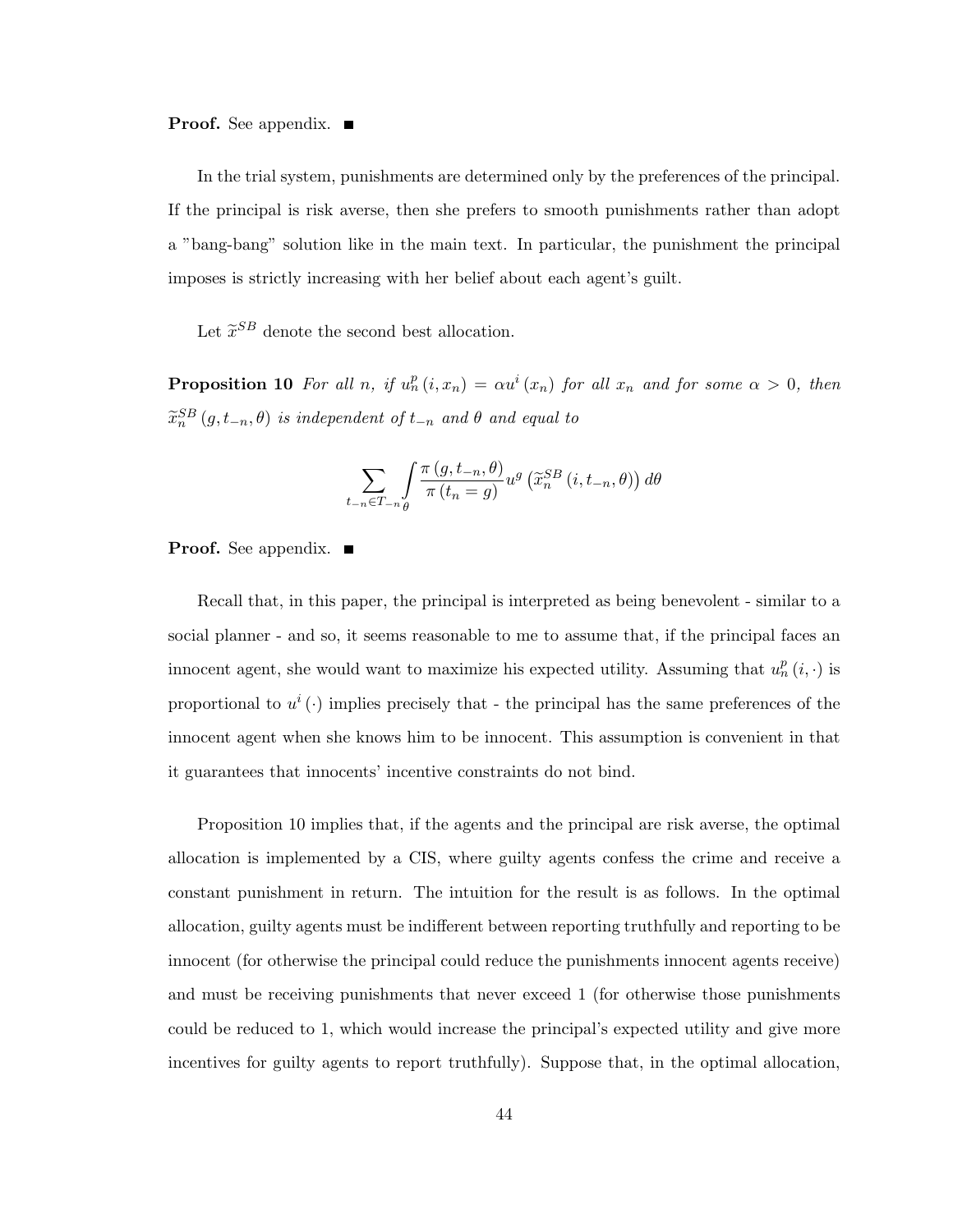a guilty agent receives a lottery of distinct punishments. Because the guilty agent is risk averse, he would be willing to accept, as an alternative, a constant punishment larger than the expected punishment of the lottery. The principal would strictly prefer this alternative, as long as she is (weakly) risk averse.

Notice that, if agents and principal are risk averse, the case for CIS's is even stronger, because, even if there is only one agent  $(N = 1)$  and even if punishments cannot exceed 1, it is still strictly better to have CIS's than to have any other system. In particular, it is not the case that, if agents are made more and more risk averse, they eventually confess regardless of their guilt. That argument assumes that the principal is unaware of how risk averse the agents are. If the principal knows the agents' preferences, she is able to select punishments in such a way that only guilty agents choose to confess, by using the fact that guilty agents are more afraid that future evidence and other agents might incriminate them.

The following proposition characterizes how the optimal allocation depends on the risk aversion level of innocent and guilty agents.

**Proposition 11** For all n, if  $u_n^p(i, x_n) = \alpha u^i(x_n)$  for all  $x_n$  and for any  $\alpha > 0$ , then i) If  $\omega_i > \omega_g$  (innocent agents are more risk averse than guilty agents) then

$$
\widetilde{x}_n^{SB}(i, t_{-n}, \theta) = \begin{cases} \phi & \text{if } \theta_n > \widetilde{\theta}_n^{SB(i)}(t_{-n}) \\ \psi_n^{SB}(\theta_n, t_{-n}) & otherwise \end{cases}
$$

where  $\psi_n^{SB}(\theta_n, t_{-n})$  is continuous and strictly increasing with  $\theta_n$ .

ii) If  $\omega_i \leq \omega_g$  (guilty agents are more risk averse than innocent agents) then

$$
\widetilde{x}_n^{SB}(i, t_{-n}, \theta) = \begin{cases} \phi & \text{if } \theta_n > \widetilde{\theta}_n^{SB(g)}(t_{-n}) \\ 0 & \text{otherwise} \end{cases}
$$

Expressions  $\tilde{\theta}_n^{SB(i)}(t_{-n})$ ,  $\tilde{\theta}_n^{SB(g)}(t_{-n})$  and  $\psi_n^{SB}(\theta_n,t_{-n})$  are characterized in the proof. **Proof.** See appendix.  $\blacksquare$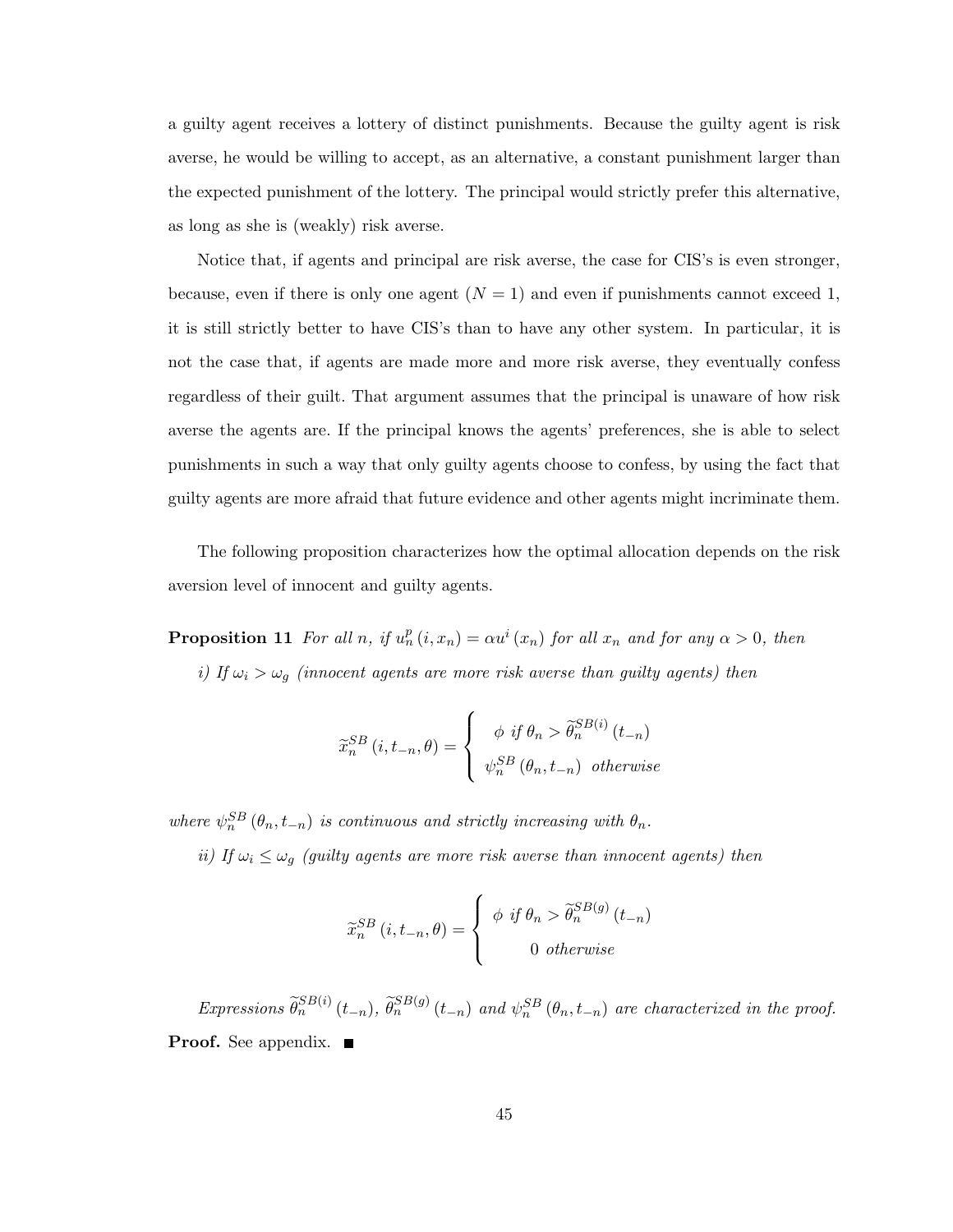When the principal is determining the optimal punishments to impose on innocent agents she faces a trade-off. On the one hand, she would like to select small punishments in order to spare the innocents as much as possible. But on the other hand, those punishments determine the punishment that guilty agents receive in equilibrium. So, the principal wants to construct a lottery of punishments that is very appealing for those who are innocent but very unappealing for those who are guilty. If innocent agents are more risk averse than guilty agents, then smoothing punishments is relatively better for them, which is why, if  $\omega_i > \omega_j$ , the punishments innocent agents receive are strictly increasing and continuous until hitting the upper bound of  $\phi$ . If, on the contrary, guilty agents are more risk averse, following a similar strategy would be relatively better to guilty agents. Therefore, even though agents are strictly risk averse regardless of whether they are innocent or guilty, if  $\omega_i \leq \omega_j$ , it is still better for the principal to impose a risky lottery of punishments, where agents are punished very harshly only for very high levels of evidence, and are acquitted otherwise.

#### 1.7.2. Conspiracies

In the main text, I have maintained the assumption that each agent knows only whether they are innocent or guilty and have no other information about the crime. By making this assumption, I have implicitly ruled out criminal conspiracies. When a group of agents commits a crime together, it seems reasonable to expect them to know the identity of the remaining conspirators. For example, if a group of 3 agents robs a bank, it is very likely that each of them will know the identity of the others. In this section, I extend the model to accommodate for this possibility and investigate how the optimal mechanism changes if the principal believes that a criminal conspiracy might be behind the crime.

I assume that, for each event  $t \in T$ , there is a commonly known probability  $p(t) \in [0, 1]$ that each guilty agent knows the identity of the remaining criminals (and so knows vector t). So, for example, if  $N = 3$  and  $p((g, g, i)) = 0.75$ , it means that, when the crime is committed by agents 1 and 2, there is a 75% chance that the agents committed the crime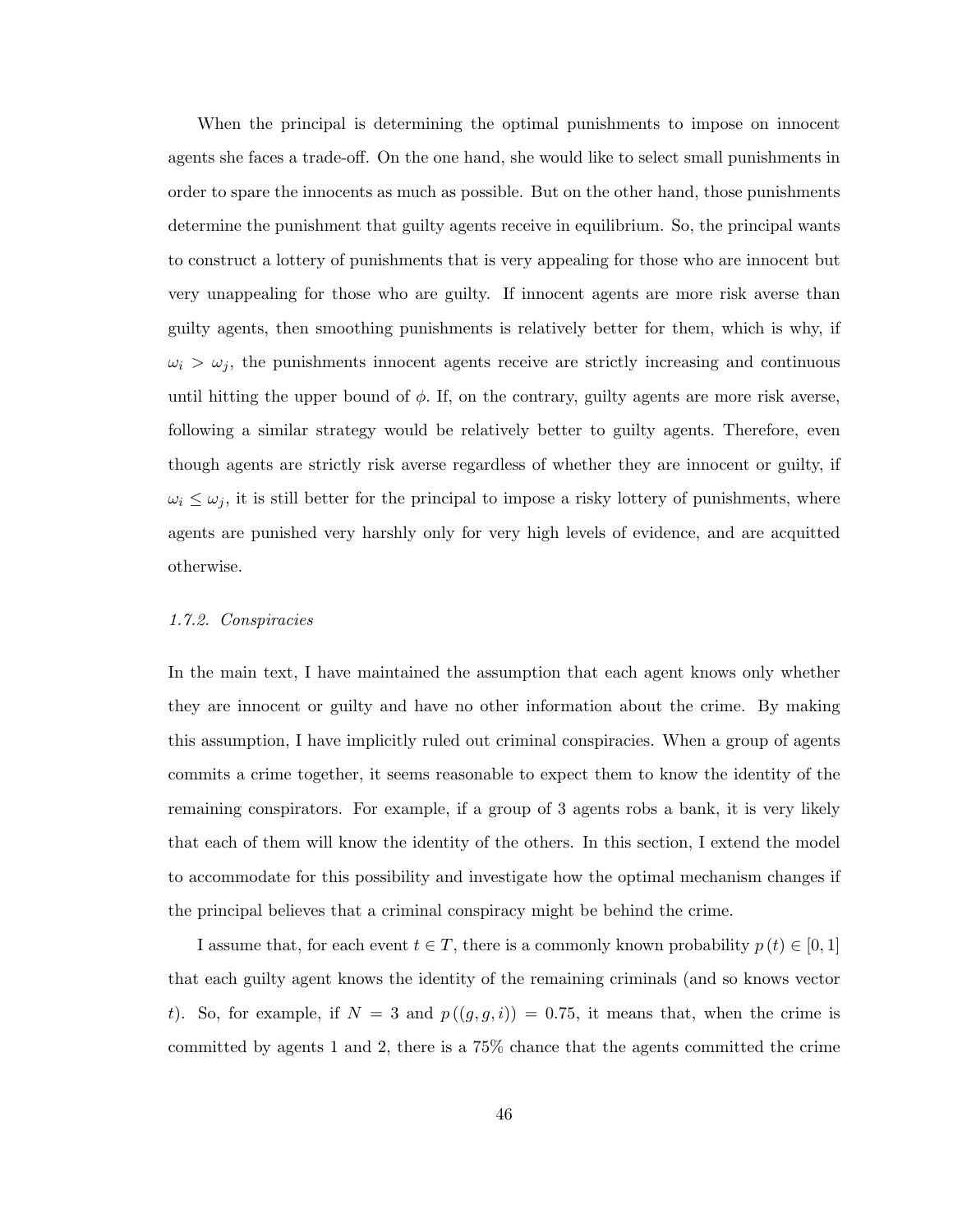together and know each other's identity. Hence, in that case, agents 1 and 2 would know that vector  $(g, g, i)$  had been realized. With 25% chance, agents 1 and 2 committed the crime independently and do not know whether any of the other agents is also guilty. In either case, agent 3 is innocent and forms beliefs about agents 1 and 2's guilt as before.

In this setup, because agents' beliefs do not depend only on whether they are innocent or guilty, it is necessary to enlarge the set of types that each agent might have. Let  $\hat{t}_n \in \hat{T}_n$ denote agent n's extended type, where  $\widehat{T}_n = \{i\} \cup \{\widehat{g}\} \cup T$ . If  $\widehat{t}_n = i$ , then the agent is innocent; if  $\hat{t}_n = \hat{g}$ , then the agent is guilty but does not know t; and, finally, if  $\hat{t}_n = t \in T$ , then the agent is guilty and knows that vector t has been realized.

For simplicity, I consider only the case of  $\phi = 1$  and assume that the principal has commitment power.

Let  $L \subset \widehat{T} = \widehat{T}_1 \times ... \times \widehat{T}_N$  be the set of extended types that do not have a strictly positive measure. For example, in the case of  $N = 2$ ,  $\hat{t} = ((g, g), i) \in L$  because if agent 1 is guilty and part of a conspiracy with agent 2, it must be that agent 2's extended type is  $(g, g)$ .

Let allocation  $\hat{x}^{SB} : \hat{T} \times \Theta \to \mathbb{R}^N_+$  be defined as follows. For all  $\hat{t} \in L$ ,  $\theta \in \Theta$  and for all  $n, \hat{x}_n^{SB}(t, \theta) = 1$ . For all  $\hat{t} \in \hat{T} \backslash L$  and for all  $\hat{t}_{-n} \in \hat{T}_{-n}$  (where  $\hat{T}_{-n}$  is defined as usual),  $\theta \in \Theta$ , and for all  $n$ ,

$$
\begin{cases}\n\widehat{x}_n^{SB}(i,\widehat{t}_{-n},\theta) = \begin{cases}\n1 \text{ if } \pi(t_n = g | \widehat{t}_{-n}, \theta) > \alpha \pi(t_n = i | \widehat{t}_{-n}, \theta) \\
0 \text{ otherwise} \\
\widehat{x}_n^{SB}(\widehat{t}_n, \widehat{t}_{-n}, \theta) = \widehat{\varphi}_n(\widehat{t}_{-n}) \text{ for all } \widehat{t}_n \neq i\n\end{cases}\n\end{cases}
$$

where  $\hat{\varphi}_n$  is characterized in the proof of Proposition 12.

**Proposition 12** Allocation  $\hat{x}^{SB}$  is optimal within the set of incentive compatible allocations.

**Proof.** See appendix.  $\blacksquare$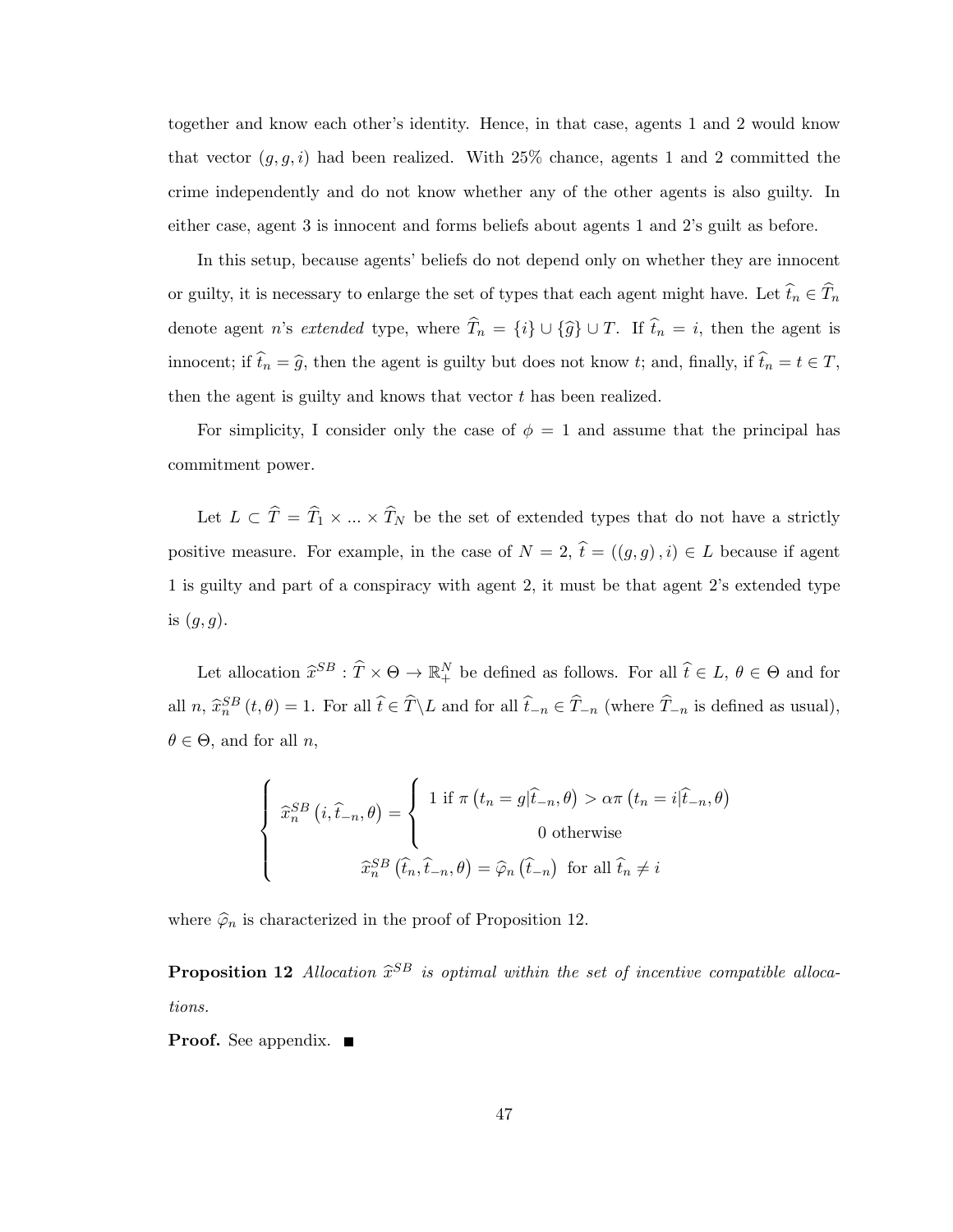If agents produce a report  $\hat{t} \in L$ , the principal realizes one of them is lying. So, in order to induce truthful reporting, it is in her best interest to punish the agents as much as possible. The rest of the allocation is constructed using the same principle as in the main text. The principal is able to get agents to report to be guilty by guaranteeing that such information will not be used against them but only against other agents. The allocation is implemented by an extended CIS. In the first stage, and in the same way as in the standard CIS, agents are given the opportunity to confess. However, they are also asked to report any other information they might have, in particular, whether there are other guilty agents and their identity. By construction of  $\hat{x}^{SB}$ , guilty agents are indifferent between confessing and going to trial, while innocent agents refuse to confess. These proceed to the second stage and are judged only with the information the principal can gather from other agents. Another feature of this system is that agents who confess no longer receive a constant punishment. With this information structure, guilty agents might have different beliefs about the guilt or innocence of other agents. This means that a constant punishment which leaves a guilty agent of extended type  $\hat{g}$  indifferent might not leave him indifferent if he has some other extended type. However, these different extended types of guilty agents all have the same beliefs with respect to the evidence the agent himself generates. Therefore, the punishment an agent receives when he confesses only depends on the type of information that other agents grant the principal  $(\hat{t}_{-n})$  and not on the evidence.

I illustrate how this extended CIS works by continuing the previous example.

**Example (continued)** Consider the case where  $p([i, g]) = p([g, i]) = 0$  and  $p([g, g]) =$  $\varsigma \in (0,1)$  and, for ease of exposition, assume  $\rho = -\frac{1}{2}$  $\frac{1}{2}$ . One can think of this scenario as representing the fire example in the Introduction when the principal has 2 suspects. One possibility is that only one of the agents committed the crime  $-t = (i, g)$  or  $t = (g, i)$ . In this case, it is assumed that the guilty agent does not know whether the other agent is also guilty. The logic of this assumption is that if an agent individually decides to start the fire he does not have a conspirator and so has no way of knowing whether, in some other location of the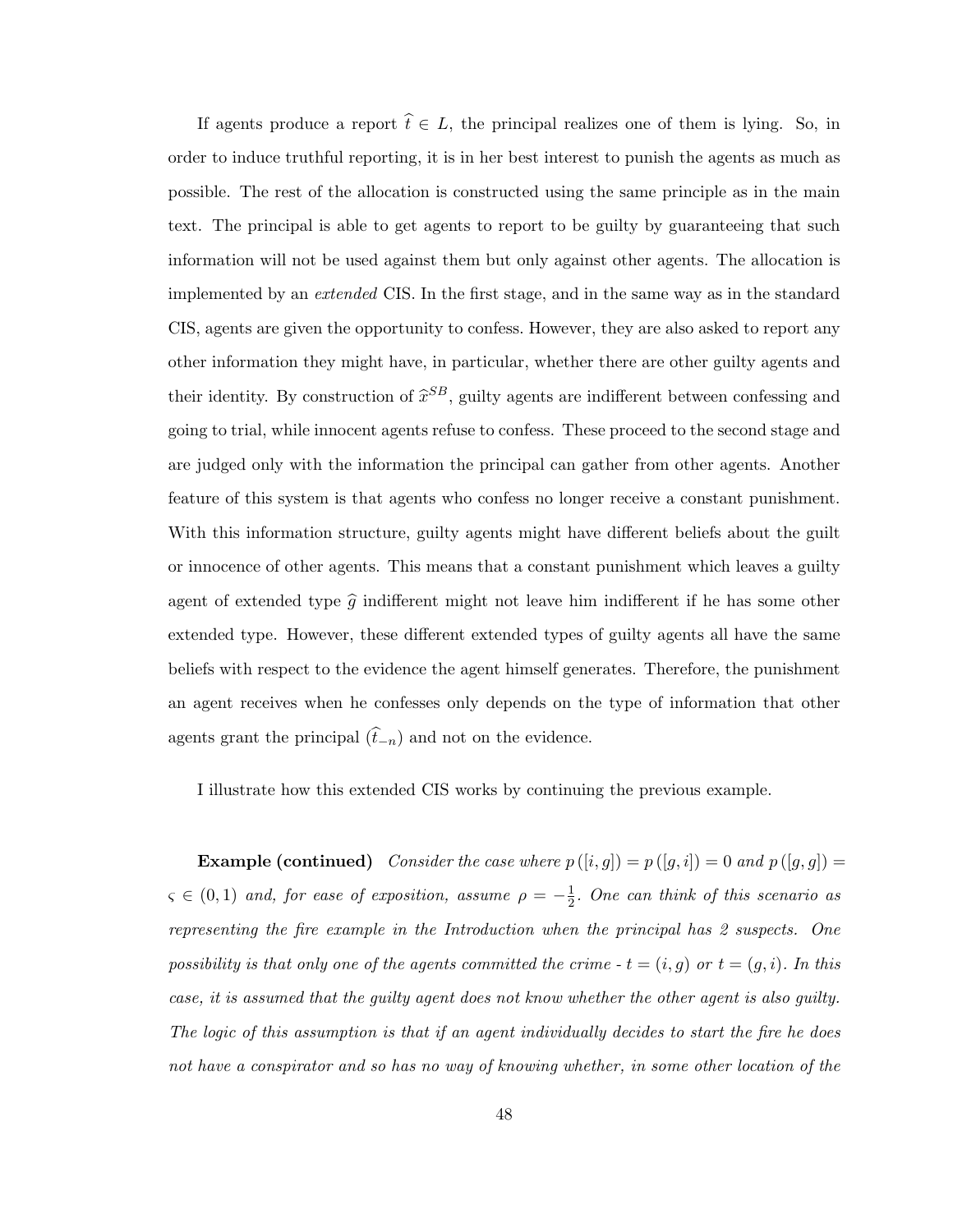forest, the other agent is also starting a fire by himself. If both agents commit the crime, while it is certainly possible that they act independently, it is also likely that they conspire to commit the crime. So, the assumption is that there would be a probability of  $\varsigma$  of the latter scenario occurring. Notice that if  $\varsigma = 0$  we are back to the original assumption that each agent knows only their type.

Without loss of generality take the case of agent 1. If agent 2 incriminates him (reports he is of type  $(g, g)$ ), agent 1 is bound to receive a punishment of 1. If he reports truthfully, the principal knows that the report of agent 2 is valid and punishes agent 1 in 1. If he chooses to lie, then the principal becomes aware that one of the two agents is not reporting truthfully and punishes them both in 1. If agent 2 does not incriminate him, then, if agent 1 chooses to go to trial, he is punished only if the evidence is sufficiently incriminatory. In particular, if agent 2 reports  $\widehat{g}$ , agent 1 is punished if and only if

$$
\theta_1 > \hat{\theta}_1^{SB} \left( \hat{t}_{-1} = \hat{g} \right) \equiv \frac{3}{4 - \varsigma}
$$

while if agent 2 reports i, agent 1 is punished if and only if

$$
\theta_1 > \hat{\theta}_1^{SB} \left( \hat{t}_{-1} = i \right) \equiv \frac{1}{4}
$$

This leads to

$$
\widehat{V}_1^{SB} = \frac{1}{8}\varsigma + \left(\frac{45}{16\varsigma - 64} - \frac{1}{2}\frac{\varsigma - 1}{(\varsigma - 4)^2\left(\frac{1}{2}\varsigma - 2\right)}\left(\varsigma^2 - 8\varsigma + 7\right)\right)\left(\frac{1}{8}\varsigma - \frac{1}{2}\right) - \frac{3}{32}\frac{(\varsigma - 1)^2}{\left(\frac{1}{2}\varsigma - 2\right)^2} - \frac{73}{128}
$$

which is strictly increasing with  $\varsigma$ . Notice that  $\lim_{\varsigma \to 0} \widehat{V}_1^{SB} = V_1^{SB}$ .

There are a few commentaries in order. First, the fact that this extended CIS takes into account that agents might have more information about the crime than merely whether they are guilty makes it preferred to the standard CIS, because it allows the principal to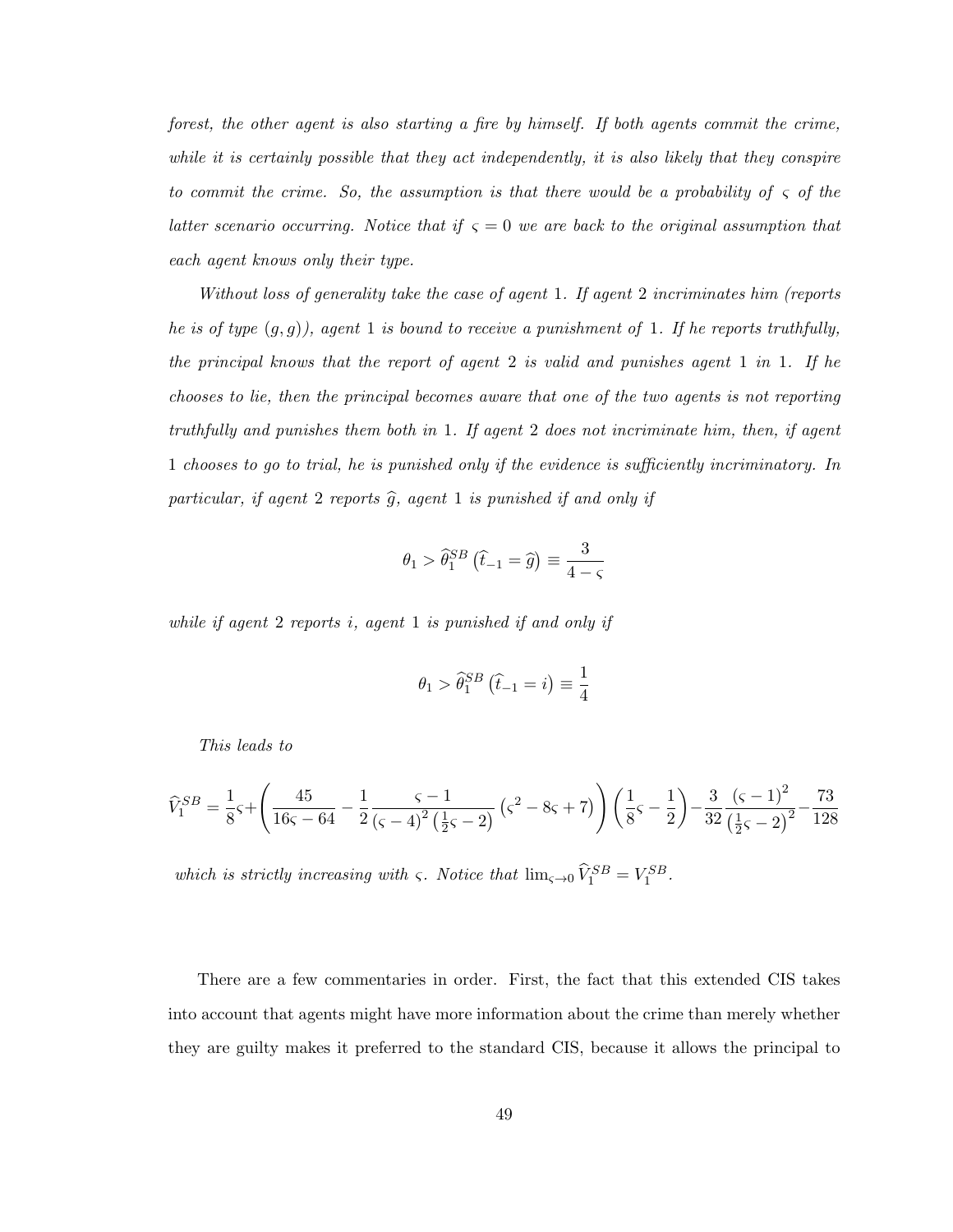select more accurate punishments. As the example illustrates, the more likely it is that agents know the identity of their co-conspirators (the larger is  $\varsigma$ ), the more likely it is they end up incriminating them, which is beneficial for the principal.

Second, all else the same, agents that commit a crime individually receive a lower expected punishment than those who belong to a criminal group. Of course there are other advantages to being part of a criminal organization - like benefitting from economies of scale - so this is not to say that organized crime is inefficient when looked at from the eyes of a criminal. It is rather to point out that my model's conclusions are very much in line with the intuition that agents who have committed a crime as part of a criminal group face additional risk: that the other criminals incriminate them. The fact that the agents themselves are aware of such risk only builds on the fear that someone else will confess (an agent who knows his fellow criminal is thinking about confessing is likely to confess himself), which is what makes the principal successful.

The third aspect that I believe is interesting is that members of a conspiracy are always punished in 1, because they are always incriminated. Remember that the idea of this mechanism is that the punishments that agents receive depend only on what other agents report (in addition to their own evidence level). It then follows that any agent that is a part of a conspiracy not only incriminates all other members but is also incriminated by them.

One problem with this argument though is the presence of multiple equilibria. In particular, in the case of the example, when both agents commit the crime together and know each other's identity they would both be better off if they simultaneously deviated and reported to be innocent. This possibility of joint deviation seems even more plausible if we think the deviating agents must have been in contact in order to commit the crime together in the first place. However, it is easy to slightly alter the mechanism in order to eliminate this alternative equilibrium without decreasing the expected utility of the principal. I illustrate by continuing the previous example.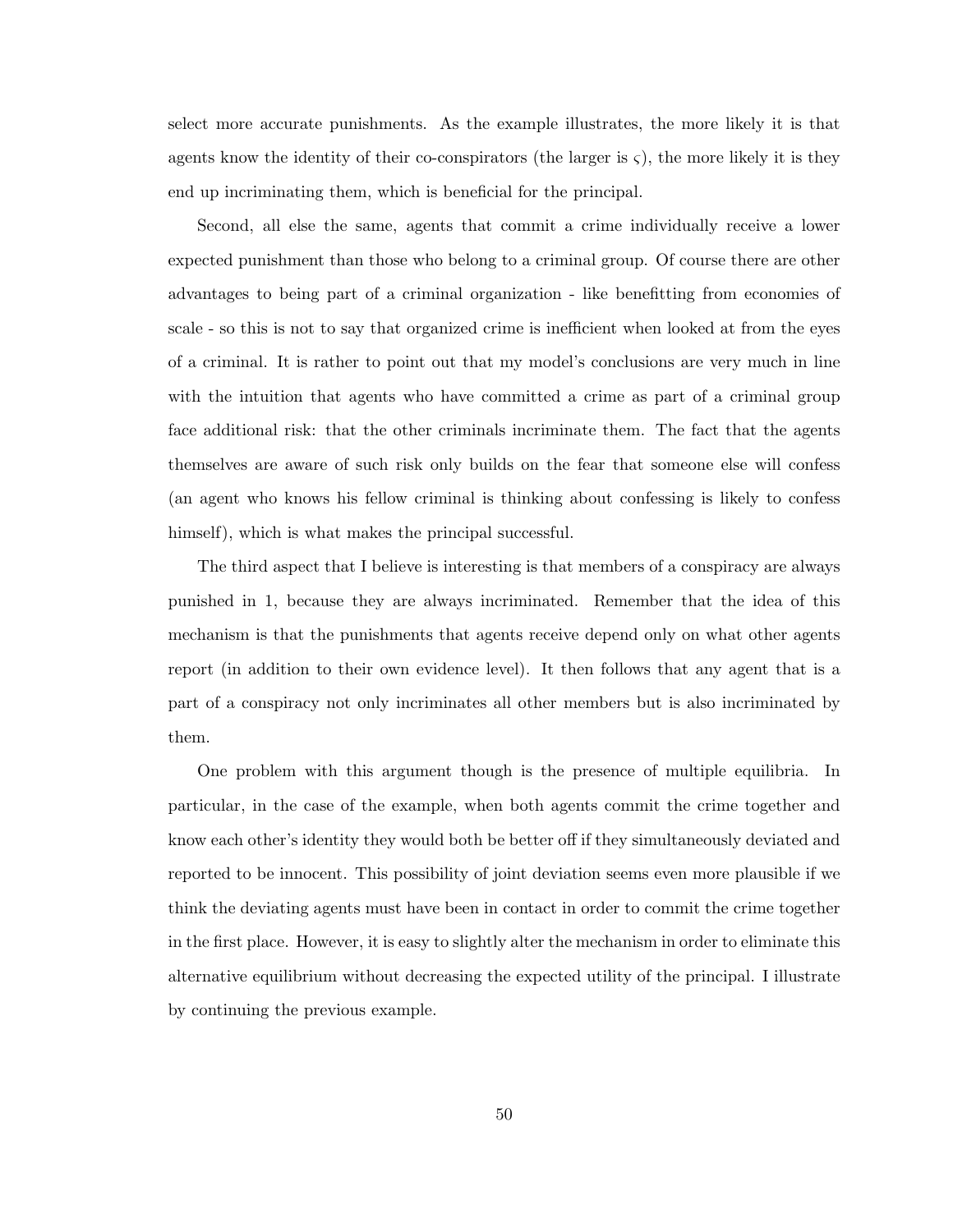**Example (continued)** Suppose that, in the event that both agents are guilty of committing the crime and know the other agent is also guilty  $(\hat{t}_n = (g, g)$  for  $n = 1, 2)$ , agent 2 decides not to confess. Under allocation  $\widehat{x}^{SB}$  agent 1 would no longer wish to report to be of extended type  $(g, g)$  as that would be understood as a lie  $(\hat{t} = ((g, g), i) \in L)$  and would lead to a punishment of 1. In fact, agent 1 would have enough incentives to report to be innocent. In order for him not to, it is necessary to reward him by granting him a smaller punishment for confessing and incriminating agent 2 when agent 2 claims to be innocent. However, if one lowers agent 1's punishment unconditionally, then he would incriminate agent 2 even when he does not know agent 2 is guilty. Hence, this reward should only be granted if the evidence of agent 2 supports agent 1's claim. In particular, let

$$
x_1((g,g),i,\theta) = \begin{cases} 1 \text{ if } \theta_2 < d_1 \\ 0 \text{ otherwise} \end{cases}
$$

where  $d_1 \in (0,1)$ . Notice that, if agent 1 does not know whether agent 2 is guilty, it will be less appealing to report  $(g, g)$  when agent 2 reports innocent. Therefore, it is possible to select  $d_1$  to guarantee that only when agent 1 knows agent 2 to be guilty does he choose to incriminate him. In particular, given the structure of the example,  $d_1 \in \left( \frac{16-4\varsigma-\sqrt{\varsigma^2-56\varsigma+64}}{16-4\varsigma} \right)$  $\frac{-\sqrt{\varsigma^2-56\varsigma+64}}{16-4\varsigma},$  $\sqrt{15}$  $\sqrt{\frac{15}{4}}$ . In this way, the truth telling equilibrium still exists and all punishments that occur with positive probability in that equilibrium remain unchanged, which means that the principal's expected payoff remains the same.

In general, by making similar changes to the punishments after reports that contradict each other  $(\hat{t} \in L)$ , it is possible to transform the extended CIS in order to eliminate the incentives that conspiracy members have in colluding in the report they submit to the principal. This makes the mechanism more robust and more likely to effectively punish conspiracy members.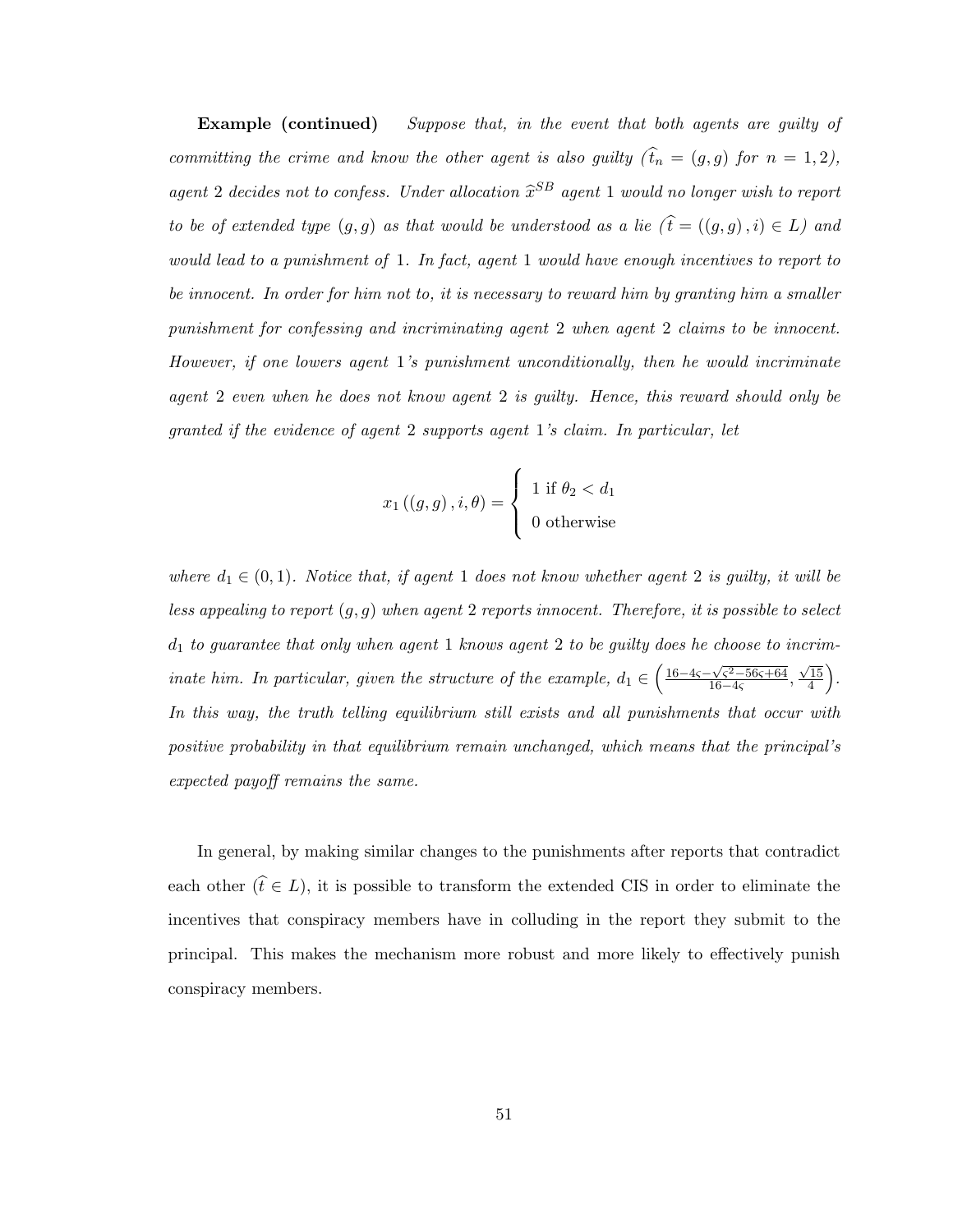In the main text, I have assumed that the distribution of the evidence level of each agent only depended on the guilt of that agent. However, it is likely the case that guilty agents are better informed about the distribution of the evidence than the principal. It could be that a given guilty agent is more skilled in the art of committing crimes and, so, is less likely to produce incriminating evidence. It can also be that agents are unlucky and leave some evidence behind - maybe someone who has robbed a bank has dropped their wallet in the escape. Even innocent agents are likely to have some private information as to whether the evidence is more or less likely to incriminate them. For example, it could be that, even though an agent is innocent, he was at the crime scene only a few moments before the crime and there is a considerable probability his fingerprints will be found. One way to extend the model to allow for this type of heterogeneity is to assume that each agent  $n$  is privately informed of a random variable  $\beta_n \in [0,1]$ , which determines the distribution of the evidence. In particular, let

$$
\pi\left(\theta_n|\beta_n\right) = \beta_n f^g\left(\theta_n\right) + \left(1 - \beta_n\right) f^i\left(\theta_n\right)
$$

denote the conditional distribution of  $\theta_n$  given the agent's  $\beta_n$  where  $\frac{f^g(\theta_n)}{f^i(\theta_n)}$  $\frac{J^{\beta}(\theta_n)}{f^i(\theta_n)}=l(\theta_n)$  for all  $\theta_n$ . The idea is that  $\beta_n$  and  $(1 - \beta_n)$  are the weights put on the distributions  $f^g$  and  $f^i$ respectively. In the main text, the assumption was that, if agent n was guilty, then  $\beta_n = 1$ while, if he was innocent, then  $\beta_n = 0$  and this was commonly known. In this extension, I assume  $\beta_n$  is only privately known by each agent and its distribution depends only on whether agent *n* is innocent or guilty. By assuming that  $\frac{\pi(\beta_n|t_n=g)}{\pi(\beta_n|t_n=i)}$  is strictly increasing for all  $\beta_n \in [0,1]$ , it is possible to recover the idea that guilty agents are more likely to draw worse evidence, because they are more likely to generate a larger  $\beta_n$ . I also assume, for simplicity, that  $\pi(\beta_n|t_n)$  has full support, is continuous and differentiable for  $t_n = i, g$ .

Proposition 13 below characterizes how each agent acts in the optimal CIS when  $\phi = 1$ and the principal has commitment power.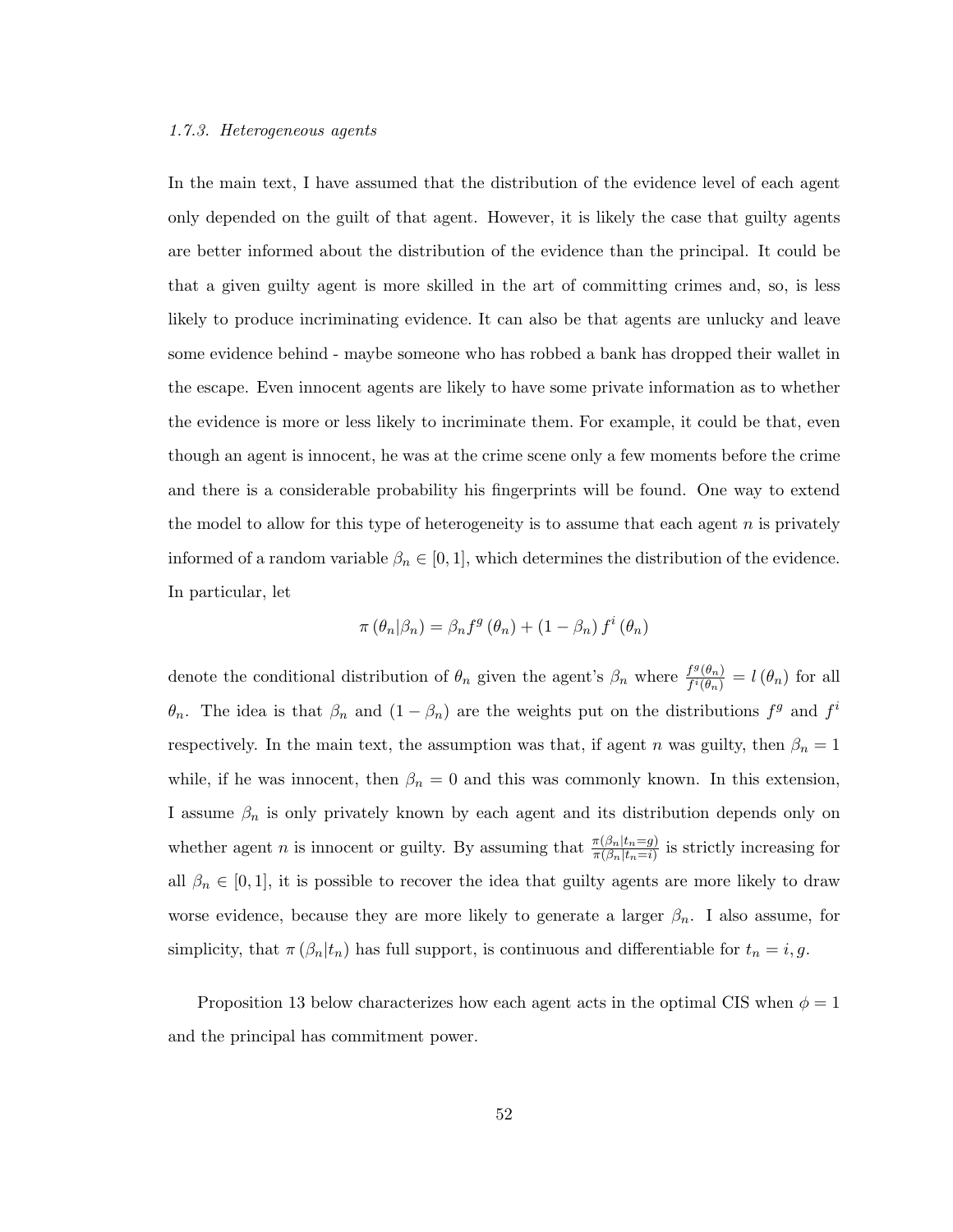**Proposition 13** For all n, there is  $(\beta_n^i, \beta_n^g) \in [0,1]^2$  such that for all  $t_n \in \{i,g\}$  and  $\beta_n \in [0,1],$ 

$$
s_n(t_n, \beta_n) = \begin{cases} c & \text{if } \beta_n \ge \beta_n^{t_n} \\ \bar{c} & \text{otherwise} \end{cases}
$$

where  $s_n(t_n, \beta_n) \in \{c, \overline{c}\}\$  represents the action that agent n with type  $t_n$  and  $\beta_n$  chooses. **Proof.** See appendix.  $\blacksquare$ 

Agents that have a larger  $\beta_n$  are more likely to generate more incriminating evidence. Hence, they have a larger incentive to confess (and select action  $c$ ) than those with a smaller  $\beta_n$ . If the agents' types are not independent, it is easy to show that  $\beta_n^i > \beta_n^g$  - for a given  $\beta_n$ the agent has more incentives to confess if he guilty than if he is innocent. This is because he is more afraid that the other agents' reports and evidence might incriminate him.

If there are homogeneous types as in the main text,  $\beta_n^i = 1$  while  $\beta_n^g = 0$  so that only guilty agents confess. However, in general, it is not in the best interest of the principal to do this if the agents are heterogeneous. Suppose the principal wants to guarantee that the agent confesses if he is guilty no matter what  $\beta_n$  he draws. For this to be possible, it must be that the punishment upon a confession is small enough that even if the guilty agent draws  $\beta_n = 0$ , he still prefers to confess. But establishing such a small punishment leads to innocent agents confessing. For example, if there is no correlation between the agents' types (and so a guilty and an innocent agent have the same beliefs, conditional on drawing the same  $\beta_n$ ), the agent also confesses when he is innocent, regardless of  $\beta_n$ .

Finally, notice that a CIS might not be optimal in this setting. Consider a given set of parameters for which the optimal CIS is such that  $\beta_n^i = 1$  for all n so that guilty agents are the only ones who confess (the following argument could also be made if only a small fraction of innocent agents confesses). Of these, only a small fraction is made indifferent (which has a 0 measure) - the pair  $(g, \beta_n^g)$  for each agent n. This means that anytime a guilty agent draws  $\beta_n > \beta_n^g$  and chooses to confess, he is strictly better off than choosing not to. Thus, a more successful mechanism would be to punish agents that confess as if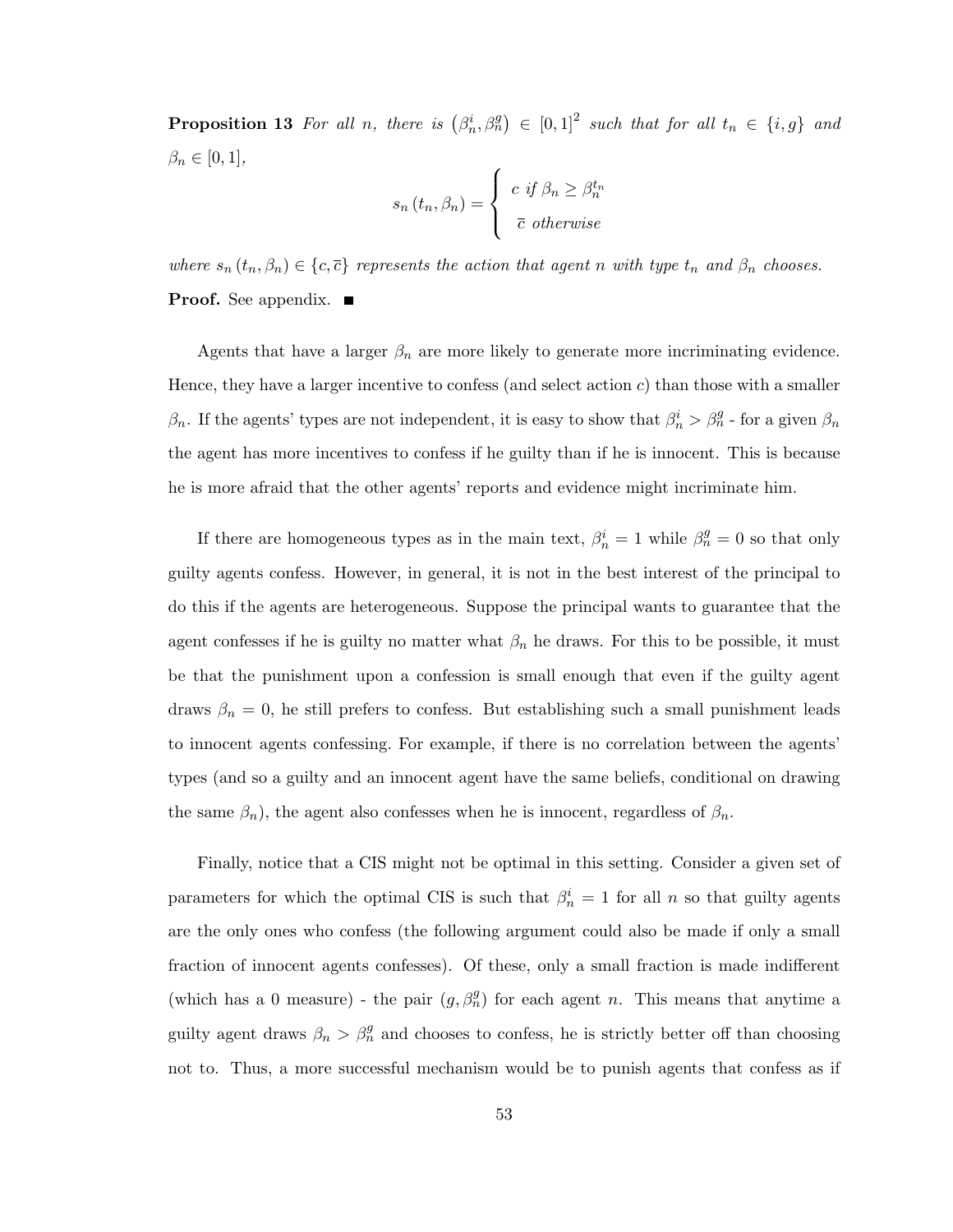they did not. The principal would still solicit a report from the agents on whether they are innocent or guilty, and punishments that follow an innocent report would still be the same as in the optimal CIS. The difference would be that agents who confess would also face the same lottery of punishments as if they chose not to. They would still have enough incentives to confess (because they would be indifferent), but their expected punishment would be larger.

Of course, a problem with this system is whether it is robust enough. In this alternative system, someone who is guilty receives exactly the same lottery of punishments regardless of whether he confesses or not. So, the agent might be inclined to claim to be innocent in the hope that, if is there is some error in the implementation of the mechanism, it would favor those who claim to be innocent. In the CIS this is not a problem as only a small fraction of agents are actually indifferent. And even when agents are homogeneous (when guilty agents have  $\beta_n = 1$  and innocent agents have  $\beta_n = 0$ ) and the optimal CIS is such that all guilty agents are made indifferent, it is easy to accommodate for these types of concerns by simply decreasing the punishment that follows a confession in a small amount so that guilty agents are no longer indifferent but rather strictly prefer to confess.

#### 1.7.4. Informed Principal

I consider the same setup as in section 5 but now assume the principal selects the mechanism after having observed evidence  $\theta$ , which becomes his own private information. In this case, and based on the revelation principle, given each  $\theta$ , the principal selects a mechanism  $y_{\theta}$  :  $T \times \Theta \rightarrow [0, 1]^N$ , which maps the agents' types and evidence to punishments. A strategy y for the principal is a specification of  $y_\theta$  for all  $\theta$ . Knowing y, the agents are now able to infer about the realized  $\theta$  through the principal's specific proposal  $y_{\theta}$ . The principal will then face a dilemma. She would prefer to tailor her proposal  $y_{\theta}$  to the evidence gathered θ but doing so runs the risk of allowing the agent to infer θ from the proposal itself, which might be detrimental to her.

The relevant solution concept in this framework is Perfect Bayesian Equilibrium (PBE),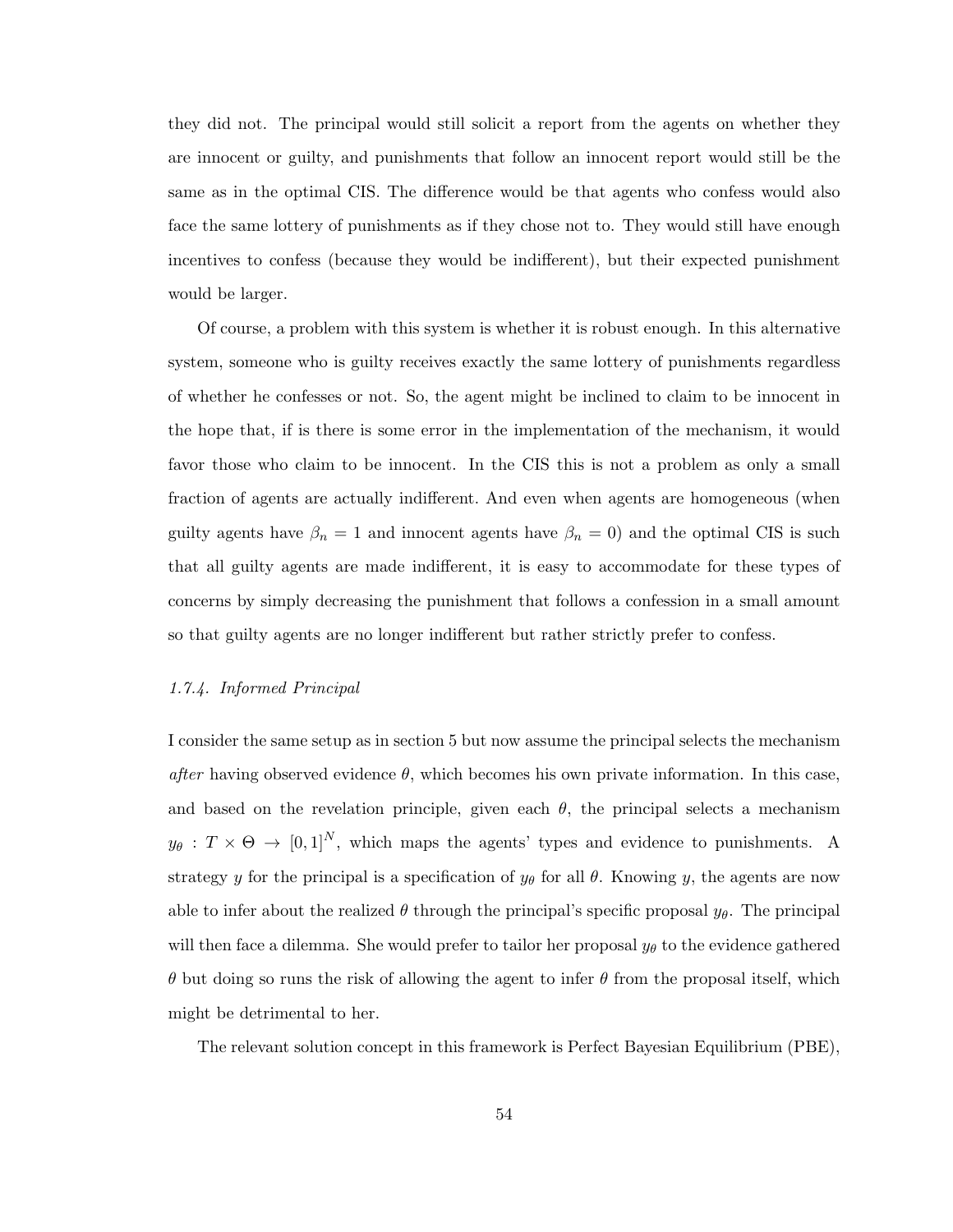where i) given their beliefs, each agent prefers to report truthfully after the principal's proposal and given that all other agents do so; ii) after each  $\theta$  and given the agents' beliefs, the principal prefers to select  $y_{\theta}$  and not some other mechanism  $\tilde{y}_{\theta}: T \times [0,1]^N \to [0,1]^N$ for which it is a (Bayes-Nash) equilibrium for agents to report truthfully given their beliefs; and iii) agents' beliefs are consistent with Bayes' rule. For simplicity, I assume that  $\phi = 1$ .

Notice that any y that is a part of a PBE implements an allocation  $x_y : T \times \Theta$ , where  $x_y(t, \theta) = y_\theta(t, \theta)$ . I say that allocation x is incentive compatible when the principal acts after observing the evidence if there is a y that is part of a PBE such that  $x = x_y$ .

**Proposition 14** Any allocation  $x : T \times \Theta$  that is incentive compatible when the principal acts after having observed the evidence is also incentive compatible when he acts before having observed the evidence.

**Proof.** See appendix.  $\blacksquare$ 

The intuition for this result is as follows. If  $x_y$  is incentive compatible when the principal acts after having observed the evidence, then y is a part of a PBE. This implies that after each  $\theta$ , when the principal selects mechanism  $y_{\theta}$ , all agents prefer to tell the truth than not to. But if that is the case, then it must be that the expected utility of telling the truth is also larger than not to, where the expectation is taken with respect to the realized  $\theta$ . Hence, the original set of incentive constraints (IC) would necessarily be satisfied.

The implication of proposition 14 is that, if the principal is able to, she should act before she observes  $\theta$  (or before  $\theta$  is realized) and commit not to alter the mechanism upon observing it.

The opposite statement is not true. There are allocations that are incentive compatible when the principal acts before the evidence has been realized that would not be incentive compatible if he had acted afterwards. One such example is  $x^{SB}$ . Recall that  $x^{SB}$  specifies a constant punishment for the guilty agent, independent of evidence and other agents' reports.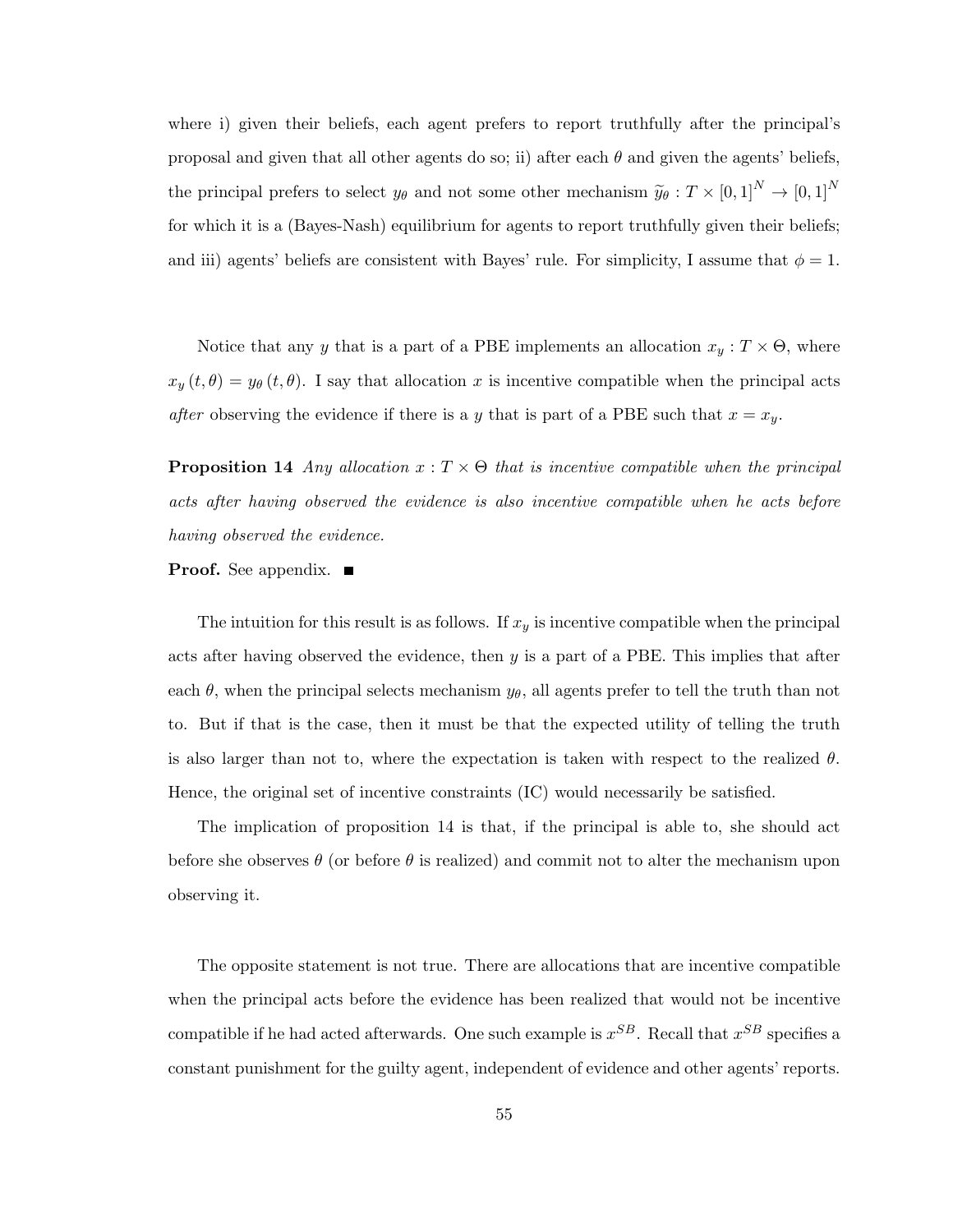Suppose the principal chooses to act after having observed the evidence and that, for some n, the realized  $\theta_n$  happens to be very small. In that case, the principal will be convinced that agent  $n$  is guilty with a high probability and so, it will be in his best interest to punish him in more than what is specified by  $x^{SB}$ .

Even though  $x^{SB}$  is not implementable if the principal acts after having observed the evidence, it is still possible for the principal to implement somewhat appealing allocations. Consider allocation  $x^{IP}$  where, for all n,  $x_n^{IP}(t_n, t_{-n}, \theta) = x_n^{SB}(i, t_{-n}, \theta)$  for all  $t_{-n} \in T_{-n}$ and  $\theta \in \Theta$ .

# **Proposition 15**  $x^{IP}$  is incentive compatible when the principal acts after the evidence. **Proof.** See appendix.  $\blacksquare$

Recall that, from section 5, when  $\phi = 1$ , allocation  $x^{IP}$  is second best optimal, as the punishments imposed on innocent agents are optimal by definition and the expected punishments of guilty agents make them indifferent to misreporting. The principal is able to implement this allocation by proposing it regardless of the  $\theta$  she observes. In particular, her strategy is given by  $y^{IP}$  where  $y^{IP}_{\hat{\sigma}}$  $\widehat{d}^{IP}_{\widehat{\theta}}(t,\theta) = x^{IP}(t,\theta)$  for all  $t$  and  $\theta$ , and for all  $\widehat{\theta}$ . This result implies that it is still possible for the principal to attain the same expected utility as in the second best solution, even though CIS's are no longer optimal.

# 1.8. Concluding remarks

The main purpose of this paper is to argue for the virtues of CIS's. The idea that I explore in the paper is that there are information externalities to each confession: when an agent confesses to be guilty he is providing the principal with the information that other agents are likely to be innocent. It then follows from my analysis that all members of the community should be allowed to confess the crime in exchange for a constant punishment, even before any investigation has been initiated. Even though this might appear as a radical suggestion, there are variants of CIS's already in American law. Self-reporting in environmental law works in very much the same way, even though it is mostly motivated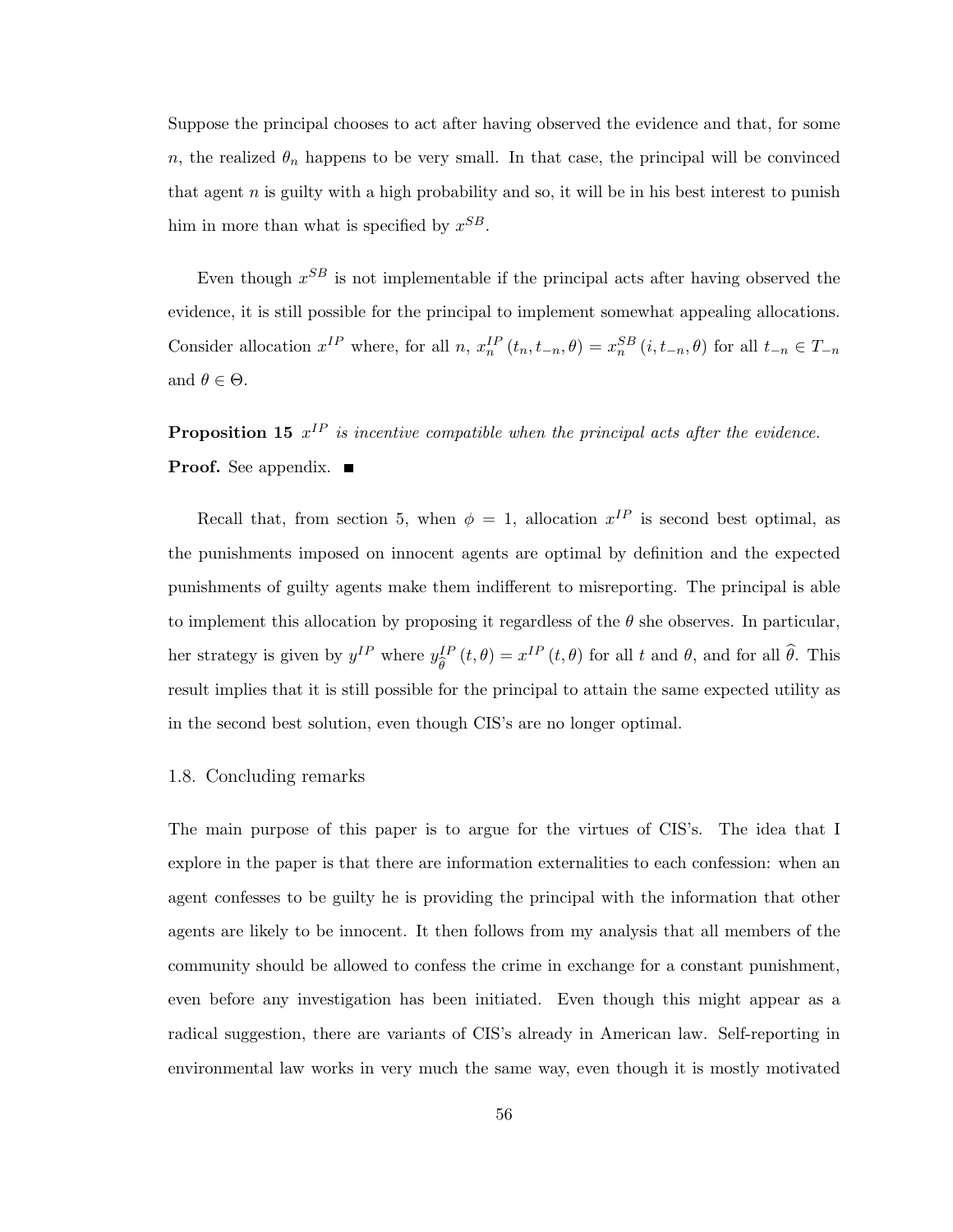by an attempt to reduce monitoring costs. In that context, agents are firms which are able to confess to have broken environmental regulations in exchange for smaller punishments. And even in criminal law, plea bargaining also allows agents to confess. In this case, agents are defendants and, typically, the bargaining occurs only when there is a single defendant, which largely defeats the purpose of having agents confessing, according to my analysis. A confession produces no information externalities if there are no other agents to consider. In that sense, this paper can be seen as providing an argument for plea discussion to occur earlier in the criminal process, at a time when there are several suspects of committing the crime.

There are, however, a few problems with expanding the policy of self-reporting to criminal cases which are not directly studied in the text. One such problem is that innocent agents might be given enough incentives by guilty agents to confess. For example, someone who is guilty might pay someone else who is innocent to take his place, or even worse, he might coerce him to. A related problem is the possibility of agents confessing to lesser crimes, rather than the ones they have committed. In this case, an innocent agent would still be confessing a crime he did not commit, but the difference is that he is guilty of committing a similar crime. For example, someone who has committed first degree murder might be tempted to confess to manslaughter, as presumably the latter crime would render a smaller punishment. The implementation of a CIS in criminal law would then depend on whether it is possible to resolve these type of problems in a satisfying manner. A way to, at least, mitigate them would be to "validate" the confession of any given agent only if the evidence supports the claim.

A second problem with implementing such a system is that it is not clear how large punishments that follow confessions should be. In the model, punishments are a function of preferences, which are assumed to be observable. In reality though, preferences are not observable. Hence, the implementation of a CIS would necessarily have to rely on the existing and future research on defendants' preferences (see, for example, Tor, Gazal-Ayal and Garcia (2010) or Dervan and Edkins (2013)). I believe the careful analysis of these and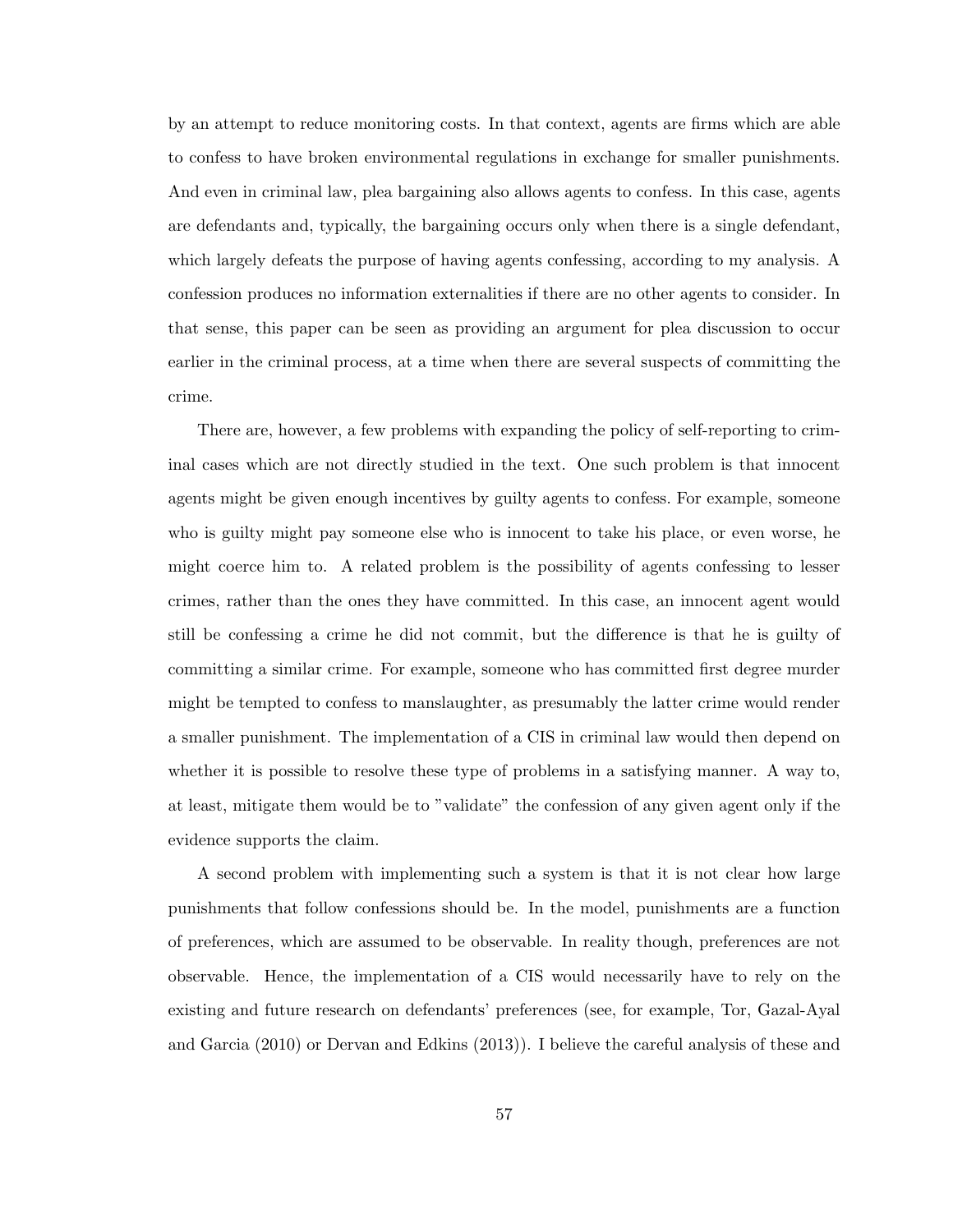other problems is essential to be able to convincingly argue for the introduction of this type of system in criminal law.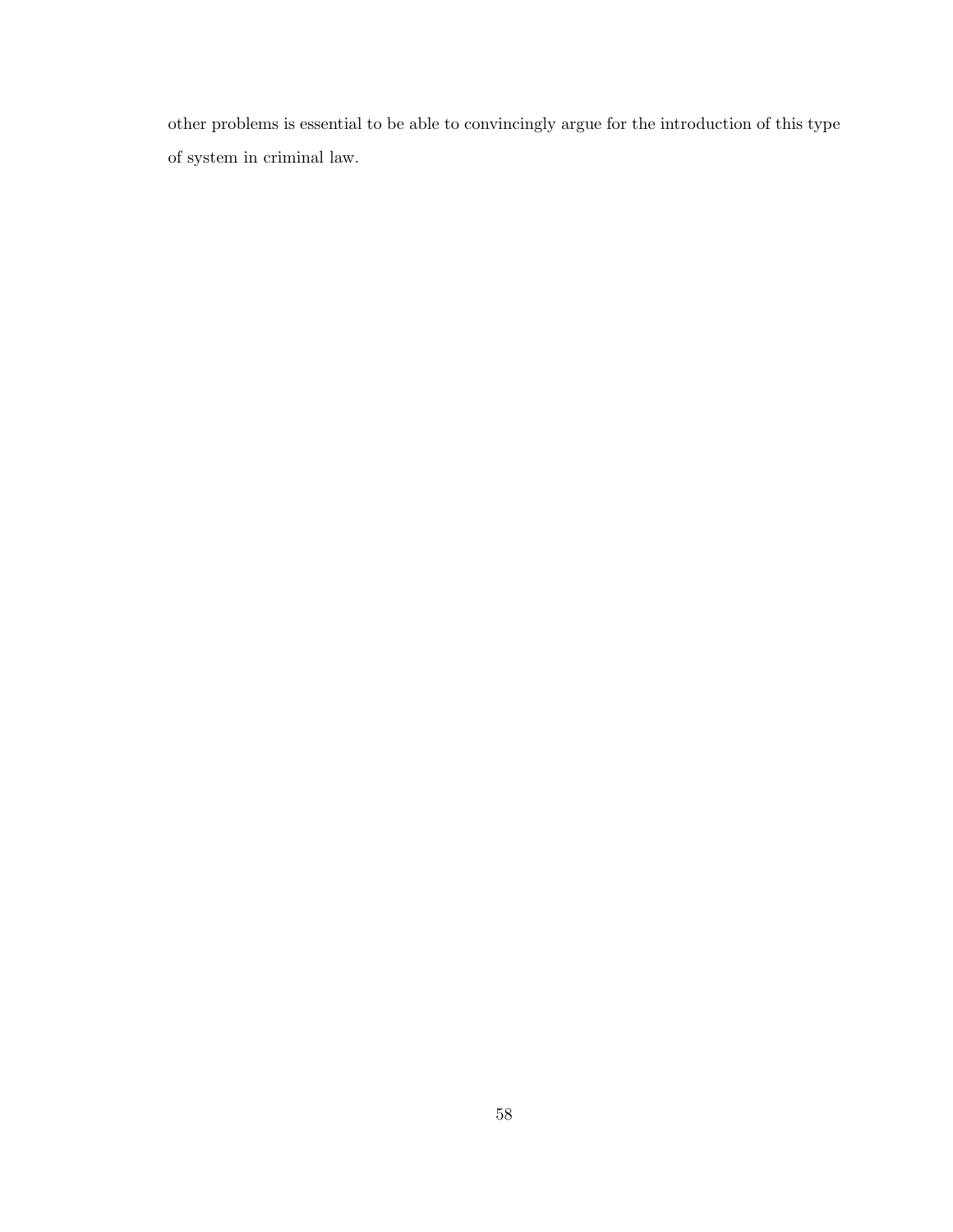## CHAPTER 2 : Inducing Overconfidence

#### 2.1. Introduction

Overconfidence is a phenomenon which has been widely researched in a variety of subjects including economics. There have been several papers which claim to provide evidence in support of the idea that people are overconfident with respect to their own ability (see, for example, Svenson (1981), Guthrie et al. (2001) and Buehler et al. (1994)). While there have been other papers which have not found any evidence of overconfidence (see Clark and Friesen (2009) and Moore and Healy (2008)), there is, at the very least, a justifiable suspicion that, in various settings, people are overconfident.

I believe the phenomenon of overconfidence is interesting because of the puzzle it presents. It is no surprise that people are confused about their ability. After all, ability is unobservable, so each person is limited to observing signals related to it. What is puzzling is the more or less systematic bias toward overconfidence. Furthermore, it is important to understand why overconfidence arises, as it may have serious consequences in people's lives. Overconfidence can be good - there is some evidence that confidence in one's ability improves performance (see Taylor and Brown (1988)). It can also be tremendously bad. People who overestimate their ability will likely make poor decisions - for example, overconfident managers may be too willing to invest in risky projects (Malmendier and Tate (2005)); overconfident entrepreneurs will start businesses they should not have (Camerer and Lovallo (1999)); even overconfident researchers will immerse themselves into solving unsolvable mysteries.

Several theories have been presented to try to explain this phenomenon. In the majority of them, a person becomes overconfident only because of her own decisions.<sup>1</sup> In this paper, I examine the link between overconfidence and the actions that other people take. There is a vast literature, mainly in applied psychology, that has documented external influences on people's expectations - Glasgow et al. (1997) and Smith and Powell (1990), among many others, highlight the impact of parents on their children's expectations; Meyer and

<sup>&</sup>lt;sup>1</sup>Bénabou and Tirole (2003) is one notable exception, which I discuss below.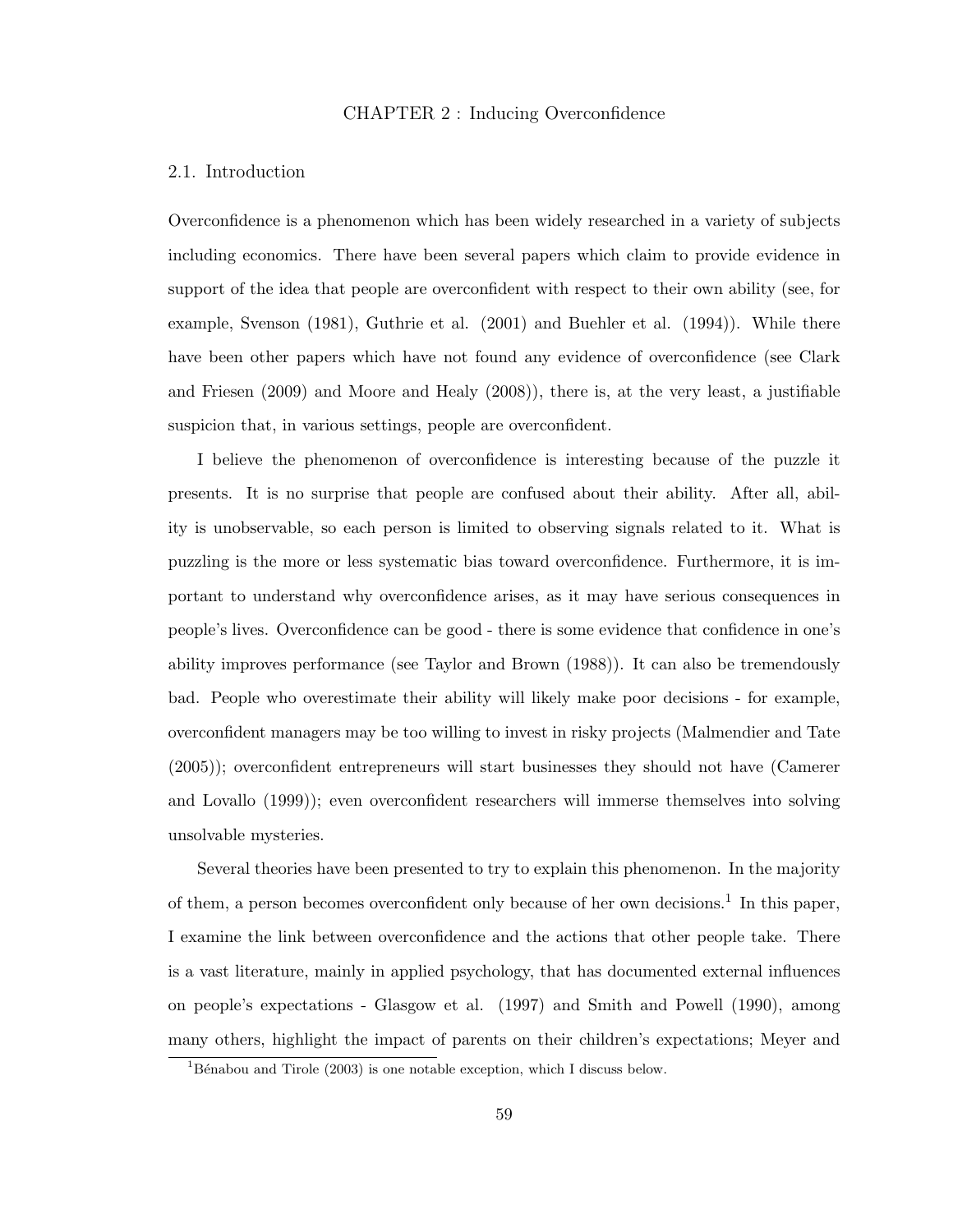Gellatly (1988) argue that setting external goals increases students' self-confidence; Hattie and Timperley (2007) discuss the influence that feedback provided by teachers or parents may have on one's confidence; and Klassen (2004) argues that the actions of one's peers may have a considerable impact on self-confidence. The traditional explanation for the influence of others' actions on self-confidence relies, at least to some extent, on the assumption that agents interpret the information they collect at face value. For example, imagine that some agent's father decides to take over his son's science project and the son ends up receiving an "A" for it. If the son is "naïve" he might become overconfident about his skill simply because he does not take into account that most of the work was performed by his father. While arguments of this nature might sometimes be reasonable, one has to wonder whether, if this type of interaction happened often, the son would eventually realize that the only reason he was getting "A"'s was because of the help he was receiving and not because of his skill. I provide a theory of induced overconfidence where the agent properly discounts any outside influence on his performance.

As an example, consider the relationship between a graduate student and his academic adviser. Upon arrival at the university, the graduate student usually has to go through a series of tests and examinations during his first year. Once his scores are revealed, both he and his adviser use them to update their beliefs about the student's ability. It seems reasonable to assume the adviser will be more willing to provide guidance and advice to the student if she believes the student to be of high ability. Therefore, a student who has performed well in his first year will receive a substantial amount of help, unlike the student who has not.

The key to my argument is the way I model the impact of the adviser's help on the signals that arrive after the first year. Certainly, more help means that the scores the student obtains in future assessments will probably be higher. However, the downside of receiving help would be that these future signals would also be less informative. If the student performs a task on his own and has a good score, he must think that his ability is high. Likewise, if his score is low, he will think his ability is low. However, when the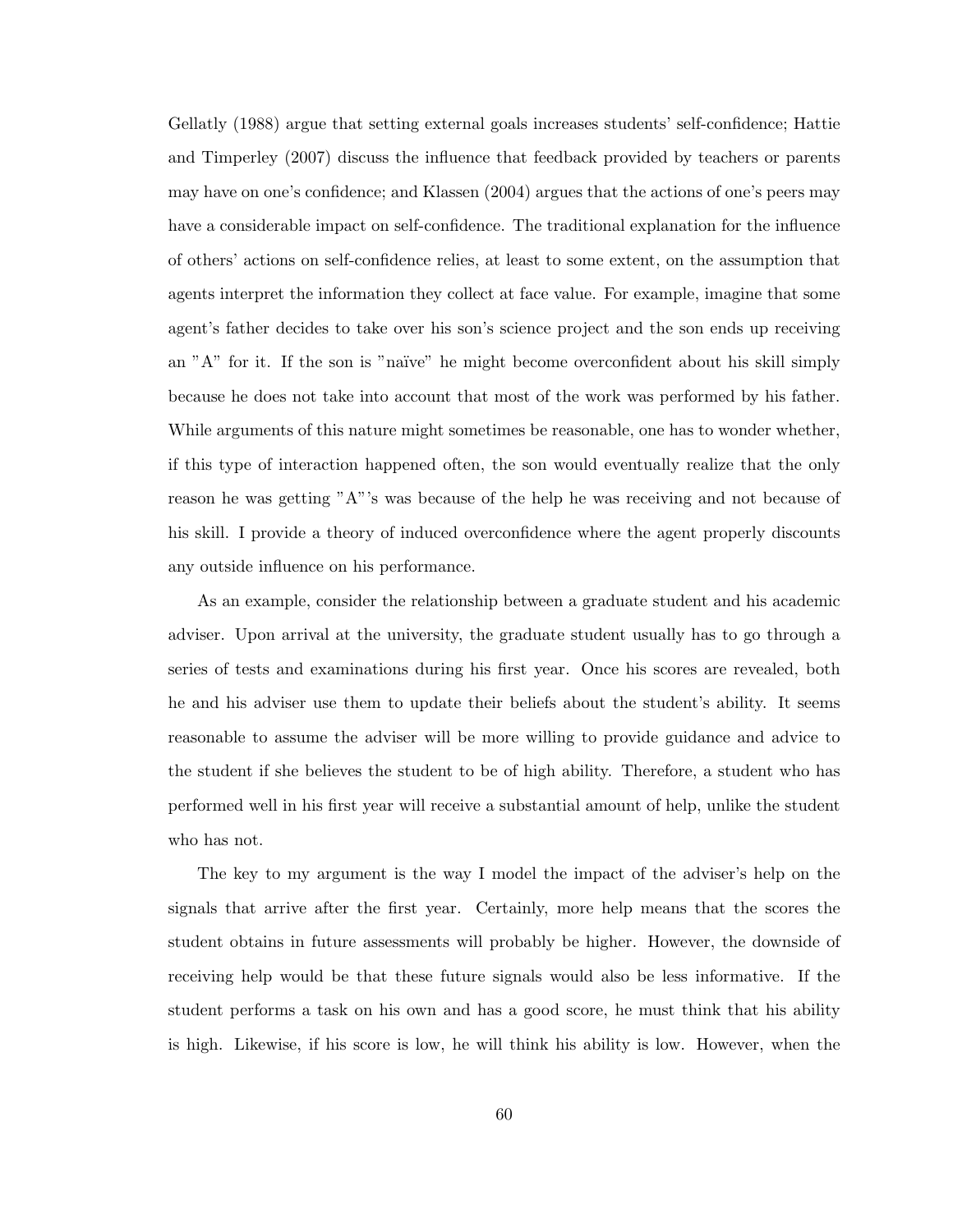student receives substantial help, he will be unsure whether the score he obtained was a product of his own ability or of the help he received. Therefore, he will not be as accurate in inferring his ability from the score he observes.

Take two students who happen to have the same ability but different scores in their first year. The one who received a high score will receive more help and will therefore place relatively little weight on future scores. This means that he will be overconfident because his initial score was high. By contrast, someone who has received a low score during his first year will not receive as much help and, as a consequence, will place considerable weight on future scores. Given that the first score was low, the student is likely to improve. Therefore, he is underconfident immediately after the first year but that underconfidence is likely to disappear after future signals. The same does not happen with the overconfident students, who will remain overconfident for longer. It is this asymmetry that causes overconfidence.

There are a number of papers based on this same insight that, while underconfident people will quickly leave that state, overconfident people will not. Z´abojn´ık (2004) argues that the opportunity cost of further investigating one's ability increases with ability and so overconfident agents will likely stop investigating sooner than will underconfident ones. Köszegi (2006) states that overconfident people will sometimes obtain less information out of fear that a bad outcome may make them think their ability is low, which has a direct impact on their well-being. Bénabou and Tirole (2002) show that, with time-inconsistent preferences, an overconfident agent may prefer not to acquire costless information. Brocas and Carrillo (2009) argue that overconfident agents require less evidence to support their investment decisions, which may help explain why so many new businesses fail. What distinguishes this paper is that I employ a similar logic in a setup where there are two agents (a father and a son, an adviser and an advisee, etc.) and where one of them strategically tailors his actions to influence the confidence of the other. Benabou and Tirole (2003) consider a setup similar to this, in that they also consider an external figure who influences the agent's beliefs. However, their model does not generate a systematic bias toward overconfident beliefs, which is a contribution of this paper.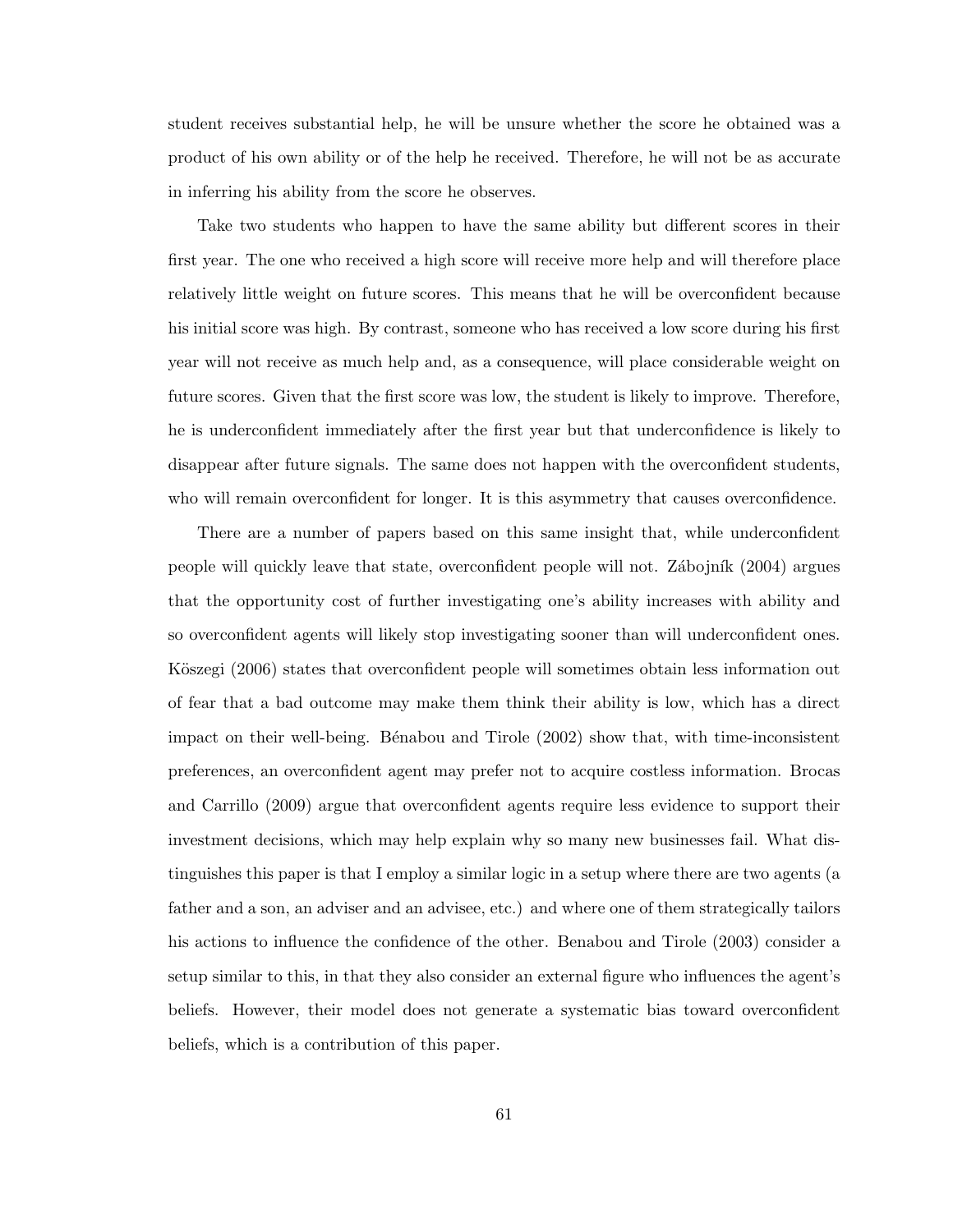The paper is organized as follows. In Section II, I present the model. In Section III, I discuss the conditions under which the agent becomes overconfident, based on the assumption that the more able the agent believes he is, the more help he receives. In Section IV, I discuss why this assumption is intuitive in various settings. In Section V, I conclude.

#### 2.2. The Model

There are two actors in the model: the agent and the person who provides help to the agent, whom I will call the adviser, following the story in the introduction. The agent is endowed with an ability level y which neither he nor the adviser observes. I assume that  $y \sim N(0, \sigma_y^2)$ . There are two periods in the model. In the first period, the agent performs a task for which he receives a score  $s_1$ . This score will be a function not only of his ability y but also of some independent random variable  $\varepsilon_1$ . In particular, I assume that

$$
s_1=y+\varepsilon_1
$$

where  $\varepsilon_1 \sim N(0, 1)$ . Score  $s_1$  is publicly available so the adviser is assumed to observe it. In the story in the introduction, the score  $s_1$  represents the grades the graduate student receives during his first year.

At the end of period 1, there will be some interaction between the agent and the adviser, which will result in the agent receiving some level of help  $h \geq 0$ , which the agent is assumed to observe. In Section 4, I discuss this interaction in more detail; for now, I simply assume that the help the agent receives is a function of  $s_1$ . In particular, there is  $\Psi : \mathbb{R} \to \mathbb{R}_+$  such that  $h = \Psi(s_1)$ .

In period 2, the student performs a second task which returns score  $s_2$ , where

$$
s_2 = y + hx + \varepsilon_2
$$

I assume that  $x \sim N(\mu_x, \sigma_x^2)$ ,  $\varepsilon_2 \sim N(0, 1)$  and that x and  $\varepsilon_2$  are independent random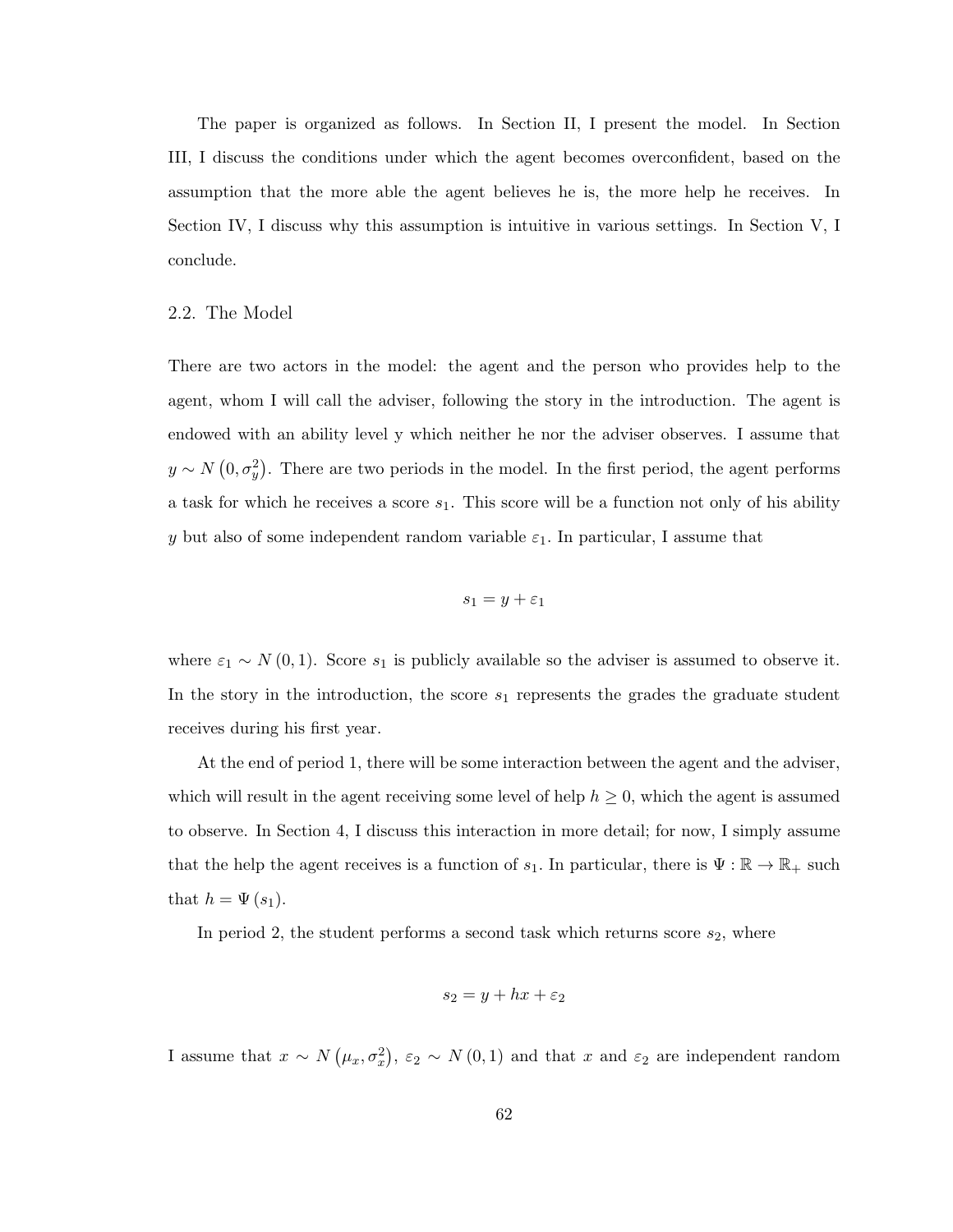variables. This second score still has the same two components as the first one (i.e., the agent's ability and "noise") but there is a third element, which depends on the help the agent receives. The random variable x is interpreted as the ability of the adviser. The idea is that the help the agent receives determines whether the score depends more on the agent's ability or on the adviser's ability. If h is small, then  $s_2$  will depend mostly on the agent's ability; if  $h$  is large, what matters the most is the adviser's ability.

#### 2.3. Induced overconfidence

I am interested in studying the circumstances under which the agent will be overconfident about his own ability  $y$  at the end of the second period. Given the structure of the signals the agent observes and by simple Bayesian updating, it follows that

$$
y|s_1, s_2 \sim N(\widehat{\mu}_y, \widehat{\sigma}_y^2)
$$

for some  $\hat{\mu}_y$  and  $\hat{\sigma}_y^2$ . The issue now is how to define "overconfidence".

One of the most common methods employed by the experimental literature on overconfidence is to ask people whether they believe they are better than the average (or more accurately the median).<sup>2</sup> If more than  $50\%$  of the subjects respond "yes", this is taken as evidence of overconfidence, as it is not possible that more than 50% of the people are actually better than the median. In my model, recall that  $y$  is symmetric around 0, so there is no distinction between the mean and the median. Furthermore, the agents in my model also reach the end of period 2 believing their own ability is symmetric around  $\hat{\mu}_y$ . So, when asked whether they believe their ability is greater than the mean/median, they would say "yes" if  $\hat{\mu}_y \ge 0$  and "no" otherwise, simply because  $\hat{\mu}_y$  represents the conditional expectation, median and mode of their ability.<sup>3</sup>

 $2$ See Dunning, Heath and Suls (2004) for a review.

<sup>&</sup>lt;sup>3</sup>For simplicity, I have assumed that ties are solved in favor of the "yes". This assumption has no impact because the event where  $\hat{\mu}_y = 0$  has a 0 measure.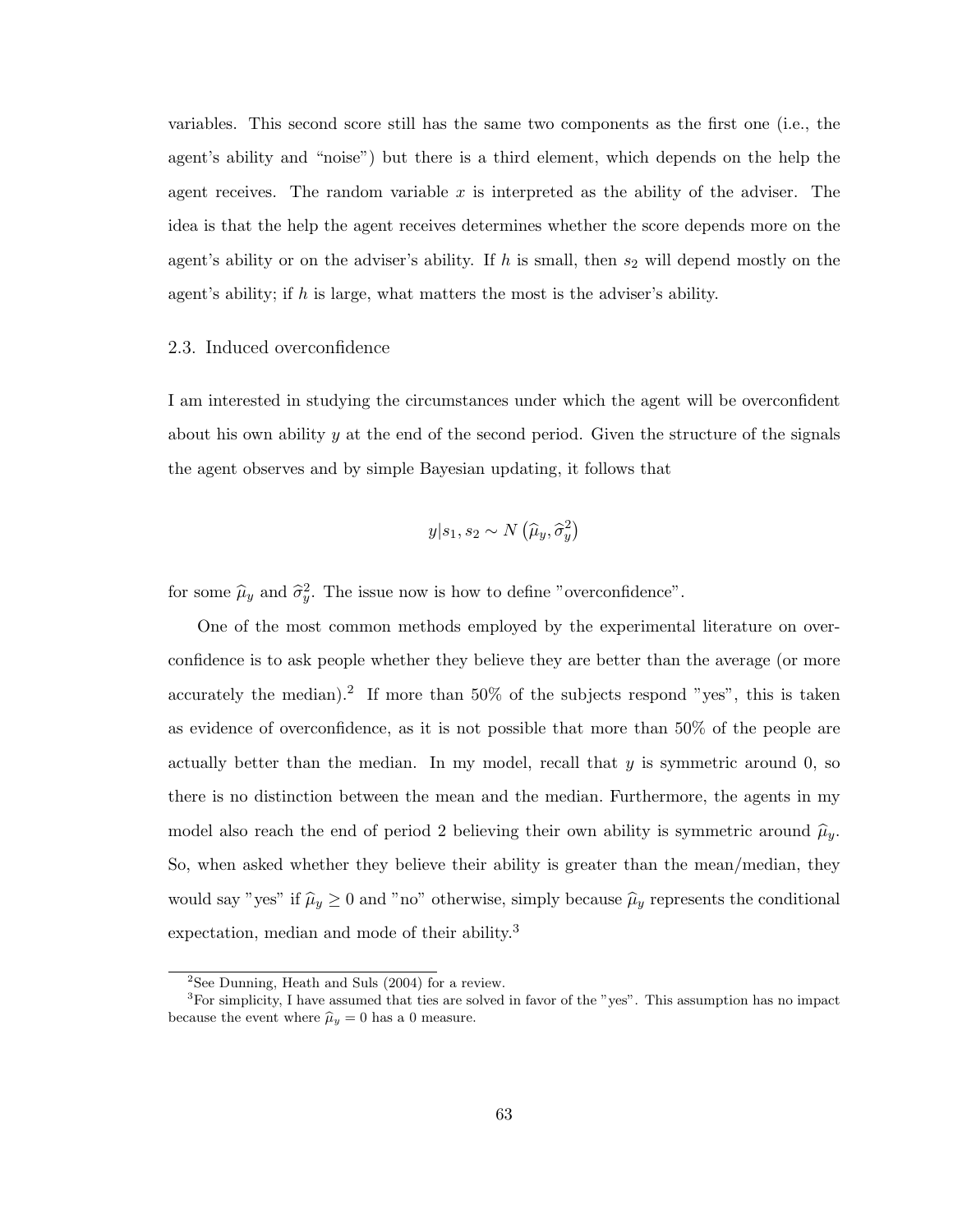**Proposition 16** If  $\Psi$  is increasing, then

$$
\Pr\left\{\widehat{\mu}_y \ge 0\right\} \ge \frac{1}{2}
$$

The inequality is strict if  $\Psi$  is not constant.

**Proof.** See appendix.  $\blacksquare$ 

Proposition 21 says that, if the help an agent receives is an increasing function of the first score, the probability that the agent believes his ability is greater than the median is larger than 50%. The intuition is the following. Let

$$
\widehat{s}_2 = s_2 - h\mu_x
$$

so that

$$
\widehat{s}_2|y, s_1 \sim N(y, Var(y|s_1) + h^2 \sigma_x^2 + 1)
$$

It follows that the agent's conditional expectation  $\hat{\mu}_y$  is simply a weighted average of  $s_1$  and  $\hat{s}_2$  (and the prior mean 0). However, the weights depend on the help the agent receives. In particular, if help is increasing with  $s_1$ , the variance of the second signal  $\hat{s}_2$  is larger, which makes it less informative. As a result, the weight of  $s_1$  is larger when  $s_1$  is larger and smaller when  $s_1$  is smaller. In other words, if an agent draws a large  $s_1$ , he is more likely to end up with a conditional expectation close to it than if he draws a small  $s_1$ . Notice also that, if  $\Psi$  is constant, the weights on  $s_1$  and  $\hat{s}_2$  are also constant and so there is no bias. Furthermore, if  $\Psi$  is decreasing, the opposite happens and the probability that an agent's conditional expectation is below 0 is larger than 50%.

Benoit and Dubra (2011) have criticized the previous method of documenting overconfidence. They argue that the fact that most of the population believes that they have a greater ability than the median is evidence of "apparent" overconfidence. The approach taken by those authors is that "real" overconfidence only exists when agents do not have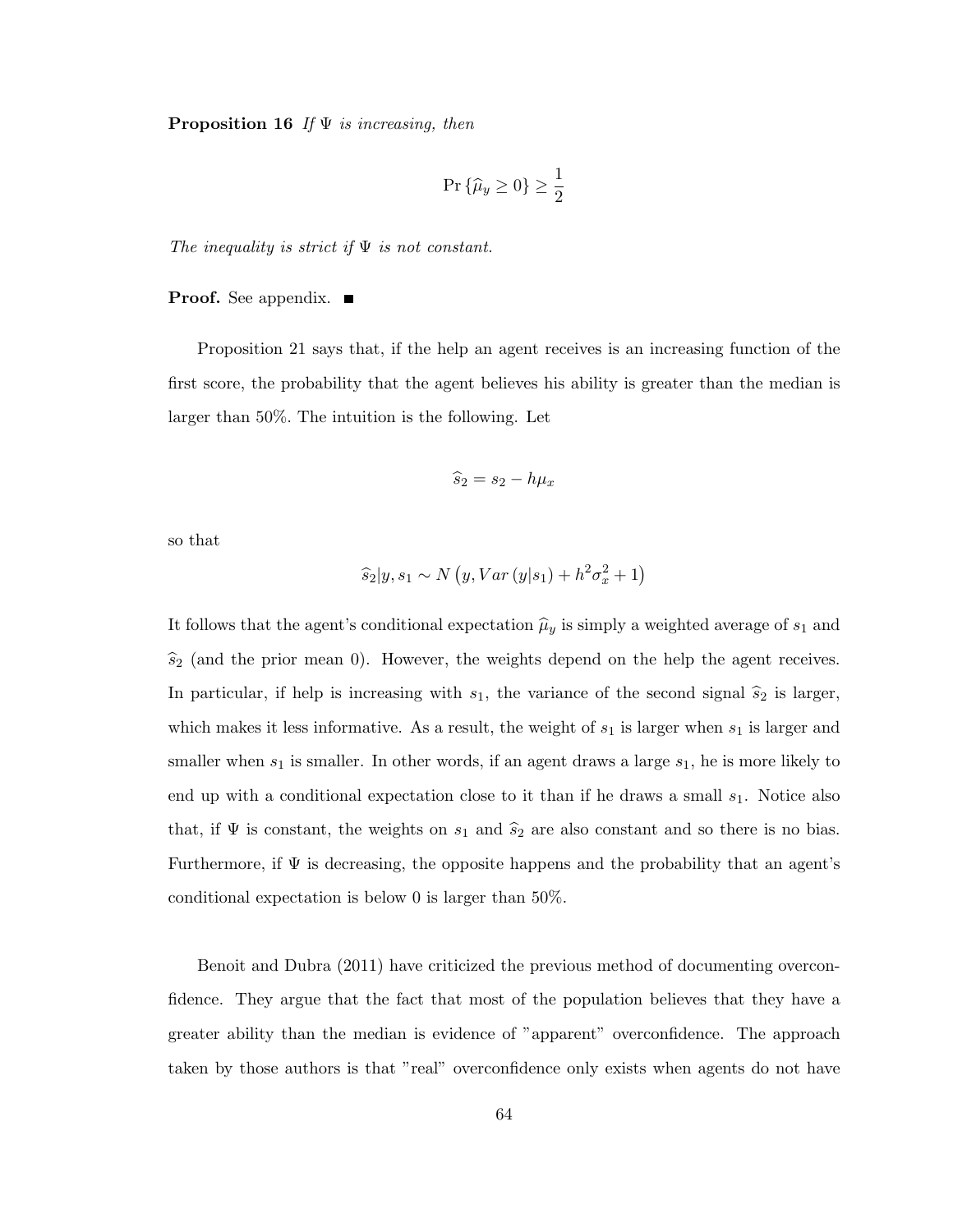rational expectations. Given that there are models with agents who have rational expectations where the same result is possible (such as this model), observing that most people believe they have a greater ability than the median is not indicative of overconfidence.

This type of criticism raises the question of whether there is a better, more accurate, way of defining overconfidence. Taken literally, when someone is overconfident, he is too confident with respect to something, in this case his own ability. So, whether an agent is overconfident or not will depend on some comparison between the agent's beliefs and his true ability. Of course, the challenge is to compare a distribution (the agent's beliefs) and a number (the agent's ability). However, in this model, the posterior belief of an agent will be a normal distribution with mean  $\hat{\mu}_y$ , which is also the median and mode. Hence, it seems natural to think of  $\hat{\mu}_y$  as the agent's response to the question: "What do you think your ability is?". In this sense, it seems appropriate and intuitive to say that an agent is overconfident if  $\hat{\mu}_y > y$  and underconfident otherwise. Using this definition and maintaining the assumption that the agent indeed has rational expectations does preclude any systematic bias. In particular, if one defines o to be such that

$$
o \equiv \widehat{\mu}_y - y
$$

it follows that  $E(o) = median(o) = 0$ . Therefore, if one is of the opinion that overconfidence exists if and only  $E(0) > 0$  or if and only  $median(0) > 0$ , then it must be the case that overconfidence and rational expectations are incompatible, just as it is understood by Benoit and Dubra (2011). However, it is not the case that overconfidence (defined as either  $E(o) > 0$  or  $median(o) > 0$  is incompatible with Bayes' updating.

The rational expectations assumption can be thought of as three assumptions put together: first, the agent knows the prior distribution of his own ability  $y$ ; second, the agent knows the distributions of scores  $s_1$  and  $s_2$ ; third, the agent updates his beliefs about his own ability by Bayes' rule. The first of these assumptions is particularly controversial. The assumption that the agent knows the distribution of his own ability is made mostly out of convenience and not because there is a particularly compelling reason to think that agents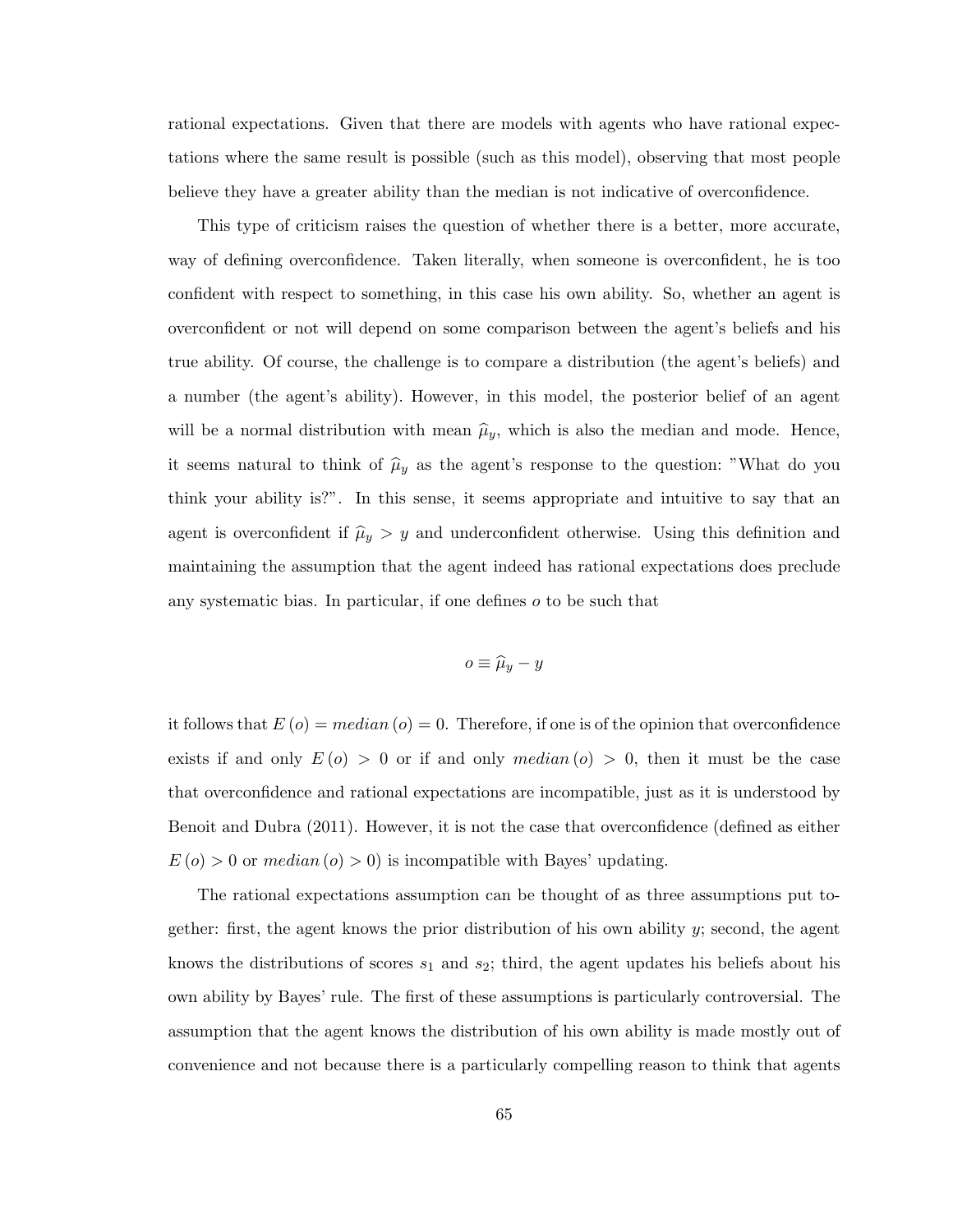are magically born knowing such a thing. In this context, I believe that an equally (if not more) compelling way to model the agent's behavior is to assume that he has an uninformative prior rather than the correct one. In particular, it seems reasonable to think that, while  $y \sim N(0, \sigma_y^2)$ , the agent will believe  $y \sim N(0, \delta_y^2)$ , where  $\delta_y > \sigma_y$ , so that, in a way, the agent is more confused about his ability than he would be if he actually knew its prior distribution. Notice in particular that, as  $\delta_y^2$  increases, the prior belief of the agent becomes more and more uniform.

Assuming that the agent's prior belief about y is distributed according to  $N(0, \delta_y^2)$ , after having observed scores  $s_1$  and  $s_2$ , the agent will believe

$$
y|s_1, s_2 \sim N(\tilde{\mu}_y, \tilde{\sigma}_y^2)
$$

Finally, let

$$
\widetilde{o} = \widetilde{\mu}_y - y
$$

so that  $\tilde{o}$  represents the overconfidence of the agent under this new prior.

**Proposition 17** If  $\Psi$  is increasing and  $\delta_y > \sigma_y$ , then

$$
E(\widetilde{o}) \ge 0 \ and \ median(\widetilde{o}) \ge 0
$$

Both inequalities are strict if  $\Psi$  is not a constant.

**Proof.** See appendix.  $\blacksquare$ 

By simply removing the assumption that the agent knows the prior distribution of ability and instead assuming that the agent has a prior with a larger variance (and, in the limit, an uninformative prior), it is possible to have overconfidence in the most intuitive of definitions. Not only is this definition of overconfidence intuitive, but there are also examples of empirical papers which document the existence of "expected overconfidence" (where  $E(\tilde{\rho}) > 0$ ). For example, in Smith and Powell (1990), a survey of college seniors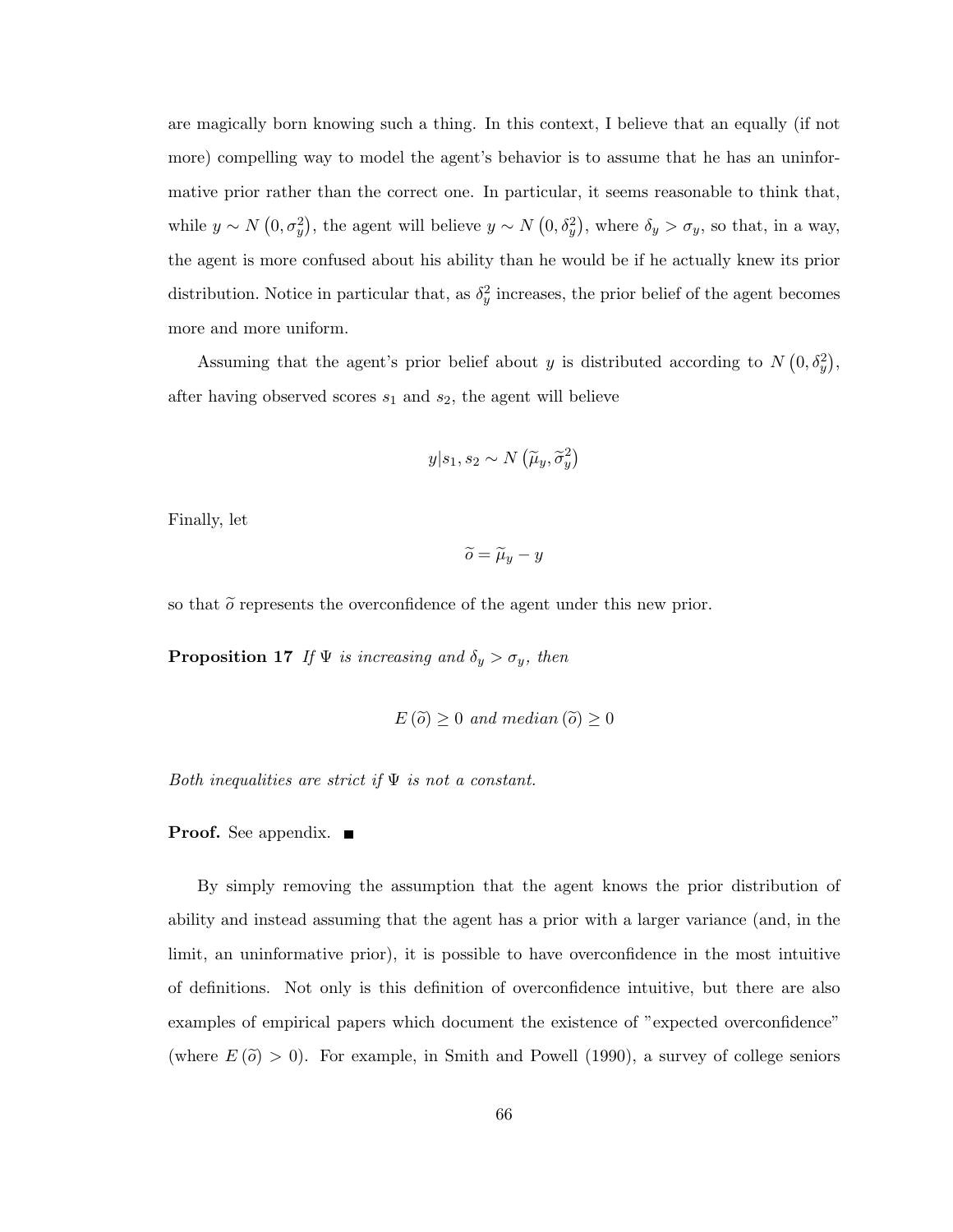was conducted, in which they were asked their best guess about their own future earnings as well as the earnings of the rest of their cohort. The results were that the average of the answers regarding one's own earnings was higher than the average of the answers regarding the rest of their cohort - a clear indication of expected overconfidence. I believe that it is important to highlight that, even though the assumption of rational expectations must be removed for Proposition 22 to hold, this does not imply the agent is "irrational". He is not endowed with any bias and does Bayes' updating as before. It is simply the case that he does not know about his prior distribution of ability and, as a result, relies less on his prior beliefs and more on the signals he observes.

## 2.4. Why is help increasing?

In the previous section, I have argued that, if the help an agent receives is an increasing function of the initial score  $s_1$ , there will be overconfidence as I have defined it. The purpose of this section is to discuss several circumstances where such an assumption is reasonable and intuitive. I provide three separate models that result in an increasing help function. The common thread in all of them is that a large initial score  $s_1$  leads to a public belief that the agent has high ability. As a result, in the different settings considered, there will be a desire on the part of others to help/cooperate with that agent for their own benefit.

#### 2.4.1. Adviser/Graduate Student

Consider the story from the introduction where a graduate student is completing his Ph.D. The student has some unknown ability  $y$  and, after the first year, receives score  $s_1$ . At the end of the first year, the student is assigned to an adviser who must choose how much help  $h \in [0, \overline{h}]$  to provide to the student. The help the student receives impacts his future score  $s_2$  as in the previous section.

Suppose the adviser's utility is given by  $g(s_2) - ch$ , where  $g'(s_2) > 0$  for all  $s_2$  and  $c > 0$ . Assume  $\mu_x > 0$  so that the adviser's help, at least on average, does not harm the student, and let  $\Psi(s_1)$  denote the optimal help choice made by the adviser.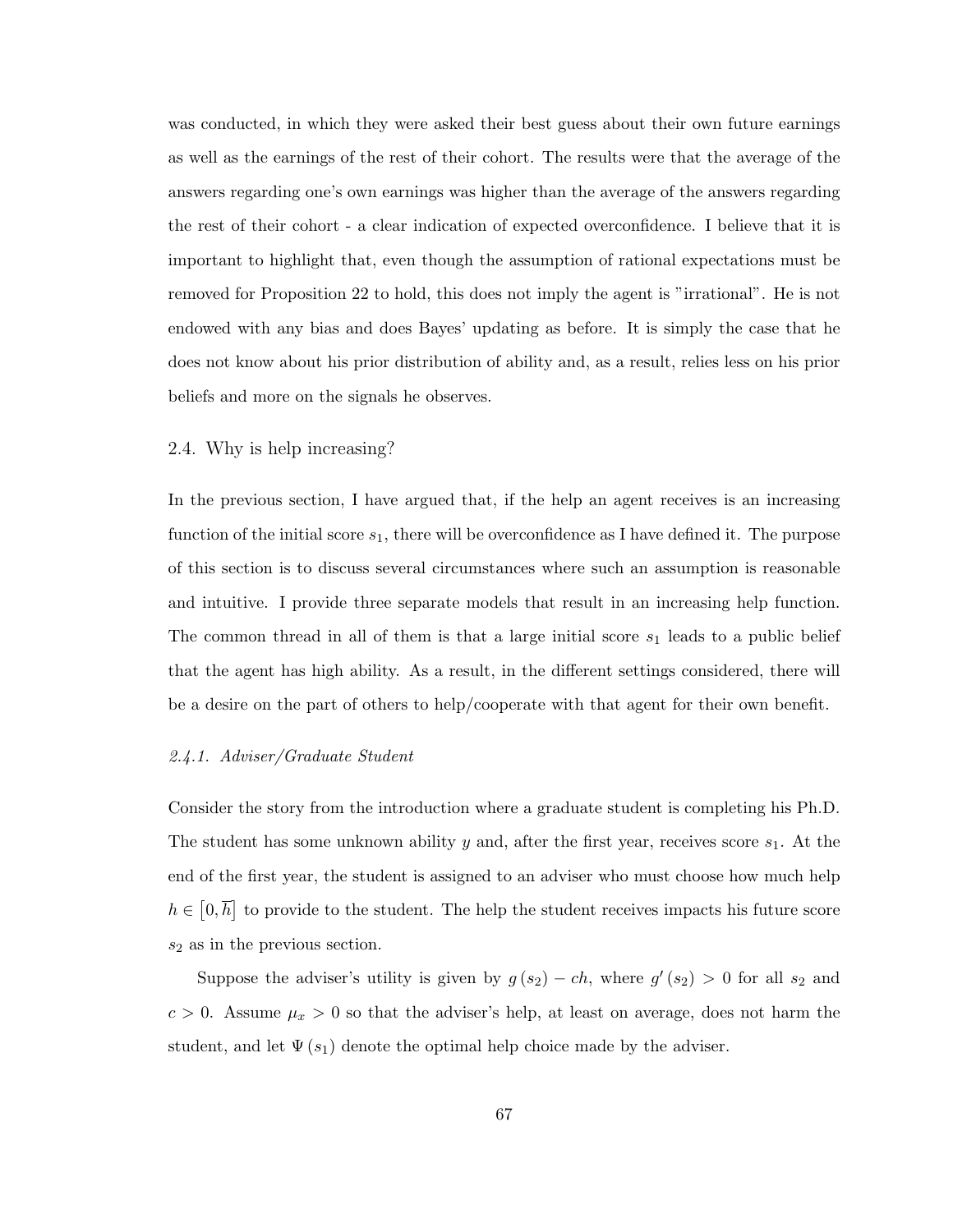# **Proposition 18** If  $g''(s_2) > 0$ , then  $\Psi$  is increasing.

#### **Proof.** See appendix.  $\blacksquare$

By providing help, the adviser incurs a marginal cost  $c$  and causes a constant marginal increase of  $x$  of the score  $s_2$ . However, the adviser is impacted more from the constant increase in the score if the score is large. Thus, providing help to the student gives more benefits to the adviser if she believes the score is likely to be larger, which is why she is more willing to provide help if she believes the student is of high ability.

There are several different reasons why an adviser would have such preferences. Maybe the adviser receives recognition only for her better students, rather than for their mean quality. Or perhaps the adviser benefits only from cooperating with the students perceived to be better, so that there would be an added benefit associated with skilled students. Or it might even be that the adviser believes that highly skilled students are more likely to be in a position of influence in the future, which might benefit the adviser indirectly. As a result, the adviser might be particularly interested in developing a high-ability student's career by providing help in obtaining high scores. What is important for the argument to hold is that the desire to help those students who appear more skilled is greater than the desire to help those who appear less skilled.

#### 2.4.2. Child/Parents

Consider the interaction between a child and his parents. In particular, think of how parents choose how to help their children succeed. Typically, the choice parents make is not so much whether to help their child but rather how to allocate such help.

Imagine that there are N different activities or skills for which an individual is endowed with an ability level  $y^n$ , where  $n = 1,...N$ . Assume that  $y^n \sim^{iid} N(0, \sigma_y^2)$ . In the first period, the child performs  $N$  tests for which she receives the corresponding public scores  ${s_1^n}_{n=1}^N$ , where  $s_1^n = y^n + \varepsilon_1^n$ . As in the previous section, for all  $n, \varepsilon_1^n \sim^{iid} N(0, 1)$  and is independent of all other random variables.

In the second period, the child performs another set of  $N$  tests. However, the parents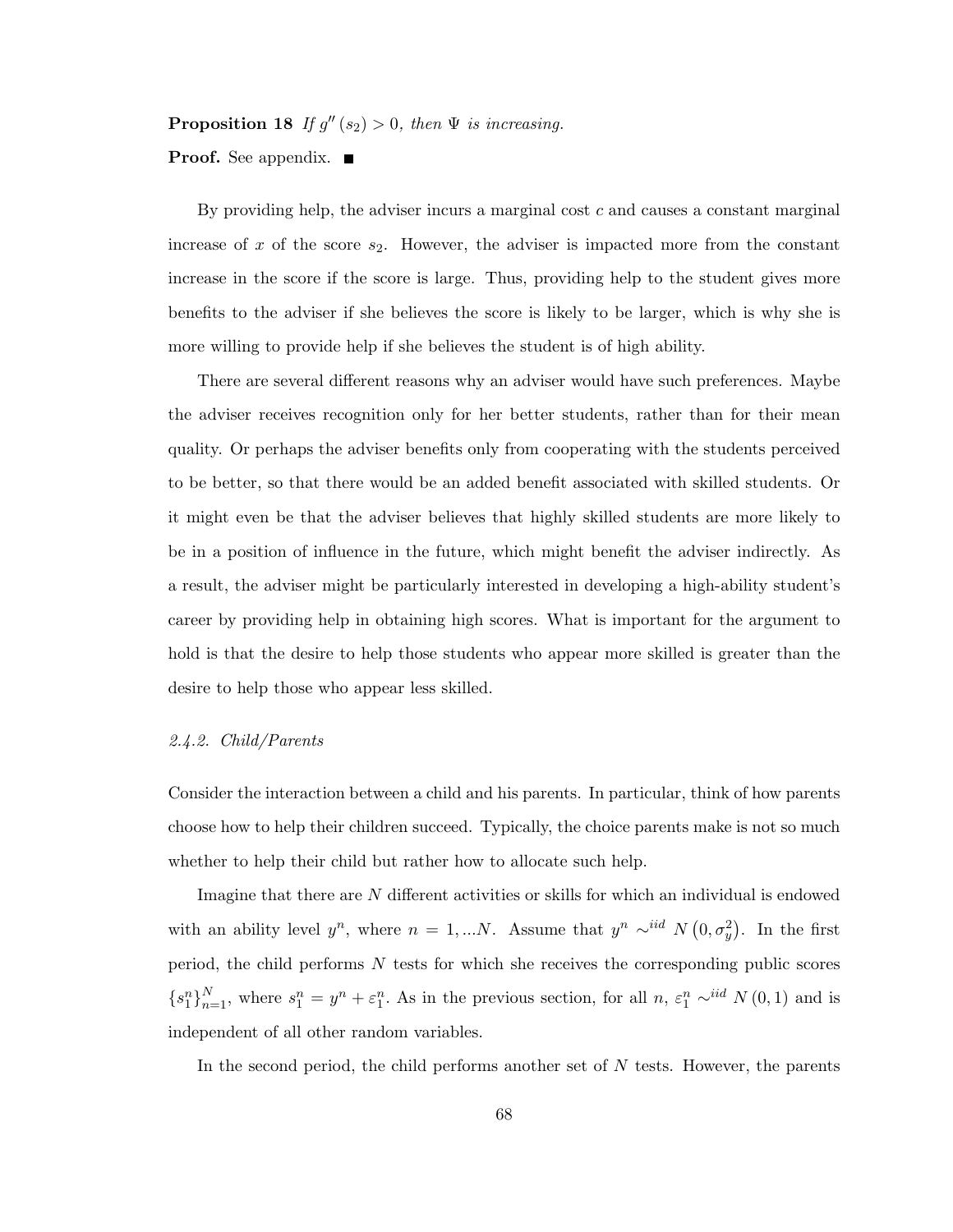are able to help the child in each of these. In particular, for each task  $n$ , the score the child receives is given by  $s_2^n = y^n + h^n x^n + \varepsilon_2^n$ , where  $h^n \geq 0$  is the amount of help the parents provide for task n and  $x^n$  is the parents' ability to help the child perform activity n. As before,  $x^n \sim^{iid} N(\mu_x^n, \sigma_x^2)$ , is independent of all other random variables and  $\mu_x^n > 0$  for all *n*, while  $\varepsilon_2^n \sim^{iid} N(0, 1)$  and is independent of all other random variables.

Finally, the parents' utility function is given by

$$
u\left(\{s_2^n\}_{n=1}^N\right) = \sum_{n=1}^N g\left(s_2^n\right)
$$

where  $g'(s_2^n) > 0$  for all  $s_2^n \in \mathbb{R}$ . The parents' problem is to choose  $\{h^n\}_{n=1}^N$  such that

$$
\sum_{n=1}^N\!h^n\leq \overline{h}
$$

where  $\bar{h} > 0$ , in order to maximize their expected utility.

Finally, let  $\Psi^{n}(s_1^1, ..., s_1^N)$  denote the optimal help level allocated to task n, given the set of scores from the first period.

**Proposition 19** For all n, if  $g''(z) > 0$  for all  $z \in \mathbb{R}$ , then  $\Psi^n(s_1^1, ..., s_1^N)$  is increasing with  $s_1^n$  for all  $\{s_1^{\hat{n}}\}_{\hat{n}\neq n}$ .

**Proof.** See appendix. ■

The idea behind the argument is the following. Any of these N different skills could be the basis of a career for the child. For example, the variable  $y^1$  could refer to the child's musical ability, variable  $y^2$  could refer to athletic ability and so on. By obtaining a large score in the second period on a given task  $n$ , this might increase the chances of a successful career using skill *n*. So, for example,  $s_2^1$  can be the score of an entry audition for the Juilliard music school, or  $s_2^2$  can be the performance of the child in his high school football competition. Naturally, parents would care about these signals because they are positively correlated with the child's future success.

The assumption that  $g$  is convex simply means that parents prefer the child to be very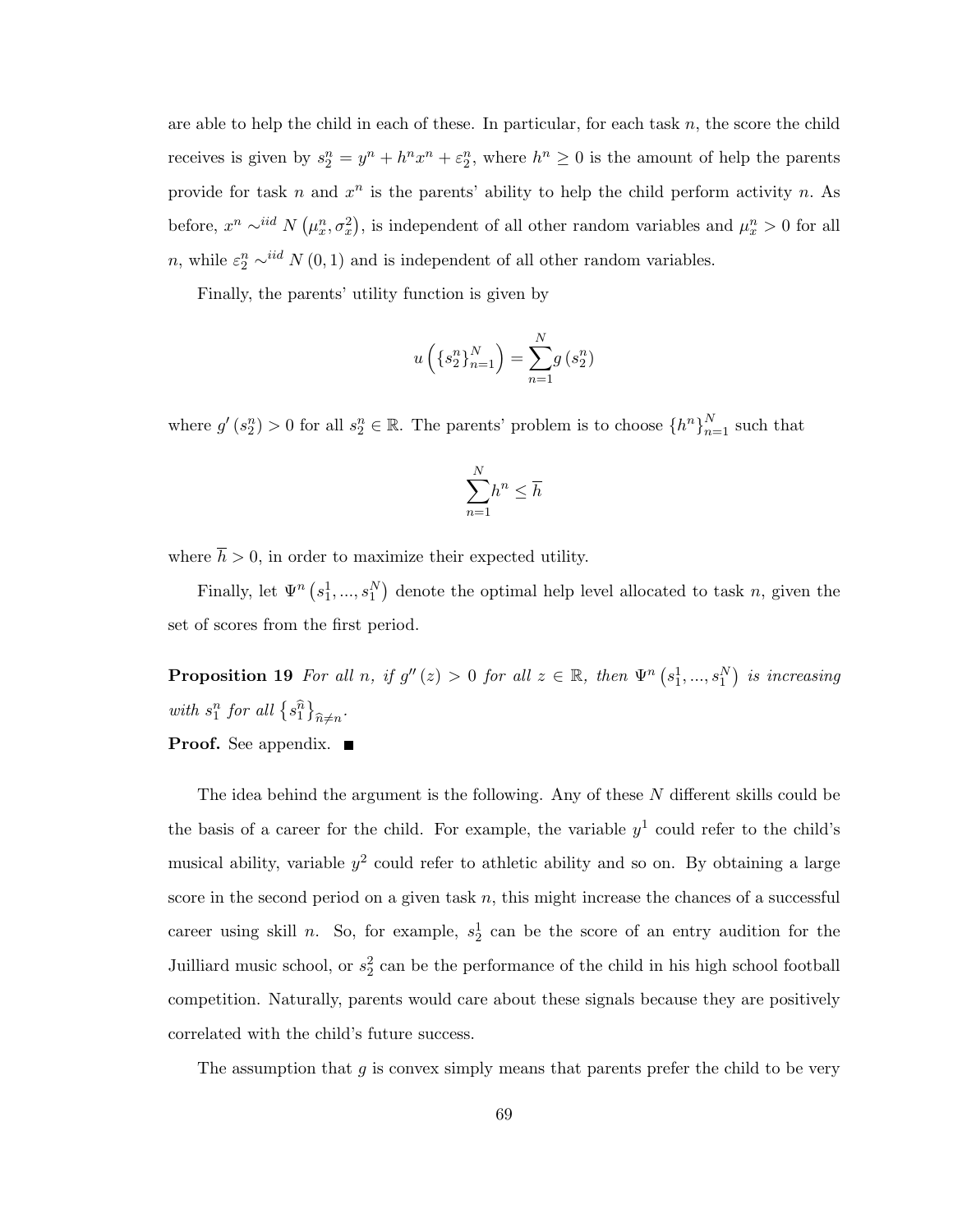good at one activity than average at all activities. The parents' motivation is that, if one thinks of these activities as precursors of future careers, a successful career depends on having only one very good skill (if the child becomes a professional musician, his athletic ability is pretty irrelevant in terms of his career). The consequence of this assumption is that the more convinced the parents are that a child's skill  $y<sup>n</sup>$  is large, the more they will be willing to help the child in performing activity  $n<sup>4</sup>$ 

# 2.4.3. Matching

In most circumstances, most of the influence exerted on an agent comes from his coworkers. However, the type of coworkers an agent has is likely to depend on the agent's perceived ability. In particular, the more skilled an agent is perceived to be, the more cooperation opportunities he is likely to attract.

Consider a similar scenario as before, where there is a community of I agents all endowed with some ability level  $y^i$ , where  $y^i \sim^{iid} N(0, \sigma_y^2)$ . In the first period, each agent *i* observes public signal  $s_1^i = y^i + \varepsilon_1^i$ , where  $\varepsilon_1^i \sim^{iid} N(0, 1)$  and is independent of all other random variables. In the second period, agents randomly form pairs and must decide whether to cooperate. Say a pair  $(i', i'')$  is formed. If the agents cooperate, they receive a joint single signal  $s_2 = y^{i'} + y^{i''} + \tilde{\epsilon}_2$ , where  $\tilde{\epsilon}_2 \sim N(0, 1)$  and is independent of other random variables. If they do not, each of them receives his own signal  $s_2^i = y^i + \varepsilon_2^i$  for  $i = i', i'',$  where  $\varepsilon_2^i \sim^{iid} N(0, 1)$  and is independent of other random variables.

I model the second period game between the two matched agents as follows. One of them is chosen with 50% probability to be given the opportunity to ask the other agent whether he wants to cooperate. If he has chosen to ask for cooperation, the other agent must choose whether or not to accept. Cooperation only occurs when the first agent chooses to ask for it, and the second agent accepts. Finally, I assume that each agent i's utility is equal to  $s_2$  if there is cooperation and equal to  $s_2^i$  otherwise.

<sup>&</sup>lt;sup>4</sup>Even though propositions 21 and 22 do not follow directly, given that  $\Psi$  was assumed to be a function of only one variable, it is easy to show the same exact results hold. Basically, what follows directly from these is that there is overconfidence at activity  $n$  (according to the respective definitions of propositions 21 and 22) conditional on the scores of all other activities  $\{s_1^{\hat{n}}\}_{\hat{n}\neq n}$ . By integrating out these other scores one obtains the unconditional overconfidence results of propositions 21 and 22 applied to each activity n.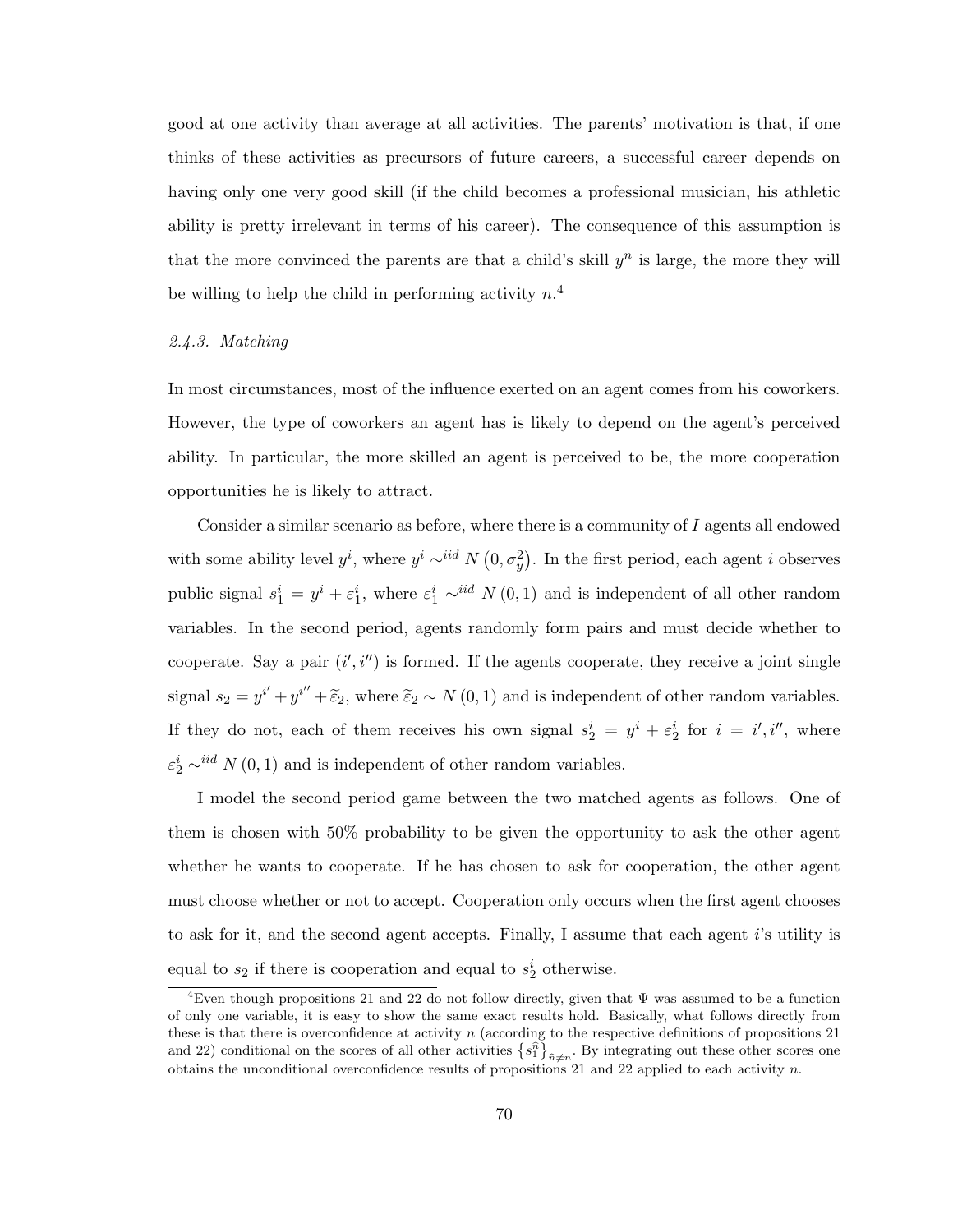Notice that, after period 1, the public belief about any agent i's ability is that

$$
y^{i}|s_1^{i} \sim N\left(\frac{\sigma_y^2}{1+\sigma_y^2}s_1^{i}, \frac{\sigma_y^2}{1+\sigma_y^2}\right),\,
$$

which then implies that each agent is only willing to cooperate with a partner for whom the first period's signal was positive.<sup>5</sup>

# Proposition 20 For any match  $(i', i'')$ ,

i) If  $s_1^i > 0$  for  $i = i', i'',$  the unique subgame perfect equilibrium outcome is to have cooperation.

ii) If  $s_1^i < 0$  for either  $i = i'$  or  $i = i''$ , the unique subgame perfect equilibrium outcome is not to have cooperation.

Proof. Notice that each agent prefers to cooperate if he believes the other agent's expected ability is positive and prefers to refuse to cooperate if he believes it is negative. Hence, if the conditions of i) hold, the respondent strictly prefers to accept the cooperation offer and the proposer strictly prefers to propose cooperation. If the conditions of ii) hold and if a) the proposer's expected ability is negative, then the respondent will refuse cooperation, while if b) the respondent's expected ability is negative but the proposer's is positive, then the proposer refuses to propose cooperation.  $\blacksquare$ 

Agents only wish to cooperate if their match is skilled because only then does the match bring value to the project. Therefore, agents who receive a high initial score will have more cooperation opportunities than those who receive a low score. In particular, from the perspective of some agent  $i'$ , it is as if the second period score is equal to

$$
y^{i'} + hx + \varepsilon_2
$$

for some independent  $\varepsilon_2 \sim N(0, 1)$ , where  $x \sim N\left(\frac{\sigma^2}{\sigma^2+1} s_1^{i''}\right)$  $\left(\frac{i''}{1}, \frac{\sigma^2}{\sigma^2 + 1}\right)$  and denotes the ability of the agent's match  $i''$  and where h is increasing with  $s_1^{i''}$  $\frac{i''}{1}$  (and not a constant in the case

 $5$ Notice that the same would be true even if the agents had an uninformative prior. In that case, the conditional expectation of  $y^i$  would be exactly equal to  $s_1^i$ .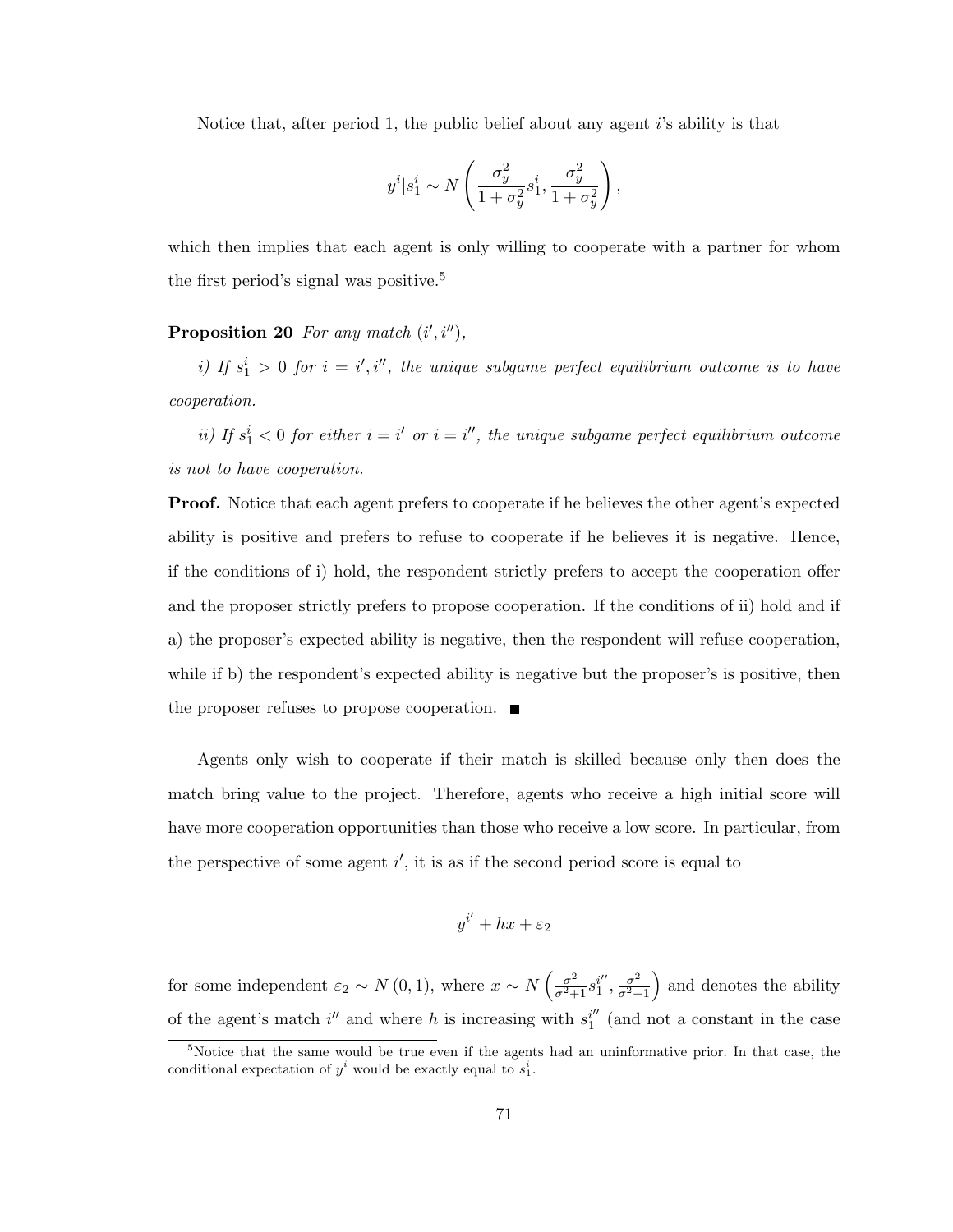of  $s_1^{i''} > 0$ ). As a result, the overconfidence results follow from the previous section.

## 2.5. Conclusion

In this paper, I have presented a theory of induced overconfidence. I have argued that, in many circumstances, an individual's opportunities to cooperate and receive help are positively correlated with past signals of achievement. I gave the example of an academic adviser who prefers to help students she perceives to be more skilled, parents who prefer to help their children with the skills where they already distinguish themselves and coworkers who prefer to cooperate only if they believe their partner is skilled. Overconfidence will then arise simply because those who are overconfident attract cooperation and, as a result, receive less informative signals relative to their ability when compared with those who are underconfident. The asymmetry in the cooperation opportunities is what causes the overconfidence bias in the agents' beliefs.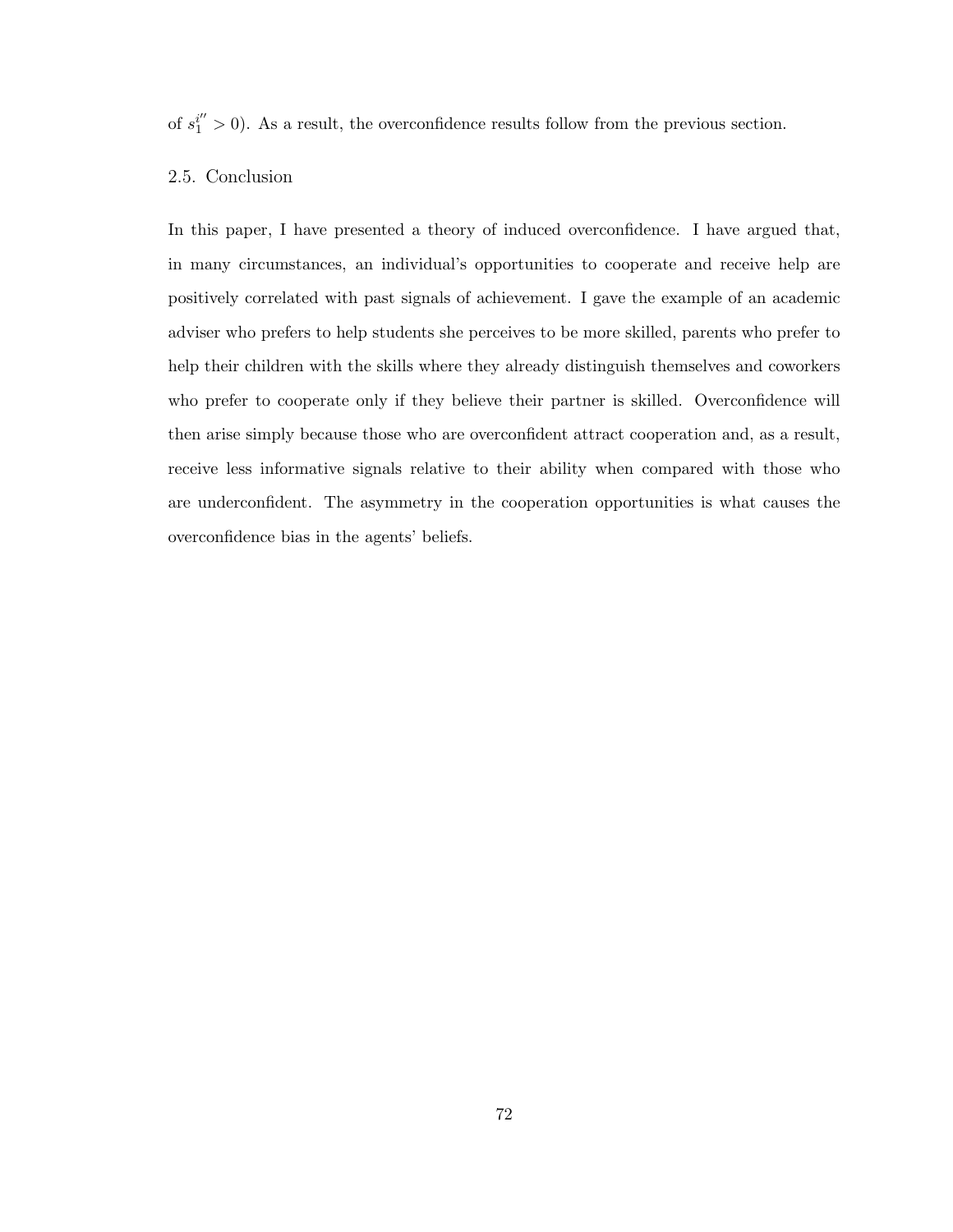CHAPTER 3 : Should the Government provide public goods if it cannot commit?

#### 3.1. Introduction

The question of who should provide public goods is an old question in the economic literature. In a seminal work, Samuelson (1954) argues that, in a world with complete information, the market will typically be unable to provide an efficient allocation of public goods due to what I refer to as the "classical" free riding problem - each agent disregards the positive impact that his private contribution to the provision of public goods has on other agents. Hence, if a benevolent dictator (BD) exists, he should be able to solve all inefficiencies simply by imposing socially optimal contributions on the agents. This line of reasoning seems to point to the superiority of the government provision of public goods.

One of the assumptions made in this argument is that this BD has complete information about the agents' preferences. Some authors, most notably Hayek (1945), see in this an argument in favor of the market. In a free market, agents make decisions based on prices, and prices contain information. Therefore, the market outcome will be more efficient as it will be a function of the agents' private information while, according to Hayek, a centralized alternative will not.

The development of the literature of mechanism design applied to the provision of public goods has analyzed the general problem of constructing mechanisms that elicit reports from the agents in order to retrieve their private information. The famous revelation principle (see, e.g. Myerson (1979)) states that one can restrict attention to revelation mechanisms, where agents simply report their private type to a mediator, which then maps those reports into allocations. By thinking of the mediator as a BD we see that the revelation principle is the answer to Hayek's argument. Any mechanism outcome (including a market mechanism) can be replicated by a BD using a revelation mechanism. However, this argument assumes that the BD is able to commit to a particular allocation of public goods even if such allocation is not optimal, given the agents' reports. In this paper, I revisit the question of who should provide public goods but assume the BD is no longer able to commit. I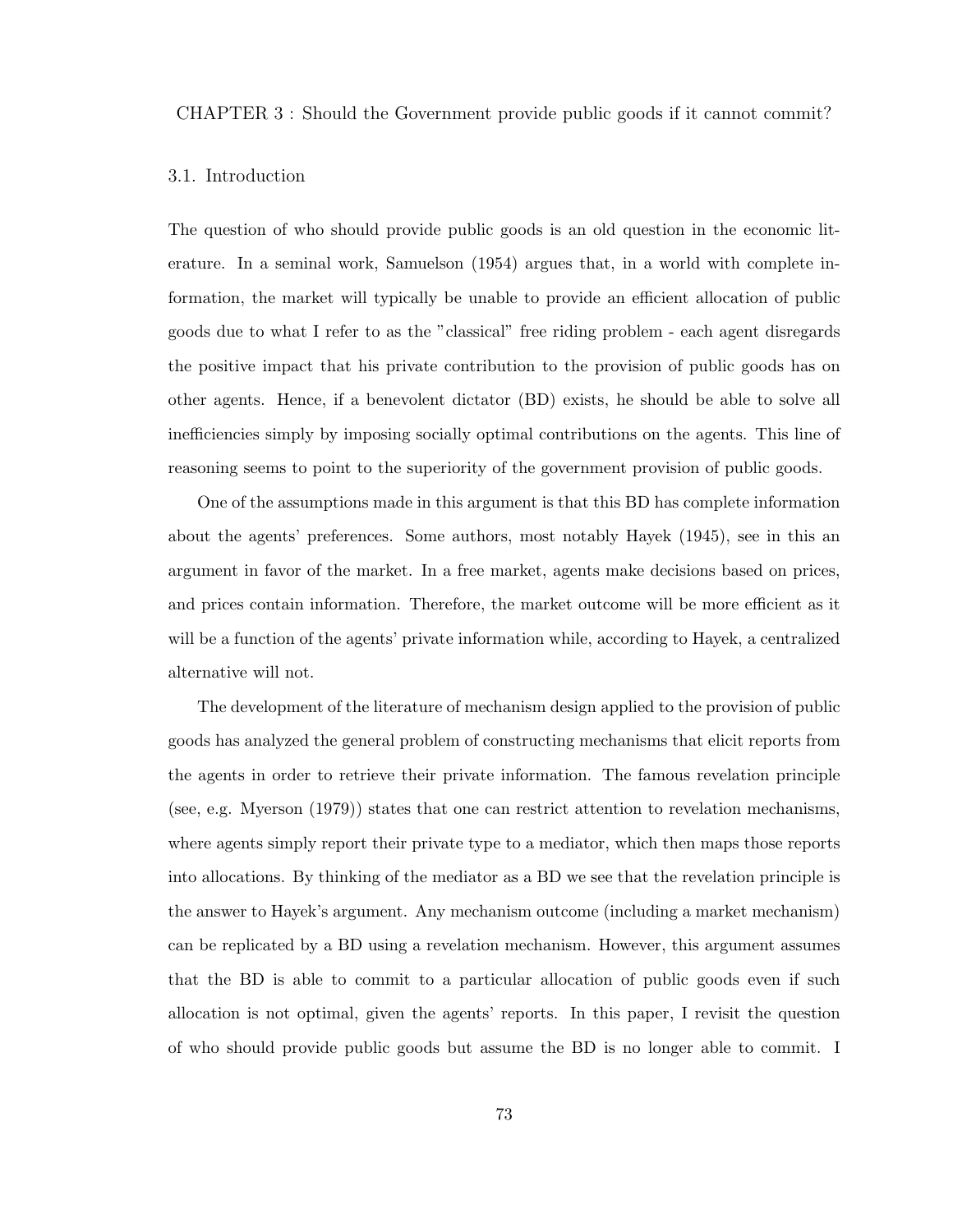specifically model the BD and assume he has preferences over the agents' utilities. In particular, I assume the BD's utility function is  $W(u)$  where  $u = (u_1, ..., u_N)$  is the vector of individual utilities each agent  $n = 1, ..., N$  has. I also assume W is strictly increasing with each  $u_n$ , symmetric (so that all agents are cared for equally) and strictly concave. The strict concavity makes the BD prefer to impose higher transfers on the agents that value the public good the most.<sup>1</sup>

In the typical mechanism design approach to the problem of public good provision, the mediator (which we interpret as the BD) maps the agents' truthful reports to units of the public good to provide and to transfers each individual must make. If he has commitment power, this mapping is chosen to maximize the BD's ex-ante expected utility  $E(W)$ . Typically, however, such mapping will not be ex-post optimal for the BD, i.e. after he receives the truthful reports from the agents he would prefer to provide a different level of public goods and/or select different transfers to impose on each the agent. The optimal mapping chosen by a BD that is able to commit has two features that are important for this discussion: for some truthful reports, the BD will prefer to i) provide a higher quantity of the public good and, ii) alter the transfers each agent is making in order to guarantee that the agents who have a stronger desire for the public good are the ones that pay for it the most. Hence, if the BD is unable to commit to that mapping, agents will be reluctant to reveal their private information out of fear that the public good will not be provided if they do, or that they will be charged too high of a transfer.

My analysis is predicated on the assumption that the BD cannot commit. When a particular agent or institution has commitment power, it is usually understood that that agent or institution is able to write a contract. Thus, it is assumed that some other exogenous entity enforces the contract. That means that, if one of the parties breaks the contract, that outside entity will impose a harsh punishment which would make such breach undesirable - that entity is the source of authority. Hence, if a BD or a government are defined to have this authority, the contracts they write cannot be enforced by some other institution. It is

<sup>&</sup>lt;sup>1</sup>Some of the results I present also hold if  $W$  is linear. I will point out when they do not in the text.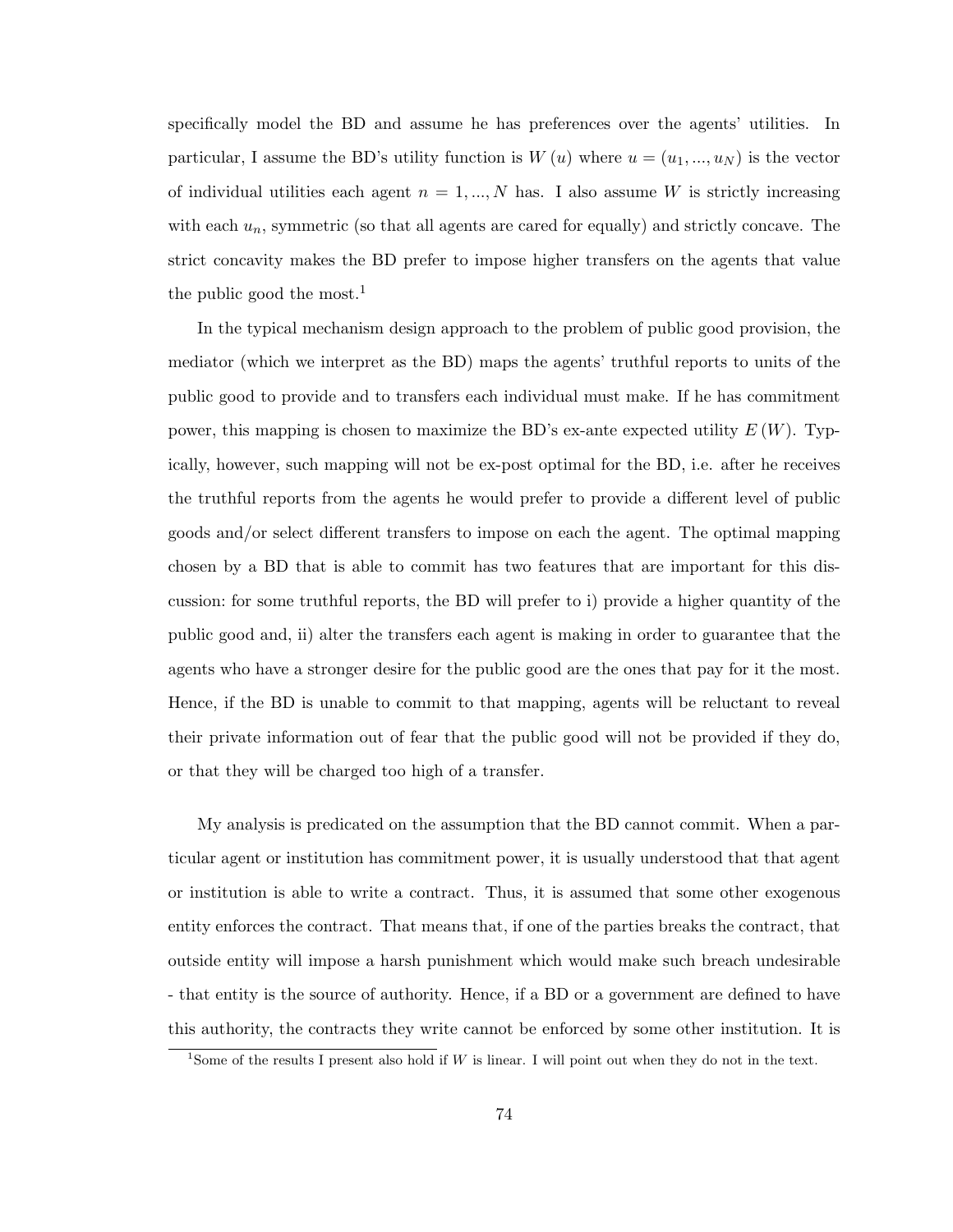possible, however, that the BD acts as if he can commit. For example, we see that most countries have written constitutions in what appears to be an attempt from governments to gain such commitment power. However, all constitutions are changeable and many are altered quite frequently. We also constantly see promises made by governments that are quickly broken. For these reasons, it seems relatively clear to me that, at the very least, there are some limitations to the commitment power of the government.

The goal of this paper is to compare two alternative ways of providing the public good. The first one is through a BD who is unable to commit, while the second one is through the voluntary provision of public goods where the BD is absent. Given the absence of the BD in the second alternative, I label it as "Anarchy". I model these two alternatives in a similar way. I consider a model where there are two periods. In the first period, the communication period, each agent simultaneously sends a public message out of an arbitrarily large message set. The second period is where decisions about contributions are made. In the BD system, the BD imposes the contributions each agent makes as a function of the reported messages. In the anarchic system, individual agents simultaneously and voluntarily select their own private contribution as a function of their own private information as well as of the reported messages.

I make two main assumptions that are more or less standard in the public good literature: i) agents' utility functions are quasilinear, and ii) the BD must guarantee that all agents have an ex-post utility that is (weakly) higher than if the public good was not provided at all, i.e. I assume the BD faces ex-post individual rationality constraints.<sup>2</sup>

There are two main results from my analysis. The first result is that if the public good is binary -  $g \in \{0,1\}$  where g stands for the number of units of the public provided - all equilibrium outcomes of the BD system are also equilibrium outcomes of the anarchic system. Moreover, the opposite is not true and the expected welfare associated with some equilibria of the anarchic system is strictly higher than the expected welfare of any equilibrium of the BD system. The second result is that if  $g \in \{0, \frac{1}{k}\}$  $\frac{1}{k}, \dots, \frac{k}{k}$  $\frac{k}{k}$  for some integer k, there is some

<sup>&</sup>lt;sup>2</sup>In the text, I justify this assumption and discuss its implications for the main results.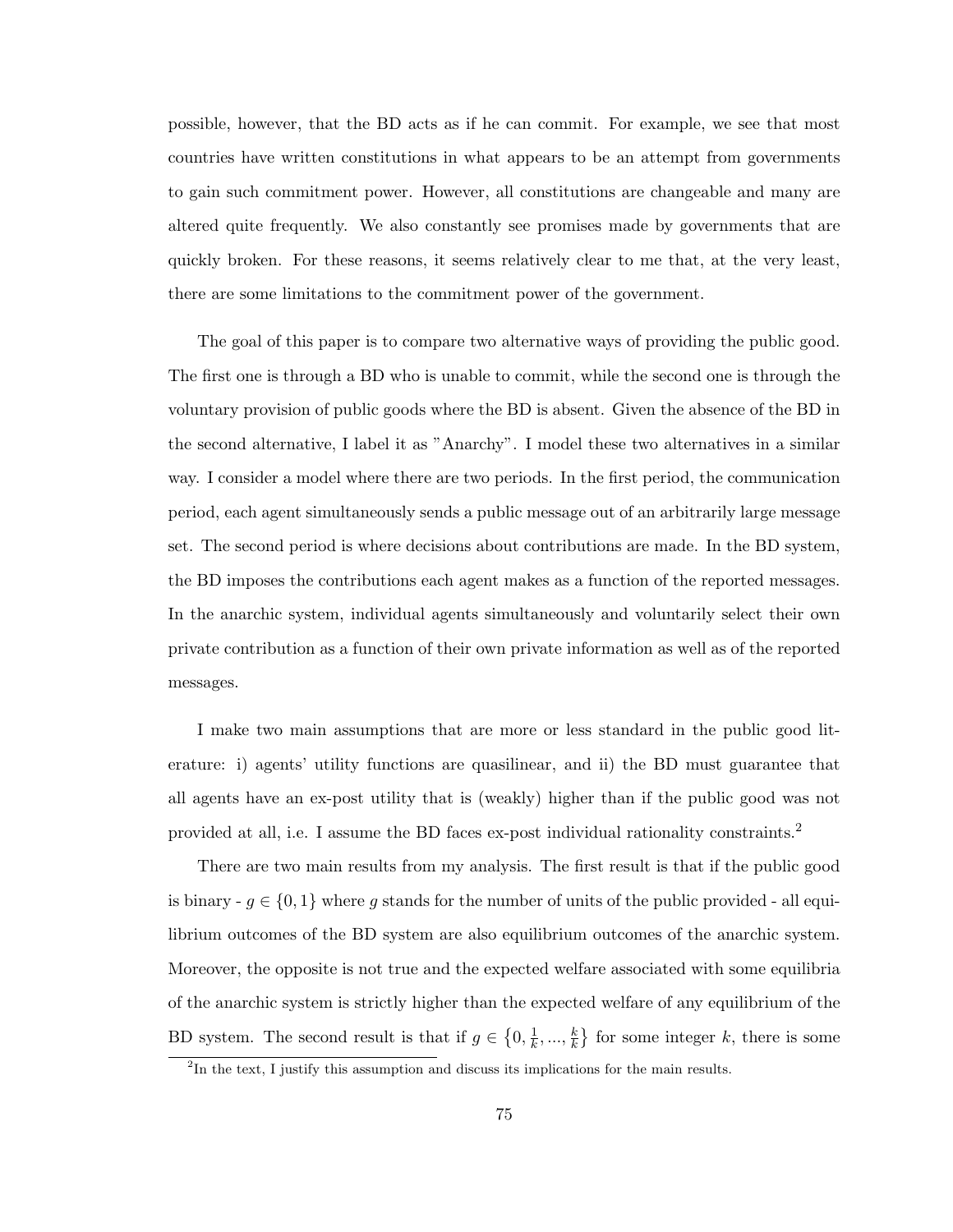integer  $\bar{k}$  such that the anarchic system is preferred if  $k < \bar{k}$  but the BD system is preferred if  $k > \overline{k}$ .

The intuition is as follows. Consider the case where  $g \in \{0,1\}$  and there is complete information. In this case, there are always Bayes-Nash equilibrium outcomes of the voluntary contribution game that maximize social welfare. This is because, given that  $W$  is strictly concave, the socially optimal transfer vector is such that all agents have the same utility. Therefore, all agents' utility will be positive. That same transfer vector is also a Bayes-Nash equilibrium outcome as no agent wishes to deviate to a different transfer: by assumption, if the good is not being provided, each agent is not willing to provide it by himself; if the good is being provided, there is no incentive in making a higher transfer (for it would not increase the amount of units provided) or a lower transfer (as the good would not be provided at all which would make the agent indifferent at best). This means that the classical free-riding problem identified in Samuelson (1954) is not present when  $g \in \{0, 1\}$ . It is the fact that the information is private that prevents socially optimal outcomes. The first result can then be interpreted as corroborating Hayek's argument, whenever the public good provision problem is a merely informational one. However, as  $k$  increases, the classical free riding problem starts to emerge. In particular, given the quasilinear assumption on the agents' utility function, the highest level of public good that can be provided in Anarchy is  $\frac{1}{k}$ , as agents always have an incentive to undercut their contribution otherwise, which is the basis of the second result.

By combining the two main results, the conclusion is that there is a trade-off associated with the centralized provision of public goods. A BD is better equipped to deal with the classical free riding problem described in Samuelson (1954), but is less capable of accommodating the private information held by the agents as described in Hayek (1945). The relative strength of each of these two forces, which we measure by  $k$ , determines whether a centralized provision of public goods improves upon an anarchic one.

I believe this paper makes contributions to three different areas of the economic litera-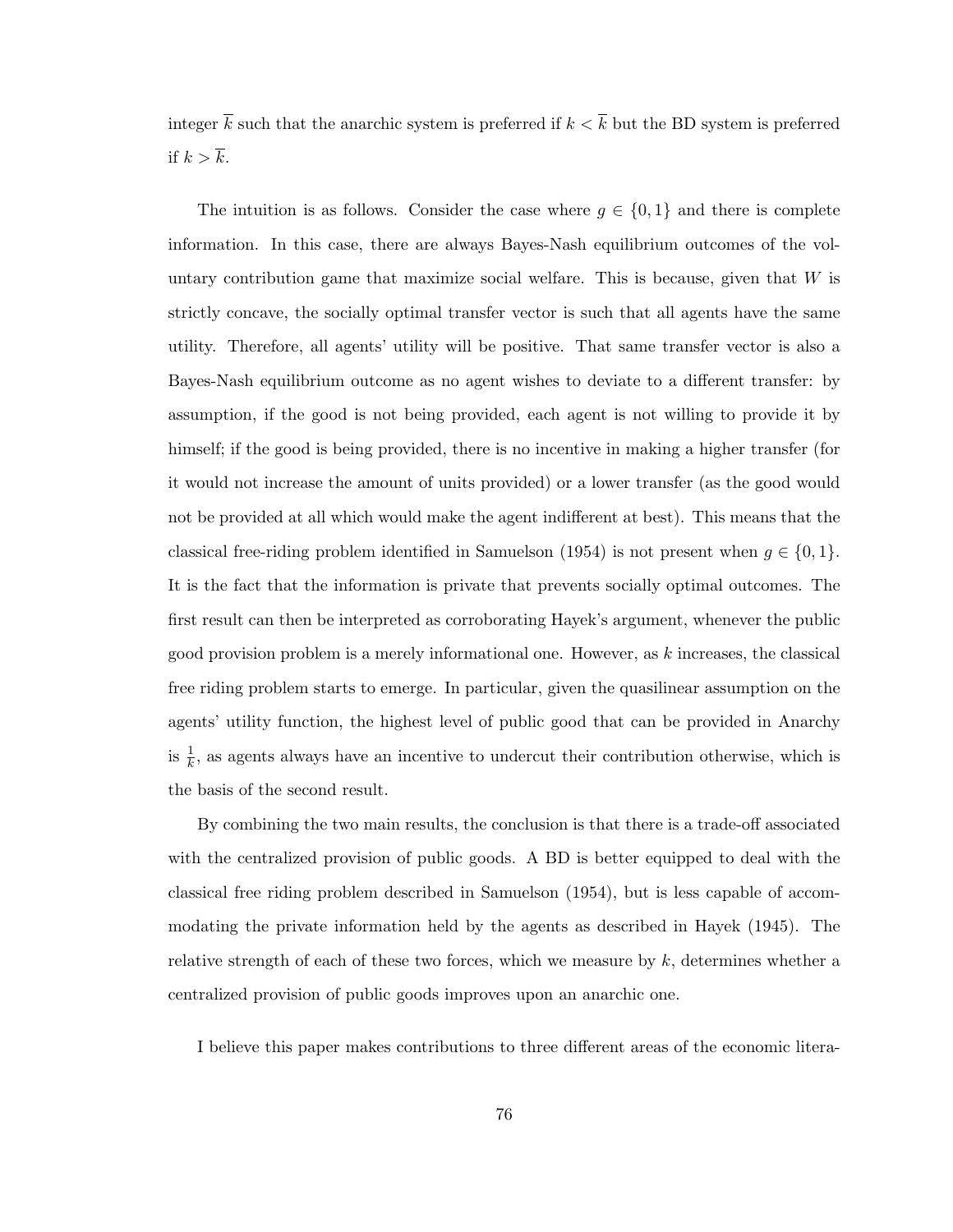ture. First, to the literature on public goods. The classic literature on public good provision with incomplete information, which includes Groves (1973), d'Aspremont and Gerard-Varet (1979), Laffont and Maskin (1979) among others, typically assumes the mediator/BD has complete contracting ability. This paper relates more closely to the literature that reduces the commitment power of the BD. Schmidt (1996) provides an argument for the privatization of public firms. The idea is that, if the government is directly responsible for the firm and is unable to commit, it will receive private information that will make it less able to provide incentives for the agents employed by the firm to exert effort. Hence, the author argues, privatization (and subsequent regulation) can be seen as a useful commitment device by the government. The main difference from Schmidt (1996) to this paper is that the former focuses on the moral hazard problem rather than on the adverse selection problem the government faces.

Second, this paper may be interpreted in light of the literature on the decentralization of the government. It is possible to interpret the agents in our model as local representatives of different regions and ask the question: should the decision about a public good that affects all regions be made by a centralized government? Or should it be left to the local representatives to reach an agreement? The classical analysis of this problem is due to Oates (1972), where the author argues that decentralization will be preferred as long as the provision of the public good in a given region does not generate large enough positive spillovers on the other regions. Besley and Coate (2003) and Lockwood (2002) relax the assumption made in Oates (1972) that a centralized government selects a uniform policy for all its regions but still assume complete information. There are also several papers that analyze the same question under incomplete information but do not allow for communication among the regions (for example Kessler(2014) or Cho (2013)) which limits the benefits of decentralization. Klibanoff and Poitevin (2013) is an exception in that the authors do allow for some bargaining to occur between the regions. However, when modelling the decentralized system, it is assumed that the regions are able to celebrate contracts among themselves. As discussed above, if it is possible for the regions to celebrate contracts, then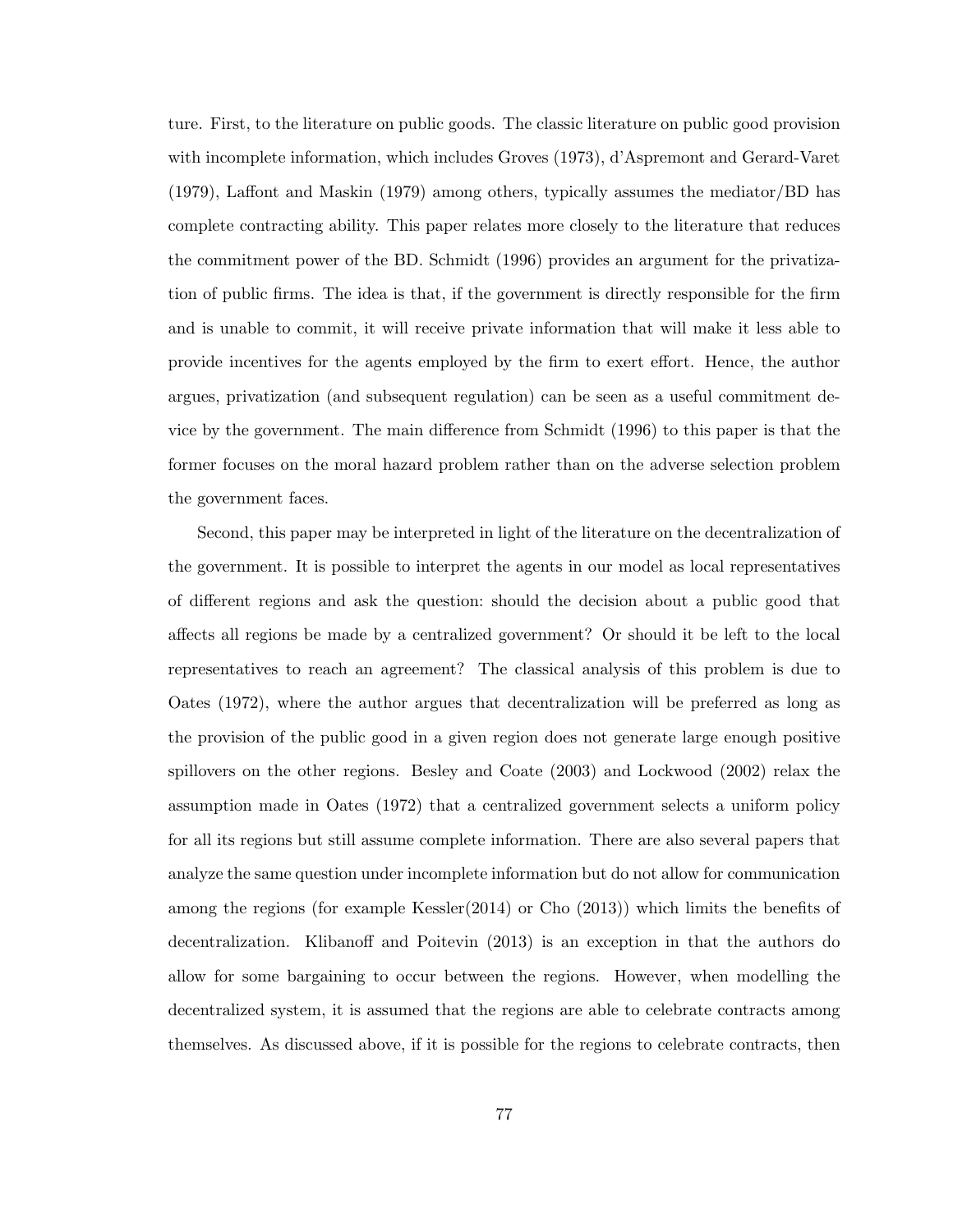it seems reasonable to also allow the government to celebrate contracts with the regions, which, by the revelation principle would be preferred. For this reason, in my analysis, the regions (agents) are not allowed to celebrate contracts.

Finally, our analysis of the anarchic system builds on the notion that allowing agents to communicate enhances considerably the set of allocations that form an equilibrium. Matthews and Postlewaite (1989) show that, in a bilateral trade setting, the introduction of a cheap talk stage, prior to having the traders participate in a double action, allows the implementation of a much larger set of allocations. This paper also builds on Agastya et al (2007) in that the construction of the anarchic system is very similar. The authors show that, in a public good environment with private types, quasilinear individual utility functions and a binary public good, even simple pre play communication (in that the message set is restricted) enlarges the set of allocations that are implementable through a voluntary provision game. They also show that, if we do not restrict the message set and under some conditions, the anarchic system is able to implement the expected welfare maximizing allocation, among all of those that are incentive compatible and interim individually rational. In Proposition 32 of this paper I show that the same result holds in this framework, where the welfare function is strictly concave (instead of it being linear), ex-post (rather than interim) individually rational allocations are considered and there are N agents (instead of only  $2$ ).<sup>3</sup> The main differences from this paper, however, are that the comparison with the BD system is absent and that we provide an analysis for the case when the public good is not binary and show how this assumption affects the success of the anarchic system as compared to the BD alternative.

The rest of the paper is organized as follows. In section 2, I formalize the setup of the model. In section 3, I describe the BD system. I characterize the welfare maximizing mechanism that could be implemented by a BD that is able to commit and analyze the consequences of eliminating that commitment power. Section 4 introduces the anarchic system and compares it with the BD system (with and without commitment power). Section

<sup>3</sup> In the text, I discuss in more detail why this result does not follow directly from Agastya et al (2007).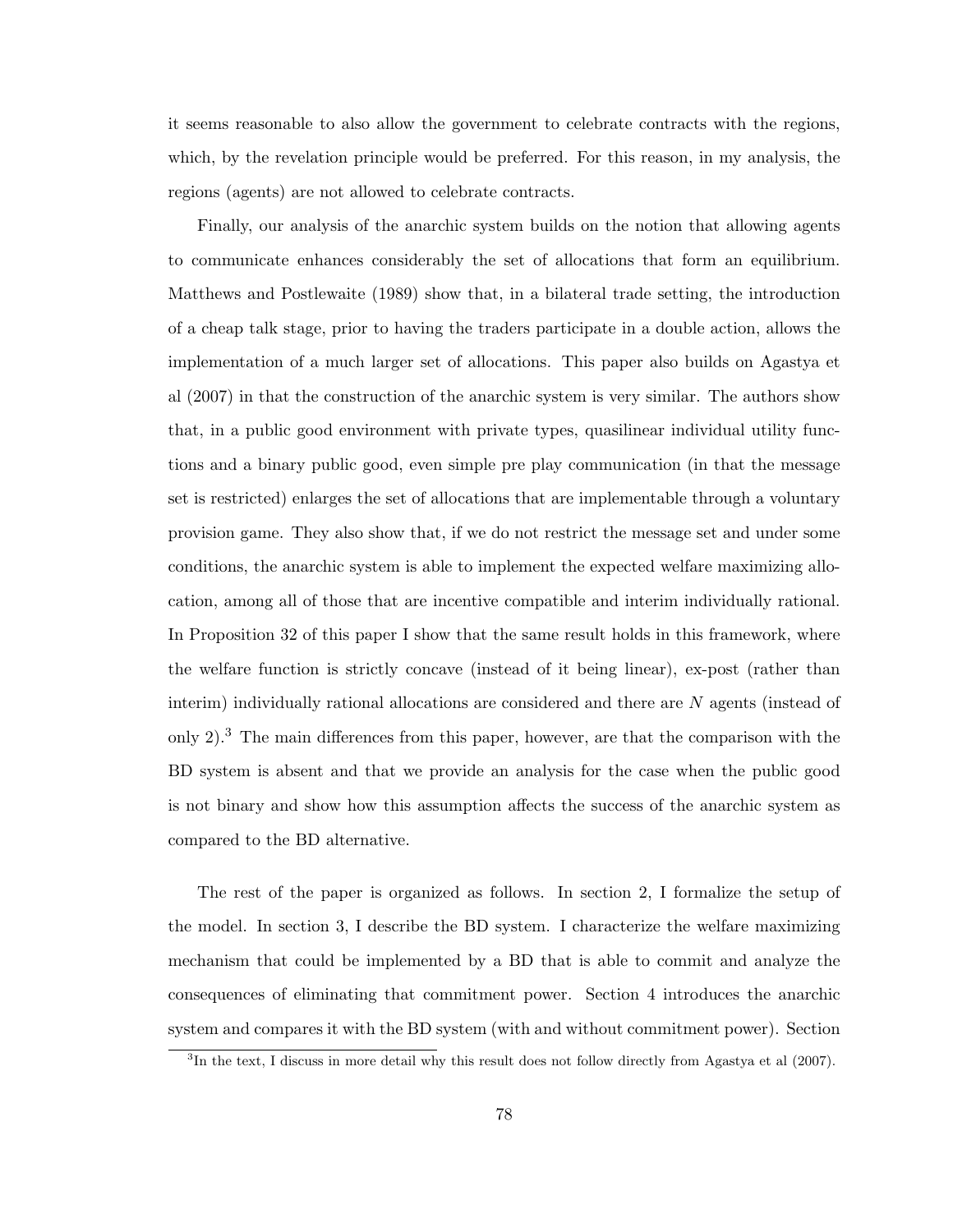5 extends the analysis to discrete but non-binary public goods. In section 6, I discuss two extensions: first, I analyze whether the existence of a mediator could eliminate the consequences associated with the loss of commitment power by the BD; and second, I discuss the individual rationality assumption and its implications. Section 7 concludes.

## 3.2. Model

I consider a community with  $N > 1$  agents. Each agent n is endowed with a private type  $v_n \in \{\underline{v}, \overline{v}\}\$  where  $\overline{v} > \underline{v} > 0$ . We often refer to  $\overline{v}$  as the high type, and  $\underline{v}$  as the low type. We assume  $v_n$  is independent and identically distributed across n and denote by  $\pi \in (0,1)$ the probability that  $v_n = \overline{v}$  for all n.

I assume that the public good g is either produced or not and so  $g \in \{0, 1\}$ . The cost of providing the public good is given by  $\hat{c} \equiv N_c$ , i.e.  $g =$  $\sqrt{ }$  $\int$  $\overline{\mathcal{L}}$ 1 if  $\sum_{n=1}^{N} t_n \geq \widehat{c}$ 0 otherwise , where  $c \in (\underline{v}, \overline{v})$  denotes the average cost of providing the public good. I assume  $c \in (\underline{v}, \overline{v})$  so that, at least for  $v = (\overline{v}, ..., \overline{v})$  it is at least possible to finance the public good, and for  $v = (\underline{v}, ..., \underline{v})$  it is not. The utility function of each agent n is given by  $u_n = v_n g - t_n$  - it depends on whether the public good is provided and on the transfer  $t_n \in \mathbb{R}$  agent n makes.

Allocations are evaluated based on a welfare function  $W:\mathbb{R}^N\to\mathbb{R}$  - a function of the individual utilities  $u = (u_1, ..., u_n)$ . I normalize  $W(0, ..., 0) = 0$  and assume that W is twice continuously differentiable, strictly increasing, strictly concave and symmetric.

I also assume  $\overline{v} < \underline{v} + c$ . This assumption is convenient for two reasons. First, it implies that  $\overline{v} < \hat{c}$  which means that an individual is unable to provide the public good by himself. Second, as I argue in the next section, the assumption guarantees that, in the first best allocation to be defined, there are no negative transfers.

## 3.3. Benevolent Dictator

In this section, I assume the existence of a benevolent dictator (BD) who is responsible for the provision of the public good. I assume the BD's interests are aligned with those of the society and so, the BD's utility function is given by W.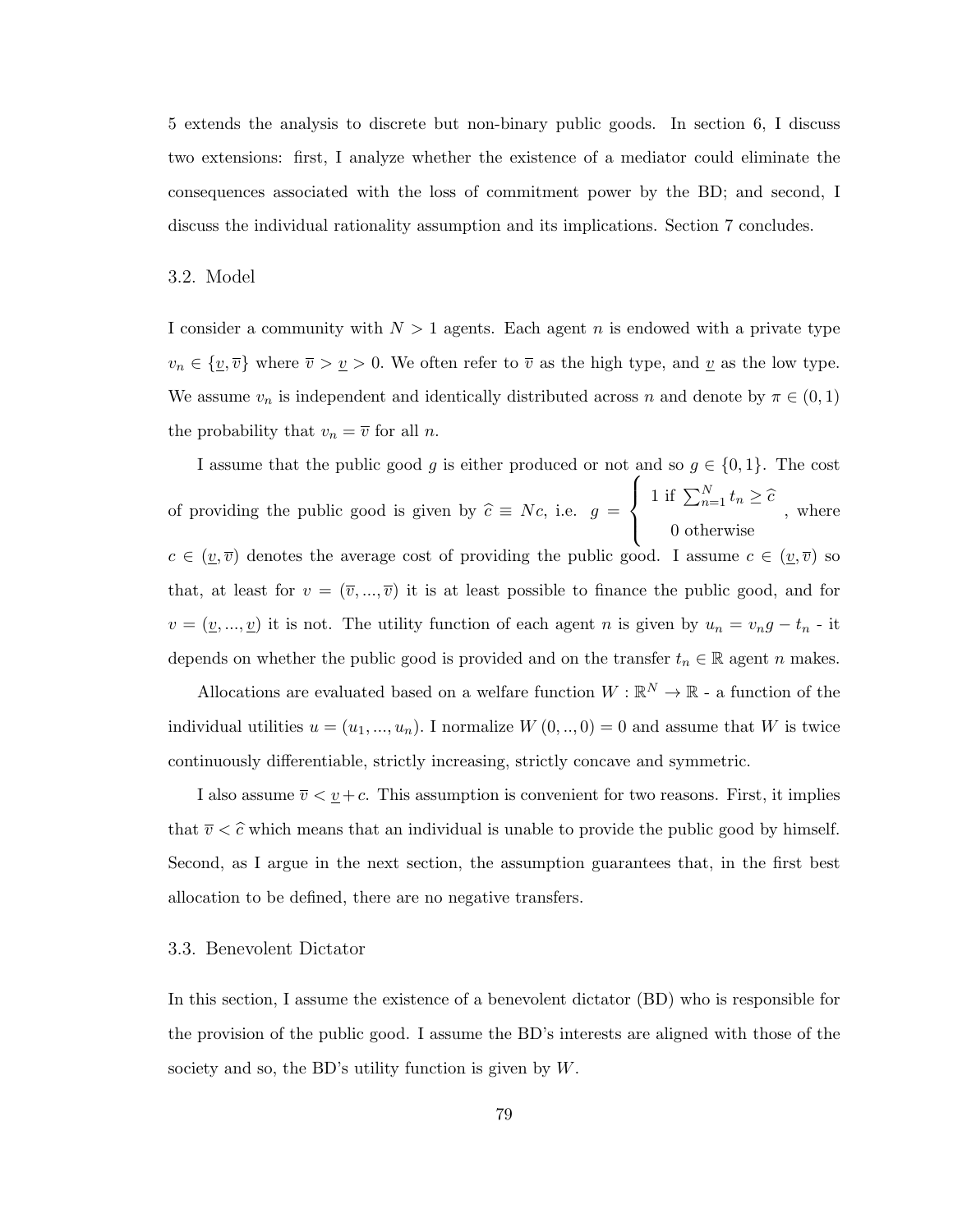There are two periods in this framework. In the first period, the communication period, each agent n simultaneously sends a message  $m_n$  from an arbitrarily large message set  $M_n$ . At the end of the first period, all messages become known to all agents, including the BD. In the second period, the BD selects whether the good is provided or not -  $g \in \{0,1\}$  - and a transfer scheme  $t = (t_1, ..., t_N)$ , should the good be provided, such that  $\sum_{n=1}^{N} t_n \geq \hat{c}^4$ . assume that the BD may not inflict a loss on any agent as a result of financing of the public good, i.e. I impose the BD faces ex-post individual rationality constraints.<sup>5</sup>

#### 3.3.1. With Commitment Power

I start with the more traditional analysis of the BD's problem when he has commitment power - when he can commit not to alter the ex-ante optimal maps from the messages sent by the agents to his own actions. Given the BD is able to commit, we can refer to the Revelation Principle and restrict our attention to revelation mechanisms -  $M_n = \{v, \overline{v}\}\)$  for all  $n$  - where truthful reporting is an equilibrium. The BD's problem is then to choose  $\rho: {\{\underline{v}, \overline{v}\}}^N \to [0, 1]$  - the probability that the public good is provided, and  $t: {\{\underline{v}, \overline{v}\}}^N \to \mathbb{R}^N$ - the contributions he demands from each agent should the good be provided, given any possible truthful reports.<sup>6</sup> Notice that lotteries over transfers are not optimal given that W is strictly concave with  $u_n$  while  $u_n$  is linear with  $t_n$ . Hence, the objective function of the BD is

$$
V(\rho, t) = \sum_{v \in \{v, \overline{v}\}^N} \Pr\{v\} \rho(v) W(v_1 - t_1(v), ..., v_N - t_N(v))
$$
(3.1)

<sup>&</sup>lt;sup>4</sup>If the public good is not provided I set  $t = (0, ..., 0)$ .

<sup>5</sup> I discuss the implications of this assumption in section 6.2.

<sup>&</sup>lt;sup>6</sup>This formulation assumes that it is only possible to impose transfers on the agents when the good is provided.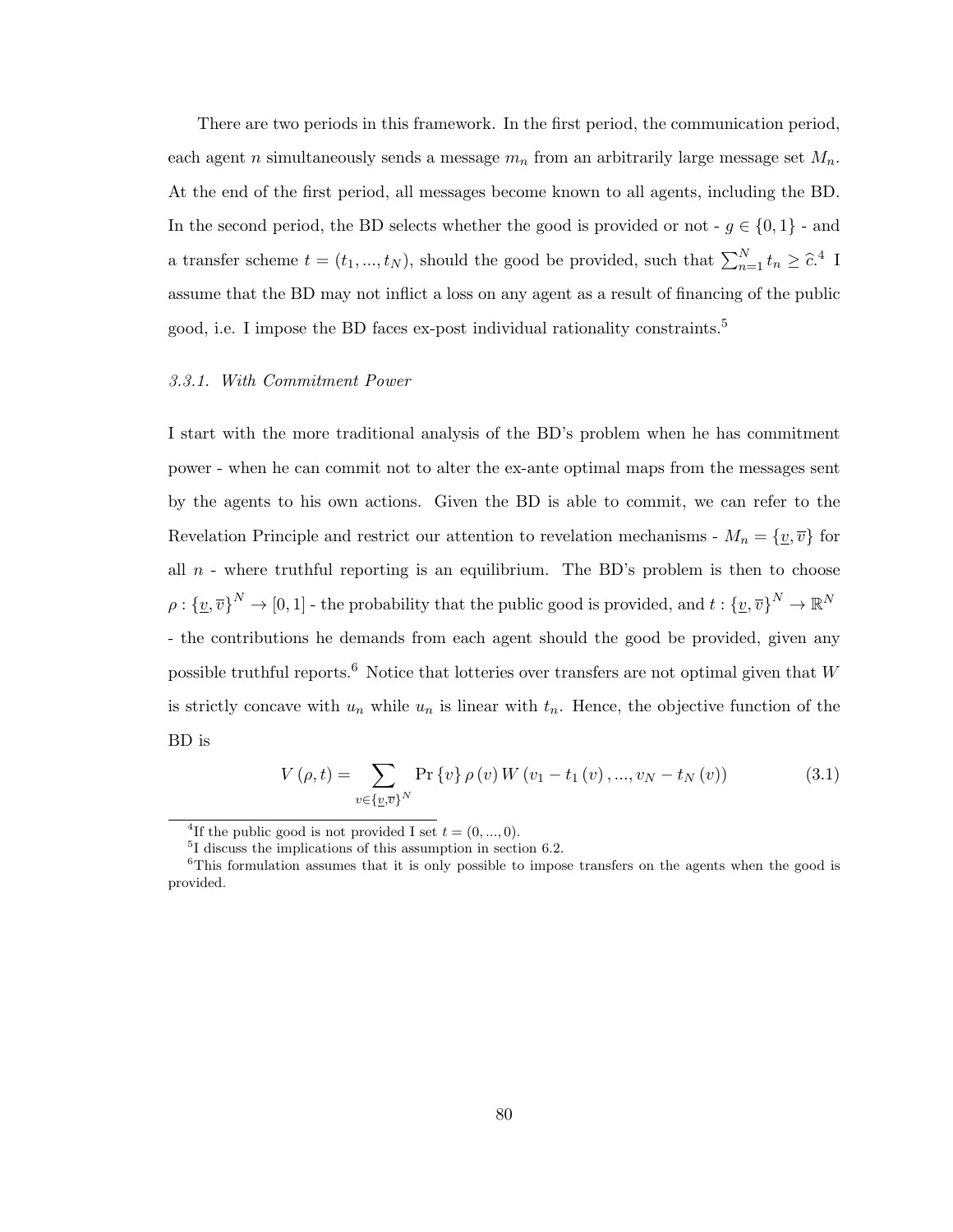The BD also faces incentive constraints,

$$
\sum_{v_{-n} \in \{\underline{v}, \overline{v}\}^{N-1}} \Pr\{v_{-n}\} \rho(v_n, v_{-n}) (v_n - t_n (v_n, v_{-n}))
$$
\n
$$
\geq \sum_{v_{-n} \in \{\underline{v}, \overline{v}\}^{N-1}} \Pr\{v_{-n}\} \rho(v'_n, v_{-n}) (v_n - t_n (v'_n, v_{-n}))
$$
\n(3.2)

for all  $v'_n$ ,  $v_n$  and n

ex-post participation constraints,

$$
\rho(v) (v_n - t_n(v)) \ge 0 \text{ for all } n \text{ and } v \tag{3.3}
$$

and feasibility constraints

$$
\rho(v) \left( \sum_{n=1}^{N} t_n(v) - \hat{c} \right) \ge 0 \text{ for all } v \tag{3.4}
$$

Condition (3.2) imposes that all agents prefer to truthfully report, rather than misreport their type. Condition (3.3) guarantees that all agents have a positive ex-post utility, no matter what the realization of  $v$  is. This condition effectively grants veto power on each agent as no allocation that makes an agent worse off is allowed. Condition (3.4) guarantees that the public good is fully funded by the agents whenever it gets provided.

We start by characterizing the first best allocation  $(\rho^*, t^*)$  - where we maximize (3.1) subject to (3.4). Notice that it is efficient to provide the public good if and only if the sum of the valuations of all agents exceeds the cost of providing it. Given the type space of each agent is binary, it is efficient to provide the public good if and only if there are enough high valuation agents. Notice also that, if v is such that  $\rho^*(v) = 0$ , the choice of the transfer vector is irrelevant so, WLOG, we set  $t_n^*(v) = c$  for all n.

Let  $i(v)$  be the number of high reports in  $v(i(v) \equiv \sum$ N  $\sum_{n=1} 1 \{v_n = \overline{v}\}\)$  and  $\widehat{i} \in \mathbb{N}$  be the smallest number of high type agents for which it is efficient to provide the public good (for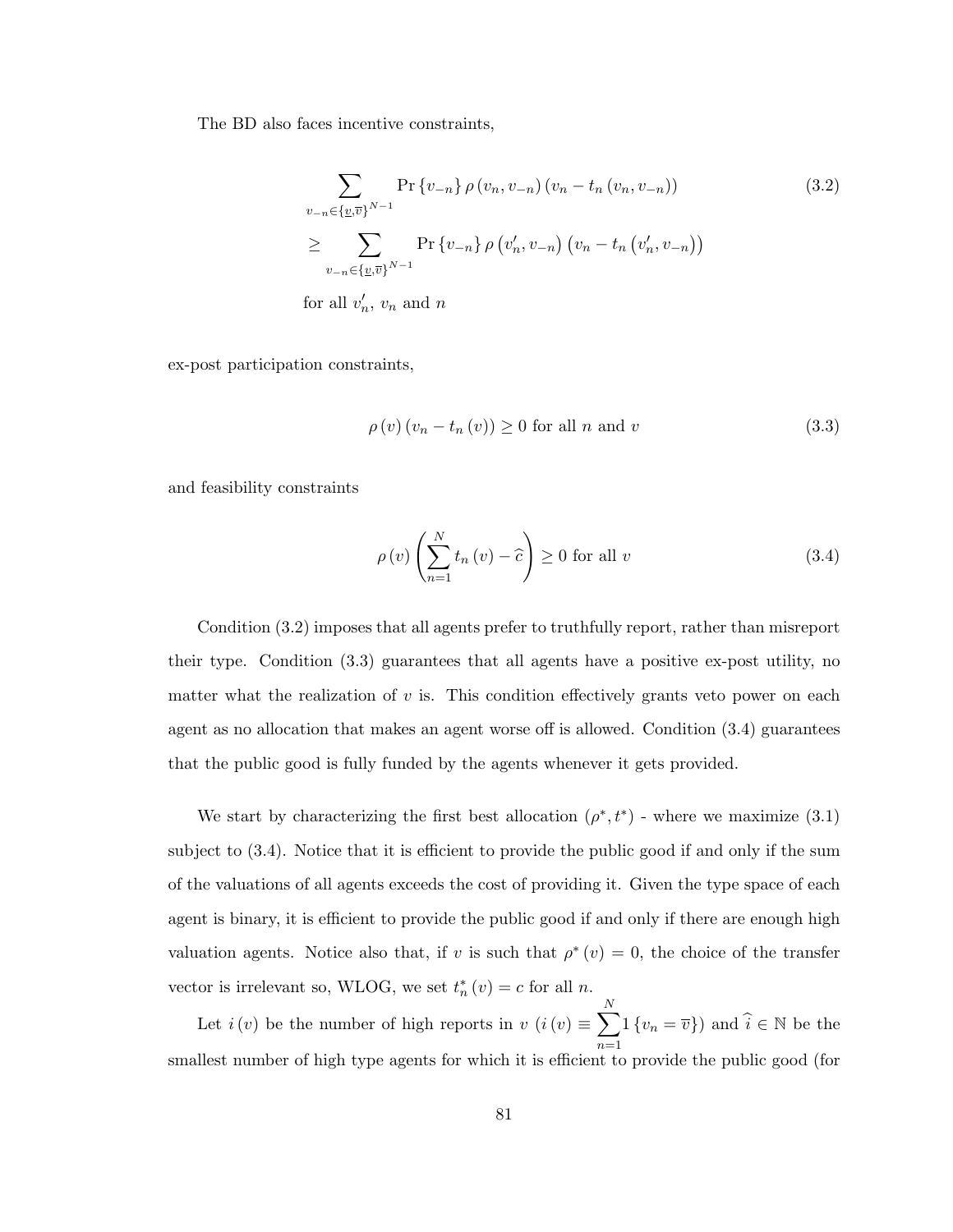all integers  $i \geq \hat{i}$ ,  $i\overline{v} + (N - i) \underline{v} \geq \hat{c}$ . For simplicity, we assume  $\hat{i}\overline{v} + (N - \hat{i}) \underline{v} > \hat{c}$  - if there was complete information the BD would never be indifferent - which allows for a simpler exposition of the results.

Proposition 21 For all  $v$  and  $n$ ,

$$
i) \rho^*(v) = \begin{cases} 1 & \text{if } i(v) \ge \hat{i} \\ 0 & \text{if } i(v) < \hat{i} \end{cases} \text{ and } \\ ii) \ t_n^*(v) = \begin{cases} \overline{v} - \frac{i(v)\overline{v} + (N - i(v))\underline{v}}{N} + c & \text{if } v_n = \overline{v} \text{ and } \rho^*(v) > 0 \\ \underline{v} - \frac{i(v)\overline{v} + (N - i(v))\underline{v}}{N} + c & \text{if } v_n = \underline{v} \text{ and } \rho^*(v) > 0 \end{cases}
$$
  
**Proof.** If  $\rho^*(v) > 0$  then

 $t^*(v) \in \arg$  max  $_{t\in \mathbb{R}^{N}}$  :  $\sum$ N  $\sum_{n=1}^{t_n\geq \widehat{c}}$  $W(v_1 - t_1, ..., v_N - t_N)$ 

which implies  $ii)$  given the strict concavity of  $W$ . Notice also

$$
\max_{\substack{N \\ t \in \mathbb{R}^N : \sum_{n=1}^N t_n \ge \hat{c}}} W(v_1 - t_1, ..., v_N - t_N) \ge W(0, ..., 0)
$$

if and only if  $i(v) \geq \hat{i}$ . ■

In the first best allocation, the public good always gets provided as long as it is efficient to do so. This is because if it is efficient to provide the public good, it is always possible to find transfers that make all agents better than what they would have been had the public good not been provided.

Given that  $W$  is strictly concave, the BD has equality concerns. This implies that, conditional on each  $v$ , the BD selects transfers in order to equate all agents' utilities. Given that the agents have transferable utility, transferring utility from an agent with a high utility to an agent with a low utility, through a reallocation of the transfers, is welfare increasing. Hence,  $t^*(v)$  is such that all agents have similar utilities given v. The assumption that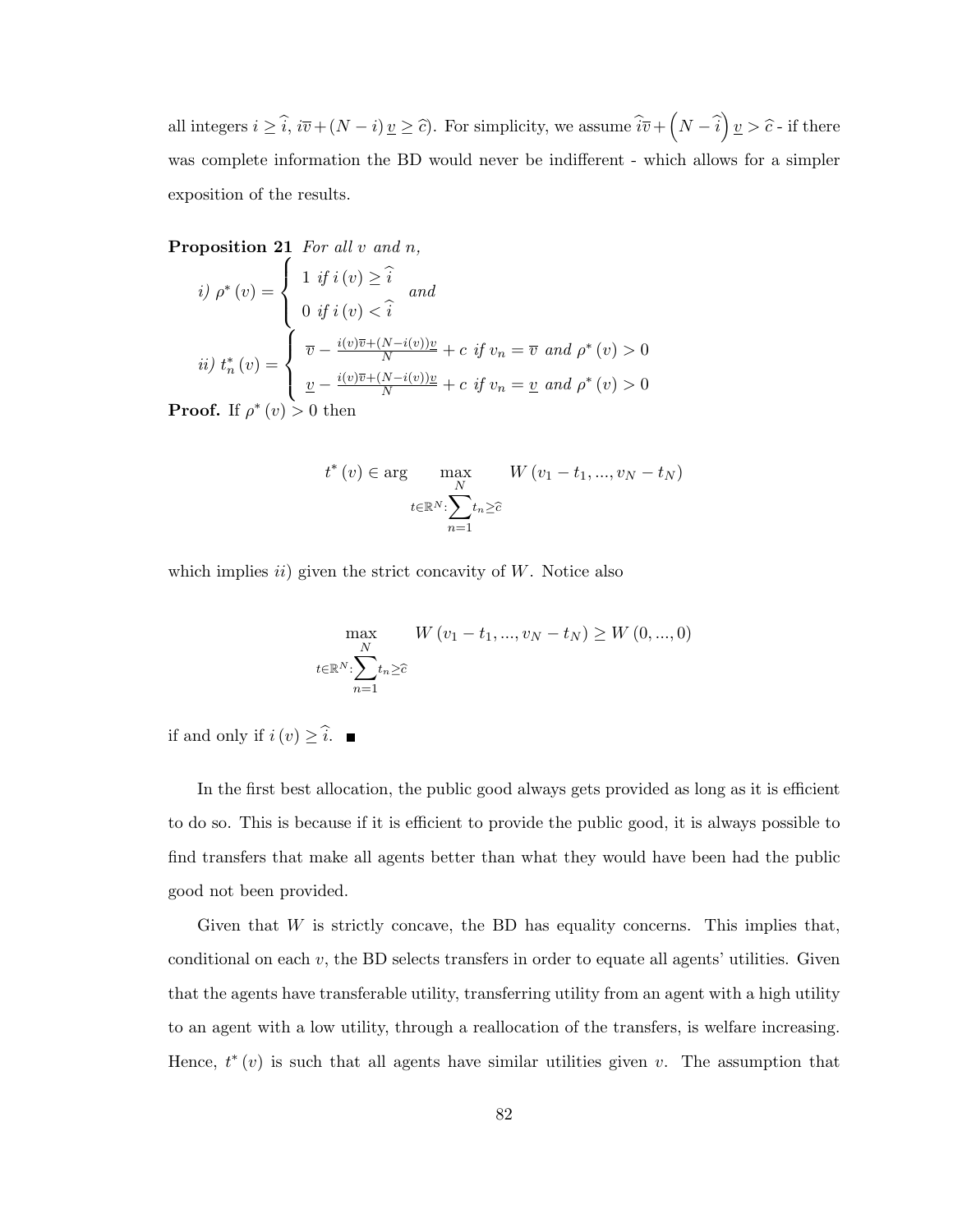$\overline{v} < \underline{v} + c$  is used in this proposition as it guarantees that the BD does not choose a negative transfer as a way to redistribute utility.<sup>7</sup>

Now, I analyze the original problem the BD faces: to maximize (3.1) subject to (3.2), (3.3) and (3.4). Even though there may be multiple solutions, I only discuss solution  $(\bar{\rho}, \bar{t})$ , that is characterized by the fact that it is the only solution where the probability of providing the public good  $\bar{\rho}$  only depends on the number of high and low agents, and not on their identity.<sup>8</sup> Formally,  $\bar{\rho}$  is such that  $\bar{\rho}(v) = \bar{\rho}(v')$  if  $i(v) = i(v')$  for all  $v, v'$ .

The problem of finding  $(\bar{\rho}, \bar{t})$  is a fairly standard one. The only novelty has to do with the fact that  $W$  is strictly concave rather than linear, which makes it harder to implement efficient allocations as I now explain. If the BD was to impose the first best solution  $(\rho^*, t^*)$ , low valuation agents would report truthfully, given that the transfer they would have to pay, if they misreported, would be higher than their valuation. However, high type agents might not. Hence, in order to provide incentives for high type agents to report truthfully, the BD must either decrease the transfer that high type agents make and/or decrease the probability the public good is provided if too many agents report low. If the BD is inequality averse, there is a welfare cost associated with the former. Hence, the BD will prefer to distort  $\rho$ more than what it would have if W was linear.

Proposition 27 characterizes  $(\bar{\rho}, \bar{t})$ .

Proposition 22 i)  $\sum$ N  $\sum_{n=1} \bar{t}_n \left(v\right) = \widehat{c},$ ii)  $\overline{t}_n(v) = \overline{t}_{n'}(v)$  if  $v_n = v_{n'}$  for all  $v_n, v_{n'}, v$ .  $iii) \bar{t}_n (v_n, v_{-n}) = \bar{t}_n (v_n, v'_{-n}) \text{ if } i (v_n, v_{-n}) = i (v_n, v'_{-n}) \text{ for all } v_n, v_{-n}, v'_{-n}.$ iv)  $\bar{t}_n(v) \leq t_n^*(v)$  if  $v_n = \bar{v}$  and  $\bar{t}_n(v) \geq t_n^*(v)$  if  $v_n = \underline{v}$  with both inequalities being

strict if  $(\rho^*, t^*)$  is not incentive compatible.

<sup>&</sup>lt;sup>7</sup>If  $\overline{v} < \underline{v} + c$  then  $\underline{v} + c > \frac{i(v)\overline{v} + (N-i(v))\underline{v}}{N}$  for all v and N.

<sup>&</sup>lt;sup>8</sup>The multiplicity of solutions has two reasons. First, if  $\rho(v) = 0$  the decision on  $t(v)$  is irrelevant. Following the same convention as with  $(\rho^*, t^*)$ , WLOG, I set  $\bar{t}_n(v) = c$  for all n whenever  $\bar{\rho}(v) = 0$ . Second, there may be degrees of freedom in the decision of  $\rho(v)$  for the set of v that have a common  $i(v)$ . By imposing that  $\rho(v) = \rho(v')$  if  $i(v) = i(v')$  for all  $v, v'$  we obtain  $\bar{\rho}$ .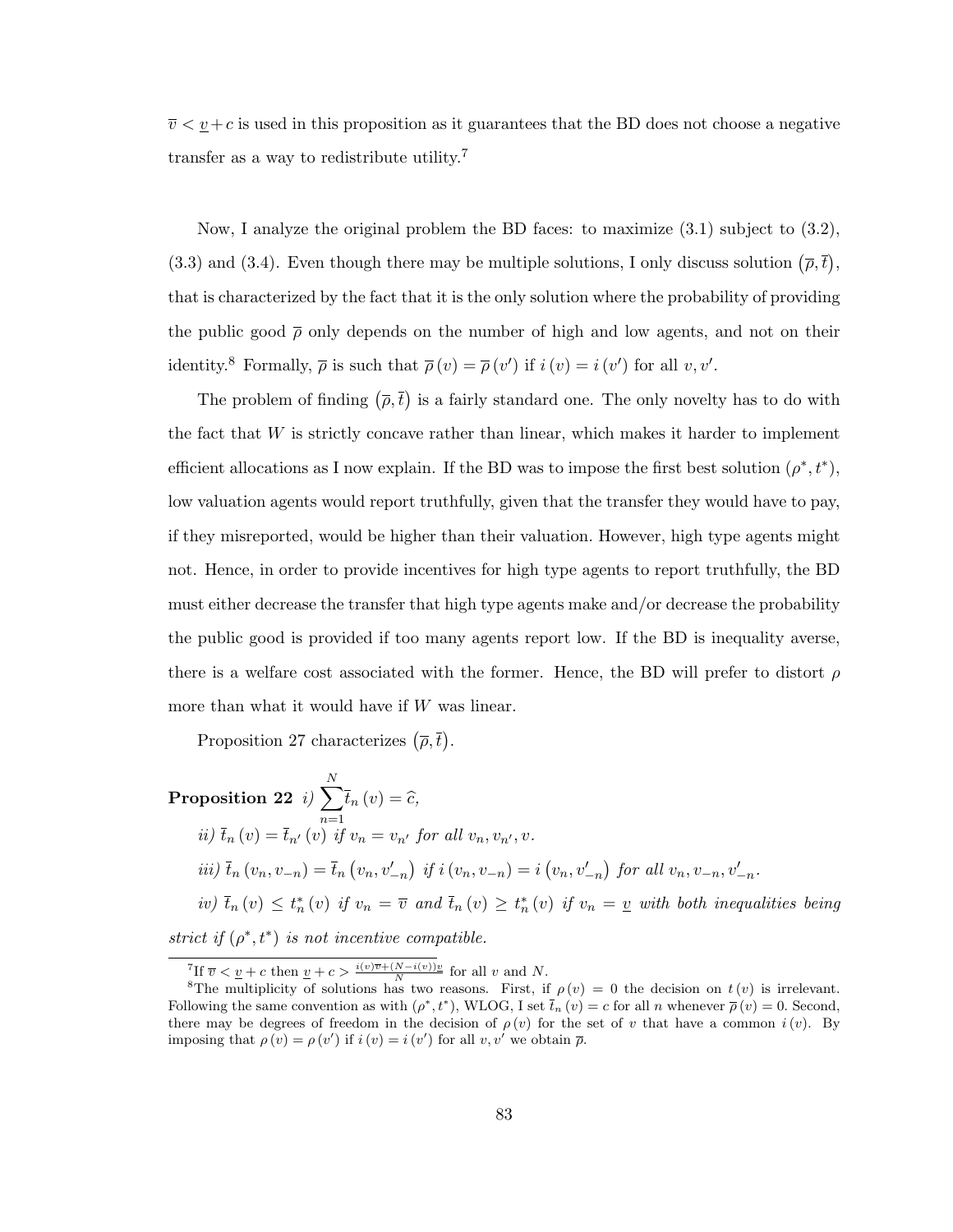v) There is 
$$
\overline{i} \in \left\{\hat{i}, ..., N-1\right\}
$$
 such that,  $\overline{\rho}(v) = \begin{cases} 1 & \text{if } i(v) > \overline{i} \\ 0 & \text{if } i(v) < \overline{i} \end{cases}$ .

**Proof.** See appendix.  $\blacksquare$ 

As I mention in the Introduction, and show in section 4, it is possible to implement  $(\bar{\rho},\bar{t})$  in Anarchy. Property i), that states that there are no wasted transfers, plays a key role in that argument. I will discuss that role in more detail in section 4. Properties ii) and iii) taken together imply that transfers are anonymous, i.e. an agent's transfer only depends on his type and on how many high type agents there are; not on his index  $n$ . This is guaranteed by the strict concavity of W and is a property of any solution of the problem. Property iv) states that there is more inequality among the agents than in the first best. As discussed above, the BD is forced to distort the optimal transfers it would have wanted to implement in order to make high valuation agents less willing to misreport. Given that the distortion decreases the transfers imposed on high valuation agents, this means that low valuation agents are now contributing more and so the inequality is higher. Finally, property v) states that there is less provision of the public good than the efficient one for similar reasons. In order to create incentives for high valuation agents to report truthfully, if there are too many agents reporting to have low valuations, the public good is not provided, even though it would have been efficient to.

The last two properties also imply that the BD solution may not be ex-post welfare maximizing. After knowing the agents' truthful reports, the BD would rather provide the public good if and only if it was efficient to do so and impose the ex-post optimal transfers. But knowing this, agents would be reluctant to truthfully report in the first place. In the next section, I describe the consequences of removing the commitment power of the BD.

#### 3.3.2. Without Commitment Power

In this section, I study what would happen if the BD did not have commitment power. The framework is the same as before except that, after the first period and once all messages have been revealed, the BD has no choice but to behave optimally, given the beliefs he has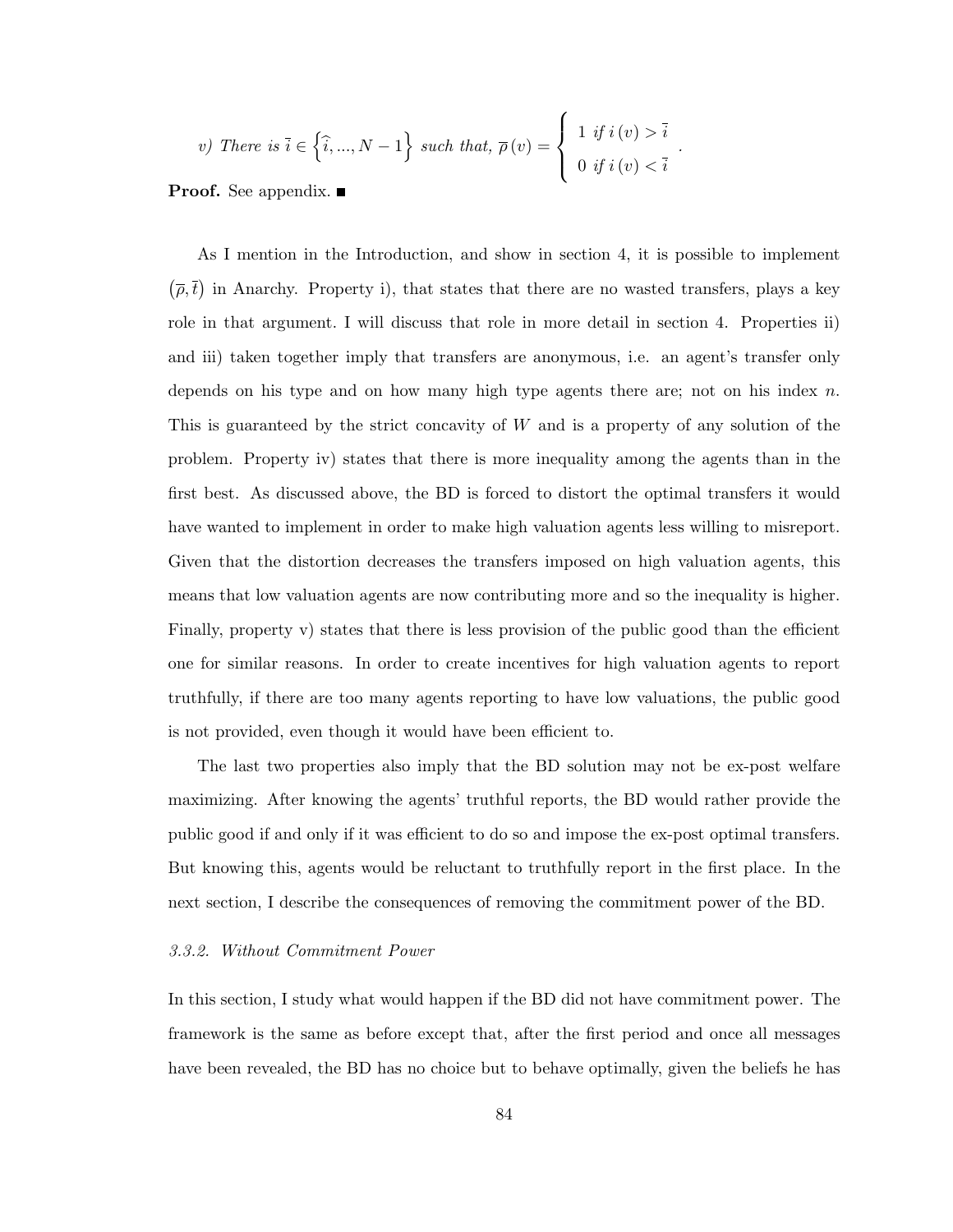at that time. As such, it is no longer possible to refer to the revelation principle, because the beliefs the BD holds at the beginning of the second period constrain his decision. I refer to this mechanism (and not any other mechanism that requires commitment power by the BD) as the BD system in the remainder of the paper and it is this system that I compare with the anarchic system, to be defined in the next section.

Let  $\sigma_n = (\sigma_n^{\overline{v}}, \sigma_n^{\overline{v}})$  denote a generic strategy of agent n where  $\sigma_n^{v_n} \in \nabla(M_n)$  for all  $v_n \in$  $\{\underline{v}, \overline{v}\}\$ and let  $\sigma = (\sigma_1, ..., \sigma_N)$ . An agent's strategy is a choice of a probability distribution over the message space for each type.

Let  $\xi = \left\{ \xi^m : m \in M \equiv \left\{ M_n \right\}_{n=1}^N \right\}$  denote a generic strategy of the BD where  $\xi^m \in$  $\nabla (\mathbb{R}^N)$ . A BD's strategy is a choice of a probability distribution over the set of all possible transfer vectors for each message vector received. Notice that I do not include a choice over the probability that the public good is provided. In principle, it could be possible for the BD to randomize between providing and not providing the public good, given some message vector  $m$ , which would require the BD to specify a probability the public good is provided and a transfer vector in case it did, just like in the previous section. However, if the BD cannot commit, he must be indifferent between providing and not providing the public good to be able to do this randomization. As I argue below, this does not happen and the BD always strictly prefers one of the two options. Therefore, WLOG, it is enough to specify a distribution over the transfer vector with the understanding that these are no longer contingent transfers, which means that the public good is provided if and only if the sum of the transfers exceeds the cost of providing the public good.

A BD equilibrium is a strategy profile  $(\sigma, \xi)$  and a set of beliefs that form a perfect bayesian equilibrium (PBE): i) given the beliefs that follow message m, the choice of  $\xi^m$  is optimal; ii) for all  $n, \sigma_n$  is chosen optimally anticipating all agents' future play, iii) beliefs are updated according to Bayes' rule whenever possible.

If  $(\bar{\rho}, \bar{t}) = (\rho^*, t^*)$  (if the first best allocation is incentive compatible), then a BD without commitment power can also implement  $(\bar{\rho}, \bar{t})$ . This is because, if agents report truthfully,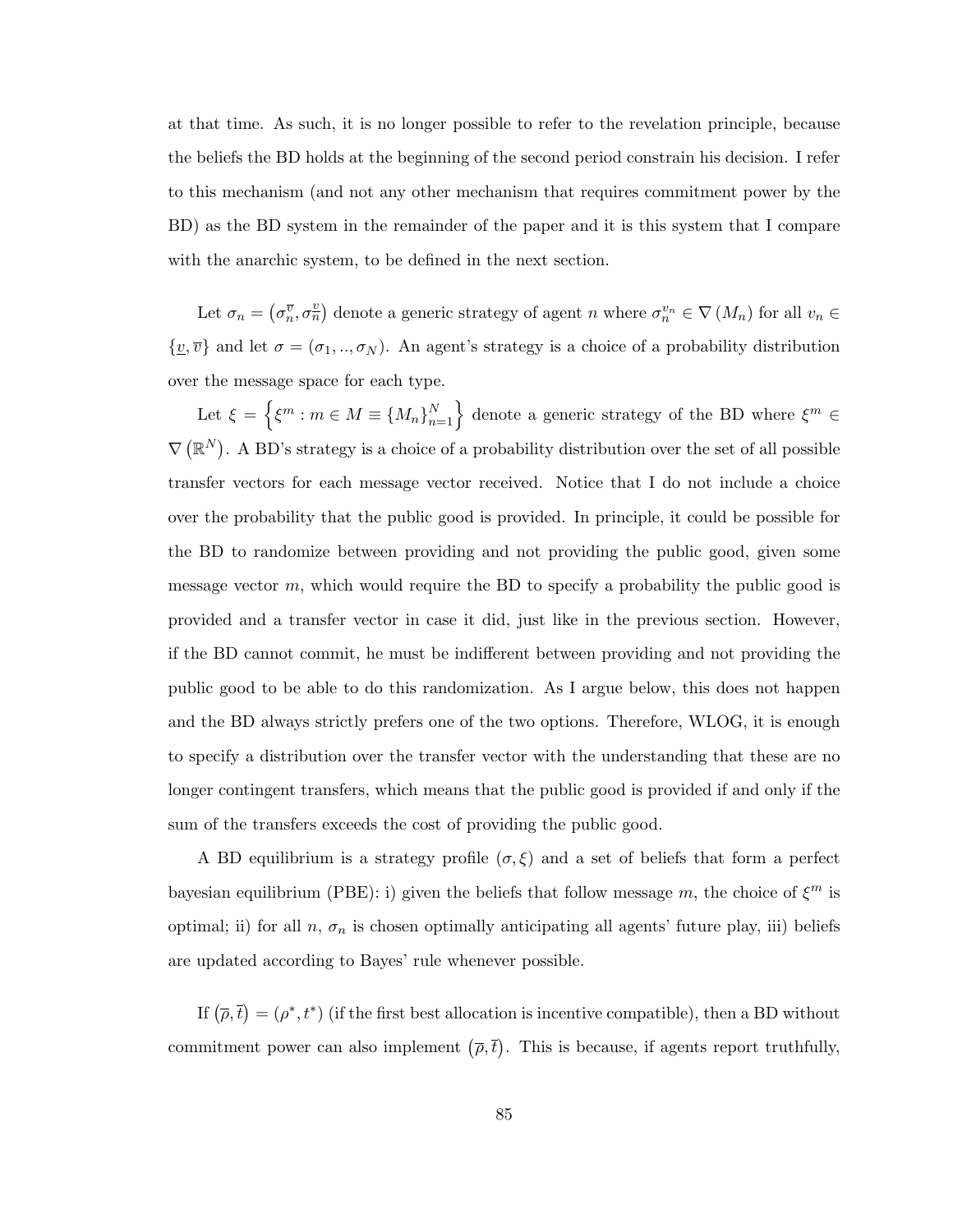it will be in the BD's best interest, given his beliefs at the end of the first period, to act as specified by  $(\bar{\rho}, \bar{t})$ . However, if  $(\bar{\rho}, \bar{t}) \neq (\rho^*, t^*)$ , things are not as simple. Notice that, in this case, truthful reporting is no longer an equilibrium for otherwise  $(\rho^*, t^*)$  would be incentive compatible. Hence, there is no equilibrium that is fully informative. The ability to obtain information from the agents is therefore hindered by the lack of commitment power. In proposition 28, I show that this difficulty in obtaining information from the agents generates a strict loss in the expected welfare of society, associated with the loss of commitment power.

# **Proposition 23** If  $(\bar{\rho}, \bar{t}) \neq (\rho^*, t^*)$  the value of the BD system (the highest expected welfare among all BD equilibria) is strictly smaller than  $V(\bar{\rho}, \bar{t})$ .

Proof. Recall that, for any solution of the problem of the previous section (where the BD had commitment power), the only incentive constraint that binds is one that imposes that the sum across all agents of the expected utility of reporting truthfully, when they have a high valuation, is higher than misreporting - see the proof of Proposition 27 for details. Therefore, it follows that, for any solution of the problem of the previous section, we have that, when all agents' types are high, the public good is provided with probability 1 and each agent makes a transfer of c, just like with  $(\bar{\rho}, \bar{t})$ .

Suppose such solution is implementable by a BD without commitment power and take any BD equilibrium that implements it. Consider any message  $m = (m_1, ..., m_N)$  such that, for all n,  $m_n$  is played by type  $\overline{v}$  of agent n. If that solution is implementable, it must be that after  $m$ , the BD provides the public good and the transfer agent  $n$  must make is equal to c. However, that is only possible if, for all n,  $m_n$  is sent only by type  $\overline{v}$  of agent n, for otherwise agent n's maximum transfer would be  $\nu < c$  (given that the BD is unable to impose a transfer on any agent that makes his ex-post utility negative). This implies that there must be truthful reporting by each agent. But that cannot be given that  $(\overline{\rho}, \overline{t}) \neq (\rho^*, t^*).$ 

I now provide a characterization of the set of BD equilibria. Notice that, for any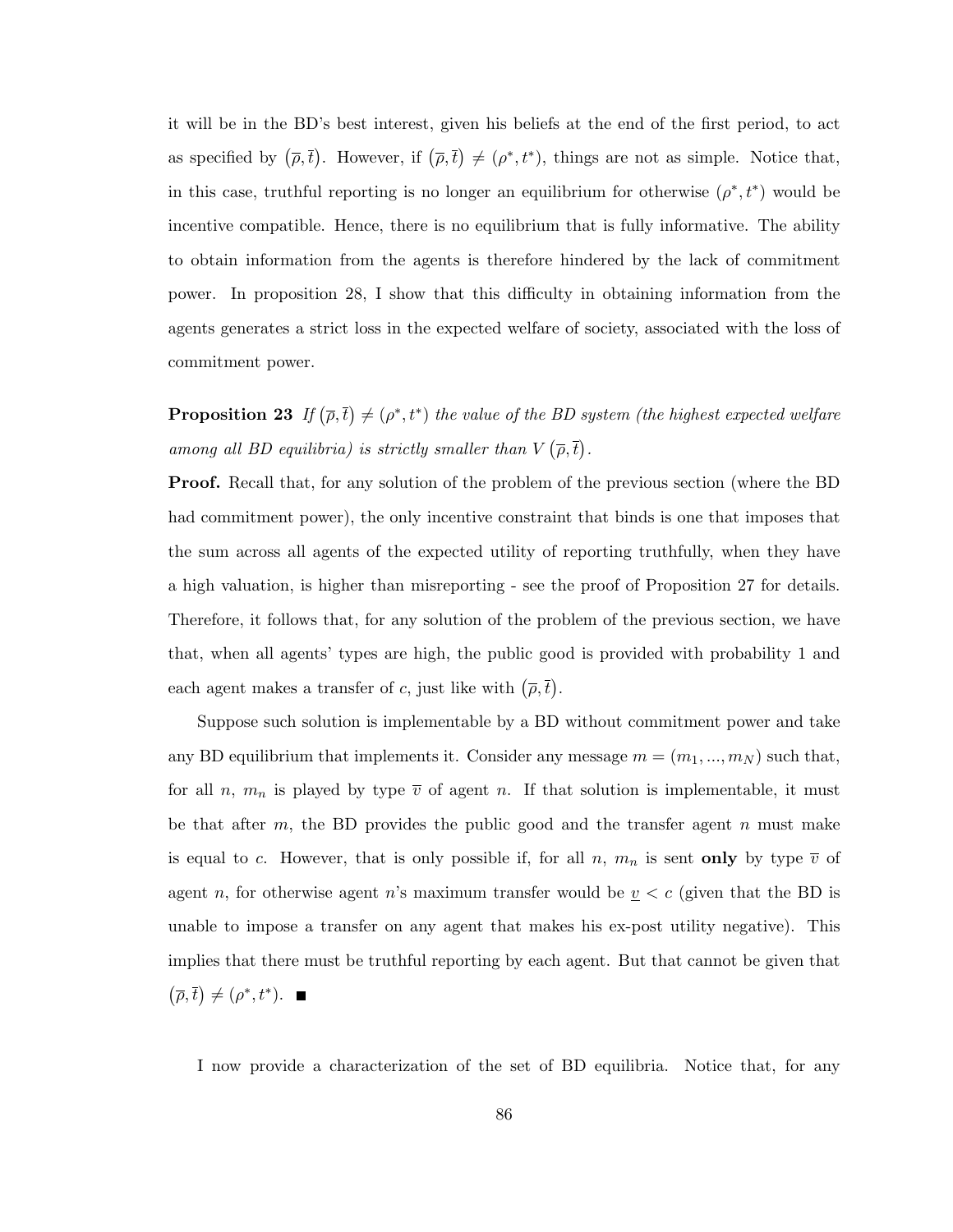BD equilibrium  $(\sigma, \xi)$ ,  $\xi$  reflects the optimal decision the BD makes, at the beginning of the second period, and given his beliefs about the agents' types. Such beliefs depend on  $\sigma$  - the reporting strategies of the agents - and on  $m$  - the realized vector message. Let  $p^{\sigma}(m) \in [0,1]^N$  be such that  $p_n^{\sigma}(m)$  represents the probability that the BD places on agent n being of type  $\overline{v}$  after observing message m and given reporting strategy  $\sigma$ . It is also convenient to define  $i^{\sigma}(m)$  to be the number of agents the BD is certain are of type  $\overline{v}$   $(i^{\sigma}(m) \equiv \sum$ N  $n=1$  $1\{p_n^{\sigma}(m)=1\}$  and  $x^{\sigma}(m)$  to be the optimal transfer scheme for the BD, after observing message m and conditional on providing the public good, i.e.  $x^{\sigma}(m)$  =  $\argmax_{x \in \mathbb{R}_+^N} E_{v|\sigma,m}$   $[W(v_1 - x_1, ..., v_N - x_N)]$  subject to the ex-post individual rationality constraints  $(x_n \leq \underline{v}$  if  $p_n^{\sigma}(m) < 1)$  and feasibility constraints  $(\sum)$ N  $\sum_{n=1} x_n \geq \widehat{c}$ .

**Lemma 3** For all BD equilibrium  $(\sigma, \xi)$  and for all  $m \in M$ ,

*i)* If 
$$
i^{\sigma}(m) \geq \hat{i}
$$
 then  $\xi^{m}(a) = \begin{cases} 1 & \text{if } a = x^{\sigma}(m) \\ 0 & \text{otherwise} \end{cases}$ ,  
\n*ii)* If  $i^{\sigma}(m) < \hat{i}$  then  $\xi^{m}(a) = \begin{cases} 1 & \text{if } a = (0, ..., 0) \\ 0 & \text{otherwise} \end{cases}$ ,

*iii*) If  $p_{n'}^{\sigma}(m') > p_{n'}^{\sigma}(m'')$  and  $p_n^{\sigma}(m') = p_n^{\sigma}(m'')$  for all  $n \neq n'$ , then  $x_{n'}^{\sigma}(m') \geq x_{n'}^{\sigma}(m'')$ . The last inequality is strict if  $x_{n'}^{\sigma}(m') < \underline{v}$ ,

iv)  $x_n^{\sigma}(m) < \underline{v}$  if  $p_n^{\sigma}(m) = 0$ .

**Proof.** Properties i) and ii) follow from the fact that, if  $p_n^{\sigma}(m) < 1$ , then  $x_n^{\sigma}(m) \leq \underline{v}$  given the ex-post individual rationality constraint the BD faces. Hence, the maximum revenue gathered is given by  $i^{\sigma}(m)\overline{v} + (N - i^{\sigma}(m))\underline{v}$  which implies ii). If  $i^{\sigma}(m) \geq \hat{i}$ , then it is optimal for the BD to provide the good given that W is strictly increasing and that  $u_n$  is linear with  $t_n$  for all n. Property iii) follows from the strict concavity of W. The weak inequality becomes strict if the ex-post participation constraint for player  $n'$  does not bind (and holds with an inequality) for message  $m'$ . Property iv) comes from the fact that the highest transfer agent *n* has to pay if  $p_n^{\sigma}(m) = 0$  is when  $i^{\sigma}(m) = \hat{i}$  and, for all *n'* such that  $p_{n'}^{\sigma}(m) < 1$  it is the case that  $p_{n'}^{\sigma}(m) = 0$ . In that case, m fully reveals the true v, and so the transfers that follow are such that all agents have a strictly positive utility which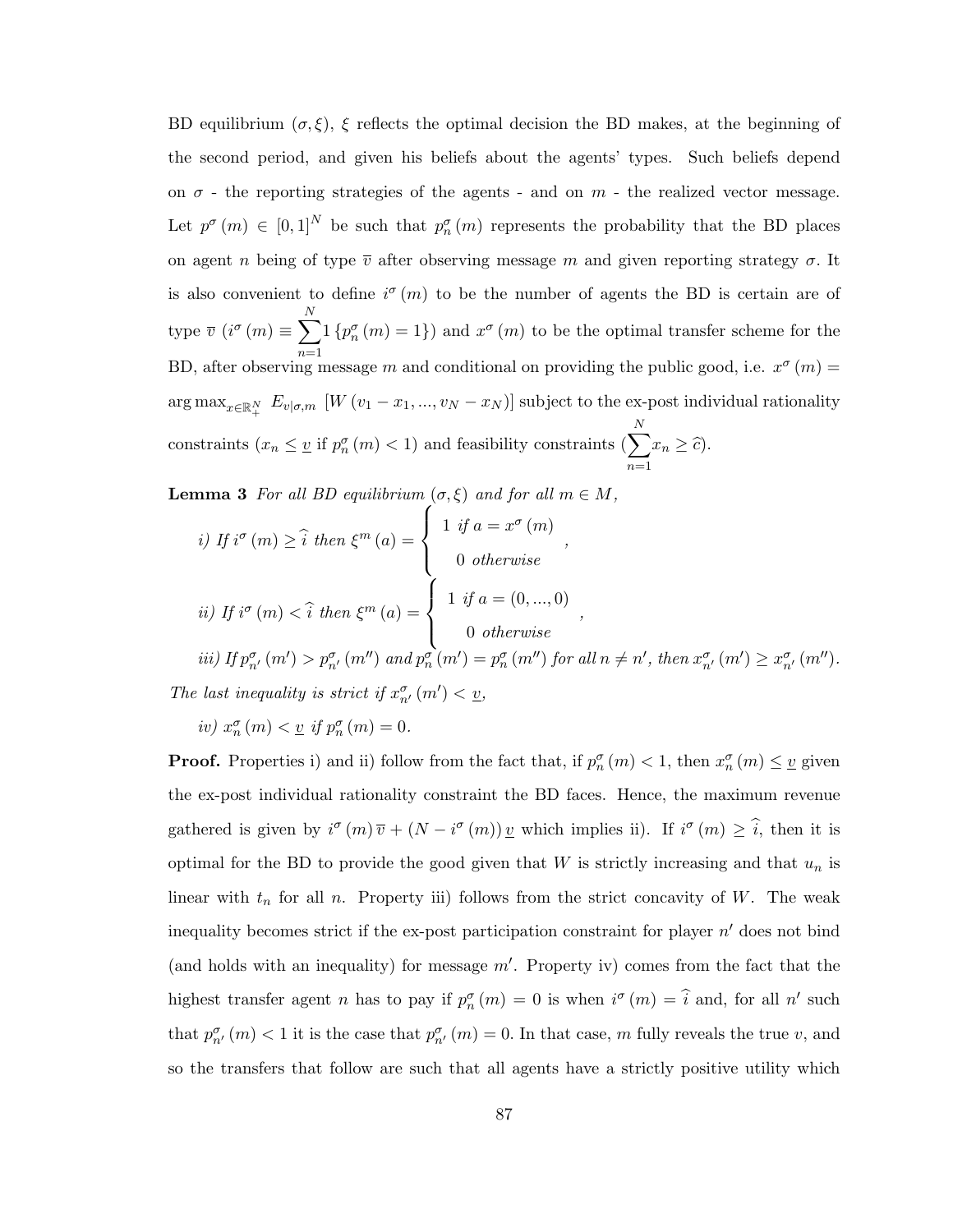implies  $x_n^{\sigma}(m) < \underline{v}$ .

Notice that, given the ex-post individual rationality constraints, the BD cannot impose a transfer above  $v$  on an agent unless he is certain that the agent has a high valuation. This is because, if not, a low type agent could have a negative ex-post utility. Therefore, it is only possible to fund the good if there are at least  $\hat{i}$  "certified" high valuation agents. Given that the BD is inequality averse, he will select a transfer vector that makes high valuation agents pay for most of the good, should he choose to provide it. This creates an additional incentive for agents to misreport, as high valuation agents are reluctant to announce their type knowing the BD's intentions. Notice also that, regardless of his beliefs, the BD is never indifferent - he always selects a unique transfer vector in the second period. This uniqueness is due mainly to the strict concavity of W, which makes it such that  $x^{\sigma}(m)$  is unique for all  $\sigma$  and  $m$ , and also to the assumption made above that  $\hat{i}\overline{v} + (N - \hat{i})\underline{v} > \hat{c}$ .

Now, I analyze the behavior of the agents. As discussed above, the loss of commitment power makes extracting information from the agents harder. As a result, typically we should not expect truthful reporting from an equilibrium (unless the first best is incentive compatible) and, as result, there should be some amount of pooling in any equilibrium.<sup>9</sup>

In this framework, a high type agent is reluctant to reveal his type because he knows that it will cause him to make a higher transfer. However, a high report also makes it more likely the public good is provided. High valuation agents, by definition, value more the provision of the public good, so they will be more willing to make a high report than low valuation agents. This means that, even though full separation between the agents cannot be achieved if there is no truthful equilibrium, some may.

Consider a strategy profile for each agent  $n$  where only two messages are played. Label those messages as  $H$  and  $L$ . Let the strategy of the low type for any agent  $n$  to be to only send message L while the high type sends message L with probability  $s_n \in [0,1]$ 

 $9$ See, for example, Klibanoff and Poitevin (2013), where a similar problem is studied under the assumption that agents have continuous types. It is shown that there is no truthfull equilibrium and an equilibrium is characterized where each agent reveals only a range from where his type belongs to.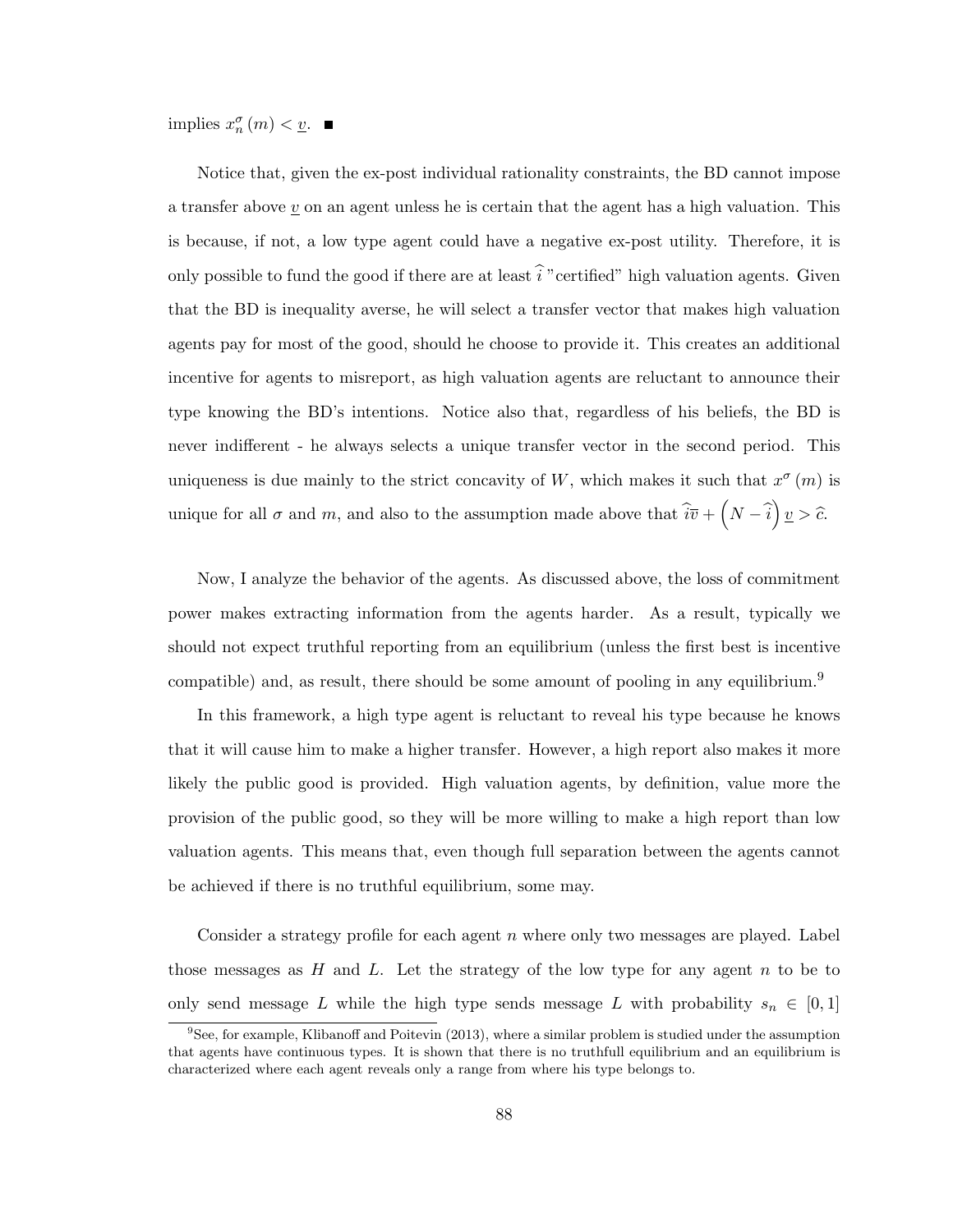and H with probability  $1 - s_n$ . We refer to this strategy profile for the agents as  $\tilde{\sigma}(s) =$  $(\widetilde{\sigma}_1(s_1), ..., \widetilde{\sigma}_N(s_N)).$ 

**Proposition 24** There is  $s \in [0,1]^N$  and  $\tilde{\xi}$  such that  $(\tilde{\sigma}(s), \tilde{\xi})$  is a BD equilibrium and induces the highest expected welfare among all BD equilibrium profiles.

**Proof.** See appendix. ■

The BD equilibrium described above gives the choice to high valuation agents to reveal their type by sending message  $H$  or to hide it by sending message  $L$ . High valuation agents are indifferent between the two choices because, while the former leads to a higher provision of the public good, the latter involves a smaller transfer.

Finally, there is one last feature of the BD system I want to highlight. Notice that there is always some information transmission in the BD equilibrium that maximizes expected welfare, i.e. the s referred to in proposition 30 is not  $(1, ..., 1)$ . This is because having exactly  $\widehat{i}$  agents truthfully reporting (reporting H when their valuation is high and L when their valuation is low) while all other agents send a meaningless message (report L regardless of type) is part of a BD equilibrium given that none of those  $\hat{i}$  agents wants to misreport: if an agent has a high valuation, reporting  $L$  would lead to the public good not being provided at all; while if the agent has a low valuation, reporting  $H$  would lead to a transfer that would exceed  $\underline{v}$  in every event the public good gets provided. This equilibrium is preferred to the "no communication" BD equilibrium given that all agents have a strictly positive expected utility, which is clearly an improvement to not providing the public good at all. The implication of this feature is that the BD's behavior is responsive to the private information held by the agents. Hence, it is not necessarily the case that a centralized government selects a "one size that fits all" policy as sometimes is assumed in some of the decentralization literature, in particular in Oates (1972). Nevertheless, the general argument in favor of decentralization still follows in our framework because, even though in a BD system there is still private information being utilized in the BD's decision, the amount of information transmitted is inferior to that of a decentralized system as I argue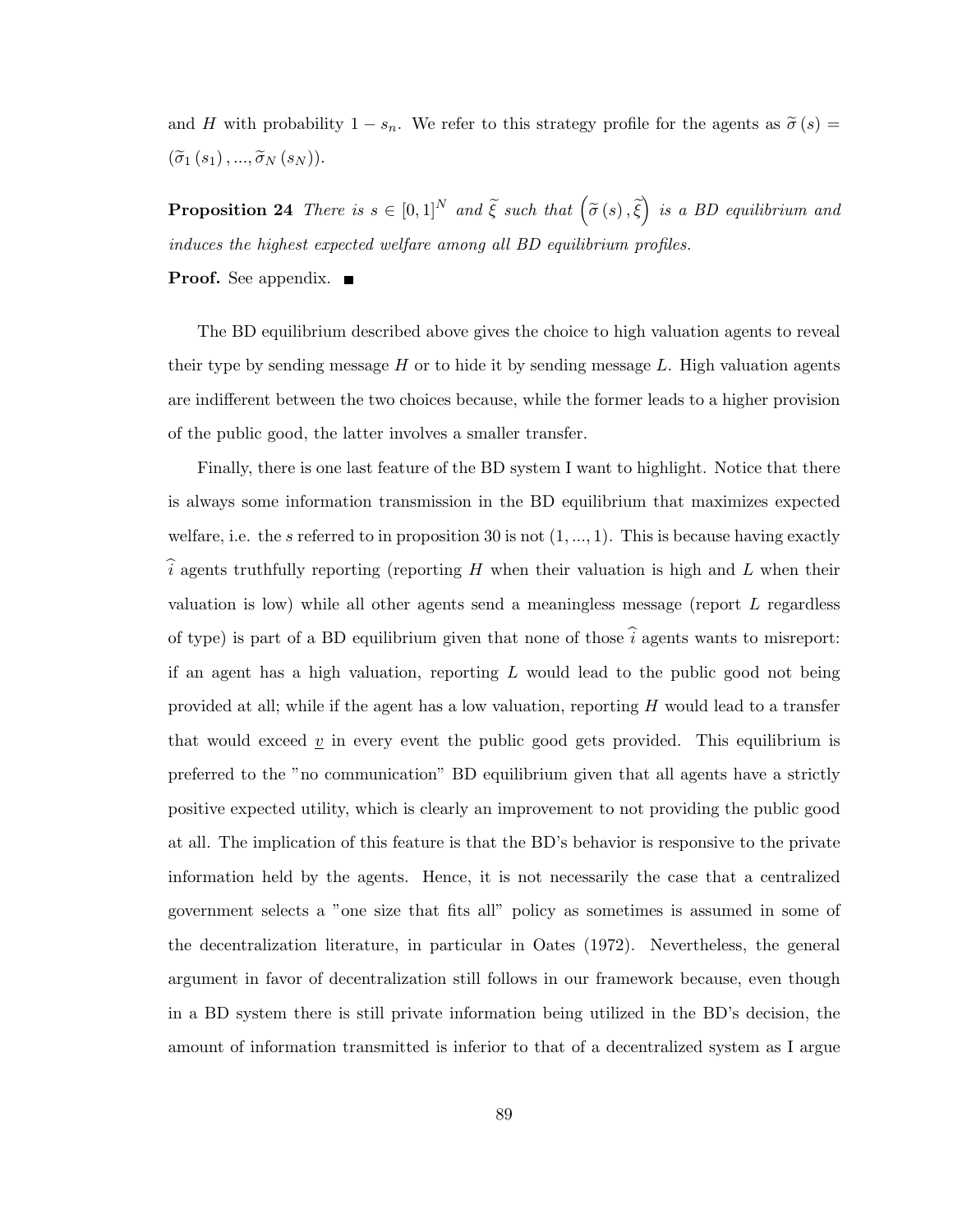in the next section.

#### 3.4. Anarchy

In this section, I consider what would happen if the BD was not involved in the provision of public goods - if all agents were free to decide their own voluntary contribution in Anarchy. I model this new system in a similar way as the system with a BD. There are still two periods. The first one is a communication period, where each agent simultaneously sends a message  $m_n \in M_n$  and all messages become publicly available at the end of the period. The difference now is that, in the second period, agents individually and simultaneously choose their own contribution to the public good, rather than having the BD impose its decision. If the sum of the contributions exceeds  $\hat{c}$  the public good is provided; otherwise it is not.

A strategy profile for the agents is now composed of two elements - a reporting strategy profile which is still denoted by  $\sigma$  - and a contribution strategy profile  $\phi = (\phi_1, ..., \phi_N)$ where  $\phi_n = \{\phi_n^{v_n,m} : v_n \in \{\underline{v},\overline{v}\}\$ and  $m \in M\}$  and  $\phi_n^{v_n,m} \in \nabla(\mathbb{R}_+)$ . An agent's contribution strategy is a choice of a probability distribution over the set of possible individual transfers, given the agents' type and reported messages.

An anarchic equilibrium is a strategy profile  $(\sigma, \phi)$  and a set of beliefs that form a PBE: i) given any message and subsequent beliefs,  $\phi$  induces a Bayes-Nash equilibrium of the second period game; ii) for all  $n, \sigma_n$  is chosen optimally anticipating all agents' future play, iii) beliefs are updated according to Bayes' rule whenever possible.

The first result in this section concerns the connection between the BD system and the anarchic system. At first sight, it would appear as though the BD system should have an advantage, as it does not require all agents to be willing to provide contributions for the public good - it can simply enforce those transfers (notwithstanding the veto power each agent has in the form of the ex-post individual rationality constraints). However, in the context of binary public goods, such advantage ends up not mattering, as it is in the agents' best interest to select the transfers a BD would have selected.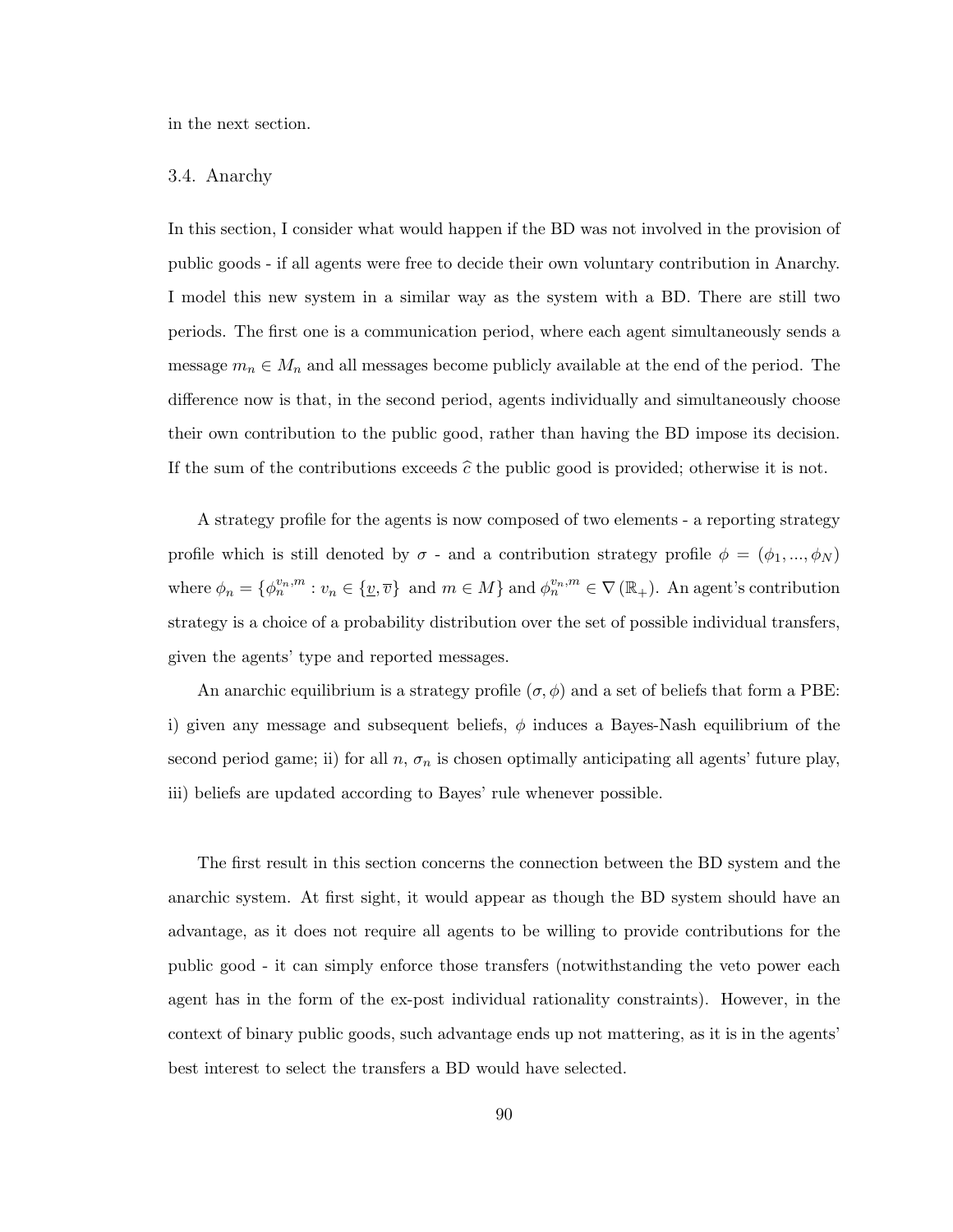Consider any BD equilibrium  $(\sigma, \xi)$  and let  $\phi(\xi)$  be such that

$$
\phi _{n}^{\overline{v},m}\left( \xi \right) \left( a\right) =\xi _{n}^{m}\left( a\right) \text{ for all }a,m,n
$$

and

$$
\phi_n^{v,m}(\xi)(a) = \begin{cases} \xi_n^m(a) & \text{if } x_n^{\sigma}(m) \leq \underline{v} \\ 1 & \text{if } a = 0 \text{ and } x_n^{\sigma}(m) > \underline{v} \quad \text{for all } m, n \\ 0 & \text{otherwise} \end{cases}
$$

Now consider the anarchic strategy profile  $(\sigma, \phi(\xi))$ . In this profile, agents report as they did in the BD system and then choose the exact same transfers the BD would have selected, in the path of play - recall that, in any BD equilibrium  $(\sigma, \xi)$ , it must be that  $x_n^{\sigma}(m) \leq \underline{v}$  whenever  $p_n^{\sigma}(m) < 1$ , which means that the only event where low type agent n does not choose the same transfer as the BD would have is when he has deviated in the first period (played a message such that  $\sigma_n^v(m) = 0$ ). Hence, this anarchic strategy profile induces the same outcome as the BD equilibrium  $(\sigma, \xi)$ . In proposition 31, I show that  $(\sigma, \phi(\xi))$  is indeed an anarchic equilibrium.

# **Proposition 25** For all BD equilibrium  $(\sigma, \xi)$ ,  $(\sigma, \phi(\xi))$  is an anarchic equilibrium.

**Proof.** Consider any  $(\sigma, \xi)$  BD equilibrium and the corresponding anarchic profile  $(\sigma, \phi(\xi))$ .

First, notice that  $\phi(\xi)$  induces a Bayes-Nash equilibrium of the voluntary contribution game that follows any message m. This is because the BD's choice reflected in  $\xi$  does not involve any randomization over the transfer vectors. For each  $m$ , the BD chooses one and only one transfer vector - see Lemma 4. This means that the only strictly beneficial deviation from an agent would be to make a 0 transfer. Given  $\xi$ , only low types would have such incentives, which is accommodated in the definition of  $\phi(\xi)$ .

The last property  $(\sigma, \phi(\xi))$  has to have is that no agent wants to misreport. Because  $(\sigma, \xi)$  is a BD equilibrium and because, on the path of play, no agents deviates from the transfer the BD would have chosen, we know that it can only be beneficial for an agent to misreport, if that agent also deviates in the second period. High valuation agents always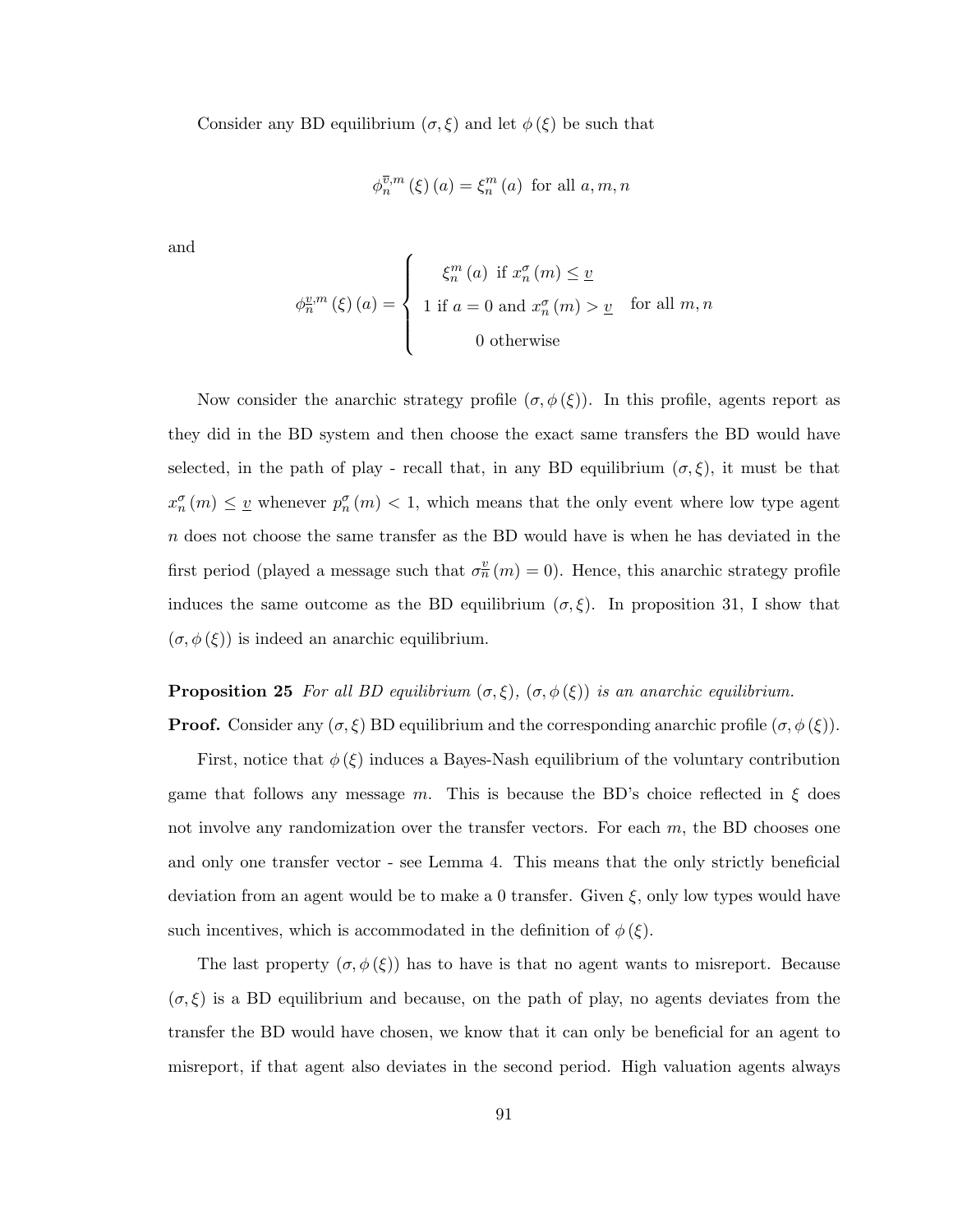select the transfers specified in  $\xi$  so they will not want to misreport. However, low valuation agents, after some messages, will prefer to select a transfer of 0 rather than the transfer specified by  $\xi$ . To complete the proof, I show that low valuation agents do not misreport.

Suppose low valuation agent n misreports and sends any message  $m_n$  such that  $\sigma_n^v(m_n) =$ 0. If  $m_n$  is such that  $p_n^{\sigma}(m_n, m_{-n}) < 1$  for all  $m_{-n} \in M_{-n}$ , then that agent's decision in the second period would be to select the transfer the BD would have selected, which implies that such deviation is not strictly preferred. The only other alternative is that  $p_n^{\sigma}(m_n, m_{-n}) = 1$ for all  $m_{-n} \in M_{-n}$ . In that case, the transfer the agent would select would be 0 and the public good would not be provided. Hence, the expected utility of deviating to such message would be 0, which is weakly smaller than playing according to  $\sigma_n^{\nu}$ .

For  $(\sigma, \phi(\xi))$  to be an anarchic equilibrium, it is necessary that agents do not deviate in neither period. Typically, agents will not want to deviate in the second period. Recall that, after receiving all messages, the BD decides one and only one transfer vector. Even if an agent had the opportunity to choose a different transfer for himself he would not as higher transfers would not lead to a higher provision of the good and a 0 transfer leads to a 0 utility. It follows that if agents do not want to deviate in the second period, they also will not want to deviate in the first period, for otherwise they would have also deviated in a BD system and  $(\sigma, \xi)$  would not be a BD equilibrium.

It is also important to point out that this result does not depend on the linearity assumption of the agents' utility functions, nor on the private types assumption. What is important is that, for given beliefs, the BD always has a strict preference for some transfer vector and prefers to make agents with high valuations the primary contributors for the public good (which, in my framework, is guaranteed by the strict concavity of  $W$ ).<sup>10</sup>

If  $(\sigma, \phi(\xi))$  is an anarchic equilibrium, then all BD equilibria can be "replicated" in Anarchy. As I show in the next section, this is a special feature of the binary public good but an important one nonetheless. First, because there are many examples of interest of

<sup>&</sup>lt;sup>10</sup>If W was linear, as in Agastya et al  $(2007)$ , this result would not be true.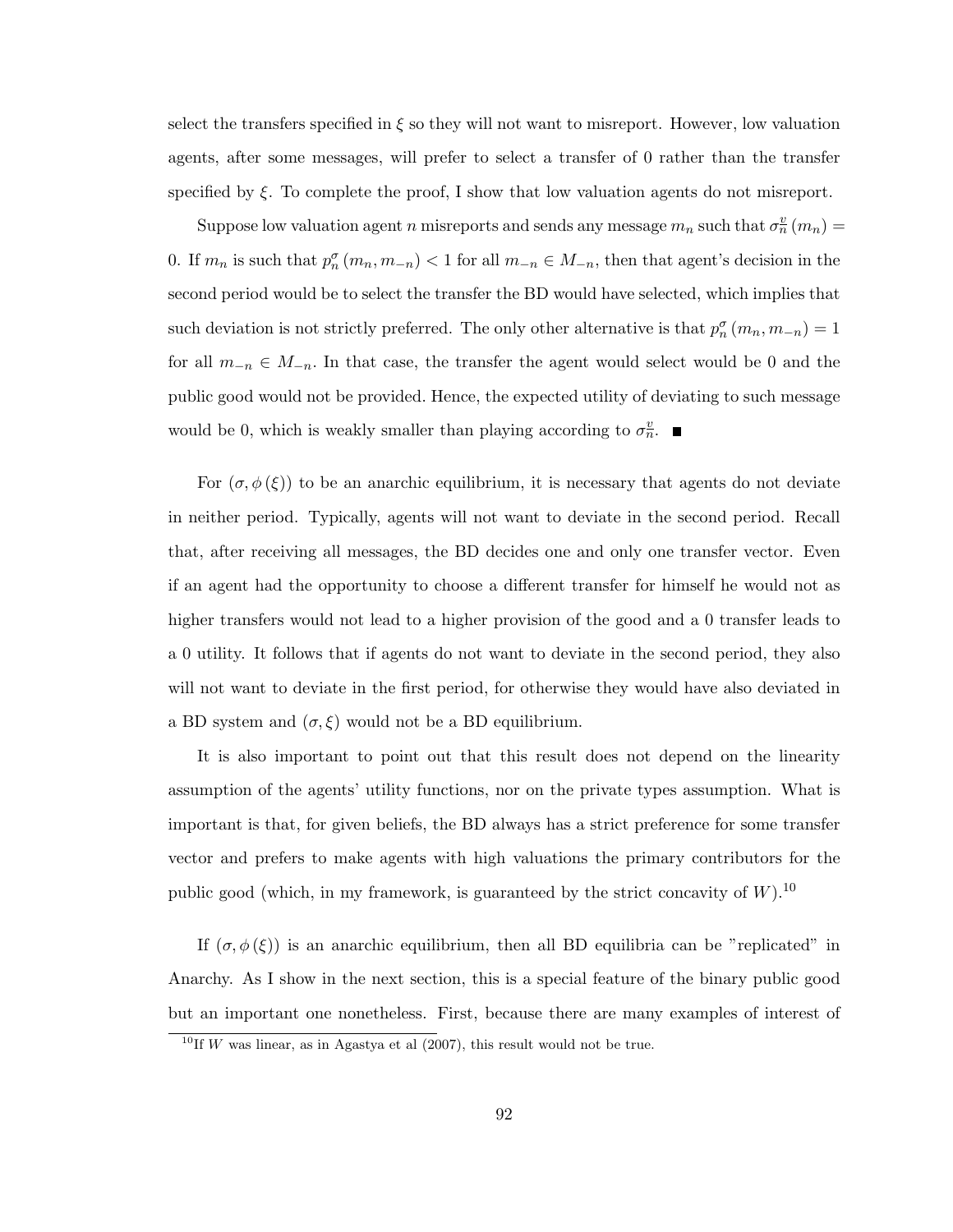binary public goods and the discussion of how to fund such projects is very much ongoing.<sup>11</sup> And second, and perhaps more importantly, because it highlights the true benefit of having government intervention in the provision of public goods. A government is valuable not because it is more able to elicit information from the agents but because of the "classical" free riding problem. But not all public goods have the "classical" free riding problem. Binary public goods do not, which is why an anarchic provision of the public is superior.

Finally, it is interesting to note that the argument sketched in the Introduction, that said that a BD can always replicate the outcome of an anarchic system, by referring to the revelation principle, is completely reversed once we remove the commitment power. If the BD is unable to commit, it is the anarchic system that is able to replicate any outcome generated by the BD system.

The next result qualifies the anarchic system in the context of incentive compatible, ex-post individually rational mechanisms.

**Proposition 26** If  $M_n = {\overline{v}, \underline{v}} \times [0,1]$ , there is an anarchic equilibrium  $(\widehat{\sigma}, \widehat{\phi})$  that implements  $(\overline{\rho}, \overline{t})$ .

# **Proof.** See appendix.  $\blacksquare$

Proposition 32 states that the optimal incentive compatible and ex-post individually rational allocation is implementable in Anarchy. The anarchic equilibrium  $(\hat{\sigma}, \hat{\phi})$  is described in more detail in the proof of Proposition 32, but the idea is to have agents truthfully report their type in the first period. This means that, at the beginning of the second period, the realization of  $v$  would be known to all agents. In the second period, agents then select transfers according to  $\bar{t}$  whenever  $\bar{\rho}(v) = 1$  and select a transfer of 0 if  $\bar{\rho}(v) = 0$ .

The reason why such an anarchic equilibrium is possible is similar to Proposition 31. Typically, no agent wants to deviate from the transfer specified by  $(\bar{\rho}, \bar{t})$  on the second period, and because  $(\bar{\rho}, \bar{t})$  is incentive compatible, no agent wishes to misreport. The only additional difficulty that allocation  $(\bar{\rho}, \bar{t})$  brings is that it is possible, for some v, that

 $11$ See, for example Barbieri and Malueg (2010), Makris (2009) among many others.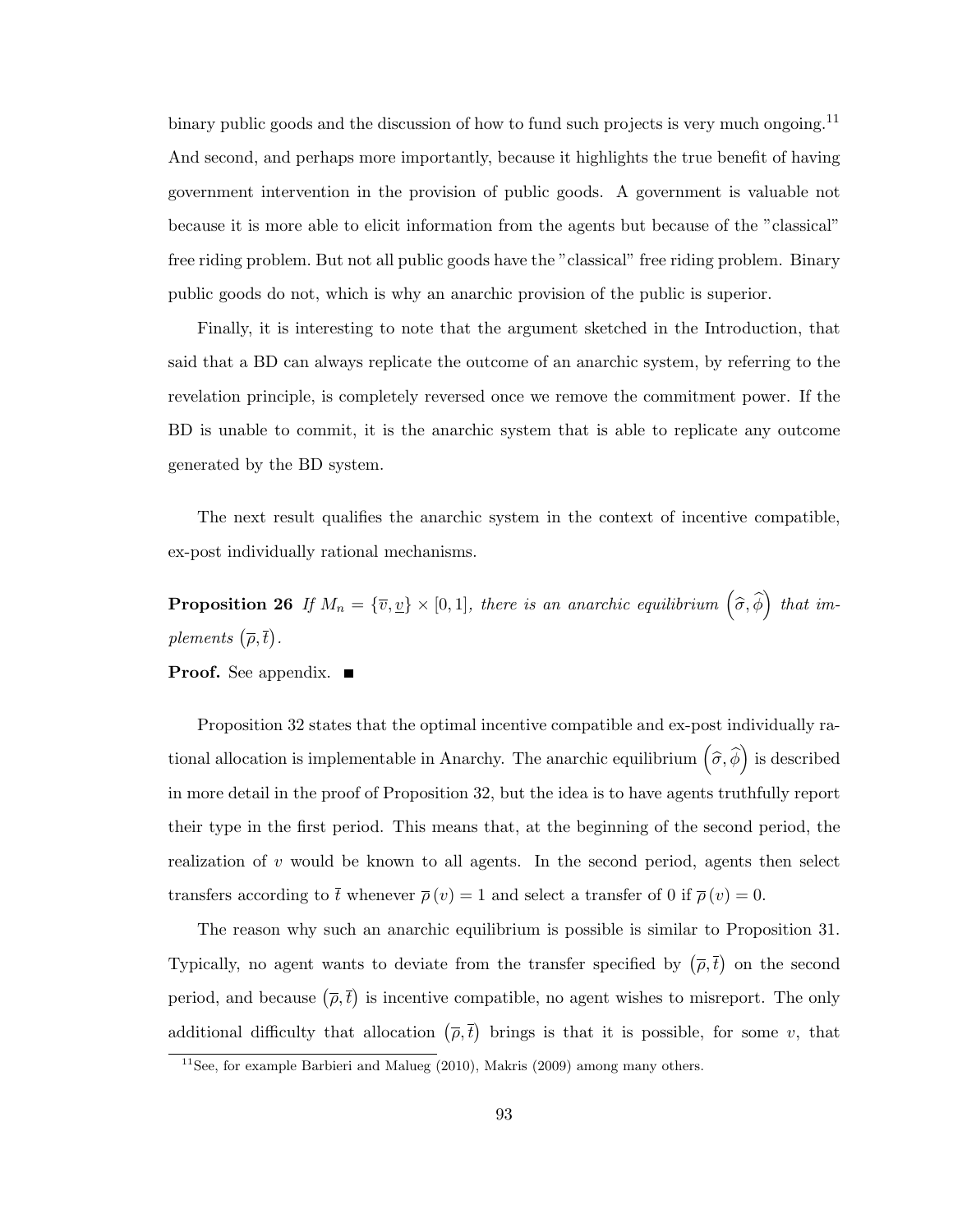$\overline{\rho}(v) \in (0,1)$ . One way to try to replicate such  $\overline{\rho}(v)$  would be to make agents randomize in their transfer decisions. However, that option would waste resources given that, for some randomizations it could be that the sum of contributions exceeds  $\hat{c}$  or is between 0 and  $\hat{c}$ . Instead, by extending the message space to incorporate a report over  $[0, 1]$  it is possible to have the agents coordinate play. By coordinating, agents only provide the public good with probability  $\bar{\rho}(v)$  and, when they do, they select the proper transfers. I explain in more detail how we can go from the reports over  $[0, 1]$  to attain coordination among the agents in the proof of Proposition 32, but, for all purposes, it is equivalent to having a public signal distributed uniformly in [0, 1].<sup>12</sup> If the public signal is smaller than  $\bar{\rho}(v)$  the agents coordinate in making positive transfers that lead to the provision of the public good, while if not they coordinate in not making any transfers.

In Agastya et al (2007) a similar result is derived, where the authors show that an anarchic system can implement the welfare maximizing allocation among all incentive compatible and interim individually rational allocations. The fact that the individual rationality constraint is imposed on the interim level and that the welfare function is linear allows the problem of finding that optimal allocation to be simplified to the search for  $\rho$  only, as transfers can always be found to make the allocation both incentive compatible and interim individually rational. The authors show that the problem of finding such  $\rho$  in this context always leads to  $\rho(v) \in \{0,1\}$  for all v. The main difficulty in that framework is to find the appropriate transfers than can be voluntarily be given in Anarchy.

In my framework, however, it is not enough to restrict the search of the optimal allocation only to  $\rho$ , given that transfers enter non-linearly in the welfare function and there are more individual rationality constraints to be satisfied. Hence, the difficulty is not to find the transfers to be given in Anarchy (as they come directly from solving the BD with commitment power problem) but rather how to deal with the fact that now there may be v such that  $\rho(v) \in (0,1)$ , which is why agents must report on more than just their type, as

<sup>&</sup>lt;sup>12</sup>The idea is that it is possible to create "jointly controlled lotteries" following Matthews and Postlewaite (1989) and, originally, Aumann et al (1968).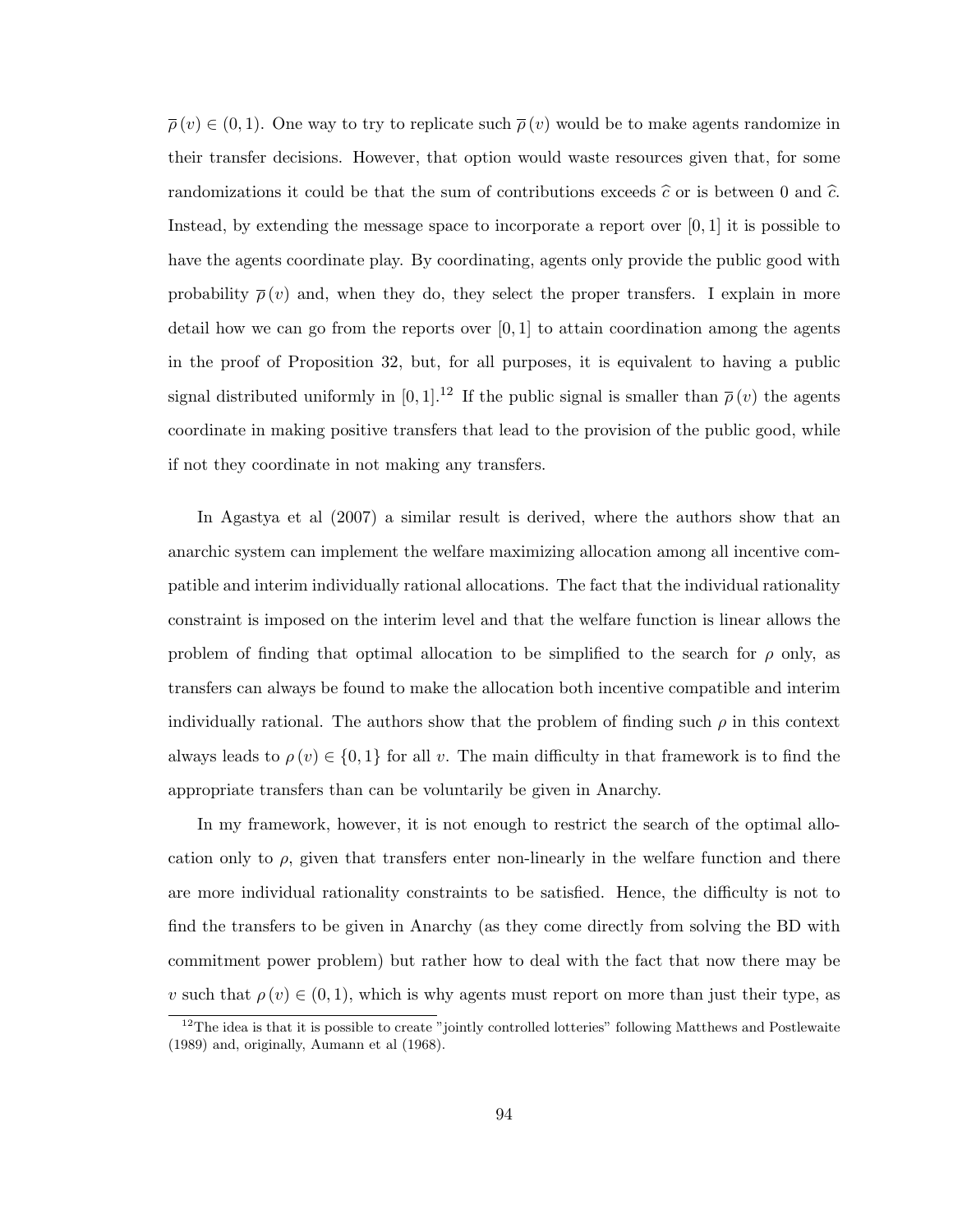I describe above.

The implications of proposition 32 are simple. The anarchic system is optimal among the set of incentive compatible and ex-post individual rational mechanisms. This fact gains an even higher importance as Anarchy is costless - it simply involves agents communicating and then making their own decisions. It may be that other systems are not. Any system where a government has a role involves some costs associated with paying the government's employees. So even if, somehow, the government could commit to particular allocations, it would still generate a smaller expected welfare if such costs were accounted for.

A key assumption in the results of Propositions 31 and 32 is the binary nature of the public good. In the next section, I argue that the BD's role becomes much more important when this assumption is relaxed.

# 3.5. Discrete Public Good - general case

In this section, I make only one change with respect to the previous framework. I now assume that  $g \in \{0, \frac{1}{k}\}$  $\frac{1}{k}, \frac{2}{k}$  $\frac{2}{k},..,\frac{k}{k}$  $\frac{k}{k}$ } for some  $k \in \mathbb{N}$  - even though  $g$  is still discrete it is no longer binary. The cost of producing g units of the public good is  $g\hat{c}$  while the benefit for agent n of type  $v_n$  is  $gv_n$ .

This context brings about a new problem: a "classical" free riding problem as identified in Samuelson (1954). Now, even if there is complete information, the ex-post optimal transfer vector may not be a Nash equilibrium of the voluntary contribution game. For any v, the ex-post optimal decision is to provide the public good in 1 unit whenever  $i(v) \geq \hat{i}$ and set up some transfers that make high valuation agents make higher transfers. However, even if  $v$  was commonly known, there would be no Bayes Nash Equilibrium that would provide more than  $\frac{1}{k}$  units of the public good. This is because, for more than  $\frac{1}{k}$  units to be provided, someone must be making a transfer of at least  $\frac{2}{k}c$ . That someone would be better off by decreasing his transfer by  $\frac{2}{k}c$  given that that would lead, at most, to a decrease of  $\frac{1}{k}$ units of the public good. Given that  $2c > \overline{v}$  the agent prefers that outcome.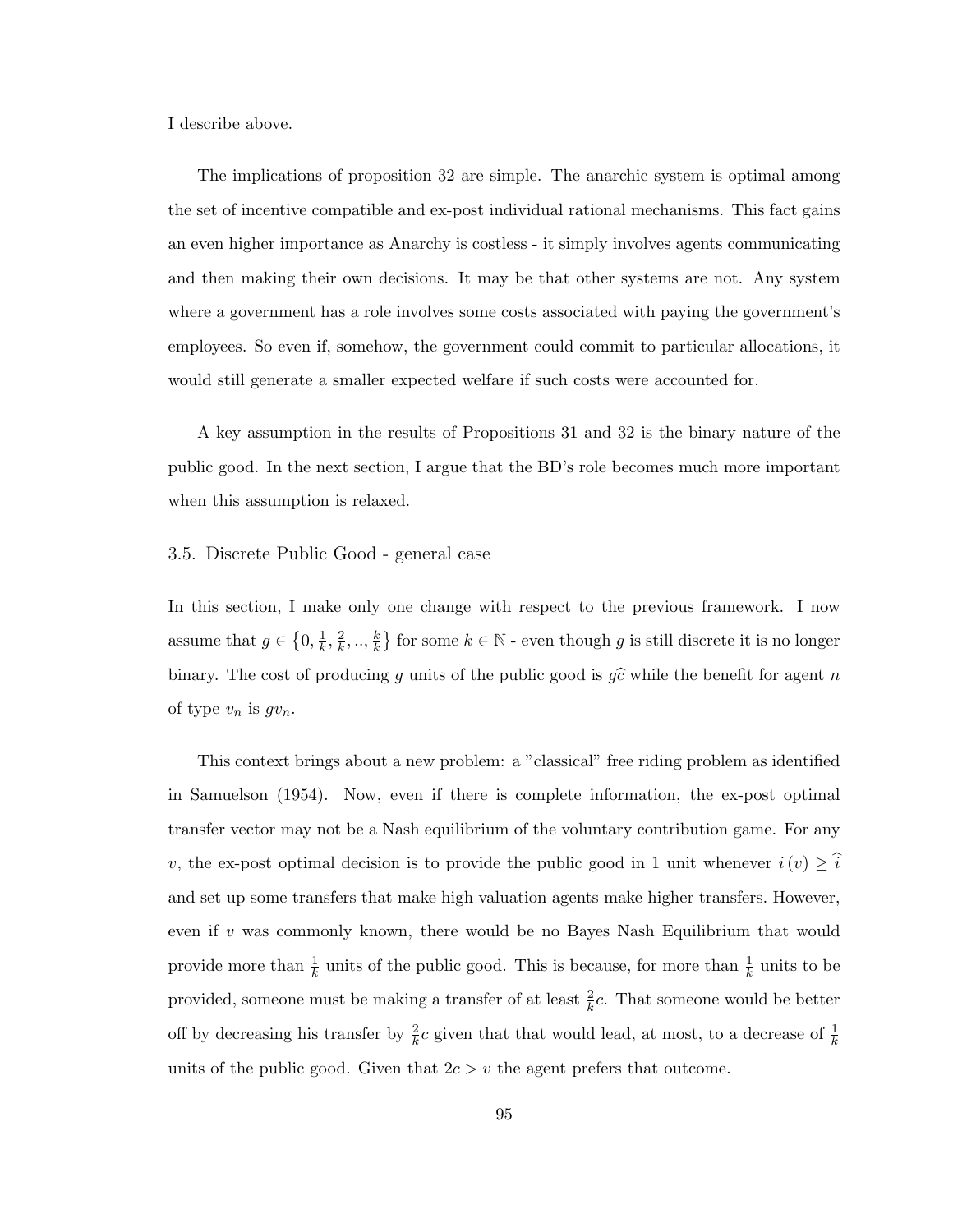This observation leads to the following result:

**Proposition 27** The value of the anarchic system (the highest expected welfare among all anarchic equilibria) is decreasing with k and converges to 0.

**Proof.** In the appendix, I show that the value of the anarchic system is decreasing with  $k$ . It converges to 0 because the highest utility any given agent can obtain is bounded above by  $\overline{v}_k^1$  which converges to 0 as k increases.

In this context, k may be interpreted as a measure of the "classical" free riding problem. Proposition 33 states that, as that "classical" free riding problem becomes more severe, the anarchic system becomes more ineffective.<sup>13</sup> Proposition 34 states that, in contrast, the BD system is unaffected by how large  $k$  is.

Proposition 28 The value of the BD system (the highest expected welfare among all BD equilibria) is independent of  $k$ .

Proof. In the appendix, I show that the BD's decision, for any given beliefs, is always to provide either 1 or 0 units of the public good. Hence, his decision is independent of k.  $\blacksquare$ 

Proposition 34 follows from the linearity assumption on both the utility functions of the agents and on the cost structure imposed. Basically, if providing  $y < 1$  units of the public good is preferred to not provide it all all, providing 1 unit of the public good will be optimal, as we are just scaling up the benefits of the agents.

By combining the two previous propositions and using the fact that there is a BD equilibrium with a strictly positive expected welfare (one where exactly  $\hat{i}$  agents report truthfully while the rest sends a single message regardless of type), the following result follows.

**Proposition 29** There is some natural number  $\overline{k}$  such that the value of the anarchic system is higher than the value of the BD system if and only if  $k \leq \overline{k}$ .

<sup>&</sup>lt;sup>13</sup>In a similar context, Barbieri (2012) also highlights some of the problems the voluntary provision of public goods with pre-play communication may have with non-binary goods.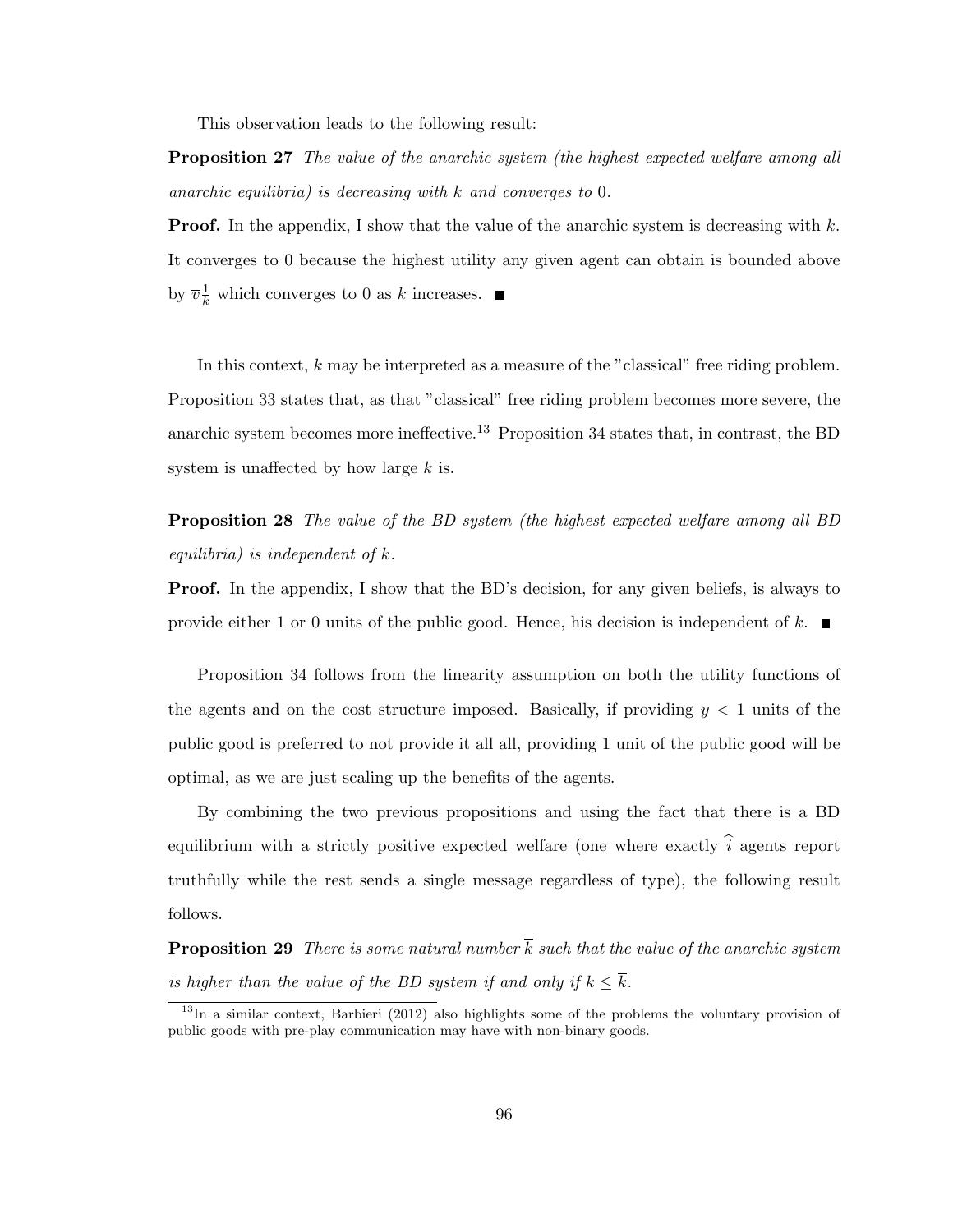Proposition 35 highlights the relative virtues of each of the two systems. Anarchy is more effective when dealing with "informational" free-riding, as agents are more willing to share private information when they know there is no BD who has the power to enforce transfers against their will. The BD system's virtues lie on the reduction of "classical" free-riding. The parameter k measures the relative importance of each of the two free-riding problems: if  $k$  is small, the "informational" free-riding prevails and so Anarchy performs better. But, for large  $k$ , the "classical" free-riding problem becomes more important. The BD system is unaffected by "classical" free riding problems and so it will be preferred.

# 3.6. Extensions

In this section, I discuss two extensions of the model of binary public good provision. The goal is to inquire how robust is the result that the anarchic system outperforms the BD system. In the first extension, I allow the BD to use the services of a mediator that receives the messages from the agents and then makes his own report to the BD, who still makes all final decisions regarding transfers. In the second extension, I discuss the implications of the ex-post individual rationality constraints.

### 3.6.1. Mediator

The question I attempt to answer in this section is whether the presence of a mediator eliminates the advantage the anarchic system has over the centralized one when the public good is binary. I define the mediator to be someone that receives the messages sent by the agents and transmits its own message to the BD from an arbitrarily large message set that WLOG can still be M. This means that the mediator can pool the information gathered from the agents when communicating with the BD. I assume the mediator is indifferent among all outcomes so that no additional incentive constraints are required.

Let  $\zeta = {\zeta^m : m \in M}$  denote a generic strategy of the mediator where  $\zeta^m \in \nabla(M)$ . the mediator selects a probability distribution over the set of messages  $M$ , for every message m he has received. A mediator equilibrium is a strategy profile  $(\sigma, \zeta, \xi)$  such that, just like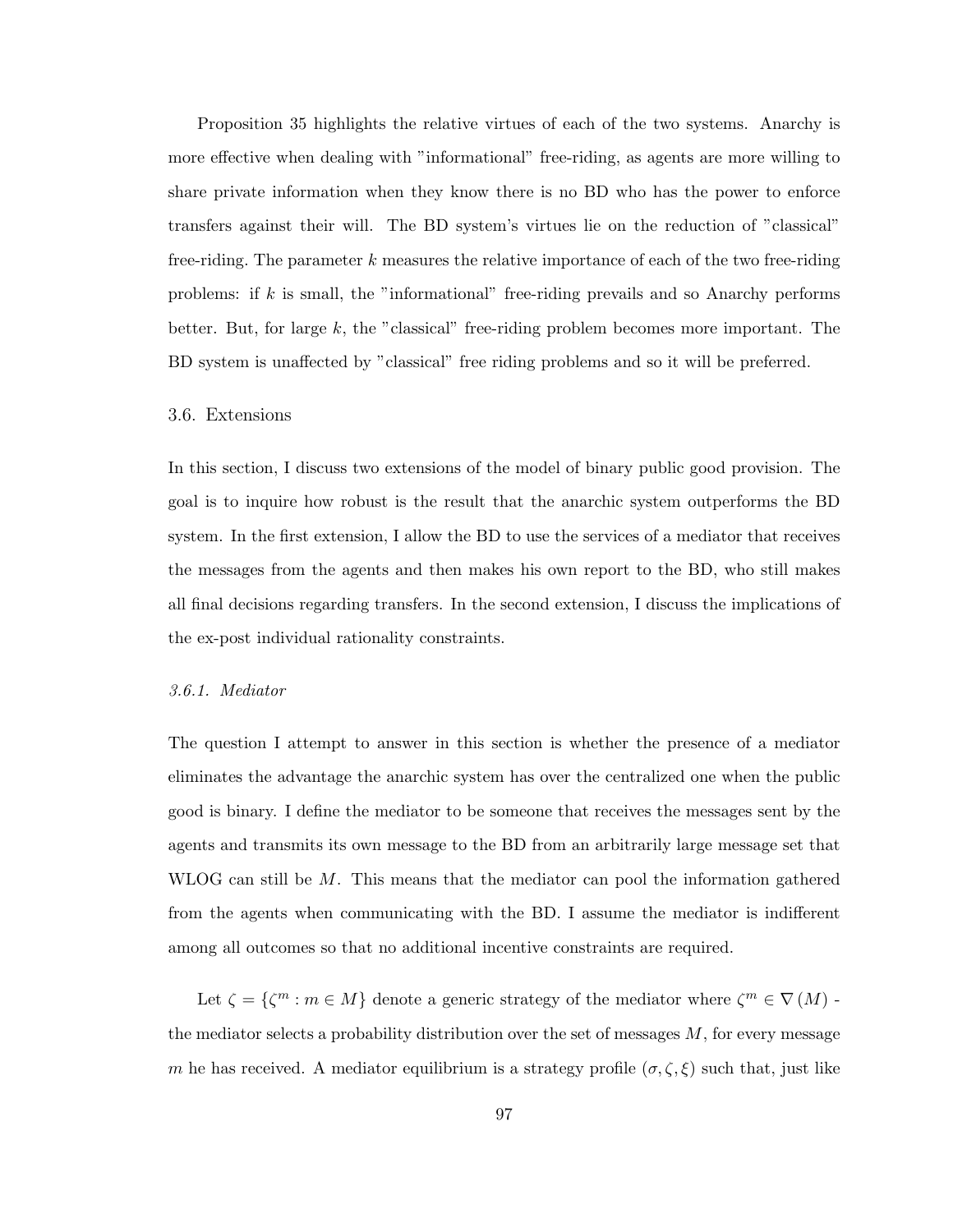in the BD equilibrium, the agents and the BD choose their actions in order to maximize their expected utility and beliefs are updated according to Bayes' rule whenever possible. No behavior is imposed on the mediator.<sup>14</sup>

The first result is that the presence of a mediator does make a difference.

**Proposition 30** There is a mediator equilibrium that has a strictly higher expected welfare than the value of the BD system as long as  $(\bar{\rho}, \bar{t}) \neq (\rho^*, t^*)$ .

**Proof.** See appendix.  $\blacksquare$ 

The weak part of the proposition is straightforward. We can simply have a passive mediator and replicate the BD equilibrium. The strict part comes from the fact that the mediator can use all the information provided by the agents when communicating with the BD. We illustrate the point with  $N = 2$ . Recall that, from proposition 30, we have that the highest expected welfare BD equilibrium was defined by  $(\tilde{\sigma}(s), \tilde{\xi})$  for some  $s \in (0, 1)^2$ . If the first best allocation  $(\rho^*, t^*)$  is not incentive compatible, it must be that such that  $s \neq (0, 0)$ . In this mediator setting, we can replicate the exact same equilibrium by having agents report truthfully their types to the mediator (so that an  $H(L)$ ) message is as if the agent says he is of type  $\overline{v}(\underline{v})$  and then allowing the mediator to mix between the messages to be sent to the BD as follows:

|                                    | HН                                                                                 | HL.              | LH        | LL             |
|------------------------------------|------------------------------------------------------------------------------------|------------------|-----------|----------------|
|                                    | $(\overline{v}, \overline{v})$ $(1-s_1)(1-s_2)$ $(1-s_1)s_2$ $(1-s_2)s_1$ $s_1s_2$ |                  |           |                |
| $(\overline{v}, \underline{v})$ 0  |                                                                                    | $(1-s_1)$ 0      |           | $s_1$          |
| $(\underline{v}, \overline{v})$ 0  |                                                                                    | O                | $(1-s_2)$ | S <sub>2</sub> |
| $(\underline{v}, \underline{v})$ 0 |                                                                                    | $\left( \right)$ | 0         |                |

where the rows represent the messages received by the mediator, which are then mapped to the messages in the columns that are received by the BD. Assume that  $\hat{i} = 1$ , so that the BD provides the public good if and only if the message he receives contains at least one H.

 $14$ Notice that the assumption that the mediator has no strict preference over any outcome increases the set of possible mediator equilibria.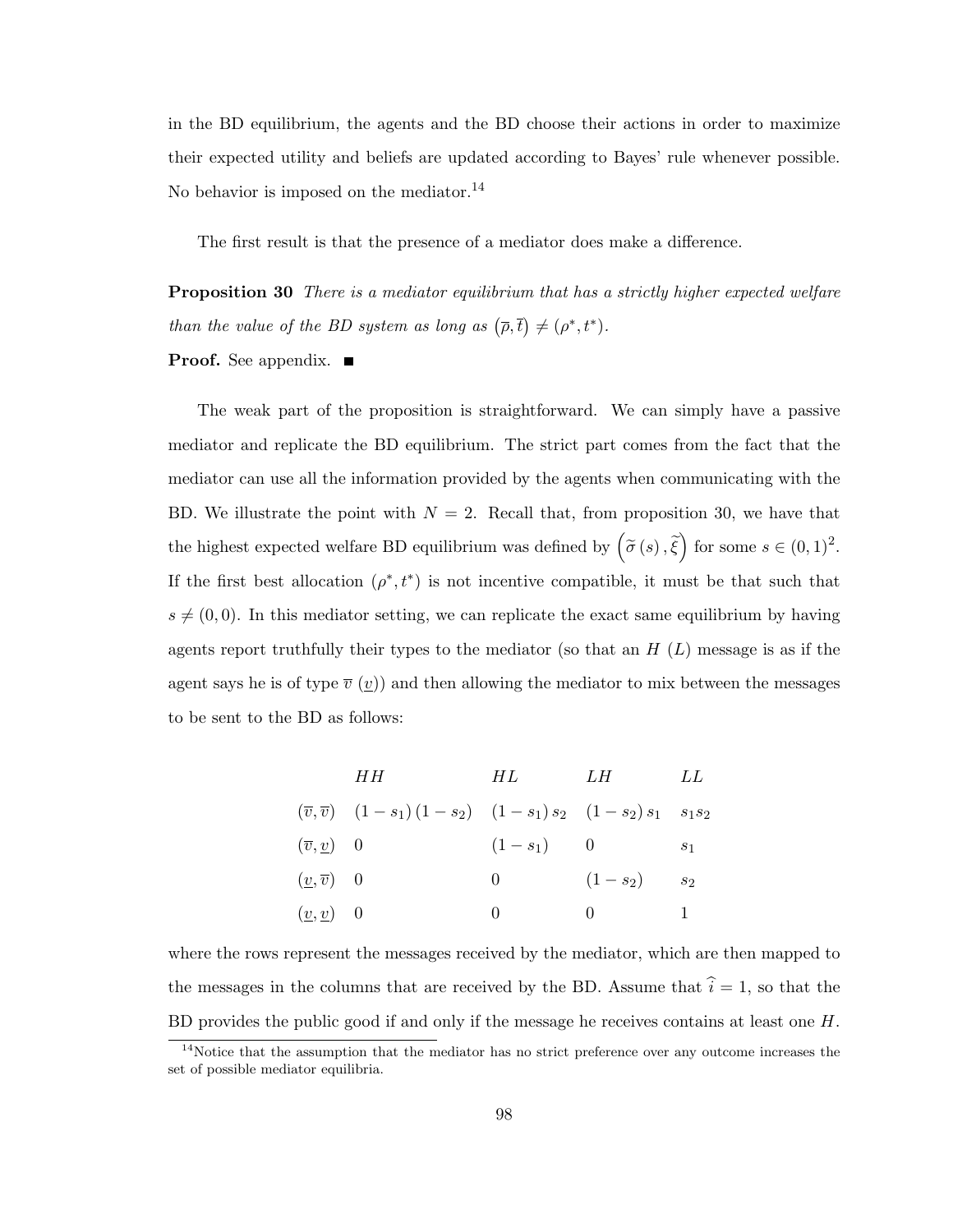This means that after LL the public good does not get provided. Then, instead of using the previous strategy, we can have the mediator send the following:

|                                    | H H                                                                                         | H L                   | LH | LL             |
|------------------------------------|---------------------------------------------------------------------------------------------|-----------------------|----|----------------|
|                                    | $(\overline{v}, \overline{v})$ $(1-s_1)(1-s_2) + s_1s_2$ $(1-s_1)s_2$ $(1-s_2)s_1$ <b>0</b> |                       |    |                |
| $(\overline{v}, \underline{v})$ 0  |                                                                                             | $(1-s_1)$ 0           |    | S <sub>1</sub> |
| $(\underline{v}, \overline{v})$ 0  |                                                                                             | $(1-s_2)$<br>$\theta$ |    | S <sub>2</sub> |
| $(\underline{v}, \underline{v})$ 0 |                                                                                             | $\mathbf{0}$          |    |                |

We can have the mediator send a  $HH$  message when he knows both agents are of type  $\overline{v}$  rather than sending LL. The payoffs after any message received by the BD do not change. The only thing that changes is that the expected welfare of a high type agent is now increased, provided he reports truthfully, as the public good is being provided more often. Low valuation agents' incentives to misreport are even smaller because after HH the good is provided but they would have to contribute  $c > v$ . Hence, the fact that the mediator can use all the information from both agents when communicating with the BD does makes a difference and allows for a higher expected welfare.

The next result states that, even though the presence of the mediator strictly improves upon the value of the BD system, it is still strictly worse than the anarchic alternative. **Proposition 31** If  $(\bar{\rho}, \bar{t}) \neq (\rho^*, t^*)$ , there is no mediator equilibrium that can implement

 $(\overline{\rho}, \overline{t})$ .

**Proof.** Notice that, WLOG, we can restrict our attention to truthful reporting by the agents. This is because it is always possible to rewrite any other type of reporting profile that is a part of a mediator equilibrium by having the mixing over the messages being done by the mediator, rather than by the agents, as I showed in the proof of proposition 36. Assuming truthful reporting by the agents, consider the mediator's choice. In order to implement  $(\bar{\rho}, \bar{t})$  it must be that the mediator fully reveals the agents' types to the BD by the same argument as in proposition 28. But it that was the case, high valuation agents would prefer to misreport given that  $(\bar{\rho}, \bar{t}) \neq (\rho^*, t^*)$ .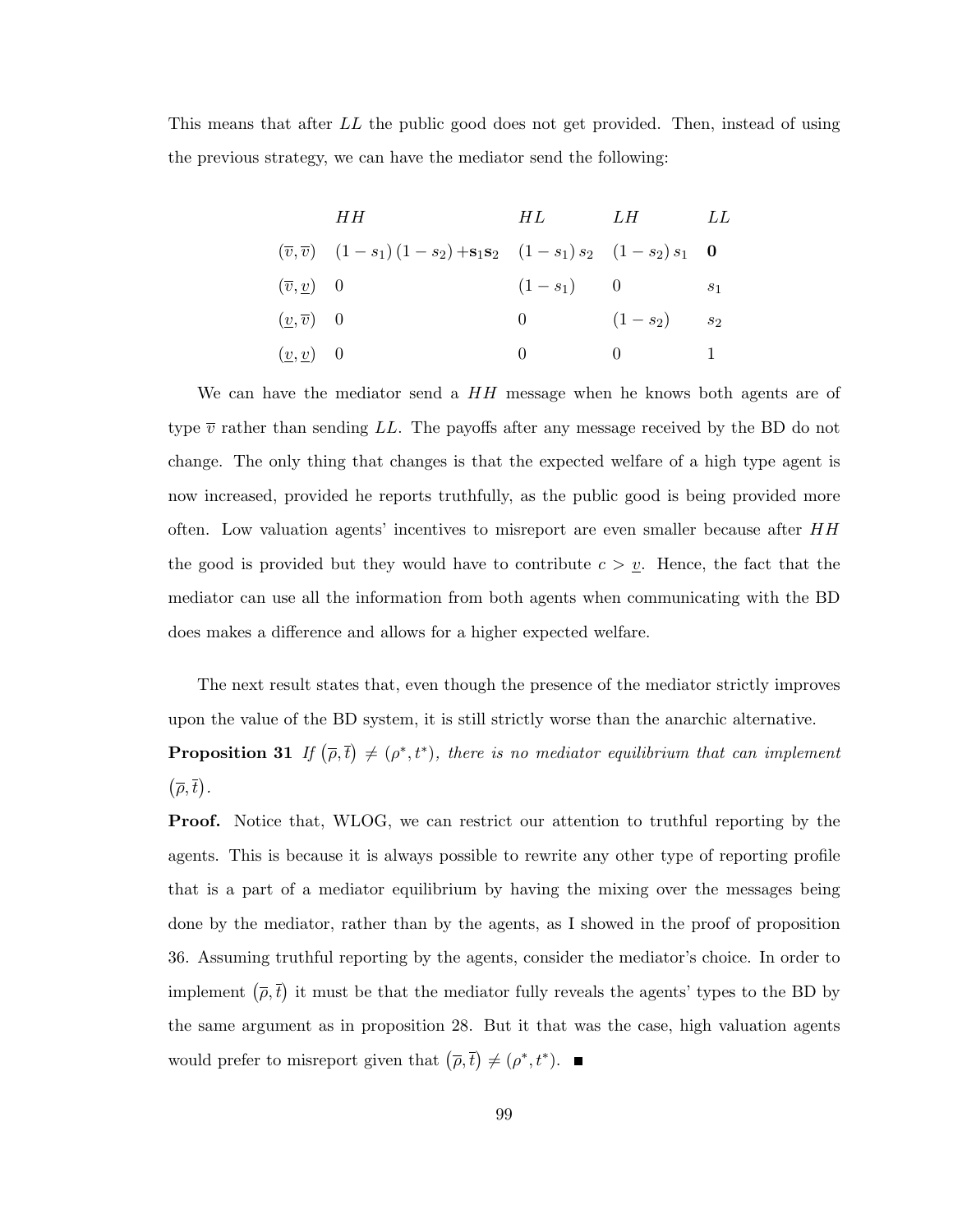The mediator's presence does not solve the informational free riding problem because it is still not possible to use all the information gathered by the agents. Even with the presence of the mediator, the agents know the BD will make all the final decisions, which prevents them from communicating as much as they would have if the BD did not exist.

#### 3.6.2. Individually Rationality Constraints

In my exposition so far I have assumed that the BD was not allowed to make any agent worse off as a result of the provision of the public good. In this section, I discuss the reasons such assumption is made, and the consequences of relaxing it.

The main argument for that assumption is that, if the BD imposes a loss on an agent, the agent would have an incentive to simply not participate in the mechanism, which would be somewhat equivalent to him leaving the community and looking for a different one where the public good is not provided. Green and Laffont (1979, p.121) defend the assumption by arguing that it represents the "ethical precept that no one should have to be forced to participate in the mechanism, and each has a right to withdraw from the system, abstain from consuming any public goods, and live independently with his endowment intact".

In this paper's context, it is also possible to interpret the ex-post individual rationality constraint as being part of the social welfare function. In particular, such constraint is equivalent to having a strongly negative welfare in case one of the agents has a negative utility - a rawlsian welfare function, for example, would have that property.

The imposition of this constraint only plays a role in the centralized system. In Anarchy, the constraint must be satisfied by default given that every agent always has the opportunity to simply not contribute, which guarantees that he cannot be made worse off. However, it may be in the best interest of the BD to have some agent have a negative payoff when he is unsure of the valuation of that agent. For example, if the BD believes the agent's type is high with a probability very close to 1, he will be very inclined to impose a high transfer on such agent which, in the unlikely event that the agent ends up ends up having a low valuation, may lead him to have a negative payoff. In this sense, the ability to impose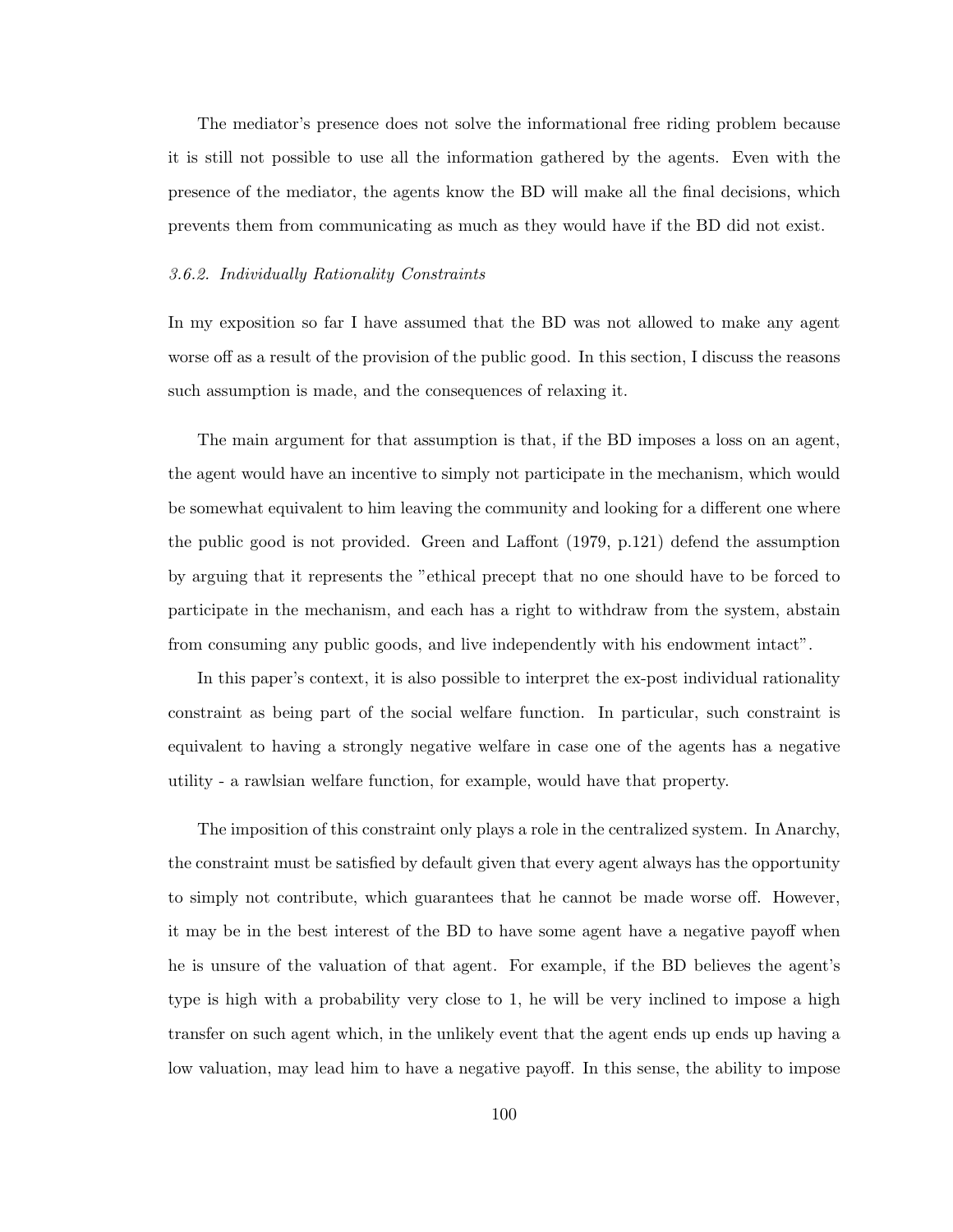negative utilities on the agents will be an extra tool the BD has that an anarchic system cannot match.

The impact of the elimination of this constraint will depend very much on how heavily penalized by the welfare function are negative individual utilities. If society (and the BD) are relatively unfazed by the fact that agents are having a negative payoff it may be the case that the centralized system will outperform the anarchic one. Consider, for example, the case for which  $N$  is large. We know from Mailath and Postlewaite (1990) that any incentive compatible and individually rational mechanism will only be able to provide the public good with a very small probability, so the expected welfare from Anarchy will be close to 0. However, for a large  $N$ , the BD will know whether the good should be provided or not due to the law of large numbers. As long as  $\pi$  (the prior probability that  $v_n = \overline{v}$ for all  $n$ ) is large the BD could simply impose that the public good is to be provided by having all agents make a transfer of c, without soliciting any information. This means that the removal of the individual rationality constraint may make a BD system more appealing than the anarchic one.

#### 3.7. Conclusion

In this paper, I have compared two systems of provision of public goods: a centralized system where the BD has the ultimate power to decide transfers; and an anarchic system where agents are free to communicate and select their own transfers. The main result is that the preferred system depends on how important is the "informational" free riding problem relative to the "classical" free riding problem, which is measured by the parameter  $k$  in this analysis. If  $k$  is small, and the "informational" free riding problem dominates, then the anarchic system is preferred; but as  $k$  grows and the "classical" free riding problem becomes more important, the BD system will dominate.

One aspect of this analysis that is interesting is that, when we think of the BD as lacking commitment power, it may be better to have a non-benevolent dictator. The problem that the absence of commitment power brings to the BD is that he cannot help but to take his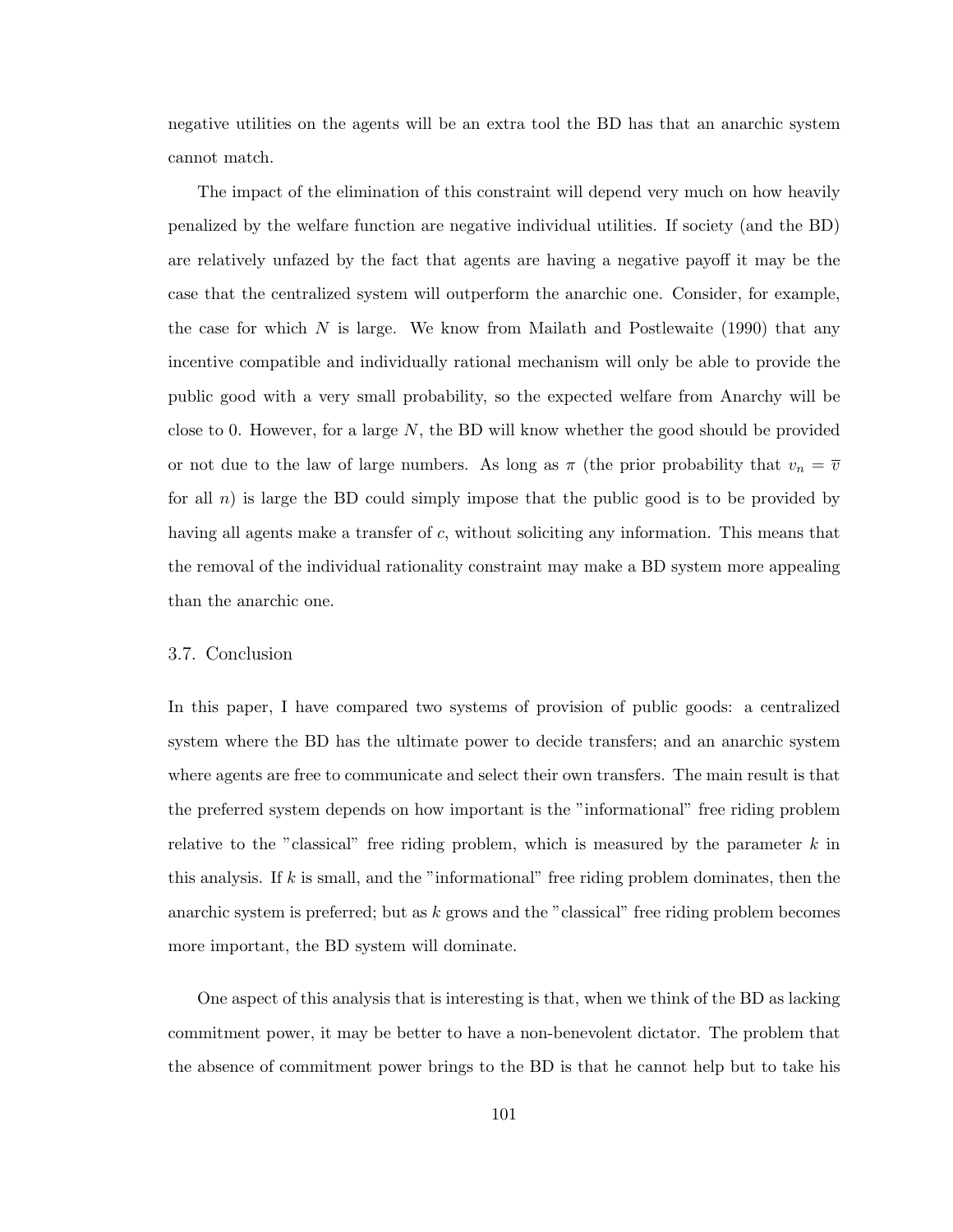preferred action whenever the opportunity presents itself. So, if, for example, the dictator is indifferent among all alternatives available, he will not have such problems and will be able to act as if he had commitment power. Of course, thinking of a government that is indifferent to all alternatives does not seem to be very reasonable. However, there are other more reasonable preferences that could allow for a better outcome. Say that the dictator only cares about efficiency, even though the welfare function is still inequality averse. In that case, the dictator is able to commit, at least with respect to the transfers in the event that the public good is provided, which would allow him to extract more information from the agents.

The idea I wish to convey is that, if we are to have centralized provision of public goods, it may be desirable to have a government who does not feel the need to make the high valuation agents the ones that pay for most of the good. The problem is how that would happen. What political structure would have to be in place so that agents with these specific preferences would end up the rulers? The answer to this question does not seem trivial as the purpose of government is not exhausted by the administration of public goods and inequality aversion seems to be an important property of a successful government particularly in issues like wealth redistribution.

Finally, for future research, it would be interesting to investigate to what extent it is possible to construct other systems of public good provision that do not rely on commitment power. One possibility is to explore the idea of allowing agents to delegate their transfer decisions to representatives. Even though a more thorough analysis is required, it seems that this system would be able to go around the individual rationality constraints that limit the effectiveness of the anarchic system. For example, in a system with  $N$  representatives, as long  $\pi$  is large, it would always be possible to provide the public good fully by having agents sending uninformative messages to their representatives, which, after communicating with all other representatives, would then decide the agent they represent should contribute c, because they believe the agent they represent is likely to have a high valuation. Such outcome would not be possible in the anarchic system as low valuation agents would prefer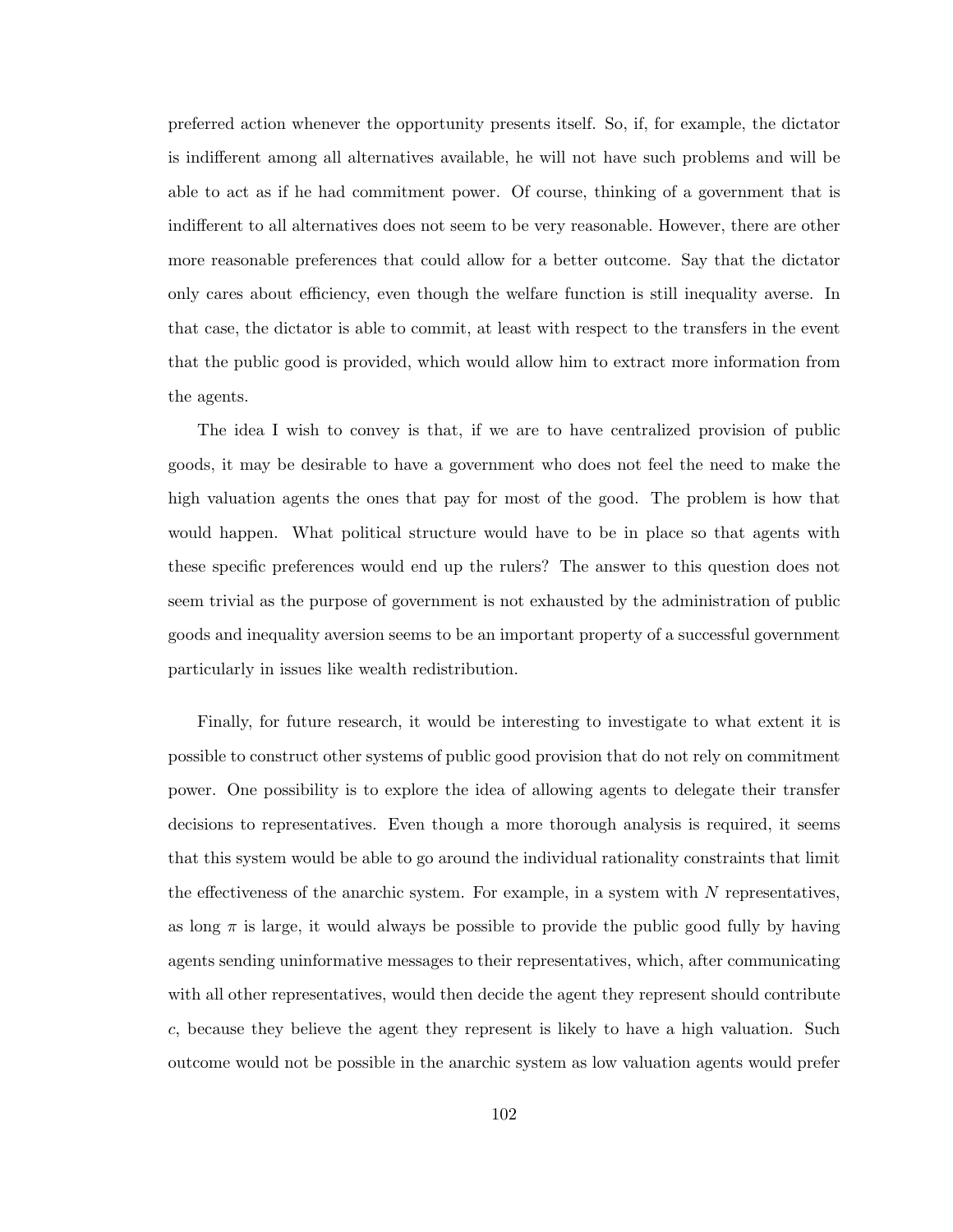not to make such contribution. A system that incorporates representatives could then preserve the idea that decentralization leads to more information sharing while, at the same time, be less constrained by the need to have positive utilities for all agents, regardless of their type.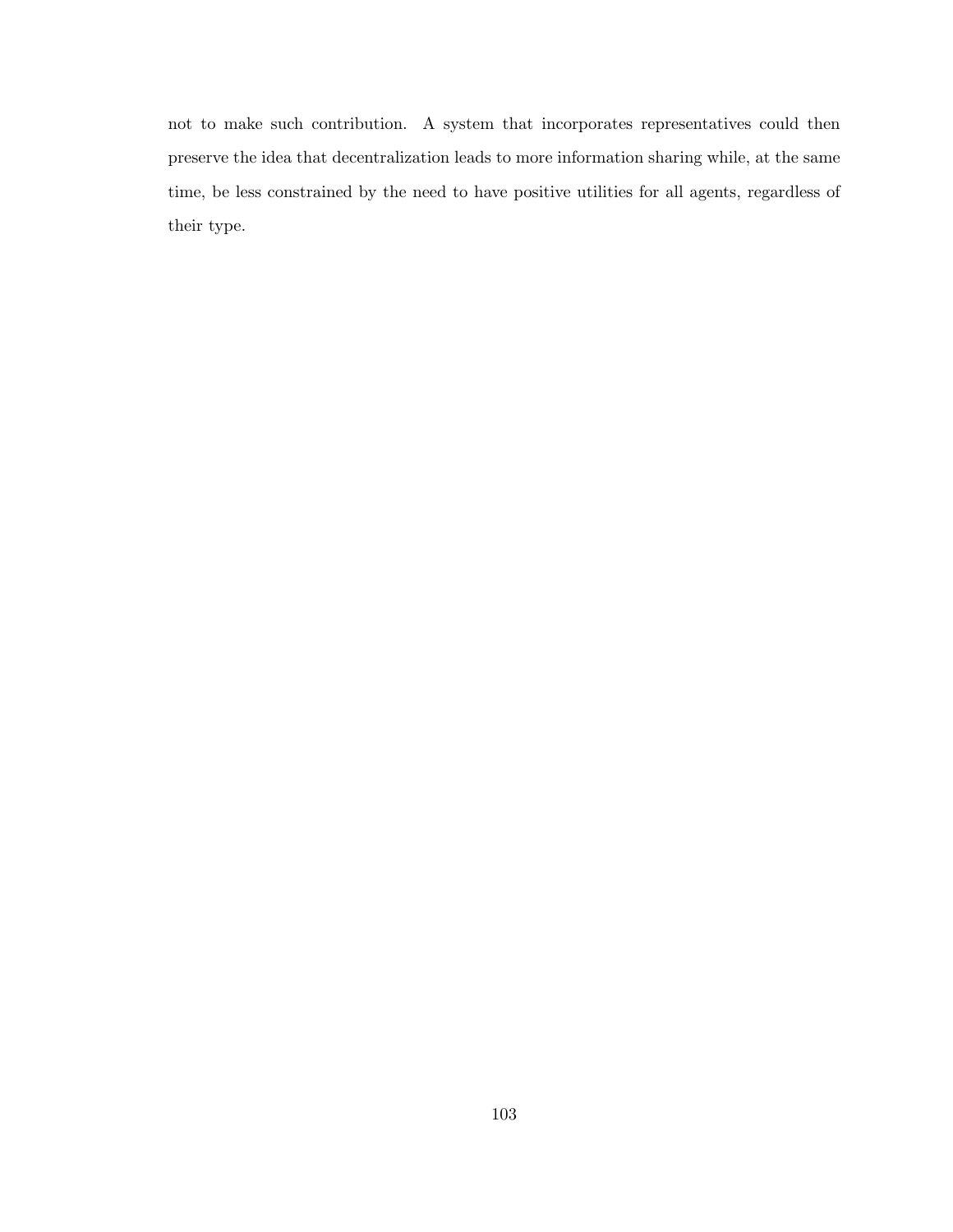# APPENDIX

# A.1. Appendix to Chapter 1

## A.1.1. Proof of Proposition 1

Notice that, for all *n* and for all  $\theta \in \Theta$ ,  $x_n^{Tr}(\theta) = 1$  if and only if

$$
\sum_{t=n \in T_{-n}} \pi(g, t_{-n}, \theta) \ge \alpha \sum_{t=n \in T_{-n}} \pi(i, t_{-n}, \theta) \Leftrightarrow
$$
\n
$$
\sum_{t=n \in T_{-n}} \pi(g, t_{-n}) \pi(\theta | g, t_{-n}) \ge \alpha \sum_{t=n \in T_{-n}} \pi(i, t_{-n}) \pi(\theta | i, t_{-n}) \Leftrightarrow
$$
\n
$$
l(\theta_n) \ge \alpha \frac{t_{-n} \in T_{-n}}{\sum_{t=n \in T_{-n}} \pi(j, t_{-n}) \prod_{\tilde{n} \neq n} \pi(\theta_{\tilde{n}} | t_{\tilde{n}})} \Leftrightarrow
$$
\n
$$
\theta_n \le l^{-1} \left( \alpha \frac{t_{-n} \in T_{-n}}{\sum_{t=n \in T_{-n}} \pi(j, t_{-n}) \prod_{\tilde{n} \neq n} \pi(\theta_{\tilde{n}} | t_{\tilde{n}})} \frac{\pi(\theta_{\tilde{n}} | t_{\tilde{n}})}{\sum_{t=n \in T_{-n}} \pi(j, t_{-n}) \prod_{\tilde{n} \neq n} \pi(\theta_{\tilde{n}} | t_{\tilde{n}})} \right)
$$

# A.1.2. Proof of Proposition 4

Recall that the simplified *n*th agent problem is one of selecting  $x_n$   $(i, t_{-n}, \theta) \in [0, \phi]$  for all  $t_{-n} ∈ T_{-n}$  and  $\theta ∈ \Theta$ , in order to maximize

$$
\sum_{t=n\in T-\eta\in\Theta} \int \left(\pi\left(g, t_{-n}, \theta\right) - \alpha \pi\left(i, t_{-n}, \theta\right)\right) x_n\left(i, t_{-n}, \theta\right) d\theta
$$

subject to

$$
\sum_{t=n\in T-\eta\in\Theta}\int\limits_{-\Theta}\frac{\pi\left(g,t_{-n},\theta\right)}{\pi\left(t_{n}=g\right)}x_{n}\left(i,t_{-n},\theta\right)d\theta\leq1
$$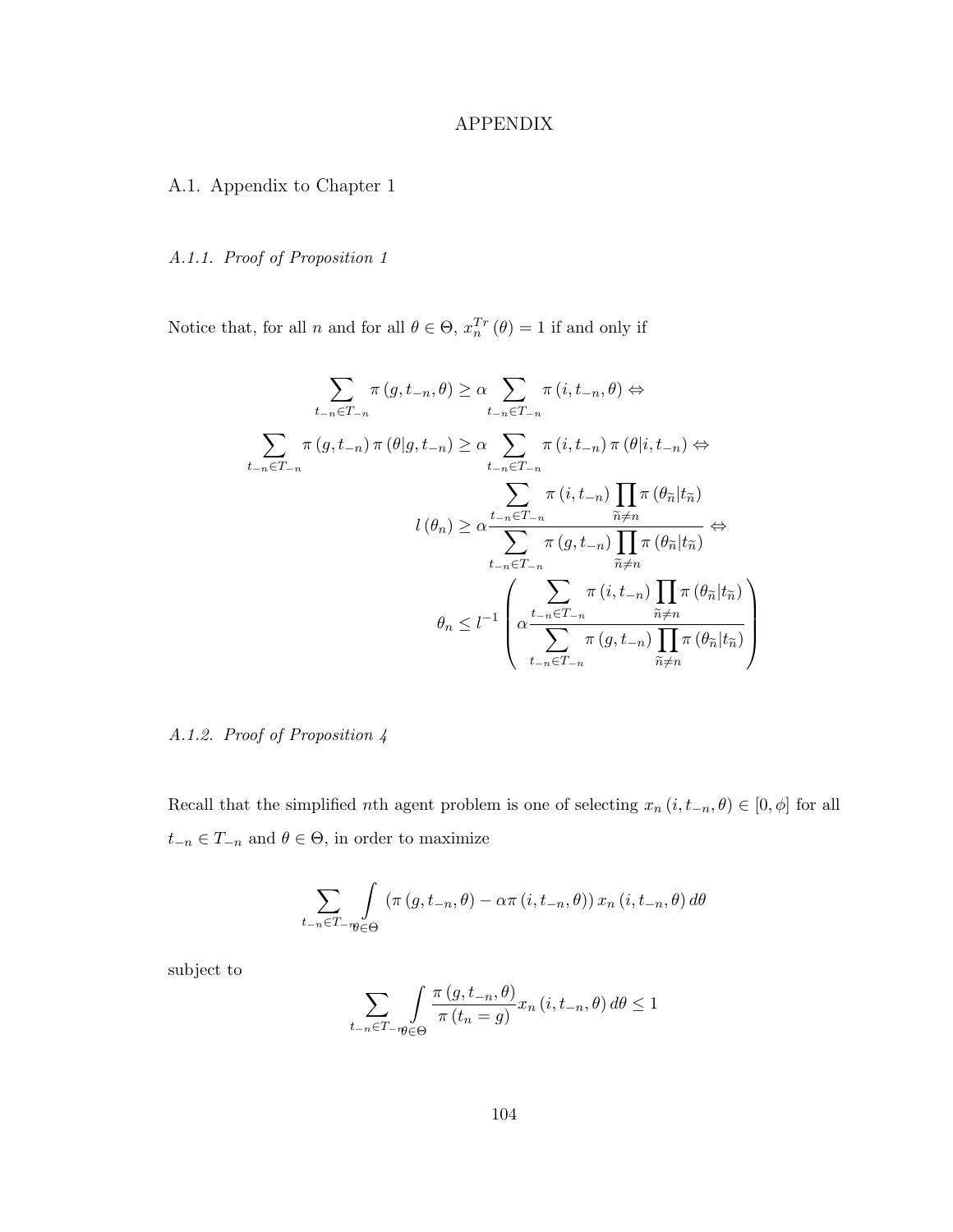Denote by  $\widehat{\lambda}_n \geq 0$  the lagrange multiplier associated with the constraint and let  $\widehat{\zeta}(t_{-n}, \theta) \geq 0$  and  $\widehat{\eta}(t_{-n}, \theta) \geq 0$  be the multipliers associated with  $x_n (i, t_{-n}, \theta) \leq \phi$  and  $x_n(i, t_{-n}, \theta) \geq 0$  respectively. It follows that the optimal solution  $x_n^{SB}$  must be such that, for all  $t_{-n} \in T_{-n}$  and  $\theta \in \Theta$ ,

$$
\pi(g, t_{-n}, \theta) - \alpha \pi(i, t_{-n}, \theta) + \widehat{\eta}(t_{-n}, \theta) = \widehat{\lambda}_n \frac{\pi(g, t_{-n}, \theta)}{\pi(t_n = g)} + \widehat{\zeta}(t_{-n}, \theta)
$$

which can be written as

$$
\pi(g, t_{-n}) l(\theta_n) (1 - \lambda_n) - \alpha \pi(i, t_{-n}) = \zeta(t_{-n}, \theta) - \eta(t_{-n}, \theta)
$$
\n(A.1)

where 
$$
\lambda_n = \frac{\widehat{\lambda}_n}{\pi(t_n=g)}, \zeta(t_{-n},\theta) = \frac{\widehat{\zeta}(t_{-n},\theta)}{\pi(\theta_n|t_n=i)} \prod_{\widetilde{n}\neq n}^{\pi(\theta_n|t_{\widetilde{n}})} \text{ and } \eta(t_{-n},\theta) = \frac{\widehat{\eta}(t_{-n},\theta)}{\pi(\theta_n|t_n=i)} \prod_{\widetilde{n}\neq n}^{\pi(\theta_n|t_{\widetilde{n}})}.
$$

Notice that, for a fixed  $t_{-n} \in T_{-n}$ , the LHS is strictly increasing with  $\theta_n$ , which means that there is a threshold  $\theta_n^{SB}(t_{-n})$  such that

$$
x_n(i, t_{-n}, \theta) = \begin{cases} \phi \text{ if } \theta_n > \theta_n^{SB}(t_{-n}) \\ 0 \text{ otherwise} \end{cases}
$$

where ties are resolved in favor of an acquittal. The threshold  $\theta_n^{SB}(t_{-n})$  is such that

$$
\pi(g, t_{-n}) l \left( \theta_n^{SB} (t_{-n}) \right) (1 - \lambda_n) - \alpha \pi (i, t_{-n}) = 0
$$

and so

$$
\theta_n^{SB}(t_{-n}) = l^{-1} \left( \frac{\alpha}{1 - \lambda_n} \frac{\pi(i, t_{-n})}{\pi(g, t_{-n})} \right)
$$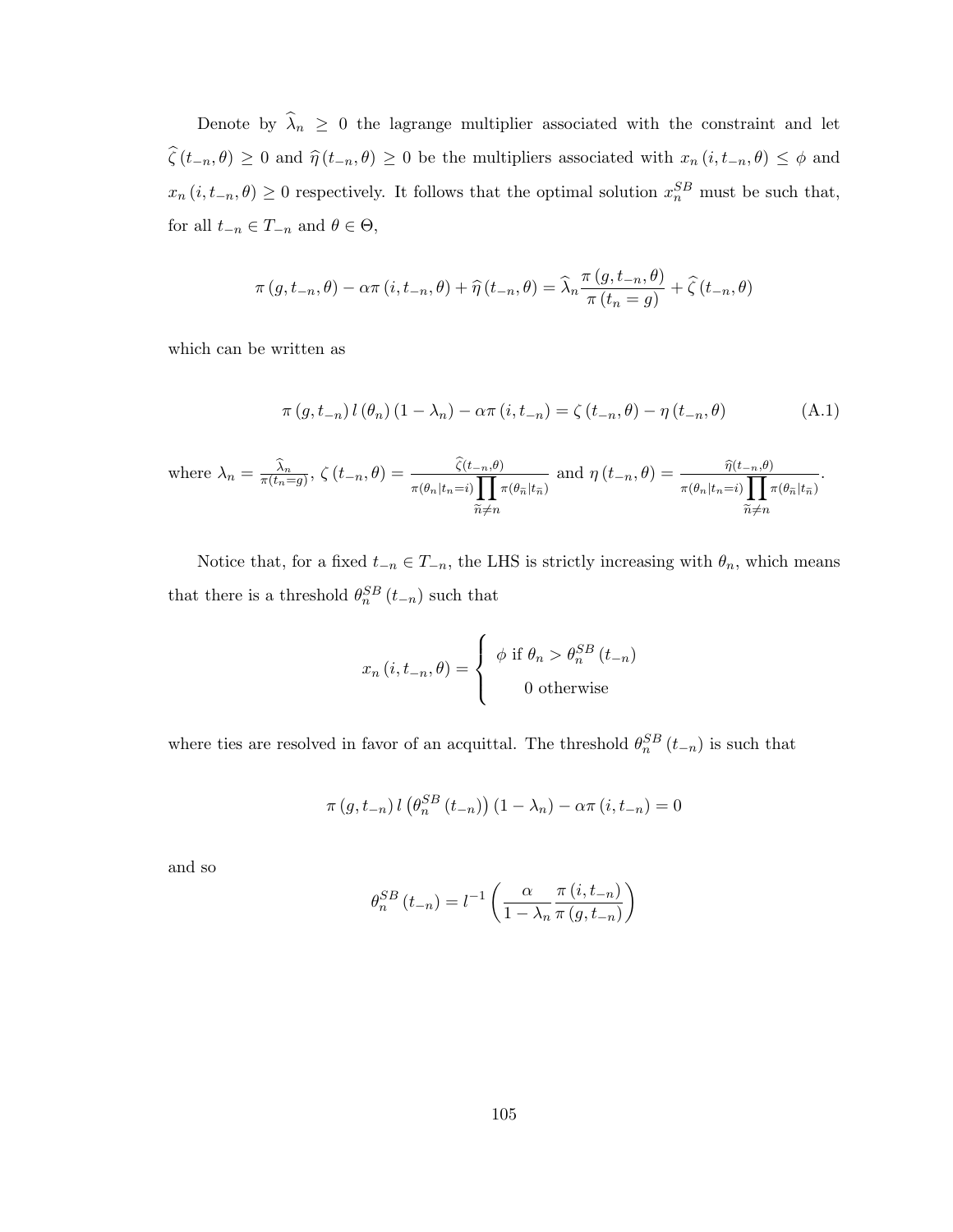As for  $\lambda_n$ , it is equal to 0 whenever the constraint does not bind. Let

$$
B_n(\phi, \lambda_n) = \phi \sum_{t_{-n} \in T_{-n}} \frac{\pi(g, t_{-n})}{\pi(t_n = g)} \int\limits_{l^{-1} \left(\frac{\alpha}{1 - \lambda_n} \frac{\pi(i, t_{-n})}{\pi(g, t_{-n})}\right)}^1 \pi(\theta_n | t_n = g) d\theta
$$

which represents the expected punishment of the guilty agent under threshold  $\theta_n^{SB}(t_{-n}),$ given that he is indifferent between reporting truthfully and misreporting. Then, it follows that

$$
\lambda_n = \begin{cases} 0 \text{ if } B_n(\phi, 0) \le 1 \\ \lambda_n^* \text{ otherwise} \end{cases}
$$

where  $\lambda_n^*$  is such that  $B_n$   $(\phi, \lambda_n^*) = 1$ . Notice that, for any  $\phi$ ,  $\lambda_n$  always exists and is strictly increasing for all  $\phi \geq \overline{\phi}_n > 1$  where  $\overline{\phi}_n$  is such that  $B_n(\overline{\phi}_n, 0) = 1$ .

A.1.3. Proof of Proposition 5

Let  $\overline{\phi} = \max \{ \overline{\phi}_n \}_{n=1}^N$ , so that, for all  $\phi > \overline{\phi}$  and for all  $n$ ,

$$
B_n^g(x_n^{SB}) = \phi \sum_{t_{-n} \in T_{-n}} \frac{\pi(g, t_{-n})}{\pi(t_n = g)} \int_{\theta_n^{SB}(t_{-n})}^1 \pi(\theta_n | t_n = g) d\theta_n = 1
$$
 (A.2)

and

$$
B_n^i(x_n^{SB}) = \phi \sum_{t_{-n} \in T_{-n}} \frac{\pi(i, t_{-n})}{\pi(t_n = i)} \int\limits_{\theta_n^{SB}(t_{-n})}^1 \pi(\theta_n | t_n = i) d\theta_n \tag{A.3}
$$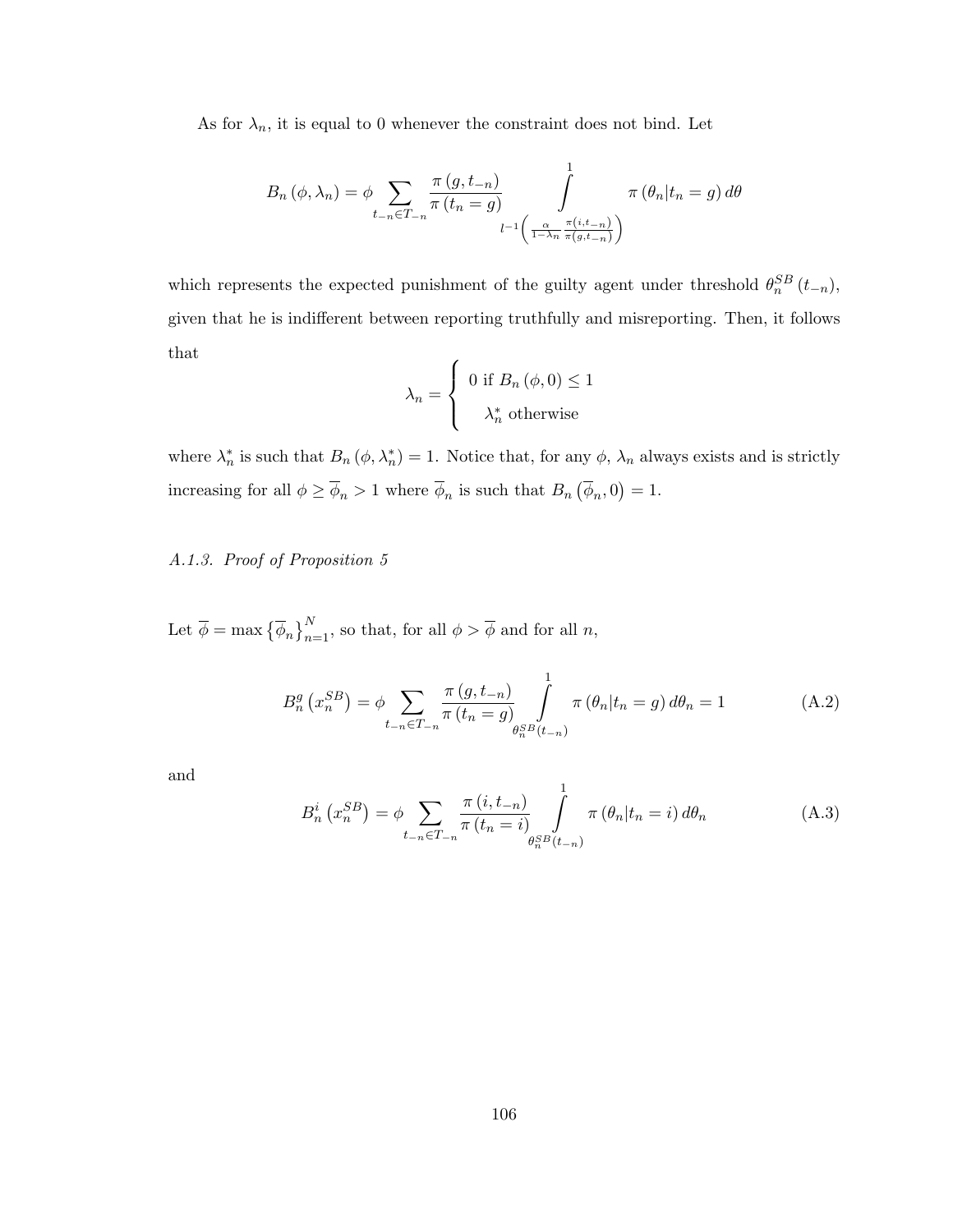Given  $(A.2)$  we have that  $(A.3)$  is equivalent to

$$
B_{n}^{i}(x_{n}^{SB}) = \frac{\phi \sum_{t_{-n} \in T_{-n}} \frac{\pi(i, t_{-n})}{\pi(t_{n} = i)}}{\phi \sum_{t_{-n} \in T_{-n}} \frac{\pi(g, t_{-n})}{\pi(t_{n} = g)}} \int_{\theta_{n}^{SB}(t_{-n})} \pi(\theta_{n}|t_{n} = g) d\theta_{n}
$$
  
\n
$$
= \frac{\pi(t_{n} = g)}{\pi(t_{n} = i)} \frac{\sum_{t_{-n} \in T_{-n}} \pi(i, t_{-n}) \int_{\theta_{n}^{SB}(t_{-n})} \pi(\theta_{n}|t_{n} = i) d\theta_{n}}{\sum_{t_{-n} \in T_{-n}} \pi(g, t_{-n}) \int_{\theta_{n}^{SB}(t_{-n})} \pi(\theta_{n}|t_{n} = g) d\theta_{n}}
$$
  
\n
$$
< \frac{\pi(t_{n} = g)}{\pi(t_{n} = i)} \sum_{t_{-n} \in T_{-n}} \left( \frac{\int_{\theta_{n}^{SB}(t_{-n})} \pi(\theta_{n}|t_{n} = g) d\theta_{n}}{\pi(g, t_{-n}) \int_{\theta_{n}^{SB}(t_{-n})} \pi(\theta_{n}|t_{n} = i) d\theta_{n}} \right)
$$
  
\n
$$
< \frac{\pi(t_{n} = g)}{\pi(t_{n} = i)} \sum_{t_{-n} \in T_{-n}} \left( \frac{\pi(i, t_{-n}) e_{n}^{SB}(t_{-n})}{\pi(g, t_{-n}) \int_{\theta_{n}^{SB}(t_{-n})} \pi(\theta_{n}|t_{n} = g) d\theta_{n}} \right)
$$
  
\n
$$
< \frac{\pi(t_{n} = g)}{\pi(t_{n} = i)} \sum_{t_{-n} \in T_{-n}} \left( \frac{\pi(i, t_{-n})}{\pi(g, t_{-n})} \int_{\theta_{n}^{SB}(t_{-n})} \frac{1}{l(\theta_{n})} d\theta_{n} \right)
$$

where the last inequality follows from the monotone likelihood ratio property on  $l$ . The last step is to realize that  $\lim_{\phi \to \infty} \theta_n^{SB}(t_{-n}) = 1$  for all  $t_{-n} \in T_{-n}$  (for otherwise the expected punishments would become arbitrarily large, violating the constraints), which implies that  $\lim_{\phi \to \infty} l\left(\theta_n^{SB}(t_{-n})\right) = \infty$ , and so  $\lim_{\phi \to \infty} B_n^i\left(x_n^{SB}\right) = 0$  for all n.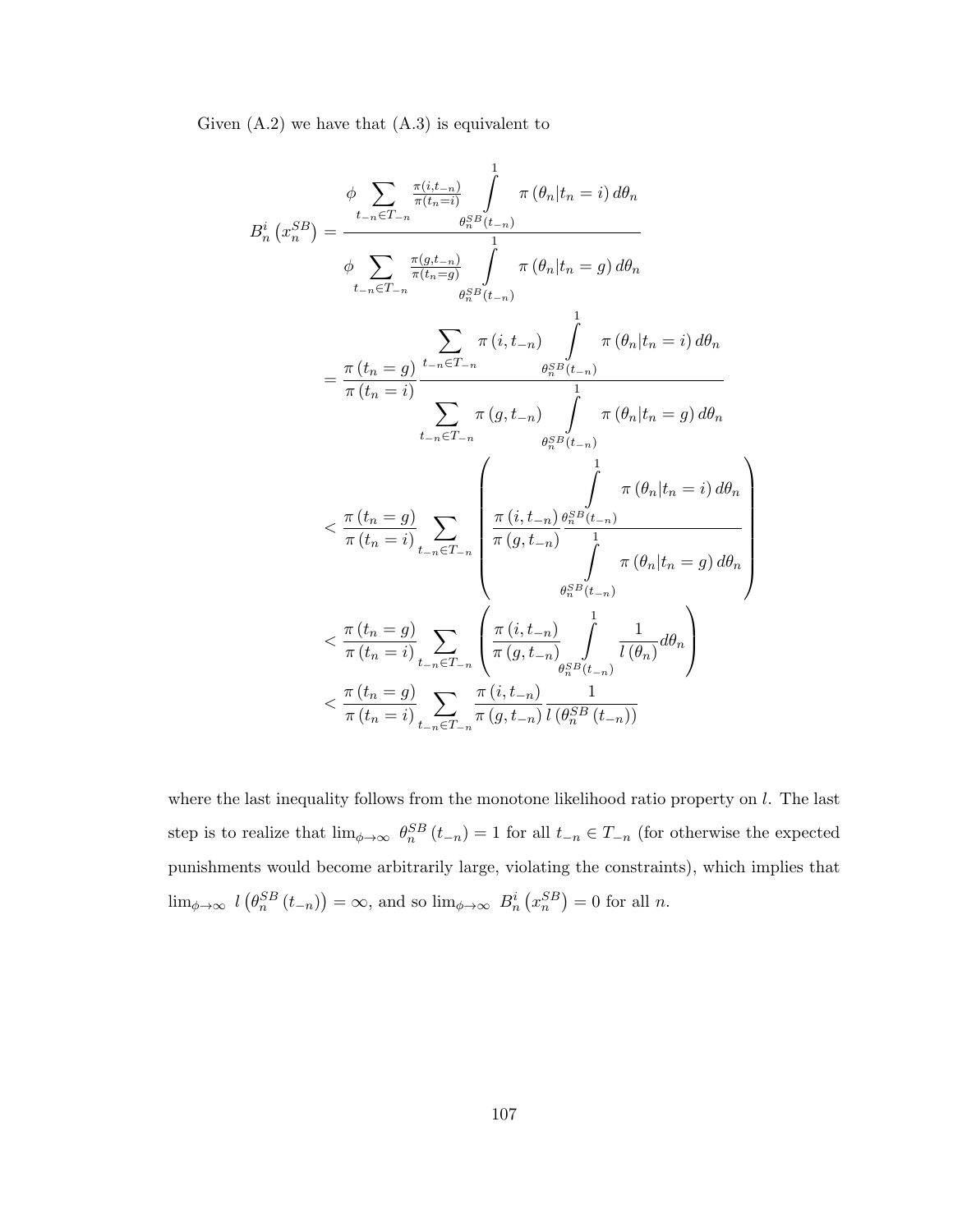## A.1.4. Proof of Lemma 8

Take any system  $(x, \sigma)$  where, for some n, there are  $m'_n$  and  $m''_n$  such that

$$
r_n\left(m'_n\right) \equiv \frac{\sigma_n\left(g, m'_n\right)}{\sigma_n\left(i, m'_n\right)} = \frac{\sigma_n\left(g, m''_n\right)}{\sigma_n\left(i, m''_n\right)} \equiv r_n\left(m''_n\right)
$$

The goal of the proof is to show that it is possible to eliminate one such message. In this way, the set of messages only needs to be large enough as  $\mathbb{R}_+ \cup \{c\}$  because the range of  $r_n\left(\cdot\right)$  is  $\mathbb{R}_+$  to which one adds the confessing message  $c.$ 

Consider the alternative system  $(\overline{x}, \overline{\sigma})$  that is equal to  $(x, \sigma)$  except that:

$$
i) \overline{\sigma}_n(t_n, m'_n) = \sigma_n(t_n, m'_n) + \sigma_n(t_n, m''_n) \text{ for } t_n = i, g,
$$
  
\n
$$
ii) \overline{x}(m'_n, m_{-n}, \theta) = \begin{pmatrix} \frac{\sigma_n(t_n, m'_n)}{\sigma_n(t_n, m'_n) + \sigma_n(t_n, m''_n)} x(m'_n, m_{-n}, \theta) \\ + \frac{\sigma_n(t_n, m''_n)}{\sigma_n(t_n, m'_n) + \sigma_n(t_n, m''_n)} x(m''_n, m_{-n}, \theta) \end{pmatrix} \text{ for } t_n = i, g,
$$
  
\n
$$
iii) \overline{x}(m''_n, m_{-n}, \theta) = (1, ..., 1).
$$

The new system merges the two messages and effectively eliminates message  $m''_n$  by making it undesirable to agent n. I want to show that the new system  $(\bar{x}, \bar{\sigma})$  is still incentive compatible, renegotiation proof and leaves the expected utility of the principal unchanged.

Notice that

$$
B_n^{t_n}(\overline{x}, \overline{\sigma}) = \left(\frac{\sigma_n(t_n, m'_n)}{\sigma_n(t_n, m'_n) + \sigma_n(t_n, m''_n)} + \frac{\sigma_n(t_n, m''_n)}{\sigma_n(t_n, m'_n) + \sigma_n(t_n, m''_n)}\right) B_n^{t_n}(x, \sigma) = B_n^{t_n}(x, \sigma)
$$

for  $t_n = i, g$ .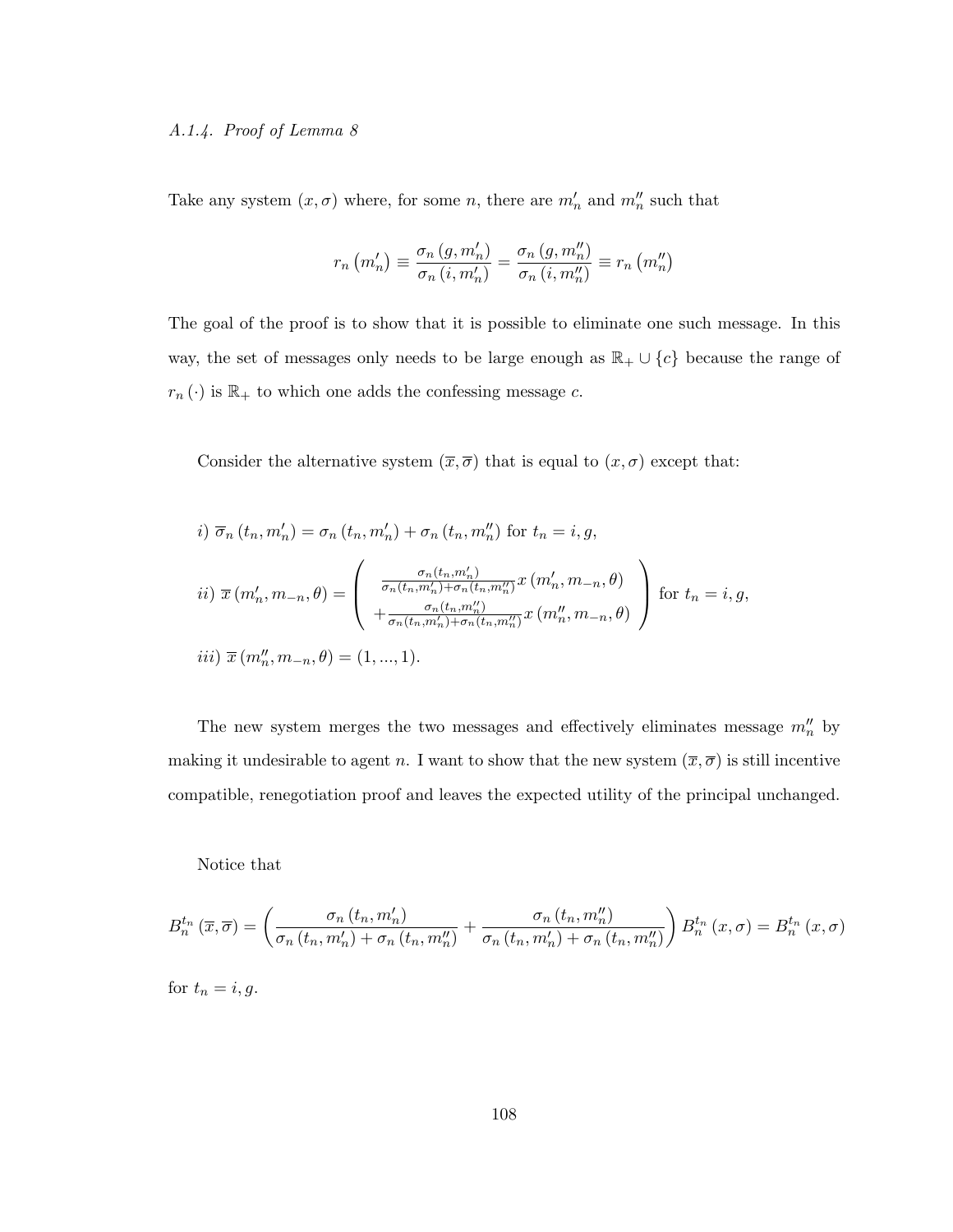As for  $\hat{n} \neq n$ , notice that we can write,

$$
B_{\widehat{n}}^{t_{\widehat{n}}}(\overline{x},\overline{\sigma}) = \int_{\theta \in \Theta m_{-\widehat{n}} \in M_{-\widehat{n}}} \pi^{\overline{\sigma}}(m_{-\widehat{n}},\theta | t_{\widehat{n}}) \, \overline{x}_n \, (m_{\widehat{n}},m_{-\widehat{n}},\theta) \, dm_{-n} d\theta
$$

for some  $m_{\hat{n}}$  such that  $\sigma_{\hat{n}}(t_{\hat{n}}, m_{\hat{n}}) > 0$ . Notice also that  $\pi^{\overline{\sigma}}(m'_n, m_{-\hat{n},n}, \theta | t_{\hat{n}})$  is equal to

$$
\sum_{t_n \in \{i,g\}} \left[ \overline{\sigma}_n \left( t_n, m_n' \right) \pi \left( \theta_n | t_n \right) \pi \left( \theta_{\widehat{n}} | t_{\widehat{n}} \right) \sum_{t_{-\widehat{n},n}} \pi \left( t_{\widehat{n}}, t_n, t_{-\widehat{n},n} | t_{\widehat{n}} \right) \prod_{\widetilde{n} \neq n, \widehat{n}} \pi \left( \theta_{\widetilde{n}} | t_{\widetilde{n}} \right) \sigma_{\widetilde{n}} \left( m_{\widetilde{n}}, t_{\widetilde{n}} \right) \right]
$$

Given that

$$
\pi^{\overline{\sigma}}\left(m'_n, m_{-\widehat{n},n}, \theta | t_{\widehat{n}}\right) \overline{x}_n \left(m_{\widehat{n}}, m'_n, m_{-\widehat{n},n}, \theta\right) + \pi^{\overline{\sigma}}\left(m''_n, m_{-\widehat{n},n}, \theta | t_{\widehat{n}}\right) \overline{x}_n \left(m_{\widehat{n}}, m''_n, m_{-\widehat{n},n}, \theta\right)
$$

$$
= \pi^{\sigma}\left(m'_n, m_{-\widehat{n},n}, \theta | t_{\widehat{n}}\right) x_n \left(m_{\widehat{n}}, m'_n, m_{-\widehat{n},n}, \theta\right) + \pi^{\sigma}\left(m''_n, m_{-\widehat{n},n}, \theta | t_{\widehat{n}}\right) x_n \left(m_{\widehat{n}}, m''_n, m_{-\widehat{n},n}, \theta\right)
$$

it follows that  $B_{\hat{n}}^{t_{\hat{n}}}$  $\frac{t_{\widehat{n}}}{\widehat{n}}(\overline{x}, \overline{\sigma}) = B_{\widehat{n}}^{t_{\widehat{n}}}$  $\hat{n}_{\hat{n}}^{t_{\hat{n}}}(x,\sigma)$  for all  $t_{\hat{n}}$  and for all  $\hat{n} \neq n$ , which implies that  $\overline{V}(\overline{x}, \overline{\sigma}) = \overline{V}(x, \sigma).$ 

The system  $(\overline{x}, \overline{\sigma})$  is incentive compatible as sending message  $m''_n$  is not strictly preferred to any other message and the expected punishment of sending any other message remains unchanged. It is also renegotiation proof because, for all  $m_{-n}$ ,  $\theta$  and for all  $\hat{n}$  (including n)

$$
\overline{x}_{\widehat{n}}\left(m'_n, m_{-n}, \theta\right) \le \max\left\{x_{\widehat{n}}\left(m'_n, m_{-n}, \theta\right), x_{\widehat{n}}\left(m''_n, m_{-n}, \theta\right)\right\}
$$

$$
\le \gamma_{\widehat{n}}^{\sigma}\left(m'_n, m_{-n}, \theta\right) = \gamma_{\widehat{n}}^{\overline{\sigma}}\left(m'_n, m_{-n}, \theta\right)
$$

#### A.1.5. Proof of Lemma 9

First, I start by showing that, for all  $\sigma$ ,  $(x^{\sigma}, \sigma)$  is incentive compatible and renegotiation proof. Notice that all non-confessing reports involve the same punishment, which means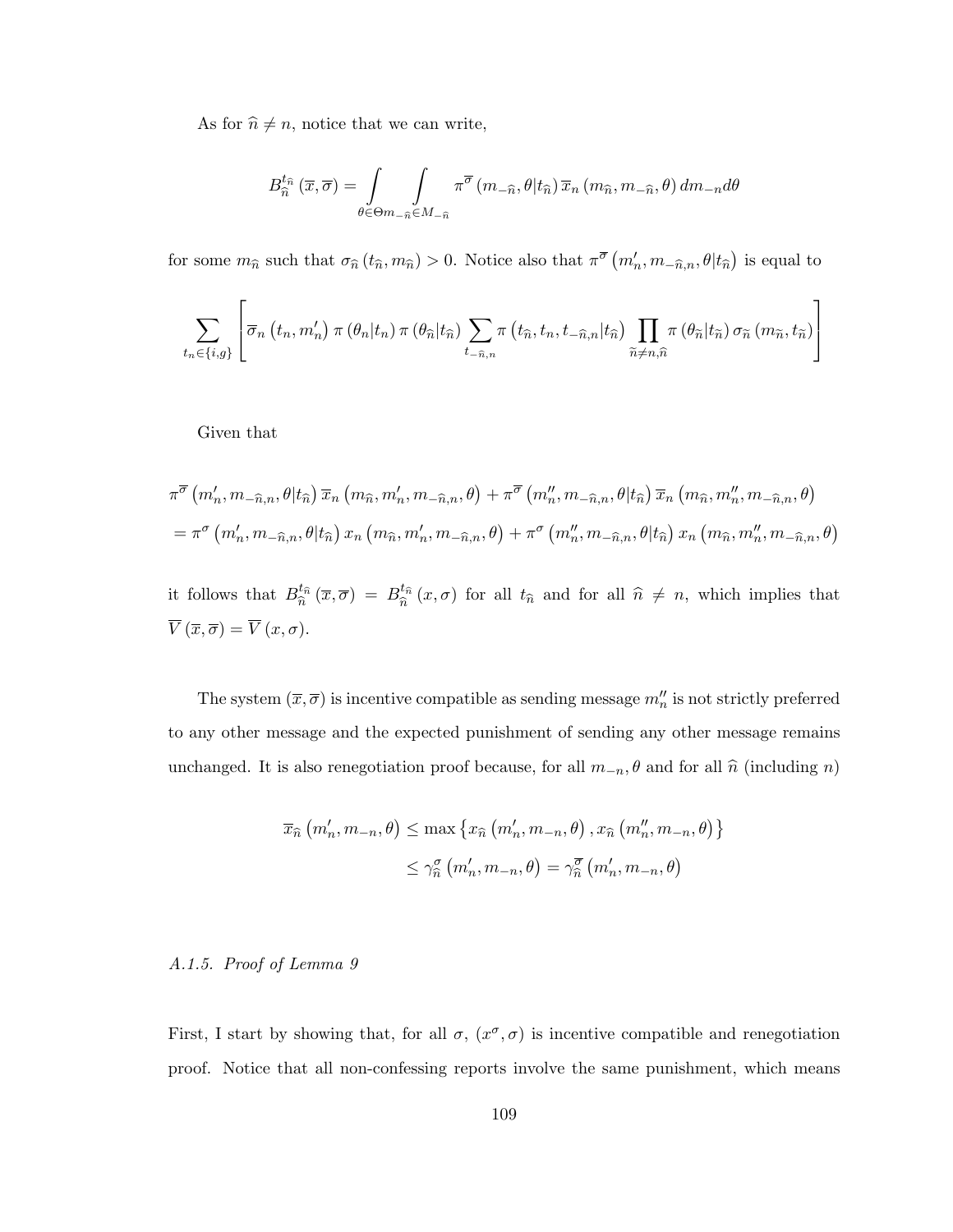that agents are indifferent between sending any non-confessing message. By the definition of  $\varphi_n$ , guilty agents are indifferent between confessing and not confessing. Hence, it is only necessary to show that innocent agents do not strictly prefer to confess which is equivalent to showing that the innocent's expected punishment of sending message  $m_n^{\sigma}$  is smaller or equal to that of the guilty agent.

Notice that it is possible to write

$$
x_n^{\sigma}(m_n^{\sigma}, m_{-n}, \theta) = \begin{cases} 1 \text{ if } \alpha \frac{\sigma_n(i, m_n^{\sigma})}{\sigma_n(g, m_n^{\sigma})} \frac{\pi(t_n = i)}{\pi(t_n = g)} \frac{\pi(m_{-n}, \theta | t_n = i)}{\pi(m_{-n}, \theta | t_n = g)} < 1\\ 0 \text{ otherwise} \end{cases}
$$

Define  $E_n \equiv \left\{ (m_{-n}, \theta) \in M_{-n} \times [0,1]^N : x_n^{\sigma} (m_n^{\sigma}, m_{-n}, \theta) = 1 \right\}$ . If  $E_n = \varnothing$  or  $\big] E_n = \varnothing$ then the expected punishment of the agent when sending message  $m_n^{\sigma}$  is independent of his type. If  $\frac{\pi(e_n|t_n=i)}{\pi(e_n|t_n=g)} < 1$  for all  $e_n \in E_n$  then  $e_n \in E_n$  $\pi(e_n|t_n = g)$  de<sub>n</sub> >  $e_n \in E_n$  $\pi(e_n|t_n=i)$  den and so the expected punishment of the agent when sending message  $m_n^{\sigma}$  is higher if he is guilty. Finally, if there is  $e'_n \in E_n$  such that  $\frac{\pi(e'_n|t_n=i)}{\pi(e'_n|t_n=g)} \geq 1$  and given that  $x_n^{\sigma}(m_n^{\sigma}, m_{-n}, \theta)$ is decreasing with  $\frac{\pi(e_n|t_n=i)}{\pi(e_n|t_n=g)}$ , then it must be that  $\frac{\pi(e_n|t_n=i)}{\pi(e_n|t_n=g)} > 1$  for all  $e_n \notin E_n$ . Hence, Z  $e_n \notin E_n$  $\pi (e_n | t_n = g) de_n <$  $e_n \notin E_n$  $\pi(e_n|t_n = i)$  de<sub>n</sub> which implies that  $e_n \in E_n$  $\pi(e_n|t_n = g)$  de<sub>n</sub> >  $\int \pi(e_n|t_n=i) de_n$  and so, also in this case, the expected punishment of the agent when

 $e_n ∈ E_n$ <br>sending message  $m_n^{\sigma}$  is higher if he is guilty. Hence, it follows that the system  $(x^{\sigma}, \sigma)$  is incentive compatible.

To guarantee the system is renegotiation proof I set the beliefs after any message that is not sent in equilibrium to be as if the agent's "guiltiness" ratio is equal to  $r_n(m_n^{\sigma})$ , except for message  $c$ , where the agent is always believed to be guilty with certainty. Hence, it follows that the system is renegotiation proof because  $\gamma_n^{\sigma}(m_n^{\sigma}, m_{-n}, \theta) \leq \gamma_n^{\sigma}(m_n, m_{-n}, \theta)$ for all  $m_n \in \mathbb{R}_+$ .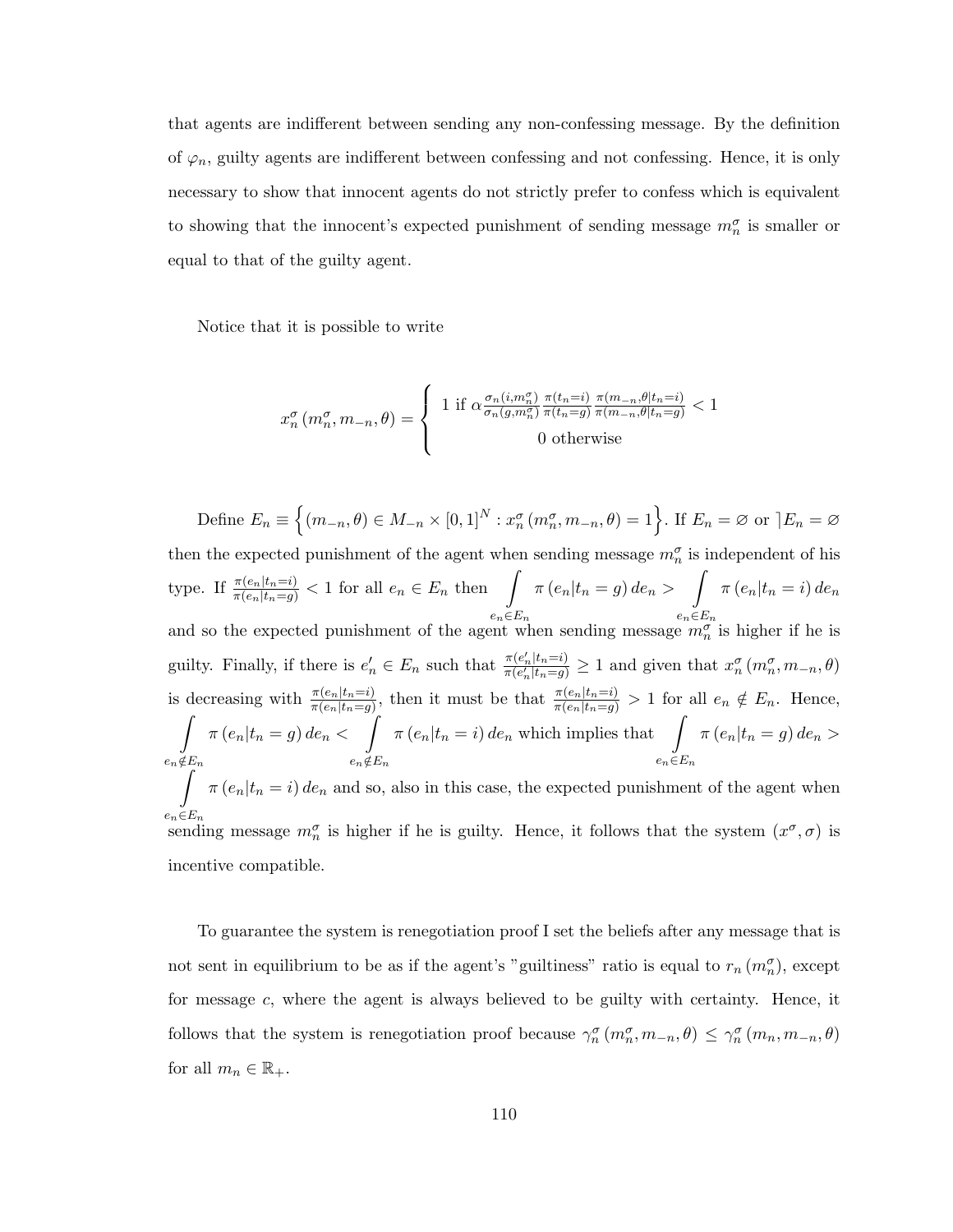Now, I show that there is no other incentive compatible and renegotiation proof system that induces a strictly higher expected utility for the principal, i.e. for all  $\sigma$  and for any  $x: M \times \Theta \to \mathbb{R}^N_+, \, \widehat{V}(x^{\sigma}, \sigma) \geq \widehat{V}(x, \sigma).$ 

Take any system  $(x, \sigma)$  and assume it is incentive compatible and renegotiation proof. Now consider the alternative system  $(x', \sigma)$  such that, for all  $m_{-n}$ ,  $\theta$  and  $n$ ,

$$
i) x'_n(c, m_{-n}, \theta) = x_n(c, m_{-n}, \theta)
$$
 and  
ii)  $x'_n(m_n, m_{-n}, \theta) = \gamma_n^{\sigma}(m_n^{\sigma}, m_{-n}, \theta)$  for all  $m_n \in \mathbb{R}_+$ .

Notice that one can write

$$
\widehat{V}_{n}(x',\sigma) = \int_{m \in M\theta \in \Theta} \int_{0}^{\sigma} \pi^{\sigma}(m,\theta) \kappa_{n}^{\sigma}(m,\theta,x_{n}'(m,\theta)) d\theta dm
$$

where  $\pi^{\sigma}(m, \theta)$  denotes the joint density of m and  $\theta$ , given strategy profile  $\sigma$  and

$$
\kappa_{n}^{\sigma}(m,\theta,x_{n}'(m,\theta)) = (\pi^{\sigma}(t_{n}-g|m,\theta) - \pi^{\sigma}(t_{n}=i|m,\theta)) x_{n}'(m,\theta)
$$

Given that, by definition,

$$
\kappa_n^\sigma\left(m_n^\sigma,m_{-n},\theta,\gamma_n^\sigma\left(m_n^\sigma,m_{-n},\theta\right)\right)\geq \kappa_n^\sigma\left(m_n^\sigma,m_{-n},\theta,x_n\left(m_n^\sigma,m_{-n},\theta\right)\right)
$$

and because  $\kappa_n^{\sigma}(m, \theta, \cdot)$  is single peaked around  $\gamma_n^{\sigma}(m, \theta)$ , we have that

$$
\kappa_n^{\sigma}(m_n, m_{-n}, \theta, \gamma_n^{\sigma}(m_n^{\sigma}, m_{-n}, \theta)) \geq \kappa_n^{\sigma}(m_n, m_{-n}, \theta, x_n(m_n, m_{-n}, \theta))
$$

Hence, it follows that  $\hat{V}(x', \sigma) \geq \hat{V}(x, \sigma)$ . However,  $(x', \sigma)$  may not be incentive compatible given that the punishments after message  $m_n^{\sigma}$  have increased with respect  $(x, \sigma)$  but punishments after a confession stayed the same.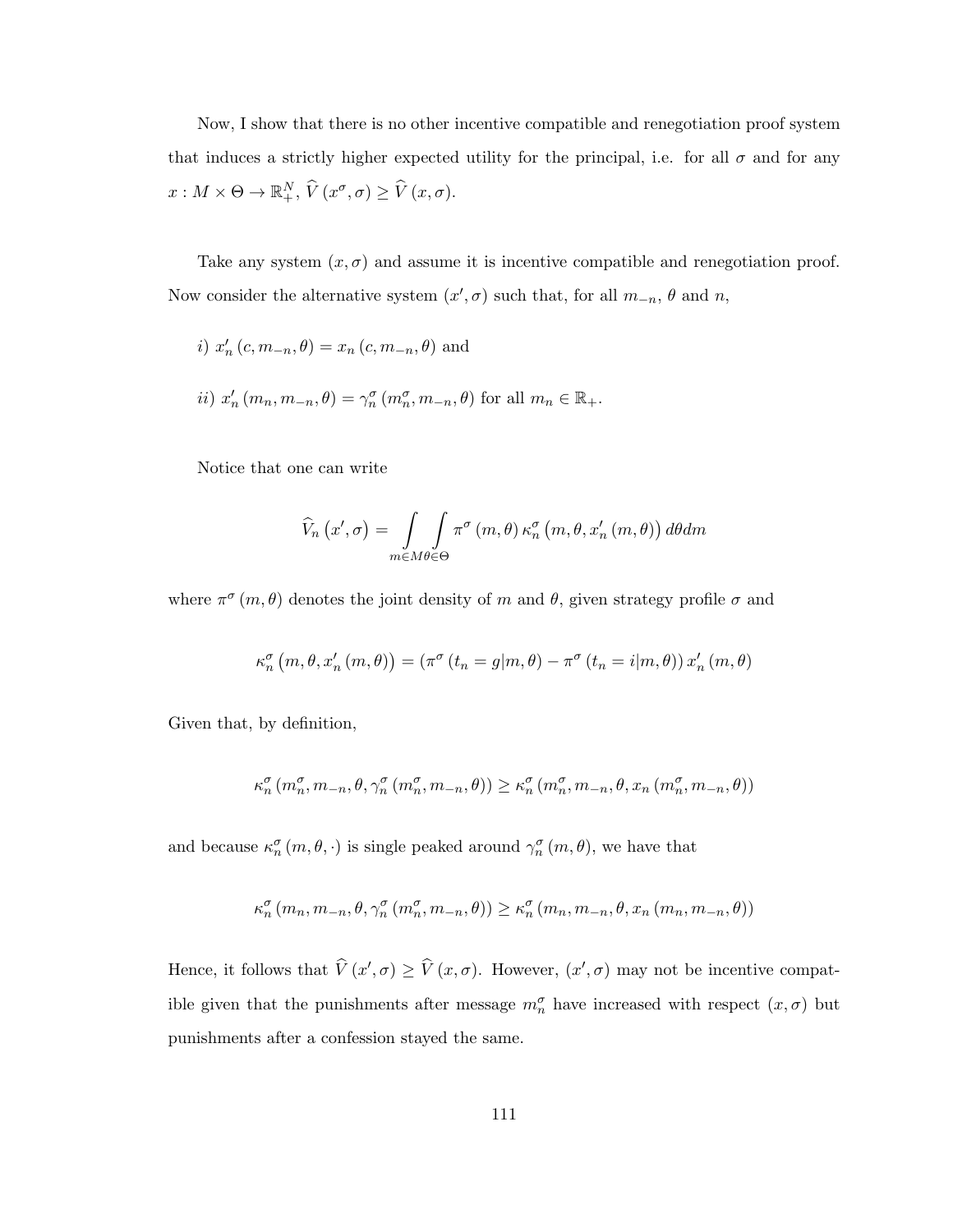Finally, compare  $(x^{\sigma}, \sigma)$  with  $(x', \sigma)$ . Notice that the expected punishment after sending non-confessing messages is equal in both systems, so the difference between the two lies on the fact that punishments after confessions are higher in  $x^{\sigma}$  in order to satisfy incentive compatibility. Hence, it must be that

$$
\int_{m_{-n}} \int_{\theta}^{\pi} \int_{\theta}^{\sigma} (c, m_{-n}, \theta) \kappa_n^{\sigma} (c, m_{-n}, \theta, x_n^{\sigma} (c, m_{-n}, \theta)) d\theta dm_{-n}
$$
  

$$
\geq \int_{m_{-n}} \int_{\theta}^{\pi} \int_{\theta}^{\sigma} (c, m_{-n}, \theta) \kappa_n^{\sigma} (c, m_{-n}, \theta, x_n^{\prime} (c, m_{-n}, \theta)) d\theta dm_{-n}
$$

and so  $\widehat{V}(x^{\sigma}, \sigma) \geq \widehat{V}(x', \sigma) \geq \widehat{V}(x, \sigma)$ .

#### A.1.6. Proof of Proposition 10

Take any optimal strategy profile  $\tilde{\sigma}$  and suppose the statement is false: system  $(x^{\tilde{\sigma}}, \tilde{\sigma})$  is not a CIS. This means that, under  $\tilde{\sigma}$ , there is at least one agent that sends a second nonconfessing message. Without loss of generality, assume that agent 1 is the agent that sends this second non-confessing message  $m'_1 \notin \{c, m_1^{\tilde{\sigma}}\}$ . In particular, assume that  $r_1(m_1^{\tilde{\sigma}})$  $r_1(m'_1) < \infty$  because, otherwise, by the logic of Lemma 8, the proposition would follow trivially.

Consider system  $(x^{\widehat{\sigma}}, \widehat{\sigma})$  where  $\widehat{\sigma} = \widetilde{\sigma}$  except that  $\widehat{\sigma}_1(g, m_1') = \widetilde{\sigma}_1(g, m_1') - v$ ,  $\widehat{\sigma}_1(g, c) =$  $\widetilde{\sigma}_1(g, c) + v$ , where v is such that

$$
\frac{\widetilde{\sigma}_1(i, m'_1)}{\widetilde{\sigma}_1(g, m'_1) - v} = \frac{\widetilde{\sigma}_1(i, m_1^{\widetilde{\sigma}})}{\widetilde{\sigma}_1(g, m_1^{\widetilde{\sigma}})}
$$

I show that system  $(x^{\hat{\sigma}}, \hat{\sigma})$  is strictly preferred to system  $(x^{\tilde{\sigma}}, \tilde{\sigma})$  which is a contradiction with  $(x^{\tilde{\sigma}}, \tilde{\sigma})$  being optimal and so shows the statement of the proposition.

Write  $\overline{V}(\sigma) \equiv \hat{V}(x^{\sigma}, \sigma)$  for all  $\sigma$ . Notice that  $\overline{V}_1(\hat{\sigma}) = \overline{V}_1(\tilde{\sigma})$ . It also follows that, for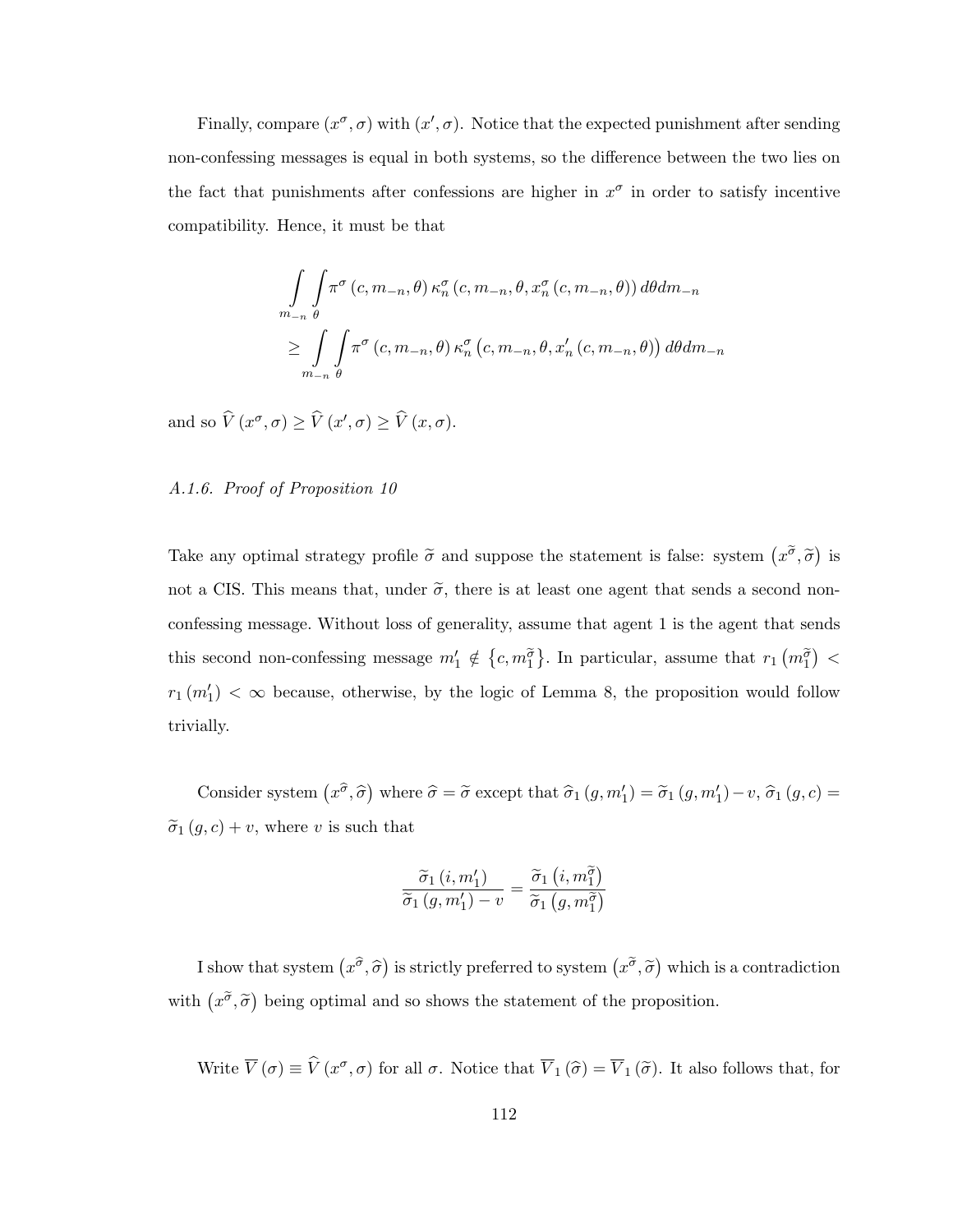all  $\boldsymbol{n},$ 

$$
\overline{V}_{n}(\widehat{\sigma}) - \overline{V}_{n}(\widetilde{\sigma})
$$
\n
$$
= \int_{m_{n}, m_{-1,n}, \theta} \sum_{t_{-1}, n \in T_{-1,n}} B\left(\prod_{\widetilde{n} \neq 1,n} \widetilde{\sigma}_{\widetilde{n}}\left(t_{\widetilde{n}}, m_{\widetilde{n}}\right) \pi\left(\theta_{\widetilde{n}}|t_{\widetilde{n}}\right)\right) d\left(m_{n}, m_{-1,n}, \theta\right)
$$

where  ${\cal B}$  is equal to

$$
v\left(\begin{array}{c}\pi\left(g,g,t_{-1,n}\right)\tilde{\sigma}_{n}\left(g,m_{n}\right)\pi\left(\theta_{n}|t_{n}=g\right)\pi\left(\theta_{1}|t_{1}=g\right)\\-\alpha\pi\left(i,g,t_{-1,n}\right)\tilde{\sigma}_{n}\left(i,m_{n}\right)\pi\left(\theta_{n}|t_{n}=i\right)\pi\left(\theta_{1}|t_{1}=g\right)\\+\alpha\pi\left(g,g,t_{-1,n}\right)\tilde{\sigma}_{n}\left(g,m_{n}\right)\pi\left(\theta_{n}|t_{n}=g\right)\left(\tilde{\sigma}_{1}\left(g,m_{1}'\right)-v\right)\pi\left(\theta_{1}|t_{1}=g\right)\\+\pi\left(g,i,t_{-1,n}\right)\tilde{\sigma}_{n}\left(g,m_{n}\right)\pi\left(\theta_{n}|t_{n}=g\right)\tilde{\sigma}_{1}\left(i,m_{1}'\right)\pi\left(\theta_{1}|t_{1}=i\right)-\\\alpha\pi\left(i,g,t_{-1,n}\right)\tilde{\sigma}_{n}\left(i,m_{n}\right)\pi\left(\theta_{n}|t_{n}=i\right)\left(\tilde{\sigma}_{1}\left(g,m_{1}'\right)-v\right)\pi\left(\theta_{1}|t_{1}=g\right)\\-\alpha\pi\left(i,i,t_{-1,n}\right)\tilde{\sigma}_{n}\left(i,m_{n}\right)\pi\left(\theta_{n}|t_{n}=i\right)\tilde{\sigma}_{1}\left(i,m_{1}'\right)\pi\left(\theta_{1}|t_{1}=i\right)\\\ast\gamma_{n}^{\tilde{\sigma}}\left(\left(m_{n}^{\tilde{\sigma}},m_{1}^{\tilde{\sigma}},m_{-1,n}\right),\theta\right)\end{array}\right]
$$
\n
$$
-\left[\begin{array}{c}\pi\left(g,g,t_{-1,n}\right)\tilde{\sigma}_{n}\left(g,m_{n}\right)\pi\left(\theta_{n}|t_{n}=g\right)\tilde{\sigma}_{1}\left(g,m_{1}'\right)\pi\left(\theta_{1}|t_{1}=g\right)\\\left+\pi\left(g,i,t_{-1,n}\right)\tilde{\sigma}_{n}\left(g,m_{n}\right)\pi\left(\theta_{n}|t_{n}=g\right)\tilde{\sigma}_{1}\left(i,m_{1}'\right)\pi\left(\theta_{1}|t_{1}=g\right)\\\left[-\alpha\pi\left(i,g,t_{-1,n}\right)\tilde{\sigma}_{n}\left(i,m_{n}\right)\pi\left(\theta_{n}|t_{n}=i\right)\tilde{\sigma}_{1}\left(g,m_{1}'\
$$

Notice that by replacing  $\gamma_n^{\tilde{\sigma}}\left(\left(m_n^{\tilde{\sigma}}, m_1^{\tilde{\sigma}}, m_{-1,n}\right), \theta\right)$  by  $\gamma_n^{\tilde{\sigma}}\left(\left(m_n^{\tilde{\sigma}}, m_1', m_{-1,n}\right), \theta\right)$  in the second line, it is possible to write that

$$
B > \left[\begin{array}{c} \begin{array}{c} \begin{array}{c} \tau \end{array} \left( g, g, t_{-1,n} \right) \widetilde{\sigma}_n \left( g, m_n \right) \pi \left( \theta_n | t_1 = g \right) \pi \left( \theta_1 | t_1 = g \right) \\ -\alpha \pi \left( i, g, t_{-1,n} \right) \widetilde{\sigma}_n \left( i, m_n \right) \pi \left( \theta_n | t_n = i \right) \pi \left( \theta_1 | t_1 = g \right) \end{array} \right) \\ \begin{array}{c} \begin{array}{c} \tau \end{array} \left( \pi \widetilde{\sigma}_n \left( \left( m_n \widetilde{\sigma}_n, c, m_{-1,n} \right), \theta \right) \\ -\gamma_n \widetilde{\sigma} \left( \left( m_n \widetilde{\sigma}_n, m_1', m_{-1,n} \right), \theta \right) \end{array} \right) \end{array}\right] \end{array}\right]
$$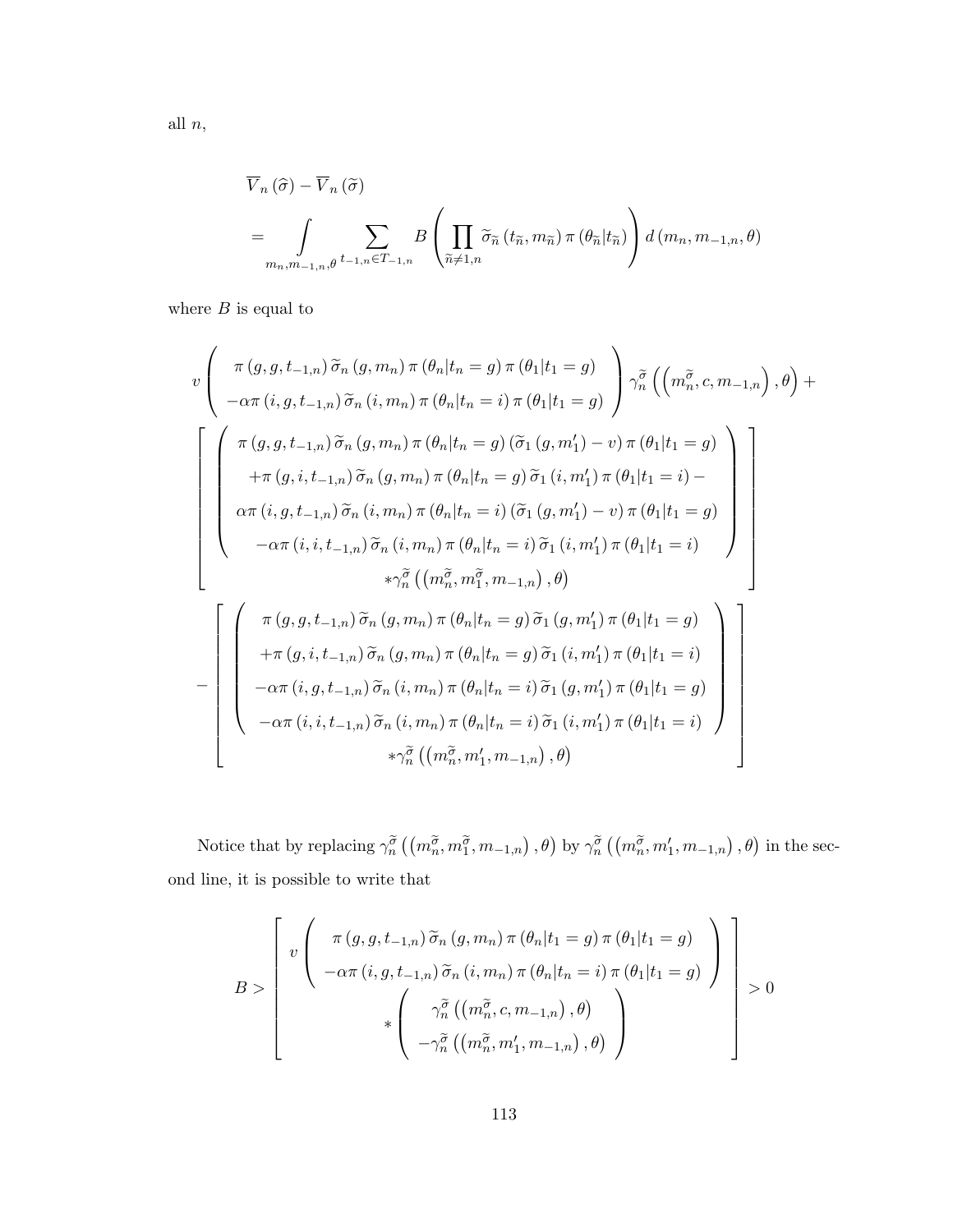by the definition of  $m_n^{\tilde{\sigma}}$  and  $\gamma_n^{\tilde{\sigma}}(m,\theta)$  for all  $(m,\theta)$  and n. This implies that, for all n,  $\overline{V}_n(\widehat{\sigma}) > \overline{V}_n(\widetilde{\sigma})$  which completes the proof.<sup>1</sup>

#### A.1.7. Proof of Proposition 11

In a CIS, only two messages are sent: c and  $\bar{c}$  for each agent n. Denote the optimal CIS by  $\left(x^{\sigma^{CIS}}, \sigma^{CIS}\right)$  and let  $\tau \in [0,1]^N$  be such that  $\sigma_n^{CIS}(g, c) = \tau_n$  for all n. Also, let  $\overline{V}(\tau)$ denote the corresponding expected utility of the principal. A trial system is characterized by  $\tau = \underline{\tau} \equiv (0, ..., 0)$ .

I show the statement by showing that

$$
\frac{\partial \overline{V}_n}{\partial \tau_n}(\underline{\tau}) = 0 \text{ for all } n \tag{A.4}
$$

and

$$
\frac{\partial \overline{V}_{\widehat{n}}}{\partial \tau_n}(\underline{\tau}) \ge 0 \text{ for all } n \text{ and } \widehat{n} \tag{A.5}
$$

with the inequality being strict for at least one pair  $(\hat{n}, n)$ , unless the types of the agents are independent.

Notice that it is possible to write  $\overline{V}(\tau) = \sum$ N  $n=1$  $V_n(\tau)$  where

$$
\overline{V}_{n}\left(\tau\right)=\int\limits_{m_{-n}\in M_{-n}}\int\limits_{\theta-n\in\Theta_{-n}\theta_{n}^{CIS}\left(m_{-n},\theta_{-n}\right)}\int\limits_{A^{CIS}\left(m_{-n},\theta_{n},\theta_{-n}\right)d\theta_{n}d\theta_{-n}dm_{-n}}
$$

<sup>&</sup>lt;sup>1</sup>Recall that  $\gamma_n^{\sigma}(m,\theta) \in \arg \max_{x \in [0,1]} \{ (\pi (t_n = g|m,\theta) - \alpha \pi (t_n = g|m,\theta)) x \},\}$  which is equal to  $\arg \max_{x \in [0,1]} \{ (\pi (t_n = g, m, \theta) - \alpha \pi (t_n = g, m, \theta)) x \}.$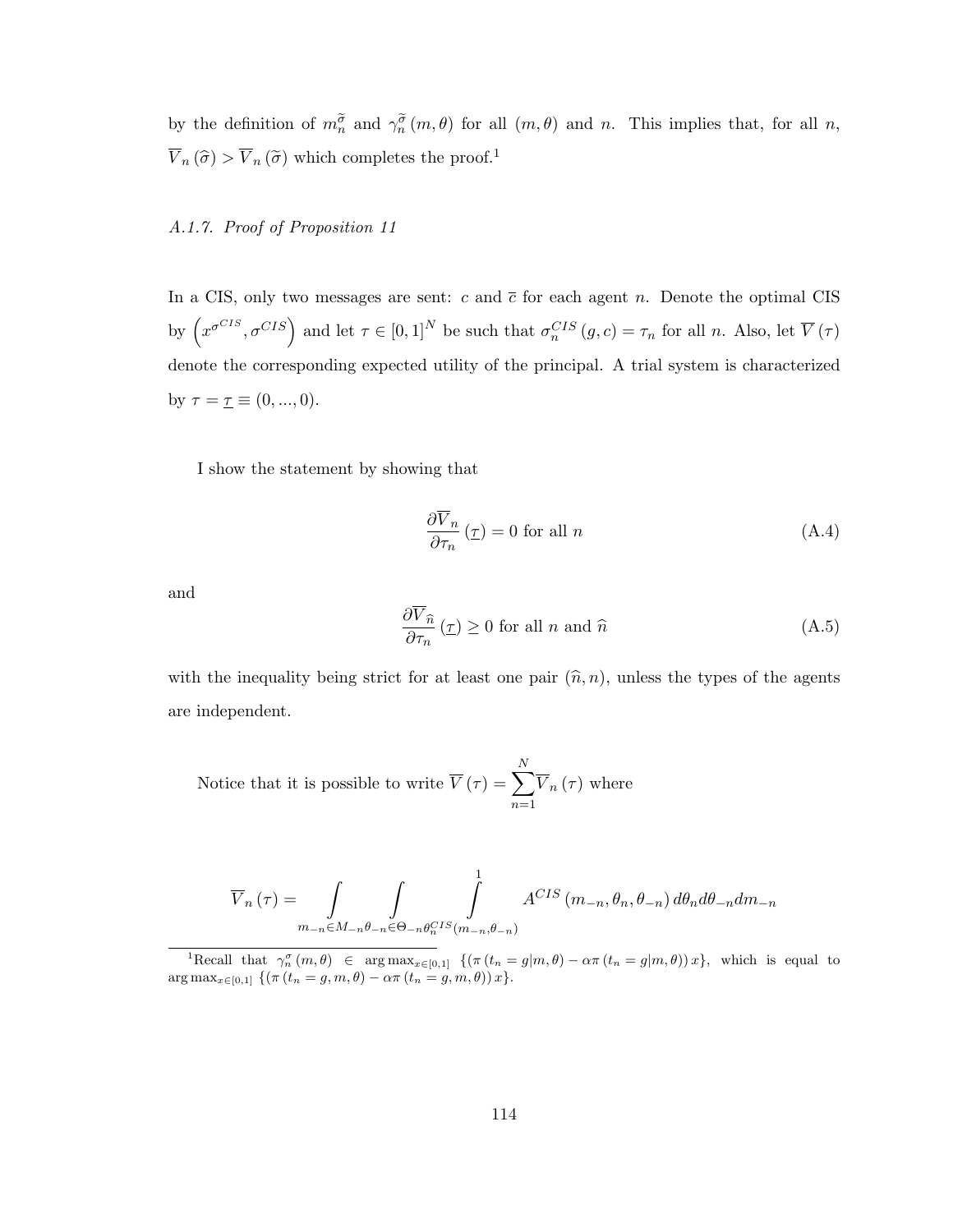where

$$
A^{CIS}(m_{-n}, \theta_n, \theta_{-n}) = \sum_{t_{-n} \in T_{-n}} \left( \begin{array}{c} \pi(g, t_{-n}) \pi(\theta_n | t_n = g) - \\ \alpha \pi(i, t_{-n}) \pi(\theta_n | t_n = i) \end{array} \right) \prod_{\tilde{n} \neq n} \pi(\theta_{\tilde{n}} | t_{\tilde{n}}) \sigma_{\tilde{n}}^{CIS}(t_{\tilde{n}}, m_{\tilde{n}})
$$

and

$$
\theta_n^{CIS}(m_{-n}, \theta_{-n}) = l^{-1} \left( \frac{\sum_{n_{-n} \in T_{-n}} \pi(i, t_{-n}) \prod_{\tilde{n} \neq n} \pi(\theta_{\tilde{n}} | t_{\tilde{n}}) \sigma_{\tilde{n}}^{CIS}(t_{\tilde{n}}, m_{\tilde{n}})}{1 - \tau_n \sum_{t_{-n} \in T_{-n}} \pi(g, t_{-n}) \prod_{\tilde{n} \neq n} \pi(\theta_{\tilde{n}} | t_{\tilde{n}}) \sigma_{\tilde{n}}^{CIS}(t_{\tilde{n}}, m_{\tilde{n}})} \right)
$$

The threshold  $\theta_n^{CIS}(m_{-n}, \theta_{-n})$  is such that

$$
x_n^{CIS}(\overline{c}, m_{-n}, \theta_{-n}) = \begin{cases} 1 & \text{if } \theta_n > \theta_n^{CIS} (m_{-n}, \theta_{-n}) \\ 0 & \text{otherwise} \end{cases}
$$

.

As for (A.4), notice that

$$
\frac{\partial \overline{V}_{n}}{\partial \tau_{n}} = -\int\limits_{m_{-n},\theta_{-n}} A^{CIS} \left(m_{-n}, \theta_{n}^{CIS}\left(m_{-n}, \theta_{-n}\right), \theta_{-n}\right) \frac{d\theta_{n}^{CIS}\left(m_{-n}, \theta_{-n}\right)}{d\tau_{n}} d\theta_{-n} dm_{-n}
$$

Given that, when  $\tau_n=0,$ 

$$
A^{CIS}\left(m_{-n}, \theta_{n}^{CIS}\left(m_{-n}, \theta_{-n}\right), \theta_{-n}\right) = 0
$$

it must be that  $\frac{\partial V_n}{\partial \tau_n}(\underline{\tau})=0.$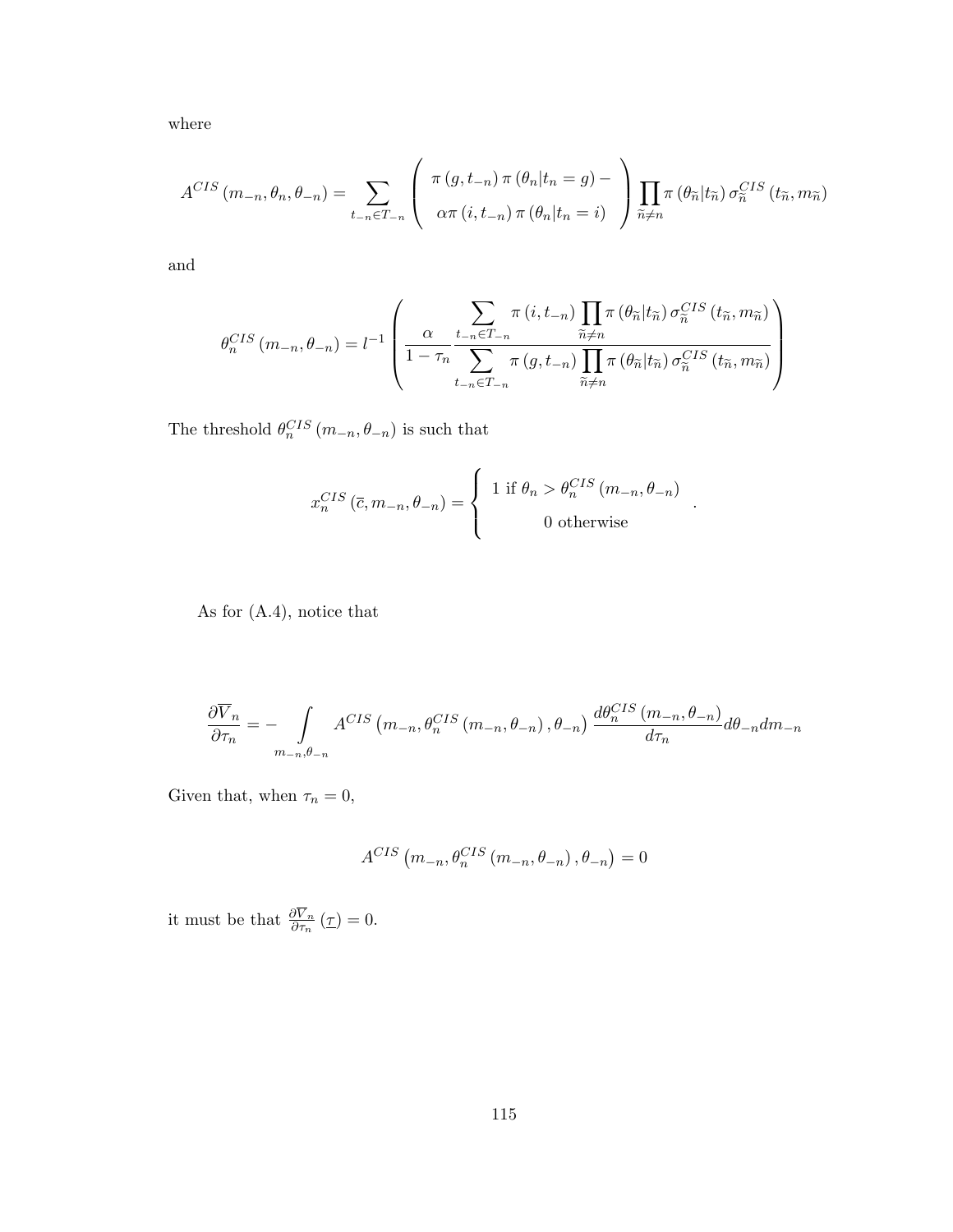Now, consider (A.5). Notice that one can write  $\overline V_{\widehat n}\,(\tau)$  as

$$
\int_{m_{-\hat{n},n},\theta_{-\hat{n}}} \left[ \begin{array}{c} 1 \\ \int_{\theta_{\hat{n}}^{CIS} \left( m_{n} = c, m_{-\hat{n},n}, \theta_{-\hat{n}} \right)} A^{CIS} \left( m_{n} = c, m_{-\hat{n},n}, \theta_{\hat{n}}, \theta_{-\hat{n}} \right) d\theta_{\hat{n}} \\ + \int_{\theta_{\hat{n}}^{CIS} \left( m_{n} = \overline{c}, m_{-\hat{n},n}, \theta_{\hat{n}}, \theta_{\hat{n}}, \theta_{-\hat{n}} \right)} A^{CIS} \left( m_{n} = \overline{c}, m_{-\hat{n},n}, \theta_{\hat{n}}, \theta_{-\hat{n}} \right) d\theta_{\hat{n}} \end{array} \right] d\theta_{-\hat{n}} d m_{-\hat{n},n}
$$

Therefore,  $\frac{\partial V_n}{\partial \tau_0}$  $\frac{\partial V_n}{\partial \tau_{\widehat{n}}}$  is equal to

$$
\int_{m_{-\hat{n},n},\theta_{-\hat{n}}} \left[ -A^{CIS} \left( m_n = c, m_{-\hat{n},n}, \theta_{\hat{n}}^{CIS} \left( m_n = c, m_{-\hat{n},n}, \theta_{-\hat{n}} \right), \theta_{-\hat{n}} \right) * \left[ -A^{CIS} \left( m_n = \bar{c}, m_{-\hat{n},n}, \theta_{\hat{n}}^{CIS} \left( m_n = \bar{c}, m_{-\hat{n},n}, \theta_{-\hat{n}} \right), \theta_{-\hat{n}} \right) * \left[ d\theta_{-\hat{n}} dm_{-\hat{n},n} \right] d\theta_{\hat{n}}^{CIS} \left( m_n = \bar{c}, m_{-\hat{n},n}, \theta_{-\hat{n}} \right) \right] d\theta_{-\hat{n}} dm_{-\hat{n},n}
$$
\n(A.6)

$$
+\int_{m_{-\hat{n},n},\theta_{-\hat{n}}} \left[ \begin{array}{ccc} \int & \frac{dA^{CIS}(m_{n}=c,m_{-\hat{n},n},\theta_{\hat{n}},\theta_{-\hat{n}})}{d\tau_{n}} d\theta_{\hat{n}} \\ \theta_{\hat{n}}^{CIS}(m_{n}=c,m_{-\hat{n},n},\theta_{-\hat{n}}) & \frac{dA^{CIS}(m_{n}=\overline{c},m_{-\hat{n},n},\theta_{\hat{n}},\theta_{-\hat{n}})}{d\tau_{n}} d\theta_{\hat{n}} \\ + \int & \frac{dA^{CIS}(m_{n}=\overline{c},m_{-\hat{n},n},\theta_{\hat{n}},\theta_{-\hat{n}})}{d\tau_{n}} d\theta_{\hat{n}} \end{array} \right] d\theta_{-\hat{n}} dm_{-\hat{n},n} \qquad (A.7)
$$

Notice that (A.6) is equal to 0 when  $\tau_{\widehat{n}} = 0$  given that

$$
A^{CIS}(m_n = c, m_{-\widehat{n},n}, \theta_{\widehat{n}}^{CIS}(m_n = c, m_{-\widehat{n},n}, \theta_{-\widehat{n}}), \theta_{-\widehat{n}}) =
$$
  

$$
A^{CIS}(m_n = \overline{c}, m_{-\widehat{n},n}, \theta_{\widehat{n}}^{CIS}(m_n = \overline{c}, m_{-\widehat{n},n}, \theta_{-\widehat{n}}), \theta_{-\widehat{n}}) = 0
$$

Let

$$
\underline{\Theta}_{-\widehat{n}}^{m_{-\widehat{n},n}} = \left\{ \theta_{-\widehat{n}} \in \Theta_{-\widehat{n}} : \theta_{\widehat{n}}^{CIS} \left( m_n = c, m_{-\widehat{n},n}, \theta_{-\widehat{n}} \right) < \theta_{\widehat{n}}^{CIS} \left( m_n = \overline{c}, m_{-\widehat{n},n}, \theta_{-\widehat{n}} \right) \right\}
$$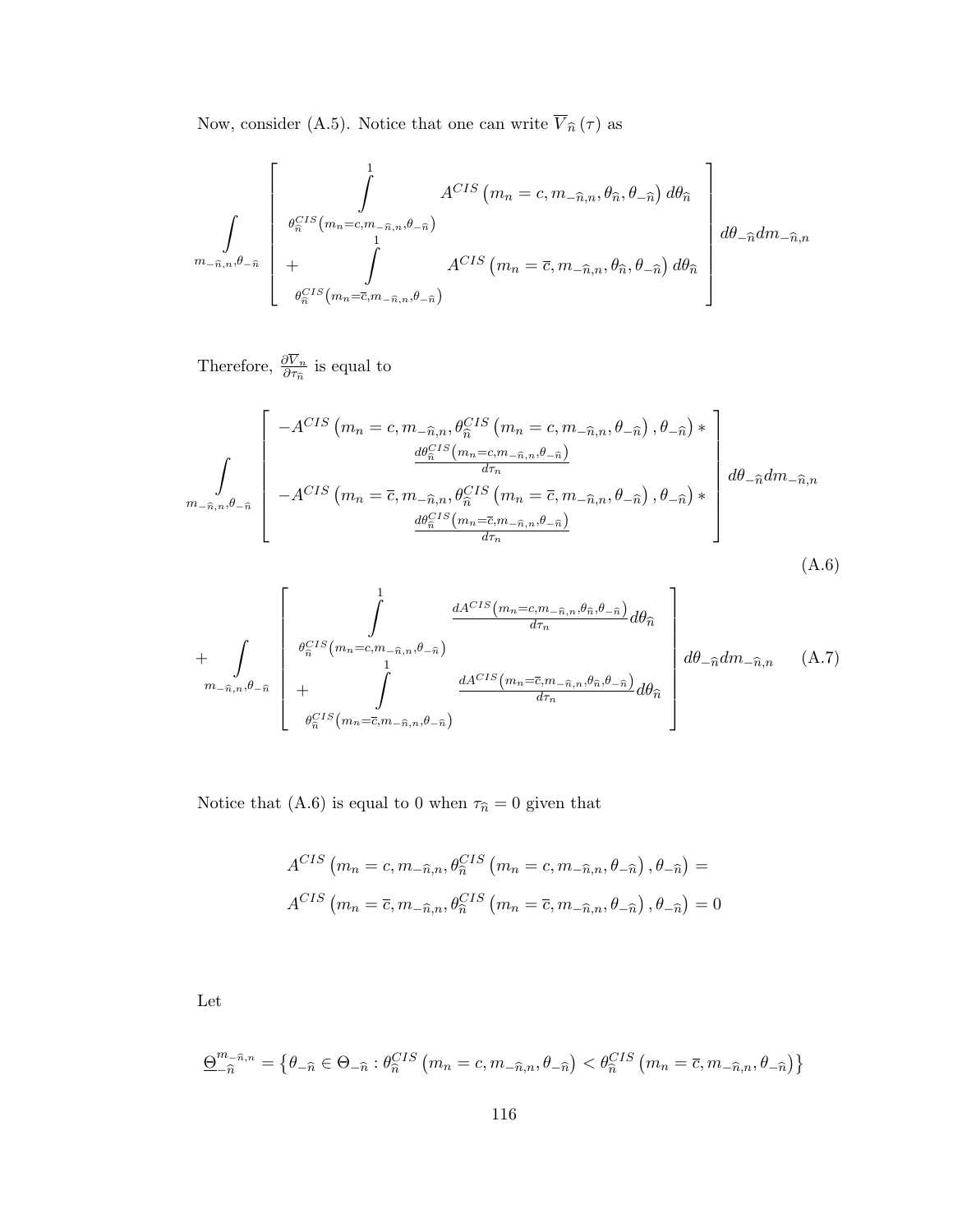$$
\overline{\Theta}_{-\widehat{n}}^{m_{-\widehat{n},n}} = \left\{ \theta_{-\widehat{n}} \in \Theta_{-\widehat{n}} : \theta_{\widehat{n}}^{CIS} \left( m_n = c, m_{-\widehat{n},n}, \theta_{-\widehat{n}} \right) > \theta_{\widehat{n}}^{CIS} \left( m_n = \overline{c}, m_{-\widehat{n},n}, \theta_{-\widehat{n}} \right) \right\}
$$

Then, condition (A.7) can be written as

$$
\int_{m_{-\widehat{n},n} \in M_{-\widehat{n},n}} \int_{m_{-\widehat{n},n} \in M_{-\widehat{n},n}} \int_{\widehat{n}^{CIS}} \int_{B^{CIS}} (m_{-\widehat{n},n}, \theta_{\widehat{n}}, \theta_{-\widehat{n}}) d\theta_{\widehat{n}} d\theta_{-\widehat{n}} dm_{-\widehat{n},n}
$$
\n
$$
= \int_{m_{-\widehat{n},n} \in M_{-\widehat{n},n}} \int_{\theta_{\widehat{n}}^{CIS}} \int_{\theta_{\widehat{n}}^{CIS}} (m_{n} = c, m_{-\widehat{n},n}, \theta_{-\widehat{n}})
$$
\n
$$
= \int_{m_{-\widehat{n},n} \in M_{-\widehat{n},n}} \int_{\theta_{\widehat{n}}^{CIS}} \int_{\theta_{\widehat{n}}^{CIS}} B^{CIS} \left( m_{-\widehat{n},n}, \theta_{\widehat{n}}, \theta_{-\widehat{n}} \right) d\theta_{\widehat{n}} d\theta_{-\widehat{n}} dm_{-\widehat{n},n}
$$

where  $B^{CIS}(m_{-\widehat{n},n}, \theta_{\widehat{n}}, \theta_{-\widehat{n}})$  is equal to

$$
\sum_{t_{-\widehat{n},n}\in T_{-\widehat{n},n}} \left( \pi\left(g,g,t_{-\widehat{n},n}\right)\pi\left(\theta_{\widehat{n}}|t_{\widehat{n}}=g\right)\pi\left(\theta_{n}|t_{n}=g\right)-\right) \prod_{\widetilde{n}\neq\widehat{n},n} \pi\left(\theta_{\widetilde{n}}|t_{\widetilde{n}}\right) \sigma_{\widetilde{n}}^{CIS}\left(t_{\widetilde{n}},m_{\widetilde{n}}\right)
$$

which is strictly positive when  $\tau_{\widehat n} = 0,$  given that

$$
B^{CIS}(\theta_{\widehat{n}}, \theta_{-\widehat{n}}, m_{-\widehat{n},n}) > 0 \text{ if and only if } \theta_n > \theta_{\widehat{n}}^{CIS}(m_n = c, m_{-\widehat{n},n}, \theta_{-\widehat{n}})
$$

This implies that  $\frac{\partial V_n}{\partial \tau_n}$  $\partial\tau_{\widehat n}$  $\left(\frac{\tau}{\tau}\right) > 0$  unless  $\underline{\Theta}^{m_{-n}}_{-\widehat{n}}$  $-\widehat{n}$ and  $\underline{\Theta}^{m_{-}\widehat{n},n}_{\widehat{n}}$  $\sum_{n=\hat{n}}^{m=\hat{n},n}$  are empty for all  $m_{-\hat{n},n} \in M_{-\hat{n},n}$ . But if that happens for all  $n$ , then the agents' types must be independent.

and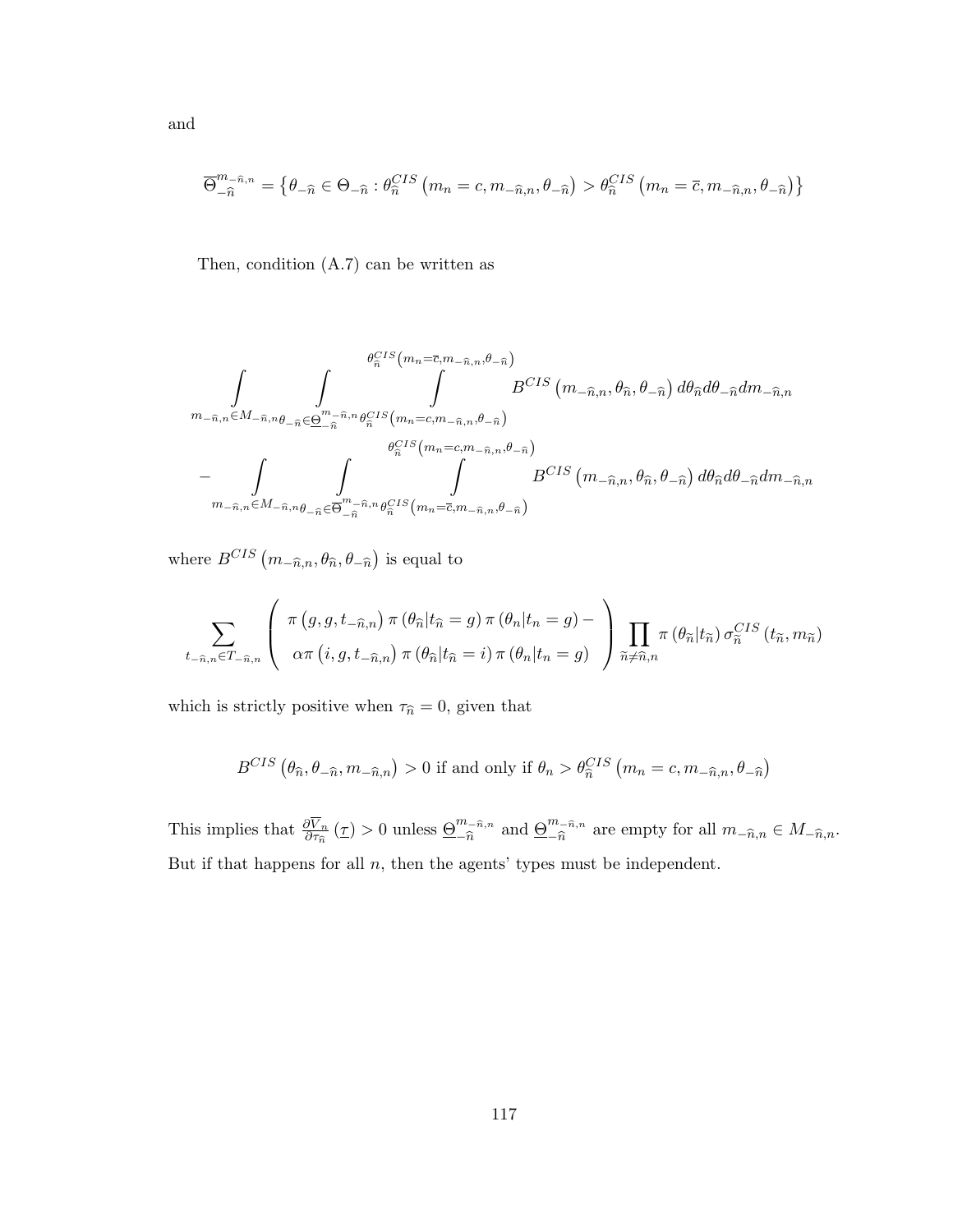### A.1.8. Proof of Proposition 14

The problem the principal faces is one of selecting  $x_n (\theta) \in \mathbb{R}_+$  for all  $n$  and  $\theta \in \Theta$  in order to maximize

$$
\int_{\theta \in \Theta} \left( \pi(t_n = i, \theta) u_n^p(i, x_n(\theta)) + \pi(t_n = g, \theta) u_n^p(g, x_n(\theta)) \right) d\theta
$$

The derivative of the objective function with respect to  $x_n(\theta)$  is given by

$$
\pi(t_n = i, \theta) \frac{\partial u_n^p(i, x_n(\theta))}{\partial x_n} + \pi(t_n = g, \theta) \frac{\partial u_n^p(g, x_n(\theta))}{\partial x_n}
$$

Given that both  $u_n^p(i, \cdot)$  and  $u_n^p(g, \cdot)$  are strictly concave and that

$$
\pi(t_n = i, \theta) \frac{\partial u_n^p(i,0)}{\partial x_n} + \pi(t_n = g, \theta) \frac{\partial u_n^p(g,0)}{\partial x_n} > 0
$$

it follows that  $x_n^{Tr}(\theta)$  is such that

$$
\pi(t_n=i,\theta)\,\frac{\partial u_n^p\left(i,x_n^{Tr}\left(\theta\right)\right)}{\partial x_n}+\pi\left(t_n=g,\theta\right)\frac{\partial u_n^p\left(g,x_n^{Tr}\left(\theta\right)\right)}{\partial x_n}=0
$$

and so it is continuous. Notice that the previous equation can be rewritten as

$$
\frac{\partial u_n^p(i, x_n^{Tr}(\theta))}{\partial x_n} + \frac{\pi (t_n = g)}{\pi (t_n = i)} \frac{\pi (\theta_{-n}|t_n = g)}{\pi (\theta_{-n}|t_n = i)} l(\theta_n) \frac{\partial u_n^p(g, x_n^{Tr}(\theta))}{\partial x_n} = 0
$$

Given that  $l(\theta_n)$  is strictly increasing it follows that  $x_n^{Tr}(\theta)$  is strictly increasing. Furthermore, given that  $\lim_{\theta_n \to 0} l(\theta_n) = 0$  it must be that, for all  $\theta_{-n} \in \Theta_{-n}$ ,

$$
\lim_{\theta_n \to 0} x_n^{Tr} \left( (\theta_n, \theta_{-n}) \right) = 0
$$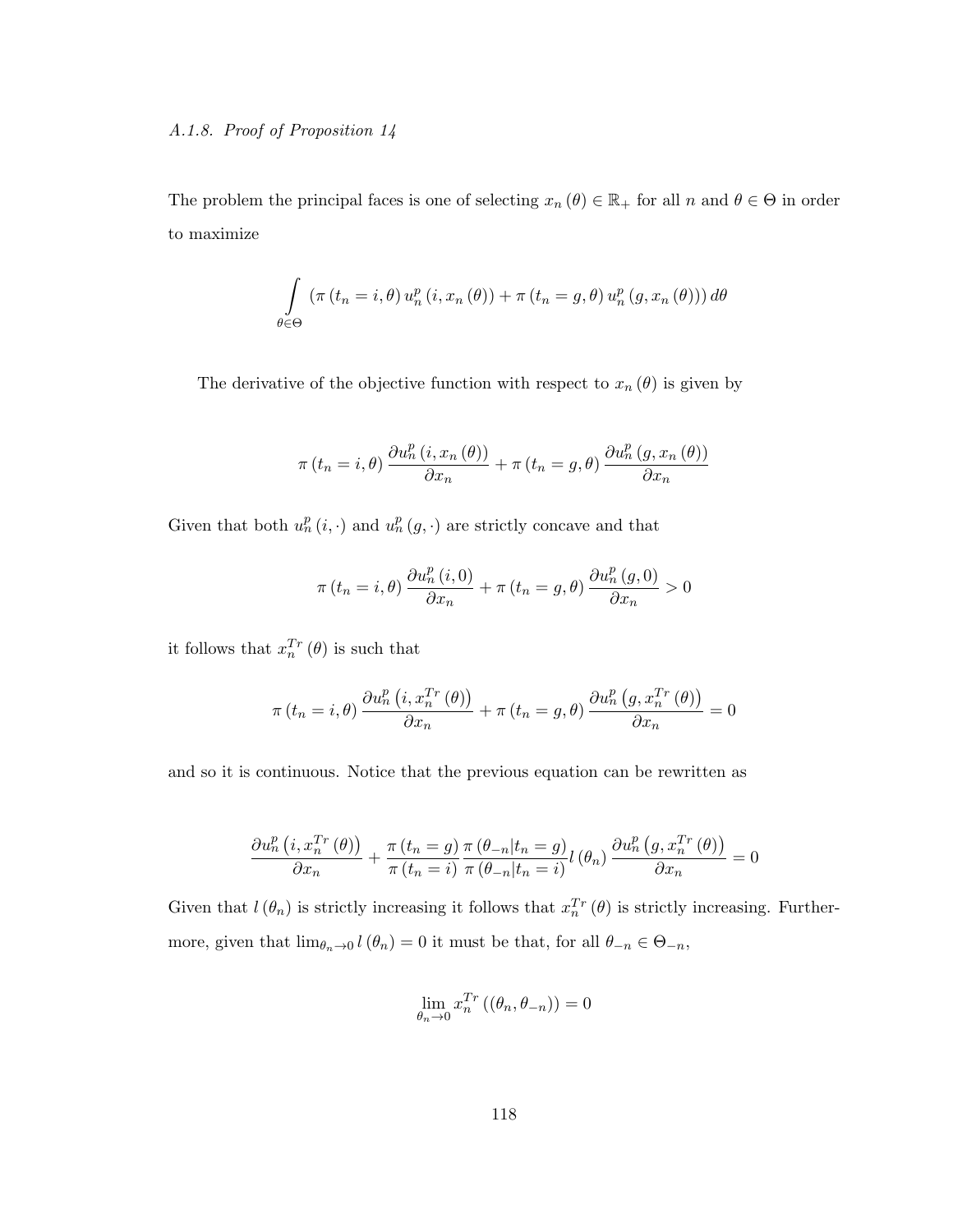and given that  $\lim_{\theta_n \to 1} l(\theta_n) = \infty$  it must be that, for all  $\theta_{-n} \in \Theta_{-n}$ ,

$$
\lim_{\theta_n \to 1} x_n^{Tr} \left( (\theta_n, \theta_{-n}) \right) = 1.
$$

### A.1.9. Proof of Proposition 15

If  $\alpha u^i(x_n) = u^p_n(i, x_n)$  the innocent's incentive constraints do not bind for the same reason as in the main text. Hence, the nth problem becomes one of maximizing

$$
\sum_{t=n\in T-\eta\in\Theta} \int \pi\left(g, t_{-n}, \theta\right) u_n^p\left(g, x_n\left(g, t_{-n}, \theta\right)\right) + \alpha \pi\left(i, t_{-n}, \theta\right) u^i\left(i, x_n\left(i, t_{-n}, \theta\right)\right) d\theta
$$

subject

$$
\sum_{t=n\in T_{-n}} \int \pi(g, t_{-n}, \theta) u^g(x_n(g, t_{-n}, \theta)) d\theta \ge \sum_{t=n\in T_{-n}} \int \pi(g, t_{-n}, \theta) u^g(x_n(i, t_{-n}, \theta)) d\theta
$$

where the constraint must bind for otherwise the first best solution would be incentive compatible. The first order condition with respect to  $x_n(g, t_{-n}, \theta)$  can be written as

$$
\pi(g, t_{-n}, \theta) \frac{\partial u_n^p(g, x_n(g, t_{-n}, \theta))}{\partial x_n} + \lambda_n \pi(g, t_{-n}, \theta) \frac{\partial u^g(g, x_n(g, t_{-n}, \theta))}{\partial x_n}
$$
  
=  $\zeta_n^g(t_{-n}, \theta) - \eta_n^g(t_{-n}, \theta)$ 

where  $\lambda_n > 0$  denotes the lagrange multiplier associated with the constraint above, while  $\zeta_n^g(t_{-n},\theta) \geq 0$  and  $\eta_n^g(t_{-n},\theta) \geq 0$  denote the lagrange multiplier associated with

$$
\{x_n(g, t_{-n}, \theta) \ge 0\}
$$

and

$$
\{x_n(g, t_{-n}, \theta) \le \phi\}.
$$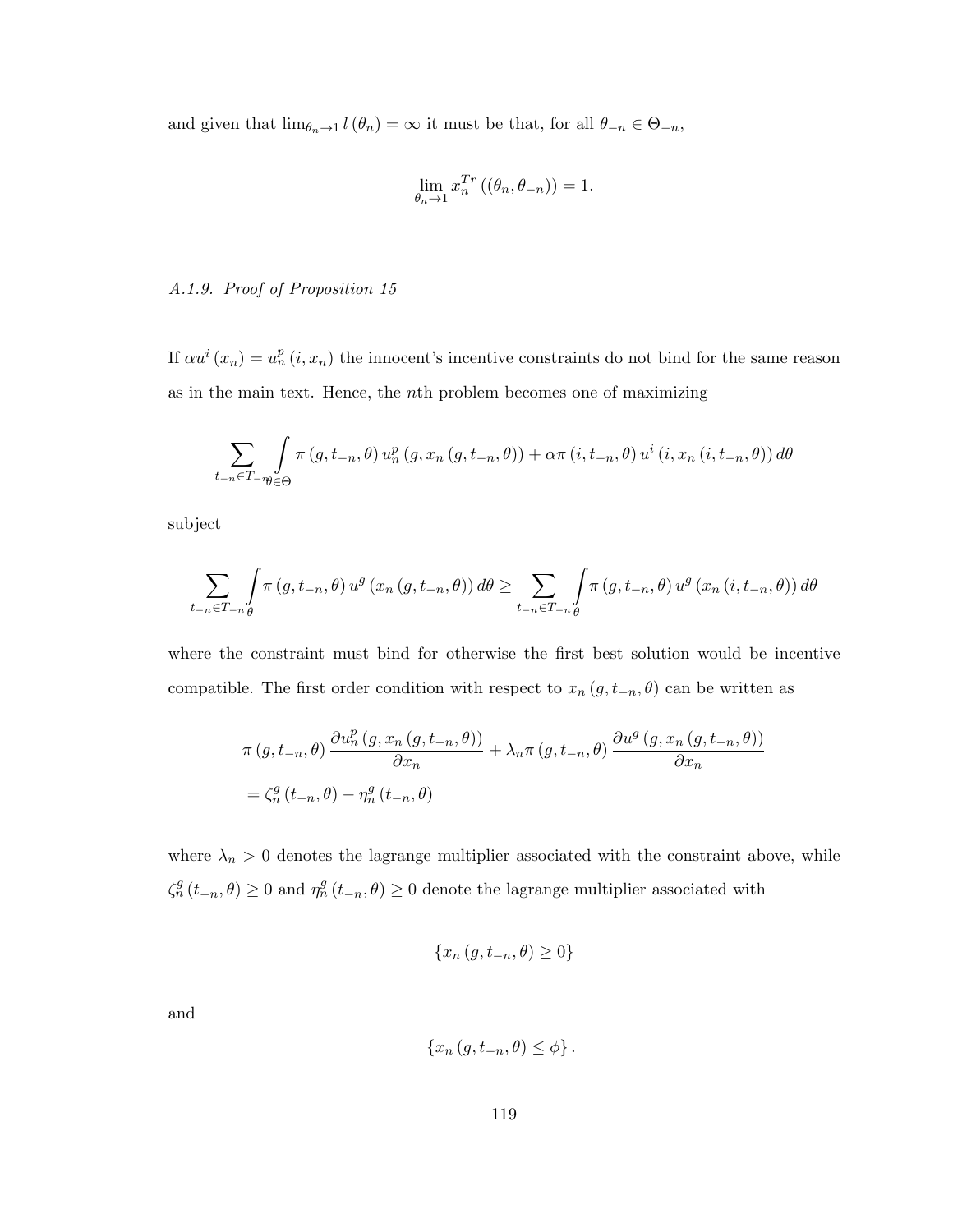Given that

$$
\frac{\partial^2 u_n^p(g,\cdot)}{\partial (x_n)^2} + \lambda_n \frac{\partial^2 u^g(g,\cdot)}{\partial (x_n)^2} < 0
$$

and

$$
\frac{\partial u_{n}^{p}\left(g,1\right)}{\partial x_{n}}+\lambda_{n}\frac{\partial u^{g}\left(g,1\right)}{\partial x_{n}}<0
$$

and

$$
\frac{\partial u_n^p(g,0)}{\partial x_n} + \lambda_n \frac{\partial u^g(g,0)}{\partial x_n} > 0
$$

it follows that  $\widetilde{x}_n^{SB}(g, t_{-n}, \theta)$  uniquely solves

$$
\frac{\partial u_n^p(g,\widetilde{x}_n^{SB}(g,t_{-n},\theta))}{\partial x_n} + \lambda_n \frac{\partial u^g(g,\widetilde{x}_n^{SB}(g,t_{-n},\theta))}{\partial x_n} = 0
$$

Hence,  $\widetilde{x}_n^{SB}(g, t_{-n}, \theta)$  is independent of  $t_{-n}$  and  $\theta$  and must be equal to

$$
\sum_{t=n\in T_{-n}} \int \frac{\pi (g, t_{-n}, \theta)}{\pi (t_n = g)} u^g \left(\widetilde{x}_n^{SB} (i, t_{-n}, \theta)\right) d\theta
$$

because the incentive constraint binds.

## A.1.10. Proof of Proposition 16

The first order condition with respect to  $x_n$   $(i, t_{-n}, \theta)$  is given by

$$
\alpha \pi (i, t_{-n}, \theta) \frac{\partial u^i (x_n (i, t_{-n}, \theta))}{\partial x_n} - \lambda_n \pi (g, t_{-n}, \theta) \frac{\partial u^g (x_n (i, t_{-n}, \theta))}{\partial x_n}
$$

$$
= \zeta_n^g (t_{-n}, \theta) - \eta_n^g (t_{-n}, \theta)
$$

which can be written as

$$
\begin{pmatrix}\n-\alpha\pi(i, t_{-n})\pi(\theta_n|t_n=i)\omega_i(x_n(i, t_{-n}, \theta))^{\omega_i-1} \\
+\lambda_n\pi(g, t_{-n})\pi(\theta_n|t_n=g)\omega_g(x_n(i, t_{-n}, \theta))^{\omega_g-1}\n\end{pmatrix} = \frac{\zeta_n^g(t_{-n}, \theta) - \eta_n^g(t_{-n}, \theta)}{\pi(\theta_{-n}|t_{-n})}
$$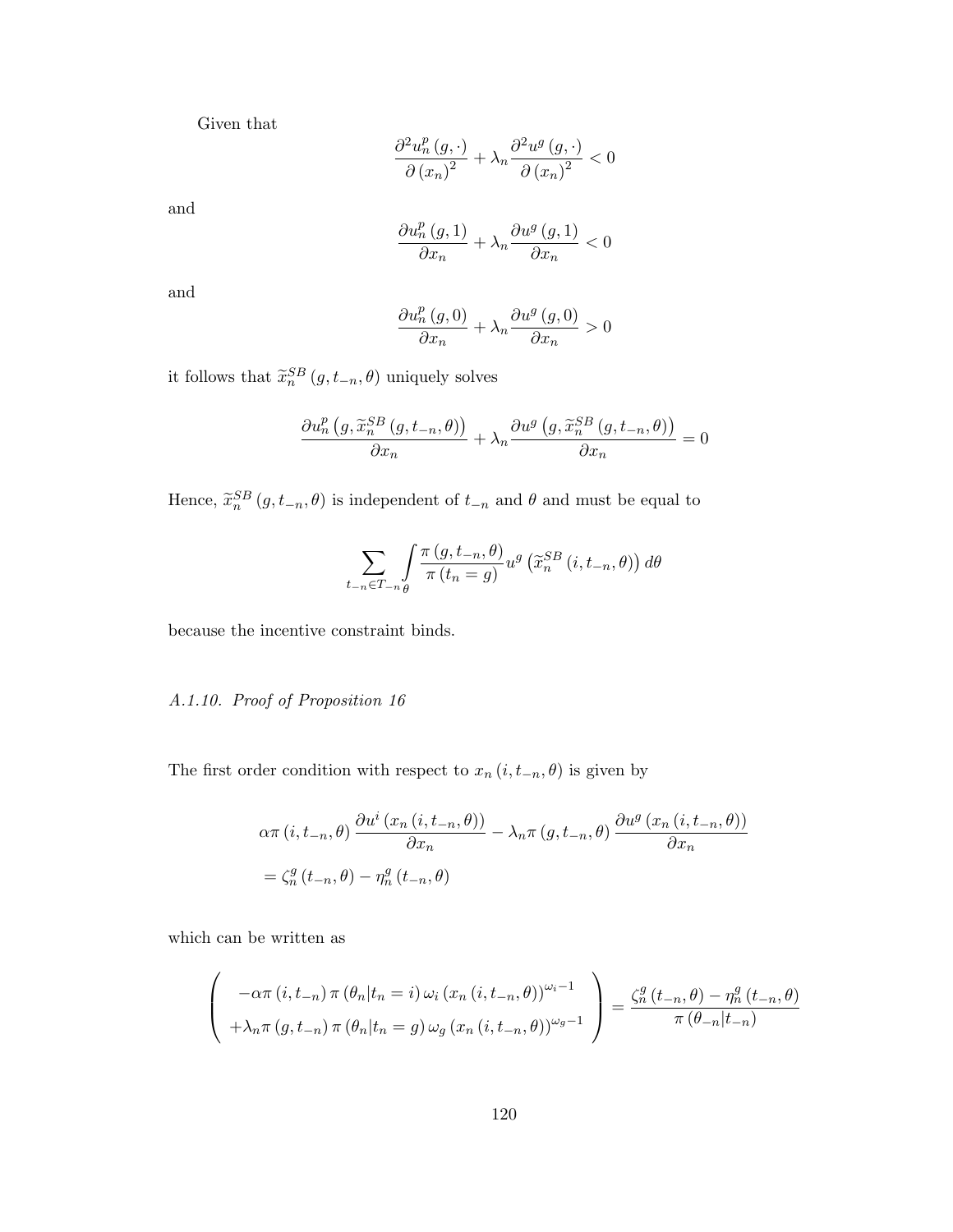Let  $\psi_n(t_{-n}, \theta_n)$  be the unique value of  $x_n(i, t_{-n}, \theta)$  such that the left hand side is equal to 0, i.e.

$$
\psi_n(t_{-n}, \theta_n) = \left(\frac{\lambda_n \omega_g}{\alpha \omega_i} \frac{\pi (g, t_{-n})}{\pi (i, t_{-n})} l(\theta_n)\right)^{\frac{1}{\omega_i - \omega_g}}
$$

Notice that

$$
\alpha \pi(i, t_{-n}, \theta) \frac{\partial^2 u^i \left(\psi_n \left(t_{-n}, \theta_n\right)\right)}{\partial \left(x_n\right)^2} - \lambda_n \pi\left(g, t_{-n}, \theta\right) \frac{\partial^2 u^g \left(\psi_n \left(t_{-n}, \theta_n\right)\right)}{\partial \left(x_n\right)^2}
$$

is strictly negative if and only if  $\omega_i > \omega_g$  in which case  $\tilde{x}_n^{SB}(i, t_{-n}, \theta) = \psi_n(t_{-n}, \theta_n)$ if  $\psi_n(t_{-n}, \theta_n) \leq \phi$ . Otherwise,  $\widetilde{x}_n^{SB}(i, t_{-n}, \theta) = \phi$ . It follows that  $\widetilde{\theta}_n^{SB}(i)$  is such that  $\psi_n\left(t_{-n}, \tilde{\theta}_n^{SB(i)}\right) = \phi$ . In particular,  $\tilde{\theta}_n^{SB(i)}$  is such that

$$
\widetilde{\theta}_n^{SB(i)} = l^{-1} \left( \phi^{\omega_i - \omega_g} \frac{\alpha \omega_i}{\lambda_n \omega_g} \frac{\pi (i, t_{-n})}{\pi (g, t_{-n})} \right)
$$

This shows i).

If  $\omega_i \leq \omega_g$ , then it follows that  $\tilde{x}_n^{SB}(i,t_{-n},\theta)$  is a corner and so it is either 0 or  $\phi$ . In particular, it is  $\phi$  if and only if

$$
\alpha \pi (i, t_{-n}, \theta) u^i (\phi) - \lambda_n \pi (g, t_{-n}, \theta) u^g (\phi) > 0
$$

which implies that

$$
\theta_n > l^{-1} \left( \frac{\alpha}{\lambda_n} \frac{\pi(i, t_{-n})}{\pi(g, t_{-n})} \phi^{\omega_i - \omega_g} \right) \equiv \widetilde{\theta}_n^{SB(g)}
$$

Therefore, *ii*) follows.

The variable  $\lambda_n$  is such that

$$
\widetilde{\varphi}_n = \sum_{t_{-n} \in T_{-n}} \int \frac{\pi (g, t_{-n}, \theta)}{\pi (t_n = g)} u^g \left( \widetilde{x}_n^{SB} (i, t_{-n}, \theta) \right) d\theta
$$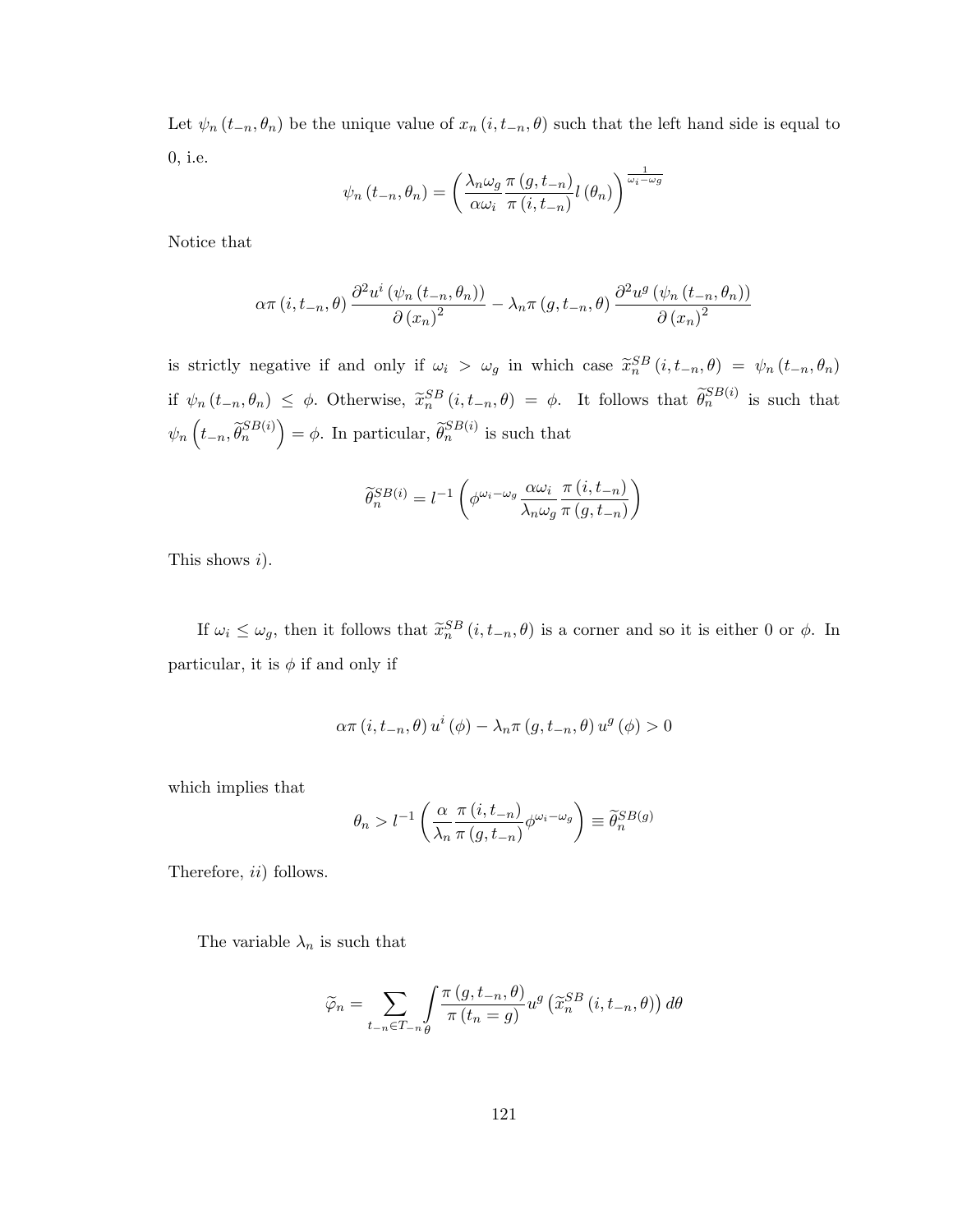holds where  $\widetilde{\varphi}_n$  is such that

$$
\frac{\partial u_{n}^{p}\left(g,\widetilde{\varphi}_{n}\right)}{\partial x_{n}}+\lambda_{n}\frac{\partial u^{g}\left(g,\widetilde{\varphi}_{n}\right)}{\partial x_{n}}=0
$$

and  $\widetilde{x}_n^{SB}(g, t_{-n}, \theta) = \widetilde{\varphi}_n$ .

### A.1.11. Proof of Proposition 17

An optimal allocation must maximize the principal's expected utility subject to the agents' incentive constraints. Unlike in the main text, there are many incentive constraints per agent as the number of extended types is now larger. My approach to solving this problem is to relax some of the incentive constraints and show that the solution of the relaxed problem satisfies the relaxed constraints. In particular, the relaxed problem is to select an allocation  $x : \hat{T} \times \Theta \to [0, 1]^N$  in order to maximize the principal's expected utility subject to the constraint that, for all  $n$  and for all  $\hat{t}_n \neq i$ ,

$$
B_n^{\hat{t}_n} \leq \int_{\theta \in \Theta} \sum_{\hat{t}_{-n} \in \hat{T}_{-n}} \pi\left(\hat{t}_{-n}, \theta | \hat{t}_n\right) x_n\left(i, \hat{t}_{-n}, \theta\right) d\theta
$$

Each constraint states that the guilty agent of extended type  $\hat{t}_n$  does not want to report to be innocent.

Notice that, by definition, any  $\hat{t} \in L$  does not enter the principal's expected utility function. Therefore, punishments that follow reports belonging to L should be chosen to minimize deviations which is achieved by setting them to 1.

A lot of the next steps are the same as in the main text. First, transform the problem into N independent problems. Second, all constraints must hold with equality for otherwise it would be possible to increase  $B_n^{t_n}$  on the constraint that holds with strict inequality and make the strictly principal better off while still satisfying that constraint. This means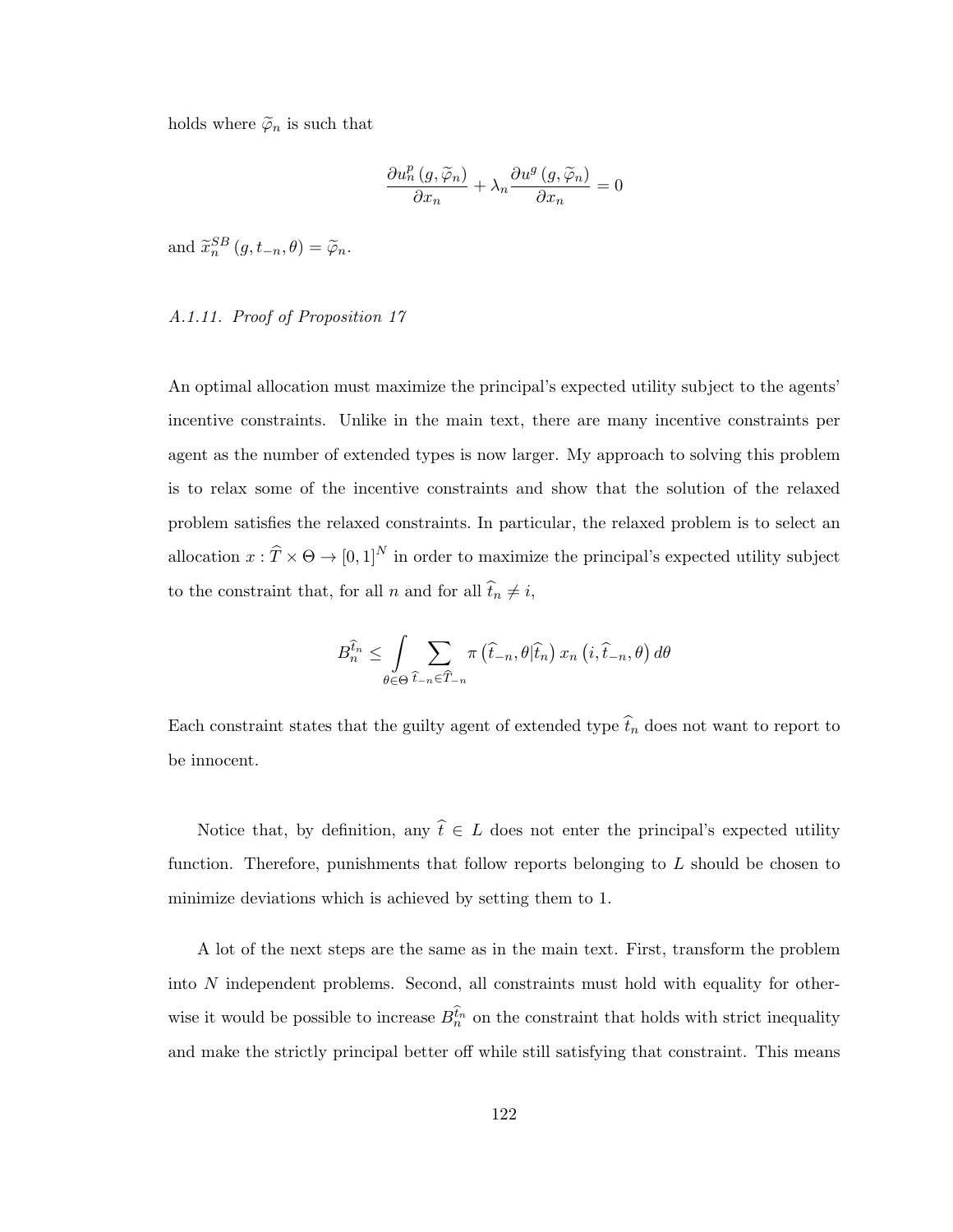that it is possible to write the problem solely in terms of the punishment that innocent agents receive. Guilty agents simply need to be made indifferent between reporting truthfully and reporting to be innocent. Hence, the new nth problem becomes one of selecting  $x_n(i, \hat{t}_{-n}, \theta) \in [0, 1]$  for all  $\hat{t}_{-n} \in \hat{T}_{-n}$  and  $\theta \in \Theta$  in order to maximize

$$
\int_{\theta \in \Theta} \sum_{\hat{t}_{-n} \in \hat{T}_{-n}} \left( \sum_{\hat{t}_n \neq i} \pi(\hat{t}_n, \hat{t}_{-n}, \theta) - \alpha \pi(i, \hat{t}_{-n}, \theta) \right) x_n(i, \hat{t}_{-n}, \theta) d\theta
$$

which implies that it is optimal to select  $x_n(i, \hat{t}_{-n}, \theta) = \hat{x}_n^{SB}(i, \hat{t}_{-n}, \theta)$ . By definition of  $\widehat{x}_n^{SB}(i,\widehat{t}_{-n},\theta)$  and for each  $\widehat{t}_{-n}$  and  $\theta$  there is  $\overline{\theta}_n(\widehat{t}_{-n}) \in [0,1]$  such that

$$
\widehat{x}_n^{SB} (i, \widehat{t}_{-n}, \theta) = \begin{cases} 1 \text{ if } \theta_n > \overline{\theta}_n (\widehat{t}_{-n}) \\ 0 \text{ otherwise} \end{cases}
$$

Notice that  $\bar{\theta}_n(\hat{t}_{-n})$  does not depend on  $\theta_{-n}$  because it is not informative given the principal also knows  $\hat{t}_{-n}$ .

In order to guarantee that guilty agents are indifferent to reporting to be innocent it is enough to set

$$
\widehat{\varphi}_n\left(\widehat{t}_{-n}\right) = \int\limits_{\overline{\theta}_n\left(\widehat{t}_{-n}\right)}^1 \pi\left(\theta|t_n = g\right)d\theta_n
$$

so that, for all  $\hat{t}_n$ ,

$$
B_n^{\hat{t}_n} = \int_{\theta \in \Theta} \sum_{\hat{t}_{-n} \in \hat{T}_{-n}} \pi\left(\hat{t}_{-n}, \theta | \hat{t}_n\right) \hat{x}_n^{SB}\left(i, \hat{t}_{-n}, \theta\right) = \sum_{\hat{t}_{-n} \in \hat{T}_{-n}} \pi\left(\hat{t}_{-n} | \hat{t}_n\right) \hat{\varphi}_n\left(\hat{t}_{-n}\right)
$$

As for the relaxed incentive constraints it is easy to see that they are satisfied under allocation  $\hat{x}^{SB}$ . In particular, the punishment a guilty agent receives is independent of his own report, which means that he has no strict incentive to deviate.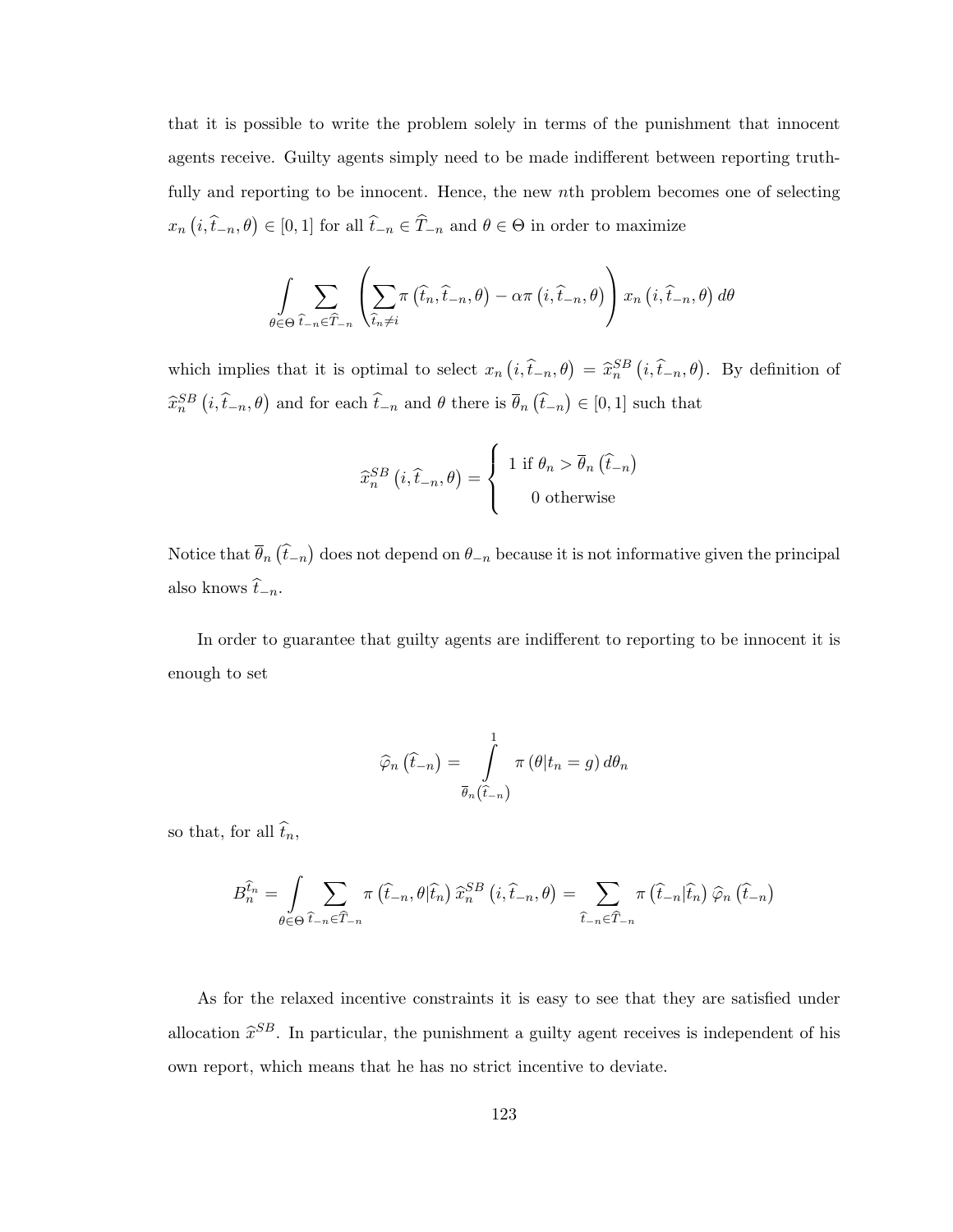Action c represents the choice of confessing, while action  $\bar{c}$  represents the choice of not confessing. I divide the proof into two lemmas.

**Lemma 18.1** For all n, there is  $(\beta_n^g, \beta_n^i) \in [0,1]^N$  such that either

A) for all  $(t_n, \beta_n)$ ,

$$
s_n(t_n, \beta_n) = \begin{cases} c \text{ if } \beta_n \ge \beta_n^{t_n} \\ \bar{c} \text{ otherwise} \end{cases}
$$

or B) for all  $(t_n, \beta_n)$ ,

$$
s_n(t_n, \beta_n) = \begin{cases} c \text{ if } \beta_n \leq \beta_n^{t_n} \\ \bar{c} \text{ otherwise} \end{cases}
$$

**Proof of Lemma 18.1** Let pair  $(t_n, \beta_n)$  denote the agent n's extended type. Notice that a CIS is determined by the pair  $(s, x)$  where  $s = \left\{ \left\{ s_n(t_n, \beta_n) \right\}_{\beta_n \in [0,1]} \right\}_{t_n \in T_n}$  and  $x: \{T_n \times [0,1]\}_{n=1}^N \times \Theta \to [0,1].$  For all n, let  $B_n^{t_n}(\beta_n)$  denote the expected punishment that agent n receives if his extended type is  $(t_n, \beta_n)$ . Divide the set of agent n's extended types into 6 smaller sets. In particular, for  $t_n \in \{i, g\}$ , let  $\Gamma_{\overline{c}}^{t_n}$  denote the set of  $\beta_n \in [0, 1]$ such that the agent strictly prefers  $\bar{c}$ ,  $\Gamma_{\bar{c}}^{t_n}$  denote the set of  $\beta_n \in [0,1]$  such that the agent strictly prefers c and  $\Gamma^{t_n}_{\equiv}$  denote the set of  $\beta_n \in [0,1]$  such that the agent is indifferent. Also, let  $\beta = (\beta_1, ..., \beta_N)$  and  $m_{-n}$  to be the set of actions (c or  $\bar{c}$ ) that all other agents choose.

The principal chooses punishments in order to maximize the following objective function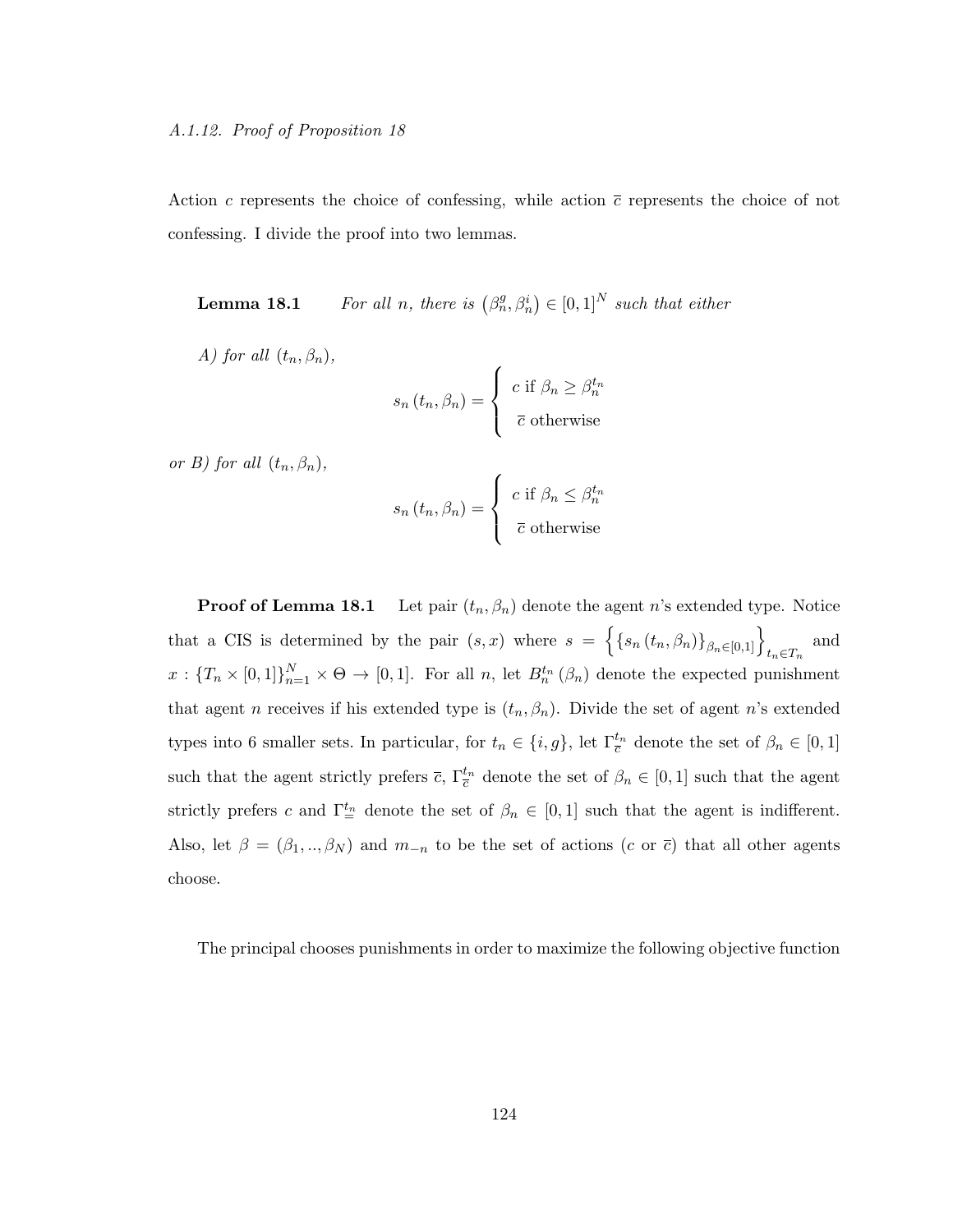$$
\pi(t_n = g) \pi(\beta_n \in \Gamma_c^g \cup \Gamma_{=}^g | t_n = g) x_n(c) - \alpha \pi(t_n = i) \pi(\beta_n \in \Gamma_c^i \cup \Gamma_{=}^i | t_n = i) x_n(c)
$$
  
+ 
$$
\int_{\beta_n \in \Gamma_c^g \beta_{-n}} \int_{\theta} \sum_{t=n} \sum_{m=n} \pi(g, t_{-n}) \pi(\beta | t_n = g, t_{-n}) \pi(m_{-n}, \theta | t_{-n}, \beta) x_n(\overline{c}, m_{-n}, \theta) d\theta d\beta
$$
  
- 
$$
\alpha \int_{\beta_n \in \Gamma_c^i \beta_{-n}} \int_{\theta} \sum_{t=n} \sum_{m=n} \pi(i, t_{-n}) \pi(\beta | t_n = i, t_{-n}) \pi(m_{-n}, \theta | t_{-n}, \beta) x_n(\overline{c}, m_{-n}, \theta) d\theta d\beta
$$

subject to the respective incentive constraints - agents that choose message  $c$  prefer it to message  $\bar{c}$  and vice-versa. Agents that are not indifferent have loose constraints - a slight change in the punishments still leaves them strictly preferring the same action. Hence, the only constraints that might bind are the ones of agents that are indifferent. In particular, it must be that, for all  $\beta_n \in \Gamma_{\equiv}^g$ ,

$$
x_n (c) \pi (t_n = g)
$$
  
= 
$$
\int_{\beta-n\theta-n} \sum_{t=n} \sum_{m=n} \pi (g, t_{-n}) \pi (\beta_{-n} | t_{-n}) \pi (m_{-n}, \theta | t_{-n}, \beta) x_n (\overline{c}, m_{-n}, \theta) d\theta_{-n} d\beta_{-n}
$$

and for all  $\beta_n \in \Gamma^i_{=}$ ,

$$
x_n (c) \pi (t_n = i)
$$
  
= 
$$
\int_{\beta_{-n}} \int_{\beta_{-n}} \sum_{m=n} \sum_{m=n} \pi (i, t_{-n}) \pi (\beta_{-n} | t_{-n}) \pi (m_{-n}, \theta | t_{-n}, \beta) x_n (\overline{c}, m_{-n}, \theta) d\theta_{-n} d\beta_{-n}
$$

For all  $\beta_n \in \Gamma^{\underline{g}}_{\equiv}$  and  $\beta_n \in \Gamma^{\underline{i}}_{\equiv}$  let  $\lambda^{\underline{g}}(\beta_n)$  and  $\lambda^{\underline{i}}(\beta_n)$  denote the lagrange multipliers of the conditions above respectively. Also, for all  $\beta_n \in \Gamma_{\overline{c}}^g$  $\frac{g}{c}$  and  $\beta_n \in \Gamma_{\overline{c}}^i$ , write  $\lambda^g(\beta_n)$  =  $\lambda^i(\beta_n)=1.$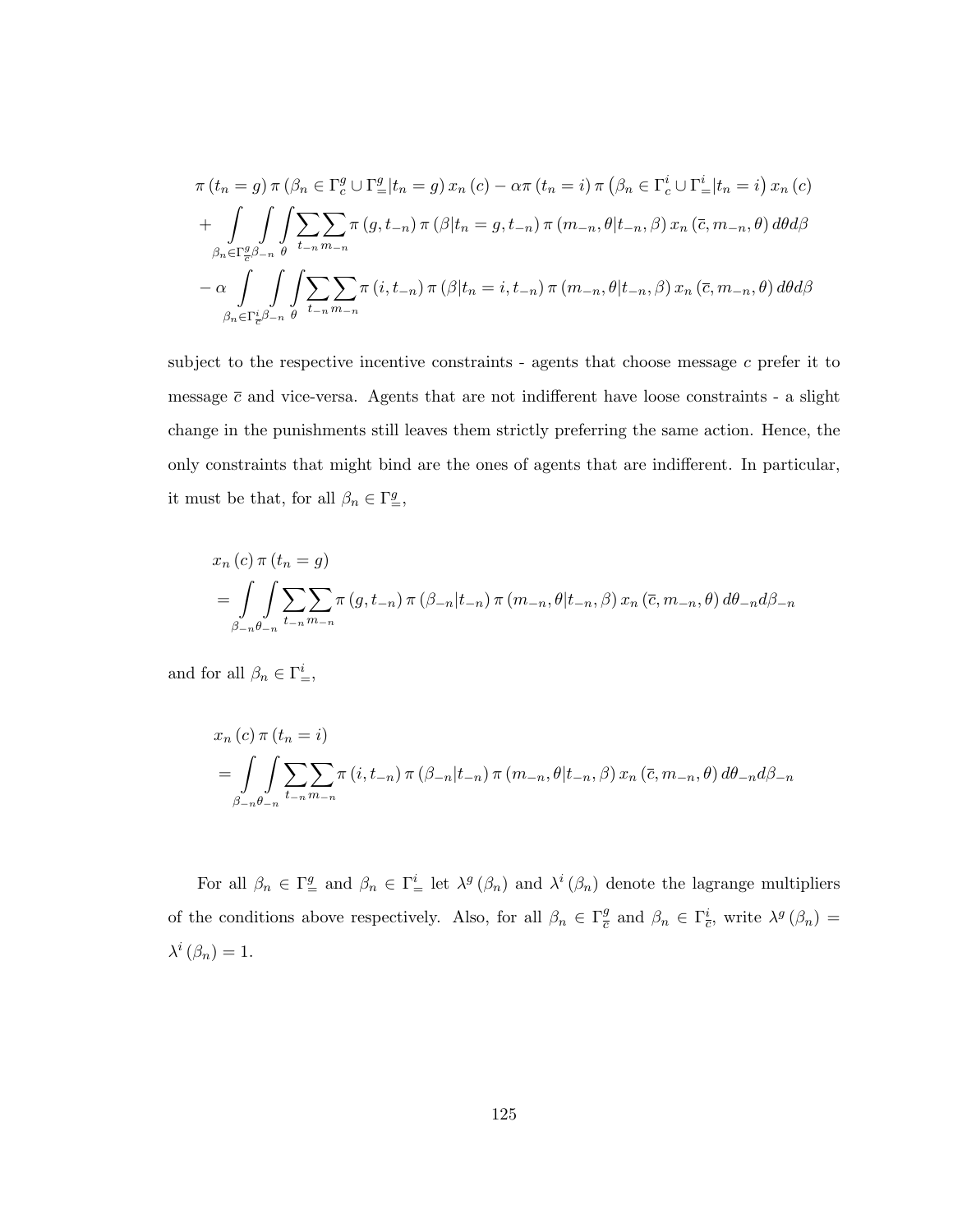For all  $m_{-n}$  and  $\theta$ , the first order condition with respect to  $x_n(\bar{c}, m_{-n}, \theta)$  is given by

$$
\int_{\beta_n \in \Gamma^{\underline{g}}_{-} \cup \Gamma^{\underline{g}}_{\overline{c}}} \pi(\beta_n | t_n = g) \lambda^g(\beta_n) \int_{\beta_{-n}} \sum_{t=n} \pi(g, t_{-n}) \pi(\beta_{-n} | t_{-n}) \pi(m_{-n}, \theta | t_{-n}, \beta) d\beta
$$

$$
- \alpha \int_{\beta_n \in \Gamma^{\underline{i}}_{-} \cup \Gamma^{\underline{i}}_{\overline{c}}} \pi(\beta_n | t_n = i) \lambda^i(\beta_n) \int_{\beta_{-n}} \sum_{t=n} \pi(i, t_{-n}) \pi(\beta_{-n} | t_{-n}) \pi(m_{-n}, \theta | t_{-n}, \beta) d\beta
$$

$$
= \zeta_n^{\overline{c}}(m_{-n}, \theta) - \eta_n^{\overline{c}}(m_{-n}, \theta)
$$

where  $\zeta_n^{\bar{c}}(m_{-n},\theta) \geq 0$  and  $\eta_n^{\bar{c}}(m_{-n},\theta) \geq 0$  denote the lagrange multipliers associated with constraints  $\{x_n(\overline{c}, m_{-n}, \theta) \ge 0\}$  and  $\{x_n(\overline{c}, m_{-n}, \theta) \le 1\}$  respectively.

The left hand side (LHS) has the following property:

$$
LHS \begin{cases} > 0 \text{ if } k \left( m_{-n}, \theta_{-n} \right) h \left( \theta_{n} \right) > 1 \\ & = 0 \text{ if } k \left( m_{-n}, \theta_{-n} \right) h \left( \theta_{n} \right) = 1 \\ & < 0 \text{ if } k \left( m_{-n}, \theta_{-n} \right) h \left( \theta_{n} \right) < 1 \end{cases}
$$

where

$$
\int_{h(\theta_n)} \pi(\beta_n | t_n = g) \lambda^g(\beta_n) \pi(\theta_n | \beta_n) d\beta_n
$$

$$
h(\theta_n) = \frac{\int_{h \in \Gamma^g_{=} \cup \Gamma^g_{\overline{c}}}{\int_{\beta_n \in \Gamma^i_{=} \cup \Gamma^i_{\overline{c}}}} \pi(\beta_n | t_n = i) \lambda^i(\beta_n) \pi(\theta_n | \beta_n) d\beta_n
$$

and

$$
k(m_{-n}, \theta_{-n}) = \frac{\int_{\beta_{-n}} \sum_{t=n} \pi(g, t_{-n}) \pi(\beta_{-n}|t_{-n}) \pi(\theta_{-n}|\beta_{-n}) \pi(m_{-n}|t_{-n}, \beta_{-n}) d\beta_{-n}}{\alpha \int_{\beta_{-n}} \sum_{t=n} \pi(i, t_{-n}) \pi(\beta_{-n}|t_{-n}) \pi(\theta_{-n}|\beta_{-n}) \pi(m_{-n}|t_{-n}, \beta_{-n}) d\beta_{-n}}
$$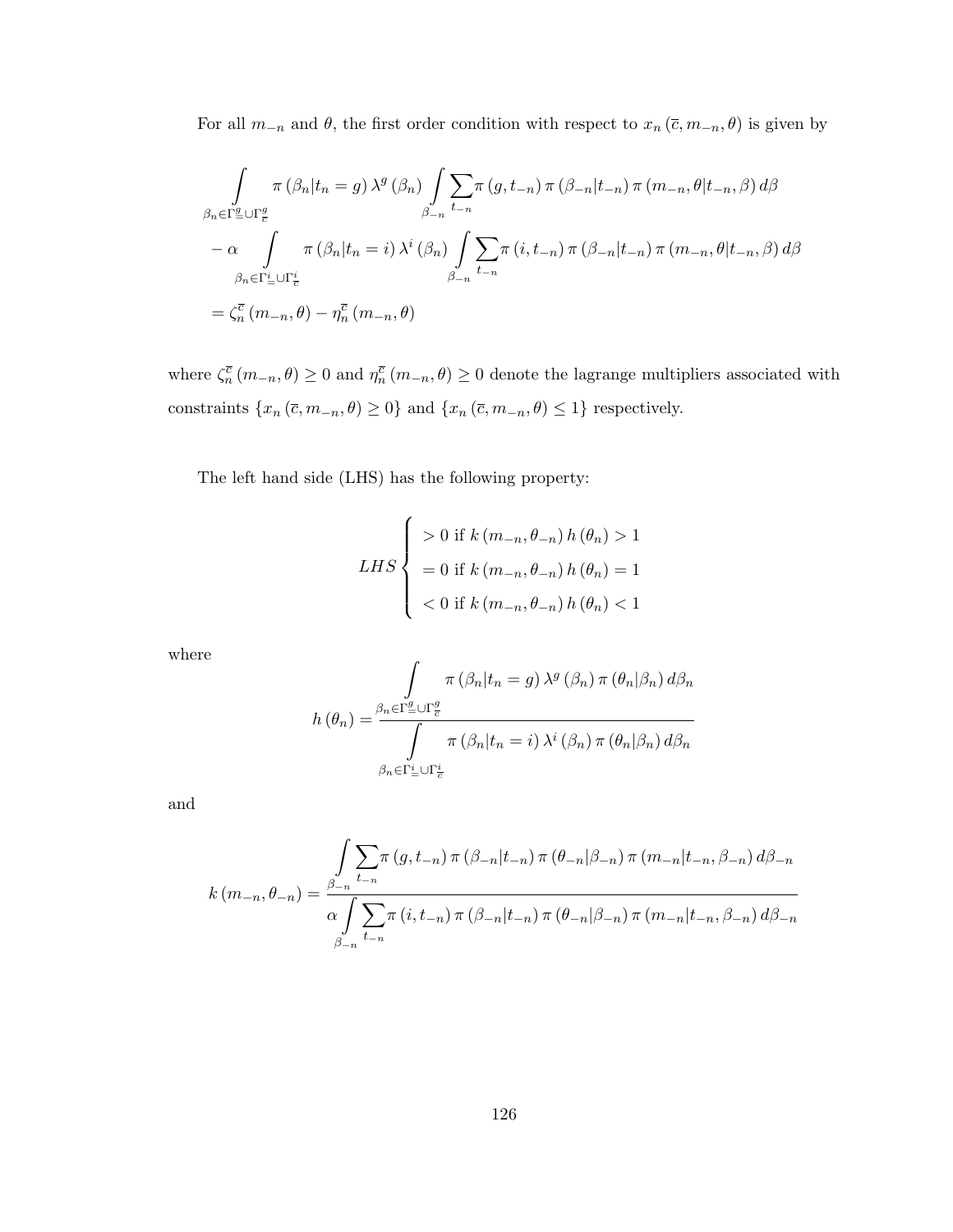Notice that

$$
h'(\theta_n) \begin{cases} > 0 \text{ if } A > B \\ & = 0 \text{ if } A = B \\ & < 0 \text{ if } A < B \end{cases}
$$

where

$$
A = \int_{\beta_n \in \Gamma^{\underline{g}}_{-} \cup \Gamma^{\underline{g}}_{\overline{c}}} \pi(\beta_n | t_n = g) \lambda^g(\beta_n) \beta_n d\beta_n \int_{\beta_n \in \Gamma^i_{-} \cup \Gamma^i_{\overline{c}}} \pi(\beta_n | t_n = i) \lambda^i(\beta_n) (1 - \beta_n) d\beta_n
$$

and

$$
B = \int_{\beta_n \in \Gamma^i_{=} \cup \Gamma^i_{\overline{c}}} \pi(\beta_n | t_n = i) \lambda^i(\beta_n) \beta_n d\beta_n \int_{\beta_n \in \Gamma^g_{=} \cup \Gamma^g_{\overline{c}}} \pi(\beta_n | t_n = g) \lambda^g(\beta_n) (1 - \beta_n) d\beta_n
$$

Given that A and B are independent of  $\theta_n$ , it follows that h is either a constant or strictly monotone. If it is a constant, then the punishment an agent receives is independent of the evidence he produces. In that case, an agent's  $\beta_n$  is irrelevant. Therefore, if this is the case, the statement follows with  $\beta_n^{t_n}$  being either equal to 0 or 1. If it is strictly monotone it means that there is a strict ordering over  $\beta_n$  and so there is at most one indifferent  $\beta_n$ per type and the statement follows.

In the next lemma, I show that A) follows.

**Lemma 18.2** For all *n*, there is  $(\beta_n^g, \beta_n^i) \in [0, 1]^N$  such that for all  $(t_n, \beta_n)$ ,

$$
s_n(t_n, \beta_n) = \begin{cases} c \text{ if } \beta_n \ge \beta_n^{t_n} \\ \bar{c} \text{ otherwise} \end{cases}
$$

Proof of Lemma 18.2 Suppose not. Following the previous lemma, it must be that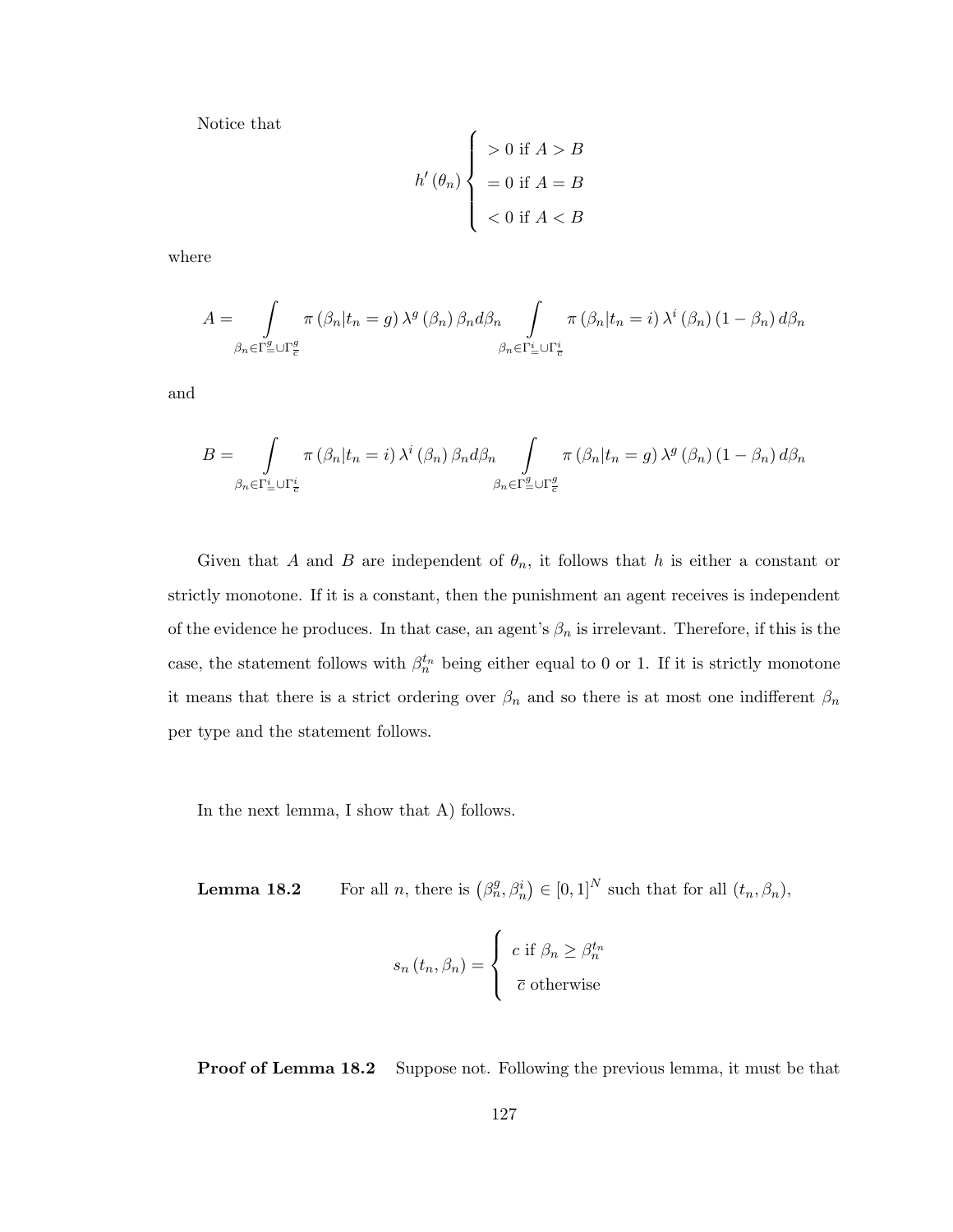$h(\cdot)$  is strictly decreasing and

$$
s_n(t_n, \beta_n) = \begin{cases} c \text{ if } \beta_n \leq \beta_n^{t_n} \\ \bar{c} \text{ otherwise} \end{cases}
$$

This implies that

$$
\frac{\int_{\beta_n^i}^1 \pi(\beta_n | t_n = i) \beta_n d\beta_n}{\int_{\beta_n^i}^1 \pi(\beta_n | t_n = i) d\beta_n} > \frac{\int_{\beta_n^g}^1 \pi(\beta_n | t_n = g) \beta_n d\beta_n}{\int_{\beta_n^g}^1 \pi(\beta_n | t_n = g) d\beta_n}
$$

where, without loss of generality,  $\lambda^{t_n}(\beta_n) = 1$  for all  $t_n$  and  $\beta_n$  because there are only two pairs  $(i, \beta_n^i)$  and  $(g, \beta_n^g)$  that are indifferent and they have a 0 measure. Notice that if  $\beta_n^i = \beta_n^g$  the condition does not hold because the right hand side is strictly larger. So it follows that  $\beta_n^i > \beta_n^g$ .

To complete the proof I show that an innocent agent with  $\beta_n = \beta_n^g$  prefers to go to trial (or is indifferent). I do this by showing that, for any fixed  $\beta_n$ , the expected punishment of going to trial is higher if the agent is guilty. The proof is the analogous to the one of Lemma 9. Notice that

$$
x_n(\overline{c}, m_{-n}, \theta) = \begin{cases} 1 \text{ if } \alpha \frac{\pi(t_n = i, \beta_n \ge \beta_n^i)}{\pi(t_n = g, \beta_n \ge \beta_n^g)} \frac{\pi(\theta_n | \beta_n \ge \beta_n^i)}{\pi(\theta_n | \beta_n \ge \beta_n^g)} \frac{\pi(m_{-n}, \theta_{-n} | t_n = i)}{\pi(m_{-n}, \theta_{-n} | t_n = g)} < 1 \\ 0 \text{ otherwise} \end{cases}
$$

and let  $E_n^{\theta_n} = \{(m_{-n}, \theta_{-n}) : x_n(\overline{c}, m_{-n}, \theta_n, \theta_{-n}) = 1\}$ . Notice that the expected punishment of an agent of type  $(t_n, \beta_n)$  of going to trial is given by

$$
\int_{\theta_n \in [0,1]} \pi(\theta_n | \beta_n) \int_{e_n \in E_n^{\theta_n}} \pi(e_n | t_n) \, de_n d\theta_n
$$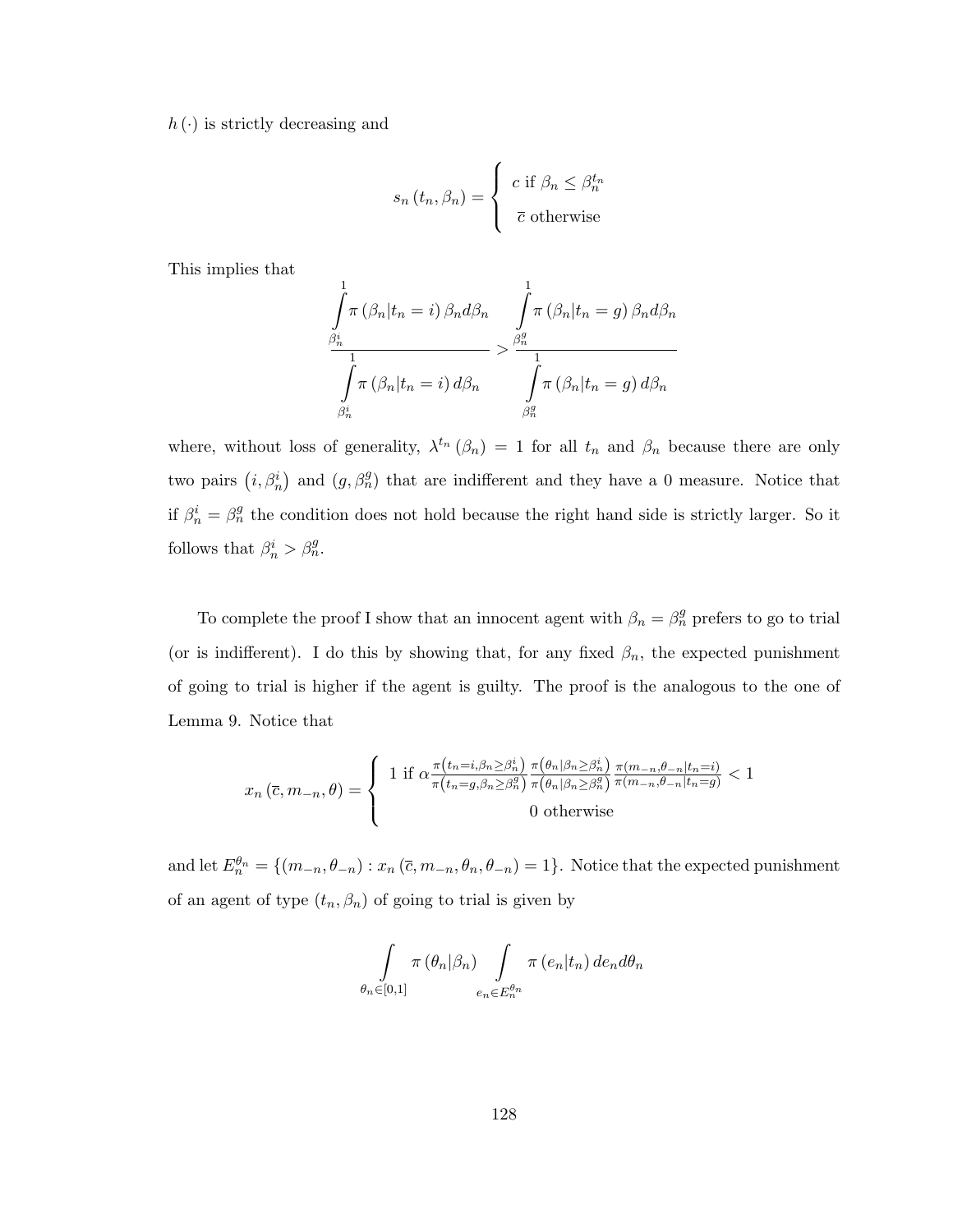Take any  $\beta_n$  and any  $\theta_n$ . I want to show that

$$
\int_{e_n \in E_n^{\theta_n}} \pi(e_n | t_n = g) \, de_n \ge \int_{e_n \in E_n^{\theta_n}} \pi(e_n | t_n = i) \, de_n
$$

If  $E_n^{\theta_n} = \varnothing$  or  $E_n^{\theta_n} = \varnothing$  then the statement is trivially true. If  $\frac{\pi(e_n|t_n=i)}{\pi(e_n|t_n=g)} < 1$  for all  $e_n \in E_n^{\theta_n}$ , then the statement follows by definition. Finally, suppose there is  $e'_n \in E_n^{\theta_n}$  such that  $\frac{\pi(e_n|t_n=i)}{\pi(e_n|t_n=g)} \geq 1$ . Then, it must be that for all  $e_n \notin E_n^{\theta_n}$ ,  $\frac{\pi(e_n|t_n=i)}{\pi(e_n|t_n=g)} > 1$ , which implies  $that$  $e_n \notin \! E_n^{\theta_n}$  $\pi(e_n|t_n=i)$  de<sub>n</sub> >  $e_n \notin \! E_n^{\theta_n}$  $\pi(e_n|t_n = g)$  de<sub>n</sub> which implies the statement.

#### A.1.13. Proof of Proposition 19

Suppose the principal waits until he receives evidence  $\theta$  and then makes a proposal  $y_{\theta}$ :  $T \times \Theta \to R_+^N$  such that it is a Bayes-Nash equilibrium for all agents to tell the truth. We will show that  $x_y(t, \theta)$  satisfies (IC) - the relevant incentive constraint when the principal acts before observing the evidence.

Given each proposal  $y_\theta$  and their type own  $t_n$ , agents form some posterior belief about t and  $\theta$  whose joint density we denote by  $\pi^{y_{\theta}}(t, \theta | t_n)$ . Given that  $y_{\theta}$  is incentive compatible for all  $\theta$  it must be that, for all  $\widehat{\theta}$ ,  $t_n \in \{i, g\}$  and n, for all  $t'_n$ ,

$$
-\sum_{t\in T_{\theta\in\Theta}} \int \pi^{y_{\widehat{\theta}}}(t,\theta|t_n) y_{\widehat{\theta}}(t_n,t_{-n},\theta) d\theta \ge -\sum_{t\in T_{\in\Theta}} \int \pi^{y_{\widehat{\theta}}}(t,\theta|t_n) y_{\widehat{\theta}}(t'_n,t_{-n},\theta) d\theta
$$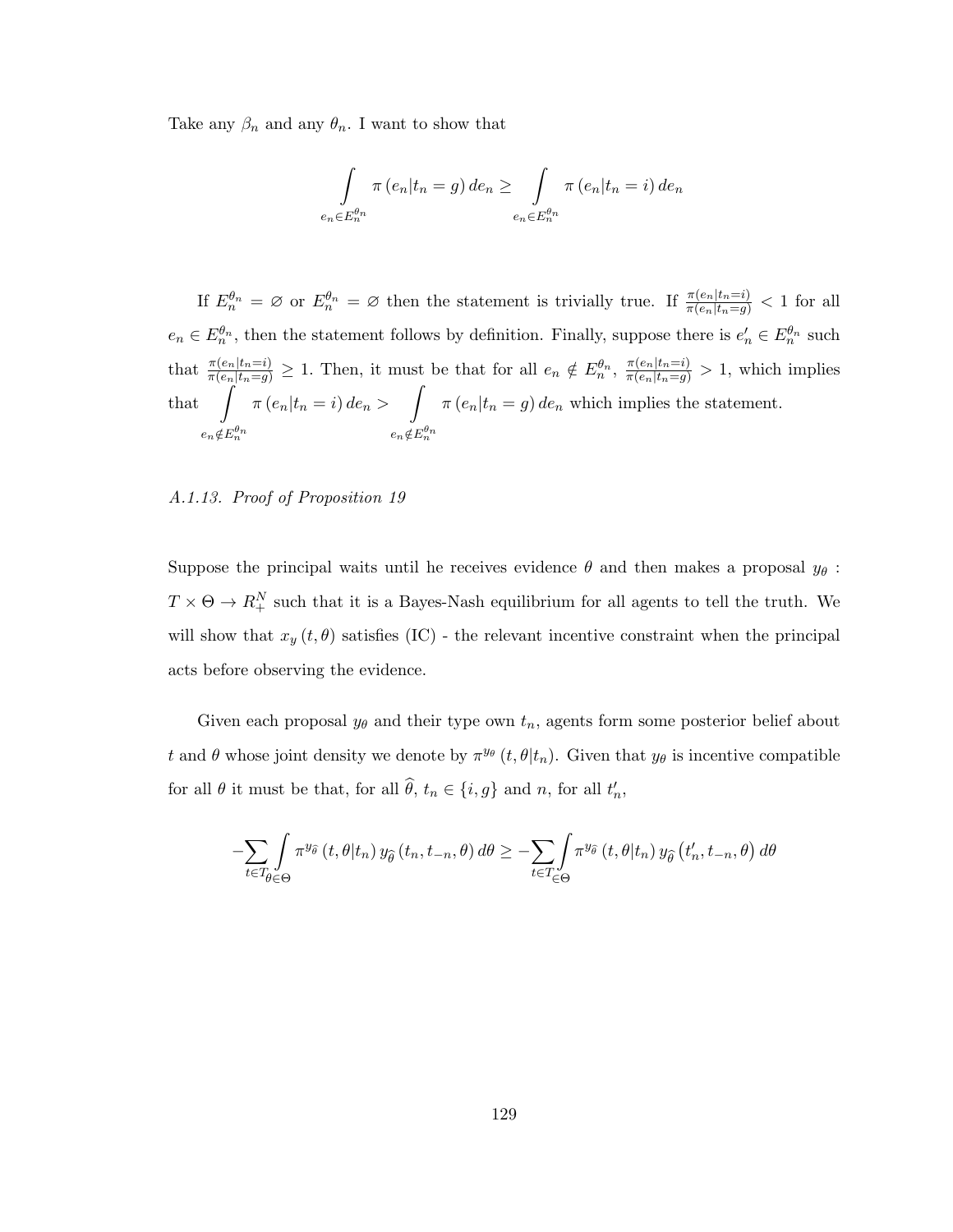Given that the previous expression holds for all  $\hat{\theta}$ , it follows that, for all  $t'_n$ ,

$$
- \int_{\widehat{\theta} \in \Theta} \pi \left( \widehat{\theta} | t_n \right) \sum_{t \in T_{\theta} \in \Theta} \int_{t_n} \pi^{y_{\widehat{\theta}}} (t, \theta | t_n) y_{\widehat{\theta}} (t_n, t_{-n}, \theta) d\theta d\widehat{\theta}
$$
  

$$
\geq - \int_{\widehat{\theta} \in \Theta} \pi \left( \widehat{\theta} | t_n \right) \sum_{t \in T_{\theta} \in \Theta} \int_{t_n} \pi^{y_{\widehat{\theta}}} (t, \theta | t_n) y_{\widehat{\theta}} (t'_n, t_{-n}, \theta) d\theta d\widehat{\theta}
$$

where  $\pi\left(\widehat{\theta}|t_n\right)$  refers to the density of  $\widehat{\theta}$  conditional of the agent's type  $t_n$ . Now, I want to group into disjoint sets the evidence that, given the strategy of the principal, induces the same posterior on the agent. More formally denote by  $\chi_{\hat{\theta}} \equiv \{\theta \in \Theta : y_{\theta} = y_{\hat{\theta}}\}\$ and  $\widehat{\Theta} \equiv \left\{\widehat{\theta} \in \Theta : \text{for all } \theta \text{ such that } \pi_{\widehat{\theta}} = \pi_{\theta} \text{ then } \widehat{\theta} \prec_l \theta \right\}$  where  $\prec_l$  denotes the lexicographic ordering<sup>2</sup>. Finally, let  $\Upsilon = \left\{ \chi_{\widehat{\theta}} \text{ for } \widehat{\theta} \in \widehat{\Theta} \right\}$ . Notice that  $\Upsilon$  represents a set of disjoint sets of  $\widehat{\theta}$ , where each set contains elements that induce the same posterior. It follows that the left hand side of the inequality above can be written as

$$
-\sum_{t \in T_{\chi_{\widehat{\theta}}} \in \Upsilon} \int_{\pi} \left( \theta \in \chi_{\widehat{\theta}} | t_n \right) \int_{\theta \in \chi_{\widehat{\theta}}} \pi \left( t, \theta | t_n, \theta \in \pi_{\widehat{\theta}} \right) x_y \left( t_n, t_{-n}, \theta \right) d\theta d\chi_{\widehat{\theta}}
$$
  
= 
$$
-\sum_{t \in T_{\chi_{\widehat{\theta}}} \in \Upsilon \theta \in \chi_{\widehat{\theta}}} \int_{\pi} \pi \left( t, \theta | t_n \right) x_y \left( t_n, t_{-n}, \theta \right) d\theta d\chi_{\widehat{\theta}}
$$
  
= 
$$
-\sum_{t \in T_{\theta}} \int_{\pi} \pi \left( t, \theta | t_n \right) x_y \left( t_n, t_{-n}, \theta \right) d\theta
$$

By following the same steps with the right hand side, condition (IC) follows.

## A.1.14. Proof of Proposition 20

I implement allocation  $x^{IP}$  by considering strategy y for the principal where  $y_{\widehat{\theta}}(t, \theta) =$  $x_y(t, \theta)$  for all  $\hat{\theta} \in \Theta$ . I start by specifying beliefs in case the principal proposes a different mechanism than  $x^{IP}$ . Given that such a proposal is off the equilibrium path, I have the freedom to specify any beliefs for the agents. Hence, I set the agents' beliefs to be such

<sup>&</sup>lt;sup>2</sup>I could have used any other ordering. In fact, I only order the evidence for expositional convenience.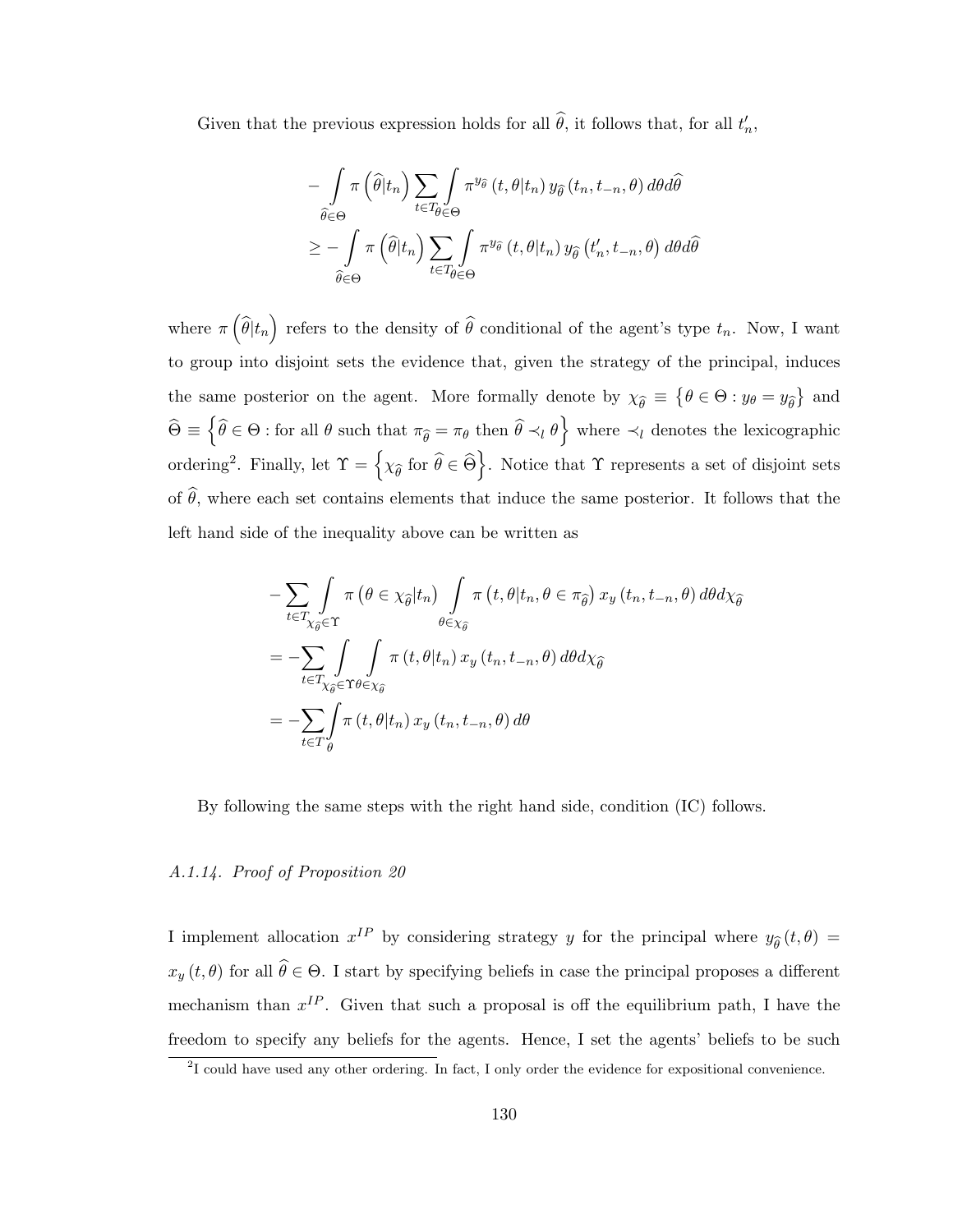that, whenever any other proposal is made, the agents believe that  $(0, ..., 0)$  is the realized  $\theta$ with probability 1. This means that each agent will put probability 1 in every other agent being guilty, regardless of their own type, which implies that, for the deviation proposal  $\hat{y}_{\hat{\theta}}$ to be incentive compatible for some  $\widehat{\theta}$ , it must be that, for all  $n$ ,  $\widehat{y}_{\widehat{\theta},n}(i,(g,..,g),(0,..,0)) =$  $\widehat{y}_{\theta,n}(g,(g, ..., g), (0, ..., 0)).$  As for  $\widehat{y}_{\widehat{\theta},n}(t, \theta)$  for all other t and  $\theta$  it is irrelevant as the agents will put no weight into these events occurring.

It follows the maximum deviation payoff the principal can get from each agent  $n$ , given the observed  $\widehat{\theta}$ , is

$$
\max_{\beta \in [0,1]} \left\{ \left( \sum_{t=n \in T_{-n}} \pi \left( g, t_{-n} | \widehat{\theta} \right) - \alpha \sum_{t=n \in T_{-n}} \pi \left( i, t_{-n} | \widehat{\theta} \right) \right) \beta \right\} - \sum_{t=n \in T_{-n}} \pi \left( g, t_{-n} | \widehat{\theta} \right)
$$

By definition of  $x^{IP}$ , it follows that the payoff of proposing  $x^{IP}$  for a given  $\hat{\theta}$  is given by

$$
\sum_{t=n\in T_{-n}} \max_{\beta\in[0,1]} \left\{ \left( \pi\left(g, t_{-n}|\widehat{\theta}\right) - \alpha \pi\left(i, t_{-n}|\widehat{\theta}\right) \right) \beta \right\} - \sum_{t=n\in T_{-n}} \pi\left(g, t_{-n}|\widehat{\theta}\right)
$$

Given that

$$
\sum_{t=n\in T_{-n}} \max_{\beta\in[0,1]} \left\{ \left( \pi\left(g, t_{-n}|\widehat{\theta}\right) - \alpha \pi\left(i, t_{-n}|\widehat{\theta}\right) \right) \beta \right\}
$$
\n
$$
\geq \max_{\beta\in[0,1]} \left\{ \left( \sum_{t=n\in T_{-n}} \pi\left(g, t_{-n}|\widehat{\theta}\right) - \alpha \sum_{t=n\in T_{-n}} \pi\left(i, t_{-n}|\widehat{\theta}\right) \right) \beta \right\}
$$

the principal has no incentive to deviate.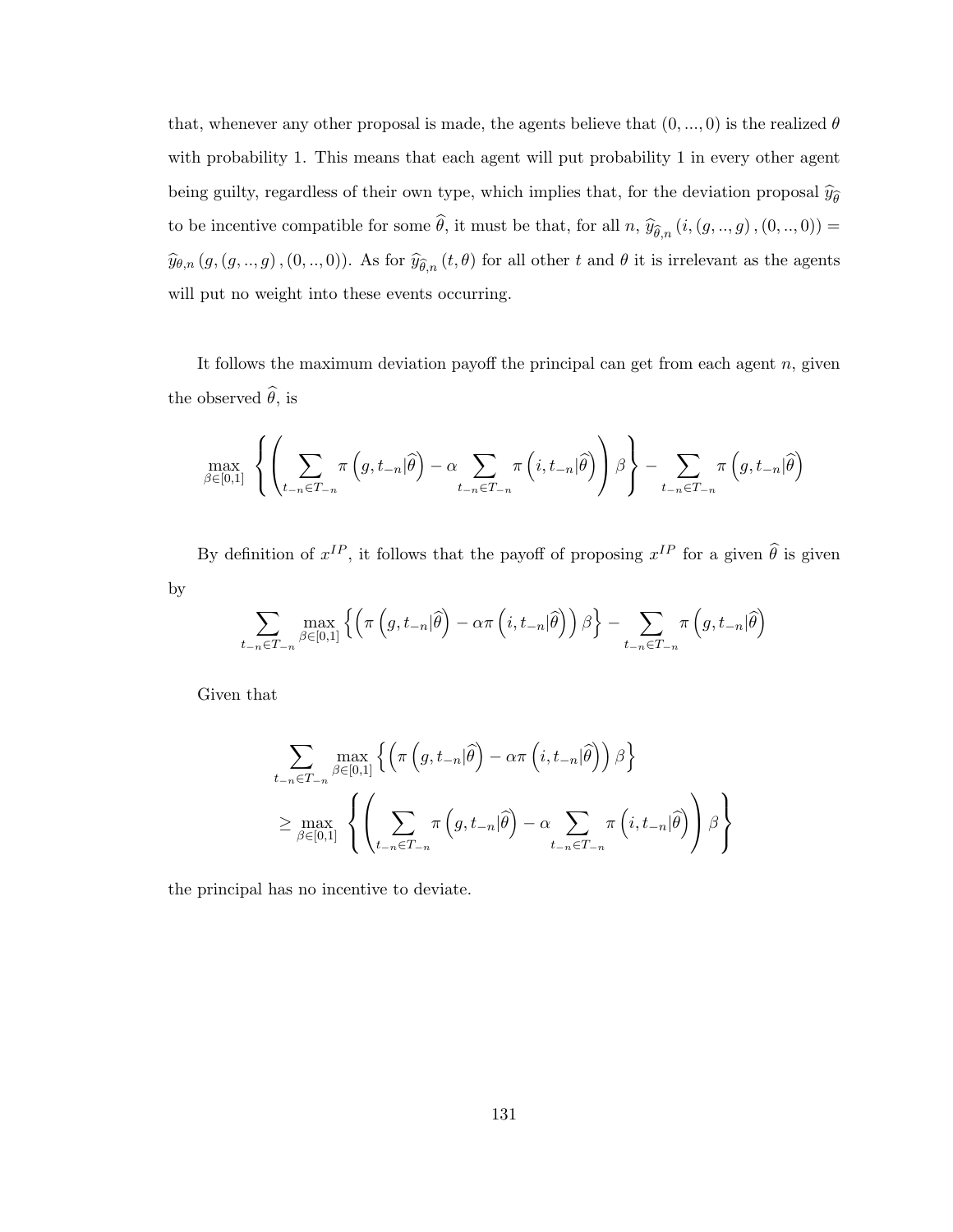# A.2. Appendix to Chapter 2

### A.2.1. Proof of Proposition 21

By Bayesian updating the agent's beliefs, it follows that  $y|s_1, s_2 \sim N(\hat{\mu}_y, \hat{\sigma}_y^2)$ , where

$$
\widehat{\mu}_y = \sigma_y^2 \frac{s_2 - h\mu_x + (h^2 \sigma_x^2 + 1) s_1}{\sigma_y^2 + (h^2 \sigma_x^2 + 1) (\sigma_y^2 + 1)}
$$

and

$$
\hat{\sigma}_y^2 = \frac{\left(h^2 \sigma_x^2 + 1\right) \sigma_y^2}{\sigma_y^2 + \left(h^2 \sigma_x^2 + 1\right) \left(\sigma_y^2 + 1\right)}
$$

Therefore,

$$
\Pr\{\widehat{\mu}_y \ge 0\} = \Pr\{q \ge 0\} = \int_{-\infty}^{\infty} f_{s_1}(\widetilde{s}_1) \Pr\{q \ge 0 | s_1 = \widetilde{s}_1\} d\widetilde{s}_1
$$

where

$$
q(s_1, s_2) = s_2 - h\mu_x + (h^2 \sigma_x^2 + 1) s_1
$$

Given that  $s_1$  is symmetric distributed around 0 it follows that

$$
\Pr\{\widehat{\mu}_y \ge 0\} = \int_0^\infty f_{s_1}(\widetilde{s}_1) \left[ \frac{\Pr\{q(s_1, s_2) \ge 0 | s_1 = \widetilde{s}_1\}}{\Pr\{q(s_1, s_2) \ge 0 | s_1 = -\widetilde{s}_1\}} \right] d\widetilde{s}_1
$$

Notice that, because  $y|s_1, x|s_1$  and  $\varepsilon_2|s_1$  are independent and normally distributed, it follows that  $s_2\vert s_1$  is also normally distributed, which implies that

$$
q|s_1 \sim N\left( \left( \frac{\sigma_y^2}{\sigma_y^2 + 1} + h^2 \sigma_x^2 + 1 \right) s_1, \frac{\sigma_y^2}{\sigma_y^2 + 1} + h^2 \sigma_x^2 + 1 \right)
$$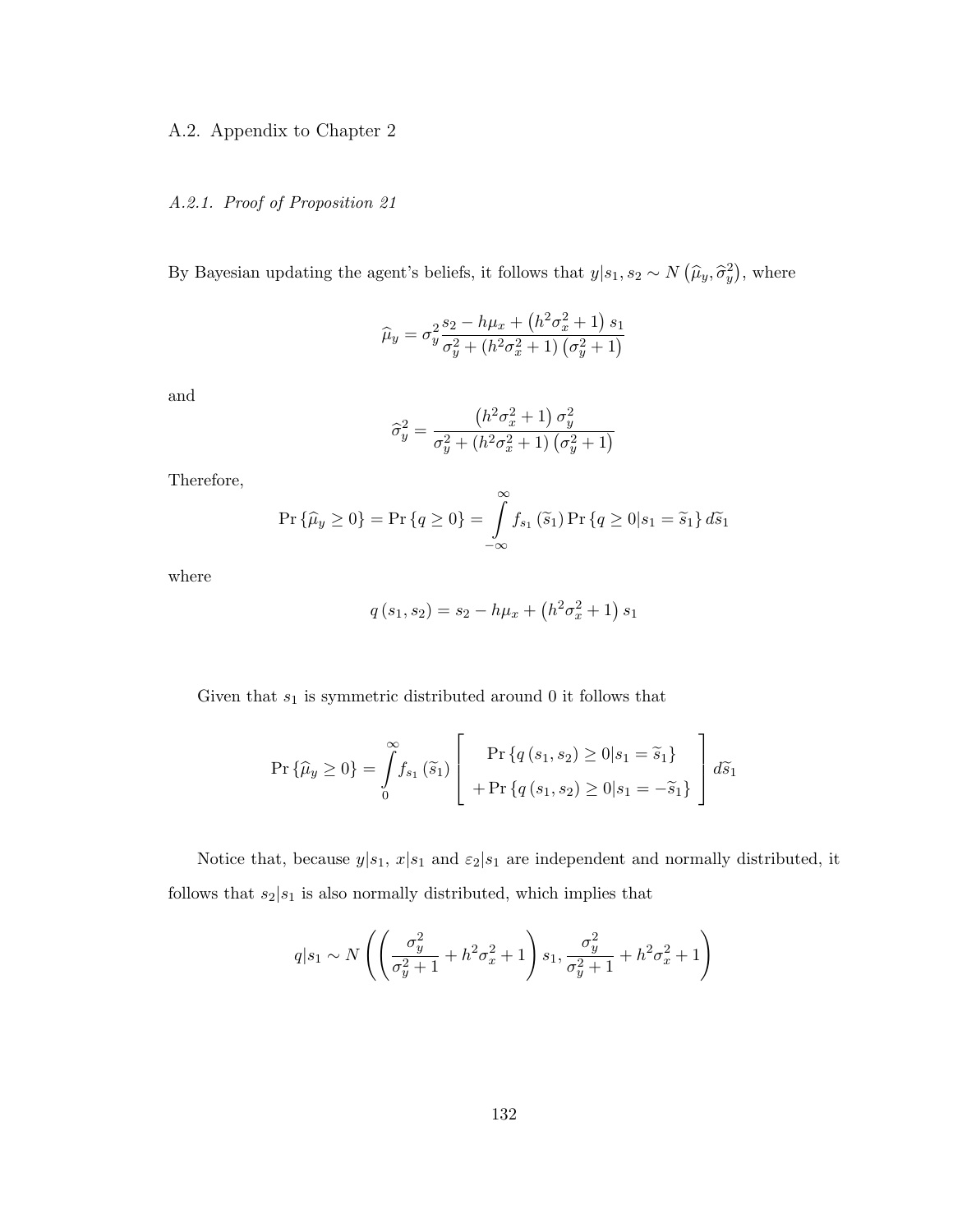Therefore,

$$
\Pr\left\{q\geq 0\middle| s_1 = \tilde{s}_1\right\} + \Pr\left\{q\geq 0\middle| s_1 = -\tilde{s}_1\right\}
$$
\n
$$
= 2 - \Phi\left(-\tilde{s}_1\sqrt{\frac{\sigma_y^2}{\sigma_y^2 + 1} + \Psi^2\left(\tilde{s}_1\right)\sigma_x^2 + 1}\right) - \Phi\left(\tilde{s}_1\sqrt{\frac{\sigma_y^2}{\sigma_y^2 + 1} + \Psi^2\left(-\tilde{s}_1\right)\sigma_x^2 + 1}\right)
$$

Given that

$$
\sqrt{\frac{\sigma_y^2}{\sigma_y^2+1}+h^2\sigma_x^2+1}
$$

is strictly increasing with h and  $\Psi$  is increasing it follows that

$$
\Phi\left(-\widetilde{s}_{1}\sqrt{\frac{\sigma_{y}^{2}}{\sigma_{y}^{2}+1}+\Psi^{2}\left(\widetilde{s}_{1}\right)\sigma_{x}^{2}+1}\right)+\Phi\left(\widetilde{s}_{1}\sqrt{\frac{\sigma_{y}^{2}}{\sigma_{y}^{2}+1}+\Psi^{2}\left(-\widetilde{s}_{1}\right)\sigma_{x}^{2}+1}\right)\leq1
$$

for all  $\tilde{s}_1 \geq 0$ , which proves the result. If h is not constant, it follows that the above inequality will be strict for all  $\tilde{s}_1 \ge \bar{s}_1$  for some  $\bar{s}_1$ , which implies that  $Pr\{\hat{\mu}_y \ge 0\} > \frac{1}{2}$  $\frac{1}{2}$ .

### A.2.2. Proof of Proposition 22

Notice that

$$
\widetilde{\mu}_y = \delta_y^2 \frac{s_2 - h\mu_x + (h^2 \sigma_x^2 + 1) s_1}{\delta_y^2 + (h^2 \sigma_x^2 + 1) (\delta_y^2 + 1)}
$$

and so

$$
\widetilde{o} = \delta_y^2 \frac{s_2 - h\mu_x + (h^2 \sigma_x^2 + 1) s_1}{\delta_y^2 + (h^2 \sigma_x^2 + 1) (\delta_y^2 + 1)} - y
$$

I start by showing the first part of the result. Notice that it is enough to show that

$$
E(\widetilde{\mu}_y) \ge 0
$$

if  $\Psi$  is increasing, with the inequality being strict if  $\Psi$  is strictly increasing.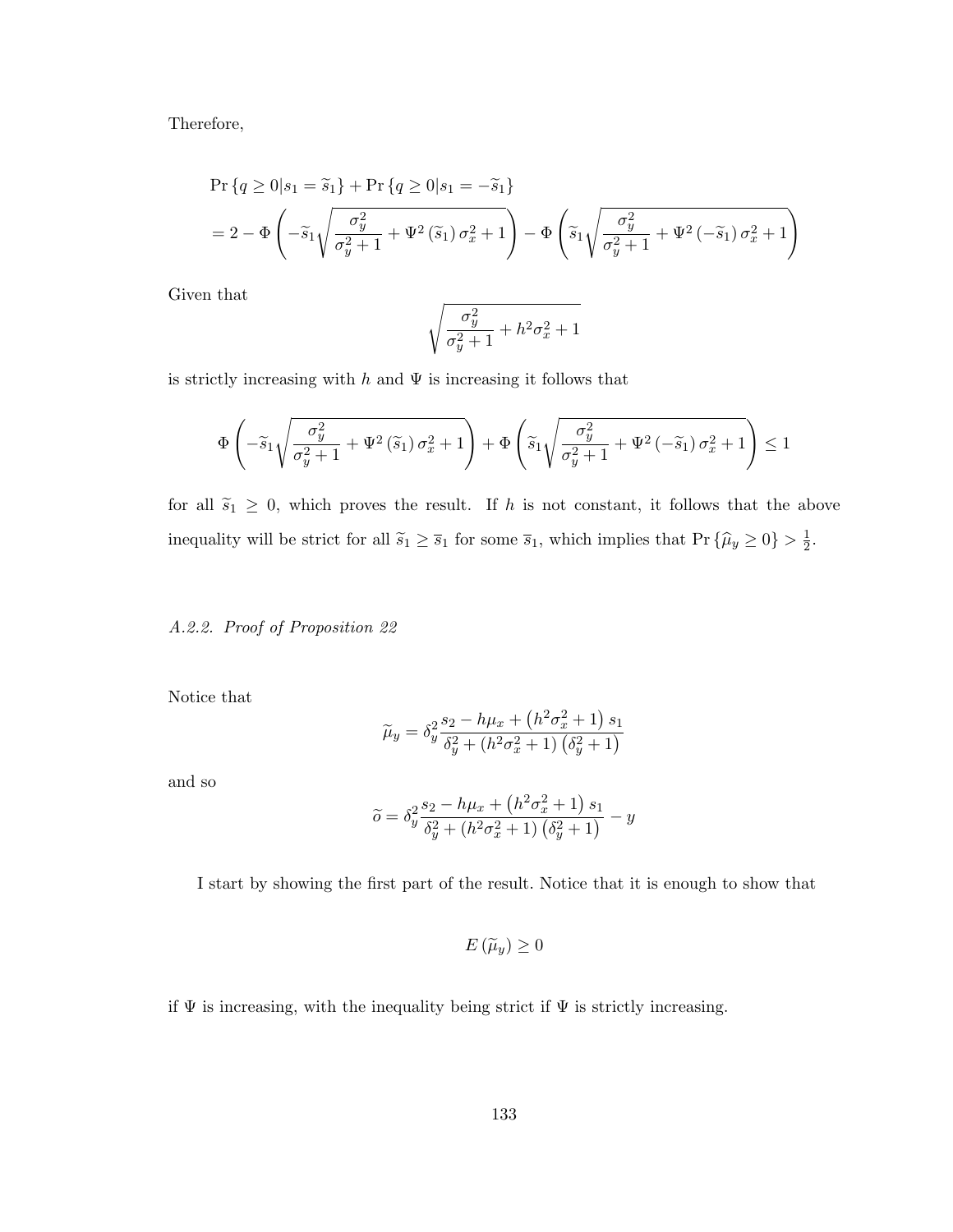Notice that

$$
E(\widetilde{\mu}_y) = E_{s_1} \left( E(\widetilde{\mu}_y|s_1) \right)
$$

where

$$
E(\widetilde{\mu}_y|s_1) = d(h) s_1
$$

and

$$
d(h) = \frac{\delta_y^2}{\sigma_y^2 + 1} \frac{\sigma_y^2 + (h^2 \sigma_x^2 + 1) (\sigma_y^2 + 1)}{\delta_y^2 + (h^2 \sigma_x^2 + 1) (\delta_y^2 + 1)}
$$

Notice that  $d(h)$  is strictly increasing with h if  $\delta_y > \sigma_y$ , strictly decreasing if  $\delta_y < \sigma_y$  and constant if  $\delta_y = \sigma_y$ .

If  $\delta_y > \sigma_y$  and  $\Psi$  is increasing, it follows that

$$
E\left(d\left(\Psi\left(s_{1}\right)\right)s_{1}\right) = \int_{-\infty}^{\infty} f_{s_{1}}\left(\tilde{s}_{1}\right) d\left(\Psi\left(\tilde{s}_{1}\right)\right) \tilde{s}_{1} d\tilde{s}_{1}
$$

$$
= \int_{0}^{\infty} f_{s_{1}}\left(\tilde{s}_{1}\right) \left(d\left(\Psi\left(\tilde{s}_{1}\right)\right) - d\left(\Psi\left(-\tilde{s}_{1}\right)\right)\right) \tilde{s}_{1} d\tilde{s}_{1}
$$

$$
\geq 0
$$

where the inequality is strict if  $\Psi$  is strictly increasing.

As for the second part, notice that one can write

$$
\Pr\{\tilde{o} \ge 0\} = \Pr\{p \ge 0\}
$$

where

$$
p = \delta_y^2 h (x - \mu_x) + \delta_y^2 \varepsilon_2 + \delta_y^2 (h^2 \sigma_x^2 + 1) s_1 - (h^2 \sigma_x^2 + 1) (\delta_y^2 + 1) y
$$

Notice that

$$
\Pr\{p \ge 0\} = \int_{0}^{\infty} f_{s_1}(\widetilde{s}_1) \left[ \Pr\{p \ge 0 | s_1 = \widetilde{s}_1\} + \Pr\{p \ge 0 | s_1 = -\widetilde{s}_1\} \right] d\widetilde{s}_1
$$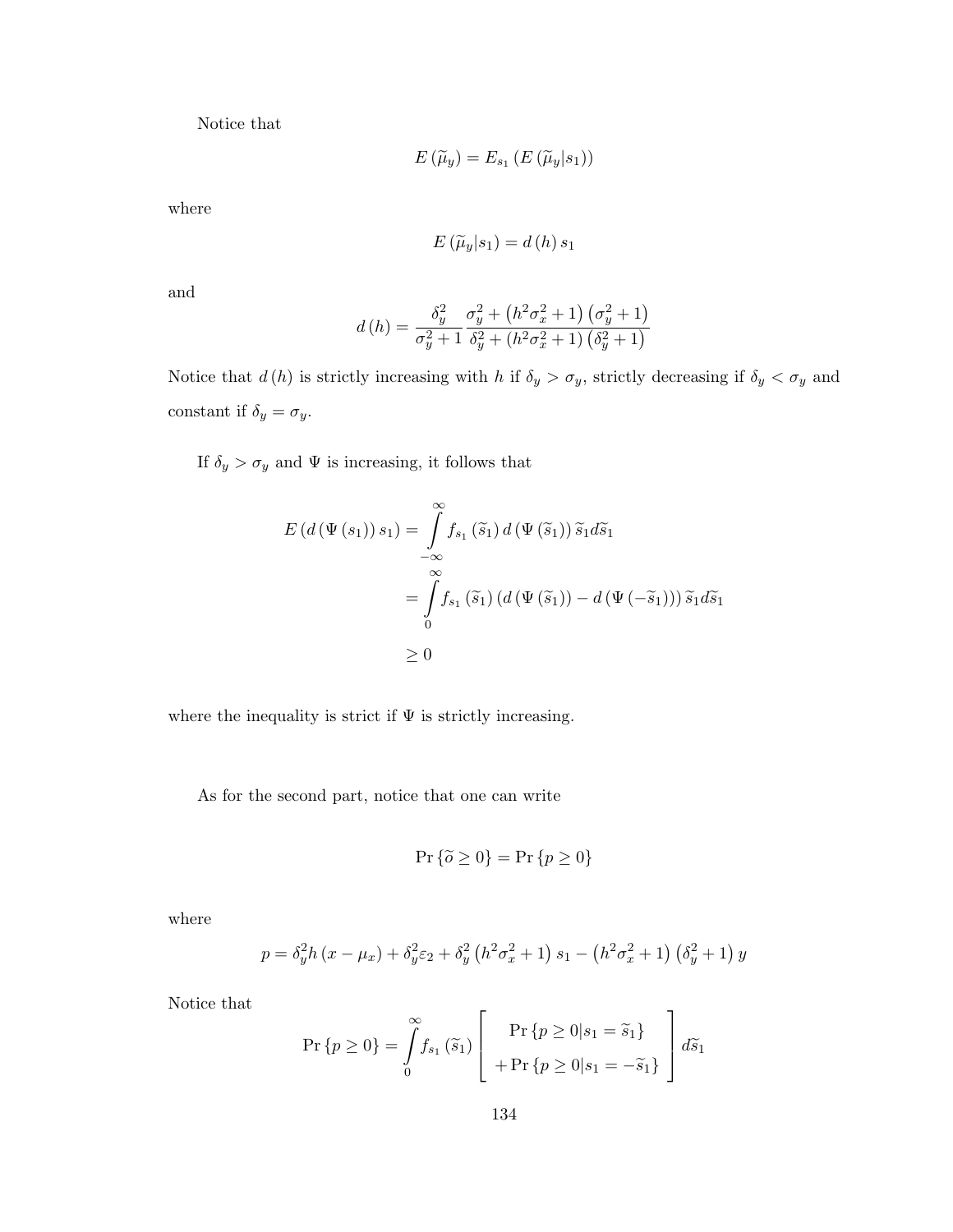Because  $x|s_1$ ,  $y|s_1$  and  $\varepsilon_2|s_1$  are all independent and normally distributed, it follows that

$$
p|s_1 \sim N\left(\mu_p\left(h^2\right)s_1, \sigma_p^2\left(h^2\right)\right)
$$

where

$$
\mu_p\left(h^2\right) = \left(h^2\sigma_x^2 + 1\right)\left(\delta_y^2 - \sigma_y^2 \frac{\delta_y^2 + 1}{\sigma_y^2 + 1}\right)
$$

and

$$
\sigma_p^2(h^2) = \delta_y^4 h^2 \sigma_x^2 + \delta_y^4 + (h^2 \sigma_x^2 + 1)^2 (\delta_y^2 + 1)^2 \frac{\sigma_y^2}{\sigma_y^2 + 1}
$$

Therefore,

$$
\Pr\left\{p\geq 0\middle| s_1=\widetilde{s}_1\right\}+\Pr\left\{p\geq 0\middle| s_1=-\widetilde{s}_1\right\}=2-\Phi\left(-\frac{\mu_p\left(\Psi^2\left(s_1\right)\right)}{\sigma_p\left(\Psi^2\left(s_1\right)\right)}\widetilde{s}_1\right)-\Phi\left(\frac{\mu_p\left(\Psi^2\left(-s_1\right)\right)}{\sigma_p\left(\Psi^2\left(-s_1\right)\right)}\widetilde{s}_1\right)
$$

Notice that if  $\delta_y > \sigma_y$ , it follows that  $\frac{\mu_p(h)}{\sigma_p(h)}$  is strictly increasing with h, if  $\delta_y < \sigma_y$  it is strictly decreasing and if  $\delta_y = \sigma_y$  it is constant and equal to 0.

Therefore, if  $\Psi$  is increasing and  $\delta_y > \sigma_y,$  it is the case that

$$
\Phi\left(-\frac{\mu_p\left(\Psi^2\left(s_1\right)\right)}{\sigma_p\left(\Psi^2\left(s_1\right)\right)}\widetilde{s}_1\right)+\Phi\left(\frac{\mu_p\left(\Psi^2\left(-s_1\right)\right)}{\sigma_p\left(\Psi^2\left(-s_1\right)\right)}\widetilde{s}_1\right)\leq 1
$$

for all  $\tilde{s}_1 > 0$ , which shows the result. It is also clear that if  $\Psi$  is not a constant there will be some  $\overline{s}_1 > 0$  such that the previous inequality holds for all  $\widetilde{s}_1 \geq \overline{s}_1$ .

## A.2.3. Proof of Proposition 23

The problem of the adviser is to select  $\Psi(s_1)$  for all  $s_1$  such that

$$
\Psi\left(s_1\right) \in \arg \max_{h \in \left[0,\overline{h}\right]} \ E\left(g\left(y + hx + \varepsilon_2\right)|s_1\right) - ch
$$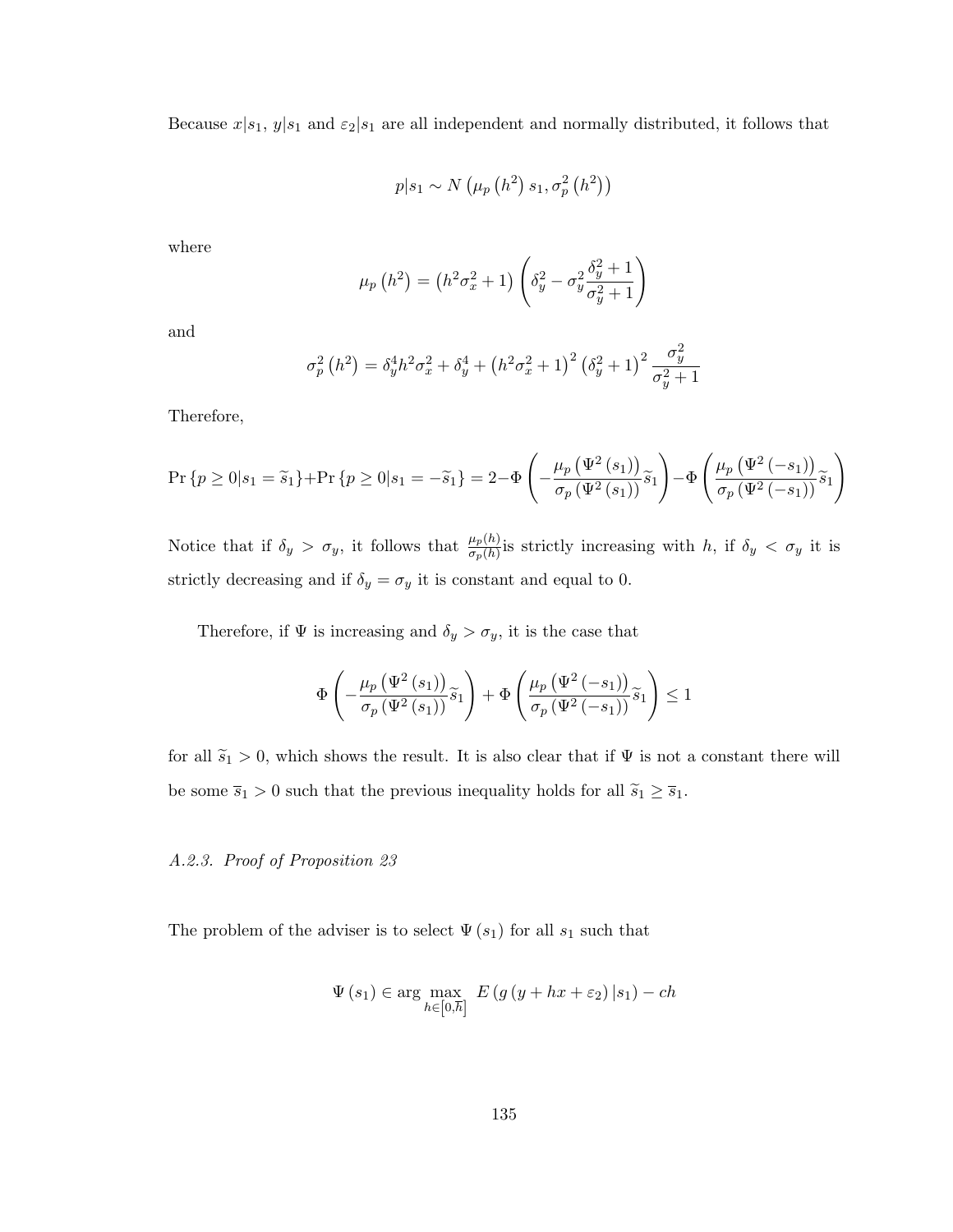Notice that it must be that, for all  $s_1, \Psi(s_1) \in \{0, \overline{h}\}\)$  because, if not, it would have to be that

$$
E\left(xg'\left(y+\Psi\left(s_{1}\right)x+\varepsilon_{1}\right)|s_{1}\right)=c
$$

and

$$
E\left(x^2g''\left(y+\Psi\left(s_1\right)x+\varepsilon_1\right)|s_1\right)\leq 0
$$

which is not true because  $g'' > 0$ .

Therefore, it follows that  $\Psi \left( s_1 \right) = \overline{h}$  if

$$
E\left(g\left(y+\overline{h}x+\varepsilon_2\right)|s_1\right)-E\left(g\left(y+\varepsilon_2\right)|s_1\right)\geq c\overline{h}
$$

and  $\Psi(s_1) = 0$  otherwise (where the assumption is that if there is a tie help is provided). The RHS is independent of  $s_1$  so the proof is completed by showing the LHS is strictly increasing with  $s_1$ .

The LHS can be written as

$$
\int_{-\infty}^{\infty} \int_{-\infty}^{\infty} \int_{\tilde{\epsilon}_2}^{\infty} f_{\epsilon_2}(\tilde{\epsilon}_2) f_{y|s_1}(\tilde{y}) f_x(\tilde{x}) \left( g\left(\tilde{y} + \overline{h}\tilde{x} + \tilde{\epsilon}_2\right) - g\left(\tilde{y} + \tilde{\epsilon}_2\right) \right) d\tilde{x} d\tilde{y} d\tilde{\epsilon}_2
$$

By doing a change of variables where  $\hat{y} = \tilde{y} - \frac{\sigma^2}{\sigma^2 + 1} s_1$  and  $\hat{x} = \tilde{x} - \mu_x$  it follows that the LHS is proportional to

$$
\int_{-\infty}^{\infty} \int_{-\infty}^{\infty} \int_{-\infty}^{\infty} \left[ f_{\varepsilon_2}(\tilde{\varepsilon}_2) \exp\left( -\frac{\tilde{y}^2}{2\sigma_y^2 + 1} \right) \exp\left( -\frac{\tilde{x}^2}{2\sigma_x^2} \right) * -\infty - \infty - \infty \right] d\tilde{x} d\tilde{y} d\tilde{\varepsilon}_2
$$
\n
$$
= \left( g \left( \tilde{y} + \frac{\sigma_y^2}{\sigma_y^2 + 1} s_1 + \overline{h}\tilde{x} + \overline{h}\mu_x + \varepsilon_2 \right) - g \left( \tilde{y} + \frac{\sigma_y^2}{\sigma_y^2 + 1} s_1 + \varepsilon_2 \right) \right)
$$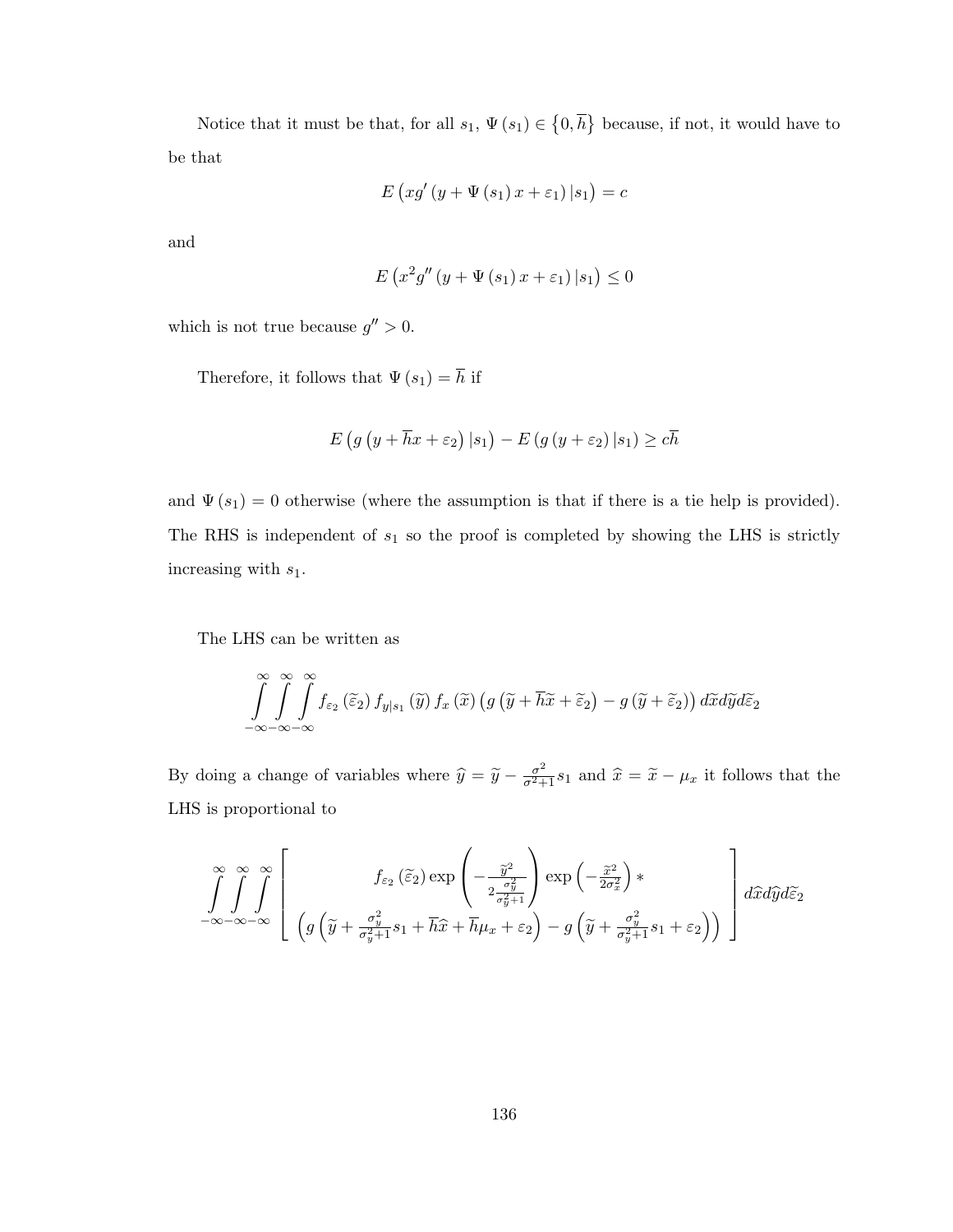which is equal to

$$
\int_{-\infty}^{\infty} \int_{-\infty}^{\infty} \int_{-\infty}^{\infty} \left[ \begin{array}{c} f_{\varepsilon_2}(\tilde{\varepsilon}_2) \exp\left(-\frac{\tilde{y}^2}{2\sigma_y^2}\right) \exp\left(-\frac{\tilde{x}^2}{2\sigma_x^2}\right) * \\ g\left(\tilde{y} + \frac{\sigma_y^2}{\sigma_y^2 + 1} s_1 + \overline{h}\hat{x} + \overline{h}\mu_x + \varepsilon_2\right) - g\left(\tilde{y} + \frac{\sigma_y^2}{\sigma_y^2 + 1} s_1 + \varepsilon_2\right) \\ + g\left(\tilde{y} + \frac{\sigma_y^2}{\sigma_y^2 + 1} s_1 - \overline{h}\hat{x} + \overline{h}\mu_x + \varepsilon_2\right) - g\left(\tilde{y} + \frac{\sigma_y^2}{\sigma_y^2 + 1} s_1 + \varepsilon_2\right) \end{array} \right] d\hat{x} d\hat{y} d\tilde{\varepsilon}_2
$$

Therefore, the derivative of the previous expression with respect to  $s_1$  is strictly positive if  $g'' > 0$  because, for all  $\widehat{x} > 0$ , for all  $\widehat{y}$  and  $\widetilde{\varepsilon}_2$ 

$$
g'\left(\widetilde{y} + \frac{\sigma_y^2}{\sigma_y^2 + 1} s_1 + \overline{h}\widehat{x} + \overline{h}\mu_x + \varepsilon_2\right) + g'\left(\widetilde{y} + \frac{\sigma_y^2}{\sigma_y^2 + 1} s_1 - \overline{h}\widehat{x} + \overline{h}\mu_x + \varepsilon_2\right)
$$
  
> 2g'\left(\widetilde{y} + \frac{\sigma\_y^2}{\sigma\_y^2 + 1} s\_1 + \varepsilon\_2\right)

which concludes the proof.

## A.2.4. Proof of Proposition 24

The parent's problem is to choose  $h^n \geq 0$  for all  $n = 1, ..., N$  such that  $\sum$ N  $n=1$  $h^n \leq \overline{h}$  in order to maximize  $E\left[\sum_{i=1}^{N}\right]$  $n=1$  $g\left( s_{2}^{n}\right) |\left\{ s_{1}^{n}\right\} _{n}^{N}$  $\left.\begin{matrix} N \\ n=1 \end{matrix}\right|.$ 

First, I show that

$$
\frac{\partial E\left[\sum_{n=1}^{N} g\left(s_{2}^{n}\right) | \left\{s_{1}^{n}\right\}_{n=1}^{N}\right]}{\partial h^{\widehat{n}}}>0
$$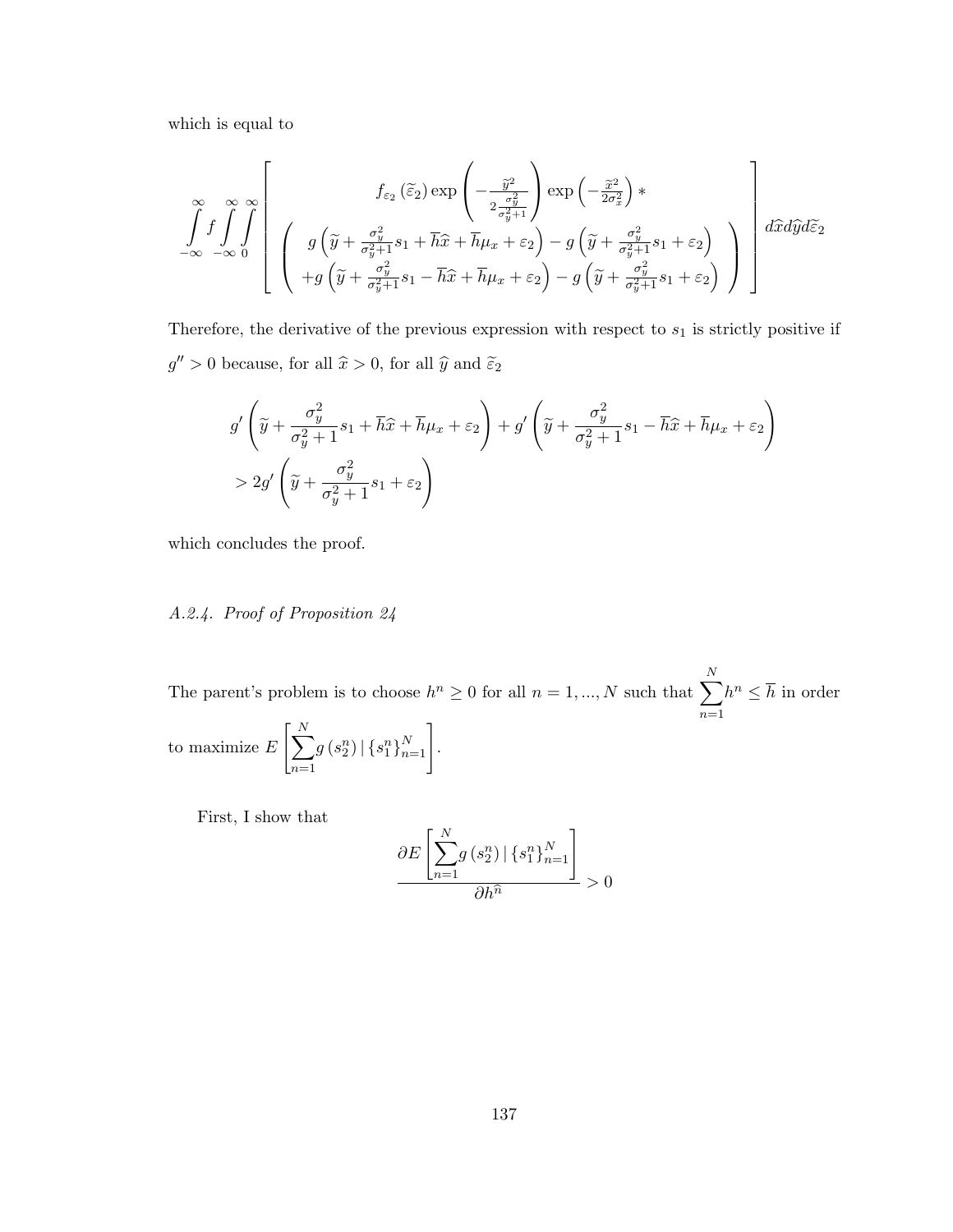for all  $\hat{n}$ , which implies that  $\sum_{n=1}$ N  $n=1$  $\Psi^n = \overline{h}$ . Notice that

$$
\frac{\partial E\left[\sum_{n=1}^{N} g\left(s_{2}^{n}\right) | \left\{s_{1}^{n}\right\}_{n=1}^{N}\right]}{\partial h^{\widehat{n}}} = E\left(x^{\widehat{n}} g'\left(y^{\widehat{n}} + h^{\widehat{n}} x^{\widehat{n}} + \varepsilon^{\widehat{n}}\right) | s_{1}^{\widehat{n}}\right)
$$
\n
$$
= E\left[E\left(x^{\widehat{n}} g'\left(y^{\widehat{n}} + h^{\widehat{n}} x^{\widehat{n}} + \varepsilon^{\widehat{n}}\right) | y^{\widehat{n}}, \varepsilon^{\widehat{n}}, s_{1}^{\widehat{n}}\right) | s_{1}^{\widehat{n}}\right]
$$

Notice that letting  $\tilde{x}^{\hat{n}} = x^{\hat{n}} - \mu_{x^{\hat{n}}}$  it follows that

$$
E\left(x^{\widehat{n}}g'\left(y^{\widehat{n}}+h^{\widehat{n}}x^{\widehat{n}}+\varepsilon^{\widehat{n}}\right)|y^{\widehat{n}},\varepsilon^{\widehat{n}},s_{1}^{\widehat{n}}\right)
$$

is proportional to

$$
\int_{0}^{\infty} \left[ \begin{array}{c} \exp\left(-\frac{\left(\tilde{x}^{\hat{n}}\right)^{2}}{\sigma_{x}^{2}}\right) * \\ \left(\tilde{x}^{\hat{n}}g'\left(y^{\hat{n}}+h^{\hat{n}}\tilde{x}^{\hat{n}}+h^{\hat{n}}\mu_{x^{\hat{n}}}+\varepsilon^{\hat{n}}\right)+\mu_{x^{\hat{n}}}g'\left(y^{\hat{n}}+h^{\hat{n}}\tilde{x}^{\hat{n}}+h^{\hat{n}}\mu_{x^{\hat{n}}}+\varepsilon^{\hat{n}}\right) \\ -\tilde{x}^{\hat{n}}g'\left(y^{\hat{n}}-h^{\hat{n}}\tilde{x}^{\hat{n}}+h^{\hat{n}}\mu_{x^{\hat{n}}}+\varepsilon^{\hat{n}}\right)+\mu_{x^{\hat{n}}}g'\left(y^{\hat{n}}-h^{\hat{n}}\tilde{x}^{\hat{n}}+h^{\hat{n}}\mu_{x^{\hat{n}}}+\varepsilon^{\hat{n}}\right) \end{array} \right] d\tilde{x}
$$
\n
$$
> \int_{0}^{\infty} \left[ \begin{array}{c} \exp\left(-\frac{\left(\tilde{x}^{\hat{n}}\right)^{2}}{\sigma_{x}^{2}}\right) * \\ \tilde{x}^{\hat{n}}\left(g'\left(y^{\hat{n}}+h^{\hat{n}}\tilde{x}^{\hat{n}}+h^{\hat{n}}\mu_{x^{\hat{n}}}+\varepsilon^{\hat{n}}\right)-g'\left(y^{\hat{n}}-h^{\hat{n}}\tilde{x}^{\hat{n}}+h^{\hat{n}}\mu_{x^{\hat{n}}}+\varepsilon^{\hat{n}}\right)\right) \end{array} \right] \geq 0
$$

for all  $y^{\hat{n}}, \varepsilon^{\hat{n}}, s_1^{\hat{n}}$ , where the last inequality follows from the fact that  $g'' > 0$ . This implies that

$$
\frac{\partial E\left[\sum_{n=1}^{N} g\left(s_{2}^{n}\right) | \left\{s_{1}^{n}\right\}_{n=1}^{N}\right]}{\partial h^{\widehat{n}}} > 0
$$

and that  $\sum$ N  $n=1$  $\Psi^n = \overline{h}.$ 

Now I show that, for any arbitrary  $\hat{n}, \Psi^{\hat{n}} \in \{0, \overline{h}\}.$  Suppose not. Then there must be at least n', n'' such that  $\Psi^{n'} \in (0,1)$  and  $\Psi^{n''} \in (0,1)$ . WLOG, say  $n' = 1$  and  $n'' = 2$ . Let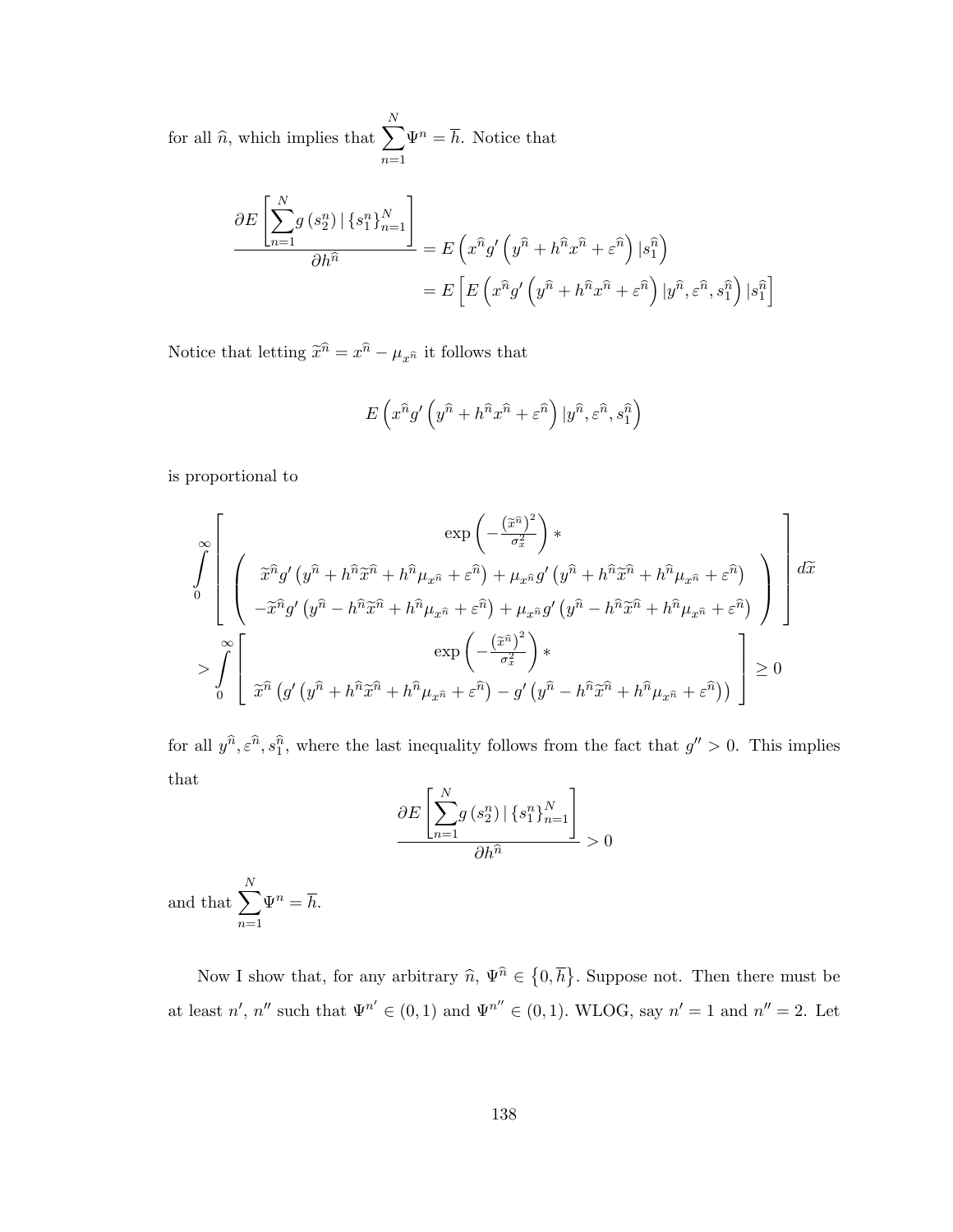$$
\widetilde{h} = \overline{h} - \sum_{n=3}^{N} \Psi^n.
$$
 It follows that  

$$
\Psi^1 \in \arg\max_{h^1 \in [0,\widetilde{h}]} E\left[g\left(y^1 + h^1 x^1 + \varepsilon_2^1\right)|s_1^1\right] + E\left[g\left(y^2 + \widetilde{h}x^2 - h^1 x^2 + \varepsilon_2^2\right)|s_1^2\right]
$$

Given that  $\Psi^1 \notin \left\{0, \widetilde{h}\right\}$  it follows that

$$
E[x^{1}g'(y^{1} + \Psi^{1}x^{1} + \varepsilon_{2}^{1})|s_{1}^{1}] - E[x^{2}g'(y^{2} + \Psi^{2}x^{2} + \varepsilon_{2}^{2})|s_{1}^{2}] = 0
$$

and

$$
E\left[\left(x^{1}\right)^{2} g''\left(y^{1} + \Psi^{1} x^{1} + \varepsilon_{2}^{1}\right) | s_{1}^{1}\right] + E\left[\left(x^{2}\right)^{2} g''\left(y^{2} + \Psi^{2} x^{2} + \varepsilon_{2}^{2}\right) | s_{1}^{2}\right] \leq 0
$$

The second inequality is false given that  $g'' > 0$  which is a contradiction. Therefore,  $\Psi^{\widehat{n}} \in \{0, \overline{h}\}.$ 

Finally, given that, for all  $n, \Psi^n \in \{0, \overline{h}\}\$ and  $\sum$ N  $n=1$  $\Psi^n = \overline{h}$ , it must be that the parents choose some  $\widetilde{n}$  for which  $\Psi^{\widetilde{n}}=\overline{h}$  such that

$$
\widetilde{n} \in \arg\max_{n=1,\dots,N} \left\{ E\left[ g\left( y^n + \overline{h}x^n + \varepsilon_2^n \right) | s_1^n \right] - E\left[ g\left( y^n + \varepsilon_2^n \right) | s_1^n \right] \right\}
$$

Therefore, to complete the proof, it suffices to show that, for all  $n$ ,

$$
\left\{E\left[g\left(y^n + \overline{h}x^n + \varepsilon_2^n\right)|s_1^n\right] - E\left[g\left(y^n + \varepsilon_2^n\right)|s_1^n\right]\right\}
$$

is increasing with  $s_1^n$ , which I have on the proof of Proposition 23.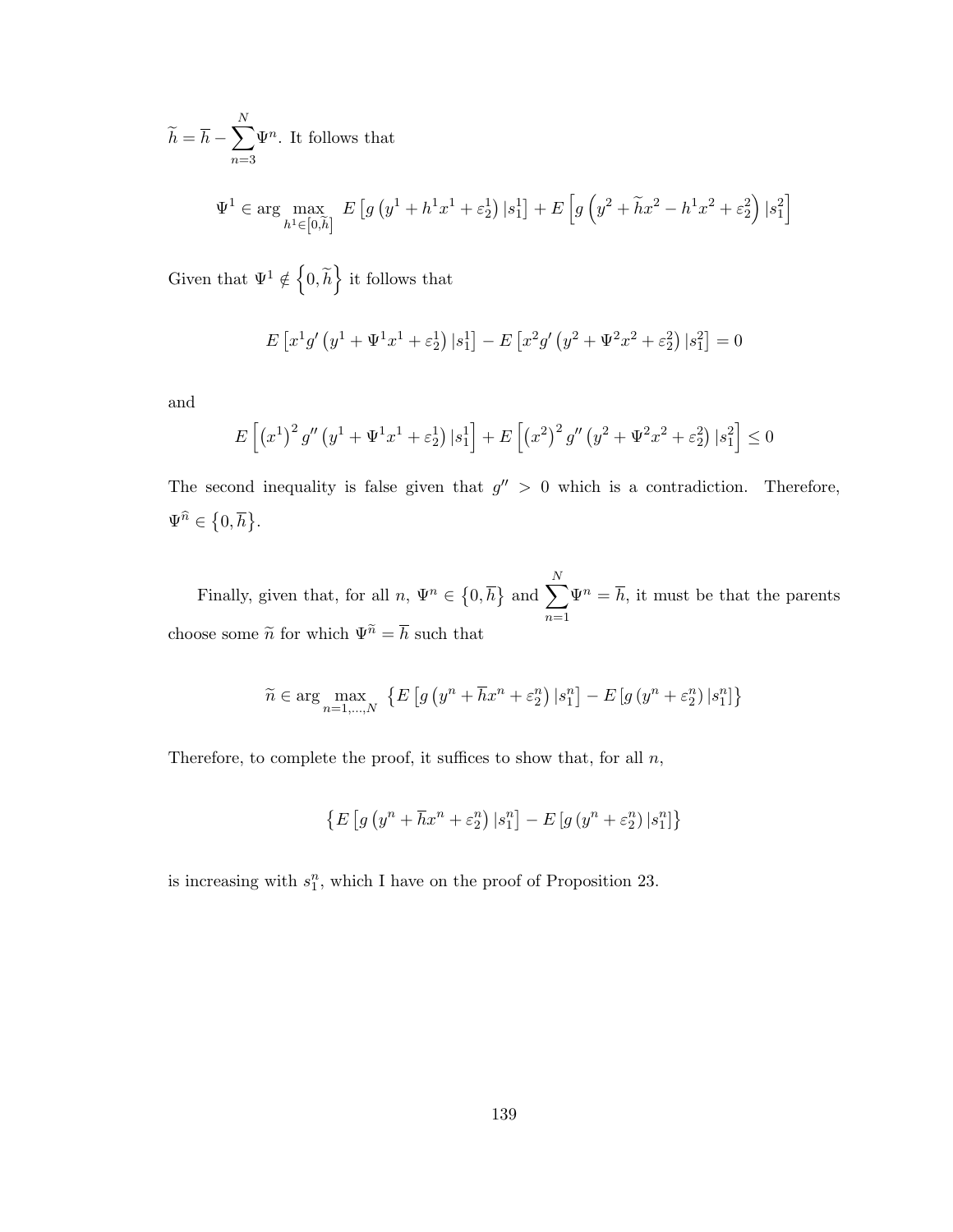## A.3.1. Proof of Proposition 27

To characterize the solution for the BD with commitment power problem I first solve a relaxed version of the same problem. Then, I show that  $(\bar{\rho}, \bar{t})$  is a solution of that relaxed problem and satisfies all constraints of the original problem, which implies that  $(\bar{\rho}, \bar{t})$  is also a solution of the original problem.

I start by summing all  $\overline{v}$  and v incentive constraints which results in the following two conditions:

$$
\overline{v}A(\rho) \ge B(\rho, t) \tag{A.8}
$$

and

$$
B\left(\rho,t\right) \geq \underline{v}A\left(\rho\right) \tag{A.9}
$$

where

$$
A(\rho) = \sum_{n=1}^{N} \sum_{v_{-n} \in {\{\overline{v}, \underline{v}\}}^{N-1}} \Pr\{v_{-n}\} (\rho(\overline{v}, v_{-n}) - \rho(\underline{v}, v_{-n}))
$$

and

$$
B(\rho, t) = \sum_{n=1}^{N} \sum_{v_{-n} \in {\{\overline{v}, \underline{v}\}}^{N-1}} \Pr\{v_{-n}\} (\rho(\overline{v}, v_{-n}) t_n(\overline{v}, v_{-n}) - \rho(\underline{v}, v_{-n}) t_n(\underline{v}, v_{-n}))
$$

The relaxed problem that I consider is one where: a) the  $\nu$  incentive constraints are relaxed and b) the  $\overline{v}$  incentive constraints are replaced by condition (A.8) - the relaxed  $\overline{v}$ incentive constraint. The individual rationality constraints and the feasibility constraints are still part of this relaxed problem.

Consider first the case where  $(\rho^*, t^*)$  solves the relaxed problem. That implies that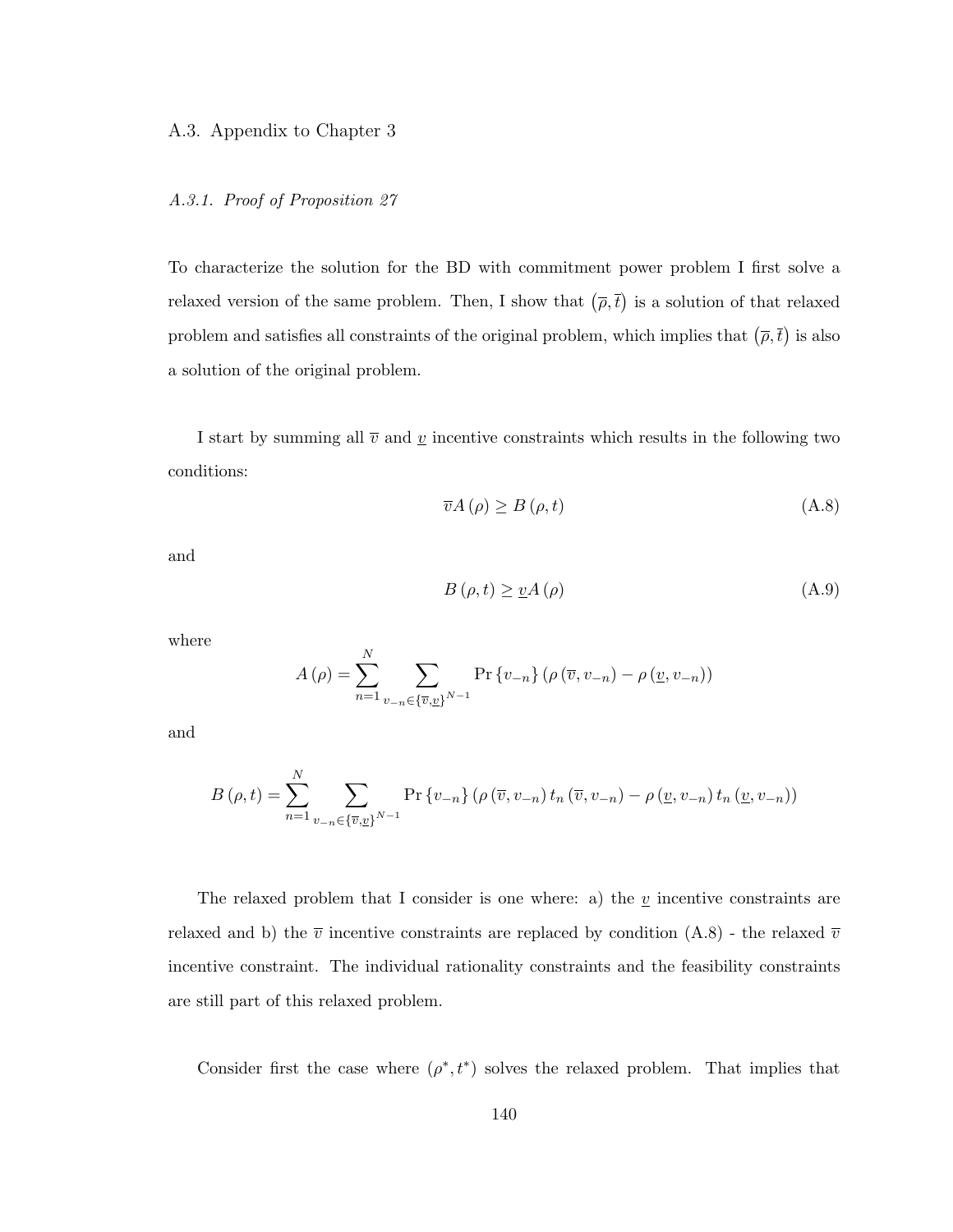condition (A.9) - the relaxed  $\underline{v}$  incentive constraint - is also satisfied because  $\rho^*(\overline{v}, v_{-n}) \geq$  $\rho^*(\underline{v}, v_{-n})$  for all  $v_{-n} \in {\{\underline{v}, \overline{v}\}}^{N-1}$  which implies that  $A(\rho^*) \geq 0$ . Given that  $(\rho^*, t^*)$  does not depend on the identity of the agents it follows that condition (3.2) holds. Conditions (3.3) and (3.4) also trivially hold. Then, it must be that  $(\rho^*, t^*) = (\overline{\rho}, \overline{t})$  which means that conditions i) through v) in the statement of proposition 27 hold.

Now consider the case where  $(\rho^*, t^*)$  does not solve the relaxed problem. That must be because  $(\rho^*, t^*)$  does not satisfy condition  $(A.8)$  and so, condition  $(A.8)$  must bind. Let  $(\rho^r, t^r)$  be a solution of the relaxed problem.

Observation 1:  $t_n^r(v) = c$  for all n if  $\rho^r(v) = 0$ .

It is irrelevant what the transfer vector if the good is not provided, so I arbitrarily set each transfer equal to c.

$$
Observation 2: \sum_{n=1}^{N} t_n^r(v) = \hat{c}.
$$

If not, it would be possible to decrease the transfers of  $\bar{v}$  type agents. This would increase welfare and would satisfy conditions (A.8), (3.3) and (3.4).

Observation 3: 
$$
\bar{t}_n^r(v) = \bar{t}_{n'}^r(v)
$$
 if  $v_n = v_{n'}$ .

If  $\bar{t}_n^r$  $\bar{t}_n^r(v) > \bar{t}_{n'}^r(v)$ , decreasing the former and increasing the latter in such a way that the sum is the same would still satisfy all constraints while increasing expected welfare given that W is strictly concave. The increase in the expected welfare is strict if  $\rho^r(v) > 0$ .

Observation 4: 
$$
\rho^r(v) = 0
$$
 if  $i(v)\overline{v} + (N - i(v))\underline{v} < \hat{c}$ .

If not, some agent's ex post utility would be negative.

Observation 5:  $\rho^r(\overline{v},...,\overline{v}) = 1.$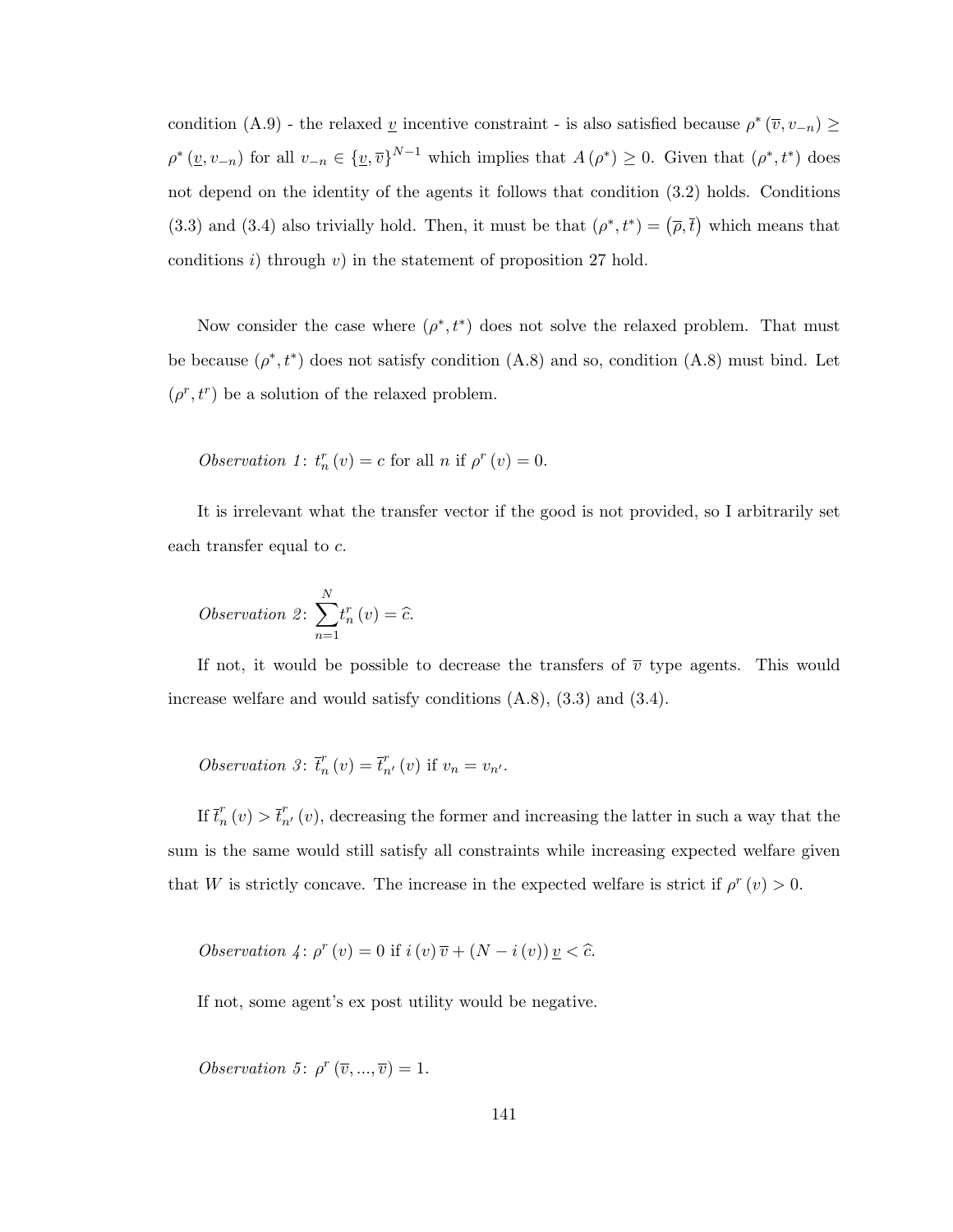If not, it would be possible to increase  $\rho^r(\overline{v},...,\overline{v})$  and still satisfy condition (A.8) while increasing the expected welfare.

Notice that observations 2 and 3 imply statements i) and ii) of the proposition as long  $(\rho^r, t^r) = (\overline{\rho}, \overline{t})$ . Following observation 3 we denote  $\overline{t}_n^r$  $\frac{r}{n}(v)$  by  $\tau_{\overline{v}}^{r}(v)$  whenever  $v_n = \overline{v}$  and by  $\tau_{\underline{v}}^{r}(v)$  whenever  $v_n = \underline{v}$ . Then, following observation 2, we have that

$$
i(v) \tau_{\overline{v}}^{r}(v) + (N - i(v)) \tau_{\underline{v}}^{r}(v) = Nc
$$
 if  $\rho^{r}(v) > 0$ 

which implies that

$$
\tau_{\underline{v}}^{r}(v) = \frac{N}{(N - i(v))}c - \frac{i(v)}{(N - i(v))}\tau_{\overline{v}}^{r}(v) \text{ if } \rho^{r}(v) > 0
$$

I am now able to write condition (A.8) simply as a function of  $\rho^r$  and of  $\tau_{\overline{v}}^r$  as follows:

$$
p^{N-1}N(\overline{v}-c) \ge \sum_{v \notin \{(\overline{v},..., \overline{v}), (v..., v)\}} \rho^r(v) p^{i(v)-1} (1-p)^{N-i(v)-1} (pN(\overline{v}-c) - i(v) (\overline{v}-\tau_{\overline{v}}^r(v)))
$$
\n(A.10)

Notice that the ex-post individual rationality constraints on  $\bar{v}$  type agents do not bind and the  $\underline{v}$  type agents' can be written as

$$
\tau_{\overline{v}}^{r}(v) \ge \frac{N}{i(v)}c - \frac{(N-i(v))}{i(v)}\underline{v}
$$
\n(A.11)

Fix any  $v \notin \{(\overline{v}, ..., \overline{v}),(\underline{v}, ..., \underline{v})\}$ . By analyzing the FOC associated with the choice of  $\tau_{\overline{v}}^r(v)$  we get that, whenever  $\rho^r(v) > 0$ ,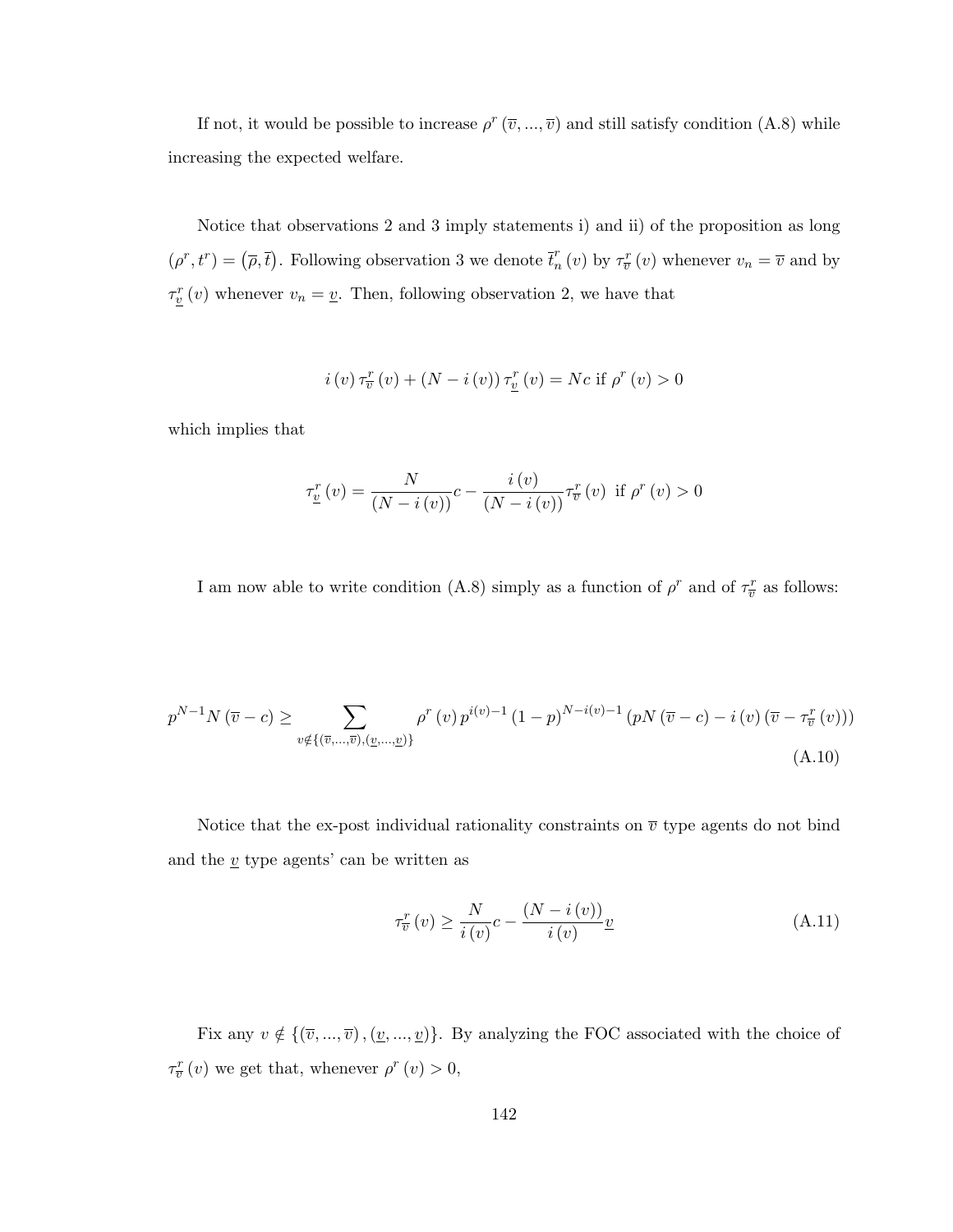$$
p(1-p)\left(\frac{\partial W}{\partial u_{\underline{v}}} - \frac{\partial W}{\partial u_{\overline{v}}}\right) - \mu + \frac{\eta(v)}{p^{i(v)-1}(1-p)^{N-i(v)-1}\rho^r(v) i(v)} = 0 \tag{A.12}
$$

where  $\frac{\partial W}{\partial u_{\overline{v}}} \equiv \frac{\partial W}{\partial u_{n}}$  $\frac{\partial W}{\partial u_n}$  for  $n: v_n = \overline{v}, \frac{\partial W}{\partial u_n}$  $\frac{\partial W}{\partial u_{\underline{v}}} \equiv \frac{\partial W}{\partial u_n}$  $\frac{\partial W}{\partial u_n}$  for  $n : v_n = \underline{v}, \mu > 0$  is the multiplier associated with (A.10) and  $\eta(v) \ge 0$  is the multiplier associated with (A.11).

Notice that, given that W is strictly concave there is a unique  $\hat{\tau}(\mu)$  such that

$$
\left(\frac{\partial W}{\partial u_{\underline{v}}} - \frac{\partial W}{\partial u_{\overline{v}}}\right) \circledcirc \left( \left( \begin{array}{c} i(v) \otimes (\overline{v} - \widehat{\tau}(\mu)) \oplus \\ (N - i(v)) \otimes \left( \underline{v} - \frac{N}{(N - i(v))} c + \frac{i(v)}{(N - i(v))} \widehat{\tau}(\mu) \right) \end{array} \right) \right) = \frac{\mu}{p(1 - p)}
$$

where  $W(i \otimes u_{\overline{v}} \oplus (N - i) \otimes u_{\underline{v}})$  is interpreted as the welfare when there are i high valuation agents with utility  $u_{\overline{v}}$  and  $N - i$  low valuation agents with utility  $u_{\underline{v}}$ . Hence, if  $\widehat{\tau} \geq \frac{N}{i(v)}$  $\frac{N}{i(v)}c-\frac{(N-i(v))}{i(v)}$  $\frac{-i(v)}{i(v)}\underline{v}$  then,  $\tau_{\overline{v}}^r(v) = \hat{\tau}$ ; otherwise  $\tau_{\overline{v}}^r(v) = \frac{N}{i(v)}c - \frac{(N-i(v))}{i(v)}$  $\frac{-i(v))}{i(v)}$  *v*. Either way,  $\tau_{\overline{v}}^r(v)$  only depends on  $i(v)$  as long as  $\rho^r(v) > 0$ .

In an arbitrary optimal solution of the relaxed problem, it is possible that  $\rho^r(v) > 0$ and  $\rho^r(v') = 0$  while  $i(v) = i(v')$ . However, by shifting half of the weight in  $\rho^r(v)$  to  $\rho^r(v')$ (so that they both have the same weight) we keep the expected welfare constant and all constraints of the relaxed problem hold. Hence, we define as  $\bar{\rho}$  the solution of the relaxed problem that is such that  $\overline{\rho}(v) = \overline{\rho}(v')$  whenever  $i(v) = i(v')$ .

Given that  $\tau_{\overline{v}}^r(v)$  only depends on  $i(v)$  property iii) follows. Property iv) follows by noticing that  $\hat{\tau}(0) = t_n^*(v)$  for n such that  $v_n = \overline{v}$ .

Now consider the FOC associated with  $\bar{\rho}$  we get

$$
\begin{pmatrix} p(1-p) W (i(v) \otimes u_{\overline{v}} \oplus (N - i(v)) \otimes u_{\underline{v}}) \\ -\mu (p N (\overline{v} - c) - i(v) (\overline{v} - \tau_{\overline{v}}^r(v))) + \frac{\overline{\xi}(v) - \underline{\xi}(v)}{p^{i(v) - 1} (1 - p)^{N - i(v) - 1}} \end{pmatrix} = 0
$$
 (A.13)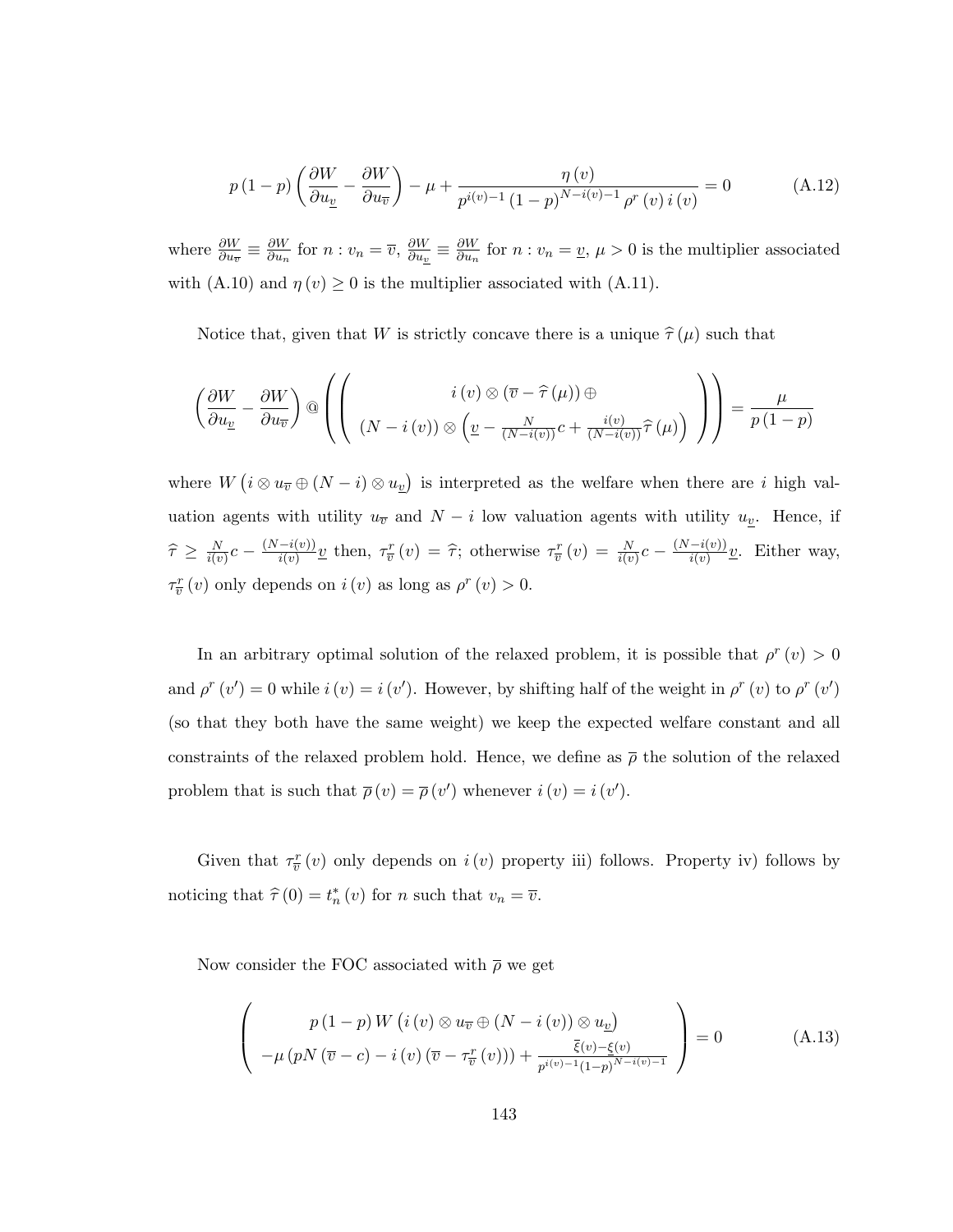Given condition (A.13)  $\bar{\rho}$  will have the form of a threshold rule. Given that  $\tau_{\bar{v}}(v) \geq$  $\tau_{\overline{v}}^r(v')$  for all  $v, v'$  such that  $i(v) > i(v')$  and  $W(i(v) \otimes u_{\overline{v}} \oplus (N - i(v)) \otimes u_{\underline{v}})$  is increasing with  $i(v)$ ,  $\bar{\rho}$  is increasing. Notice that the threshold by  $\bar{i} \geq \hat{i}$  given that  $\mu \geq 0$ . These observations imply property v).

Finally, the only thing left is to show that  $(\bar{\rho},\bar{t})$  is also the solution of the original problem. For that it is enough to show that it satisfies all incentive constraints that are given by condition (3.2). Notice that  $A(\overline{\rho}) \geq 0$  which implies that condition (A.9) holds. Given that  $(\bar{\rho}, \bar{t})$  does not depend on the identity of the agents, the individual incentive constraints are also met which shows that  $(\bar{\rho}, \bar{t})$  is indeed a solution of the original problem.

#### A.3.2. Proof of Proposition 30

First, I show that it is enough to consider one "high" and one "low" message for any agent  $n$ , where "high" messages are messages that are sent only by high types and "low" messages are sent only by low types. Take an agent  $n$  and suppose he is sending two high messages. Each of the two messages imply the same posterior belief over all agents' types so we can simply treat those two messages as a single one. The same argument follows for low messages.

Now, I show that it is enough to consider a single "mixed" message per agent, where "mixed" messages are messages that are sent by both types -  $\overline{v}$  and  $\underline{v}$ . Take any agent n and suppose he sends two mixed messages. If the two mixed messages induce the same posterior, then the previous argument follows. Suppose not and say that  $p_n (m'_n) > p_n (m''_n)$ . Because both messages are mixed, the probability the public good is provided is the same under both messages. So, for agent  $n$  to be indifferent between the two, it must be that the expected transfer of both messages is exactly the same. This means that, as long as the public good gets provided, the transfer player n pays regardless of whether he sends messages  $m'_n$  or  $m''_n$ is always  $\underline{v}$ . I now propose to join the two messages into one message  $\widetilde{m}_n$ . In particular, say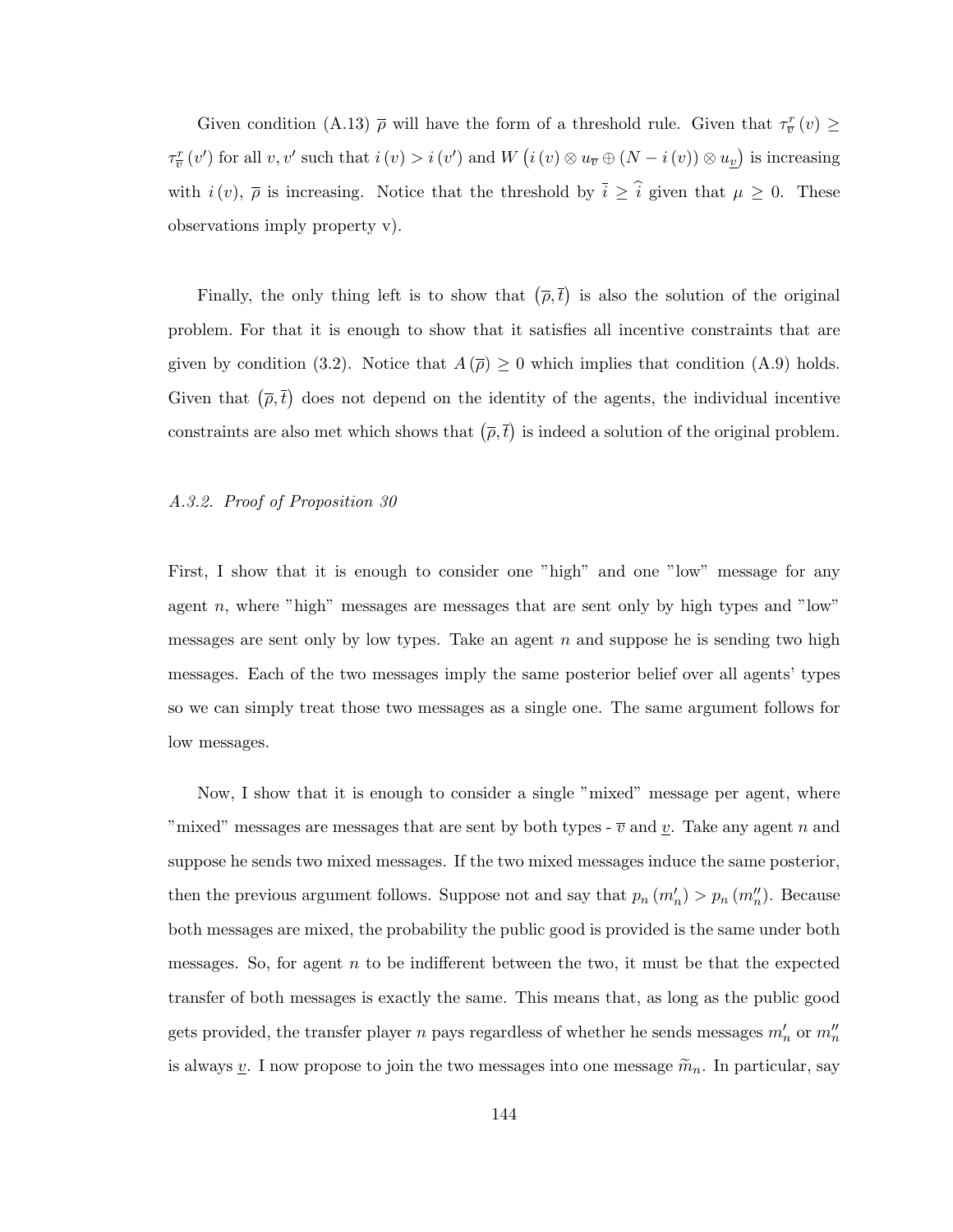that  $s_n^{m_n}(v_n)$  is the probability that player n with type  $v_n$  plays message  $m_n$ . Then have  $s_n^{\widetilde{m}_n}(v_n) = s_n^{m'_n}(v_n) + s_n^{m''_n}(v_n)$  for  $v_n \in {\lbrace \underline{v}, \overline{v} \rbrace}$ . Notice that  $p_n(\widetilde{m}_n) \in [p_n(m''_n), p_n(m'_n)]$ . This means that all transfers associated with  $\tilde{m}_n$  are the same as with  $m'_n$  and with  $m''_n$ which means that such a switch to  $\widetilde{m}_n$  leaves all agents the same and the expected welfare unchanged.

Finally, I show that we cannot have low types sending both a low message and a mixed message. The argument is similar to the previous one except that, by lemma 29)iv), the expected transfer associated with a low message is always strictly smaller than with a mixed message and so the low message strictly dominates the mixed one.

The last point is to make sure that an equilibrium always exists which is guaranteed by the fact that if  $s = (1, ..., 1)$  then  $(\tilde{\sigma}(s), \tilde{\xi})$  is a BD equilibrium, where  $\tilde{\xi}$  is described in Lemma 29.

# A.3.3. Proof of Proposition 32

Notice that the message space for each agent consists of a report about his type and a choice of a real number from the interval [0, 1]. In this framework we can define, for each  $m \in M$ ,  $r(m) \in {\overline{v}, v}^N$  to be the report part of message m and  $z(m) \in [0, 1]^N$  to be the part of message m that refers to the real number choice so that  $m = (r (m), z (m)).$ 

Let  $(\widehat{\sigma}, \widehat{\phi})$  be such that:

$$
\widehat{\sigma}_{n}^{v_{n}}(a,b) = \begin{cases} 1 \text{ if } a = v_{n} \text{ for all } b \in [0,1] \\ 0 \text{ otherwise} \end{cases} \text{ for all } v_{n} \in \{\overline{v}, \underline{v}\} \text{ and for all } n
$$

which means that agents report their type truthfully and choose all real numbers in  $[0,1]$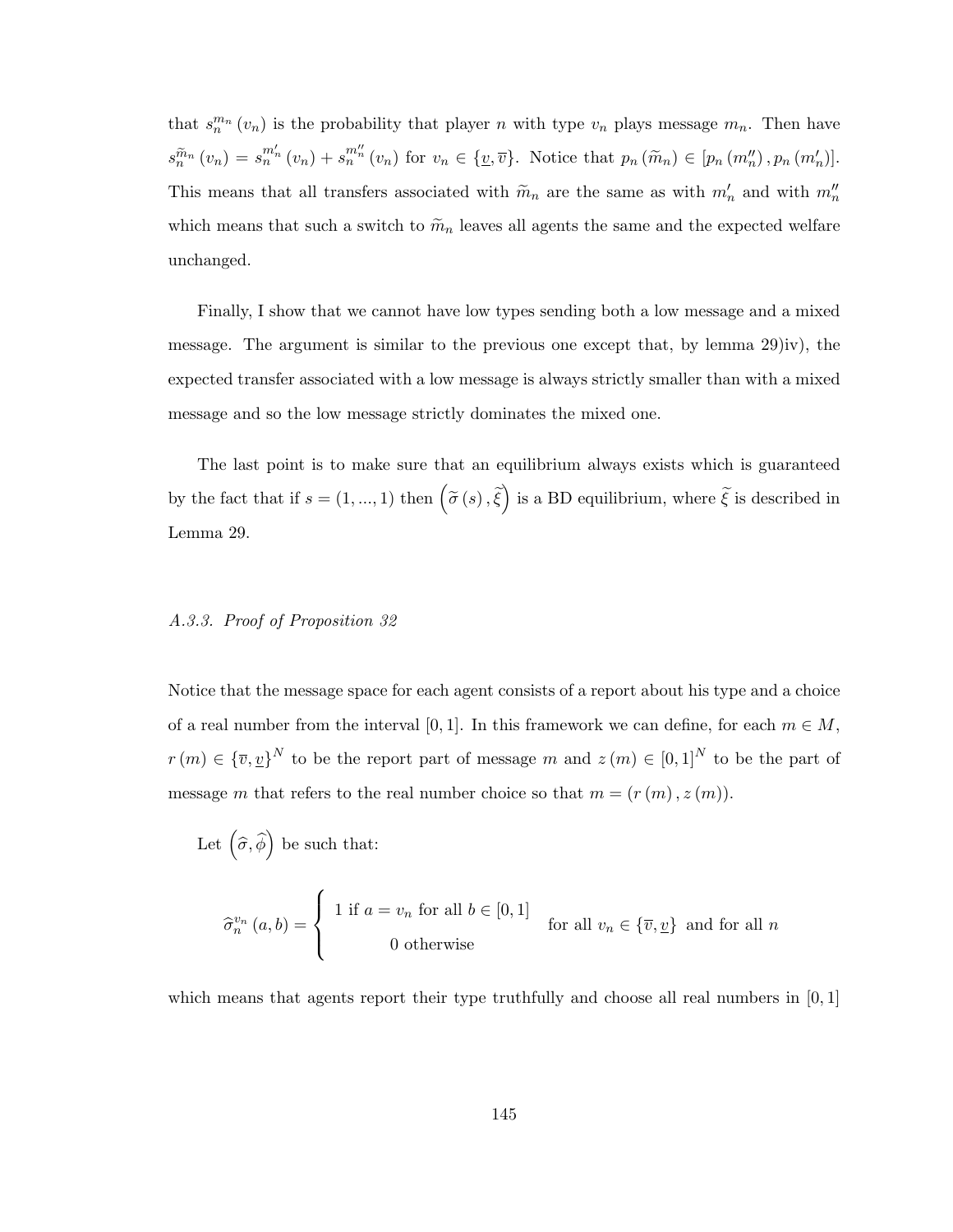with equal probability. Also let

$$
\widetilde{\phi_n^v}^m(a) = \begin{cases}\n1 \text{ if } a = \overline{t}_n(r(m)) \text{ and } g(z(m)) \le \overline{\rho}(r(m)) \\
1 \text{ if } a = 0 \text{ and } g(z(m)) > \overline{\rho}(r(m)) \text{ for all } m \text{ and } n \\
0 \text{ otherwise}\n\end{cases}
$$

and

$$
\widehat{\phi}_n^{v,m}(a) = \begin{cases}\n1 \text{ if } a = \overline{t}_n(r(m)), m_n = \underline{v} \text{ and } g(z(m)) \le \overline{\rho}(r(m)) \\
1 \text{ if } a = 0 \text{ and either } m_n = \overline{v} \text{ or } g(z(m)) > \overline{\rho}(r(m)) \text{ for all } m \text{ and } n \\
0 \text{ otherwise}\n\end{cases}
$$

where  $g: [0,1]^N \to [0,1]$  is an extension of the binary matching function in Matthews and Postlewaite (1989). The idea is that we are able to replicate  $\bar{\rho}$  without resorting to mixing the contributions each agent makes as that would lead to the waste of resources, i.e. the sum of contributions would sometimes exceed  $\hat{c}$  or be in between 0 and  $\hat{c}$ .

Now, I explain what the g function's role is. Let  $f : [0,1]^2 \to [0,1]$  be defined as in Matthews and Postlewaite (1989):  $f(z_1, z_2)$  is equal to the number whose binary expansion has a "1" in the nth position if and only if the binary expansion of  $z_1$  has the same digit in nth position as does the binary expansion of  $z_2$ . The idea is that the distribution of f is uniform on [0, 1] as long as either  $z_1$  or  $z_2$  are also uniform on [0, 1] and are independent. We define  $q$  to be composite function of all these binary functions as follows:

Define  $\hat{g}^2 = f$  and  $\hat{g}^n : [0, 1]^n \to [0, 1]$  such that

$$
\widehat{g}^{n}(z_{1},..,z_{n-1},z_{n})=f(\widehat{g}^{n-1}(z_{1},..,z_{n-1}),z_{n})
$$

for all  $n \in \{3, ..., N\}$ . Then  $g \equiv \hat{g}^N$ . Notice that, if  $z_n \sim U(0, 1)$  for at least  $N - 1$  elements and all  $z_n$  are independent then  $g$ 's distribution is also uniform on  $(0, 1)$ .

To see that the profile  $(\hat{\sigma}, \hat{\phi})$  implements  $(\bar{\rho}, \bar{t})$ , notice that  $\hat{\sigma}$  implies there is truthful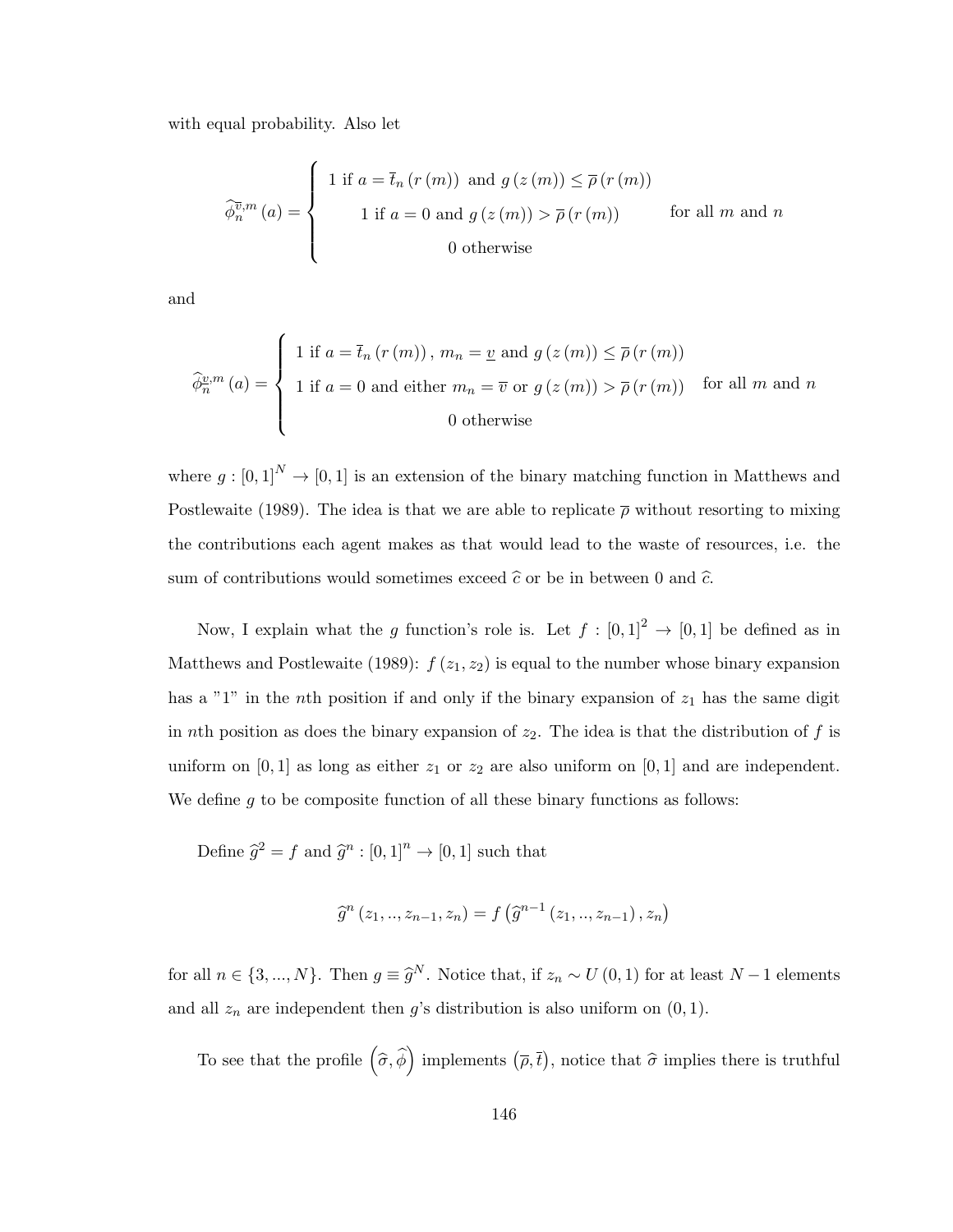reporting among the agents. In order for the probability the public good is provided to match the one specified in  $\bar{\rho}$  we have agents reporting a real number in [0, 1]. By combining all the numbers reported through function q we are able to coordinate play and match  $\bar{\rho}$ . To match  $\bar{t}$  we define the second period transfers accordingly.

Now I argue that the profile  $(\hat{\sigma}, \hat{\phi})$  is indeed an anarchic equilibrium. Given any m, it follows that  $\widehat{\phi}$  induces a Bayes-Nash equilibrium of the contribution game. As for the reporting stage, notice that if an agent with type  $\overline{v}$  chooses to report they are of type v, they would act as if they really were of type  $\underline{v}$  in the second period. This means that, because  $(\bar{\rho},\bar{t})$  is an incentive compatible allocation, such misreport would not be strictly preferred. Agents with type  $v$  have an expected payoff of 0 if they misreport. Hence, they too choose not to misreport, given they would always select a transfer of 0 in the second period. Finally, the specific  $q$  function also guarantees that all agents are indifferent between selecting any number from [0, 1] as long as everyone else is selecting all numbers with equal probability.

# A.3.4. Proof of Proposition 33

First, I show that, for any  $k > 1$  and for any message m, contributing  $t_{\widehat{n}} \geq \frac{2}{k}$  $\frac{2}{k}c$  is strictly dominated by  $t'_{\widehat{n}} = t_{\widehat{n}} - \frac{2}{k}$  $\frac{2}{k}c$  for any agent  $\widehat{n}$ , regardless of his type. Notice that, by reducing his transfer in  $\frac{2}{k}c$ , the expected units of the public good that are provided go down at most by  $\frac{1}{k}$ . This is because, for g units to be provided, it must be that  $t_{\hat{n}} + \sum_{i=1}^{k} t_i$  $n \neq \widehat{n}$  $t_n \geq g\widehat{c}$  which implies that  $t_{\widehat{n}} + \sum_{i} t_n - \frac{2}{k}$  $n \neq \widehat{n}$  $\frac{2}{k}c \geq (g - \frac{1}{k})$  $\frac{1}{k}$ )  $\hat{c}$  because  $N \geq 2$ . Hence, the difference in the expected utility of agent  $\hat{n}$  is given by  $2c - v_n > 0$  for all  $v_n \in {\lbrace \underline{v}, \overline{v} \rbrace}$ .

If a transfer of  $t_{\widehat{n}} \geq \frac{2}{k}$  $\frac{2}{k}c$  is strictly dominated it means that there are only two types of messages: the ones after which  $\frac{1}{k}$  units of the good are provided and the ones after which there is no provision of the public good. Hence, WLOG, it is possible to treat the problem of finding the highest expected welfare anarchic equilibrium as having only 2 possibilities for the public good - 0 or  $\frac{1}{k}$ . But that was the problem I have solved in the previous section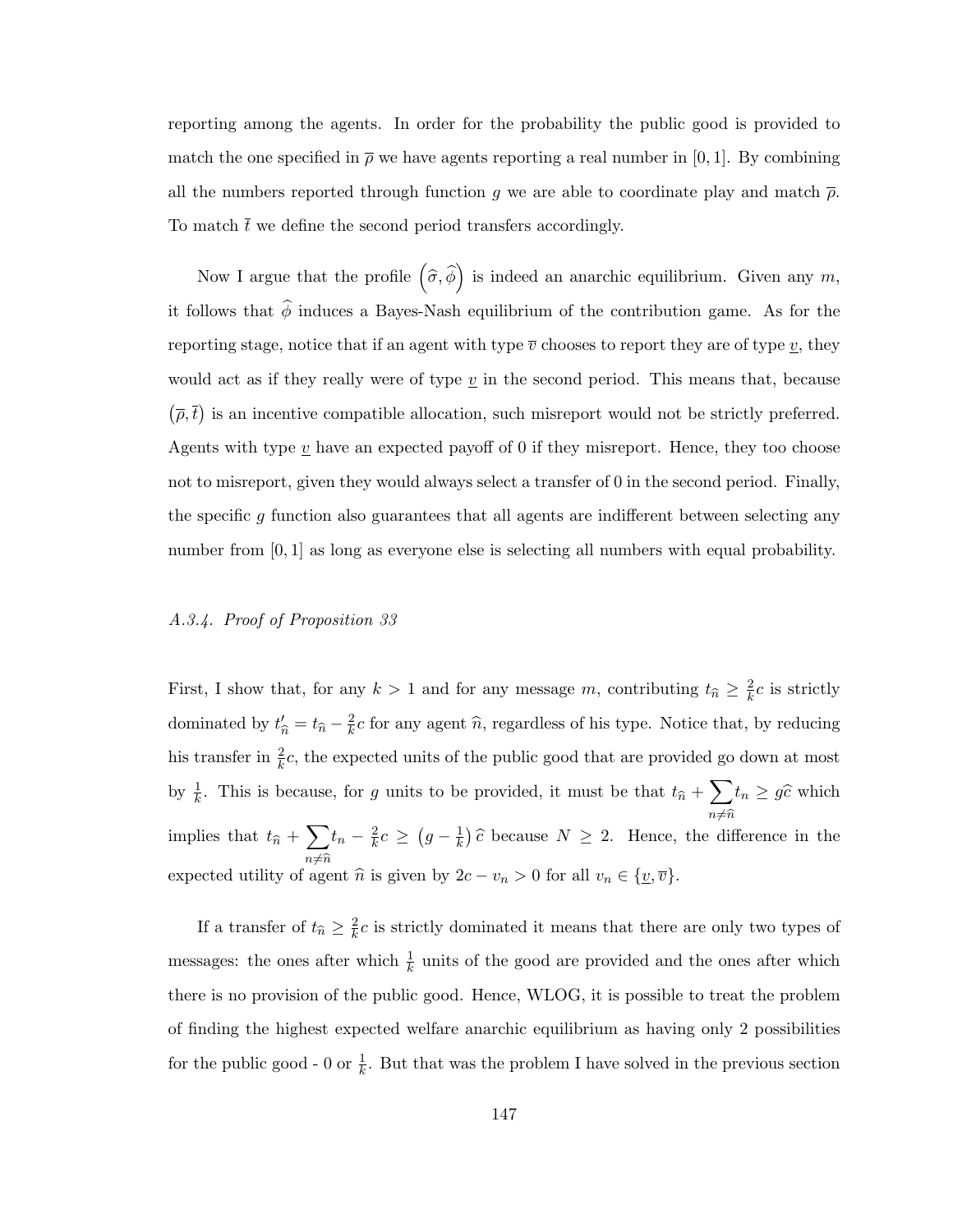- see Propositions 27 and 32. The property of the solution that is of relevance for this proof is that, after any message  $m$ , all agents select a unique transfer, i.e. they do not randomize.

Fix any integer  $\overrightarrow{k} > 1$  and profile  $(\sigma, \overrightarrow{\phi})$  such that  $(\sigma, \overrightarrow{\phi})$  is the highest expected welfare anarchic equilibrium when  $k = \overrightarrow{k}$  and  $\overrightarrow{\phi}$  is such that agents do not randomize over transfers in the second stage.

I show that, for all integers  $\overleftarrow{k} < \overrightarrow{k}$ , there is always a profile  $(\sigma, \overleftarrow{\phi})$  such that  $(\sigma, \overleftarrow{\phi})$ is an anarchic equilibrium when  $k = \overleftarrow{k}$  and its outcome induces a higher expected welfare than  $(\sigma, \overrightarrow{\phi})$ , which shows the result.

Define  $\overleftarrow{\phi}$  as follows. Let  $\overleftarrow{\phi}^{v_n,m}_n(a) = \overrightarrow{\phi}^{v_n,m}_n\left(\frac{\overrightarrow{k}}{\overleftarrow{k}}a\right)$  for all  $v_n$ , m and n - all transfers after any message are multiplied by a factor of  $\frac{\vec{k}}{k}$ . Now I show that  $(\sigma, \phi)$  is an anarchic equilibrium.

First, I show that no agent wants to deviate on the second period by selecting a different transfer than the one specified in  $\overleftarrow{\phi}$ . Consider the payoff agent *n* receives by choosing transfer  $\overleftarrow{t}_n$  after observing message m, given profile  $(\sigma, \overleftarrow{\phi})$ :

$$
\overleftarrow{\mathrm{Pr}}\left\{g=\frac{1}{\overleftarrow{k}}|m,\overleftarrow{t}_n\right\}\left(\frac{1}{\overleftarrow{k}}v_n-\overleftarrow{t}_n\right)\right.\right.
$$

where  $\overleftarrow{Pr}$  stands for the probability given the beliefs induced by  $(\sigma, \overleftarrow{\phi})$ . Now take  $\overrightarrow{t}_n$  such that  $\overleftarrow{t}_n = \frac{\overrightarrow{k}}{\overleftarrow{k}} \overrightarrow{t}_n$ . Notice that

$$
\overleftarrow{\Pr}\left\{g=\frac{1}{\overleftarrow{k}}|m,\overleftarrow{t}_n\right\}\left(\frac{1}{\overleftarrow{k}}v_n-\overleftarrow{t}_n\right)=\frac{\overrightarrow{k}}{\overleftarrow{k}}\overrightarrow{\Pr}\left\{g=\frac{1}{\overrightarrow{k}}|m,\overrightarrow{t}_n\right\}\left(\frac{1}{\overrightarrow{k}}v_n-\overrightarrow{t}_n\right)\right\}
$$

because

$$
\overleftarrow{\Pr}\left\{g=\frac{1}{\overleftarrow{k}}|m,\overleftarrow{t}_n\right\}=\overrightarrow{\Pr}\left\{g=\frac{1}{\overrightarrow{k}}|m,\overrightarrow{t}_n\right\}
$$

where  $\overrightarrow{Pr}$  stands for the probability given the beliefs induced by  $(\sigma, \overrightarrow{\phi})$ .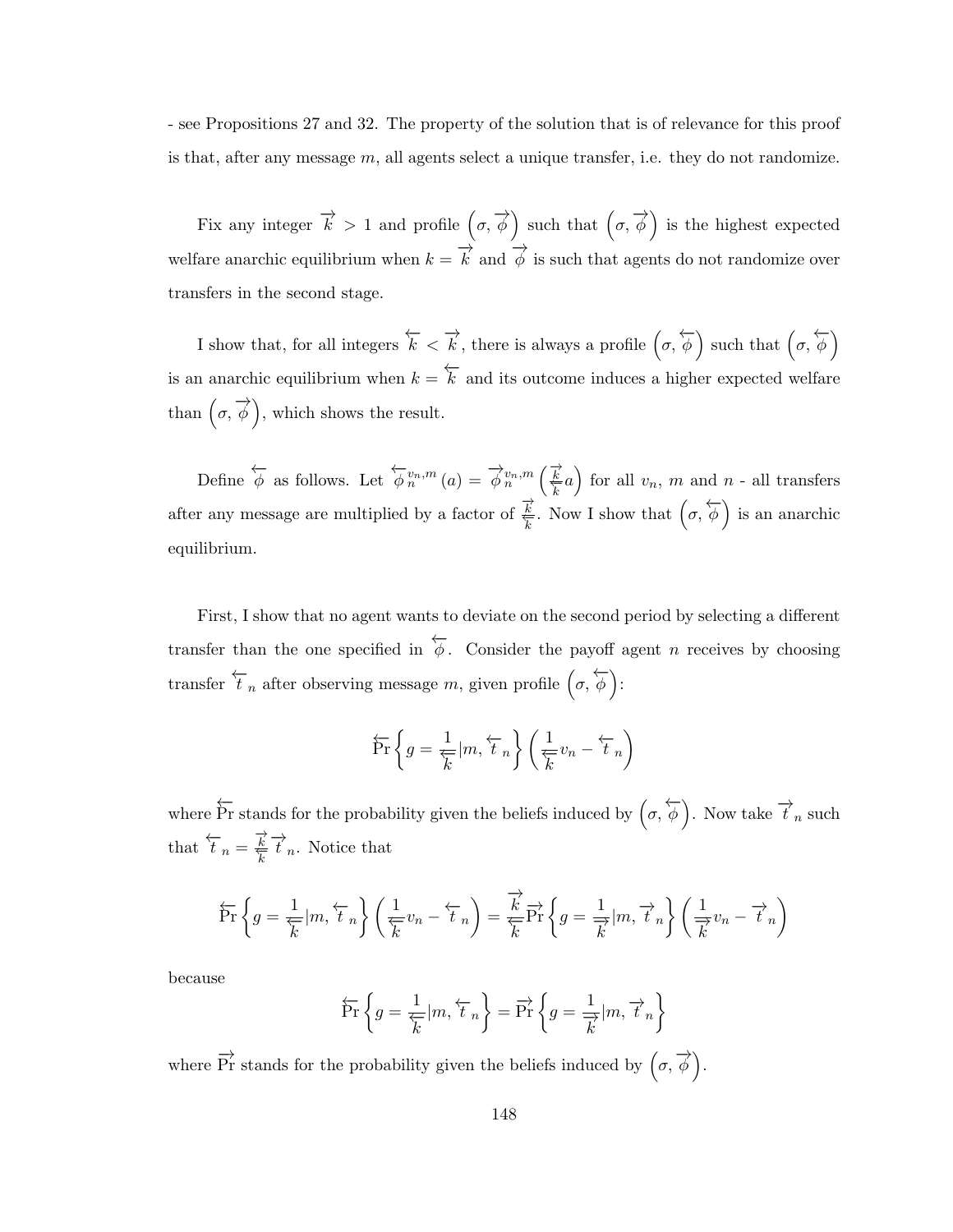Suppose agent  $n$ , after some message  $m$ , strictly prefers to deviate in the second stage and make a transfer  $\overleftarrow{t}_n$  such that  $\overleftarrow{\phi}$   $(\overleftarrow{t}_n) = 0$ . Then, it must be that

$$
\overleftarrow{Pr}\left\{g = \frac{1}{\overleftarrow{k}}|m,\overleftarrow{t}_n\right\}\left(\frac{1}{\overleftarrow{k}}v_n - \overleftarrow{t}_n\right) < \overleftarrow{Pr}\left\{g = \frac{1}{\overleftarrow{k}}|m,\overleftarrow{t}_n'\right\}\left(\frac{1}{\overleftarrow{k}}v_n - \overleftarrow{t}_n'\right) \right) \right\}
$$
\n
$$
= \frac{\overrightarrow{k}}{\overleftarrow{k}}\overrightarrow{Pr}\left\{g = \frac{1}{\overrightarrow{k}}|m,\overrightarrow{t}_n'\right\}\left(\frac{1}{\overrightarrow{k}}v_n - \overrightarrow{t}_n'\right) \right\}
$$
\n
$$
\leq \frac{\overrightarrow{k}}{\overleftarrow{k}}\overrightarrow{Pr}\left\{g = \frac{1}{\overrightarrow{k}}|m,\overrightarrow{t}_n\right\}\left(\frac{1}{\overrightarrow{k}}v_n - \overrightarrow{t}_n\right)
$$
\n
$$
= \overleftarrow{Pr}\left\{g = \frac{1}{\overleftarrow{k}}|m,\overleftarrow{t}_n\right\}\left(\frac{1}{\overleftarrow{k}}v_n - \overleftarrow{t}_n\right)\right)
$$

where  $\overrightarrow{t}'_n$  is such that  $\overleftarrow{t}'_n = \frac{\overrightarrow{k}}{\overleftarrow{k}} \overrightarrow{t}'_n$ . Given that the previous derivation leads to a contradiction, no agent wants to deviate in the second period.

Finally, using a similar argument, I show that no agent wishes to misreport. Notice that by playing a given message  $m_n$ , agent n's expected utility is given by

$$
\overleftarrow{\Pr}\left\{g=\frac{1}{\overleftarrow{k}}|m_n\right\}\left(\frac{1}{\overleftarrow{k}}v_n-\overleftarrow{E}_n\left(t_n|m_n\right)\right)=\frac{\overrightarrow{k}}{\overleftarrow{k}}\overrightarrow{\Pr}\left\{g=\frac{1}{\overrightarrow{k}}|m_n\right\}\left(\frac{1}{\overrightarrow{k}}v_n-\overrightarrow{E}_n\left(t_n|m_n\right)\right)\right\}
$$

where  $\overleftarrow{E}_n$  and  $\overrightarrow{E}_n$  stand for the expected value agent n forms, given the beliefs induced by  $(\sigma, \overleftarrow{\phi})$  and  $(\sigma, \overrightarrow{\phi})$  respectively. Suppose agent *n* deviates and strictly prefers to report  $m'_n$  such that  $\sigma(m'_n) = 0$ . Then it must be that

$$
\overleftarrow{\mathrm{Pr}}\left\{g=\frac{1}{\overleftarrow{k}}|m_n\right\}\left(\frac{1}{\overleftarrow{k}}v_n-\overleftarrow{E}_n\left(t_n|m_n\right)\right)<\overleftarrow{\mathrm{Pr}}\left\{g=\frac{1}{\overleftarrow{k}}|m_n'\right\}\left(\frac{1}{\overleftarrow{k}}v_n-\overleftarrow{E}_n\left(t_n|m_n'\right)\right)\right.\right.\n=\frac{\overrightarrow{k}}{\overleftarrow{k}}\overrightarrow{\mathrm{Pr}}\left\{g=\frac{1}{\overrightarrow{k}}|m_n'\right\}\left(\frac{1}{\overrightarrow{k}}v_n-\overrightarrow{E}_n\left(t_n|m_n'\right)\right)\right.\n\leq\frac{\overrightarrow{k}}{\overleftarrow{k}}\overrightarrow{\mathrm{Pr}}\left\{g=\frac{1}{\overrightarrow{k}}|m_n\right\}\left(\frac{1}{\overrightarrow{k}}v_n-\overrightarrow{E}_n\left(t_n|m_n\right)\right)\n=\frac{\overleftarrow{\mathrm{Pr}}}{\overleftarrow{k}}\left\{g=\frac{1}{\overleftarrow{k}}|m_n\right\}\left(\frac{1}{\overleftarrow{k}}v_n-\overleftarrow{E}_n\left(t_n|m_n\right)\right)\right.\right.
$$

which is a contradiction. Hence,  $(\sigma, \overleftarrow{\phi})$  is an anarchic equilibrium if  $k = \overleftarrow{k}$ .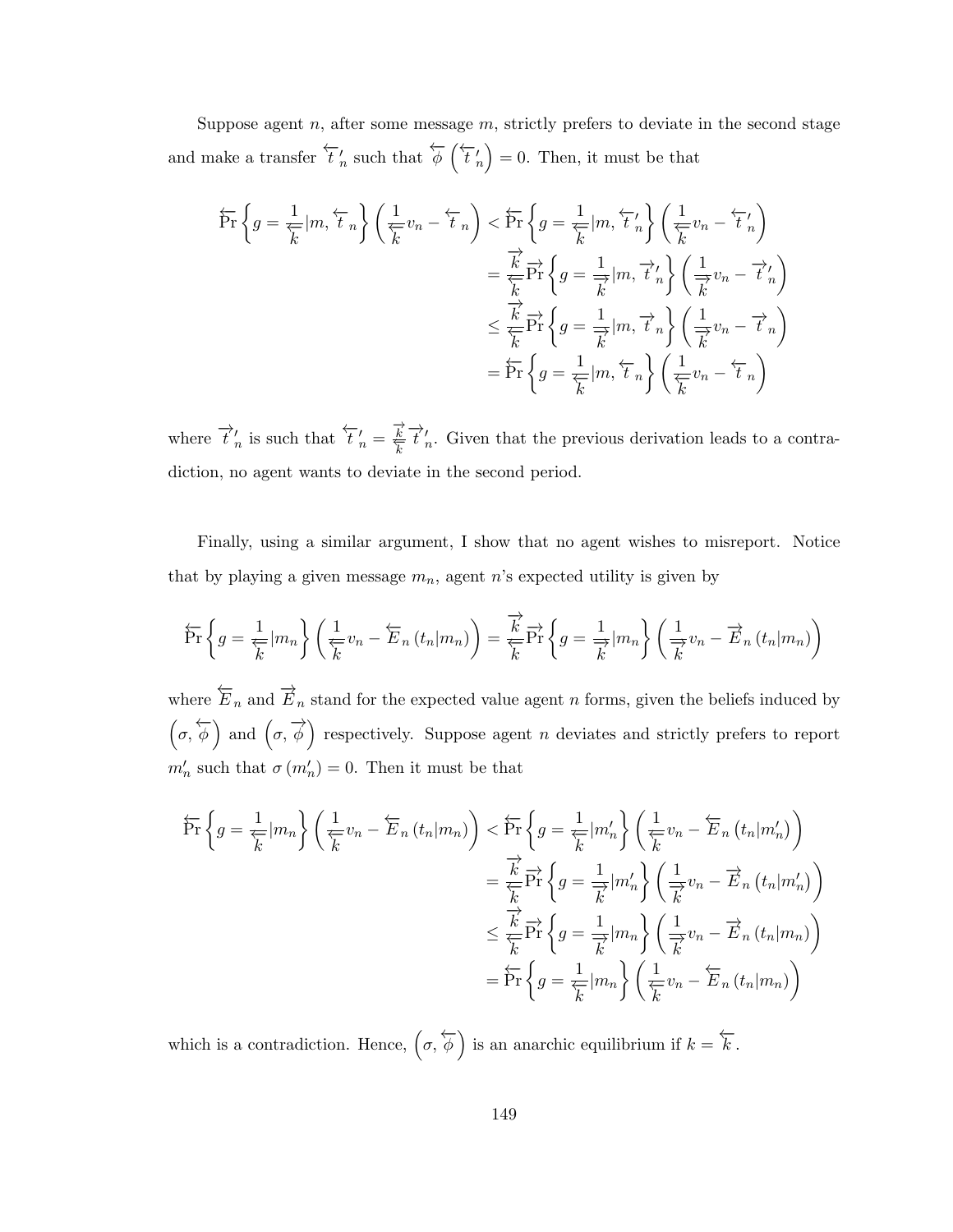Finally, given that  $\frac{\vec{k}}{k} > 1$  the utility each agent receives after any message sent is higher under  $(\sigma, \overleftarrow{\phi})$  which proves the result given that W is increasing.

# A.3.5. Proof of Proposition 34

The only thing I need to show is that, for any beliefs, the BD's decision is independent of k. Recall that, from i) and ii) of Lemma 29, we have that, when  $k = 1$ , the BD provides 1 unit of the good after any message m such that  $i(m) \geq \hat{i}$  and 0 units of the public good after all other messages. Notice that, for the latter ones, the BD will still not provide the public good as he has no way of funding them because

$$
i\overline{v} + (N - i) \underline{v} < \widehat{c} \Rightarrow \frac{1}{k} \left( i\overline{v} + (N - i) \underline{v} \right) < \frac{1}{k} \widehat{c}
$$

for any  $k$ .

Now consider all messages m such that  $i(m) \geq \hat{i}$  and suppose that the BD chooses to provide  $\frac{k}{k}$  units of the public good, where  $k > 1$  and  $\hat{k} < k$ . Let  $\hat{y}(m)$  denote the optimal transfer scheme chosen by the BD in that case. Notice that

$$
\frac{\widehat{k}}{k}v_n - \widehat{y}_n(m) \le \frac{k}{\widehat{k}} \left( \frac{\widehat{k}}{k}v_n - \widehat{y}_n(m) \right) = v_n - \frac{k}{\widehat{k}} \widehat{y}_n(m)
$$

where the inequality follows from the fact that  $\frac{k}{k}v_n-\hat{y}_n(m) \geq 0$  due to the ex-post individual rationality constraints and must be strict for some agent n. Hence, by providing 1 unit of the public good and setting a transfer of  $\frac{k}{2}$  $\frac{k}{k} \widehat{y}_n(m)$  on each agent n, we make all agents better off (and at least one strictly so) and are able to fully fund the provision the public good, given that  $\sum$ N  $n=1$ k  $\frac{k}{k}\widehat{y}_n(m) = \widehat{c}$ . We then have a contradiction because W is strictly increasing. Therefore, the BD always makes the same decision, for given beliefs, independently of  $k$ .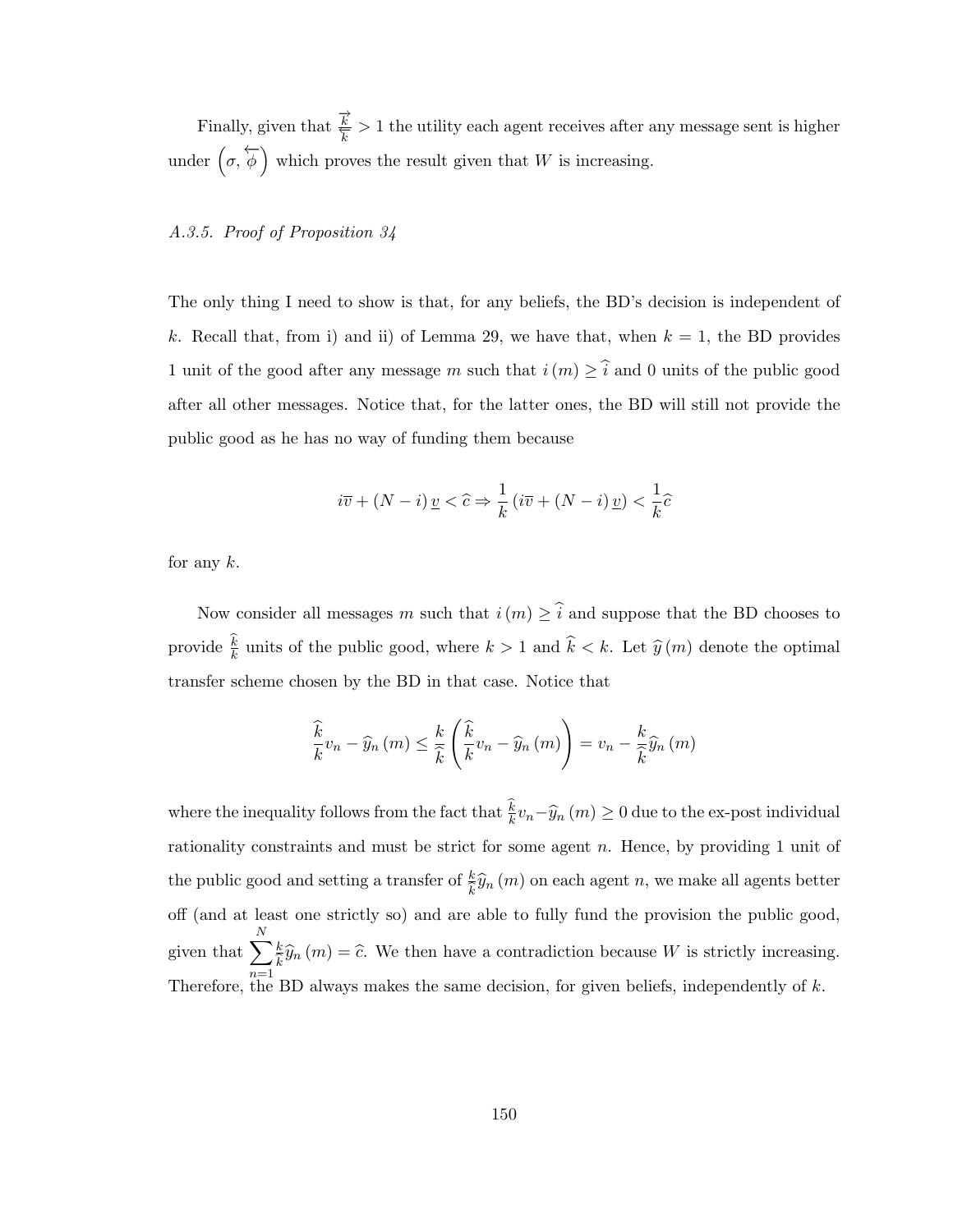In proposition 30, I show that  $(\tilde{\sigma}(s), \tilde{\xi})$  is a BD equilibrium that maximizes the expected welfare among all the BD equilibria for some  $s \in [0,1]^N$  where  $s \neq (0,...0)$  (for otherwise  $(\overline{\rho}, \overline{t}) = (\rho^*, t^*)$ ). In this proof, I present a mediator equilibrium  $(\widehat{\sigma}, \widehat{\zeta}, \widehat{\xi})$  that strictly improves upon that BD equilibrium.

First, I present an intermediate step, where I show that there is a mediator equilibrium  $(\widehat{\sigma}, \widetilde{\zeta}, \widetilde{\xi})$  with truthful reporting that induces the same expected welfare as the BD equilibrium  $(\widetilde{\sigma}(s), \widetilde{\xi})$ .

Let  $M_n = \{L, H\}$  and set

$$
\widehat{\sigma}_{n}^{v_{n}}\left(a\right) = \left\{\begin{array}{l} 1 \text{ if } v_{n} = \overline{v} \text{ and } a = H \\ 1 \text{ if } v_{n} = \underline{v} \text{ and } a = L \\ 0 \text{ otherwise} \end{array}\right.
$$

so that agents are fully revealing their type to the mediator. Then have, for all  $m$ ,

$$
\widetilde{\zeta}^m (a) = \prod_{n=1}^N \left( 1 \{ a_n = H \} 1 \{ m_n = H \} (1 - s_n) \right)
$$
  
+1{a\_n = L}{(1 {m\_n = H} s\_n + 1 {m\_n = L})}\right)

Notice that  $(\widehat{\sigma}, \widetilde{\zeta}, \widehat{\xi})$  is a mediator equilibrium, where the distribution of messages the BD receives is equal to the BD equilibrium  $(\tilde{\sigma}(s), \tilde{\xi})$ . The difference now is that the mixing between the messages is done not by the agents but by the mediator.

Now, I show there is a mediator equilibrium  $(\hat{\sigma}, \hat{\zeta}, \hat{\xi})$  that strictly improves upon the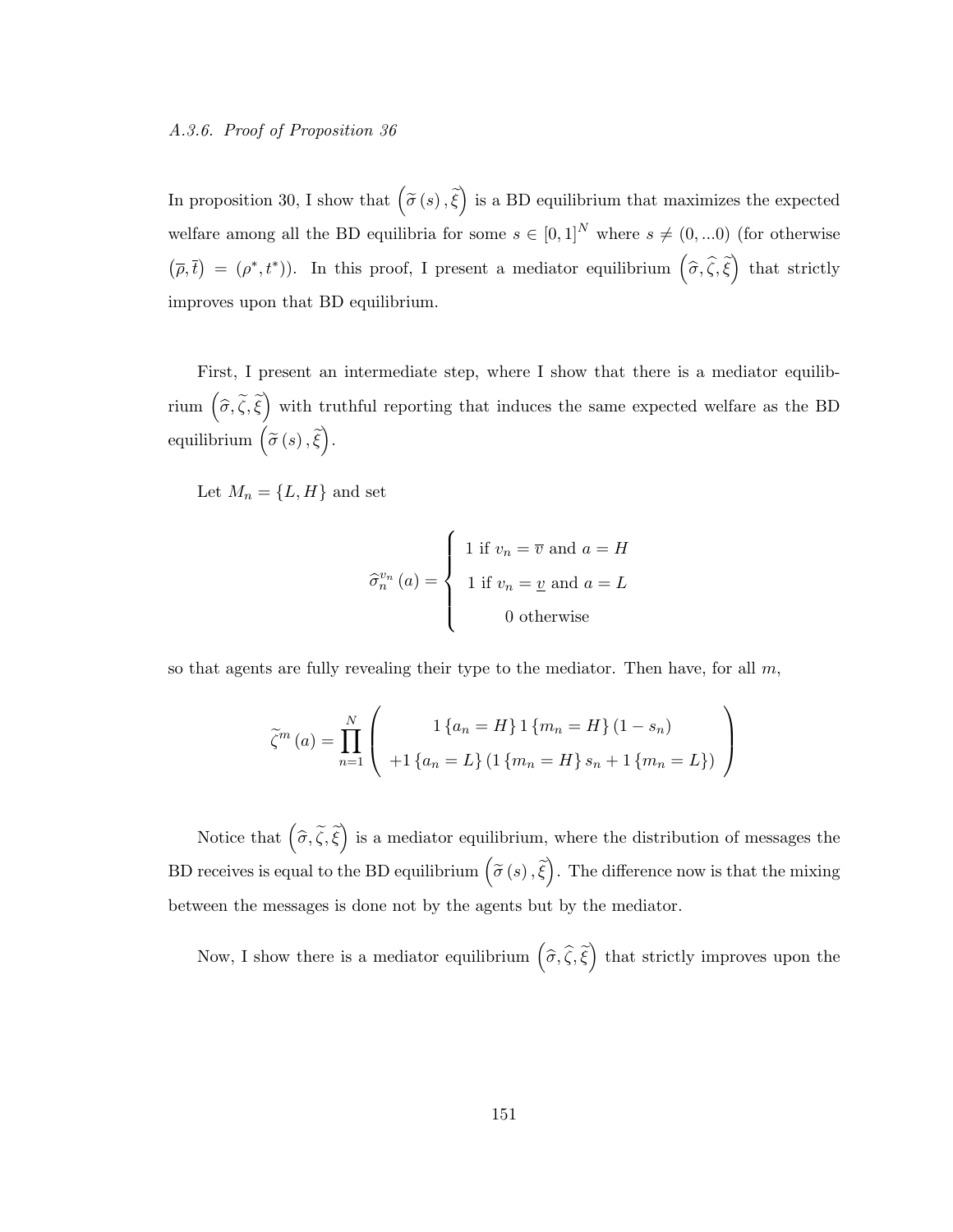mediator equilibrium  $(\widehat{\sigma}, \widetilde{\zeta}, \widetilde{\xi})$ . Let

$$
\hat{\zeta}^{(H,\ldots,H)}(a) = \begin{cases}\n\tilde{\zeta}^{(H,\ldots,H)}(a) + \sum_{b \in \Gamma} \tilde{\zeta}^{(H,\ldots,H)}(b) & \text{if } a = (H,\ldots,H) \\
0 & \text{if } \sum_{n=1}^{N} 1 \{a_n = H\} < \hat{i} \\
\tilde{\zeta}^{(H,\ldots,H)}(a) & \text{otherwise}\n\end{cases}
$$

where

$$
\Gamma = \left\{ b \in M : \sum_{n=1}^{N} \mathbb{1} \left\{ b_n = H \right\} < \widehat{i} \right\}
$$

and  $\hat{\zeta}^m = \tilde{\zeta}^m$  for all  $m \neq (H, ..., H)$ . I claim that  $(\hat{\sigma}, \hat{\zeta}, \hat{\xi})$  is a mediator equilibrium that induces a strictly higher expected welfare. To see that the profile  $(\hat{\sigma}, \hat{\zeta}, \hat{\xi})$  is a mediator equilibrium notice that the posterior beliefs the BD holds for any message  $m$  are the same as with  $(\hat{\sigma}, \tilde{\zeta}, \tilde{\xi})$  whenever the BD decided to provide the public good. For messages where the public good did not get provided, the BD now believes that all agents are more likely to have a low type which means he still does not provide the good in  $(\hat{\sigma}, \hat{\zeta}, \hat{\xi})$ . So the payoffs per message the BD receives are the same. Finally, the expected utility of reporting L did not change while the expected utility of reporting H increased only for agents with a high type (because  $\overline{v} > c > \underline{v}$ ) which means that all agents prefer to reveal their type then to misreport. The equilibrium  $(\widehat{\sigma}, \widehat{\zeta}, \widehat{\xi})$  has a higher expected welfare because whenever all agents have a high type there is an increase of  $\sum_{b \in \Gamma} \tilde{\zeta}^{(H,...,H)}(b)$  in the probability that the good is provided and the transfers are ex-post optimal, as opposed to the good not being provided.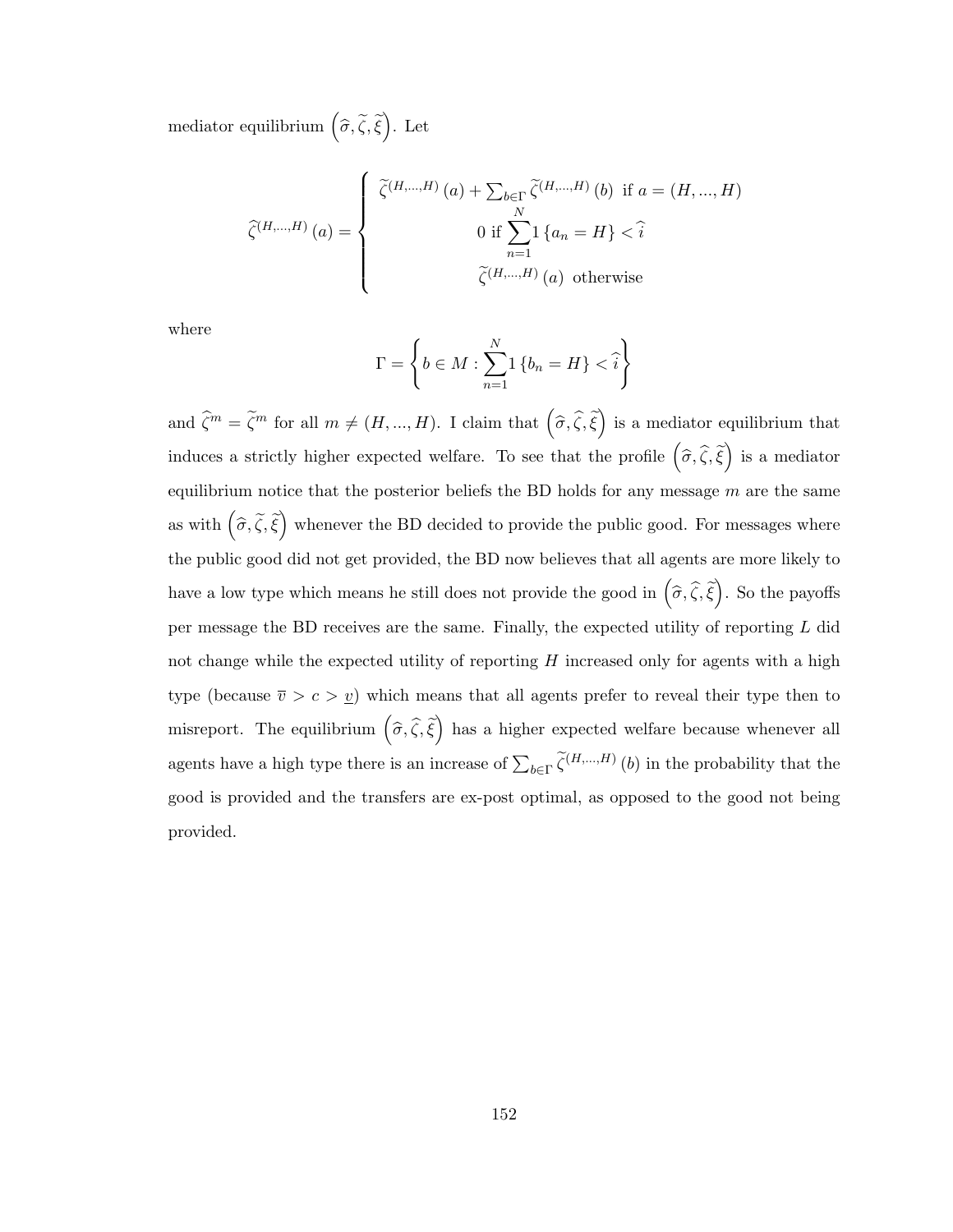# Bibliography

- Agastya, Murali, Flavio Menezes, and Kunal Sengupta. "Cheap talk, efficiency and egalitarian cost sharing in joint projects." Games and Economic Behavior 60.1 (2007): 1-19.
- Aumann, Robert J., Michael Maschler, and Richard E. Stearns. "Repeated Games of Incomplete Information: An Approach to the Non-Zero-Sum Game". Report to the US Arms Control and Disarmament Agency, Contract S.T. 143, prepared by Mathematica Inc., Princeton, NJ (1968).
- d'Aspremont, Claude, and Louis-Andre Gérard-Varet. "Incentives and incomplete information." Journal of Public economics 11.1 (1979): 25-45.
- Baker, Scott, and Claudio Mezzetti. "Prosecutorial resources, plea bargaining, and the decision to go to trial." Journal of Law, Economics, & Organization (2001): 149- 167.
- Banerjee, Abhijit V. "A theory of misgovernance." The Quarterly Journal of Economics (1997): 1289-1332.
- Bar-Gill, Oren, and Omri Ben-Shahar. "The Prisoners'(Plea Bargain) Dilemma." Journal of Legal Analysis 1.2 (2009): 737-773.
- Barbieri, Stefano. "Communication and Early Contributions." Journal of Public Economic Theory 14.3 (2012): 391-421.
- Barbieri, Stefano, and David A. Malueg. "Threshold uncertainty in the privateinformation subscription game." Journal of Public Economics 94.11 (2010): 848-861.
- Ben-Porath, Elchanan, Eddie Dekel, and Barton L. Lipman. "Optimal Allocation with Costly Verification." The American Economic Review 104.12 (2014).
- Bénabou, Roland, and Jean Tirole. "Self-confidence and personal motivation." The Quarterly Journal of Economics 117.3 (2002): 871-915.
- Benoît, Jean-Pierre, and Juan Dubra. "Apparent overconfidence." Econometrica 79.5 (2011): 1591-1625.
- Besley, Timothy, and Stephen Coate. "Centralized versus decentralized provision of local public goods: a political economy approach." Journal of public economics 87.12 (2003): 2611-2637.
- Bjerk, David. "Guilt shall not escape or innocence suffer? The limits of plea bargaining when defendant guilt is uncertain." American Law and Economics Review 9.2 (2007): 305-329.
- Brocas, Isabelle, and Juan D. Carrillo. "Information acquisition and choice under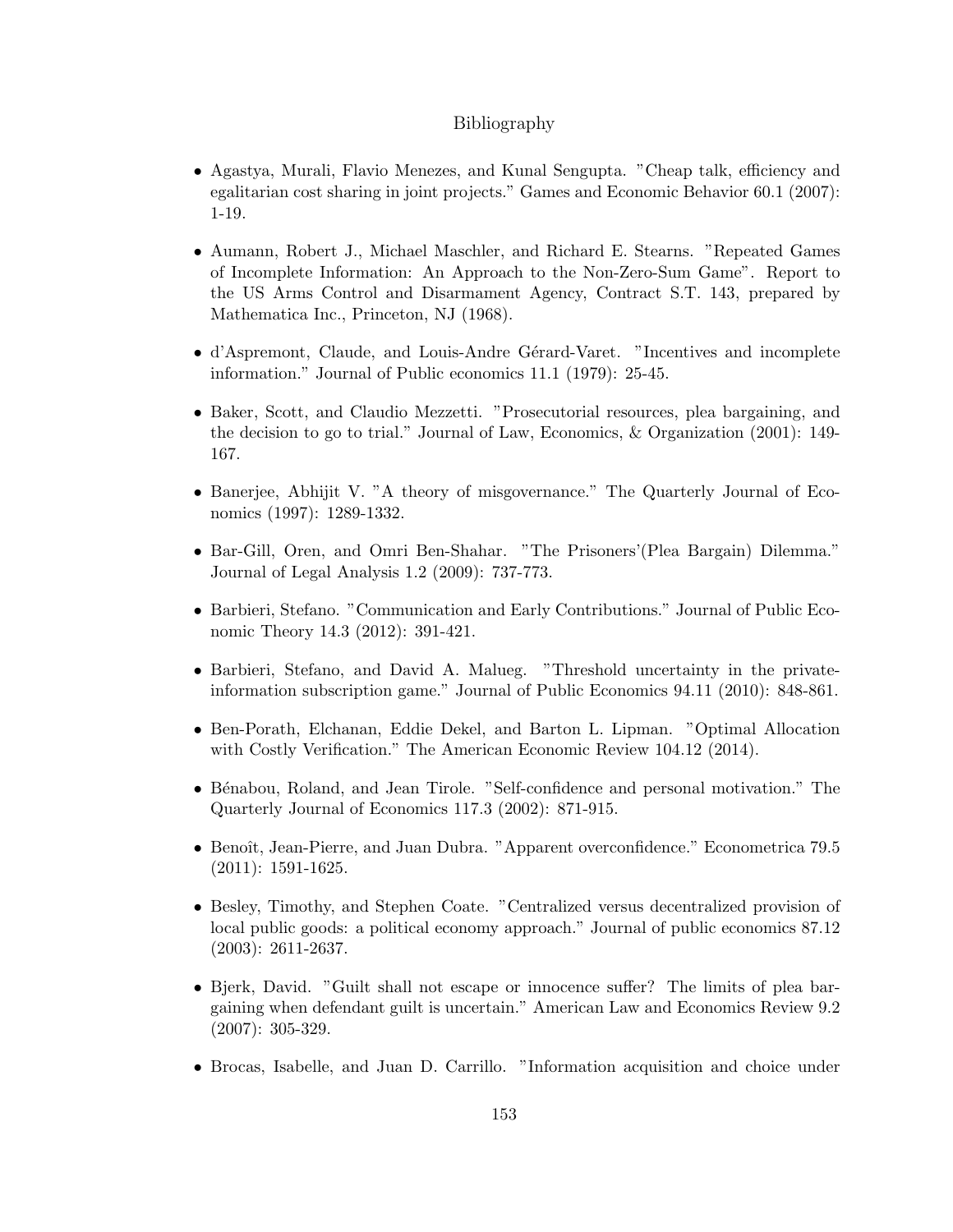uncertainty." Journal of Economics & Management Strategy 18, no. 2 (2009): 423- 455.

- Buehler, Roger, Dale Griffin, and Michael Ross. "Exploring the" planning fallacy": Why people underestimate their task completion times." Journal of personality and social psychology 67 (1994): 366-366.
- Camerer, Colin, and Dan Lovallo. "Overconfidence and excess entry: An experimental approach." The American Economic Review 89.1 (1999): 306-318.
- Cho, Myeonghwan. "Externality and information asymmetry in the production of local public good." International Journal of Economic Theory 9 (2013): 177-201.
- Clark, Jeremy, and Lana Friesen. "Overconfidence in Forecasts of Own Performance: An Experimental Study." The Economic Journal 119.534 (2009): 229-251.
- Cremer, Jacques, and Richard P. McLean. "Full extraction of the surplus in Bayesian and dominant strategy auctions." Econometrica: Journal of the Econometric Society (1988): 1247-1257.
- Dervan, Lucian E., and Vanessa A. Edkins. "The Innocent Defendant's Dilemma: An Innovative Empirical Study of Plea Bargaining's Innocence Problem." J. Crim. L. & Criminology 103 (2013): 1.
- Dunning, David, Chip Heath, and Jerry M. Suls. "Flawed self-assessment implications for health, education, and the workplace." Psychological science in the public interest 5.3 (2004): 69-106.
- Franzoni, Luigi Alberto. "Negotiated enforcement and credible deterrence." The Economic Journal 109.458 (1999): 509-535.
- Garoupa, Nuno. "The theory of optimal law enforcement." Journal of economic surveys 11.3 (1997): 267-295.
- Glasgow, Kristan L., et al. "Parenting styles, adolescents' attributions, and educational outcomes in nine heterogeneous high schools." Child development 68.3 (1997): 507-529.
- Green, Jerry R. and Jean-Jacques Laffont. "Incentives in Public Decision Making". North-Holland, Amsterdam (1979).
- Grossman, Gene M., and Michael L. Katz. "Plea bargaining and social welfare." The American Economic Review (1983): 749-757.
- Groves, Theodore. "Incentives in teams." Econometrica (1973): 617-631.
- Guthrie, Chris, Jeffrey J. Rachlinski, and Andrew J. Wistrich. "Inside the judicial mind." Cornell L. Rev. 86 (2000): 777.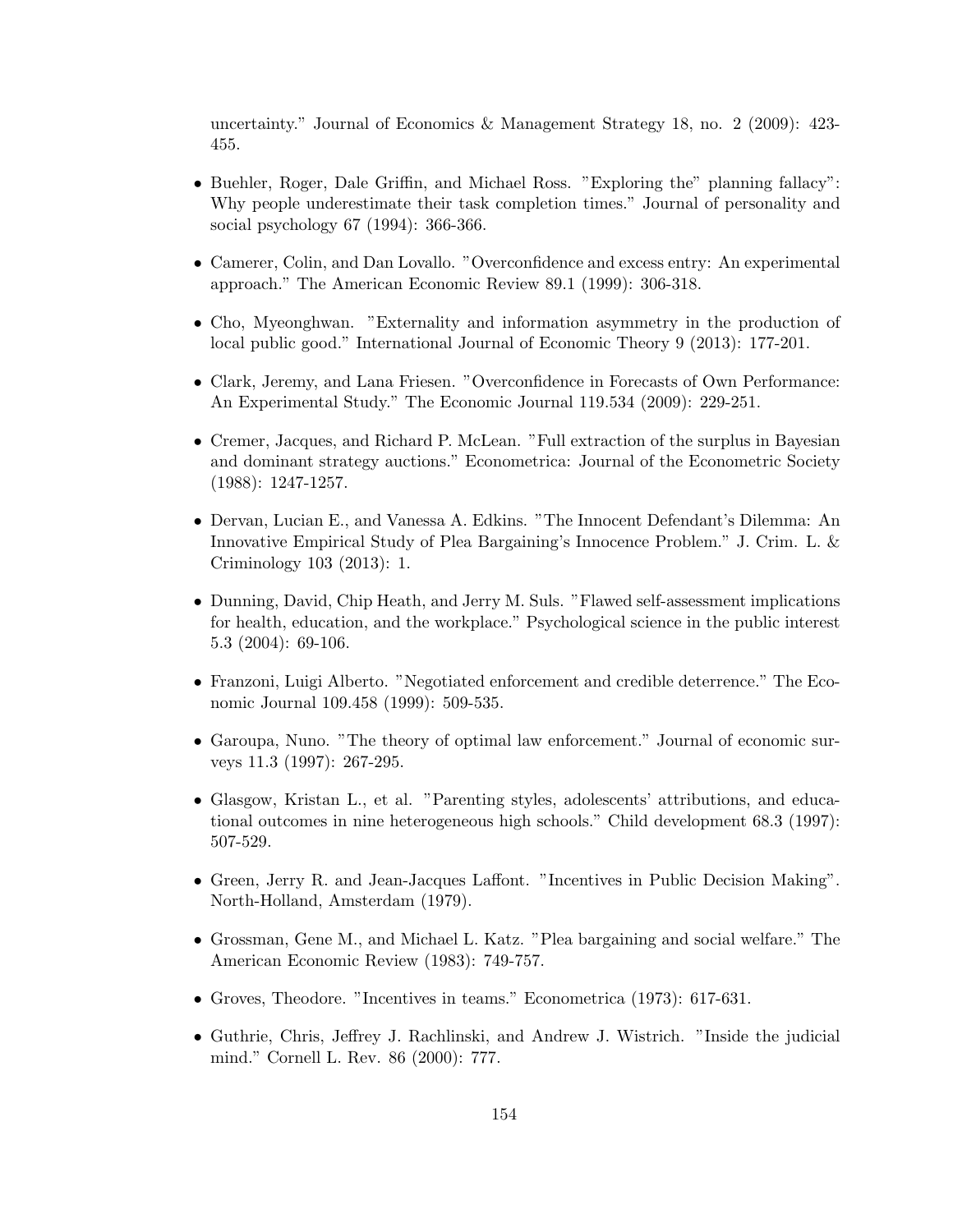- Hattie, John, and Helen Timperley. "The power of feedback." Review of educational research 77.1 (2007): 81-112.
- Hayek, Friedrich August. "The use of knowledge in society." The American economic review (1945): 519-530.
- Kaplow, Louis, and Steven Shavell. "Optimal Law Enforcement with Self-Reporting of Behavior." Journal of Political Economy 102.3 (1994).
- Kessler, Anke S. "Communication in Federal Politics: Universalism, Policy Uniformity, and the Optimal Allocation of Fiscal Authority." Journal of Political Economy, 122.4 (2014): 766:805.
- Kim, Jeong-Yoo. "Secrecy and fairness in plea bargaining with multiple defendants." Journal of Economics 96.3 (2009): 263-276.
- Kim, Jeong-Yoo. "Credible plea bargaining." European Journal of Law and Economics 29.3 (2010): 279-293.
- Klassen, Robert M. "A Cross-Cultural Investigation of the Efficacy Beliefs of South Asian Immigrant and Anglo Canadian Nonimmigrant Early Adolescents." Journal of Educational Psychology 96.4 (2004): 731.
- Klibanoff, Peter, and Michel Poitevin. "A Theory of (De)centralization." (Unpublished paper, Northwestern University (2013).
- Kobayashi, Bruce H. "Deterrence with multiple defendants: an explanation for" Unfair" plea bargains." The RAND Journal of Economics (1992): 507-517.
- Köszegi, Botond. "Ego utility, overconfidence, and task choice." Journal of the European Economic Association 4.4 (2006): 673-707.
- Laffont, Jean-Jacques, and Eric Maskin. "On the difficulty of attaining distributional goals with imperfect information about consumers." The Scandinavian Journal of Economics (1979): 227-237.
- Laudan, Larry. "Truth, error, and criminal law: an essay in legal epistemology." Cambridge University Press (2006).
- Lewis, Tracy R., and David EM Sappington. "Motivating wealth-constrained actors." American Economic Review (2000): 944-960.
- Lockwood, Ben. "Distributive politics and the costs of centralization." The Review of Economic Studies 69.2 (2002): 313-337.
- Mailath, George J., and Andrew Postlewaite. "Asymmetric information bargaining problems with many agents." The Review of Economic Studies 57.3 (1990): 351-367.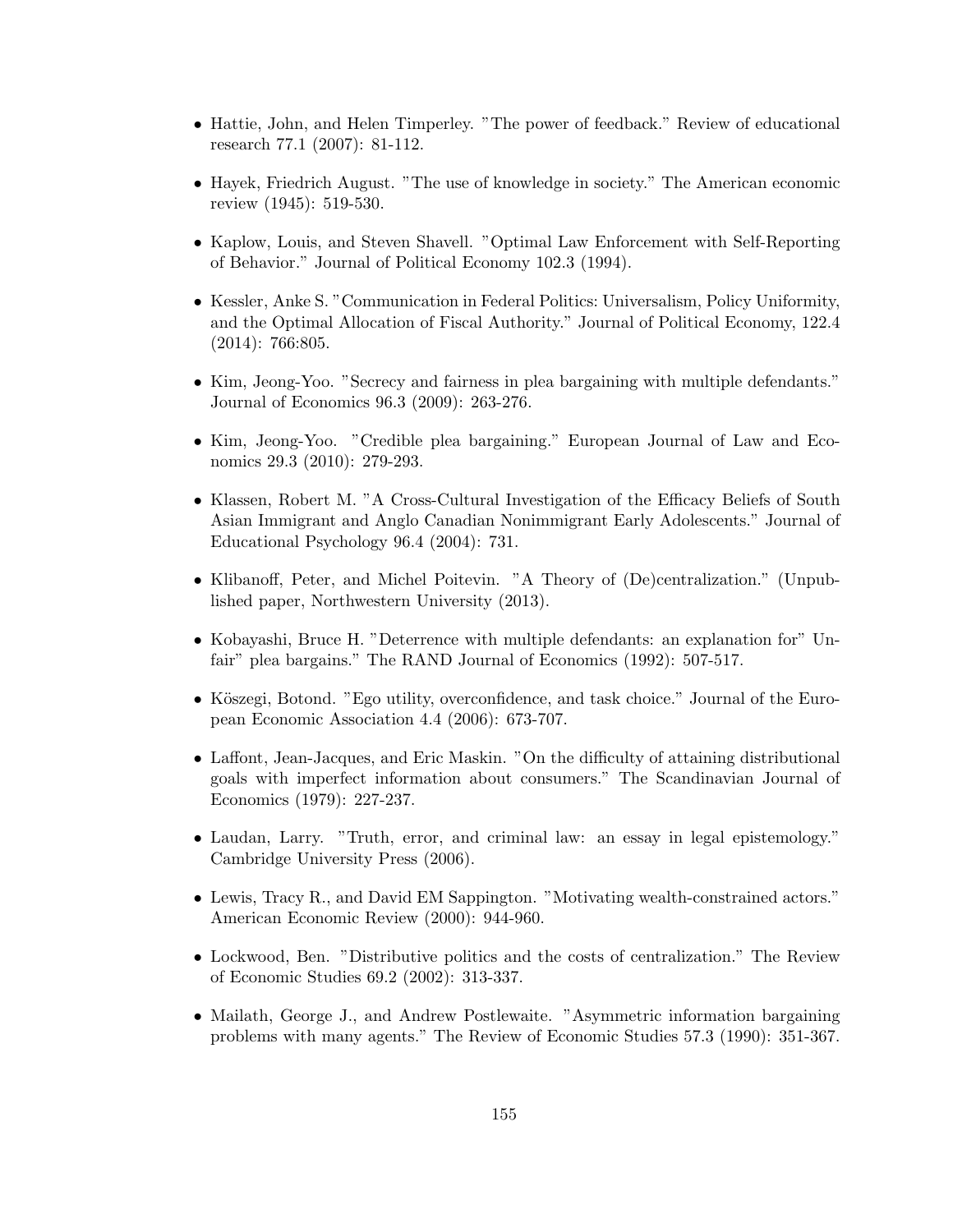- Makris, Miltiadis. "Private provision of discrete public goods." Games and Economic Behavior 67.1 (2009): 292-299.
- Malmendier, Ulrike, and Geoffrey Tate. "CEO overconfidence and corporate investment." The journal of finance 60.6 (2005): 2661-2700.
- Maskin, Eric, and Jean Tirole. "The principal-agent relationship with an informed principal: The case of private values." Econometrica: Journal of the Econometric Society (1990): 379-409.
- Matthews, Steven A., and Andrew Postlewaite. "Pre-play communication in twoperson sealed-bid double auctions." Journal of Economic Theory 48.1 (1989): 238-263.
- Meyer, John P., and Ian R. Gellatly. "Perceived performance norm as a mediator in the effect of assigned goal on personal goal and task performance." Journal of Applied Psychology 73.3 (1988): 410.
- Midjord, Rune. "Competitive Pressure and Job Interview Lying: A Game Theoretical Analysis", mimeo (2013).
- Moore, Don A., and Paul J. Healy. "The trouble with overconfidence." Psychological review 115.2 (2008): 502.
- Myerson, Roger B. "Incentive compatibility and the bargaining problem." Econometrica: journal of the Econometric Society (1979): 61-73.
- Myerson, Roger B. "Mechanism design by an informed principal." Econometrica: Journal of the Econometric Society (1983): 1767-1797.
- Mylovanov, Tymofiy, and Andriy Zapechelnyuk. "Mechanism Design with ex-post Verification and Limited Punishments", mimeo (2014).
- Oates, Wallace E. "Fiscal federalism." (1972). Harcort, Brace, Jovanovich, New York.
- Posner, Richard A. "An economic approach to the law of evidence." Stanford Law Review (1999): 1477-1546.
- Samuelson, Paul A. "The pure theory of public expenditure." The review of economics and statistics (1954): 387-389.
- Santobello v. New York, 404 U.S. 257 (1971), 261.
- Schmidt, Klaus M. "The costs and benefits of privatization: an incomplete contracts approach." Journal of Law, Economics, and Organization 12.1 (1996): 1-24.
- Scott, Robert E., and William J. Stuntz. "Plea bargaining as contract." Yale Law Journal (1992): 1909-1968.